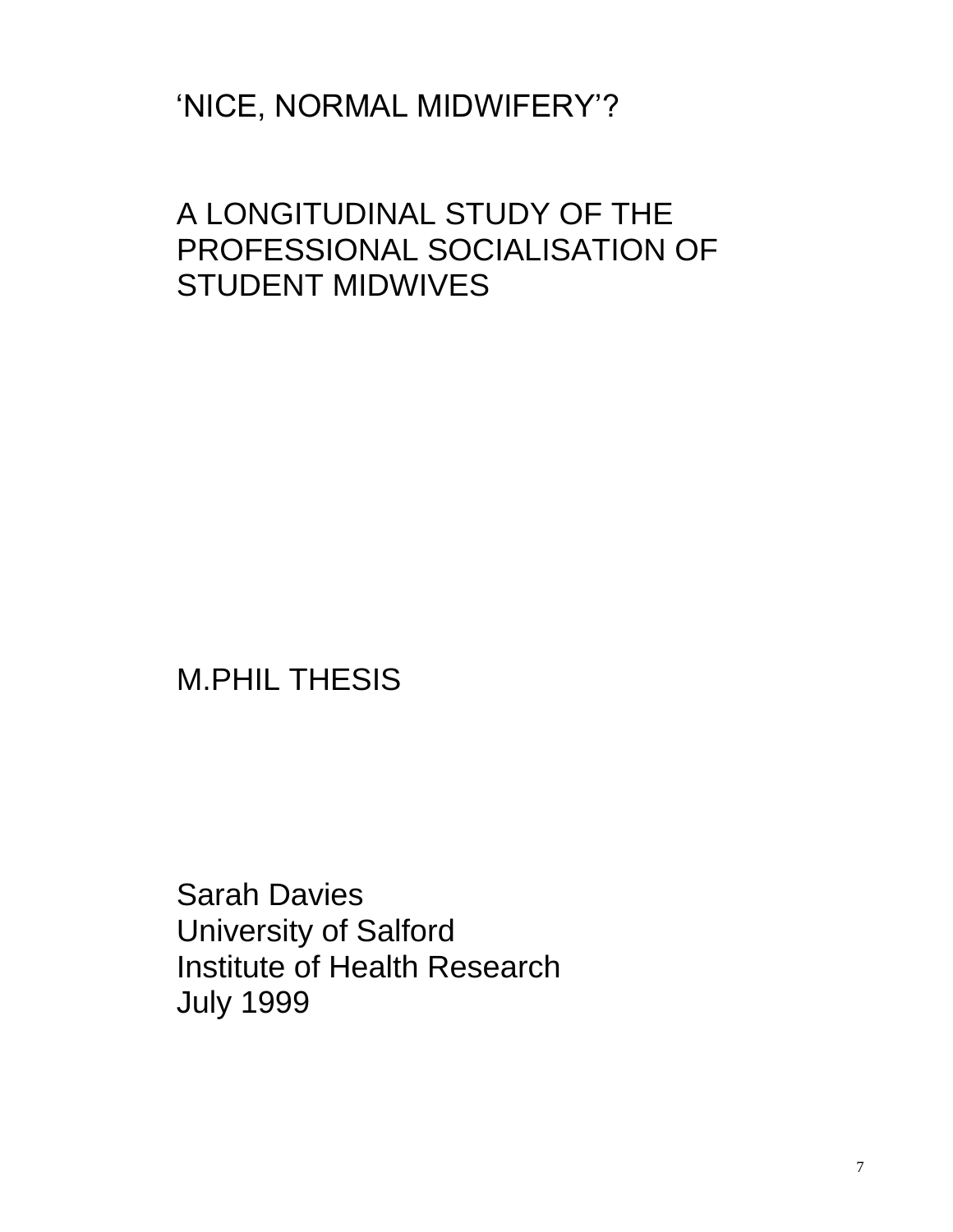## **ACKNOWLEDGMENTS**

To those students and midwives who participated in the study: I hope I have done some justice to the ideas and insights they shared with me.

To my supervisor, Professor Gareth Williams, for giving so generously of his time, and for his support and constructive criticism.

To Professor Keith Cash, whose idea it was to begin the research project.

To Angela Young, for reading and commenting on several drafts of the thesis.

To my colleagues in the Department of Midwifery for their enthusiasm and moral support.

To my friends and family: in particular, Jan Kowalczyk, and Helen and Wilf Davies, for their love and encouragement and also for their many hours of practical help.

To my children, Anna and Tomasz, who have grown up with this project and who have been an inspiration as well as a welcome distraction.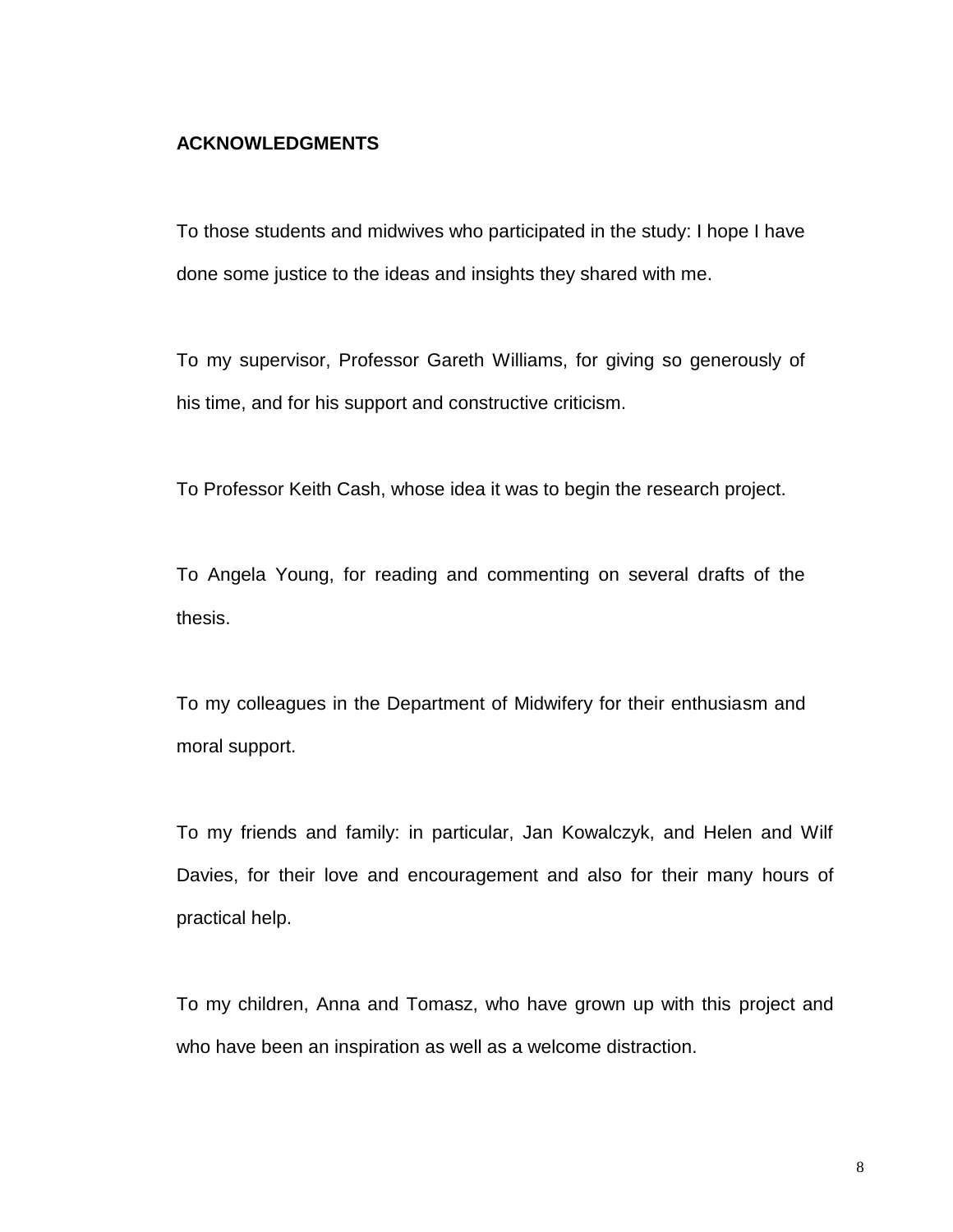## **ABSTRACT**

This qualitative, longitudinal study explores and compares the experiences of ten student midwives as they progressed through their midwifery training. Five of the students were undertaking the eighteen month course for trained nurses, while the other five were undertaking the three year course for those without a nursing qualification. A grounded theory approach was used, based on in-depth, semistructured interviews carried out with participants at the beginning, middle and end of their midwifery course. The central finding of the study was that having started the course with a focus on birth as a normal life event, by the end of it their perspective had shifted to one which now focused more on the potential dangers of birth. They worried about `things going wrong'; such as the possibility of death or damage to mother or baby and how they would deal as newly qualified midwives with such situations.

The tension between treating birth as a normal life event yet remaining at the same time alert to what is, in essence, the possibility of death, is one with which every midwife has to deal. Not surprisingly, perhaps, it caused these students considerable anxiety, particularly as they neared the end of their course. The study explores factors that impinged on their changing perceptions and levels of anxiety. These were identified from the data as the following themes: the nature of the support received by students, the relationship between theory and practice, and the characteristics of the culture within which they were learning midwifery. In the conclusion recommendations for changes in midwifery education and possible areas for future research are suggested.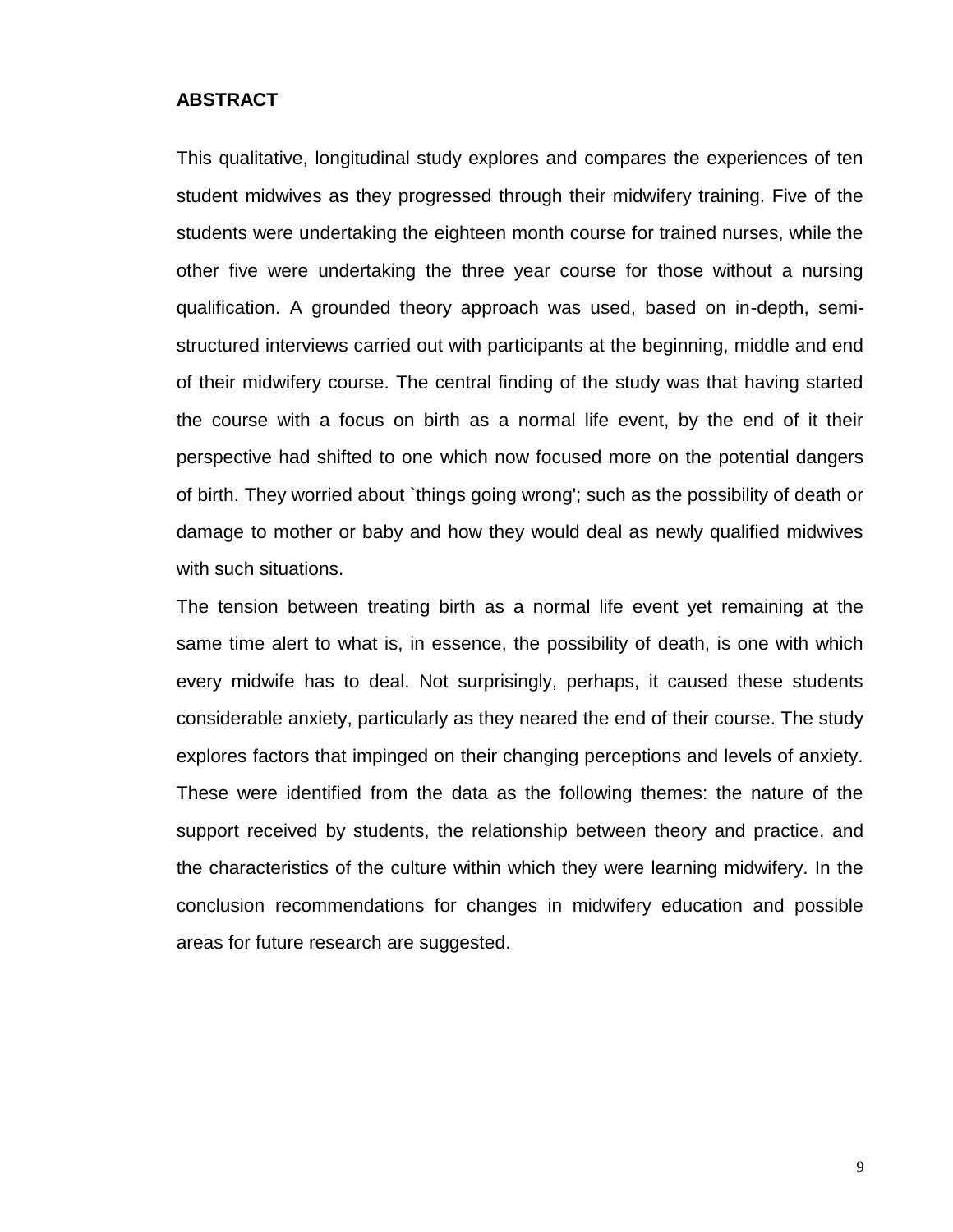## **PREFACE**

I am employed as a lecturer in a Department of Midwifery within a university. I teach student midwives, qualified midwives and other health care workers. Along with student midwives and midwifery colleagues, I also carry a small caseload of women for whom I provide total midwifery care in the community. In February 1992 I had a discussion with a colleague who was planning to carry out a research project investigating student nurses' attitudes to death. He intended to undertake a comparison between nurse students who were on traditional courses and those doing the new diploma course (known as Project 2000). He asked me if I would be interested in helping with the study, from a midwifery perspective, researching the attitudes and experiences of student midwives. This seemed to me to be a useful and interesting project, coming at the right time. Through my work as a midwife in hospital and in the community I had on numerous occasions been involved in supporting parents whose baby had died before, during or after birth. I had also happened to be present at the time of the totally unexpected death of the baby of a woman to whom I had become very close during her pregnancy. I had done my best to help the woman and her partner in the painful months afterwards, and later on was able to keep in touch and visit after the birth of their next two, healthy, babies. This experience was of significance to me both personally and in my capacity as a midwife. I was keen to explore how death affects us as midwives, believing that this might help us give better care to all women.

My colleague had a psychology background and was interested in examining the relationship between `death anxiety', personality (measured by questionnaires), experience and attitudes. Not long after the start of the project, my colleague had to leave to take up another post. I also took time off for maternity leave when my second child was born. After these two events the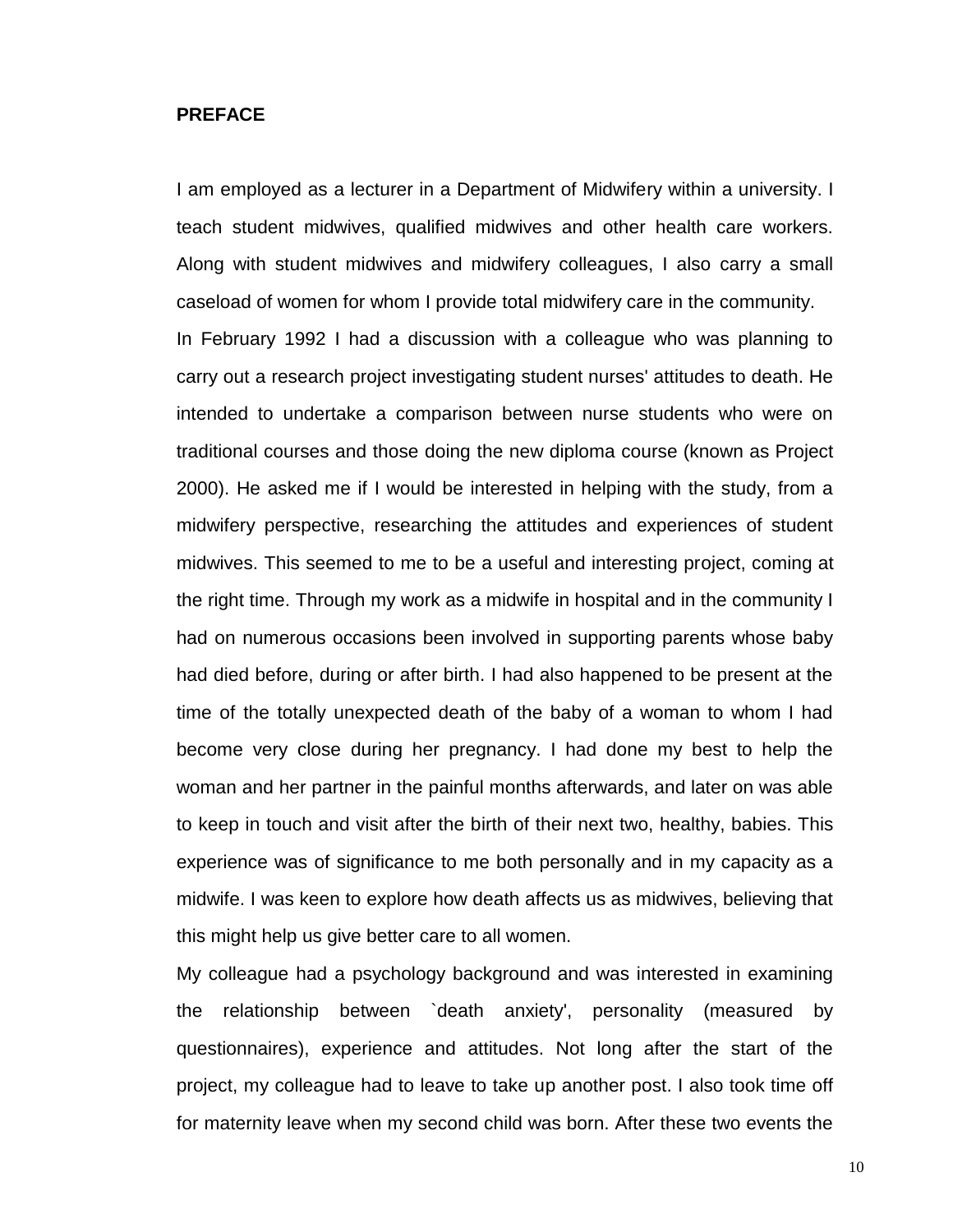study changed focus. Interviewing the participants about death, I felt that I needed to explore, not only their experiences of death at birth, but also their fears about the possibility of it happening. There were also other areas that they wished to explore relating to their experiences as student midwives. The participants' fears were often expressed in terms of anxiety about `something going wrong' - a phrase which includes the threat of death or damage to mother and/or baby. These fears were inseparable from their experience of professional socialisation in the context of today's National Health Service (NHS). My research methods allowed me to widen the focus of the study in order to explore these aspects of the students' experience.

An overview of my own background will help the reader to understand the influences and concerns that affected me as I carried out the research. As a direct entrant (that is, someone with no nurse training) midwifery student nineteen years ago at the age of 24, I found my training a culture shock. I had just finished a degree in English and French at a university in the south of England. My interest in midwifery had grown out of feminist politics, an interest in women's health, and particularly from having spent a year in France where I met some feminist independent midwives and found out about their work. I then started midwifery training at a hospital in Manchester. At this time, direct entrant midwifery had been almost phased out; there was only one other centre providing it and the hospital where I trained discontinued the course soon after I qualified. In the 1970s technological intervention in childbirth had mushroomed, and I remember being told by a doctor at the beginning of my first placement on labour ward that the dream for the future was to have each fetal monitor wired to a central point so that the midwife could survey the condition of the fetus without having to enter the woman's room (This in fact happens in some hospitals in the United States, according to Davis-Floyd, 1992).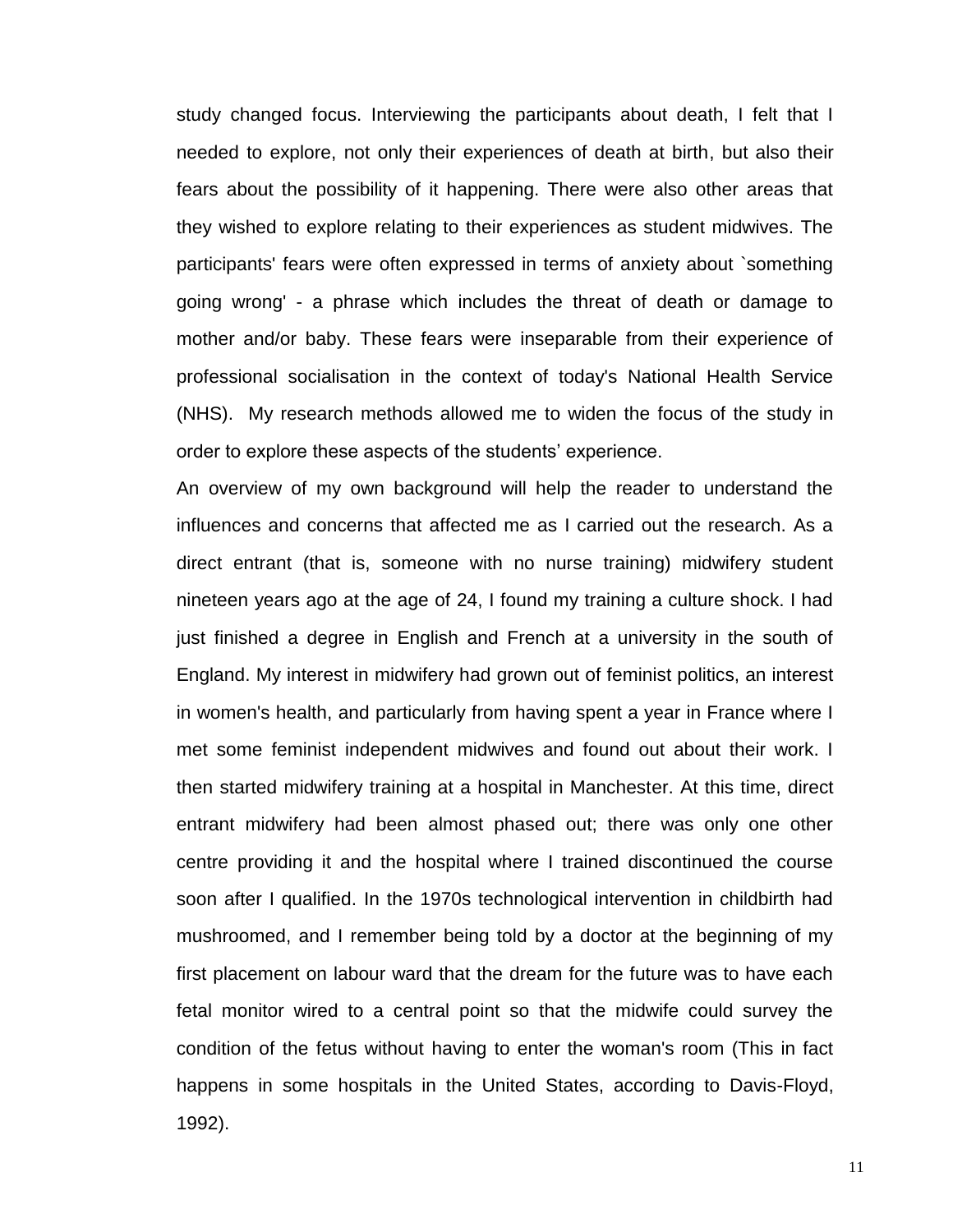At the same time, pressure groups, such as the Active Birth Movement, were beginning to speak out against the medicalisation of the birth experience, and against what they saw as the inhumanity of the treatment of pregnant and parturient women. The pressure group now known as the Association for Improvements in Maternity Services (AIMS) when it was founded in 1960 was initially known as the Society for the Prevention of Cruelty to Pregnant Women. The increasing medicalisation of life in general was also coming under scrutiny, by people influenced by writers such as Ivan Illich (1977) and Irving Zola (1972, 1973). Meanwhile on the maternity wards I (and several of my fellow student midwives) found life difficult, and at times traumatic. I was trying to balance my feminism and my wish to protect women from what I perceived as the barbarity of medical (and midwifery) intervention against my need to be accepted by the people with whom I was working, and my desire to get through the course and reach my goal of becoming a midwife.

I qualified as a midwife seventeen years ago, and since then midwifery education has undergone fundamental changes. This study aimed to explore the effects of some of these changes, and also to compare the experiences and attitudes of those who have previously trained as nurses and those who have not, because the difference between the two types of training has been the subject of discussion dating back to the inception of a statutory formal programme of midwifery training in 1902. The study also aimed to explore midwifery training from the student's perspective as there are only a small number of studies that address this aspect of midwifery education. During the course of the research, I felt empathy with the participants as they talked about their fears and hopes, and prepared to take on the role of midwife. They were in the process of learning how to be confident, and confidence-inspiring actors in the drama of birth, which is also necessarily a drama about the possibility of death. This is a demanding role in any epoch, but may be more so in an era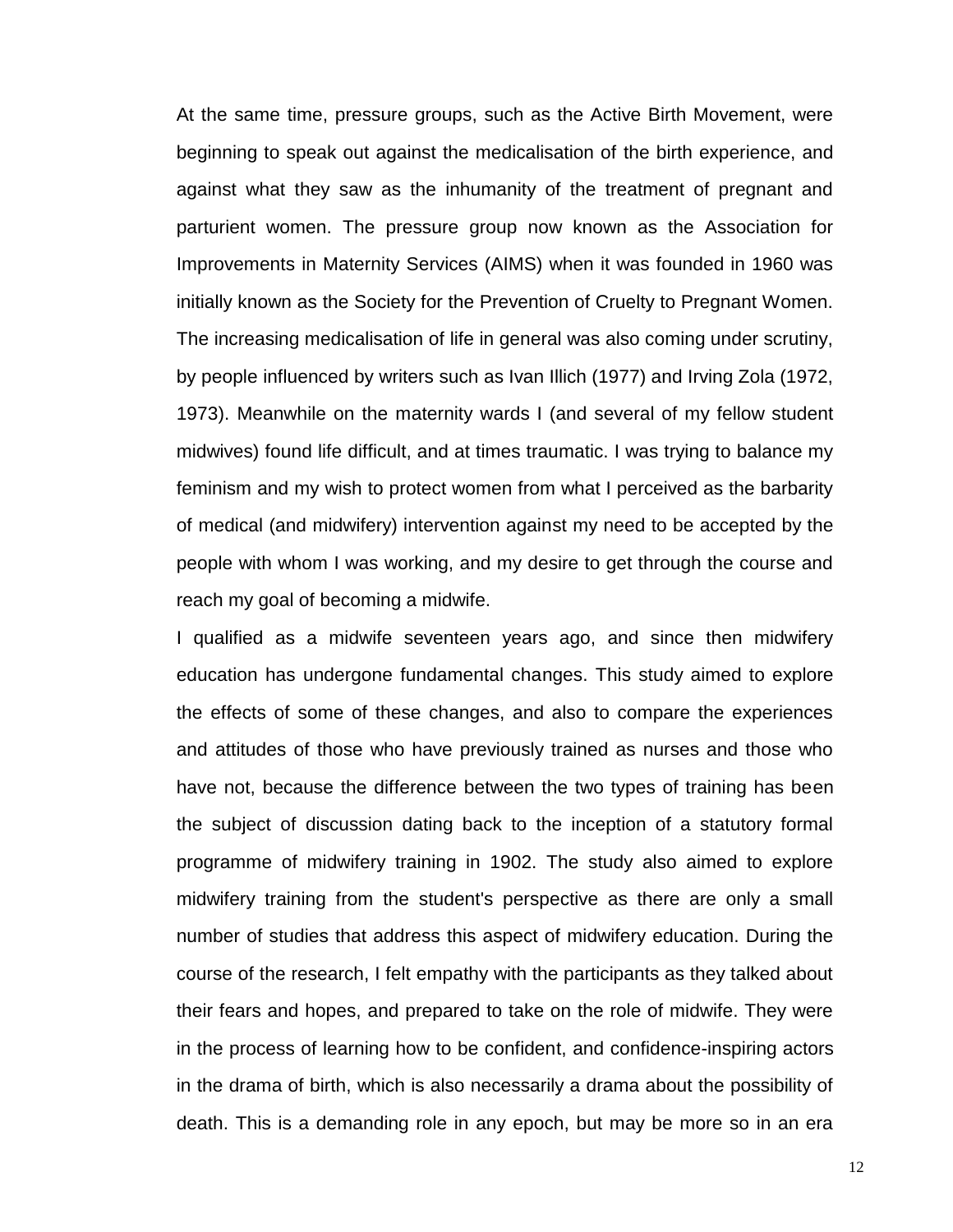where death is seen in terms of failure (Aries, 1981). This thesis is an exploration of these roles and processes.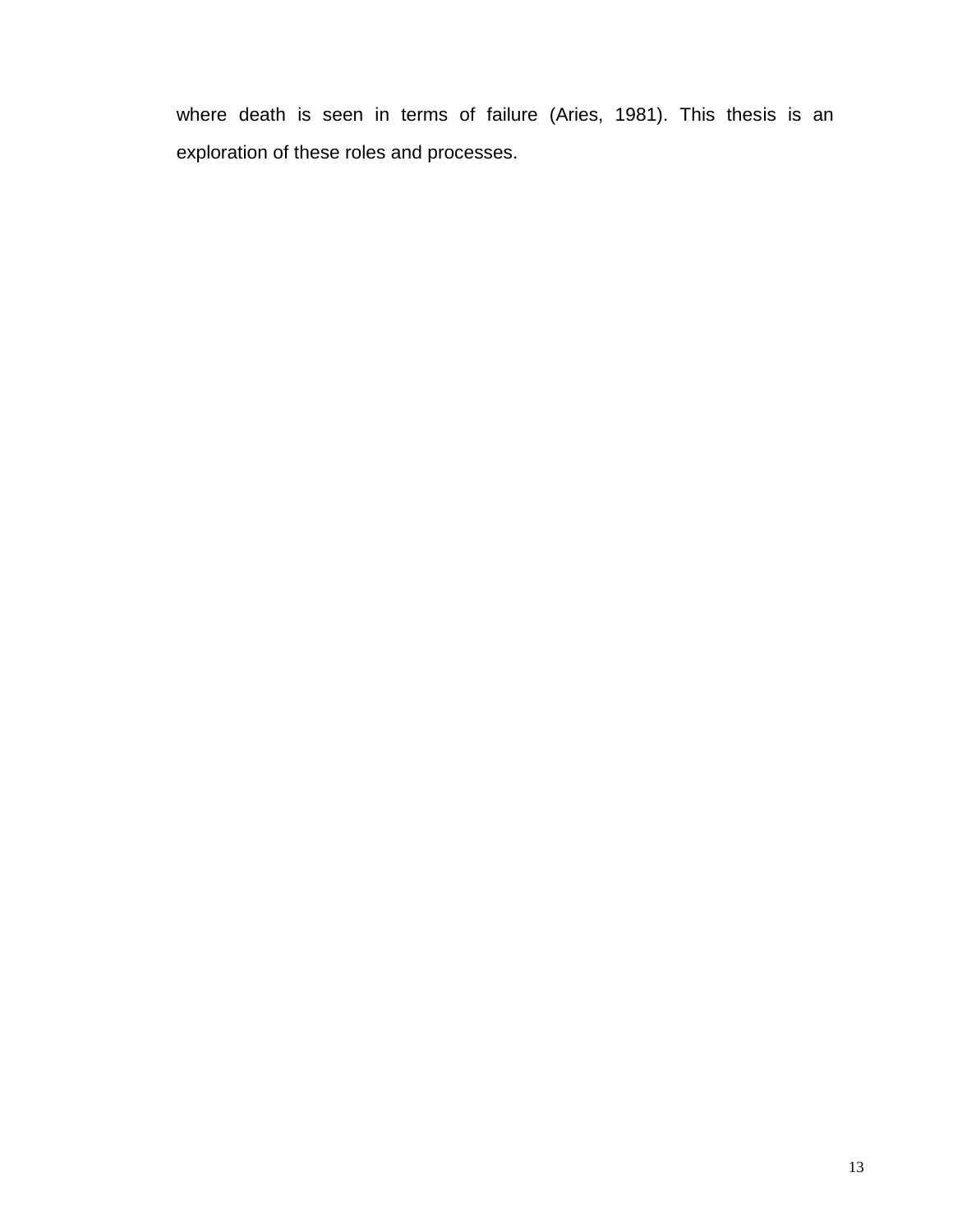## **PART ONE**

## **BACKGROUND AND REVIEW OF THE LITERATURE**

## **General introduction**

The following chapters form a background to the empirical work, reviewing the literature that pertains to key issues that emerged inductively from the data. Data collection and the reviewing of relevant literature both took place over the same period of time, as is customary in grounded theory, so that each informed the other during the course of the research.

The midwife is the only professional specifically trained to deal with normal birth, and at the same time she is also trained to recognise abnormality; she is furthermore the central figure of support to a family when a baby dies. However a health based approach (seeing birth as a healthy rather than a pathological process) remains fundamental to midwifery, and is important in order to reduce the level of unnecessary and potentially harmful interventions in the normal process (Wagner, 1994). The midwife, therefore, has to be able to maintain a health based approach and at the same time be ready to detect and deal with any complications. Managing risk is a defining feature of late modern society (Beck, 1992) and notions of risk and accountability were central concerns expressed by participants.

The literature review aims to locate the themes arising from the data in their social context. Chapter One addresses the social construction of midwifery, focusing first on tensions at the heart of the role of the midwife (in particular between the midwifery model and the medical model) and then on the midwife as a professional and autonomous practitioner. Arising from the concept of professional autonomy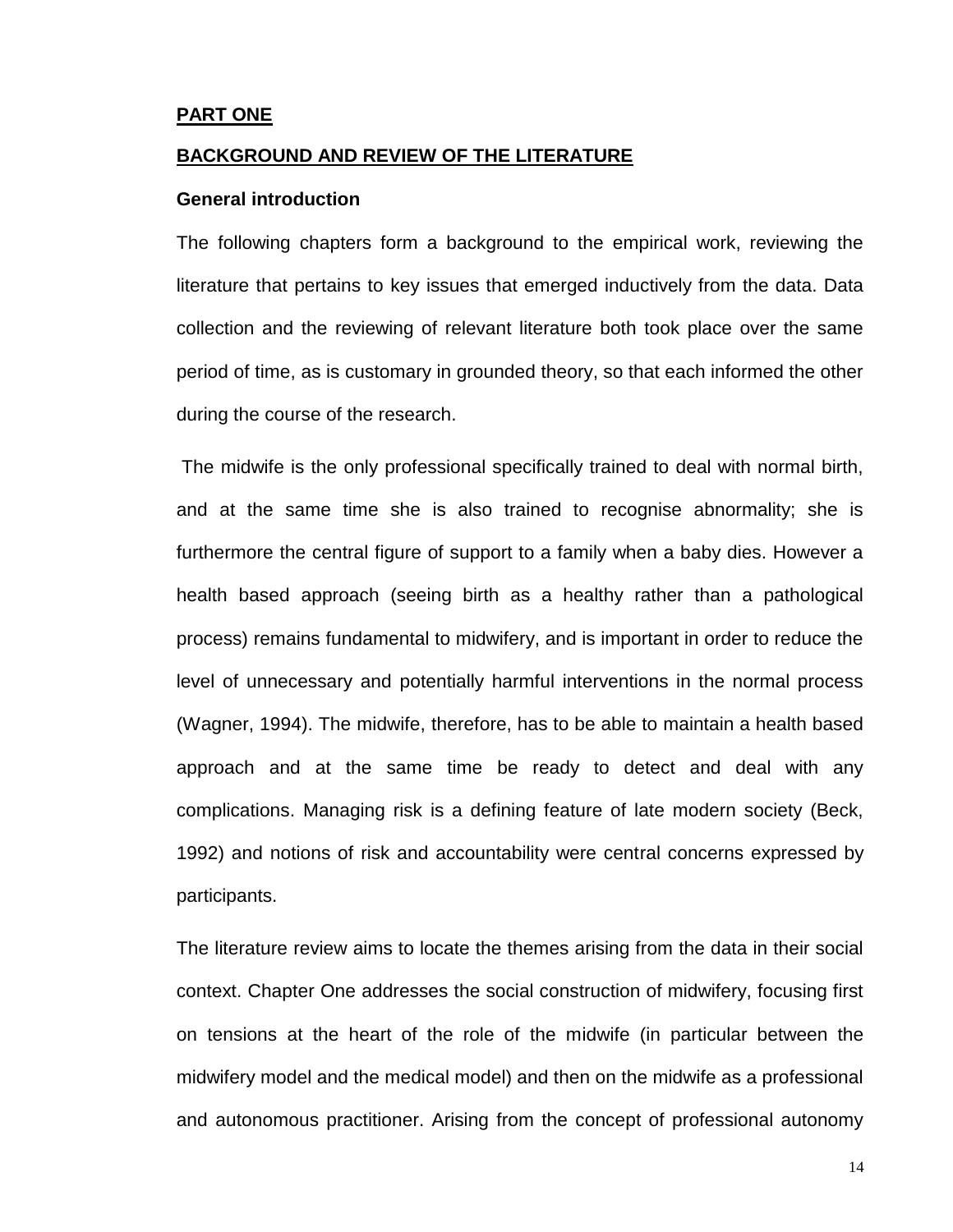there follows a consideration of professional accountability, which is explored from two angles; preparation for accountability, and the meaning and implications of the concept. In Chapter Two the preparation of midwives is addressed, both in relation to those who have a nursing background and those who do not. It explores the evidence as to whether this may lead to different perspectives on, or attitudes towards, midwifery. There is also an exploration of how midwives are prepared for dealing with stillbirth and perinatal death, because this was an initial focus of the study and because issues relating to death or danger are central to the key concepts of accountabilty and risk. Chapter Three examines the concept of risk both in relation to the midwifery and medical models and in relation to perceptions of death.

In summary, the literature review therefore explores: the midwife's role as a professional who is poised at the borderlines between life and death; preparation for and socialisation into this role, and finally how attitudes to death and wider concepts of risk might relate to midwifery education and practice. The review is organised into three chapters in order to separately examine the professional, the educational and the broader social issues all impinging upon the role of the midwife who is, in the words of one of the participants, 'responsible for two lives'.

This section presents a description and discussion of the research methodology, followed by four chapters in which the data are presented and discussed with reference to the literature. The thesis ends with a discussion of findings, with recommendations for midwifery education, followed by a consideration of the limitations of the research and suggestions regarding possible areas for further research.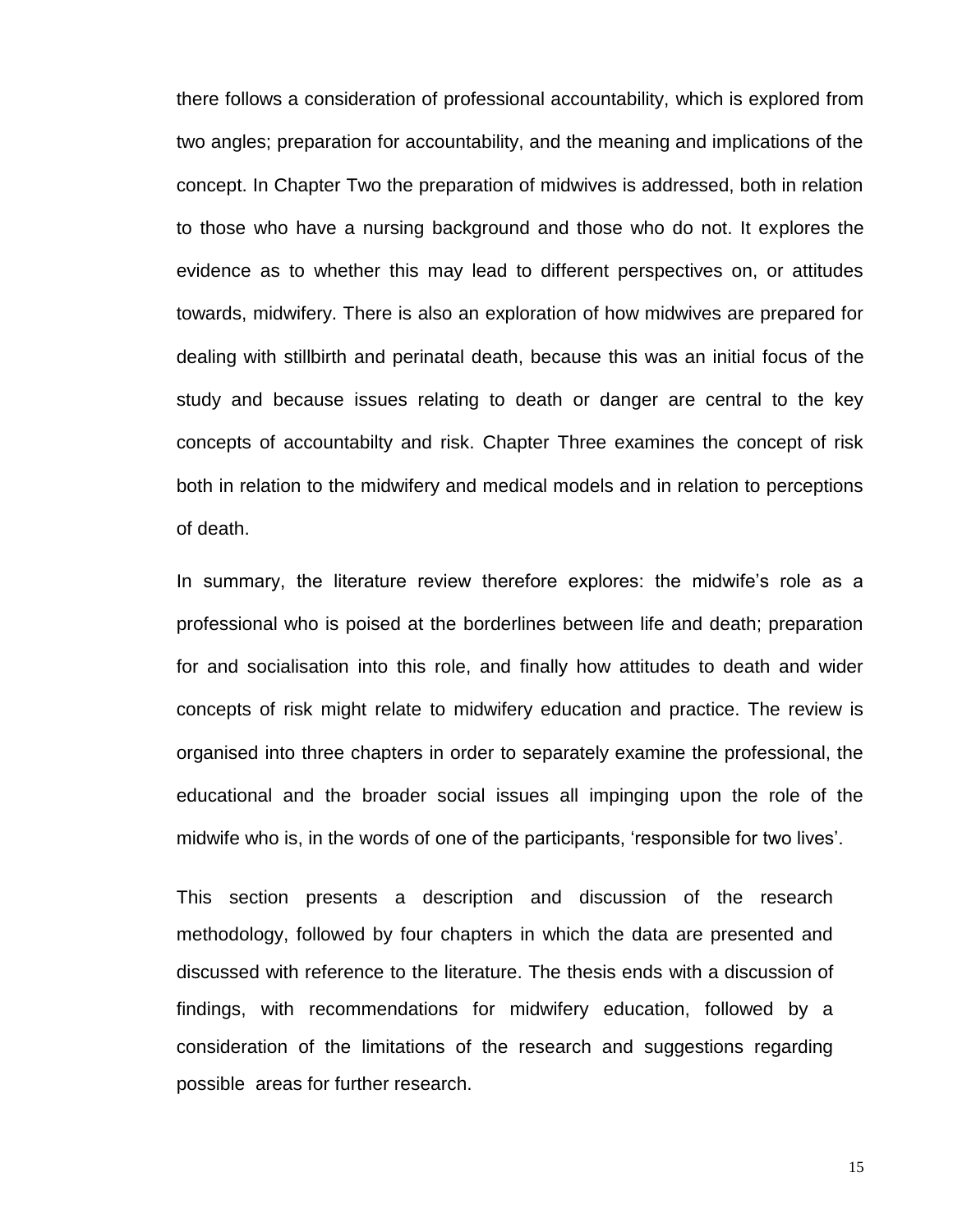## **CHAPTER ONE**

## **THE SOCIAL CONSTRUCTION OF MIDWIFERY**

## **1.1 Introduction**

The midwife plays a significant role when a baby is born. In the United

Kingdom every birth, apart from those which are unexpected or concealed, is

attended by a trained midwife; the midwife is the senior professional present at

72% of births (DoH, 1997a).

A midwife is a person who, having been regularly admitted to a midwifery educational programme, duly recognised in the country in which it is located, has successfully completed the prescribed course of studies in midwifery and has acquired the requisite qualifications to be registered and/or legally licensed to practise midwifery.

She must be able to give the necessary supervision, care and advice to women during pregnancy, labour and the postpartum period, to conduct deliveries on her own responsibility and to care for the newborn and the infant. This care includes preventative measures, the detection of abnormal conditions in mother and child, the procurement of medical assistance and the execution of emergency measures in the absence of medical help...

 Definition of a midwife, the World Health Organisation, cited in *The Midwife's Code of Practice*, UKCC (1994a, p4).

The word 'midwife' comes from the old English 'mid-wyf' meaning 'with woman'.

The role of the midwife, that of one woman supporting another in childbirth, is

an ancient one. Until the 20th century in the United Kingdom (UK), the midwife

was most commonly a mature, local woman with little formal midwifery training,

and this is still the case in many parts of the world (Kitzinger, 1991). In England

it was not until the Midwives Act of 1902 that a national system of formal

training and registration for midwives was instigated. Nowadays in the UK all

registered midwives are required by law to have undertaken an intensive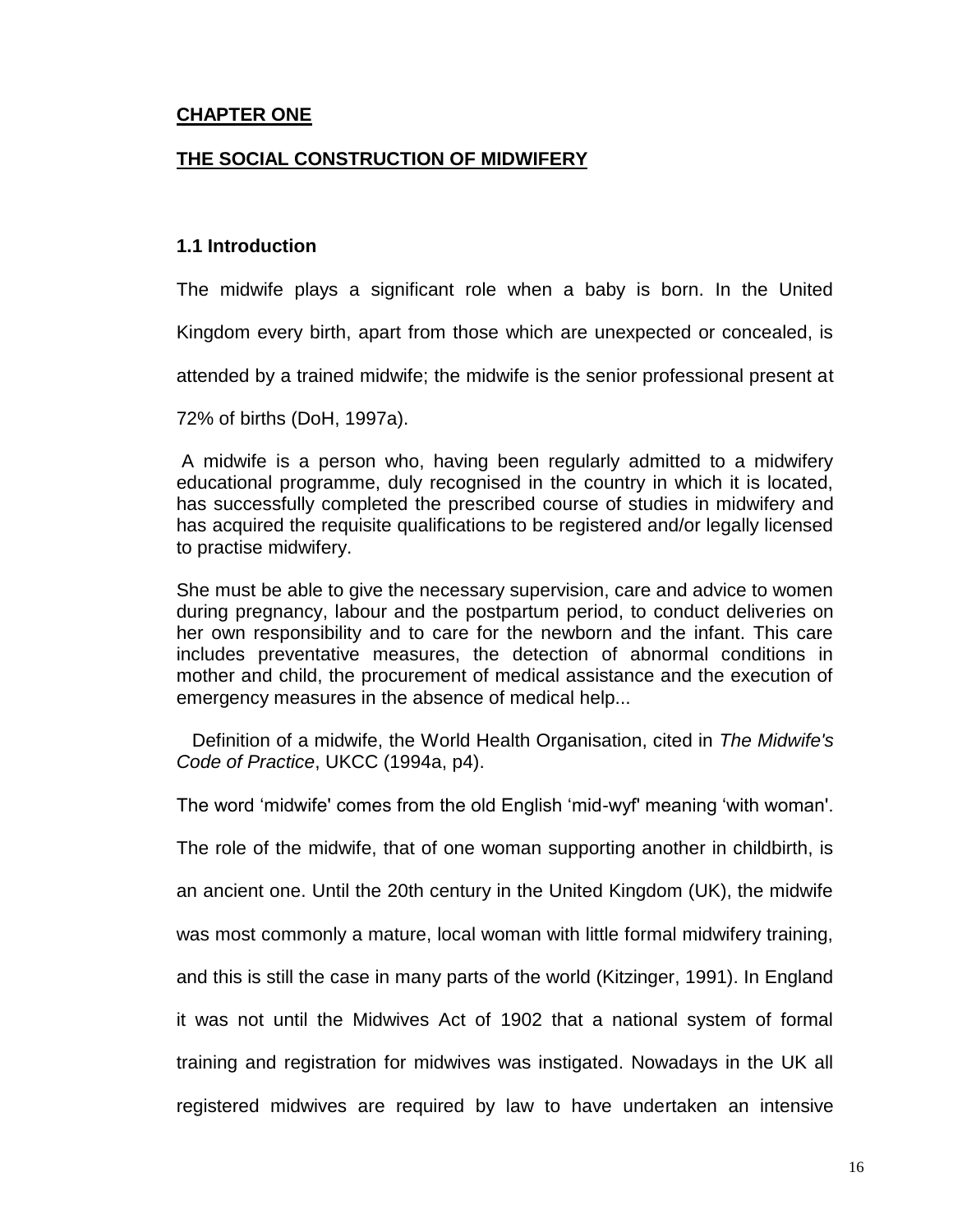academic and practical training leading to registration and, together with doctors, have a monopoly on attendance at birth; legally no-one other than a trained midwife or medical practitioner may arrange to attend a woman in childbirth.

The beliefs and practices surrounding birth are often taken for granted by the members of a society, yet study of them affords a great deal of insight into the values and dominant ideas of the time (see for example, Jordan, 1993; Davis-Floyd, 1992; Kaufert and O'Neill, 1993).

Sociological analysis of the role of medicine in society has explored the processes by which medicine both reflects and reproduces the dominant ideas of the society of its time (Freidson, 1970,1986; Armstrong, 1983). In Britain, birth practices and the role of the midwife, besides being moulded by wider societal changes and influences, have also been profoundly influenced by the dominant role of medicine this century. This chapter explores the forces and circumstances that have shaped the midwife's role as it exists today.

## **1.2 The 1902 Midwives Act**

The 1902 Midwives Act, which for the first time provided a national system for the registration and training of midwives, is widely regarded as a crucial development in the history of midwifery in the UK. Periods of instruction leading to midwifery certification were available prior to the Act in most of the lying-in hospitals, but overall provision was poor compared with that available in other European countries (see Donnison, 1988; Marland, 1993). During the 19th century in Britain a protracted battle was fought for midwives' registration. It began with proposals for the regulation of midwifery in the Associated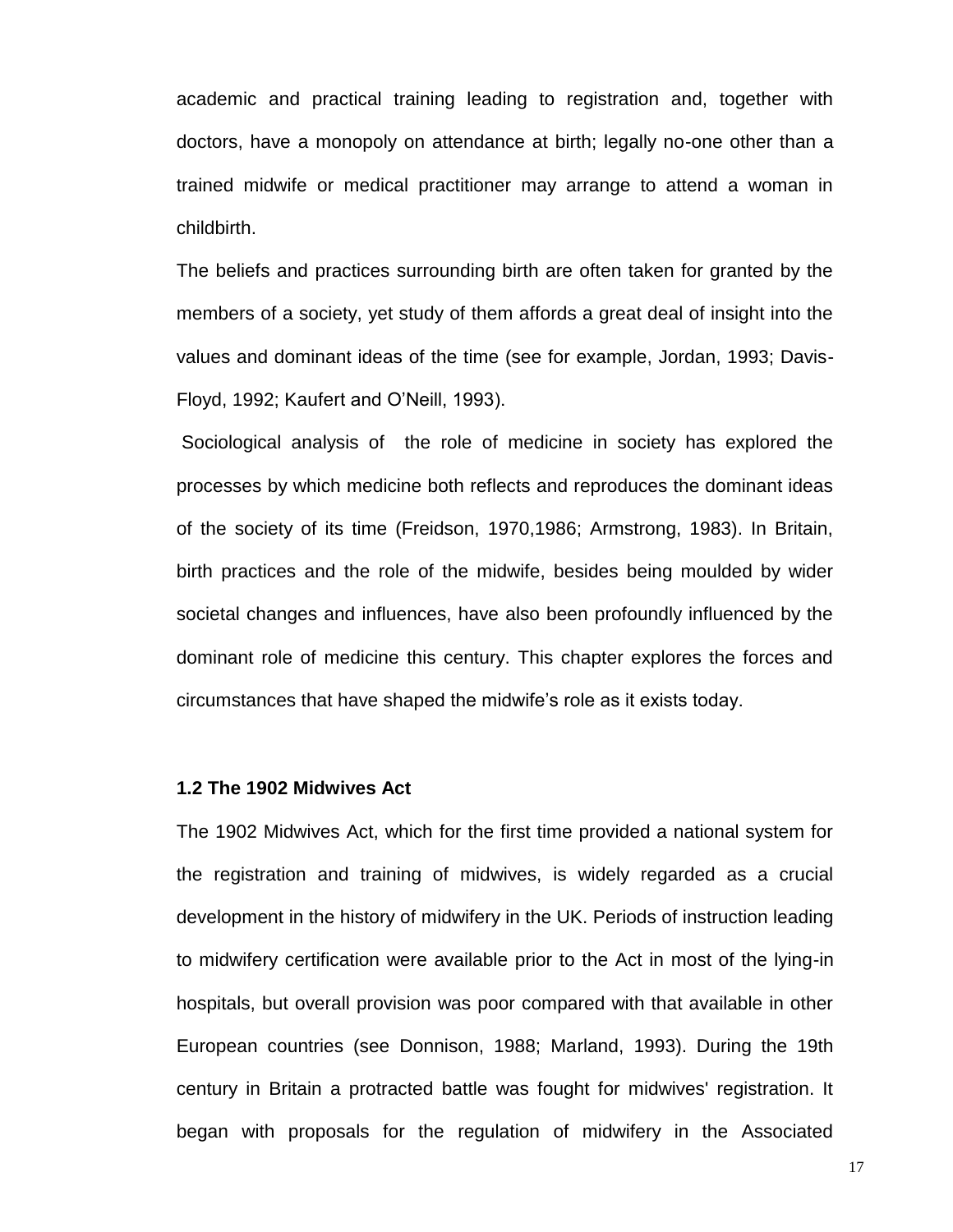Apothecaries' Omnibus Bill of 1813 and culminated in the 1902 Midwives' Act. During the years leading up to the Act the boundaries between medical and midwifery practice were openly contested (Witz, 1992, p108). A small group of educated, middle class women founded the Matrons' Aid Society in 1888 (known later as the Midwives' Institute). This group of women fought to raise the status of midwifery and make it attractive to middle class women, whose choice of respectable employment was extremely limited (Donnison, 1988; Kirkham, 1995; Clarke, 1996). To achieve this the Society worked with leading doctors and members of the upper classes who were supportive of the drive towards registration. The end result of this long story, which has been documented in detail by Donnison (1988) and Towler and Bramhall (1986), was that the price ultimately paid for state registration was a substantial degree of medical control. As Donnison (1988) put it: `midwives have the unenviable distinction of being the only profession controlled by a body on which its members must never be more than a minority' (p179).

Anne Witz (1992) has analysed the course of the professionalisation of midwifery from a feminist perspective. The division of labour between midwives and medical men had been a focus of struggle since the seventeenth century (when doctors first began to involve themselves in `man-midwifery'). During the nineteenth century this struggle, according to Witz, became centred around the division between `normal' and `abnormal' labour, with doctors wanting to ensure that midwives restricted their activities to attending upon and assisting normal labours. The problem, from the doctors' perspective, was that when it was the midwife who initially attended a woman in labour, the decision about whether a labour was, or became, abnormal, was left to the jurisdiction of the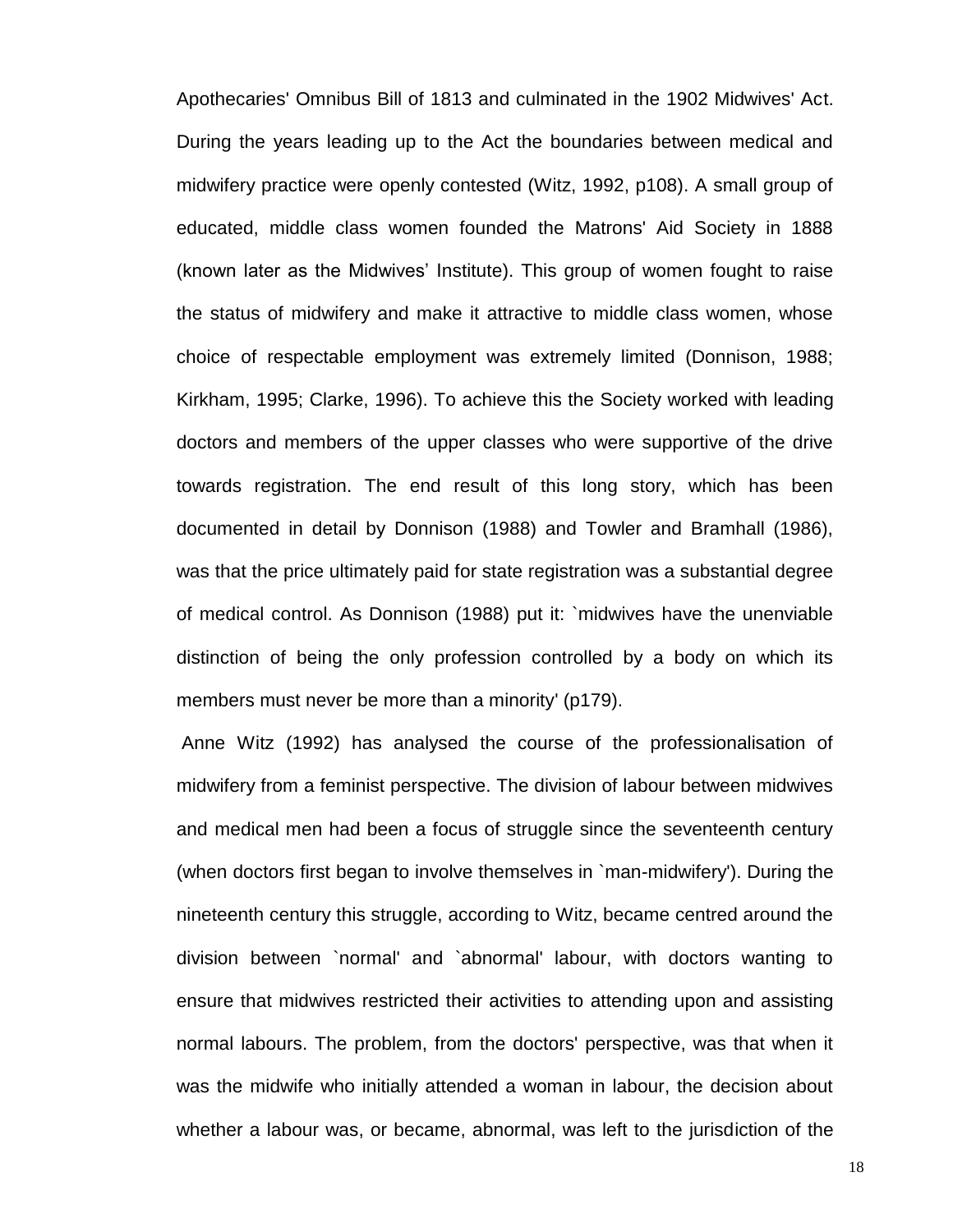midwife. It was therefore the midwife's decision as to whether, or when, a doctor should be summoned. This meant that the midwife had considerable power, as the `gatekeeper' to childbearing women. Witz (1992), using the concepts of dual and demarcationary closure in professional practice, argues that medical men had two responses to this.

The first approach she terms a demarcationary strategy of incorporation. Supporters of this approach opposed midwifery registration, arguing that because there was no definite dividing line between normal and abnormal labour, medical men would therefore need to superintend the whole process. Thus the midwife's role should disappear and the `obstetric nurse' take her place. These nurses would only act under medical supervision, carrying out tasks delegated by doctors. This approach was pursued in the main by general practitioners.

The second approach Witz refers to as a demarcationary strategy of deskilling: those who advocated this (the obstetricians) wanted midwifery practice to be regulated through a state-sponsored system, with doctors in control of the system. The midwife's role was to be strictly limited to attendance in normal labour and to nursing the mother and baby after the birth. She was not to use instruments, perform operations or prescribe medicines, and her knowledge base was to be minimal: `What you want to educate midwives for is to know their own ignorance. That is really the one great object in educating midwives'. (HMSO 1892, p 101, quoted in Witz, 1992, p113).

The reasons for the ultimate triumph of the second strategy were, according to Witz, both expedient and economic. If doctors had adopted the incorporationist strategy they would have then had to assume responsibility for providing care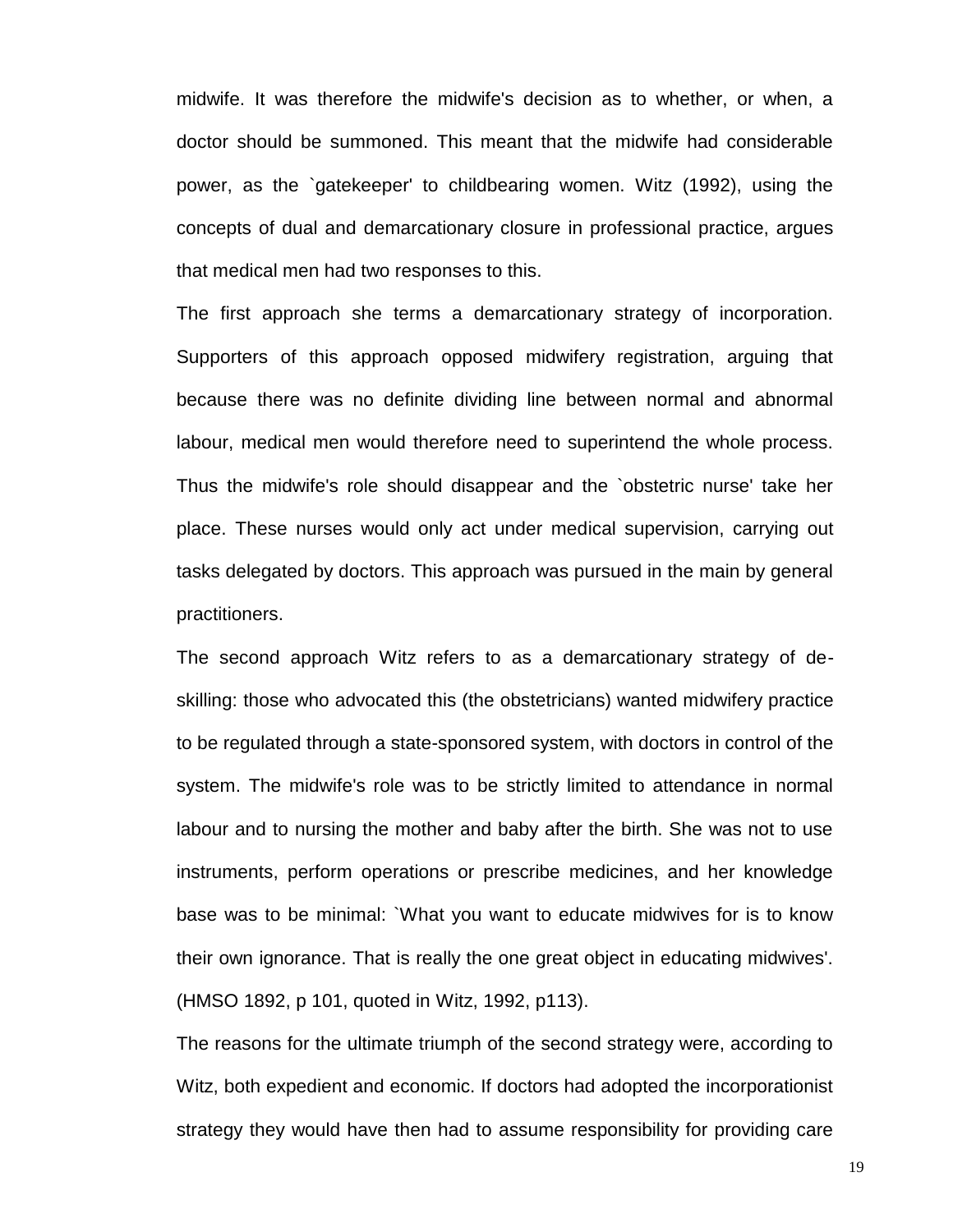to all women, rich and poor. As Witz points out (p116) this was not possible because there were simply not enough general practitioners to provide attendance for working class women. With the de-skilling strategy, rich women would continue to employ doctors while `properly-educated midwives would continue to relieve medical men of tiresome and unremunerative midwifery practice amongst the poor' (Witz 1992, p116).

Brooke Heagarty (1990, 1997) has examined the history of midwifery in the early part of the twentieth century from a class perspective. Her analysis demonstrates the extent to which the battle over midwifery leading up to and following the 1902 Act was also a class-based one, involving not just a battle between midwives and medical men, but between rank and file midwives and the middle/upper class midwives, whom, she argues had more in common with other members of their class, including doctors, than with the working class midwives who had their roots in the working class communities.

The 1902 Act was, according to Heagarty (1997), a turning point in the history of midwifery, because it:

provided the legal power to reform the practice of midwifery to alter the relationship between midwife and mother (and thereby the midwife's relationship to the working class community) and to create and sustain a powerful apparatus of enforcement (p70).

The 1902 Act legislated for the establishment of the Central Midwives' Board (CMB) with responsibility for regulating, supervising and limiting practice; admission to and removal from the roll; training and examinations; and the issuing and cancelling of certificates. The Act also set up Local Supervising Authorities (LSAs) whose remit was to regulate midwifery practice and investigate charges of malpractice, negligence or misconduct. Midwifery is the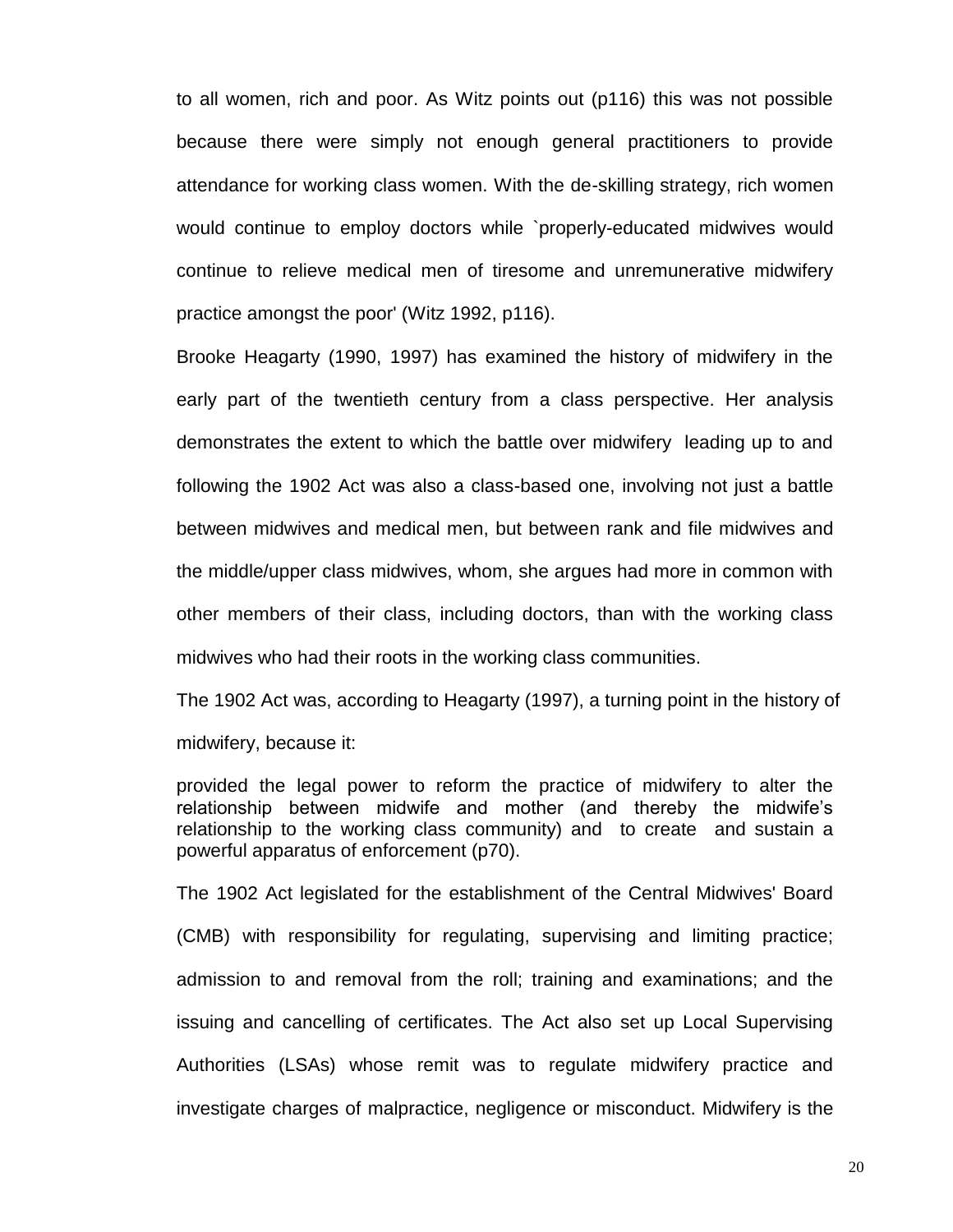only profession today which has this local mechanism to enforce the statutory regulation of its activity.

The Act was intended to bring about the replacement of the traditional handywoman or `lay midwife' with trained midwives, although it was recognised that this would not be possible until the training courses were established and functioning. Admission to the Roll would therefore be granted to those who already had a recognised midwifery qualification from the London Obstetrical Society or certain lying-in hospitals or those who could pass the Central Midwives' Board examination of competence following a three-month period of training. It would also be granted to women who could prove they were 'of good character' and who had already been in practice for at least a year (referred to as 'bona-fide' midwives).

In one sense the Act was only a partial victory for the reformers in that it allowed the lay midwives to register and to continue to practise as midwives (Kirkham, 1996, p172). The first roll of 22,308 names published in 1905, was made up of 44% of midwives with a formal qualification and 56% of `bona fide' midwives (Tew, 1990, p51). 'Bona fide' midwives continued to serve the poor well into the 1930s (Little, 1983; Dingwall et al., 1988). Their popularity with working class women, according to Dingwall and colleagues (1988), lay not merely in the fact that they were inexpensive compared to qualified midwives but also because they provided additional domestic services and followed local preferences about childbirth rituals. It was not until 1947 that the roll consisted solely of formally trained midwives (Donnison, 1988).

Jane Lewis (1986) discusses the difficulties associated with any effort to reconstruct women's actual experience, pointing out that there are few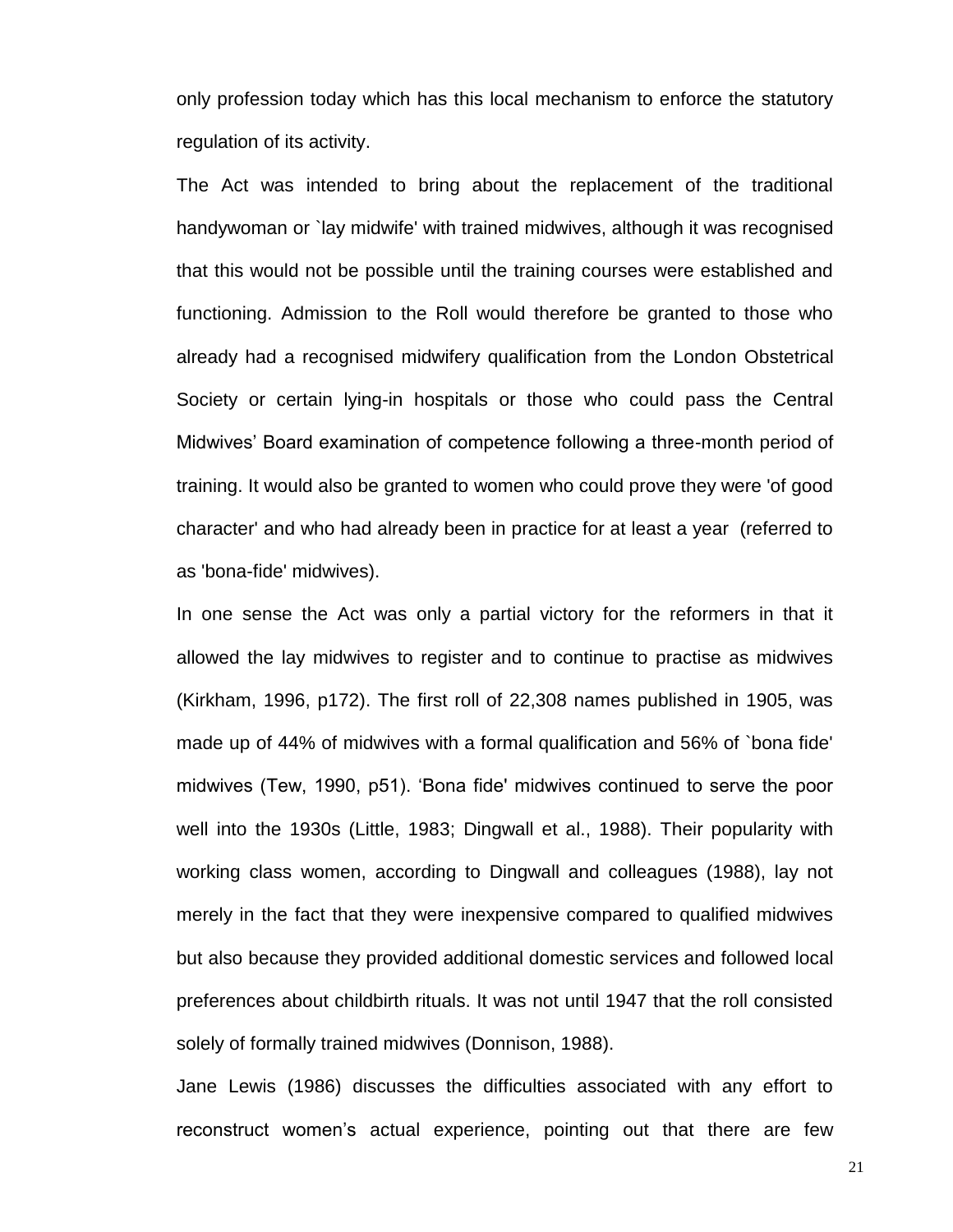identifiable sources to work with (p12). Two studies have drawn upon oral history and archival material in an attempt to explore the nature of midwifery in the early part of this century (Leap and Hunter, 1993; Little, 1983). From these accounts a rather different picture of the handywoman/midwife emerges than that painted by the standard midwifery textbooks. Little (1983, p89) in a study of handywomen that draws extensively on archive material, does not regard the introduction of State Certification for midwives as an unalloyed improvement in the lives of childbearing women. He argues that for working class women, the handywoman had been seen as a friend and equal while the

new professional midwife was seen as `the expert', distanced from her clients.

This view is corroborated by an often quoted paragraph from Flora Thompson's

*Lark Rise to Candleford,* describing a rural midwife at the end of the nineteenth

century:

She was, of course, not a certified midwife; but she was a decent, intelligent old body, clean in her person and methods and very kind. Complications at birth were rare; but in the two or three cases where they did occur during her practice, old Mrs. Quinton had sufficient skill to recognise the symptoms and send post-haste to the doctor. No mother lost her life in childbirth during the decade[...]

In these more enlightened days the mere mention of the village midwife raises the vision of some dirty drink sodden old hag without skill or conscience. But not all of them were Sairey Gamps. The great majority were clean knowledgeable old women who took a pride in their office. Nor had any of them been entirely without instruction [...] The trained district nurses, when they came a few years later, were a great blessing in country districts, but the old midwife also had her good points, for which she now receives no credit. She was no superior person coming into the house to strain its resources to the utmost, and shame the patient by forced confessions that she did not possess this or that, but a neighbour, poor like herself, who would make do with what there was, or, if not, would know where to borrow it (pp135-136).

This extract (with the words `superior' and `shame' contrasting strongly with the

image of the down-to-earth, approachable old village midwife) gives an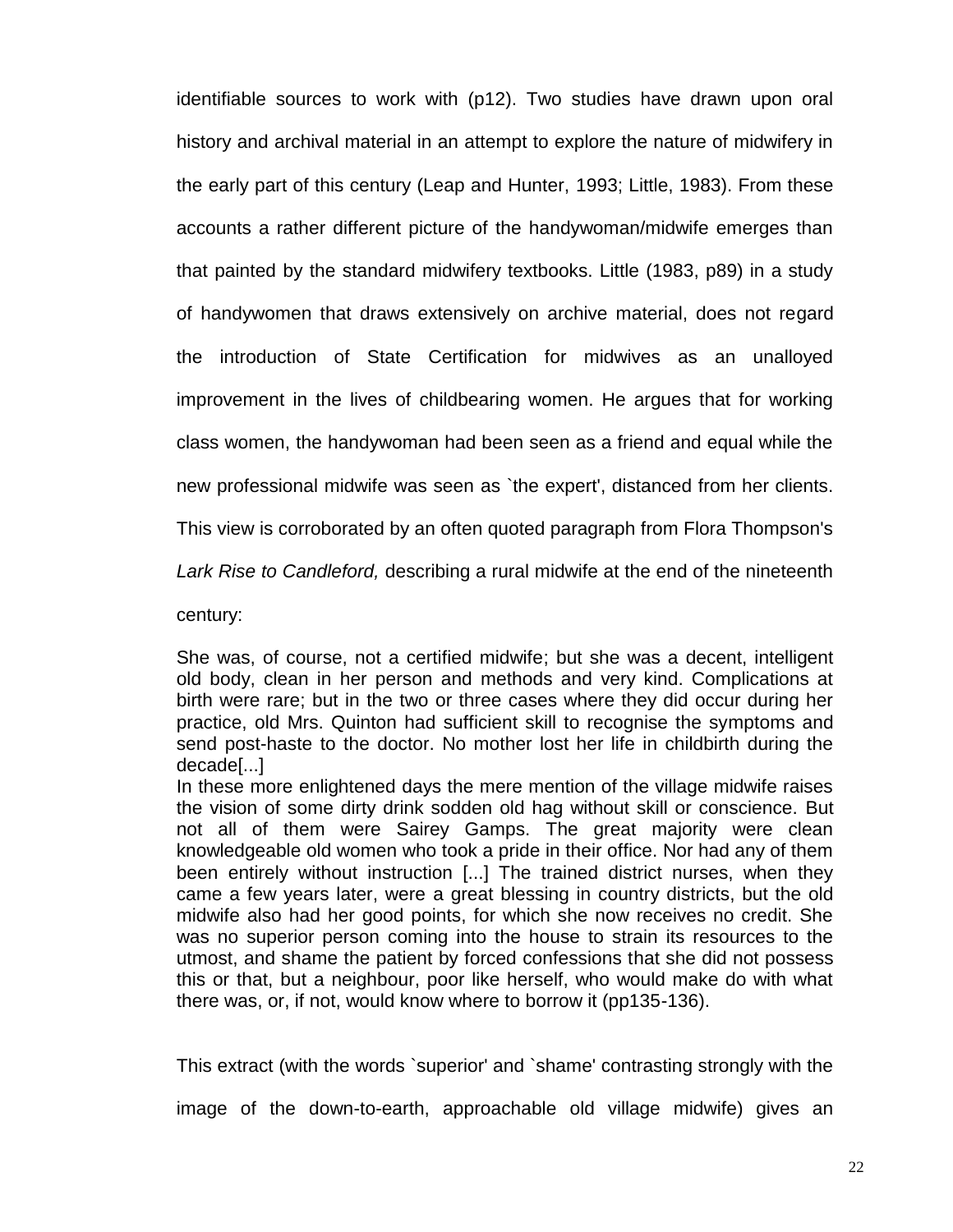indication of the changes that were set in motion by the 1902 Act. It suggests that this was a move away from lay knowledge and experience (which would henceforth `receive no credit'), towards new, professional values. Leap and Hunter's oral history, however, demonstrates that handywomen varied in their practice and acceptability to women, just as midwives do today. The examples they give of questionable practice, which they term `dodgy looking after' rather than life-threatening malpractice are centred around the handywoman's traditional rituals that were seen as out of date by some women; or else concern the handywoman's poverty and lack of time. One of the mothers they interviewed said of handywomen:

It all depends on who you get, how well you get looked after. If you were unlucky, then you wouldn't get cooked for, your washing done and all that. If they only came in for an hour or so in between looking after their own family, you never got much.

This quote illustrates how useful a good handywoman could be to the women she cared for. The words `if you were unlucky' suggest that the handywoman was often a great help, cooking and washing, and `all that'. It offers some explanation of why handywomen remained popular for so long following the Act designed to phase them out. The certified midwife saw herself as a professional and it was thus not considered part of her role to carry out domestic chores.<sup>1</sup> Leap and Hunter's examples ultimately lend support to Little's argument that handywomen were an integral part of, and on the whole

 $\overline{\phantom{a}}$ 

 $<sup>1</sup>$  There is a lack of evidence as to how often trained midwives continued to carry out domestic</sup> chores for women, as anecdotal evidence suggests they still occasionally do today. Jane Lewis (1986, p5ff) described this tension between what is evident in the 'prescriptive literature' and the reality of women's lives and discusses the problems this causes for researchers.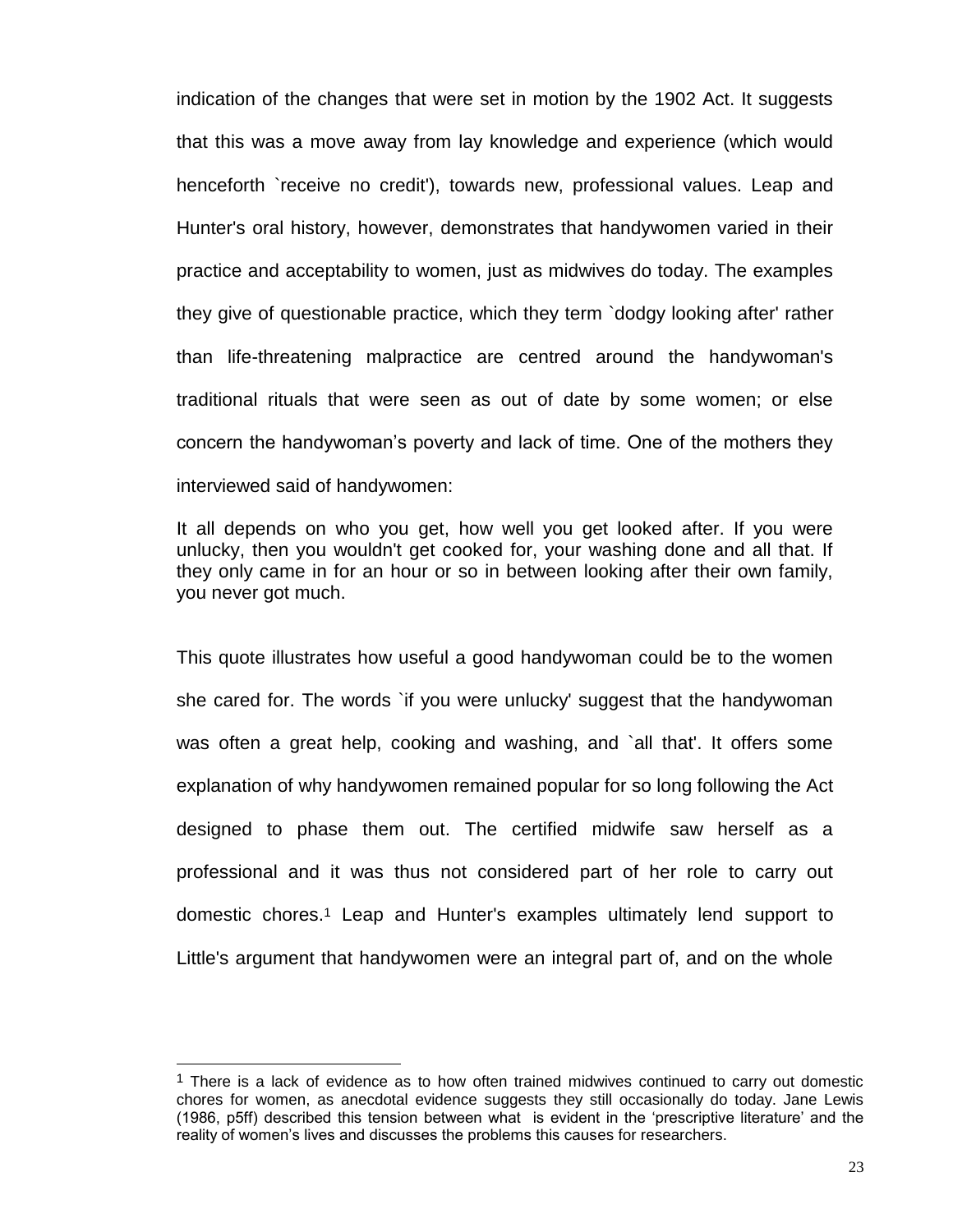an asset to, the working-class community; a source of 'social capital' (Puttnam, 1993).

The dominant school of thought in midwifery has portrayed the handywoman as a Sairey Gamp figure, filthy and gin-soaked, failing to acknowledge any possible value that the working class midwife may have had to the women she served. The caricature has been used to validate the drive towards professionalism in midwifery. For example Anne Bent, who has been a leading member of the RCM, wrote in a recent edition of Myles Textbook for Midwives:

The majority of midwives in Britain at the beginning of the 20th century were uneducated and responsible for the midwifery care of the lower social classes who frequently could not afford the small fees which they were charged. The picture of Sairey Gamp in Charles Dickens' *Martin Chuzzlewit* was sadly true. Now, towards the end of this century, a very different picture is seen. It is that of the well-educated midwife practising as a member of a profession which is respected both nationally and internationally and responsible for the delivery of midwifery care to women at all levels of society (Bent, 1993, p727).

This unequivocal view of the evils posed by `uneducated' midwives is not borne out by the evidence, and in fact one Inspector of Midwives (midwifery supervisor) commented on her statistics for 1907-1918: `The figures show the lowest death rates amongst mothers attended by the very women the 1902 Act was passed to do away with' (Nursing Notes, May 1931, quoted in Kirkham, 1996, p172).

Writing about the development of a more professional identity Sheila Hunt

argues:

The claim to a professional identity in midwifery is widespread, articulated and accepted by the majority of midwives and each new cohort of midwives is socialised into this identity (Hunt and Symonds, 1995).

It is, therefore, important to examine the concept of professionalism if we are to understand current norms and values in midwifery.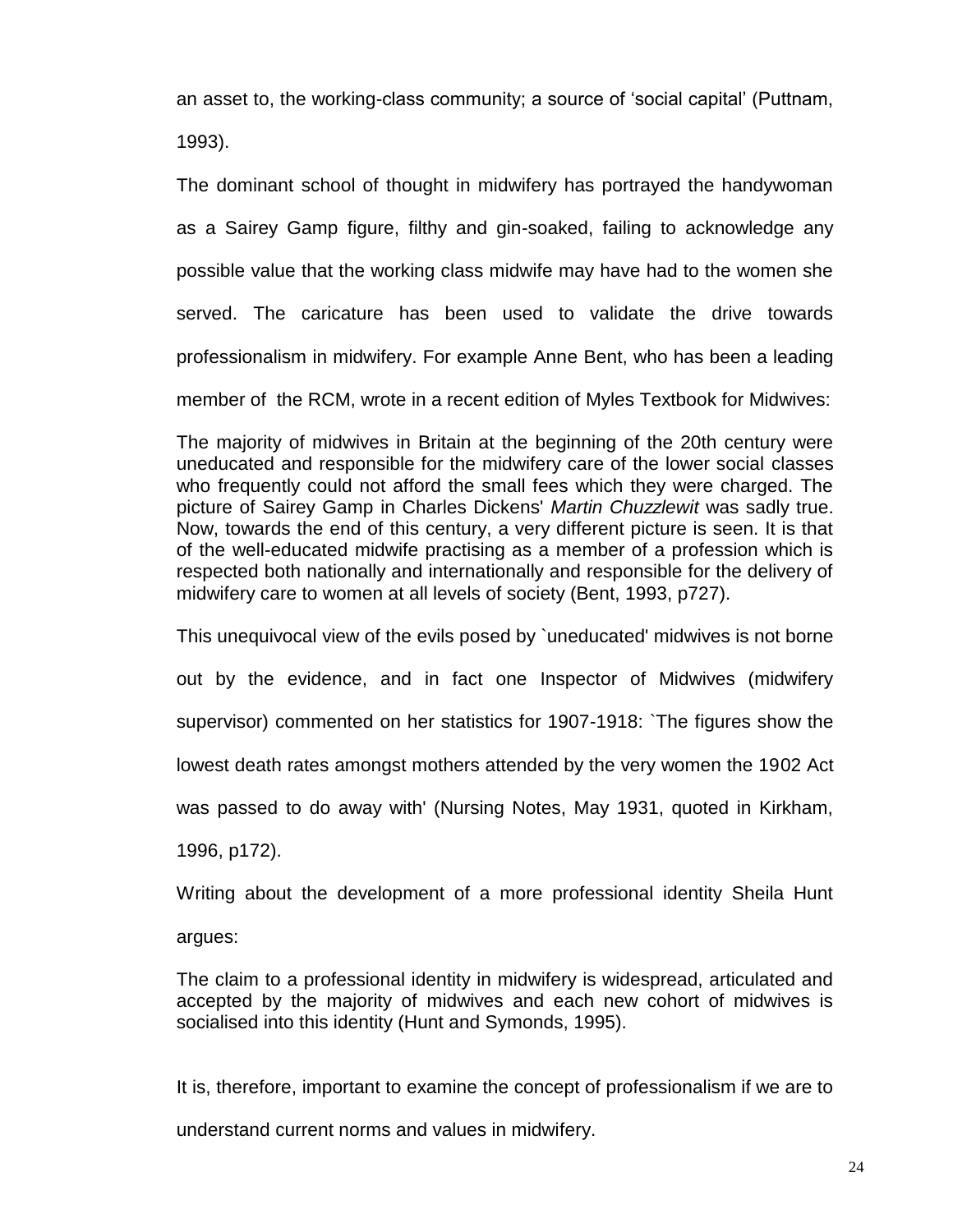## **1.3 Professionalism and midwifery**

The earliest definitions of professions attempted to define a set of criteria which served as a yardstick against which the occupation could be measured. These criteria were largely based on the characteristics of the established professions such as medicine, law and the church (Carr-Saunders, 1955). Although the social organisation of professions and the nature of professionalism is continually changing, it is widely agreed that there are four core characteristics of a profession (Nettleton, 1996, p196). First, *specialised knowledge and lengthy training.* The long training period the individual undergoes ensures that the professional has specialised knowledge that is not available to the lay person, and thus the lay person becomes reliant on the 'expert'. Second, *altruism*: because of this dependency the professional is obliged to operate in the client's best interests and hold to a notion of public service. Thirdly, *monopoly over practice*: because the occupational tasks of the profession are protected by statute. Fourthly, only the professional can judge who is competent to practice and therefore the profession is *self-policing* and *autonomous.* From a functionalist perspective, sometimes termed 'the trait approach' (Symonds and Hunt, 1995, p183; Hugman, 1993) these attributes are necessary for the smooth functioning of modern society.

Critics of the trait approach have argued that the professions cannot be relied upon always to act in the public interest, and that they serve their own interests as much as, if not more than, those of others. For example Johnson (1972,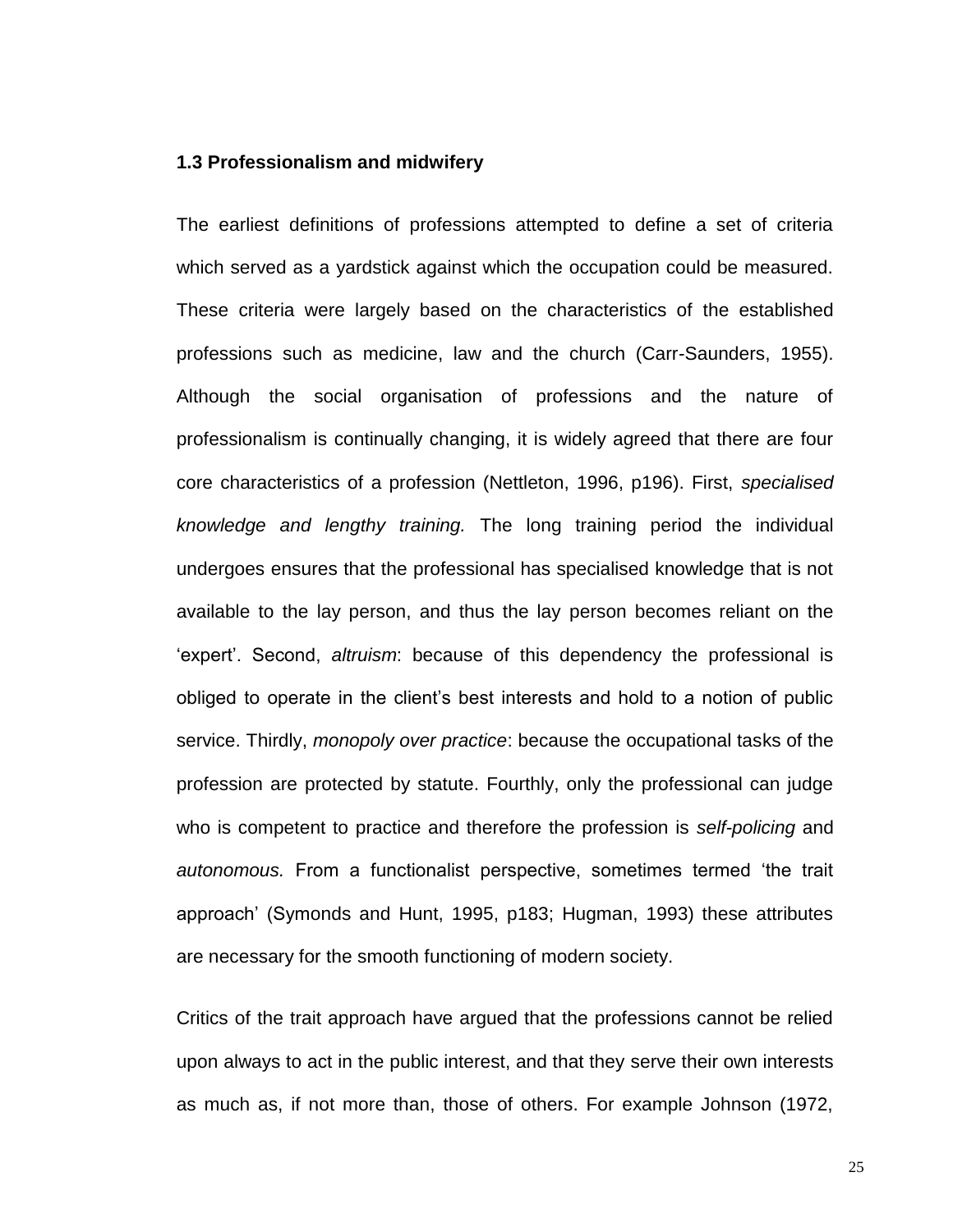1977) described the professionalising project as a strategy geared towards the exercise of control both over other occupations and over the client group. The trait approach also tends to emphasise altruism rather than stressing the economic and social rewards of being a professional (Ben - David, 1963).

Although much attention has been focused on medicine in the discussion of professions, and despite the fact that health care professions are markedly gender-segregated, sociological analyses of professions have, until recently, been 'gender blind' (Nettleton, 1996, p199). This meant that despite the fact that professions were essentially male dominated there was little explicit reference to this in the mainstream literature (Hearn, 1982). Carr-Saunders and Wilson(1933) made a distinction between the 'established professions' that were based on theoretical study and prescribed norms of behaviour, and the 'semi-professions' that were more concerned with the acquisition of technical skill. Jeff Hearn (1982) pointed out that this distinction was really a distinction based on gender; 'established professions' being made up largely of men and 'semi-professions' of women (p185). According to Hearn, it was Simpson and Simpson (1959) who first attempted to raise the question of the relationship between gender and professions, commenting on the tendency of the `semi-professions' to be more bureaucratised and numerically dominated by women. Hearn's analysis refers to midwifery as a semi-profession and describes professionalisation as a variety of patriarchal processes whereby men move into and increase their influence on the semi-professions. The development of professions, he argues, is intimately bound up with the social organisation and control of emotionality. Midwifery is a crucial area for Hearn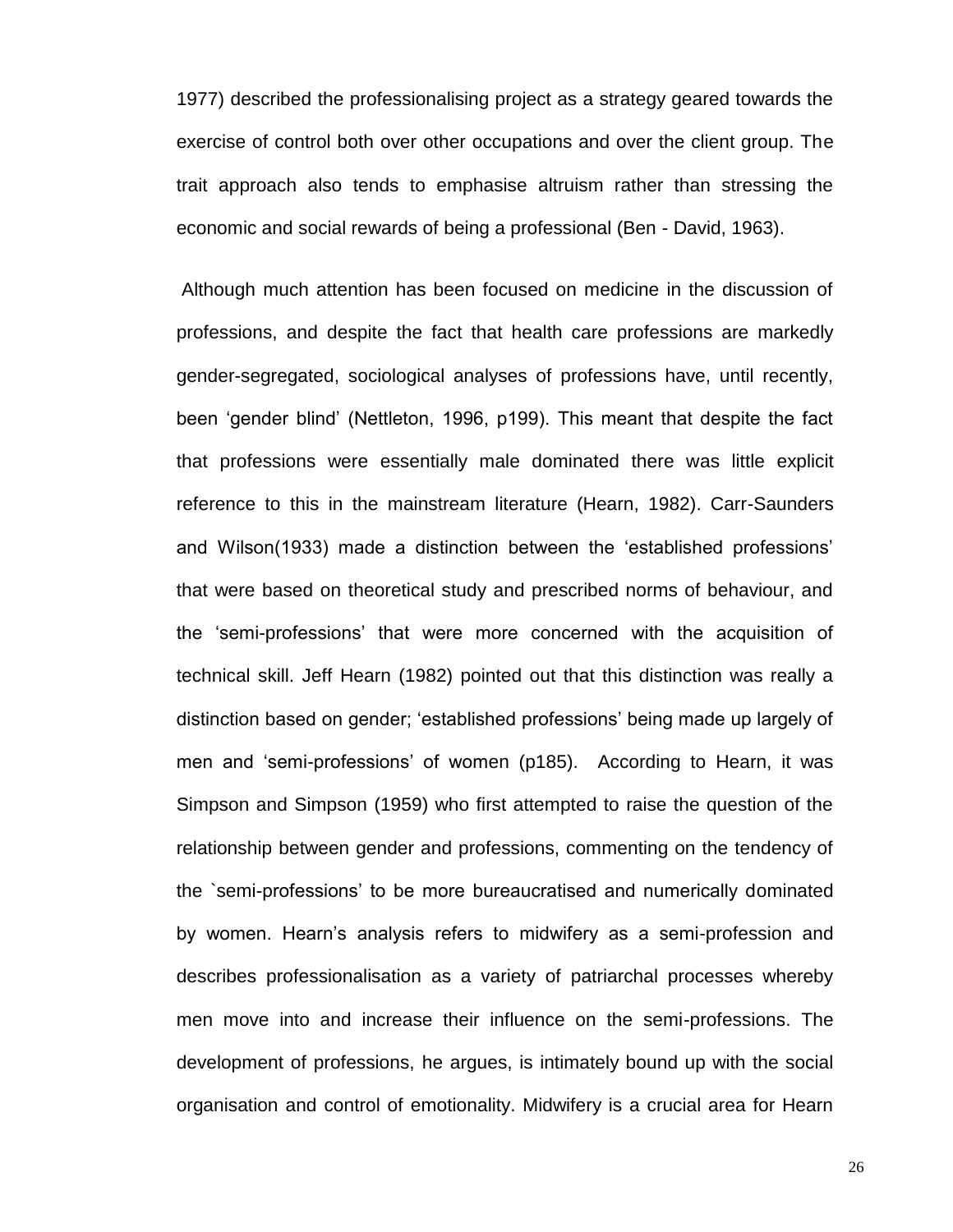because birth 'is one of the most emotional experiences, if not the most' (p196). Midwives, according to Hearn's analysis, monitor these emotions (although not necessarily consciously) translating them from private to public terms, and bringing to the attention of the professions (men) if the emotions become too extreme.

The discussion of gender and power issues in relation to professionalism has been advanced recently by nurses (e.g. Salvage, 1985, 1992; Smith, 1992) and even more recently by midwives (e.g. Hunt and Symonds, 1995; Kirkham 1996; 1997). Celia Davies has explored what she terms 'the professional predicament' in nursing in an attempt to analyse the drive within nursing for recognition as an established profession (Davies, 1995). Davies (1995), drawing upon earlier work by Jane Salvage (Salvage, 1985), argues that the term 'professionalism' can be subdivided into two broad constructs: professionalism meaning 'integrity or probity of personal conduct', and professionalism, or professionalisation, as 'a route taken collectively by members of an occupational group who refine and guard their knowledge base, set boundaries around who can enter and what the limits of practice should be' (p135). Davies maintains that while the first construct is one against which few would argue, the second is more problematic for nursing. Salvage's discussion of the drive for professional recognition in nursing (Salvage, 1985) criticises nursing leaders' drive for the recognition of nursing as a profession. She points out the potentially damaging effects of this drive towards professionalism, which she maintains, is predicated upon the second construct.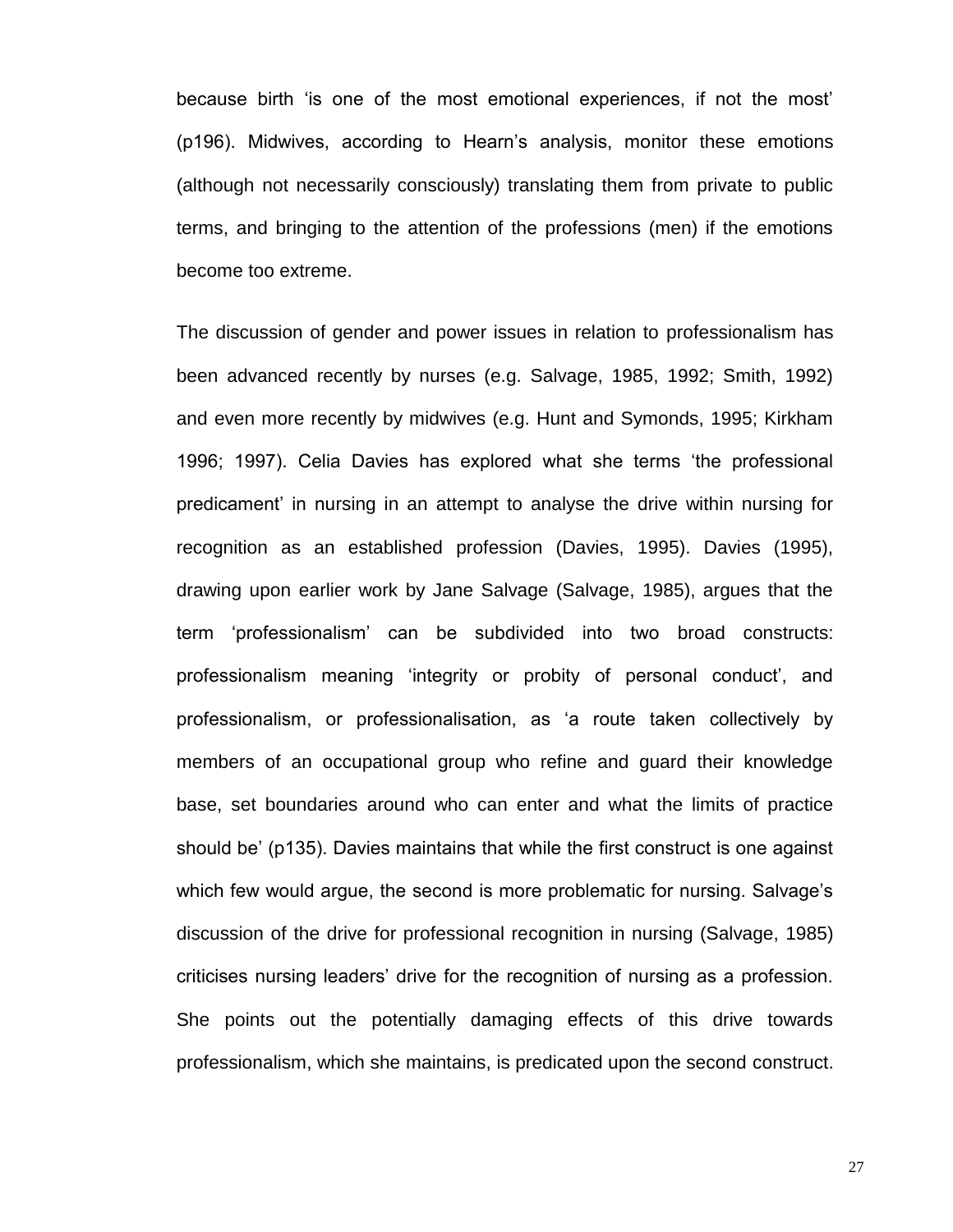Salvage's criticisms may usefully be applied to midwifery; and Kirkham (1997) has examined the concept of professionalism from a midwifery perspective.

The charges against professionalism, according to Davies (1995), following Salvage (1985) are threefold: professionalism is divisive; it emphasises an individual approach and it denies the needs of its workers. Viewed in this way the concept of professional separateness can damage relationships between health care workers as each tries to define its own exclusive sphere of practice. In the case of midwifery, it has attempted to draw a boundary between itself and nursing through an insistence on the midwife's status as autonomous practitioner in contrast to that of the nurse. Hunt and Symonds (1995, p30) represent this as follows:

*Midwifery* Independent practitioner Partnership with doctor Manager of normal labour Health

*Nursing* Dependent 'handmaiden' Subservient to doctor Carer for the sick Illness

Such a conceptualisation of roles is becoming difficult to sustain in today's NHS, as nurses have increasingly specialised and autonomous roles; yet it still remains an important part of midwives' socialisation.

Michael Eraut, following Johnson's (1972, 1984) approach suggests bypassing the attempt to distinguish the true professions from the others and treating professionalism as an ideology. This then allows a more fruitful discussion of the status of different types of knowledge.

The ideology of professionalism may threaten relationships between the midwife and the woman by portraying the midwife as 'expert' and by implication the woman's knowledge of her body as somehow inferior (Symonds and Hunt,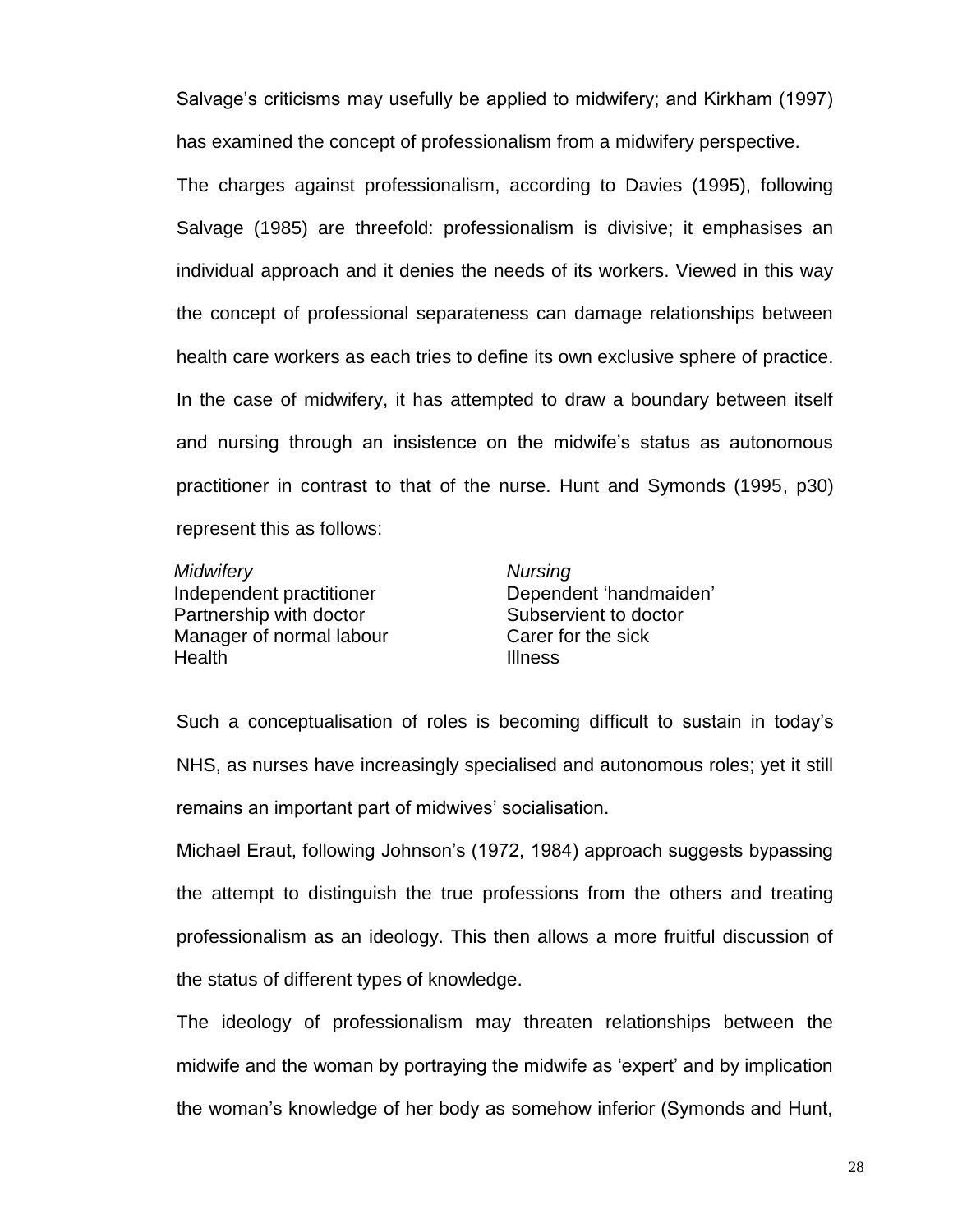1995). Ruth Ashton, then General Secretary of the RCM, expressed her view of the professional role as follows:

Midwives cannot be women's advocates because their professional status, their skills and their knowledge, by definition, set them apart from women in general [...] (Ashton, 1992, p70)

Professionalism may also mean valuing technical skills gained through training more highly than skill gained from experience. Midwifery training, although it was initially only three months long when it was first instigated, was after all sanctioned and controlled by some of the most powerful members of society, the medical profession. The 1902 Act marked a major shift in the midwifery tradition because previously the main criteria for becoming a midwife had been maturity, having oneself experienced childbirth and having credibility amongst women clients (Kirkham, 1995).

Lay and medical knowledge have been described as `different ways of knowing', with lay knowledge having its roots in experience, and medical knowledge claiming abstraction from knowledge into objectivity (Williams and Popay, 1994). The tension between lay and professional knowledge is alluded to by one of the qualified midwives in Leap and Hunter's study who says indignantly:

Once I was really hurt. A woman I'd known all my life, and she said to someone, 'I can't see how she knows so much. She's no' but a lass!' And I was 25 then and done four years in hospital, besides doing midwifery training! (...) But, you see, they thought that experience meant more than training... (p35).

The `they' being referred to here is presumably women clients, who it seems still placed value upon experience, both in terms of the midwife's own life experiences as a mature woman but also in terms of having attended many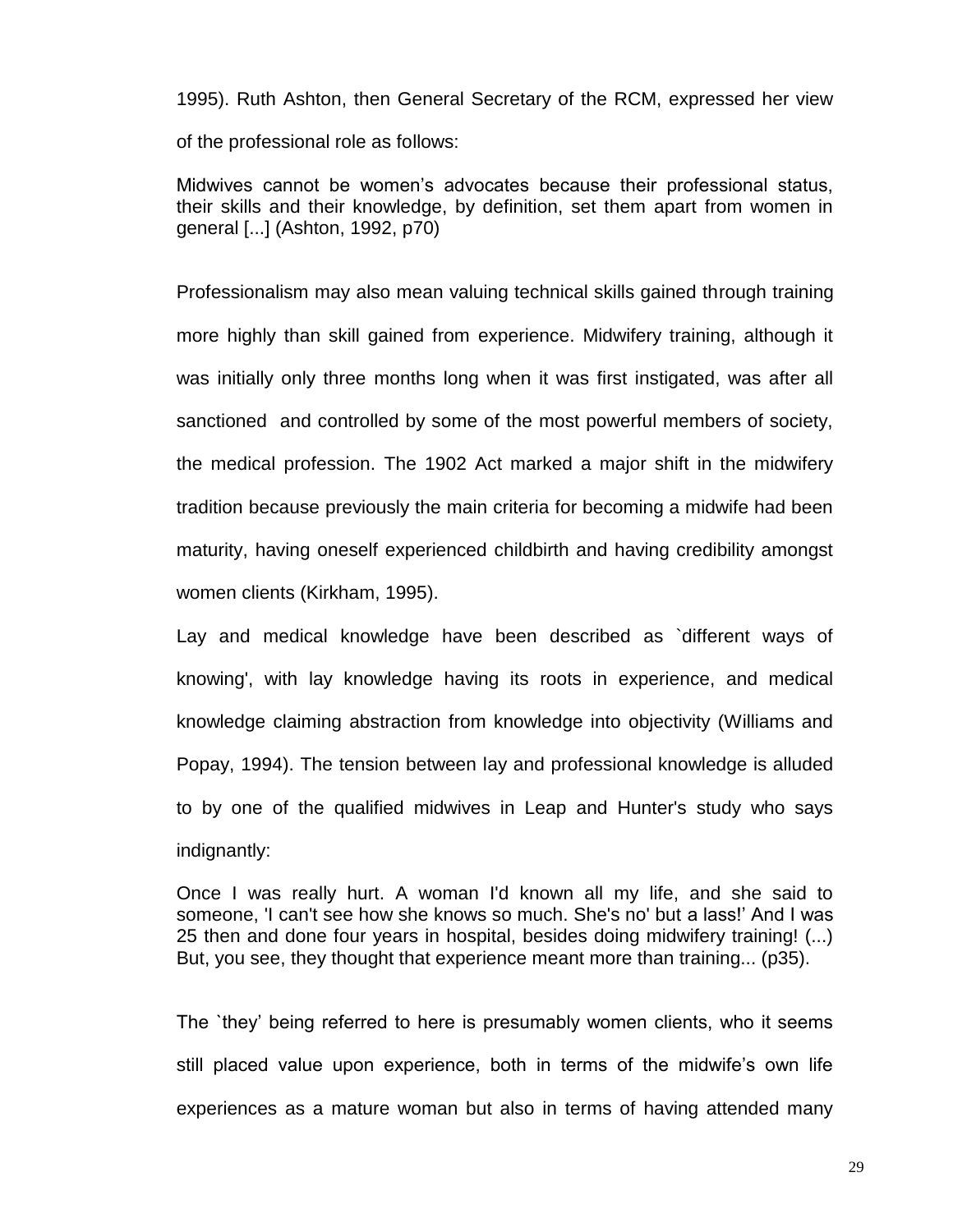women in childbirth. The hospital is presented by the speaker as the most prestigious place in which to learn.

The ideology of professionalism rests upon an underlying assumption that professionals are either self-employed or partners in small practices (Eraut, 1994). It stresses individual accountability for the delivery of high quality care, and yet many nurses and midwives work in situations where they have little control, for example over hospital policies or levels of staffing (Davies, 1995). Service to clients is held up as the highest priority and as a result there is an unwillingness to recognise that there may be times when nurses/midwives need to assert their own needs. The prevailing ideology of professionalism may underlie the fact that scant attention has been paid to the needs of women working in the health service, even though they predominate; for example flexible working and child care arrangements (see Sandall, 1995).

Some midwives, as individuals or in groups, have certainly managed to overcome the constraints and limitations of the professional role, and work constructively with it. The fact that they have done so illustrates that people rarely completely accept the dominant ideology, but resist and subvert it, sometimes passively and sometimes overtly (Martin, 1989). All the same the history of the move towards the professionalising of midwifery has important implications for mothers and midwives. The notion of professionalism in midwifery has, as we have seen, involved some degree of separation between the perceived values and interests of mother and midwife (Kirkham, 1996). It has also, while clarifying a sphere of professional practice, accepted a circumscribed view of the midwife's role. This role was mapped out, over the last century, by a group of reformers keen to regulate and control the practice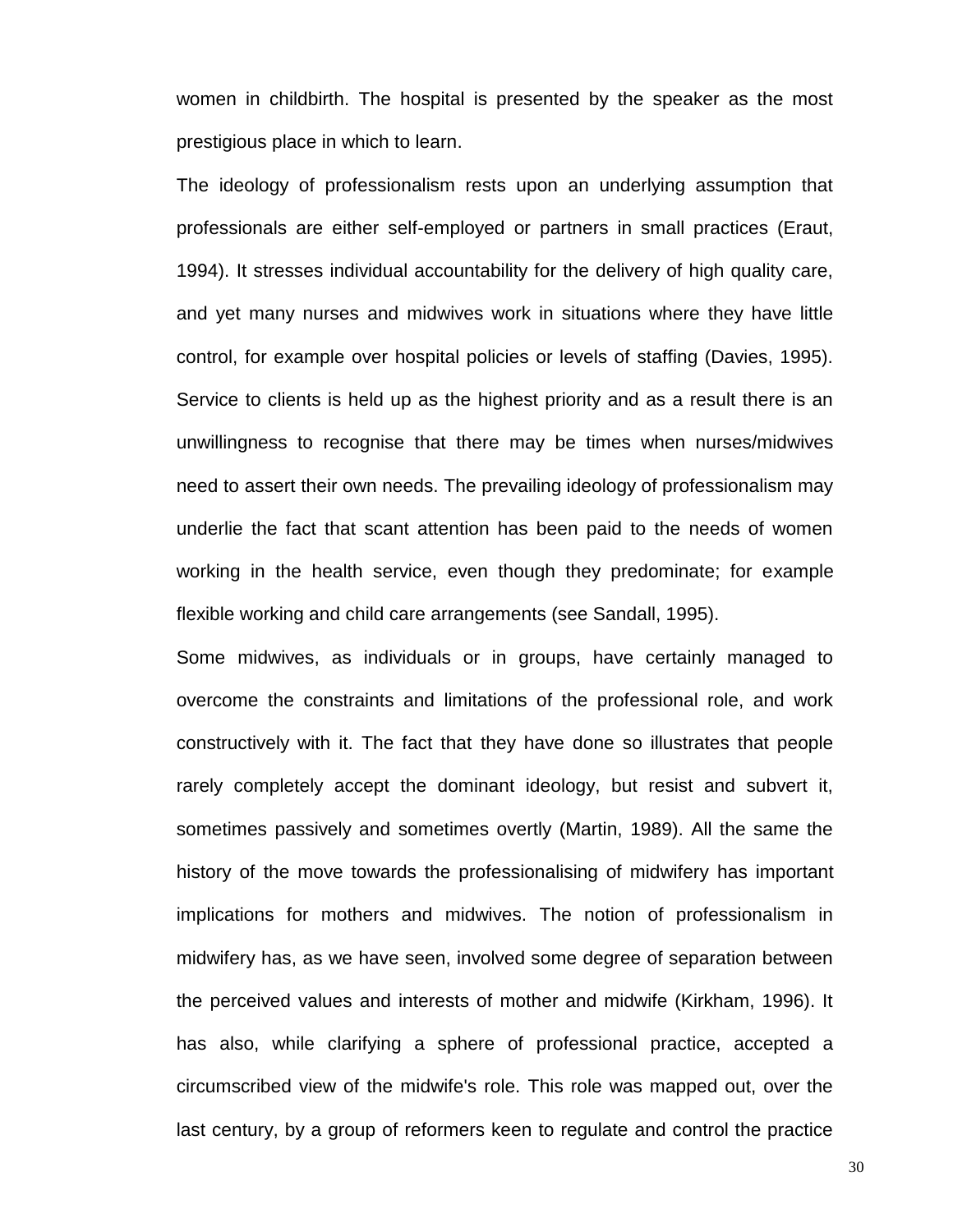of midwifery, not just for the benefit of childbearing women, but also in the interests of the dominant social class of whom doctors were a significant element (Heagarty, 1997). Kirkham (1996) claims that `the values implicit in professionalisation have led us to take on the values of the dominant profession' (p196). The values of the dominant profession, medicine, have been fundamentally interconnected with those of midwifery in the twentieth century and this interrelationship will be examined in the following sections.

## **1.4 Medical dominance and midwifery**

An analysis of the medical model is important in any discussion of midwifery, not only because the history of midwifery has been so bound up with that of medicine but also because the influence of the medical model permeates society and thus inevitably affects the ways in which both consumers and health professionals view birth. The medical model as it is today has evolved over many centuries; this development has been traced by Vouri and Rimpela (1981) who summarise it as having three main elements: the control of nature by human beings; a mechanistic view of human beings; and an understanding of disease which separates human beings from the environment and social context in which they live. Midwifery practice is still largely underpinned by the medical model (Bryar, 1995) which results in an approach to birth that has been characterised as seeing birth as 'a crisis waiting to happen' (Arms, 1998) or as 'only normal in retrospect' (Kirkham, 1986, p37). This approach may be contrasted with the social or 'woman-centred' model, as illustrated in the following table :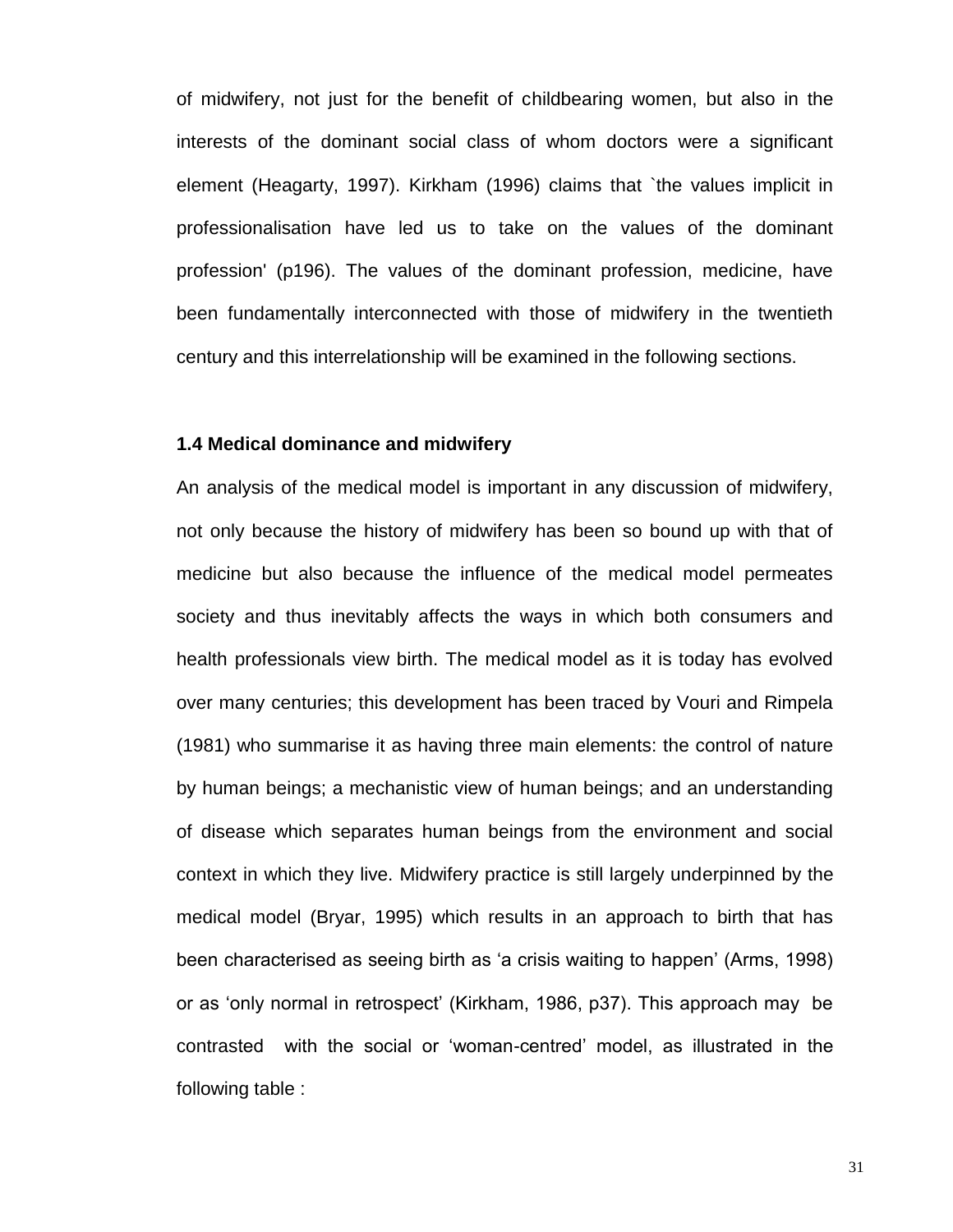| <b>Medical view of pregnancy</b>     | Pregnancy as a normal life event                                        |
|--------------------------------------|-------------------------------------------------------------------------|
| Normal in retrospect                 | Normal in anticipation                                                  |
| The unusual as interesting           | Each pregnancy a unique event                                           |
| Prevention of physical complications | Development of the individual through<br>experience of pregnancy        |
| Doctor in charge                     | Woman and family major decision<br>makers                               |
| Information restricted               | Information shared                                                      |
| <b>Outcomes</b>                      | <b>Outcomes</b>                                                         |
| Live healthy mother and baby         | Live healthy mother and baby<br>and<br>satisfaction of individual needs |

(Bryar, 1995, p114)

The woman-centred model is increasingly being espoused by midwives, other health professionals and policy makers in response to consumer pressure and political changes (House of Commons Health Committee, 1992). It is also the philosophical model that underpinned the curricula followed by the students in this study and I will refer to it as the midwifery model of care in this thesis.

The 20th century has seen a progressive movement towards the institutionalisation of illness, birth and death. The place of birth has overwhelmingly moved from home to hospital. In the 1950s and 60s, many women had their babies at home; it is only relatively recently that people have begun to think of hospital as being the safest place to give birth. Following the inception of the NHS in 1948, larger numbers of obstetric beds became available and women were increasingly encouraged to give birth in hospital (Oakley, 1990). The fall in the perinatal mortality rate (PMR)<sup>2</sup> which occurred at the same time, was generally assumed to be causally related to the increased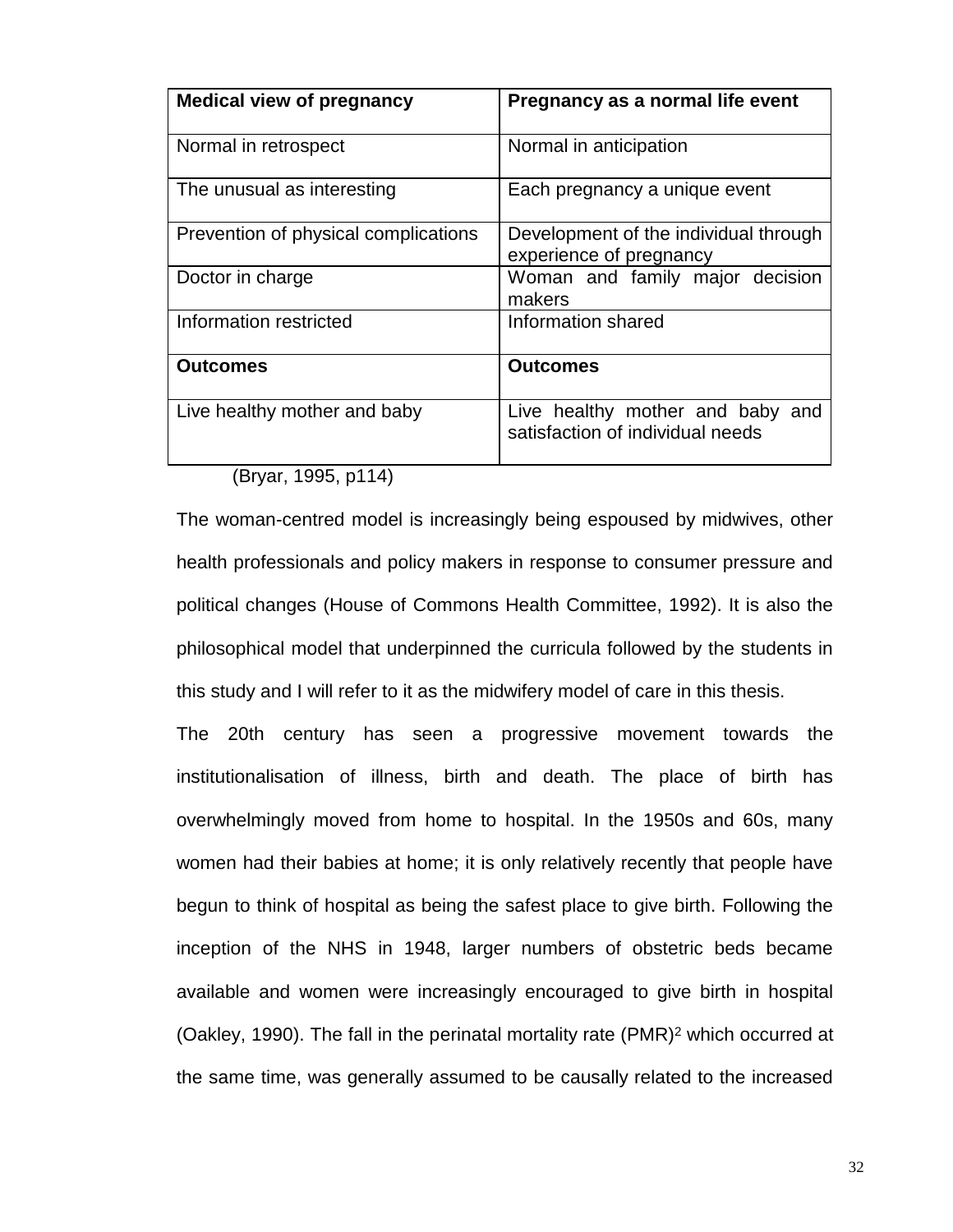rate of hospitalisation for birth (Tew, 1990). From the 1940s onwards successive government reports were published, each advocating increased hospital deliveries on the grounds of increased safety for mothers and babies until finally the Peel Report (Standing Maternity and Midwifery Advisory Committee, 1970) advocated 100% hospital delivery. The assumption that the fall in the PMR was a consequence of increased hospital birth went virtually unchallenged until the 1970s when Marjorie Tew, a medical research statistician, re-examined the available data. She was teaching statistics and epidemiology to students in a medical school and found to her surprise:

that the relevant routine statistics did not appear to support the widely accepted hypothesis that the increased hospitalisation of birth had caused the decline by then achieved in the mortality of mothers and their new babies (Tew, 1990, p viii)

Campbell and Macfarlane (1995) from the National Perinatal Epidemiology Unit in Oxford also examined the statistical evidence and concluded `there is no evidence to support the claim that the safest policy is for all women to give birth in hospital'. Detailed analyses of the statistical association between the falls over time in both the PMR and the proportion of births at home suggest that the relationship between the increase in hospital births and the decline in the PMR are likely to be coincidental rather than causal (Campbell and Macfarlane, 1995). The most likely explanation for the reduction in perinatal and maternal mortality is the increase in standards of living and nutrition (McKeown, 1989). The history of the institutionalisation of birth demonstrates the dominance of the medical model during that era: in the approach of successive policy makers, in the philosophy of the health professionals and of course in the

 $\overline{\phantom{a}}$ 

<sup>&</sup>lt;sup>2</sup> The number of stillbirths and deaths in the first week of life per 1000 births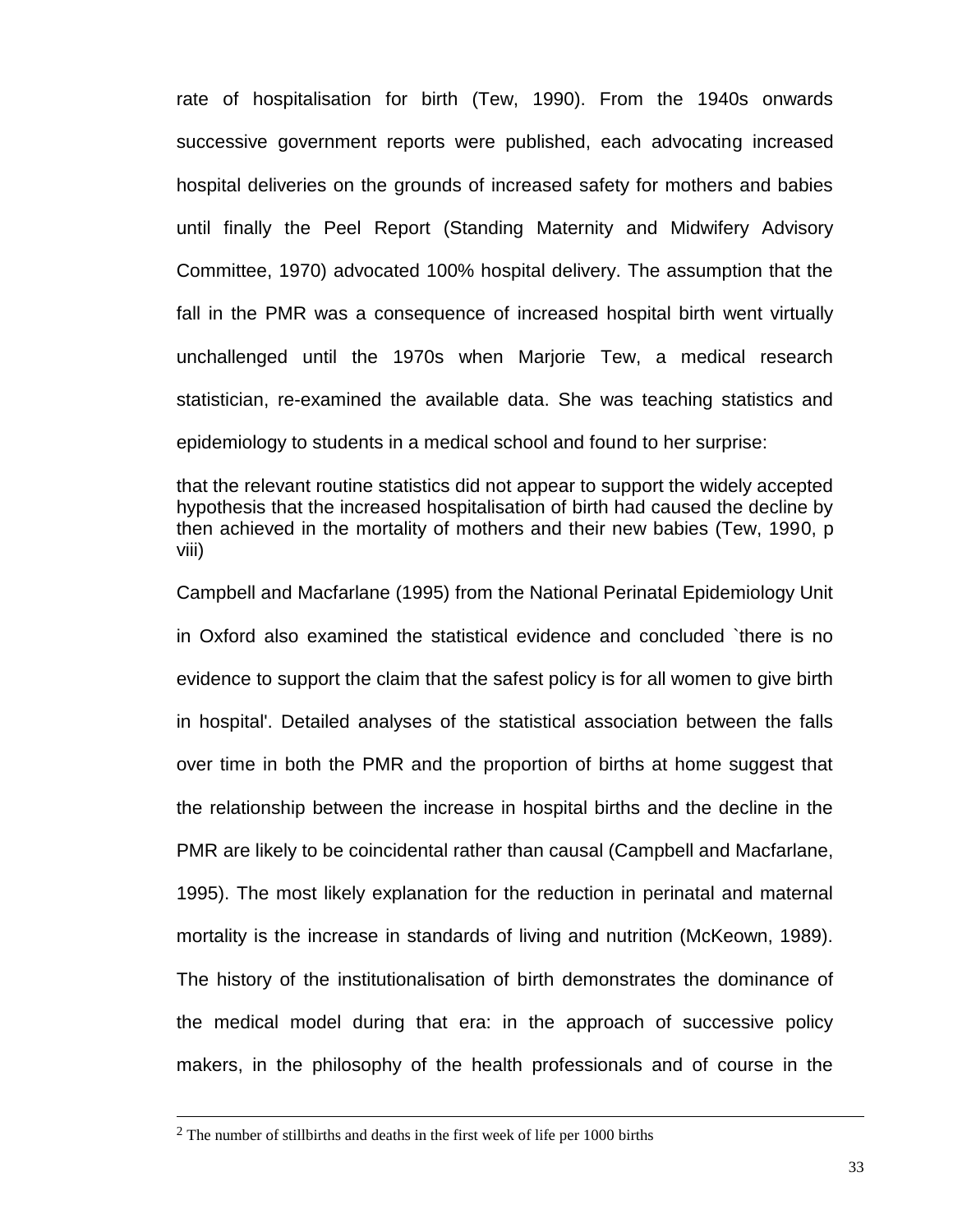minds of women (particularly middle class women) many of whom were choosing to give birth in hospital (Allison, 1996, p109). This change in the place of birth had a profound effect on the role of the midwife.

#### **1.5 The midwife's role 1960s - 1990s**

Prior to the 1960s, midwives in Britain were relatively autonomous, community based practitioners who attended births at home and in the small maternity units that were run by midwives with general practitioner support. Benoit (1989, 1992) drawing on data from midwives in Newfoundland, argues that midwives working in small cottage hospitals enjoyed substantial autonomy in their practice, free from medical and bureaucratic control. Many British midwives were in a similar situation. In the 1970s and 1980s most of these units were closed down; ostensibly on grounds of safety. The argument put forward by obstetricians and anaesthetists was that these units were too far from emergency facilities, and that all maternity units should have an on-call anaesthetist and obstetrician. The policy of closing down these units also afforded a relatively simple way of making immediate savings for health authorities. The UK perinatal mortality statistics, when examined by Campbell and Macfarlane, showed that isolated GP units had a very good safety record (Campbell and Macfarlane, 1994, p59).

The Local Government Reform Act (1969) together with the Peel Report meant the end of district midwifery as a discrete service offering homebirth with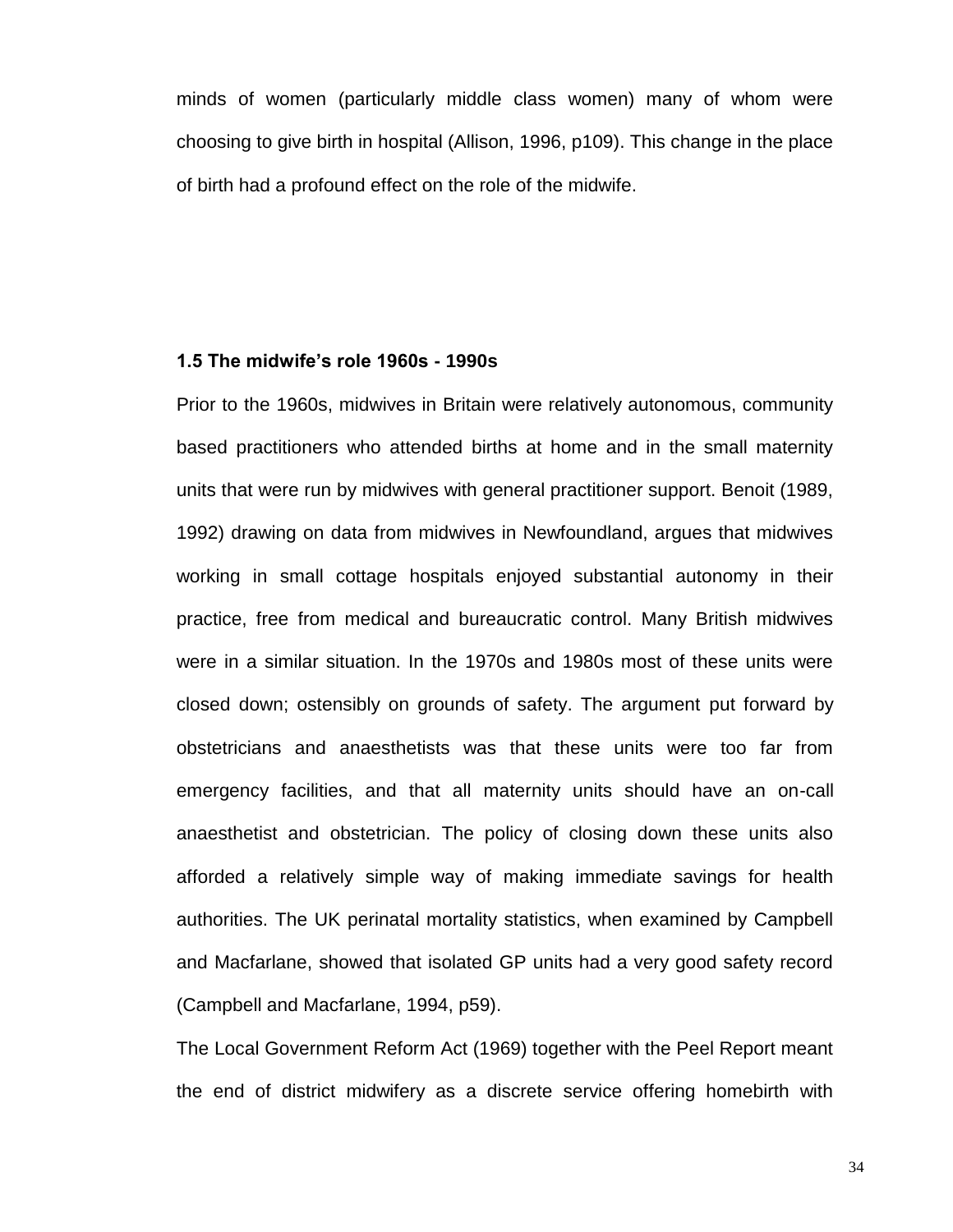continuity of carer (Allison, 1996). By the early 1970s the newly formed health authorities organised community midwifery services to undertake two functions: to provide community midwives as part of primary health care teams led by GPs and to give a fragmented antenatal and postnatal service to women booked for hospital delivery (Allison, 1996, p153). As the hospital birth rate rose to nearly 100%, so hospital midwives became involved with the care of almost all women during labour and delivery. Hospital midwives worked as part of an obstetric team, with a consultant obstetrician at its head.

The incidence of obstetrical intervention during labour increased rapidly during the 1970s (Chamberlain et al., 1978) and this resulted in an increase in the proportion of labours in which doctors were involved. `Active management of labour' (O'Driscoll and Meagher, 1980) became the norm in many consultant units, and this meant that increasingly midwives in hospitals were expected to follow protocols for care which had been drawn up by obstetricians, or by teams in which doctors were the dominant group. Such protocols included for example, requirements for the midwife to perform three to four-hourly vaginal examinations on women and to perform amniotomy at a stipulated point of labour (O'Driscoll and Meagher, 1980).

During the late 1970s critical articles appeared in the nursing and midwifery press, describing these developments as reducing the midwife's role to that of an `obstetric nurse' (Walker, 1976) or `doctor's handmaiden' (Rothman, 1983). Concern about the under use of the midwife's skills was expressed by the RCM and the CMB in evidence to the Social Services Committee on Perinatal and Neonatal Mortality (Social Services Committee, 1980). Robinson and colleagues (1983) in their study of the role and responsibilities of the midwife,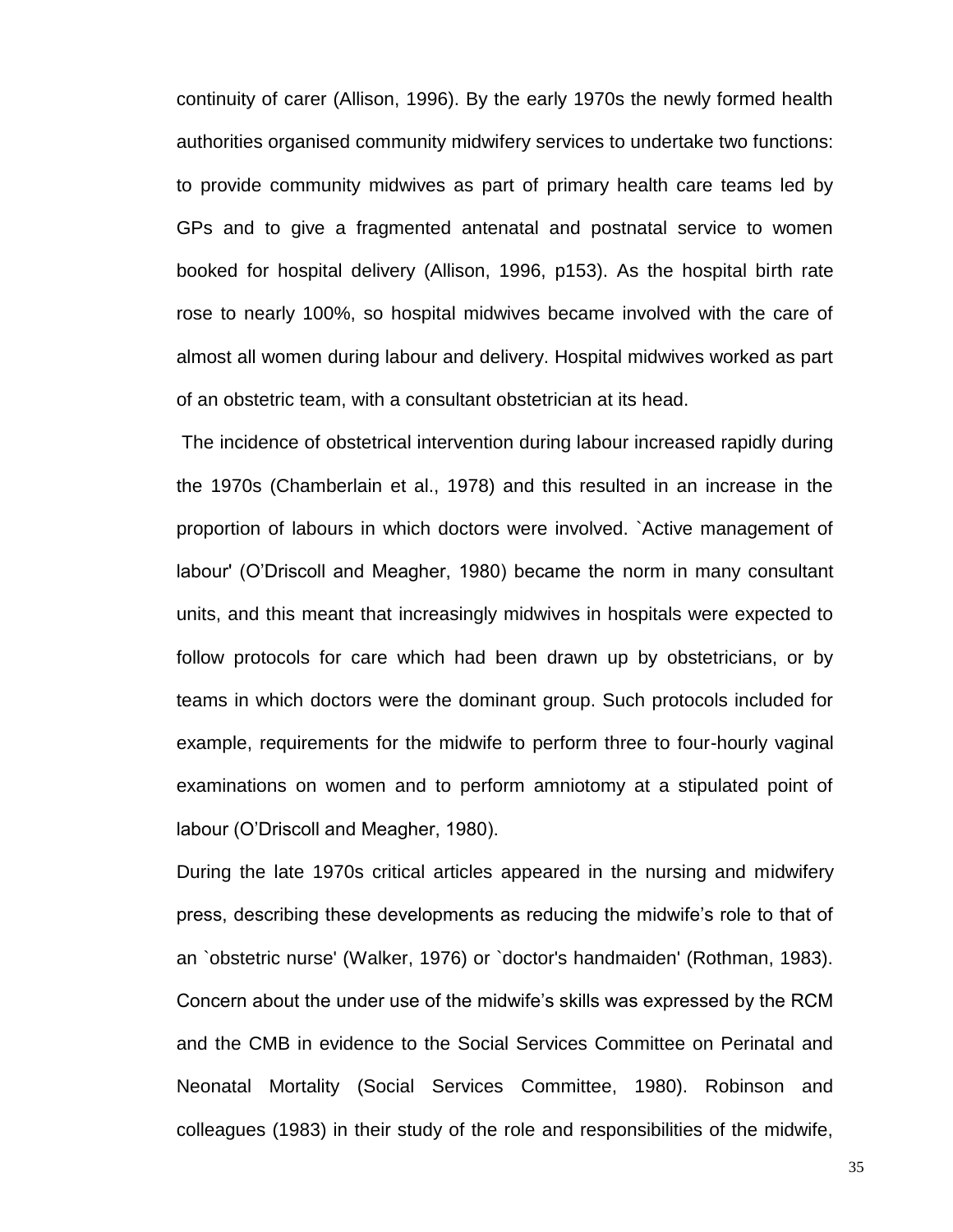funded by the Department of Health and Social Security, concluded that 'the role of the obstetrician and the role of the general practitioner were shown to overlap and in some respects erode the responsibilities of midwives' (p339). Despite recent policy changes with regard to maternity care (discussed below), the organisation of midwifery services, and the ratio of home to hospital births, has remained largely the same since 1967.

The effects of the dominant ideology are felt not only at the level of structure and organisation of the maternity services but also in the ways individual midwives relate to and interact with their clients. Kirkham's study of labour ward communication illustrates how deeply midwifery is permeated by the medical model (Kirkham, 1986). This study demonstrated that midwives working in the consultant unit did not have a language to support midwifery and its skills. They lacked terms to describe or explain the women's experience; instead they used concepts and language drawn from medicine which failed to provide women with the information they needed in labour. More recently Machin and Scamell (1997) have explored the options available to women in labour wishing to have an unmedicalised birth (e.g. being mobile, using non-pharmaceutical methods of pain relief etc). They concluded that the midwives in their small study had little to offer in support of unmedicalised birth and that the care they offered was based largely upon principles drawn from the medical model.

### **1.6 Accountability and the midwife**

The question of professional accountability is central to an understanding of the social construction of midwifery. From the moment of registration, the midwife's practice is defined by a set of rules that have legal force. No other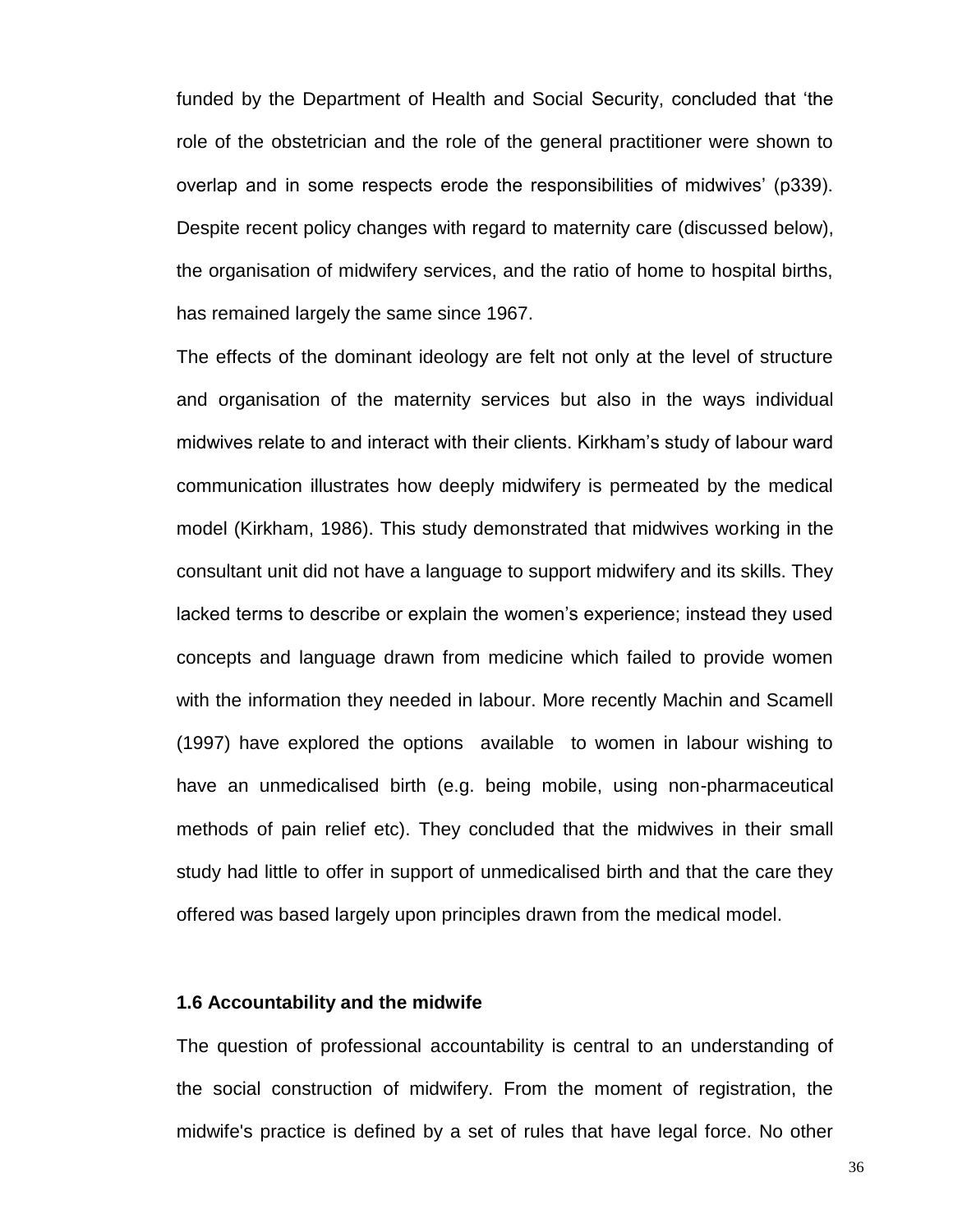profession registered with the UKCC, other than nurses registered under part 9 (fever), is in the same position (Dimond, 1994, p40). Rule 40 of the Midwives Rules sets out the duties of the midwife, which is that she is responsible for giving care to mother and baby during the antenatal, intrapartum and postnatal periods, and for notifying a medical practitioner in cases of deviation from the normal<sup>3</sup>. As we have seen, this concept of *the normal'* is problematic for midwives because although the onus for detecting abnormality rests with them, the actual definition of normality is presently the province of doctors although currently the issue is being debated in midwifery (see RCM, 1997; Downe, 1996; Davies, 1995). Since the instigation of the UKCC in 1979 the primary duty of the midwife, as for other health professionals, is stated in the UKCC Code of Professional Conduct:

As a registered nurse midwife or health visitor, you are personally accountable for your practice and, in the exercise of your professional accountability must:

 Act always in such a manner as to promote and safeguard the interests and well-being of your patients and clients [...]

Acting in the client's best interests may sometimes involve a course of action which may be regarded as exceeding the circumscribed role of the midwife. A case such as this occurred in 1988 when an independent midwife, Jilly Rosser, took a client to hospital in her car rather than wait for medical aid, because in her judgement this was the speediest and safest course of action. The midwife was reported by her supervisor, found guilty of professional misconduct and struck off the register by the UKCC. The evidence for misconduct included criticism of Rosser's record keeping as well as of her using her own car rather

 $\overline{a}$ 

 $3$  This rule has been recently changed (1998) so that it now reads 'shall call a registered medical practitioner or such other qualified health professional who may reasonably be expected to have the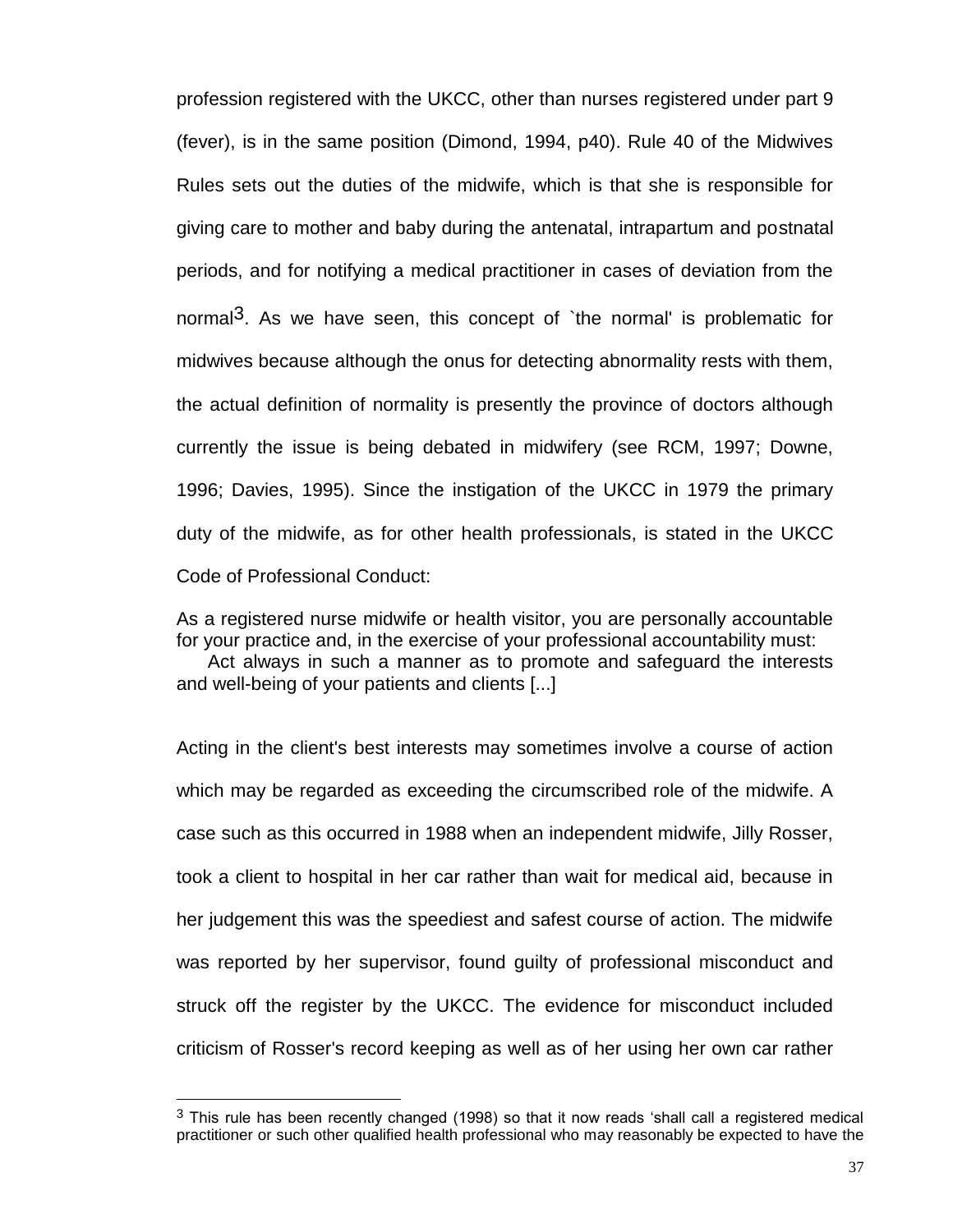than waiting for the emergency services to arrive. The midwife took the case to the High Court, at which point the UKCC withdrew. Rosser was allowed her appeal and the UKCC ordered to reinstate her on the register. The law did not find any aspect of Rosser's practice unsafe; indeed the judge said that he considered the charge against Rosser taking the client to hospital in her own car to be `perverse' (Clarke, 1996, p218). This example illustrates the opprobrium that is likely to be heaped on a midwife who dares to cross the boundaries, and that the UKCC, like the CMB before it, is concerned with keeping those boundaries intact.

The Midwife's Code of Practice does not have legal force, but failure to comply with the Code may be used in proceedings for professional misconduct. The Code states that the midwife is `accountable for her own practice in whatever environment she practises' (UKCC 1994a). The midwife is accountable in four main ways, according to Dimond (1994): firstly to the public through the criminal law; second to the client through the civil law; thirdly to her employer through the contract of employment and finally to her profession through the UKCC professional conduct proceedings (p173).

Besides her accountability to the public, then, the midwife is also accountable to her employer and to her professional body. She is exhorted by her professional body to act as if she were an autonomous professional when in fact she is (unless she is one of the few independent midwives) an NHS employee. Merton's classic (1968) discussion of bureaucracies explored the conflict this produces for employees. Benoit (1989) discusses Merton's work, and the work of critical theorists in relation to professionals:

 $\overline{\phantom{a}}$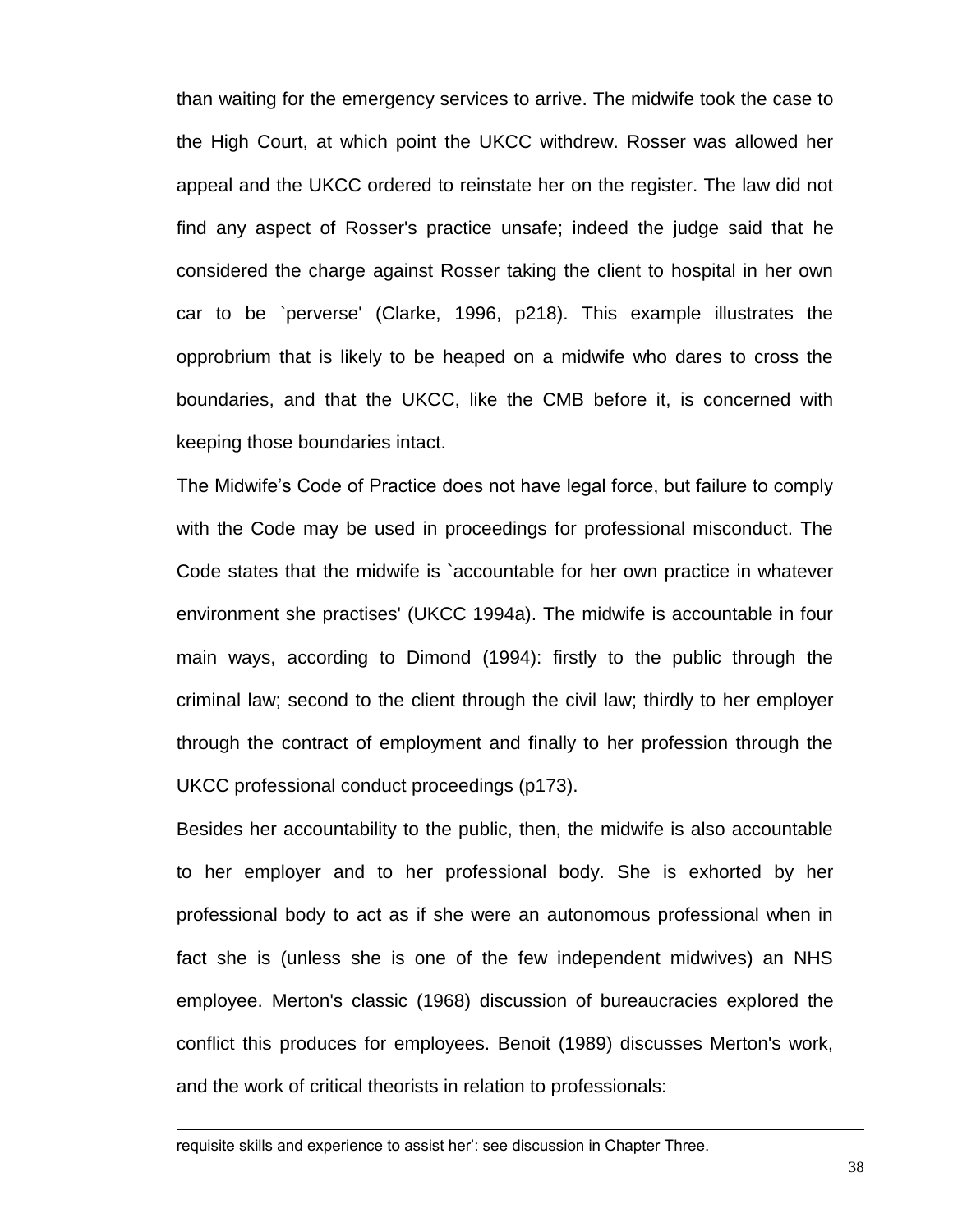the tense association between professionalisation and bureaucratisation has resulted in 'organisational dysfunctions' (low productivity, inefficiency) for the bureaucracy and 'psychological dysfunctions' (anxiety, apathy, anomie, alienation) for workers socialised as professionals yet expected to conform to a narrow official role. The frequent way out of this ambiguity is to adopt the role of bureaucrat, thereby discarding professional ideals in favour of the imperatives of the employing organisation (p29).

Researchers examining the role of the midwife in the 1980s and 1990s have shown that midwives may respond to this tension by adhering to medicalised policies and protocols while at the same time professing independence of clinical judgement (Robinson et al., 1983; Henderson, 1984; Garcia et al., 1985; Garcia and Garforth, 1991). The Midwife's Code Of Practice (UKCC, 1994a) states that: `In all circumstances, the safety and welfare of the mother and her baby must be of primary importance' (p3) and `The needs of the mother and baby must be the primary focus of your practice' (p8). At the same time the midwife is accountable to her employer as an employee.

The conflict of accountability this can cause was demonstrated in 1994 when two midwives in east Hertfordshire were suspended following their attendance at a successful waterbirth because although women were 'allowed' to labour in water, it was Trust policy that they leave the water for the birth of the baby. Their client had opted to stay in the pool to deliver and the midwives had respected her choice, in keeping with the Code of Professional Conduct. The midwives in this case were backed by the UKCC but had no right of appeal against their employer's decision after the disciplinary hearing, which they lost. It is possible that the conflict of roles has been accentuated since the recent NHS reforms which have aimed to reduce professional autonomy; this tension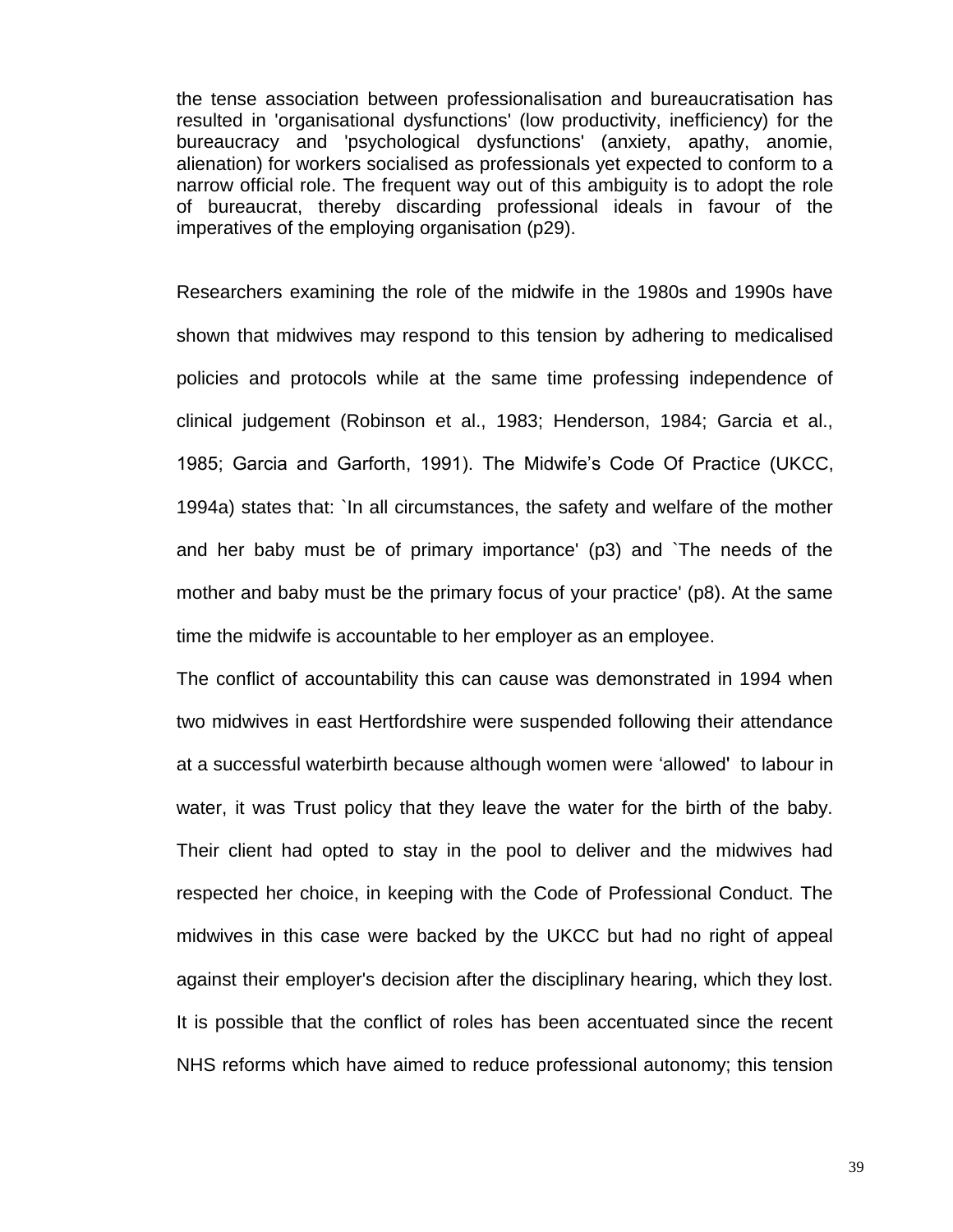between profession and organisation is now felt throughout the NHS (Holliday, 1995; Kelleher, et al., 1994).

#### **1.7 The current situation**

The introduction of general management in 1984 resulted in the old hierarchy of nurse and midwifery managers being dismantled. This reduced the professional autonomy of nurses and midwives; the attacks on medical autonomy, however, were less successful (see Hunter, 1994). In 1990 the National Health Service and Community Care Act introduced the principles of the market economy into the NHS. This constituted a radical reform which has fundamentally altered the shape and character of the NHS, causing it to be increasingly fragmented (Holliday, 1995). The key innovation of the Act was the separation of the purchasing of health care by health authorities from the provision of health care by hospital and community services. While it is not within the scope of this study to analyse its effects, there is no doubt that the 1990 Act effected a huge change in the culture of the NHS (Flynn and Williams, 1997).

During the last decade, Government initiatives that have had a direct impact on maternity care and the work of midwives include *The Patient's Charter* (1991) and *Changing Childbirth* (Department of Health, 1993). The Winterton Report (a House of Commons Select Committee report to which *Changing Childbirth* was the government response) advocated more choice, continuity and control for women in their maternity care, as well as pointing out the need to improve the conditions of the poorest women in society (House of Commons Health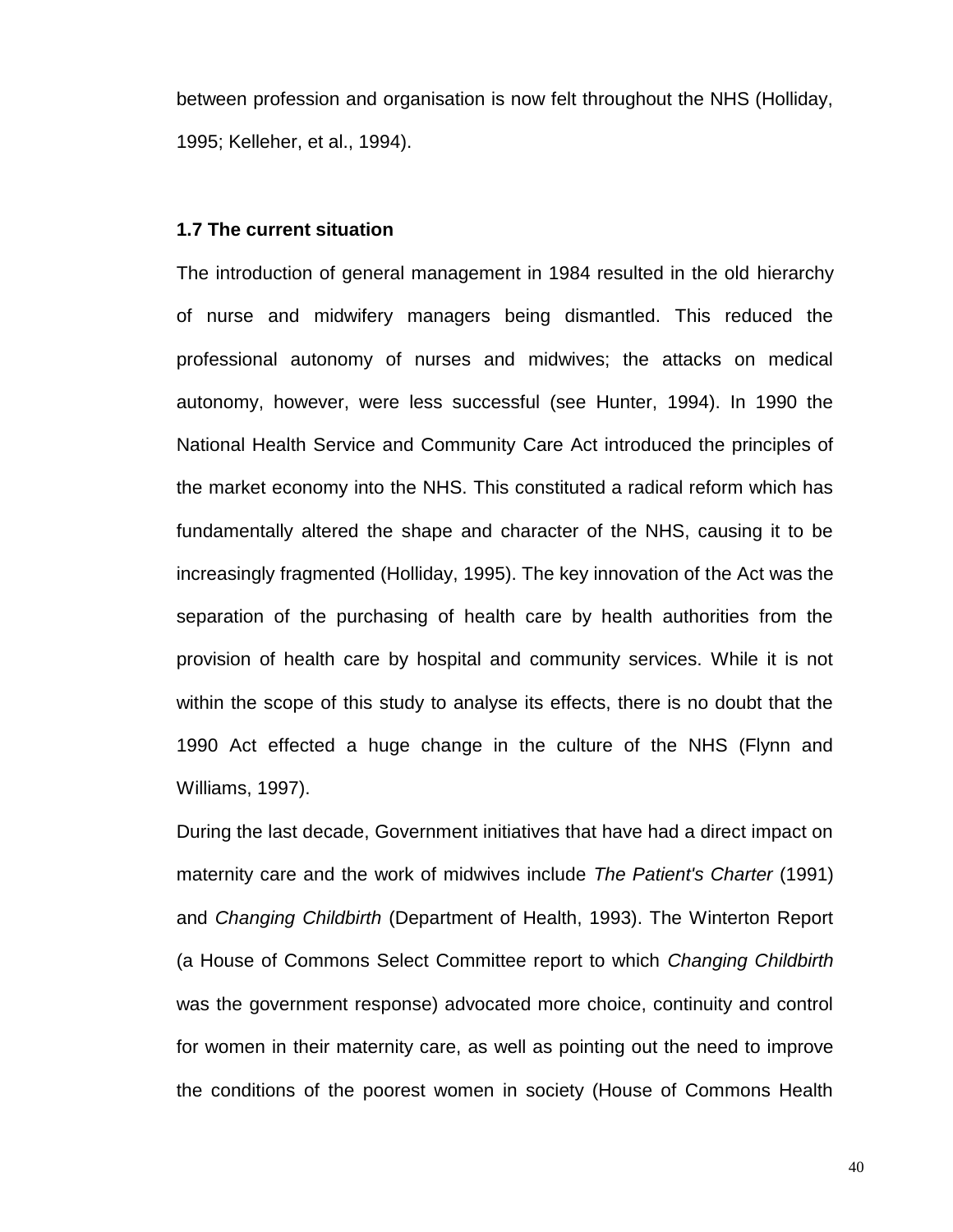Committee, 1992). This document was underpinned by the social, or 'womancentred' model of health which is increasingly informing policy initiatives and signals a drive towards reorienting health services into the community and primary health care (Bryar, 1995, p90). The Government response to the Winterton report, *Changing Childbirth* (DoH, 1993) did not address the fundamental issues of poverty and malnutrition that had been emphasised in the Winterton report as crucial to the health status of mothers and babies, stating (p2) that these aspects were not within its remit. It focused instead on aspects which were in harmony with its political aims: i.e. increased consumer choice and control, continuing inroads into the professional power of doctors, and cost reduction (or `value for money' as the report put it). It accepted the principle of 'woman-centred care' advocated by Winterton and outlined ten 'indicators of success' to be achieved within five years (see Appendix B). One of the targets was that 30% of women should have a midwife as their 'lead professional'.

In response to the targets, all Trusts made significant changes to the way maternity care is delivered. Many turned to team midwifery in an attempt to improve continuity of care for women; some adopted a system of group or caseload practice. A small number of innovative projects were funded by central government but in most cases midwives were expected to agree to changes to their working conditions and practices with no improvements in pay and no increase in the number of midwives employed (Lewis, 1996). The incentive perhaps was for midwives to gain some professional autonomy, but there was to be no recognition of the changes in terms of pay and little attempt to address inequalities in maternal and perinatal health. Thus, *Changing*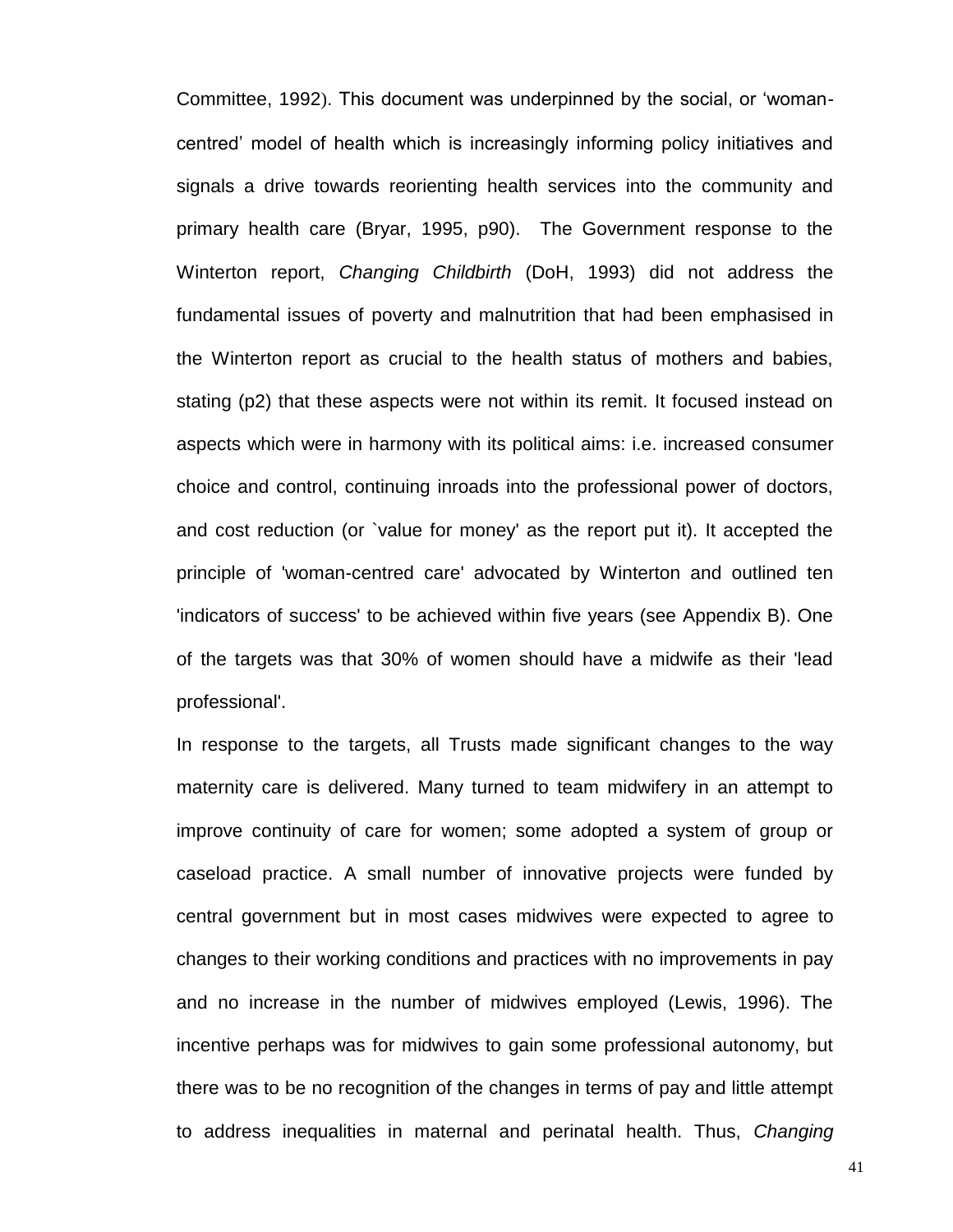*Childbirth,* while appearing on the face of it to support midwifery autonomy, has not in fact presented any significant challenge to the medical status quo (Rothwell, 1996).

The average annual salary of a midwife in 1997 was £16,000 (RCM, 1998). This compared with the average salary of a consultant: £50,000, and of a GP: £44,000. In 1995 a pay award for midwives, nurses and health visitors was announced; it was to be 1% nationally with employing trusts to determine the rest (up to 2%) at local level. The General Secretary of the RCM announced: `Morale in midwifery is at an all time low already and this scandalous pay award will make things even worse' (Allison, 1995, p84). Midwives had been struggling to meet the challenge of providing woman-centred care and the pay offer was seen, by many midwives, as the final insult. In response to widespread anger, the RCM balloted the membership to reconsider its 115 year tradition of opposition to any form of industrial action. This was a momentous event in the history of the RCM, and the result showed midwives to be in more radical mood than perhaps the leadership had envisaged. For one commentator, the result signalled 'a major change in the way midwives see themselves and their place in society' (Tyler, 1995). Of the 53% who took part, 81.8% voted for the College to rescind the policy of opposition to industrial action. 20% said they would themselves be prepared to take strike action. The RCM's response to this expression of dissatisfaction was to negotiate an agreement, (separate from the other health service unions) with the NHS Management Executive (NHSME) that all midwives, in view of their changing responsibilities, be graded at F (NHS Executive, 1995). The recommendation was to be outlined in a letter to every Trust. By early 1998 only a small number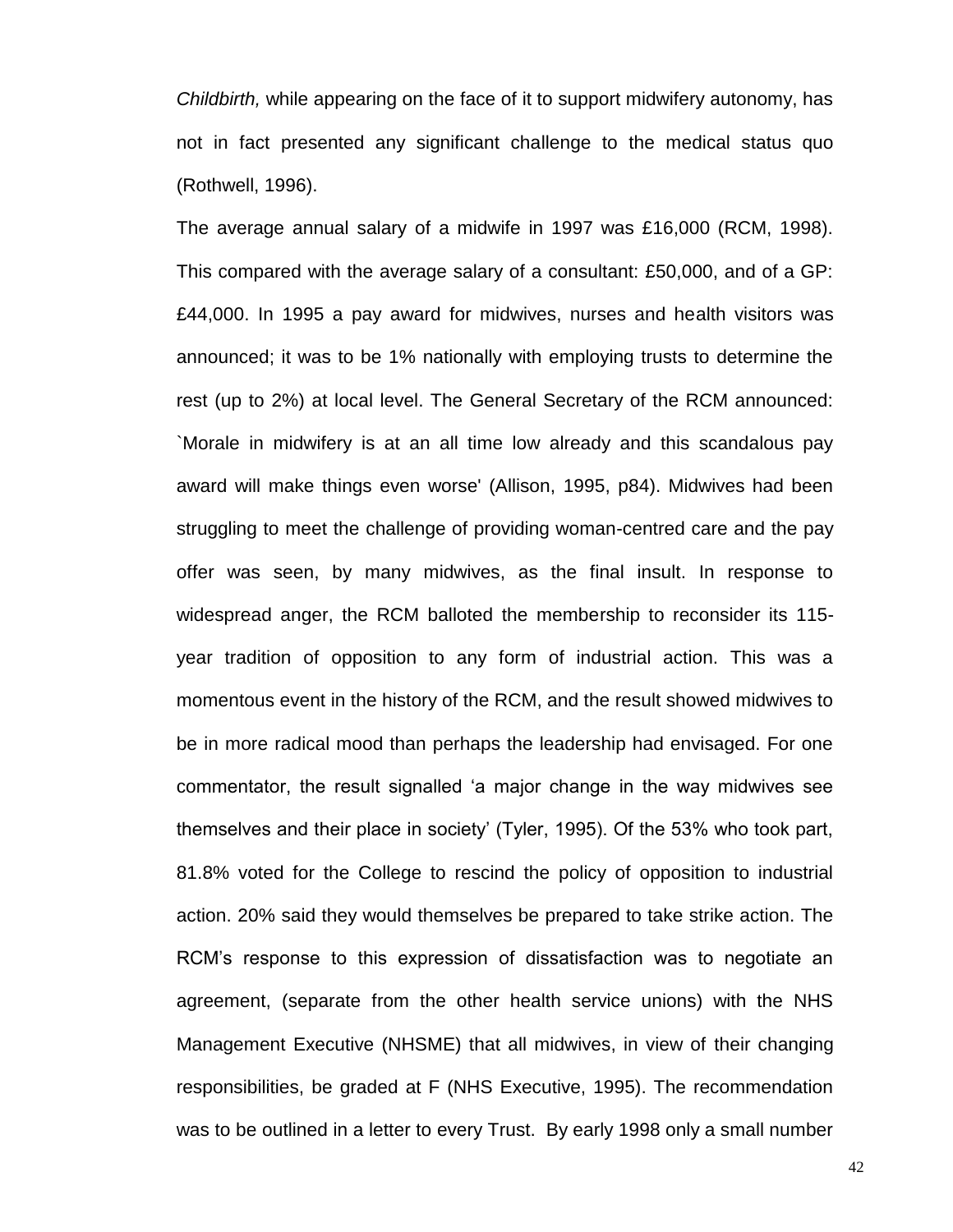of Trusts had implemented the recommendation, and the Pay Review Body also failed to recommend a minimum F grade for all midwives (Kaufman, 1998). Before it was voted out of office in 1997 the Conservative government announced that it had no plans for further funding of *Changing Childbirth* initiatives and many innovative and successful schemes have since been abandoned as funds have run out. The *Changing Childbirth* Implementation Team was disbanded in March 1998. At the most recent RCM conference it was clear that midwives are very unhappy at the loss of senior grades, and at the long hours and unpaid overtime that midwives are working. Over 1000 G grades have been lost since the early 1990s (Kaufman, 1998). The number of practising midwives is currently 32,803 (a drop of 2,500 since 1995), with 48% of these working part-time (UKCC, 1998a). Currently only 30 Trusts (13%) in the country have implemented the recommended minimum F grade, salary range £16,310 - £19,240 (RCM, 1999).

At the same time, there is to be a major Health Bill in 1999, following the Labour Government's white paper, *The New NHS* (DoH, 1997). The Bill aims to replace the internal market and GP fundholding, creating Primary Care Trusts in order to achieve greater integration between community and primary care services. It is currently too early to judge the ways in which the maternity services will be affected. The focus on community-based patterns of care would seem to offer opportunities for midwifery, proposing 'a return to a more balanced model of midwifery operating seamlessly across community and hospital settings and contributing to the public health agenda' (DoH, 1998a, p3).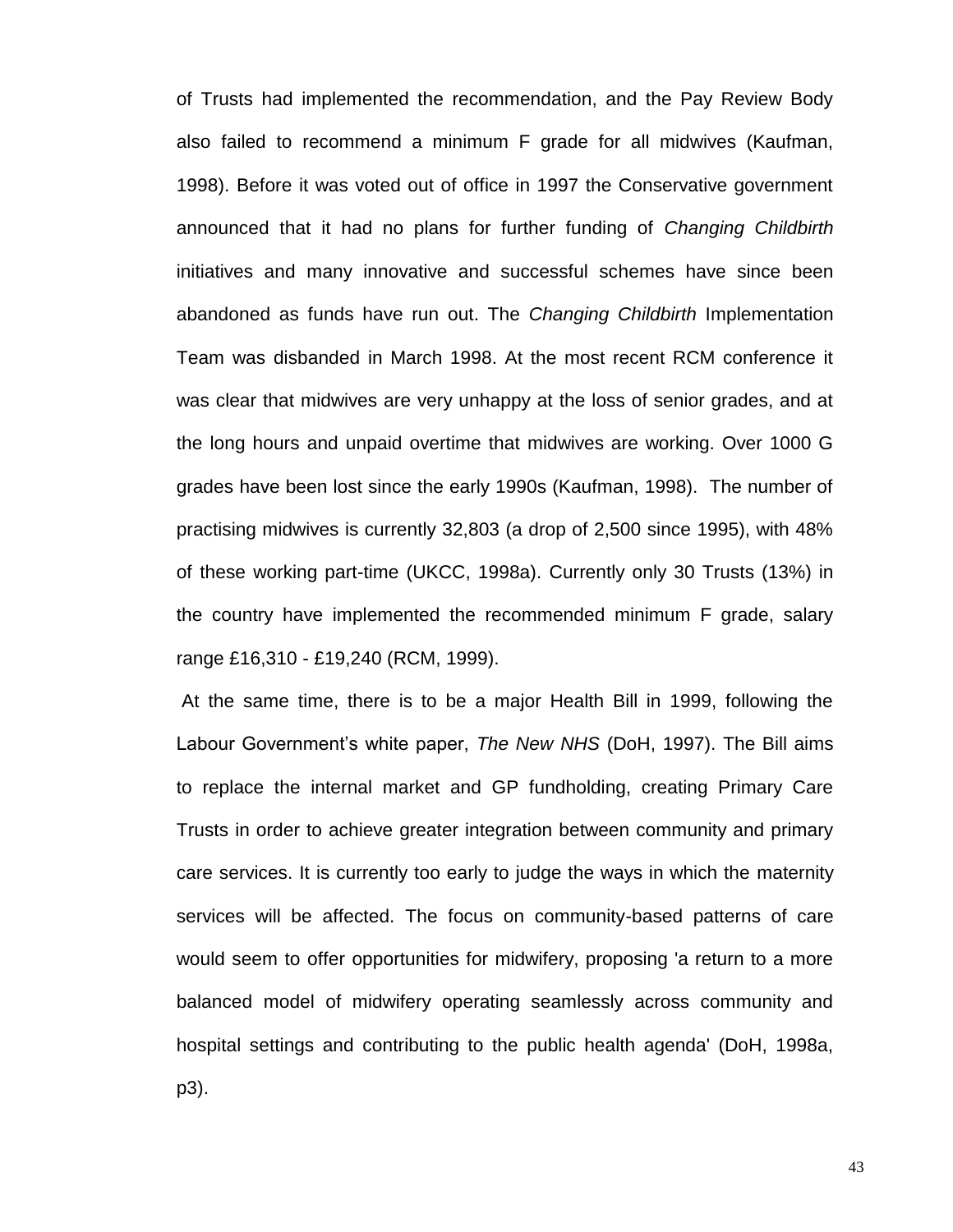#### **1.8 Conclusion**

 $\overline{a}$ 

This chapter has outlined some aspects of the social and historical developments which have shaped midwifery.4 There are obvious parallels with the development of nursing, but in midwifery the midwife's true position has been obscured by the popular ideal of the midwife as autonomous practitioner. The arena of normal midwifery in which the midwife has been proclaimed expert is in fact a limited one, that has been and still is defined by the medical profession. Their professional body, the UKCC, on which midwives are a minority, demands that midwives act as autonomous professionals, within these boundaries. However, there are many instances where the professional autonomy of the midwife clashes with the demands of the employer (see Clarke, 1996: Rosser, 1998). The midwife has a dual identity: autonomous practitioner and NHS employee. She is an expert in the normal, but has little control over the definition of normality. She is the guardian of normal birth in a society, and in institutions which view normal birth, without medical intervention or at home, as a risky business. She sees herself as a professional, and continues to hope that her value will be recognised in pay terms by successive governments, but the reality is that she is more often viewed as a cheaper alternative to medical care. The independent practitioner status that is promoted as part of the professional ideology, and lies `deep in the psyche of midwifery' (Clarke, 1996, p205) is far from the reality of most midwives' daily experience. Clarke's phrase is an apt one because it highlights the fact that these tensions exist in the hearts and minds of midwives, affecting all

<sup>4</sup> See Appendix A for an outline of some key developments in midwifery since the 1902 Act.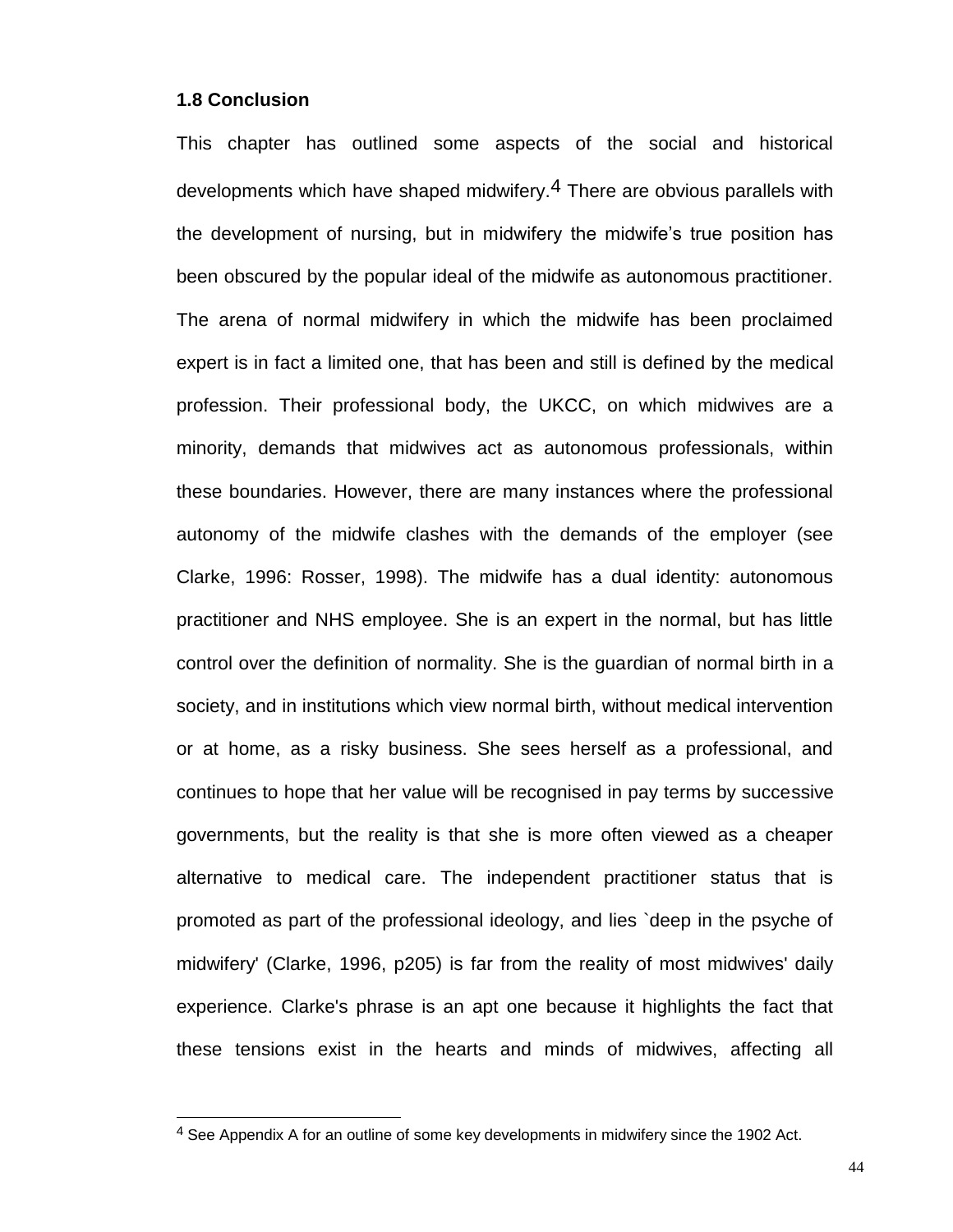midwives, including those in training. The education of midwives will be the subject of the following chapter.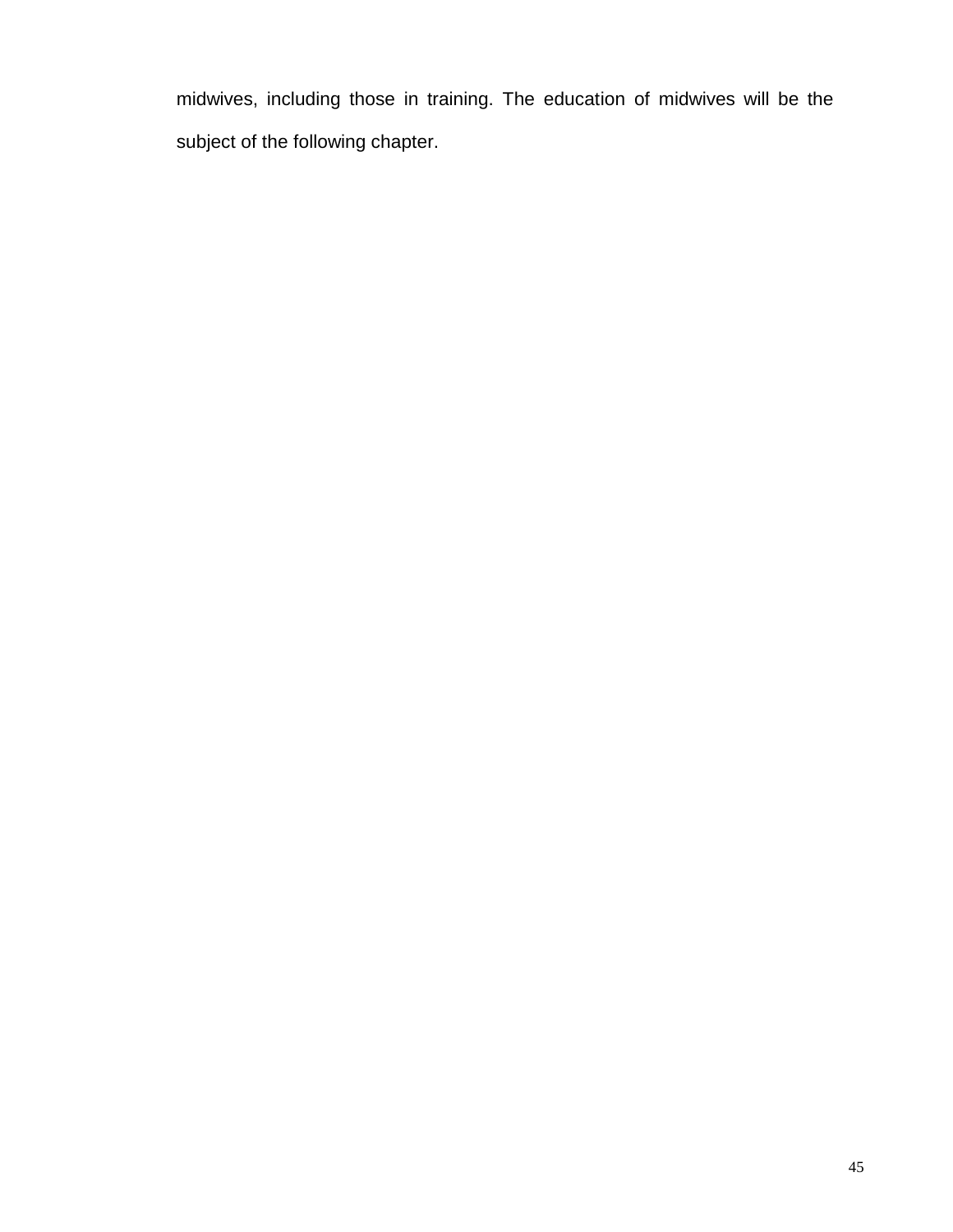# **CHAPTER TWO**

# **THE EDUCATION AND PROFESSIONAL SOCIALISATION OF STUDENT MIDWIVES**

## **2.1 Introduction**

Midwifery education has undergone major changes in the last few years and is still in a state of upheaval. The principal changes have been those relating to the organisational location, the lines of accountability and to the way in which midwifery education is financed (Silverton, 1996, p75). The introduction of the purchaser-provider division in the 1990 NHS and Community Care Act had a marked impact on the relationship between midwifery education and the maternity services so that now the two are no longer interdependent. Before the mid to late 1980s schools of midwifery were based in maternity units; they tended to be small, and had close links with the service. Midwifery education was financed from the midwifery service budget. Then came the first round of amalgamations, as midwifery schools were incorporated into colleges of nursing and midwifery and some, such as Manchester, became colleges of midwifery. However none of the latter have survived because of Regional Health Authority (RHA) policies which emphasised centralisation and also, according to Silverton (1996) because the RHAs `did not understand the discrete nature of midwifery'. Finally over the last few years most colleges of midwifery and nursing have been incorporated into higher education. This chapter will focus on debates that have been at the forefront of midwifery education in the last few years and will then examine some current issues within midwifery education.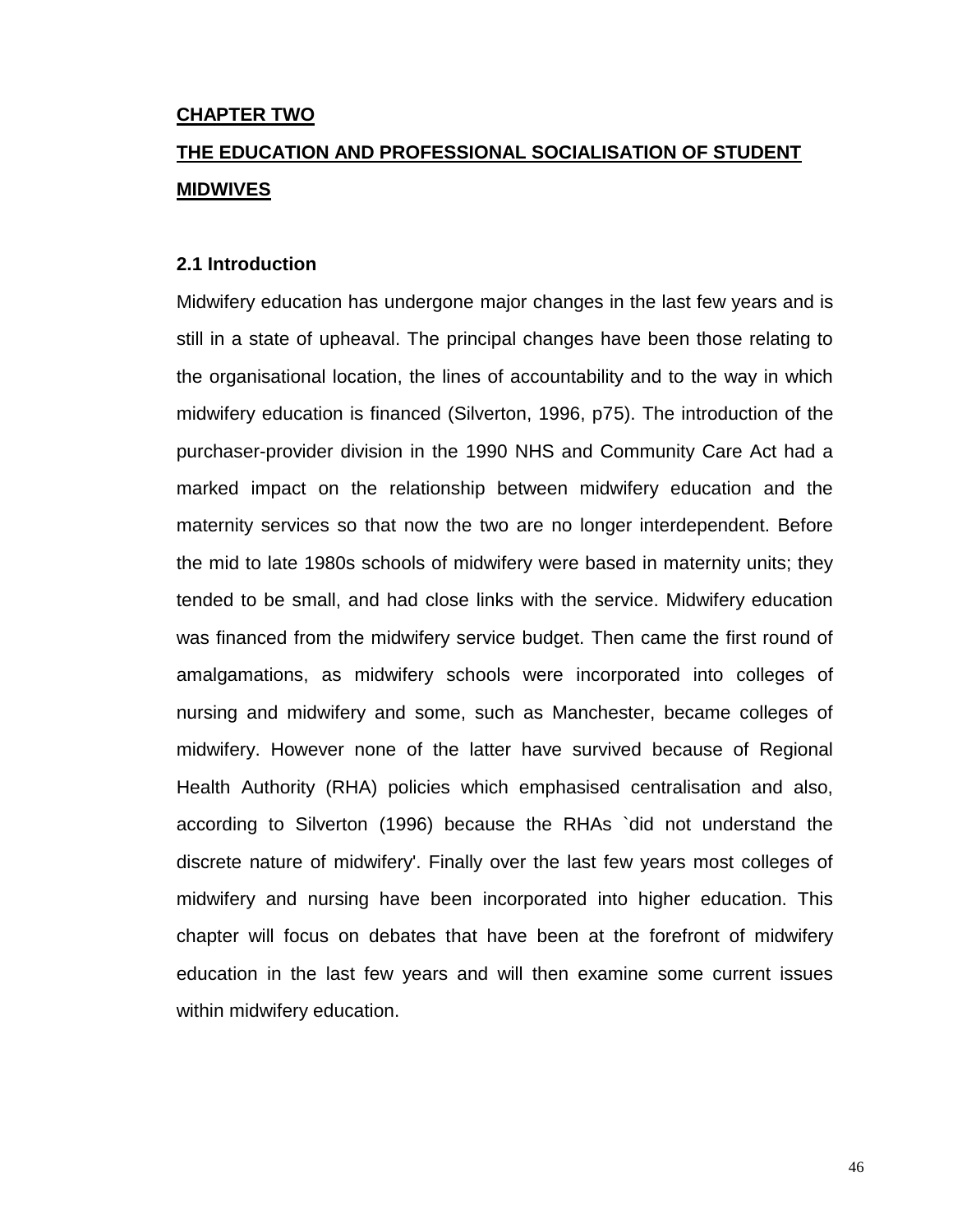#### **2.2 The direct entry debate**

Since 1916 there have been two routes to becoming a midwife. The first, where no prior training as a nurse is undertaken, used to be known as 'direct entry' (DE). The second is a shortened course for trained nurses. In the early part of this century non-nurse midwives were in the majority; but by 1945 they made up 48% of the total number of practising midwives (Radford and Thompson 1988, p37). The strong medical representation on the Central Midwives Board from its inception meant that doctors played a dominant role in the formulation of plans for midwifery training, and direct entry midwives were viewed by them as inferior to nurse trained midwives, because their specialism was too narrow (Heagarty and Franklin, 1994). This view was backed by the members of the Midwives Institute council who were all trained nurses; and nurse training in this era strictly instilled deference to male medical authority (Kirkham, 1995, p2). Radford and Thompson (1988) comment that following the 1902 Act there developed an attitude, not just amongst doctors but within midwifery itself that was hostile to the inclusion of non-nurses. In 1929 a report on the training and employment of midwives, chaired by Sir Robert Bolam was published which suggested that a workforce made up of midwives with dual qualifications was the ideal, if not always practicable. In 1944 a report by the Royal College of Obstetricians and Gynaecologists (RCOG) stated: 'we are of the opinion that every midwife should be a State Registered Nurse' (RCOG, 1944; cited in Radford and Thompson, 1988, p34).

By the seventies there were very few midwifery schools offering DE courses. However the climate was beginning to change. The early seventies saw the start of organised opposition to the increasing levels of medical intervention in normal childbirth. This movement was given impetus by feminism and by writers such as Suzanne Arms (in the US), Sheila Kitzinger, and Ann Oakley (in the UK). Dozens of pressure groups were set up, giving voice to women's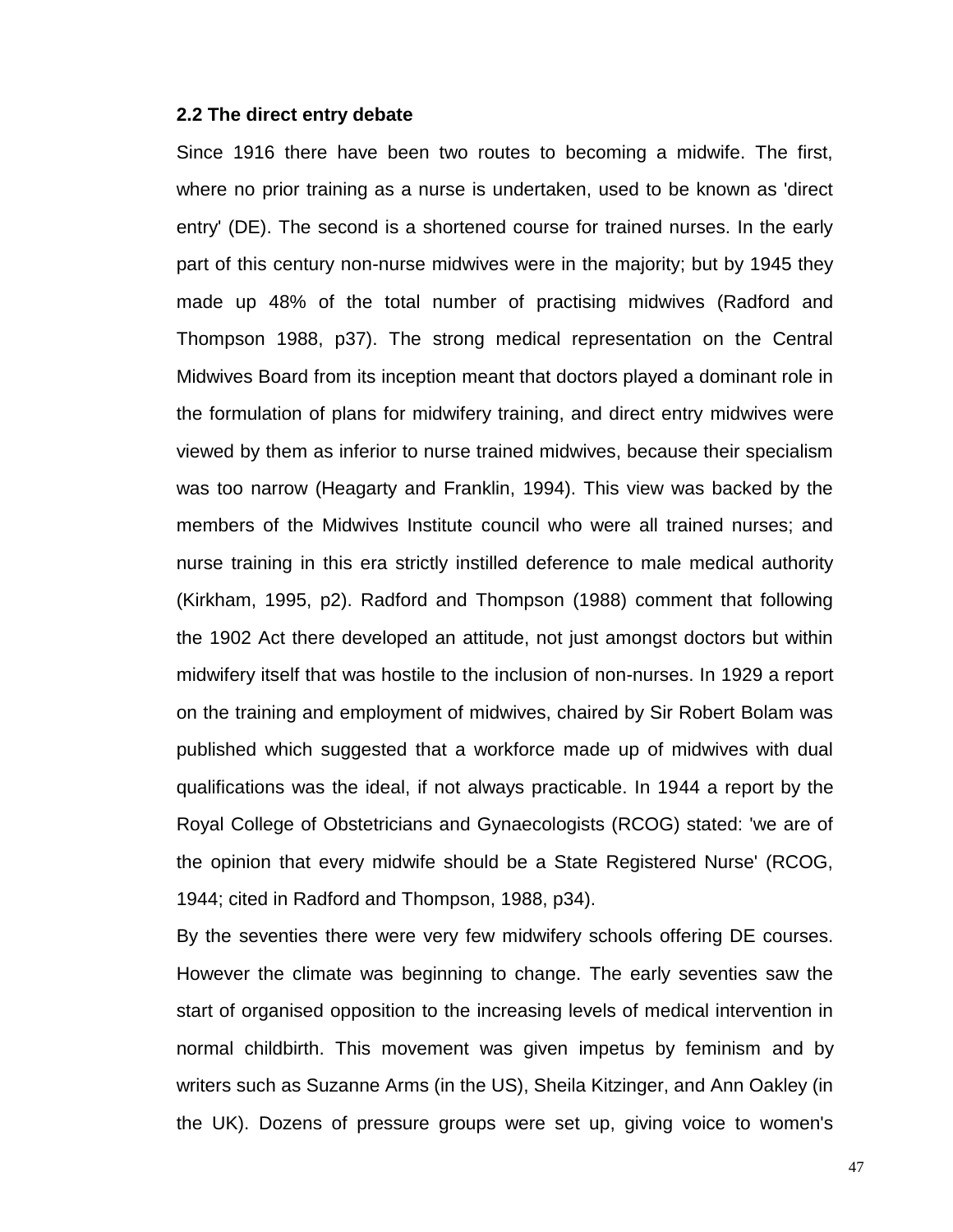dissatisfaction with a high-tech, conveyor-belt approach to maternity care. The Association of Radical Midwives (ARM) was founded in 1976 by a small group of student midwives alarmed at the apparent trend towards maternity nurse status in their training (ARM, 1979). This group had its foundation in feminism but was made up of midwives of various political persuasions and has always emphasised that the word `radical' in the title is used in its literal sense, relating to roots and origins. One of its stated goals was, and still is `that the true meaning of midwife (with woman) will once more be realised in practice' (ARM, 1996). An ARM working group was set up in the late 1970s to investigate and promote the cause of DE training.

Midwifery education has undergone considerable change since a formal programme was initiated by the 1902 Act. In 1902 midwifery training consisted of three months' instruction by attending a course of lectures, and practical instruction by attending births under the supervision of a midwife (Henderson, 1994, p221). From 1906 to 1916 this three month course was the same for both nurse and non-nurse recruits. In 1916, this was changed to six months' training for direct entrants, while remaining at three months for nurses. The training was lengthened in 1926 (six months for nurses and a year for nonnurses), 1938 (a year and two years respectively) and 1981 (18 months and three years). Radford and Thompson (1988) argued that the increase in length of training, plus various Government reports, plus the increasing hospitalisation of childbirth all acted as a disincentive to direct entrants (p53). By the time the DE training was lengthened to three years in September 1981 only one centre, Derby City Hospital, was still offering the course, but the issue of DE was by then becoming the focus of much discussion amongst midwives. Flint (1986), Downe (1988) and others argued that nurse are geared to a sickness model which they then have to 'unlearn' if they are to give good psychological support and physical care to healthy women. For example Caroline Flint, a member of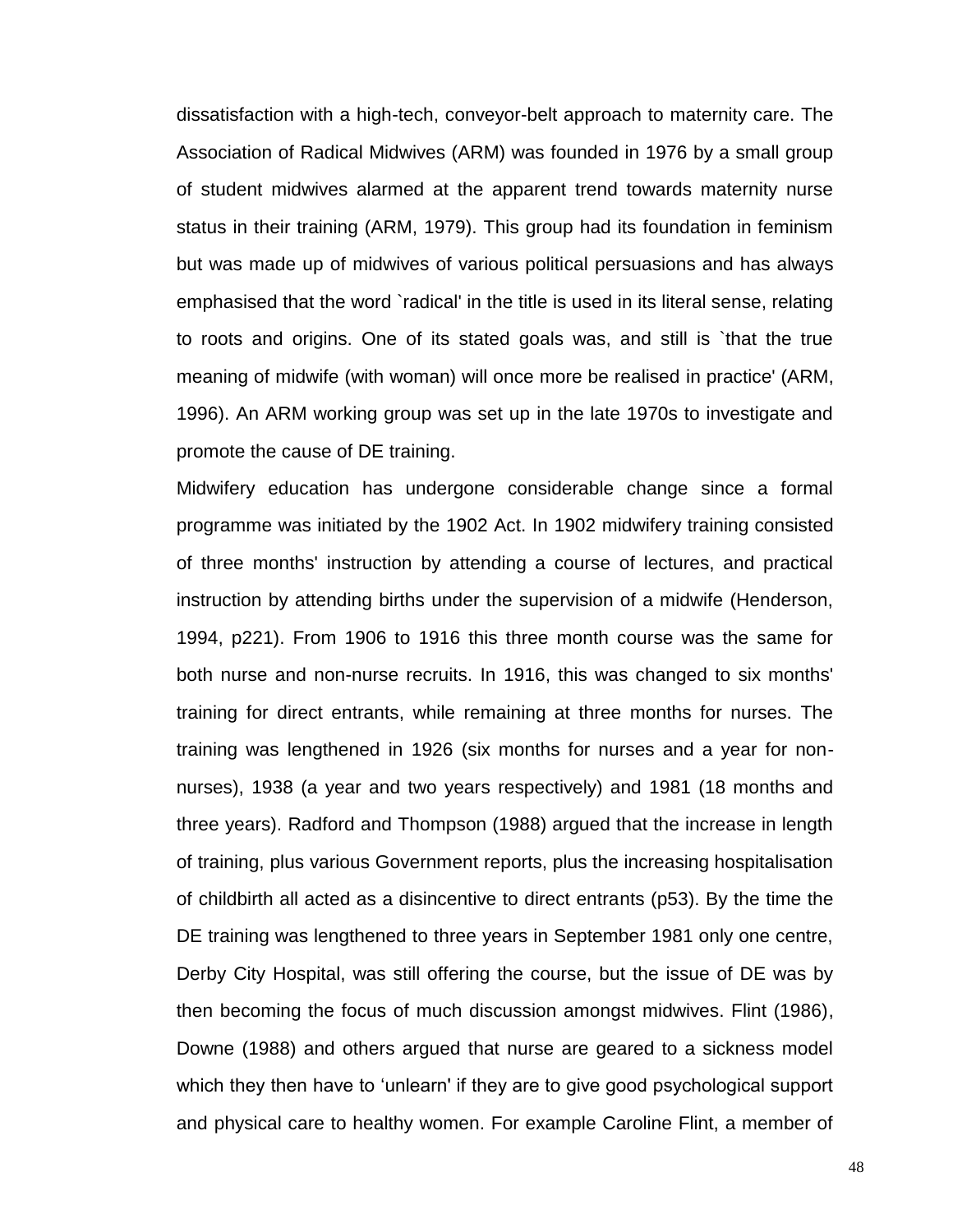the ARM (and later President of the RCM) asked in an article entitled 'Should midwives train as florists?':

'might it not be harmful to healthy women to be dealt with by people who have become conditioned to people being ill?' (Flint, 1986, p7).

Nurse training, it was argued, conditions nurses into the medical hierarchy, where nurses are expected to be subordinate to doctors. It was not, from this perspective, a suitable preparation for someone who was to be an autonomous practitioner accountable for her own practice. It was also argued that direct entrants were more likely to be mature, assertive and have had some life experience, and might as a result be better equipped to act as a woman's advocate, especially in situations of conflict with doctors. There were also demographic and economic elements put forward in favour of the expansion of DE training. It was maintained that DE would reduce wastage, because the midwife would have a single qualification and would be more likely to stay in midwifery rather than use it as a stepping stone to another goal such as health visiting. (This was a problem that had dogged midwifery since training was first instigated.) It would be cheaper to train a midwife by the direct route, rather than fund three years of nurse training prior to her taking up midwifery. There were also concerns about the projected reduction in the number of school leavers. However the `demographic time bomb' never in fact materialised (Symonds and Hunt, 1996, p205).

By 1982 only 7.2% of practising midwives were not nurse trained. At the point when direct entry can be said to have reached its lowest ebb, the tide was already beginning to turn and there were various moves to re-establish midwifery training for non nurses. In May 1985 the English National Board published a consultation paper on nurse education which promoted a healthbased common core course for all nurses. This paper favoured a direct entrant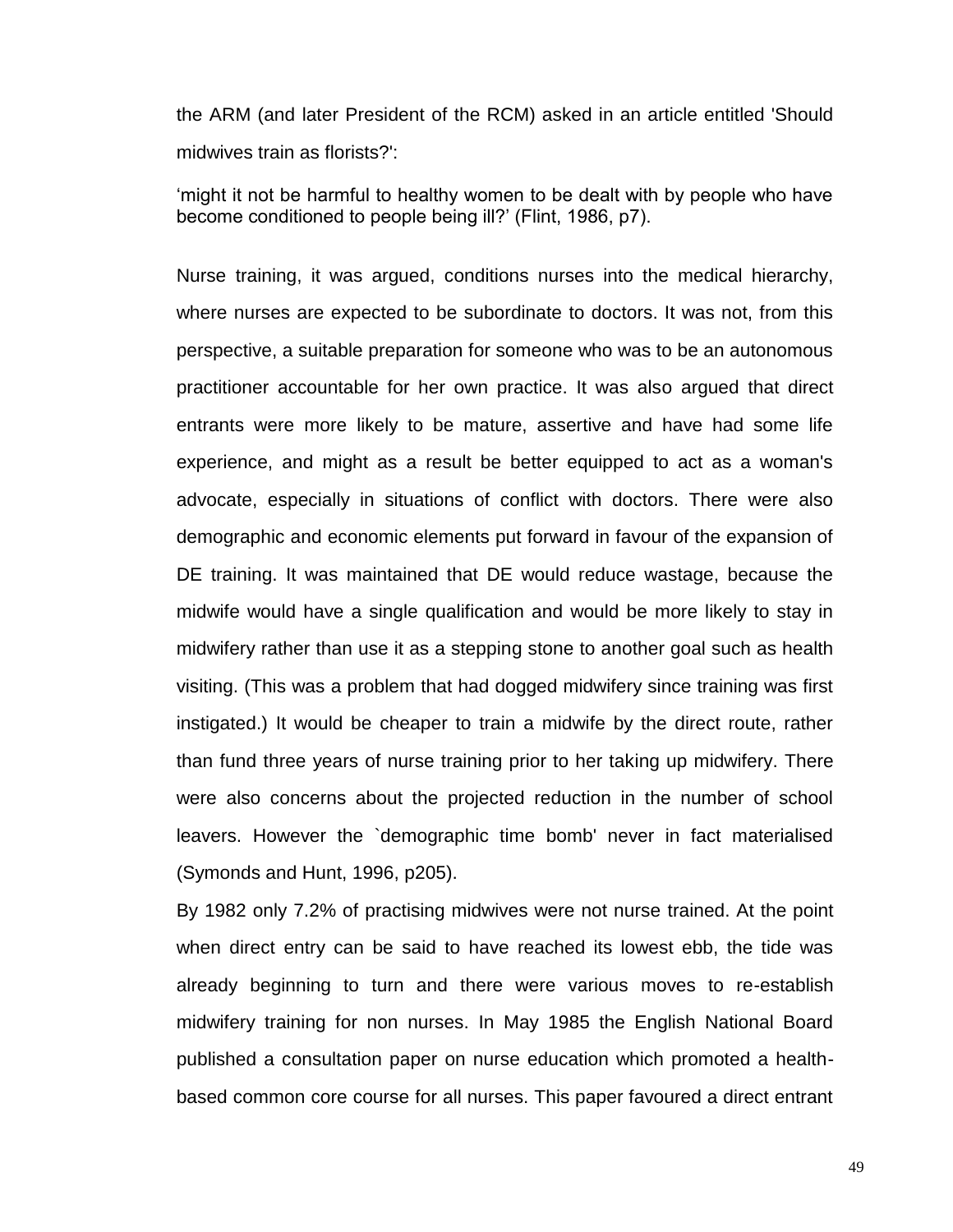approach to midwifery. In May 1986 the UKCC published *Project 2000* (UKCC, 1986) which proposed fundamental changes to nurse education. The foundation of nursing was to become health-based rather than based on the medical model. At the same time it suggested that midwifery be subsumed as a branch of nursing, one of five options in which a student could specialise following the health based Common Foundation Programme. Midwives rejected the idea that midwifery should become a 'branch' of nursing. Following consultation the UKCC accepted midwives' objections, and omitted midwifery from the final plans. These events appeared to have the effect of galvanising midwifery into developing alternative projects for midwifery education, including the development of DE courses (Radford and Thompson, 1994). Ultimately a combination of pressure from midwives, concerns regarding predicted midwife shortages, the need to recruit and retain midwives and the cost of training (Henderson, 1994) led to the establishment of DE courses becoming official policy (ENB, 1986; DHSS, 1986). However this policy decision was not supported by empirical evidence and so in 1987 the ENB commissioned a project which aimed to gather information about DE (Radford and Thompson, 1988; 1994).

Radford and Thompson (1988) distributed a questionnaire to all training schools in the country as part of this ENB funded study. They described how midwives were divided into two camps over the DE debate. The first is typified by the following comment by a midwifery tutor:

My own view is that this type of training (DE) is only second best. As a midwife I have utilised skills and knowledge gained from my nursing experience (Radford and Thompson 1988, p71).

The exact nature of these skills was rarely described, although one Director of Midwifery Services ventured:

Both nursing and midwifery require many of the same skills - aseptic technique, dealing with people, etc. (p71).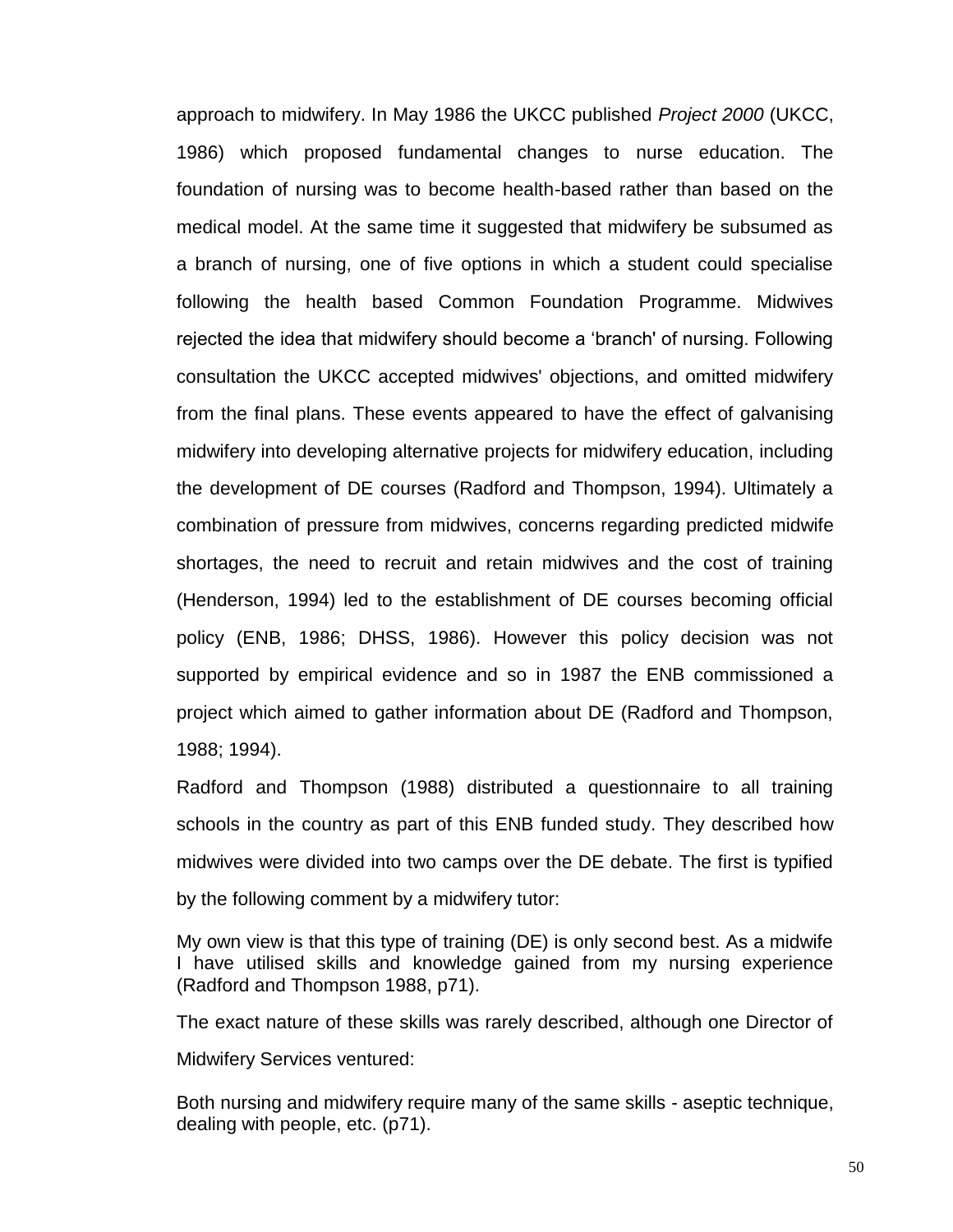The second view was that midwifery and nursing are two distinct professions and nurse training was not only unnecessary but might even be detrimental to clients and to midwifery as a whole. Radford and Thompson commented that:

there was an underlying feeling in some quarters that the Direct Entrant could be a powerful force for change - largely because she hasn't been conditioned by her 'general' (p 103).

Interestingly this view was not only held by midwives who had themselves been direct entrants. Although its remit was not to explore differences between midwives who were nurses and those who were not, Radford and Thompson's study clarified issues that had formerly been the subject of speculation. For example, it examined the characteristics of potential DE candidates, and divided them into four subgroups.

1. Older women who had raised a family

2. School leavers who 'liked babies'

3. Women in their mid- to late-twenties who were frustrated or bored in their present career (these included a significant number of Enrolled nurses and Nursery nurses)

4. A small group of highly qualified articulate women who were interested in women's rights and related issues (Radford and Thompson 1988, p78).

Although the widely-held expectation was that non-nurse midwifery would attract the mature woman, Radford and Thompson (1988) found in their survey that 58% of respondents were under 25 years old. There were marked differences, as might be expected, between the younger and older candidates. They concluded (p103) that the mature woman would be less likely to accept dictatorial or hierarchical management. Henderson (1994, p223) having observed both nurse and non-nurse students and discussed experiences with other midwifery educationalists, commented that the three year course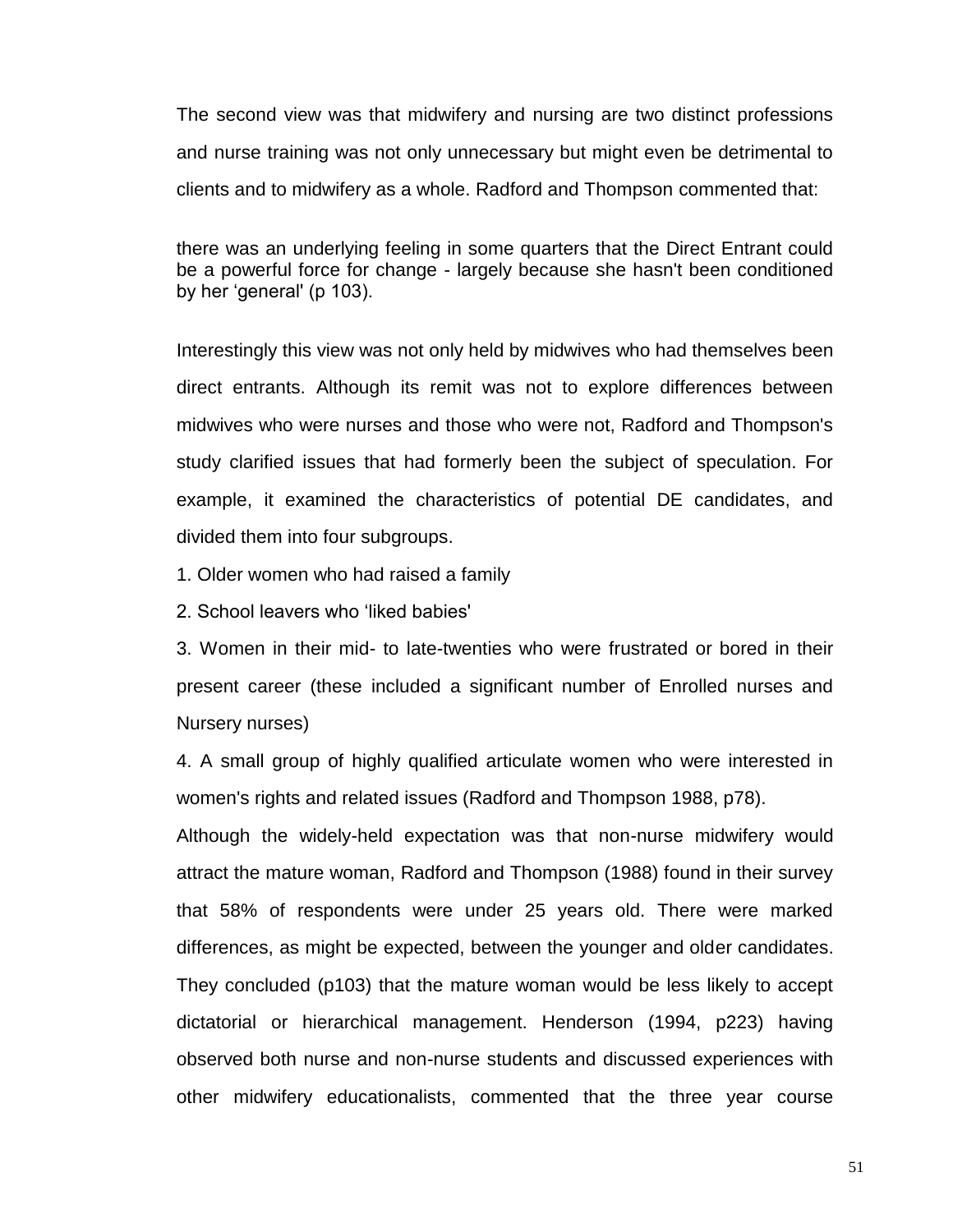appeared to be producing `a more questioning and assertive midwife'. To what extent this is due to the changed curriculum, or to the qualities of the recruits to the pre-registration course, or to a changing culture in the health service as a whole has not yet been explored. It is possible that nurses who trained via the health-based Project 2000 curriculum before taking up midwifery might also be found to have a more questioning approach to care than nurses trained under the traditional system.

One of the main conclusions of Radford and Thompson's study was that the profession should clarify the kind of midwife it wished to see produced, since only then could appropriate target groups for recruitment be identified and appropriate courses designed. There are currently over 40 centres offering direct entry midwifery at diploma and degree level (Fraser et al., 1997). However, the number of students in training has drastically reduced (Silverton, 1996).

#### **2.3 The move into higher education**

The climate of midwifery education has changed dramatically over recent years. Until the last couple of decades midwifery was a vocational training where the emphasis was on skills, learnt alongside a theory component that was relatively fixed and unchallenged. When the Midwives' Rules set out the standards for midwifery education in 1993, the word `training' was removed. This change is aimed to suggest the academic and affective, rather than just the vocational, aspects of learning midwifery.

Currently the most basic midwifery course is at Diploma level with many centres offering midwifery degree and post graduate courses. The move into higher education (HE) has brought benefits and difficulties. There has been a vast increase in the number of midwifery texts and journals published and the move has also, arguably, brought about access to better library facilities and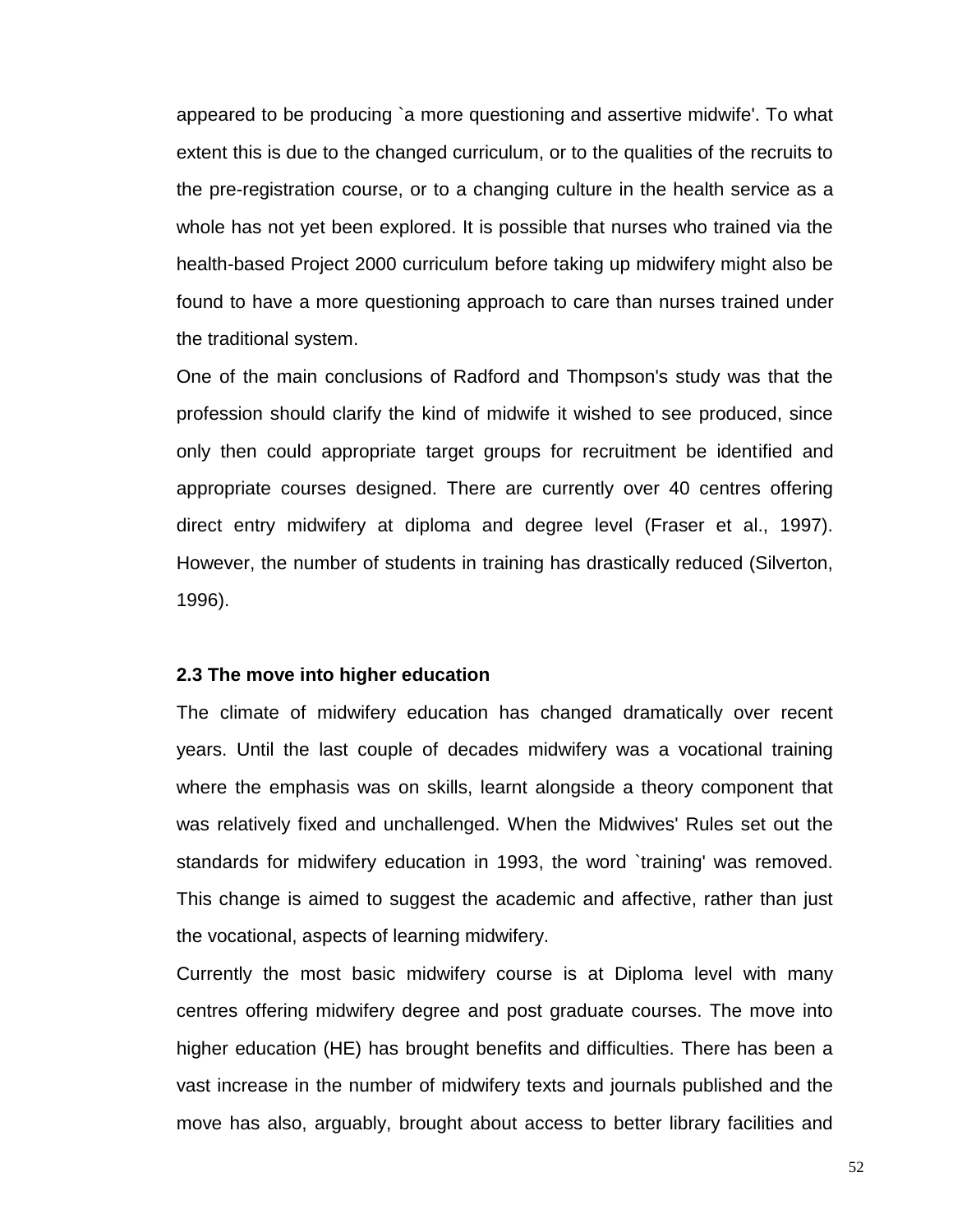increased resources for staff and students (Symonds and Hunt, 1996, p206). Midwifery is now accepted as an academic discipline within HE although in some cases, according to Silverton (1996) midwifery has been marginalised because of its small size. One potential disadvantage is that centralisation of education into Universities and other HE institutions has meant it can be difficult to maintain mutually beneficial links with clinical areas. Furthermore it has not always been easy to fit the complexites of a clinical profession such as midwifery into the modular system currently in place in many HE institutions; in some cases modularisation has led to a segmentation of knowledge (Eraut, et al., 1995). Other difficulties are that students' day-to-day lives now tend to involve a great deal of travelling; and student groups may be less cohesive as they are no longer all based together in one area for their clinical experience. Another important change is that the long course student is no longer a paid employee but dependent upon a bursary. The most common source of stress among student midwives was found in a study by Cavanagh and Snape (1997) to be due to worrying about obtaining a job upon qualification. Students were 'disenchanted with the profession because of their perception of poor practice, long hours, poor job prospects and low wages'. The researchers also found the everyday experiences of the educational setting, such as cancelled classes and poor resources, to be a source of stress.

The entry requirements for midwifery are five subjects at GCSE, which must include English and a science subject (Midwives' Rules and Code of Practice, UKCC, 1998b). There are other courses approved as appropriate qualifications, such as Access courses, BTEC and National Vocational Qualifications. As regards non-academic skills and attitudes, there is great variation between midwifery educational establishments and between individual midwife teachers as to what constitutes the desired qualities of the potential midwife (Phillips, 1996). There is a lack of consensus as to what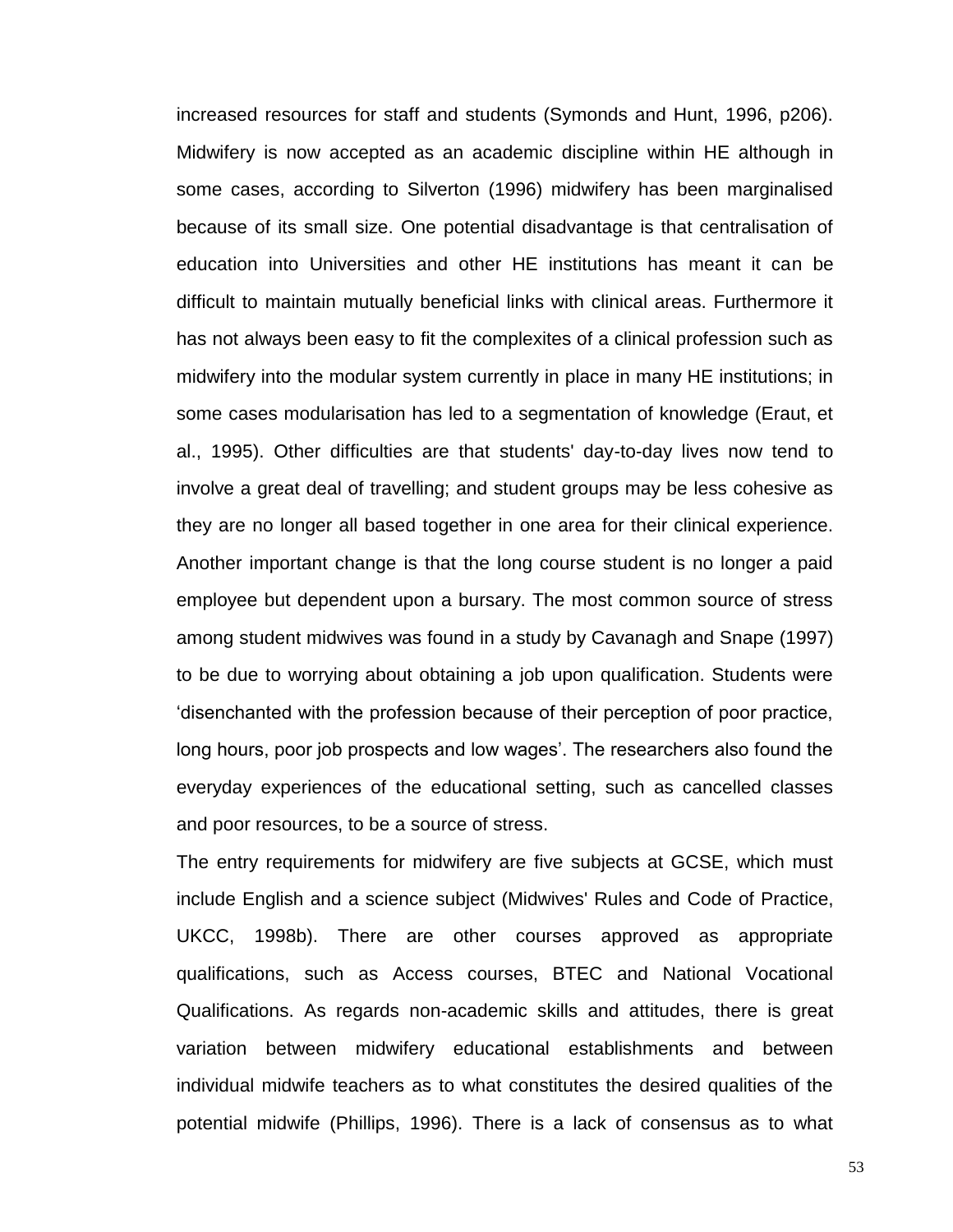selection criteria should be used in order to try to ensure that the resulting midwife is `fit for purpose' (ENB, 1996).

## **2.4 The theory/practice gap**

The `theory/practice gap' has been the subject of controversy in nursing since the days of Florence Nightingale (Baly, 1980). It has been considered to be `an embarrassing sign of failure' within education and practice (Rafferty et al., 1996). Allmark (1995) outlines three approaches taken by those writers who consider the `gap' to denote a problem. The first is that practice does not live up to theory. The idealised vision of nursing as discussed in the classroom is compared with the practitioner's reality, which is `getting through the work' (Melia, 1987). This conceptualisation leads to questions such as how nurses can be encouraged to be more research minded, and how to reduce ritualistic practice in the clinical area. The second is that the gap denotes a relational problem between the college and the clinical areas so that the perceived solution in this case is the breaking down of these barriers. The third version is that theory is irrelevant to practice, and this is linked to criticisms about, for example, the irrelevance of nursing models. The question that arises from this position is how theory can be made more relevant.

As Rafferty and colleagues (1996) argue, persistence of the gap indicates that it may well be inevitable, and indeed necessary in order for learning to occur. Nursing is not unique, they point out, in being affected by this phenomenon, as medicine, teaching, social work and other disciplines have also had to address the challenge of theorizing their practice. From this perspective, theory and practice are seen as existing in dynamic tension. Theory and practice are not, after all synonymous (Allmark, 1995) and denote different types of `knowing'. Patricia Benner's work (1984), which has been highly influential within nursing, explores the difference between practical and theoretical knowledge. It focuses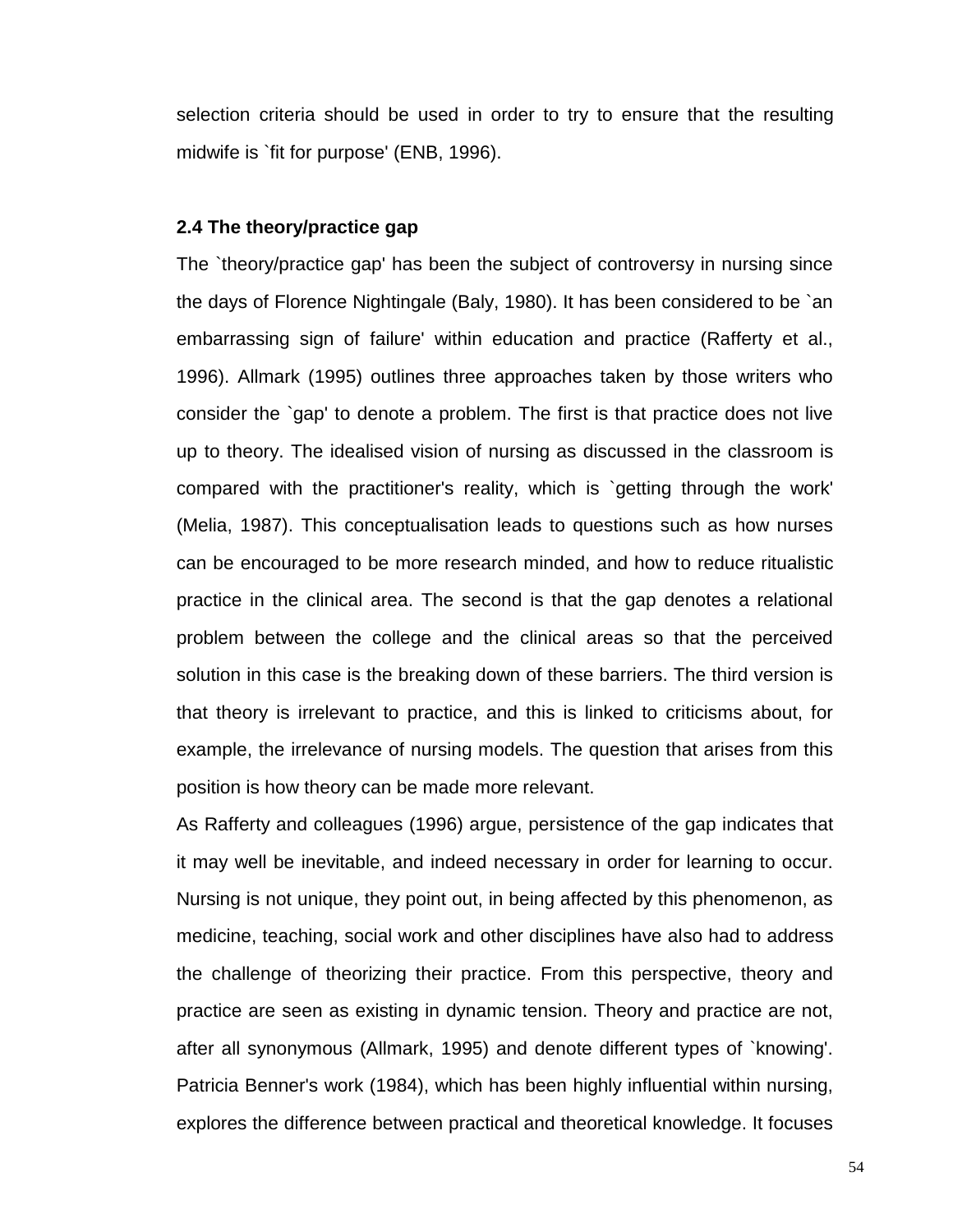on the clinical practitioner, moving the emphasis away from formalisms such as nursing models (Cash, 1995). Sandelands (1991) suggests that practice is characterised by a type of knowledge he calls `understanding', while the type of knowledge underlying theory may be seen as `explanation'. Explanation can be given, while understanding develops, and knowing theory is no guarantee of good practice, so that in practice it is understanding that is paramount. Polanyi's (1958) example of the difference between knowing the theory of bike riding and actually being able to do it illustrates this concept well. However Kolb (1984, p107) quotes Kant: `Thoughts without content are empty, intuitions without concepts are blind'; and he argues that the relationship between theory and practice, or as he terms it, knowledge and comprehension, is a dialectical one, in that they are opposite processes which merge towards a new truth that encompasses and transcends both of them.

# **2.5 Theory and practice in midwifery**

Rosemary Mander (1994) examined the contribution of experience to learning in relation to data she collected during a qualitative study of relinquishing mothers (i.e. bereaved mothers and mothers who were giving their babies up for adoption). She found that experience played a crucial role in midwives' learning. Particularly significant was occupational experience; while personal experience of grief and of childbearing was also involved, although to a lesser extent. She argues that the value of `experience' in learning has been viewed in a somewhat limited way in professional education, and also that the midwives failed to recognise their non-experiential learning as also relevant to their care of the women. She uses Kolb's concept of the experiential learning cycle to illustrate how the term `experience' permits the inclusion of an infinite range of activities, which must include both the practical, clinical aspects and the more theoretical ones, as well as reflective events. There are, she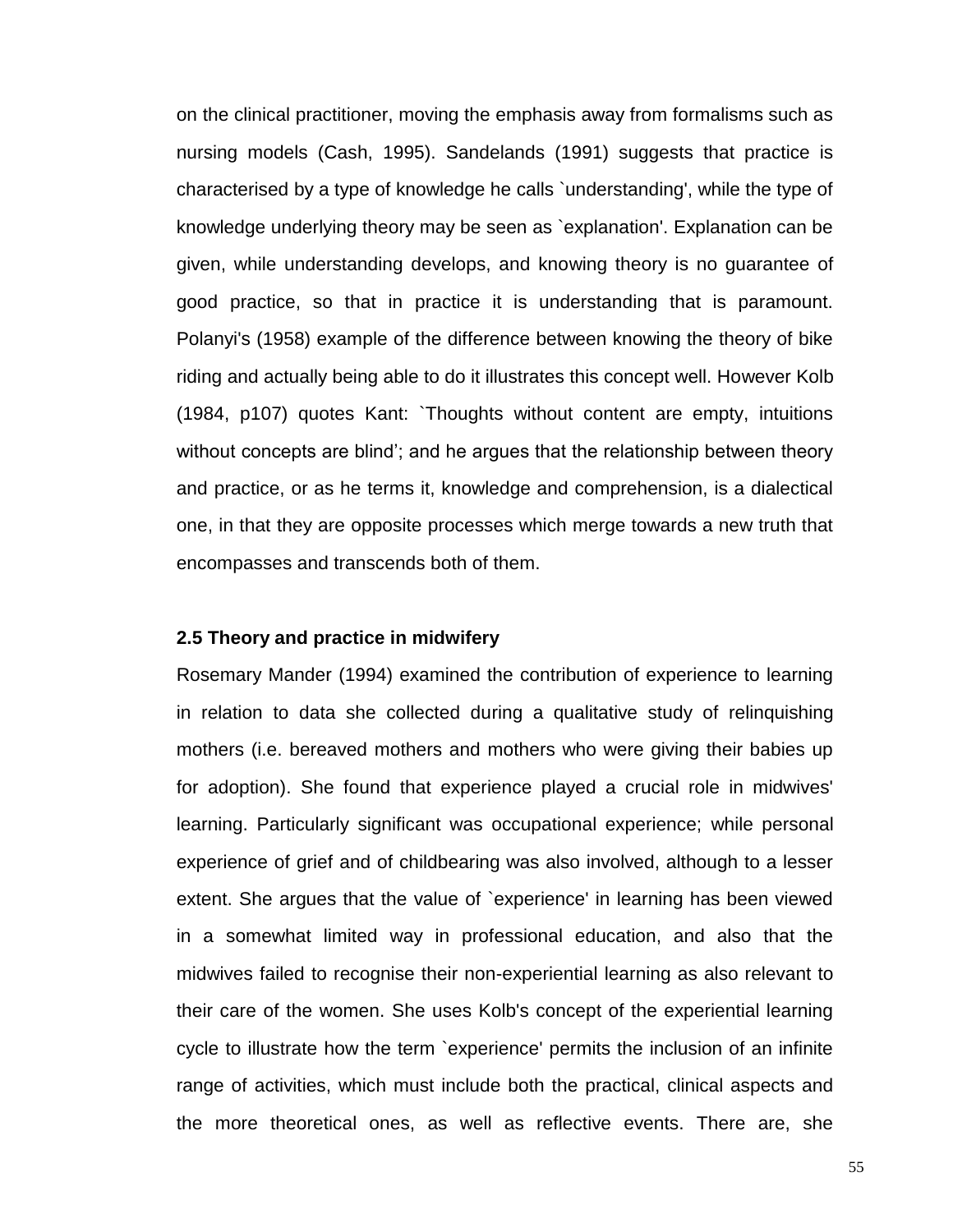suggests, two possible reasons for the midwives' attitudes. Either they failed to recognise their non-experiential learning as such because it was limited to only one domain, such as the psychomotor or the cognitive, or else their attitudes resulted from a kind of anti-intellectualism which is sometimes found among those who have achieved a certain level of recognition in their field having received little formal education. Mander concludes:

The limitation of experience to the work environment, or the exclusion of any aspect or area of experience [from theory] is a disservice to both the learning itself and to those for whom care is being provided (p17).

Thus Mander, like other writers discussed above, concludes that both elements, explanation and understanding, are necessary for practice, and exist in a dynamic tension.

All midwifery curricula emphasise birth as a natural process and the role of the midwife as a reflective practitioner equipped to provide total woman-centred care on her own responsibility (Kent, et al., 1994a; Fraser et al., 1997). There is widespread agreement that in order to be successful, midwifery training depends upon the integration of clinical experience and theoretical knowledge (Robinson, 1996). The theory-practice gap has not been as extensively discussed in midwifery as it has in nursing, but the discrepancy between the role of the midwife as promoted in the classroom and her actual role in clinical practice has been highlighted by several studies of midwifery education (e.g. Davies, 1988; Chamberlain, 1992; McCrea et al, 1994; Kent et al., 1994a; 1994b; Fraser et al., 1997). The difference between `the ideal' and `the reality' has also been referred to in various personal accounts by student midwives discussing their experiences of training (e.g. Hindley, 1991; Walcott, 1996). It also emerged as a key theme in discussions with non-nurse trained preregistration students (Kent et al., 1994b). Mander's (1983) study of student midwife wastage in training found that those who left were more likely than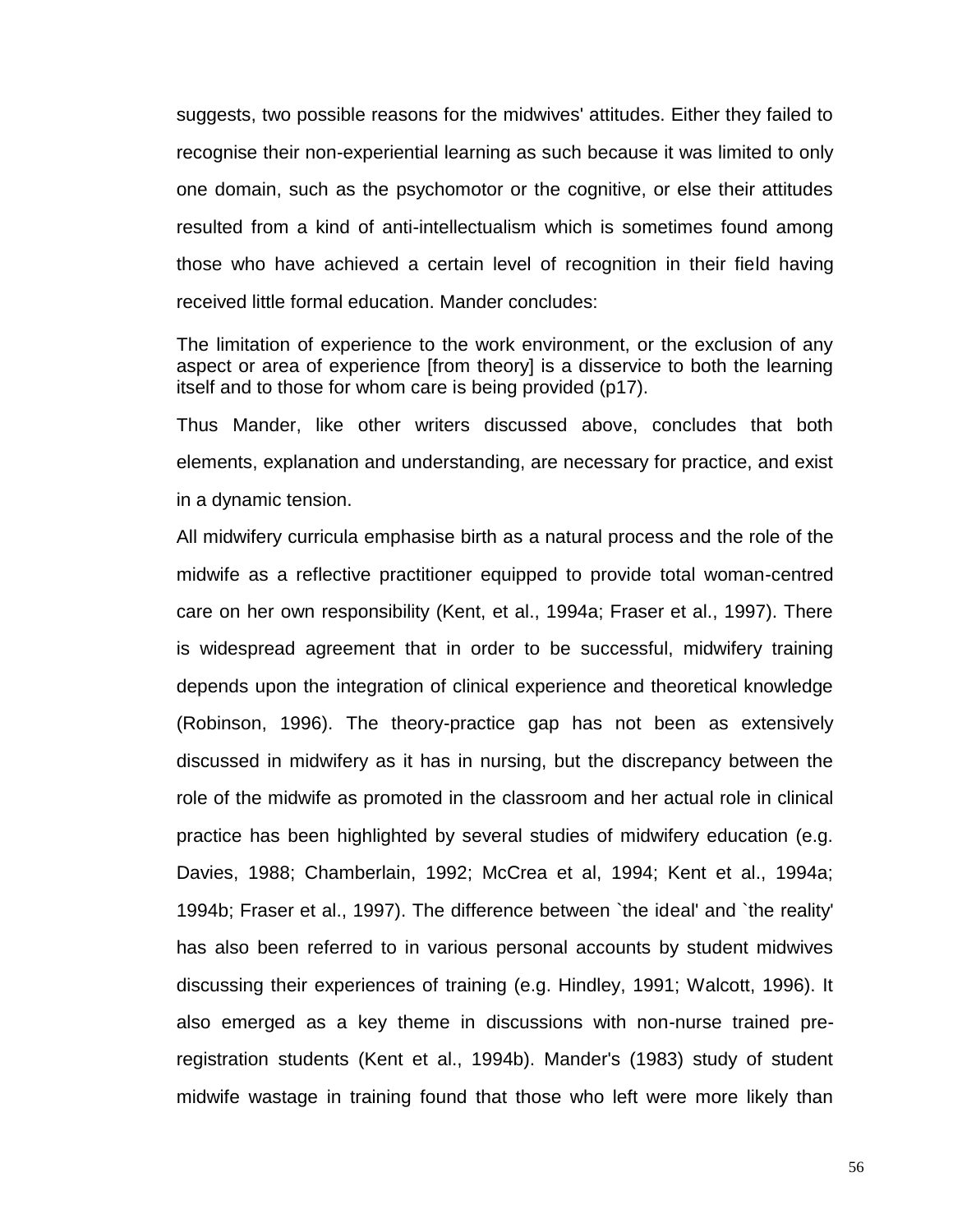those who stayed to perceive birth as a natural, home-based event and that their expectations did not match with the reality of midwifery practice. Kent et al. (1994a) also interviewed students who abandoned their training and found that the `theory practice divide' was cited by some students as a reason for leaving. `Unrealised or unrealistic' expectations were cited as contributing factors for leaving, particularly for the mature student and those with dependent children, although the quantitative data revealed no statistically significant relationship (Kent et al., 1994a, p77).

# **2.6 Professional socialisation**

Professional socialisation has been defined (Cohen, 1981) as

the complex process by which a person acquires the knowledge, skills and sense of occupational identity that are characteristic of a member of that profession. It involves the internalisation of the values and norms of the group into the person's own behaviour and self-conception (p14).

The earliest studies of professional socialisation examined the experiences of medical students. Two classic studies have become reference points in the literature. First is Merton's *The Student-Physician* (Merton et al., 1957) undertaken by members of a sociology research group at Columbia University. The second, *Boys in White,* was carried out at the University of Chicago (Becker et al., 1961). They derive from fundamentally different sociological perspectives, namely functionalism and interactionism. As their titles indicate, the two studies portray student life in very different terms. Merton's study describes the student as a fledgling professional, and focuses on the medical school as the institution which inculcates professional values. This approach is summed up by Oleson and Whitaker (1968) (also cited in Melia, 1987) as follows:

Once the education system has formally started work on the student, his empty head is filled with values, behaviours and viewpoints of the profession, the knowledge being perfect and complete by the time of graduation. To achieve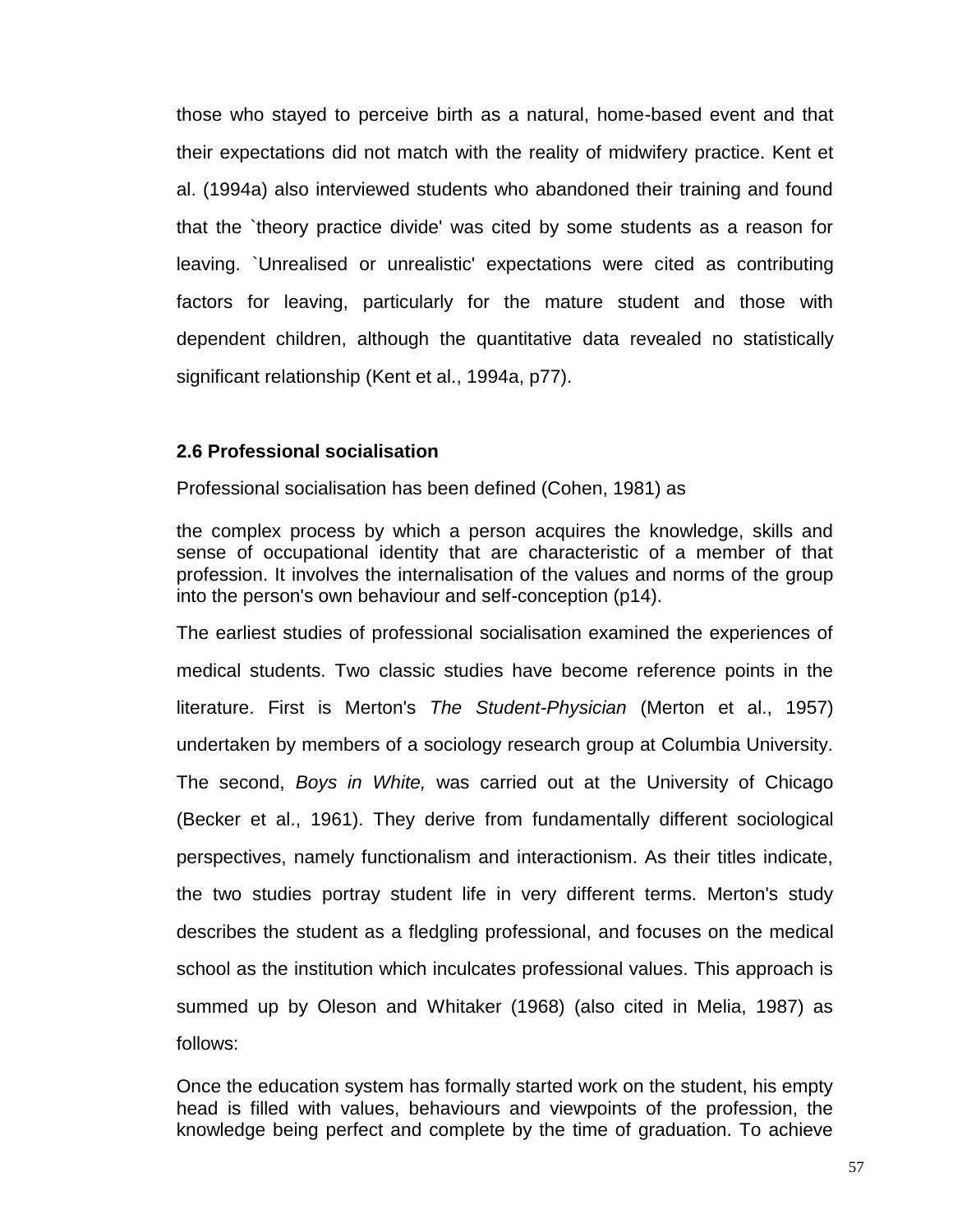this state of grace, the student has moved ever away from the unholy posture of layman, upward to the sanctified status of the professional, being divested of worldly care and attributes along the way. The result: "the true professional", "the finished product", "the outcome of the system." (p5)

The interactionist approach, by contrast, focused on the behaviour of the students as they `learned the ropes'. Becker and colleagues concentrated on the student as an active agent in the process of surviving medical school, uniting with other students to form a student 'sub-culture' which gave him support in a threatening environment. Paul Atkinson (1981) criticised both approaches for neglecting a crucial area; that of students' firsthand experience of patients or as he calls it, `bedside work'.

With regard to the professional socialisation of student nurses, Simpson (1979) like Atkinson, argued that the division between the two fundamentally opposed views of socialisation has inhibited research into the subject. Simpson's longitudinal study of student nurses emphasises the multidimensionality of the concept of socialisation and argues that a dynamic and processual view should be adopted. From this perspective, significant questions are:

why and how students incorporate[d] into their behaviour some of the things they learned, and rejected others, so that only a portion of their learnings persisted as enduring patterns.

Melia's (1987) study, although locating itself within the interactionist tradition, addressed these questions. She found that student nurses, despite the fact that they perceived themselves as professionals, were in fact more often treated as a pair of hands on the wards, just `getting through the work' (pp30- 52). Like Becker and his colleagues, Melia found that the experience of being a student had its own distinct characteristics, related to `learning the ropes'. Eraut and colleagues pointed out that it is a psychological priority for students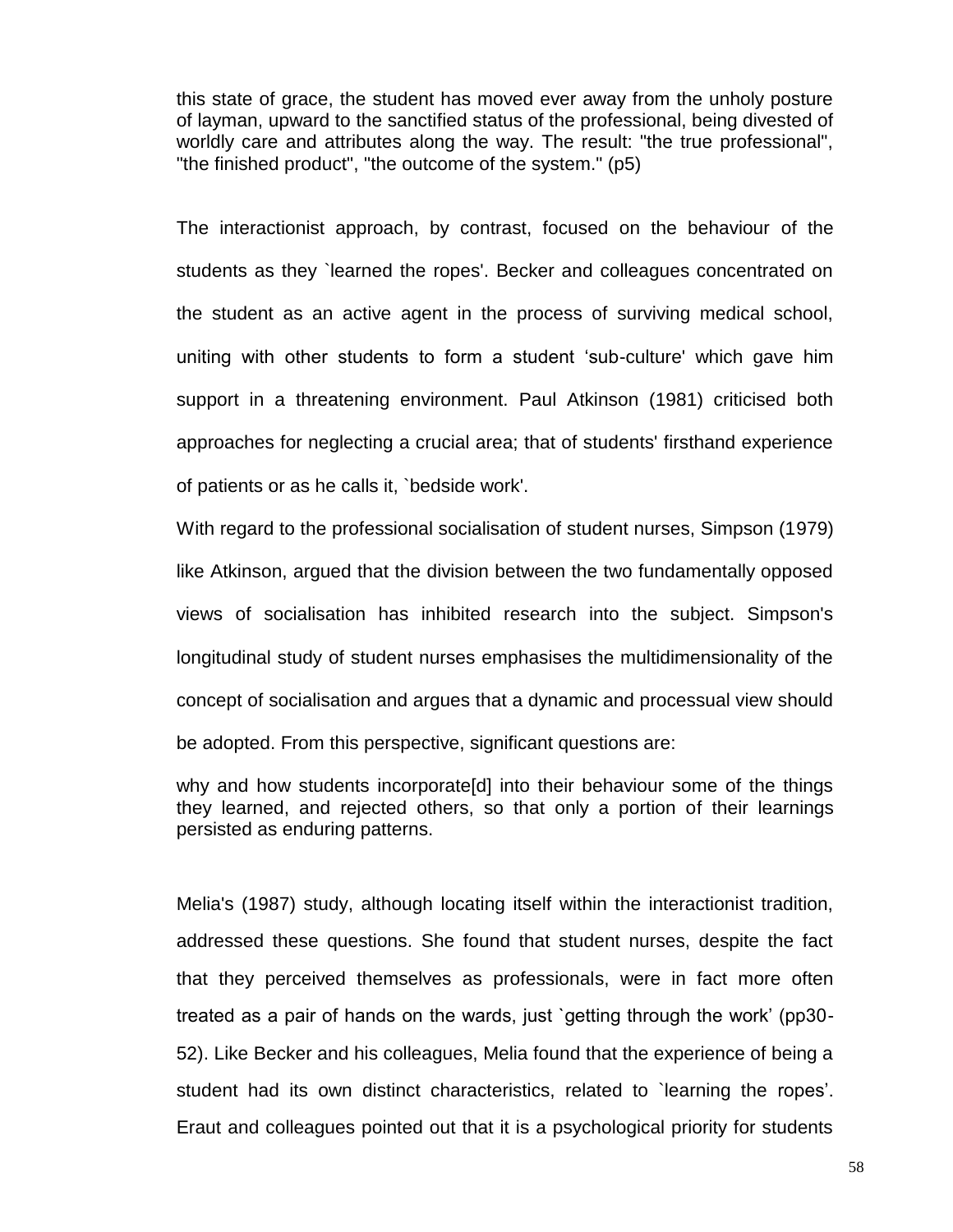that they are accepted in the service setting 'as legitimate, and at least partially competent, professionals' (Eraut et al., 1995, p99), and that such acceptance often depends on the student being useful rather than inquisitive.

## **2.7 Mentorship in midwifery**

The concept of 'the mentor' is widely accepted throughout midwifery and nursing. The word first appeared in curriculum preparation documents produced by the ENB in 1988*.* The ENB insists that provision is made for mentorship of students, and it is a requirement of validation that criteria relating to mentors are met (for example, adequate preparation of mentors, staffing ratios and so on). The ENB regulations for the approval of courses state that a mentor is:

an individual who has an understanding of the context of the student's learning experience and is selected by the student for the purposes of providing guidance and support (ENB,1996:6.5).

The idea of mentoring and later on, of preceptorship, was taken up by nurses and midwives in the UK following dissemination of North American research into the benefits of mentorship during nurse training. Mentorship was originally adopted from the business world; two writers in the Harvard Business Review (Collins and Scott, cited in Burnard, 1988) wrote an article entitled `Everyone who makes it has a mentor', maintaining that all the most successful people in the business world had had a mentor to guide their progress.

The arguments for adopting the approach were linked with a move towards a more 'process-oriented' and student-centred approach to learning. Studies of nurse training (e.g. Melia, 1987) had been critical of the way that students were being `thrown in at the deep end'. Another concern was that students' learning had been `task oriented' rather than `people oriented' (Smith, 1992). The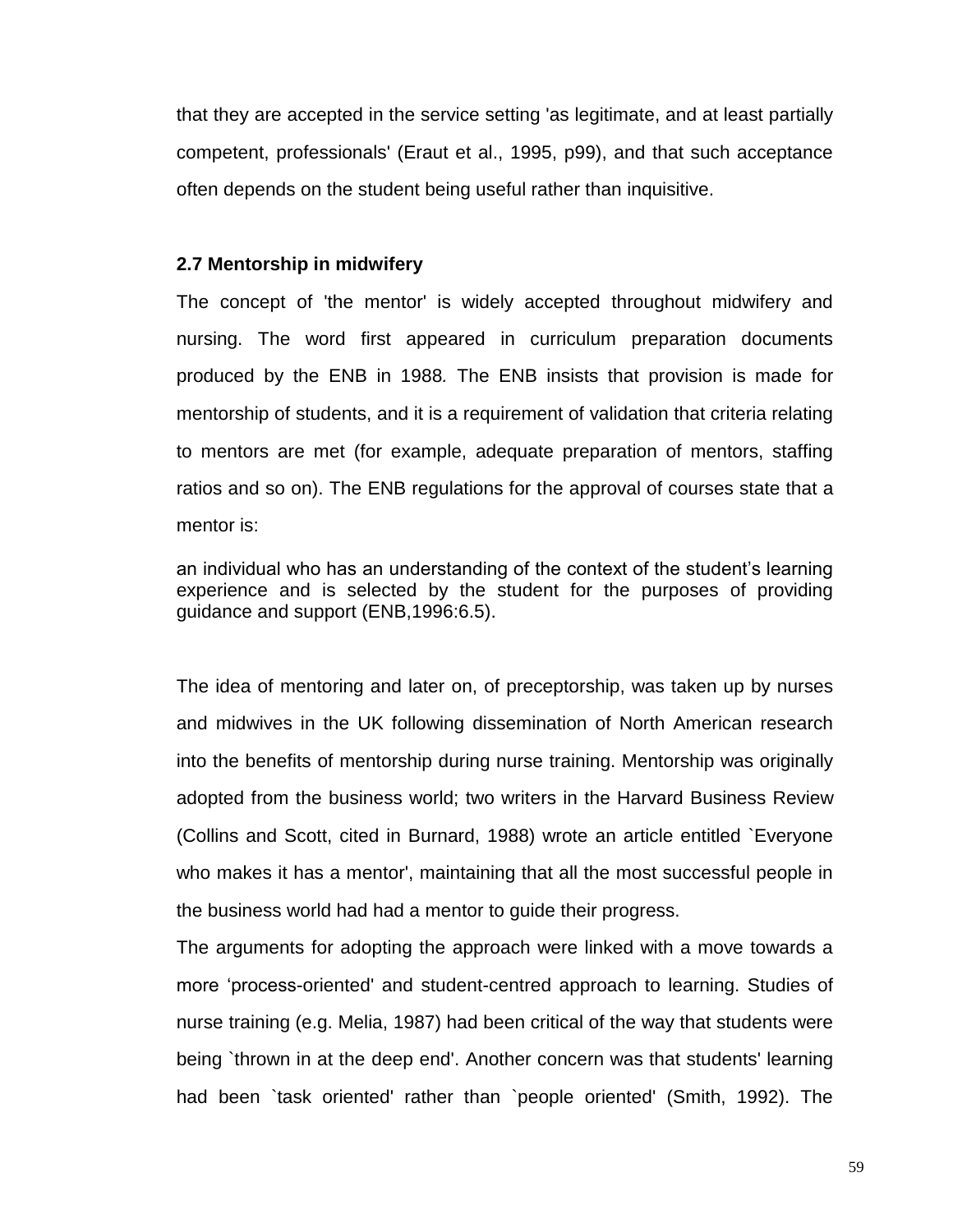institution of a system of mentorship was one way of addressing these difficulties; as Morton-Cooper and Palmer (1993) explain:

What lies at the heart of the process is the shared, encouraging and supportive elements that are based on mutual attraction and common values [...] A mentoring relationship is one that is both enabling and cultivating; a relationship that assists in empowering an individual within the working environment (p59).

Research into the operation of the mentoring process within midwifery and nursing has identified several difficulties with the process itself. Although the concept is widespread in midwifery and nursing there is little empirical evidence for its efficacy (Shamian and Inhaber, 1985; Foy and Waltho, 1989). There is also considerable confusion over the meaning and objectives of mentorship (Leonard and Jowett, 1990; Kent et al., 1994a; 1994b; Maggs 1994). Julie Kent and colleagues (1994a, 1994b) identified problems with mentorship as a main theme in their evaluation of pre-registration midwifery programmes. Problems highlighted included lack of understanding about the process of assessment; students feeling that mentors had no overview of the course; mentors struggling with heavy workloads and staff shortages.

Until recently mentors have been identified and assigned to student midwives in consultation with midwifery managers (Maggs, 1994). Most mentors have little or no choice as to whether they are appointed mentors (Walker, 1991) although for most it is included in contractual obligations, so the midwives are aware that there is a teaching element in their role. This lack of choice on both sides was a potential problem. Levinson et al (1978) in their classic work on mentoring, based on a study of 40 men in a variety of paid employment suggested that mentoring is best seen as a form of love relationship. Caldwell and Carter (1993, p15) make an analogy between the mentoring partnership and marriage, saying that just as formally arranged marriages may succeed, so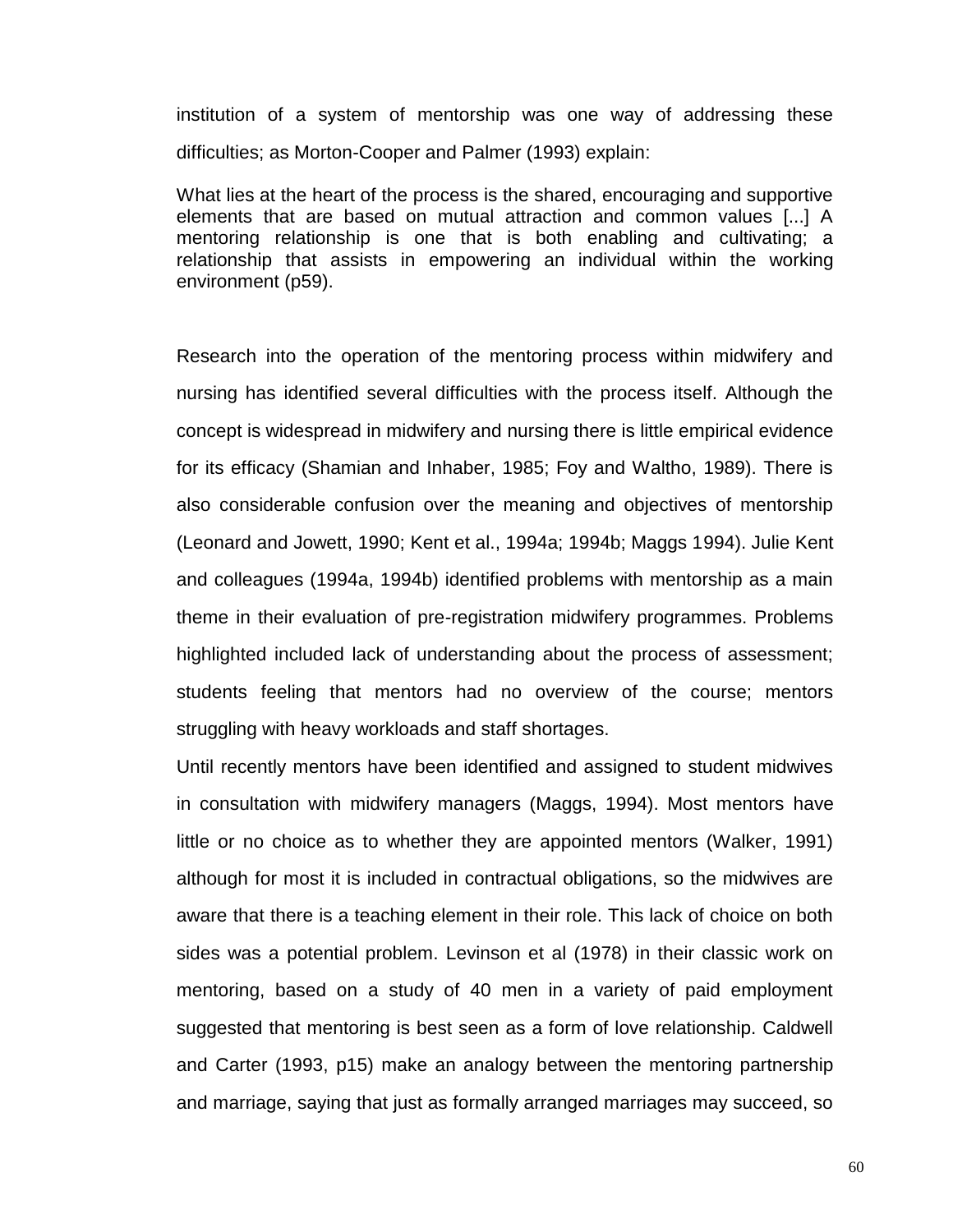can formally arranged mentor-protege relationships, although they do concede that there is likely to be a higher success rate when there is some element of choice! Walker (1991) suggested as a result of her study of community midwife mentors that a more co-operative contract would increase motivation and creativity; recently ENB guidelines have been altered so that students are now encouraged to select their own mentors. Morton-Cooper and Palmer (1993, p62) describe a relationship based on trust where the `mentoree' moves gradually from dependence to autonomy:

Testing, taking risks, making mistakes and the freedom to be creative takes place within the mutual understanding that the mentoree is valued and supported [...] The mentoree becomes gradually more self aware, gains in confidence and begins to develop the capacity to `go it alone'.

For this kind of mentoring relationship to develop, there needs to be a degree of continuity as the mentoree is guided through the phase of transition. One of the problems with mentoring in nursing and midwifery is that the placements are short, with students moving frequently from area to area. Such discontinuity is not conducive to the development of trust outlined above.

Davies and Atkinson (1991) discuss the transition from trained nurse to midwifery student. Drawing on data from an ethnographic study by Davies (1988) of student midwives who were nurses before starting midwifery training, they argue that the change in role is threatening to students' self identity. Dingwall (1977) in his study of health visitor training came to a similar conclusion. Davies and Atkinson argue that in response to the stress of suddenly becoming a novice after having been an experienced nurse, students revert to ritualistic behaviour in order to cope: "they may turn to tried and tested routines of nursing in `doing the obs'. [Using] their established recipes of knowledge and action [students] sought refuge in a restricted set of tasks and definitions of clinical work" (Davies and Atkinson, 1991, p120). They talk of this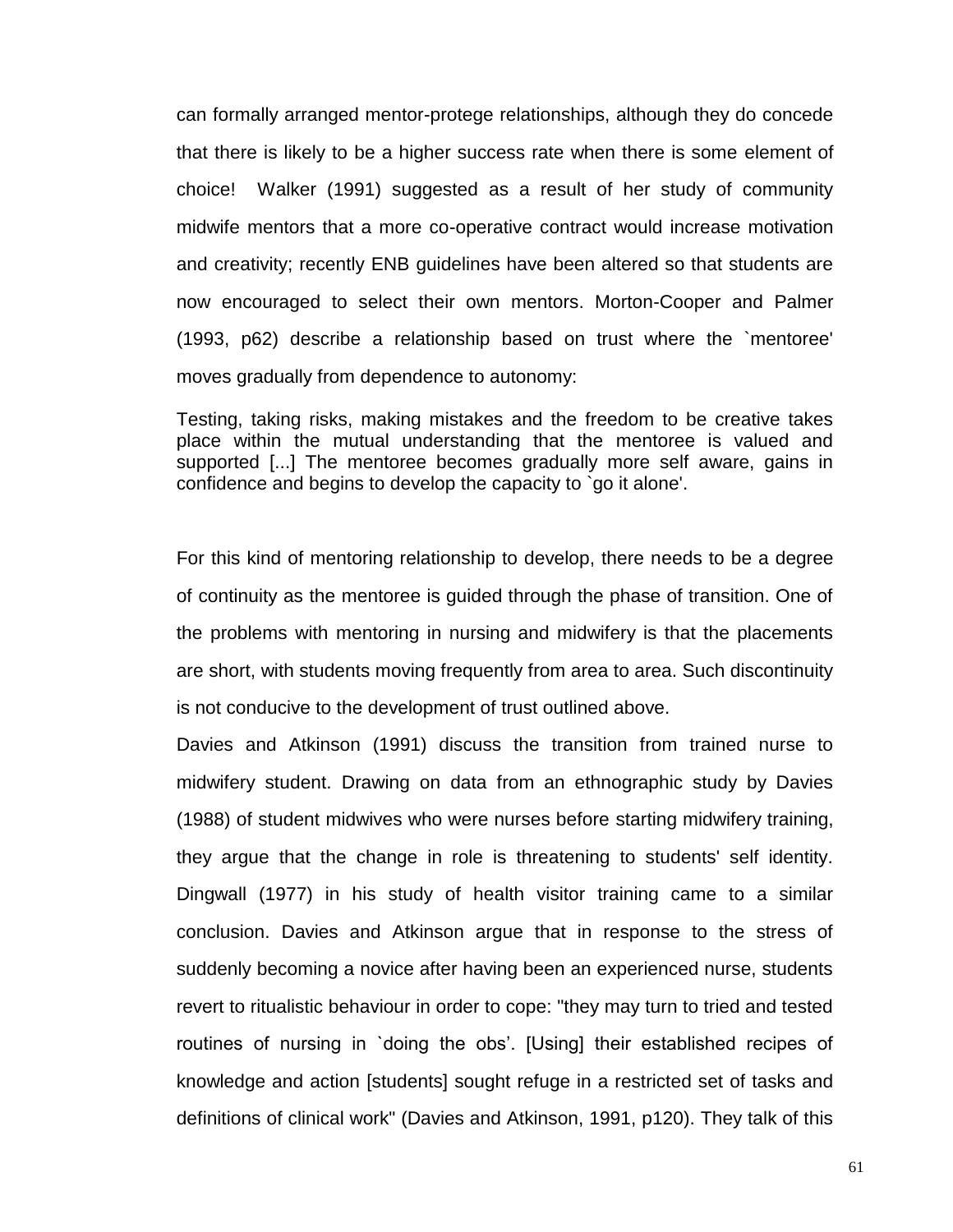as a `reversion to nurse behaviour' (p122), and argue that through the bringing of `inappropriate nurse behaviour' into midwifery there is a danger that British midwifery is in danger of losing its `independent practitioner status [that is] so proudly proclaimed throughout the world' (Davies and Atkinson, 1991, p122). The study by Davies (1988) is significant because it is one of only a handful of studies which attempt to explore the experience of midwifery training from the student's perspective. The finding that students may revert to ritualistic behaviour in order to cope has important implications for midwifery educationalists. It is however important to differentiate ritualistic coping behaviour from 'nurse' behaviour: the two are not necessarily synonymous. Isobel Menzies Lyth, a psychoanalyst, identified ritual task performance amongst student nurses as an attempt to eliminate the anxiety attendant upon decision making. She argued that this ritualistic behavior becomes part of a 'social defence system' (Menzies Lyth, 1988):

A social defence system develops over time as the result of collusive interaction and agreement, often unconscious, between members of the organisation as to what form it shall take. The socially structured defence mechanisms then tend to become an aspect of external reality with which old and new members of the institution must come to terms (p51).

Such anxiety reducing behaviour may be more to do with the effects of the institution than with whether one is a trained nurse or not. Direct entrant students, although their change in role will not be from trained nurse to inexperienced student, will be making another, probably equally stressful transition as they adapt to working within the institution. It would be interesting to replicate this fascinating study with non-nurse trained student midwives to explore the differences in coping strategies adopted.

This issue is important, because underlying the debate about the future of midwifery education has been the assumption (see also p37) that non-nurses will be in a better position to challenge the medical model than recruits who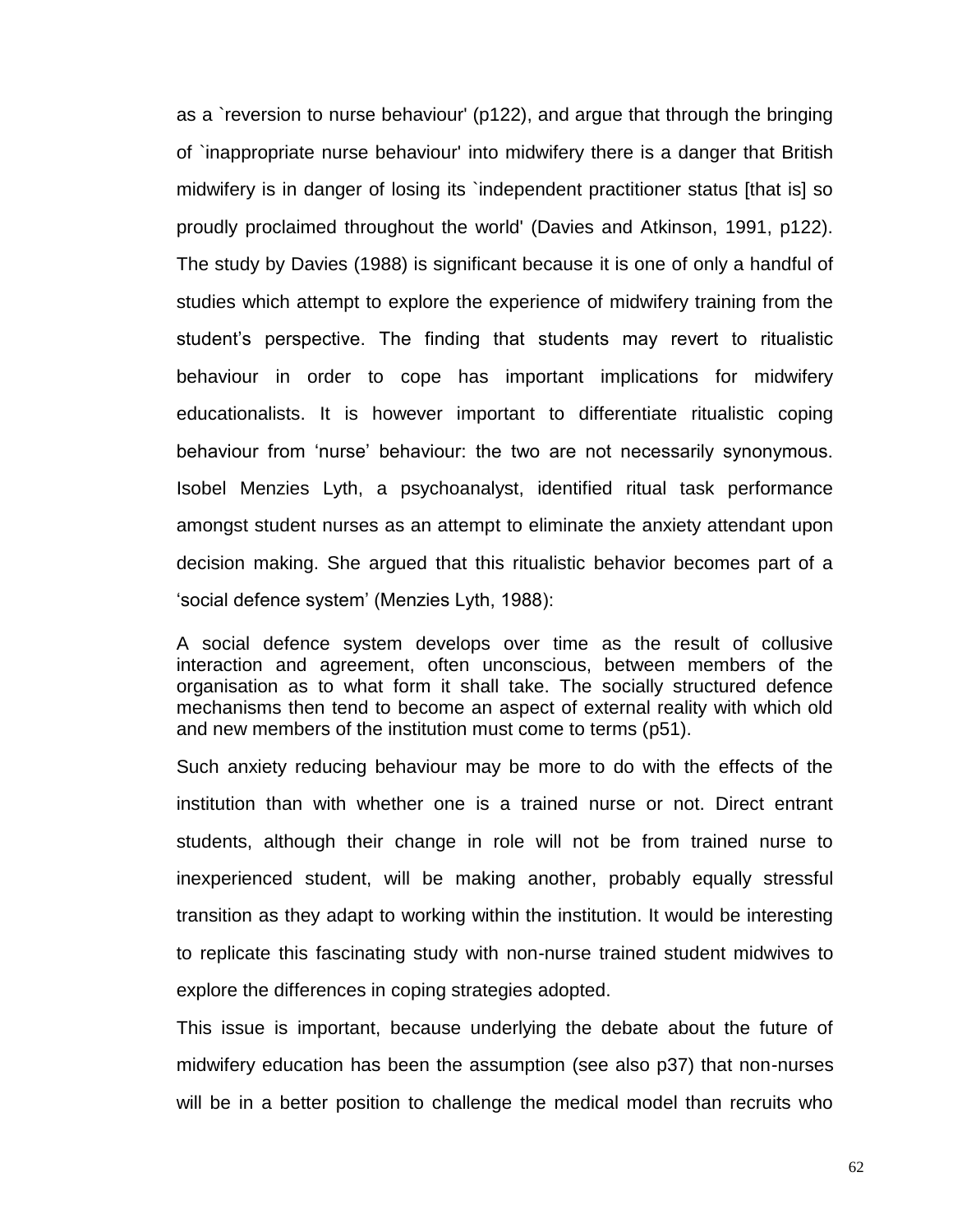have already been socialised into nursing. Although this may well be true in some cases, this position focuses too closely upon the qualities of the individual recruit and not enough on the context within which the student is learning. One non nurse student wrote:

Much as we have not been socialised into the nursing hierarchy it is amazing how, as impressionable students, we have been ready to conform to the rigour of top-down disciplining and it makes me wonder how we will develop the selfconfidence and assertiveness to become independent, responsible and accountable practitioners in our own right (Hindley, 1991).

Indeed one small study, conducted in a hospital (Carlisle et al., 1994) which compared stress between nurses and midwives found that the midwives perceived themselves as having less autonomy and less clarity of role than did the nurses questioned.

## **2.8 Conclusion**

Midwifery education is undergoing fundamental change. From a situation where most student midwives were already trained nurses, the position is about to be reversed so that the pre-registration (long) course will become the most common route into midwifery. Many educationalists have worked towards this, and deserve recognition for their efforts. There are currently many exciting developments taking place in midwifery education. At the same time, it is important to remember that underlying many of the recent changes is the question of economics; the non-nurse route into midwifery is the cheapest option. These new midwives, even though they have entered midwifery by a different route, will nevertheless be subject to similar pressures and tensions: they will still, for example, experience conflict between professionalism and bureaucracy, and find that the day to day reality of midwifery practice is far from the ideal to which they aspire. The material conditions in which these students find themselves, I suggest, will play a more decisive role in the future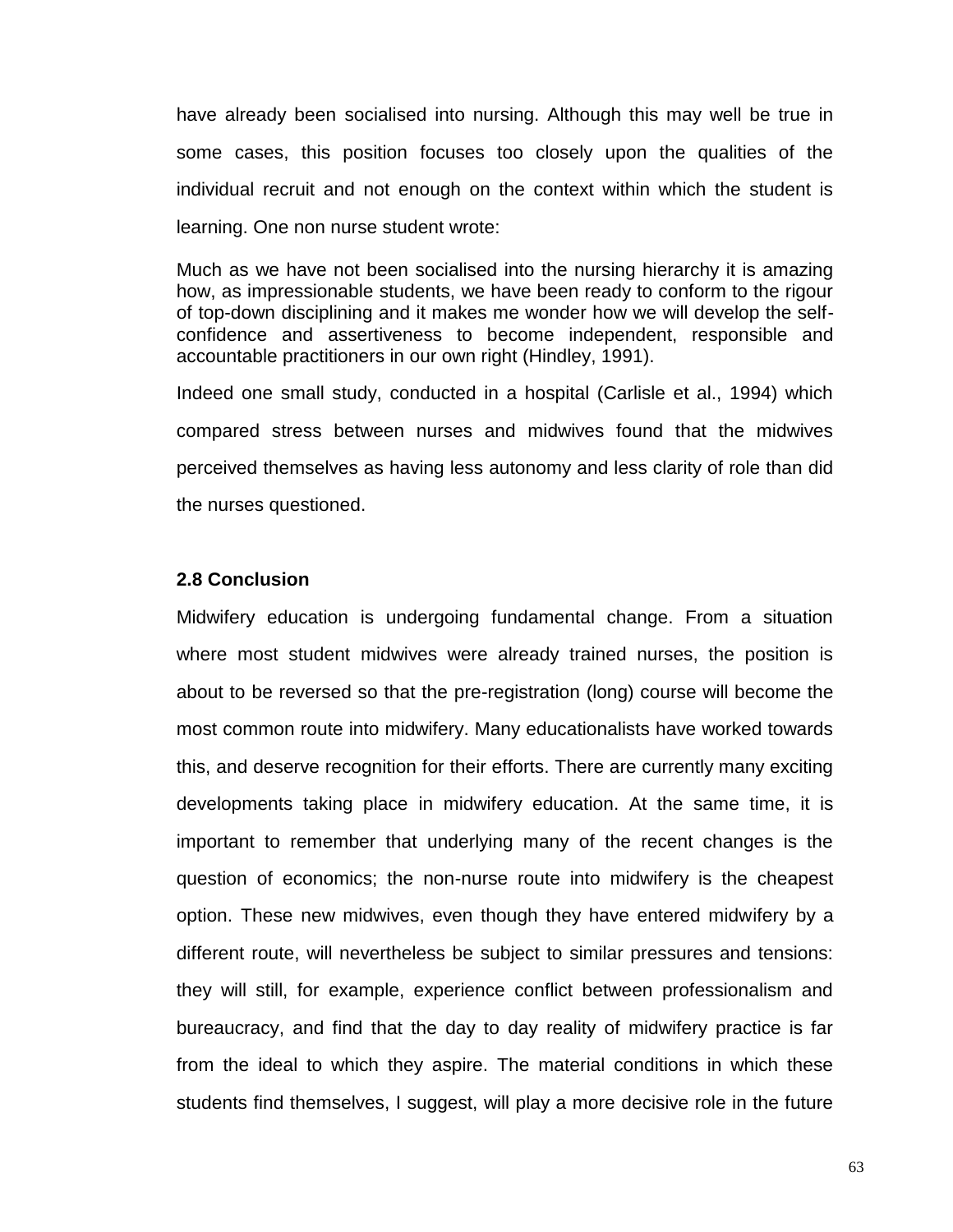of midwifery than the question of whether or not the novice midwife has been previously socialised as a nurse. The following chapter examines the concept of risk, because it is a defining feature of today's NHS and therefore central to any exploration of the experiences of midwives and student midwives.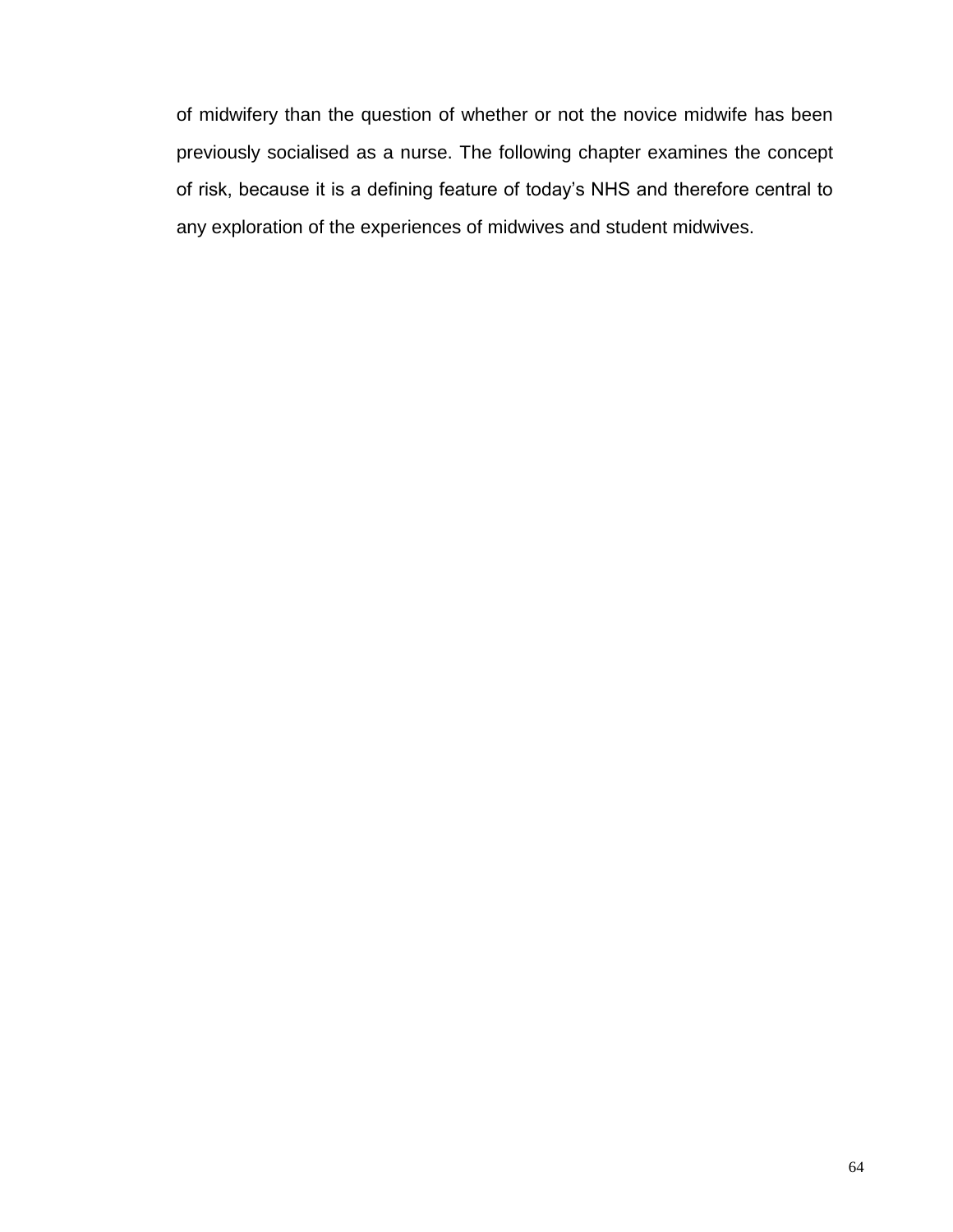# **CHAPTER THREE MIDWIFERY AND RISK**

# **3.1 Introduction**

 $\overline{a}$ 

The study of midwifery and of professional socialisation into midwifery leads into a consideration of the nature of the tensions that are an inevitable part of the work of the midwife today. Student midwives, at the same time as undergoing a `status passage' themselves, are in the process of learning to care for women who are undergoing the major life crisis of giving birth and becoming mothers. For the novice student midwife, whether her background be in nursing or elsewhere, coming into midwifery and undertaking midwifery training is a challenging experience (Davies, 1996; Phillips, 1994).

The transition from lay person to professional or from trained nurse to midwife is likely to present a challenge to students' self esteem and sense of self identity (Davis, 1975; Dingwall, 1977; Davies, 1988, 1996; Bradby, 1990a; 1990b; Chamberlain, 1992). The student starting her midwifery training enters an institution which is bureaucratic, elitist, male-dominated and in which she occupies the lowly position of 'junior student'<sup>5</sup> so she is divested of her previous identity and status. For the nurse trained student midwife, she is about to go from competent practitioner to novice, while for the non-nurse student, the knowledge and competence that she has already acquired from other life experiences may not be given due recognition. For those who have previously been nurses, this change in status from `responsible nurse' to `subservient student' causes `student anxiety' (Davies and Atkinson, 1991)

<sup>5</sup> This term, although no longer used, to my knowledge, in midwifery curricula, is still often used by tutors, midwives and students themselves as a way of differentiating between those students early in their training and those further on; but it has a peculiar ring when it is applied for example to a mature woman with considerable life experience and, maybe, children of her own.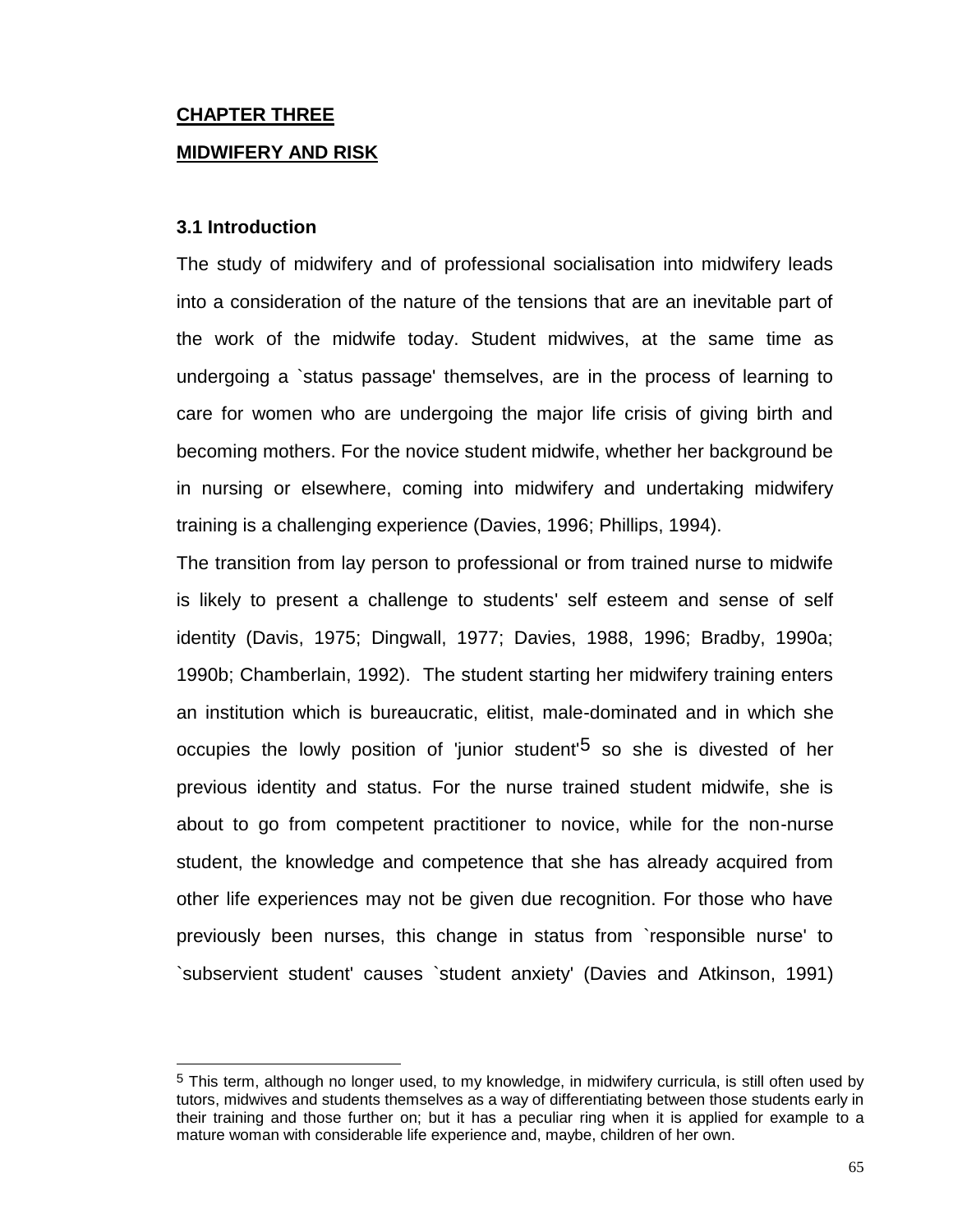while those who have not been nurses may have similar problems in adjusting to the new culture (see Hindley, 1991, personal account).

At the same time student midwives are learning to deal with the intensely powerful and culturally symbolic experience of birth. A fundamental tension for midwives is that birth is usually normal, but occasionally a tragedy happens and a mother or baby dies or suffers some severe trauma. The midwife is poised to watch for any sign of this happening; the risk of death is present in the consciousness of both mother and midwife. Therefore attitudes to death have an important bearing on midwifery practice. The culture in the NHS and in wider society is one which continually emphasises and attempts to assess and manage risk. These two elements - the nature of caring work (especially midwifery with its particular life and death issues) and the present culture in the NHS come together to create specific challenges for student midwives as well as more experienced midwives. This chapter explores how midwives and doctors perceive risk in relation to childbirth: initially attitudes to death are examined, and the ways in which the midwife's relationship with the reality and the threat of death may have changed since the beginning of the century. The chapter concludes with a discussion of the culture of risk in midwifery and in the NHS today.

#### **3.2 The meaning of risk**

The process of birth in a modern industrialised society is probably physically safer today than ever before (Enkin, 1994). In the UK 7.2 babies per thousand die at birth (this includes pre-term babies and those with congenital abnormalities) and fewer than one in ten thousand women. Modern obstetrics is, however, dominated by the concept of risk; risk assessment and risk management are common buzz-words in the NHS today. In order to explore the concept of risk in midwifery, it is first necessary to define the meaning of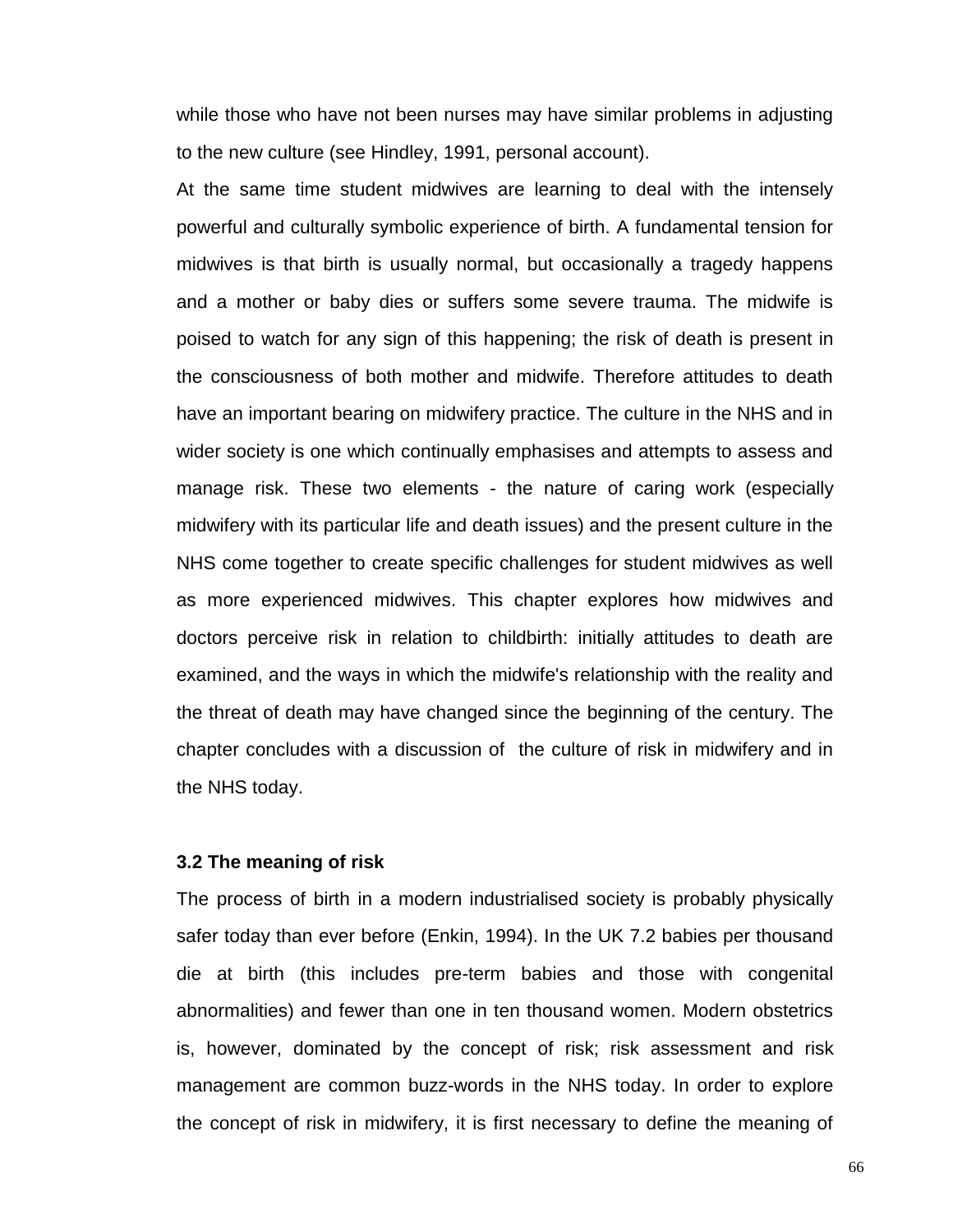the word 'risk'. Carter (1995, p136) says that risk 'points simultaneously to the presence of and possibility of danger'. Mary Douglas, who has written extensively on the concept of risk, has argued that risk is a social construction, in that 'groups of people (identify) different types of risk as a result of their particular form of social organisation and the nature of their interaction in the wider political structure' (Gabe, 1995, p6). Ulrich Beck (1992) has also highlighted the political aspects of risk. He challenges the assumption that scientists have a monopoly on rationality in relation to risk assessment, arguing that `at the centre of their work they continue to be reliant on social and thus prescribed expectations and values' (p29).

The analysis of perceptions of risk is important here for a number of reasons. Firstly, the actual risks related to childbirth have changed dramatically over the last few years. Secondly if we accept that people's perceptions of risk are socially conditioned it may be that there are differences between the scientificrational view of risk as espoused by much of the medical profession, and the perceptions of midwives. There may also be differences between the perceptions of midwives and of the women for whom they are caring (see Annandale, 1988). Childbirth still presents dangers, even though the risk of death for mother or baby is much lower in industrialised countries than it used to be. The most pressing concern that now needs to be addressed is, according to Douglas (1994), the way in which real dangers are being used 'to give automatic self validating legitimacy to established law and order' (p29). Translated into a midwifery context it can be seen that the real dangers associated with birth are used to reinforce the medical model. This is perhaps made easier by women's vulnerability at the time of birth. The medical model continues to dominate modern childbirth despite the increasing weight of scientific evidence that it confers its own risks and cannot necessarily protect women from danger. For example, the presenter of *Woman's Hour,* Jenni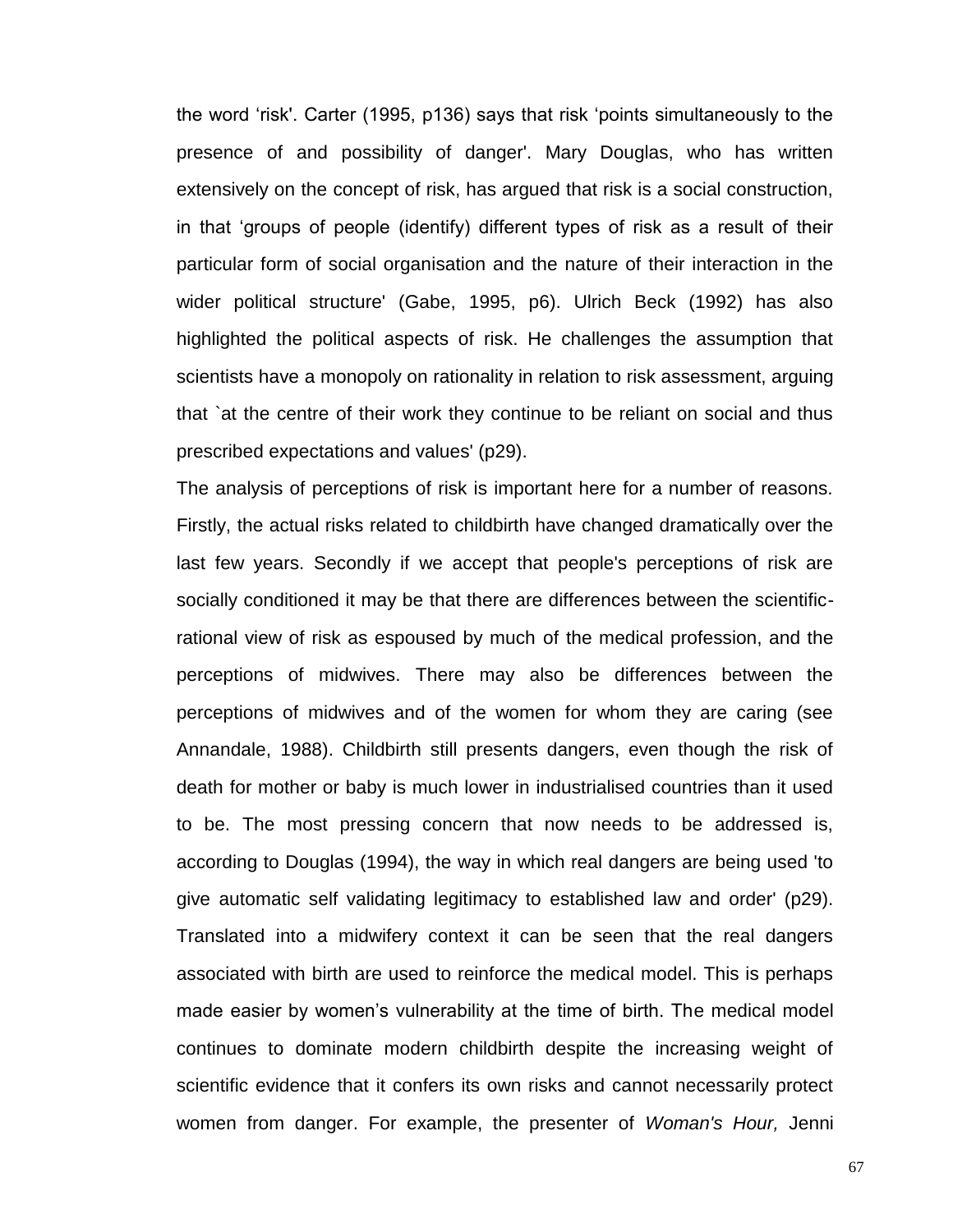Murray, was told by a consultant obstetrician: `You want natural childbirth. Well, if this baby dies, or you die, on your own head be it' (Murray, 1996). Although these words were spoken in 1983, I would argue that it is still commonplace for some doctors and midwives to hold the spectre of possible death over women who choose something other than the accepted medical model of care. It is a threat that has been used as a weapon in the battle to control women's choices regarding their maternity care (Beech, 1996). An exploration of attitudes towards death will therefore provide some insight into current birth practices.

#### **3.3 The medicalisation of death**

There is now a considerable body of literature examining attitudes to death, past and present. Geoffrey Gorer (1965, pp192 - 199) argued that the subject of death had become a taboo in modern society. (The word `taboo' according to Cline, 1995, comes from Polynesia and means `areas of social life marked off simultaneously as sacred and forbidden') (p1). Gorer contrasted this modern treatment of death as taboo with past societies where, he believed, communal ritual allowed people to make some sense of death and dying. He claimed that if problematic experiences such as bereavement are not handled ritually, psychological difficulty for the individual will ensue. Traditional rituals surrounding death generally included the idea of renewal and regeneration (van Gennep, 1960). Ariès (1981) in his history of Western attitudes to death took a similar position to that taken by Gorer, suggesting that the dominant attitude in society now towards death is one of fear and shame. Death, according to Ariès, has become a medical matter, and medical ideology constructs death as the enemy and as a sign of failure.

Ariès conception of the medicalisation of death has much in common with the work of Ivan Illich (1975), who wrote: `Suffering, healing and dying [...]are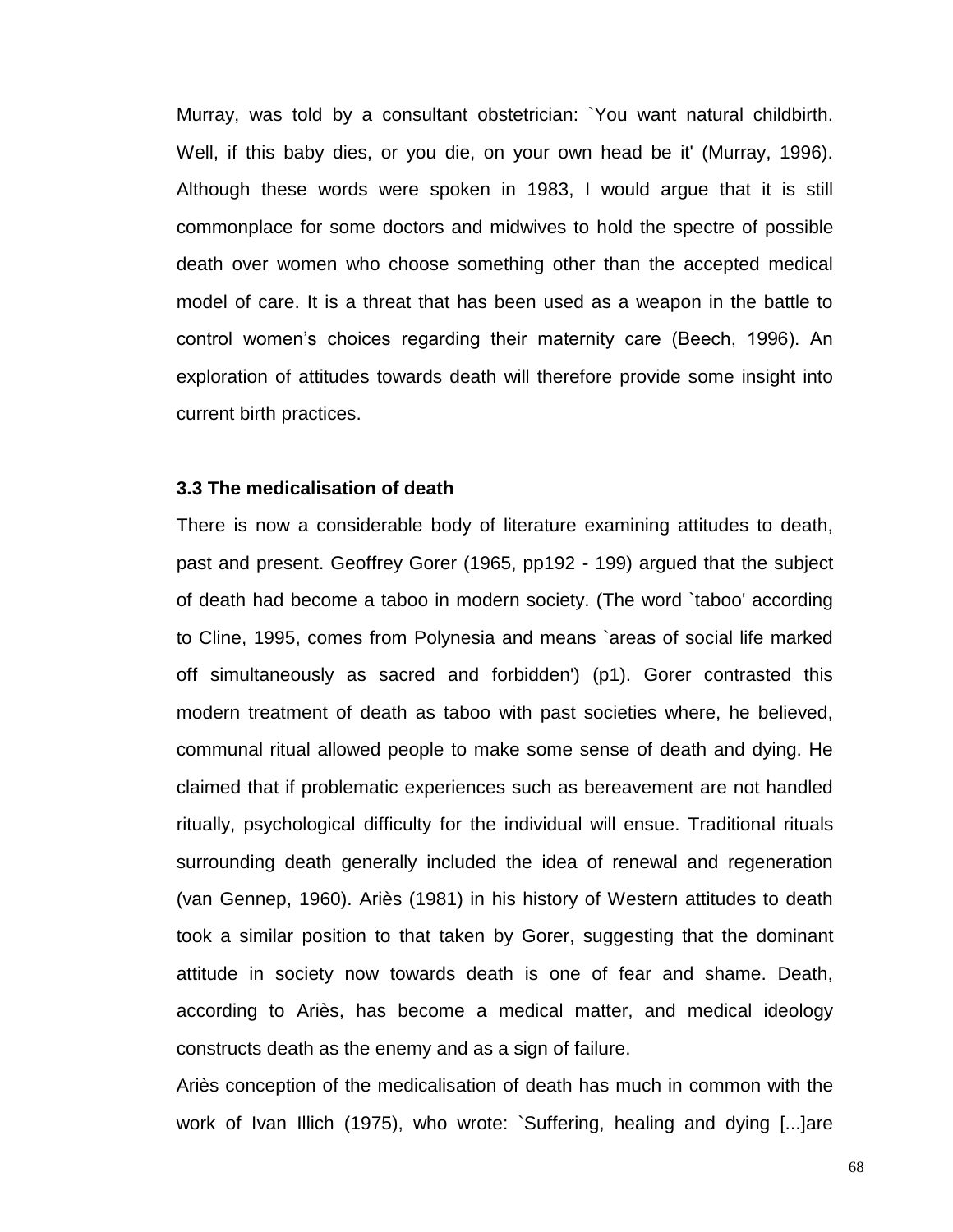treated as malfunctions from which populations ought to be institutionally relieved' (p138). The medicalisation of death, according to Ariès, has involved firstly the use of `clean talk' about illness in terms of cure, which is opposed to the disgust at the `dirtiness' of death; secondly, the relocation of dying people into hospital away from public view; thirdly the regulation and organisation of death by doctors who see it as failure (Cline, 1995, p28-29). Death remains a hidden subject in the sense that it is 'sequestrated from public space' (Mellor, 1993, p11), and that this takes place because the experience of death in contemporary society has become a privatised, individualised one. Death has been 'routinely removed from view' (Giddens,1990, p161). Norbert Elias (1985) described this in powerful terms:

(in the past) the sight of decaying human beings was commonplace... Today things are different. Never before in the history of humanity have the dying been removed so hygienically behind the scenes of social life...(p85).

The parallels with birth are clear. There is a paradox, however, within the idea of the sequestration of death and birth in that behind the hygienic screens in the hospital there is a lack of personal privacy. This lack of privacy in relation to modern childbirth has been commented on by Flint (1984) and others. In a personal account of her mother's death a similar lack of privacy is highlighted by Trench (1996) who comments:

Her death at a weekend in a general ward of a NHS hospital was casual, random - and public. (...) The ward was full of children, running about and stopping to stare at us. A nurse drew the curtains around the bed. Then another nurse arrived, and without a word or glance at me, turned off both the machines.

Trench's account illustrates the isolation that is felt when one is suffering alone and unsupported in a public, unfamiliar place and there is a sense that the nurses have lost touch with their humanity - the second nurse relates only to the machines and not to the woman. This experience leads Trench to wonder whether nurses are trained to deal with death, because the nurses she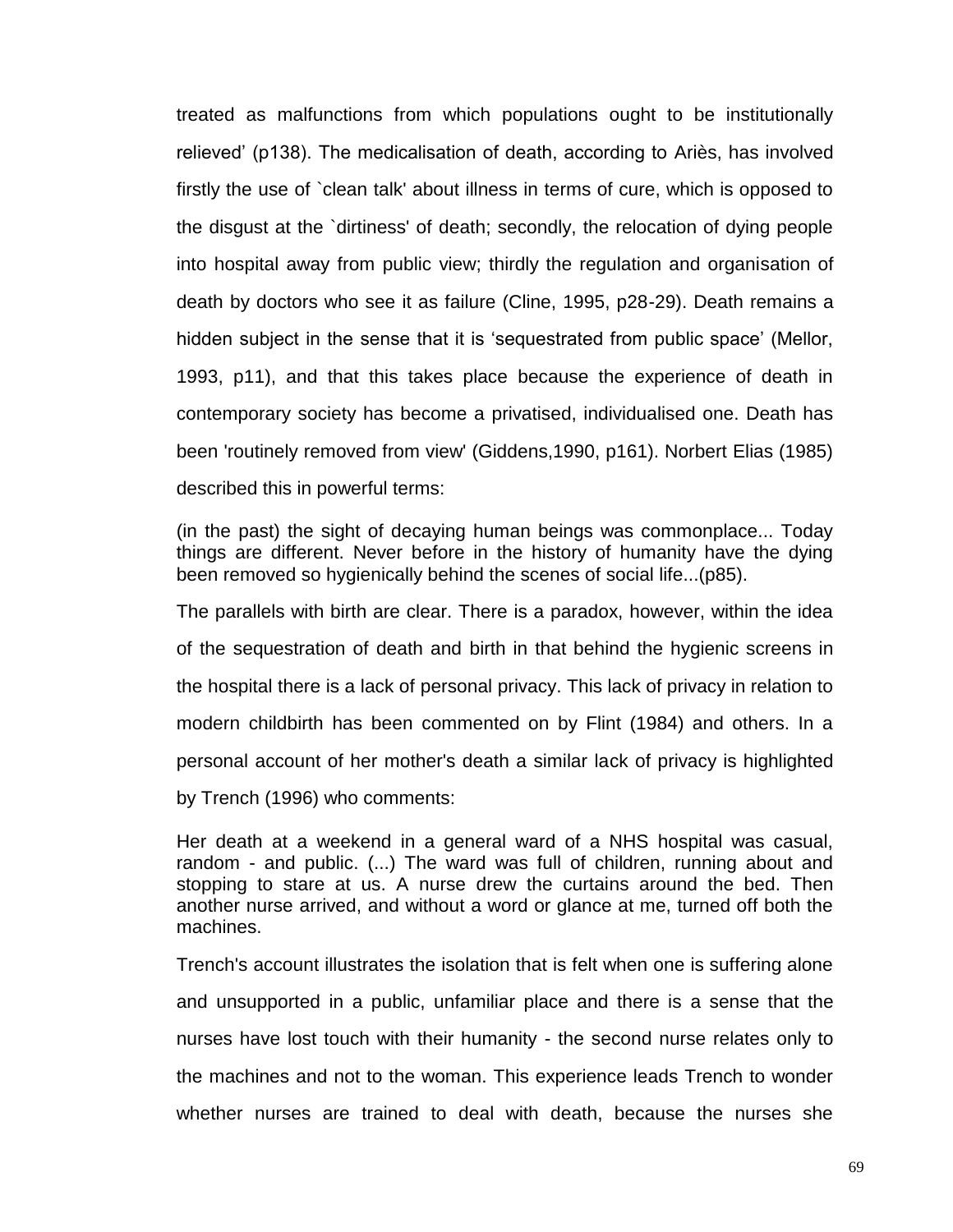encountered appeared to be so scared of it. There have over recent years been concerted attempts to change attitudes to death; for example the seminal work of Kubler-Ross (1975) in the United States and the British Hospice Movement founded by Cicely Saunders. These small groups of health professionals have tried since the 1960s and 1970s to effect change within medical and nursing education and practice in order to break down the taboo surrounding death and reduce the isolation of the dying. Cline (1996) lists other movements which she says have profoundly affected approaches to death and bereavement: the Green Movement, the Women's Movement and the USAbased Death Awareness Movement. The latter group she says made a real challenge to the denial of death, by instigating courses for health professionals, and facilitating humane programmes of care for the dying.

Research by medical sociologists, most notably David Field (1984, 1986) and Field and Howells (1985) indicates that doctors and nurses find dealing with the death of patients very difficult. Doctors, `the high priests of modern society' (Kelleher et al, 1995, pxiii) find themselves helpless in the face of death. The expert knowledge and special skills of the professional cannot reverse it. Studies of the socialisation of nursing students (e.g. Smith, 1992) and of nursing work (Lawler, 1991; Page and Meerabeau, 1996) also suggest that death and dying are particularly stressful aspects of the nurse's work. Nurses' anxiety in the face of death has been interpreted as strongly related to the 'unknowness' of death and the implications for their own mortality (Hurtig and Stewin, 1990; Kiger, 1994).

Frederic Hafferty, in a study of medical students, says:

it is in situations involving death and dying that uncertainties, mistakes and failures are highlighted and norms of emotional management and professional decorum are most forcefully challenged (1991, p9).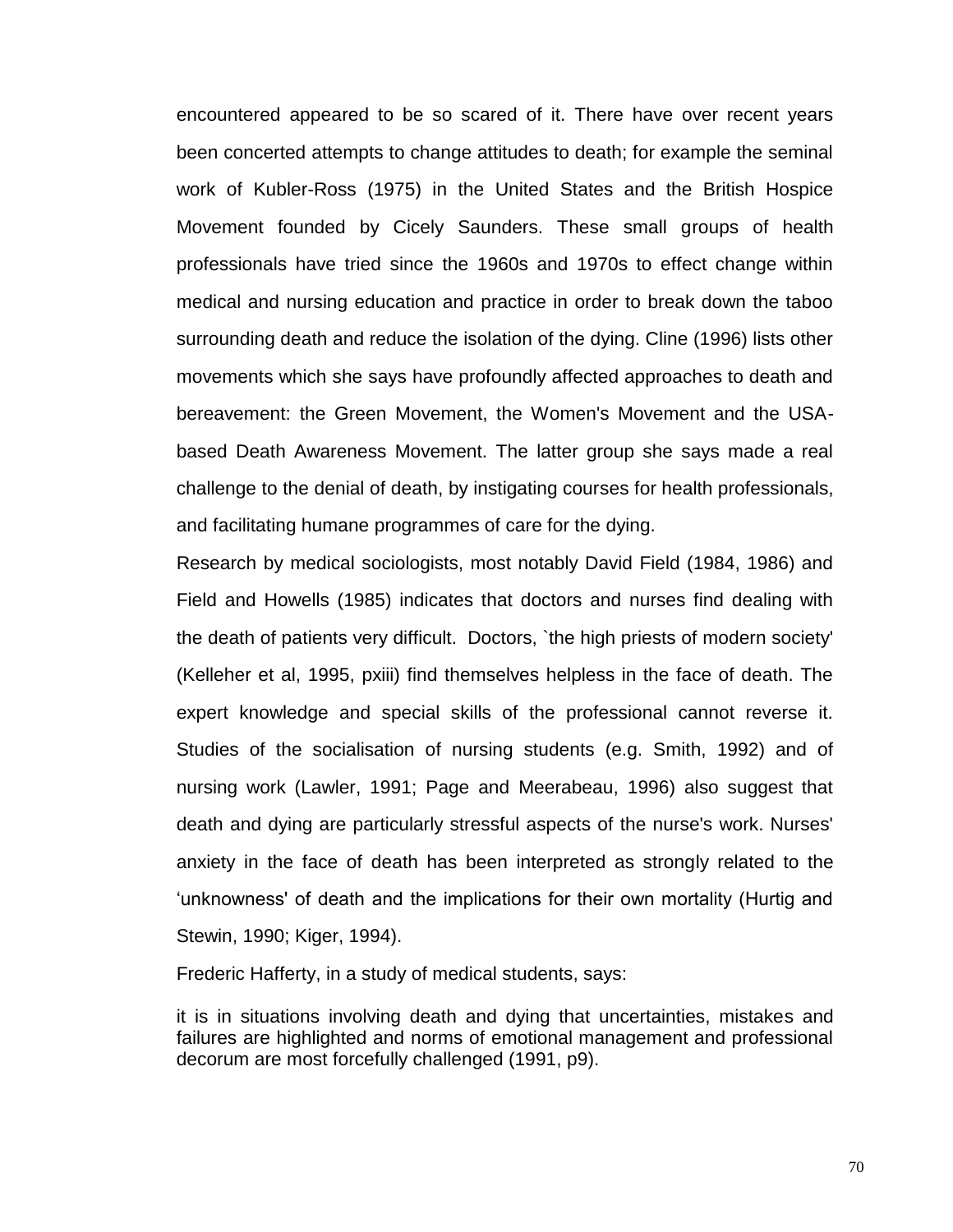### **3.4 Midwives and death**

Finch and Wallis (1993) in a study of wills and inheritance found that the people they interviewed demonstrated a strong sense of the normal order of events and of 'a right time to die.' Premature deaths, then, such as the death of a baby, or of a woman of childbearing age, may be particularly difficult to deal with. The death of a child before its parents constitutes a sharp threat to this sense of the natural order, and people involved, including the health professionals, are likely to be psychologically unprepared and isolated in their grief (Walter, 1995).

Throughout history, even the most straightforward labour has carried with it the intimation of death. It is, even today, part of the midwife's 'raison d'etre' that she is on guard during a birth; guarding the normal process and at the same time alert to any possibility of danger for mother or baby. Leap and Hunter (1993) in their oral history of midwifery interviewed a ninety-five year old woman (Mrs. G) who had been a handywoman in Bexleyheath for fifty years. In one interview Mrs. G refers to her role as layer out of the dead:

If they were dead, I laid them out. 'Course I did. The dead can't hurt you, I've laid out hundreds. I'd get called out all times of the night or day. It was either to get one in or take one out ('*Get one in' meaning help at a birth*) (p29).

Mrs. G's interviews show a kind of jokey familiarity with death and dying:

It's nothing to be frightened of. People say 'ooh it must be difficult' but it's not. It's easy. They used to say 'How do you wash them?' and I would say 'With soap and water, mate'(Leap and Hunter, 1993, p29-30)

Flora Thompson's midwife/handywoman in *Larkrise to Candleford* was described as 'seeing the beginning and end of everybody'. With the 1902 Act and the growth of a salaried profession the traditional connection between birth and death was severed (Cline, 1995, p76). The certified midwife no longer included laying out the dead among her customary duties.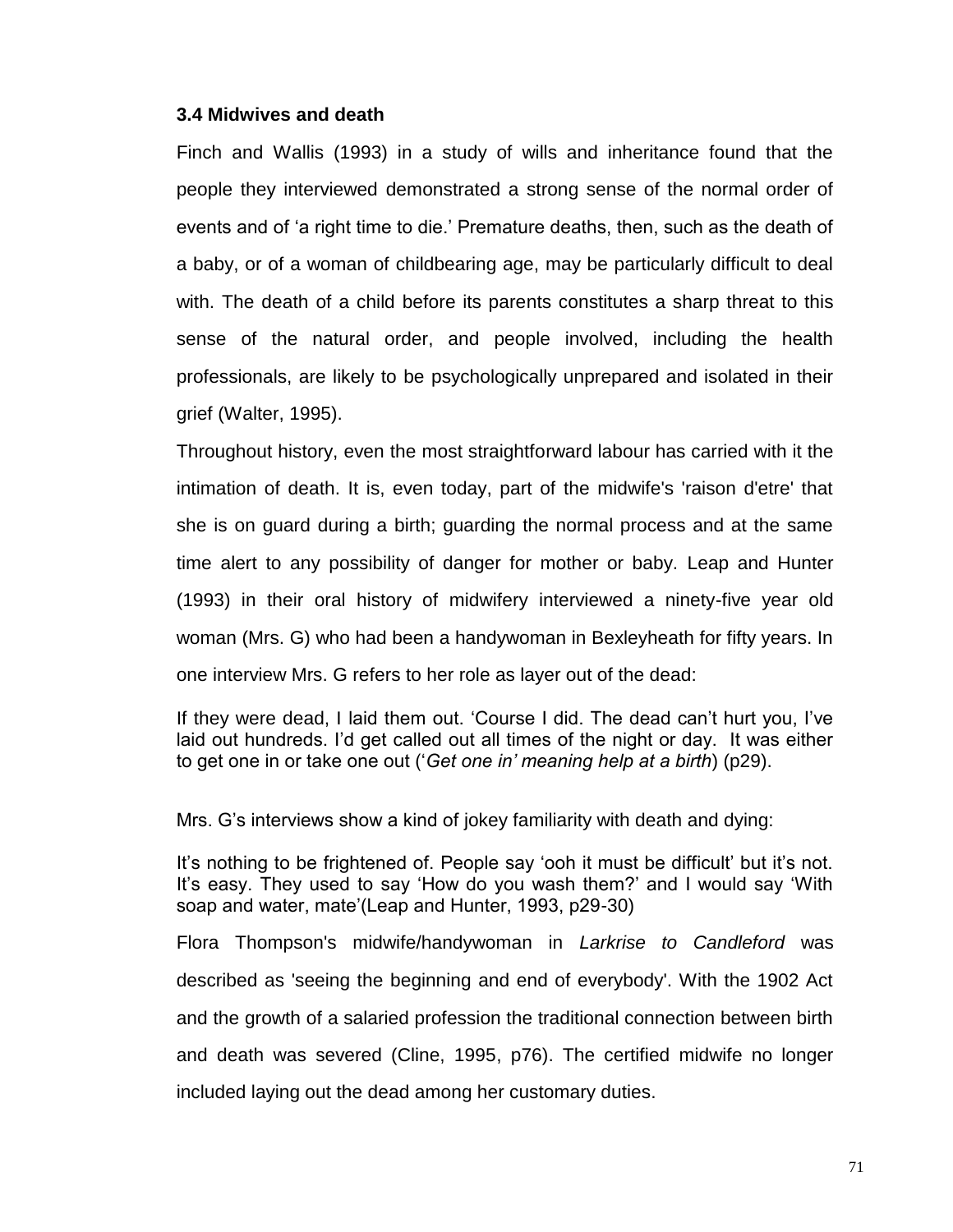It is hard to estimate how often midwives/handywomen would have had to deal with maternity**-**related deaths. Although maternal and neonatal death rates were high at the beginning of this century with 3,000 or more women a year dying in England and Wales as a result of pregnancy or complications (Leap and Hunter, 1993), maternal mortality was higher in hospitals than for births conducted at home, and midwives, despite having a higher risk clientele of poor and working class women, had a better safety record than doctors delivering women in hospitals (Arney, 1982). As regards stillbirth, it was still an unusual occurrence. In the day to day work of the midwife, most births were conducted safely (Allison, 1996). The death of a child, and the early deaths of adults were, however, an ever-present reality for most families, at least until the 1920s and 1930s, as the collection of letters published in 1915 by the Women's Co-operative Guild testifies (Davies, 1978).

Esther S., a midwife interviewed in Leap and Hunter's study, recalled only one maternal death in the district and that was when a woman died following a hospital birth. As for stillbirth, she says:

Of course we got stillborns, but only very rarely fresh stillborns, mine all died from abnormalities (Leap and Hunter 1993, p147).

Mrs. G, the handywoman who had been practising in the early 1900s had seen maternal deaths:

Of course I've seen some die...sometimes the woman died of exhaustion, you see because they're frightened.. They're frightened to bear down in case it splits something, you can understand it really, but I don't think so many dies in childbirth as what they makes out (p146).

This comment illustrates a lay perspective, one that links the physical and the psychological; the woman may die from both exhaustion and fright, something that this handywoman `understands'. She understands the profound influence that psychology may have on the process of giving birth. However, she doesn't feel that 'so many dies ... as what they makes out'; 'they' are presumably the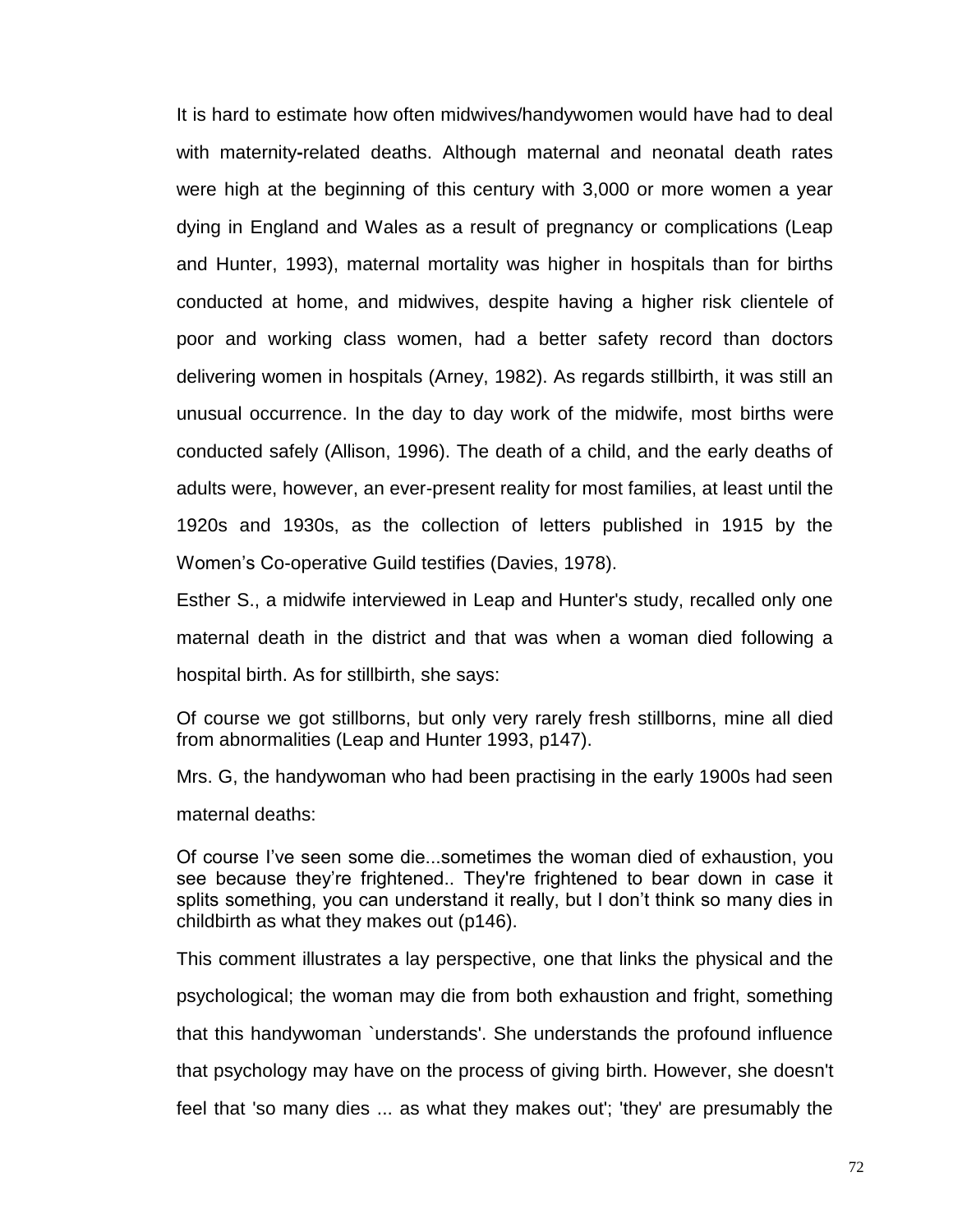medical experts. The professionalisation of midwifery, and increasing medicalisation are important in changing perceptions of risk in relation to childbirth.

Esther S. also experienced the stillbirth of her own first baby:

Of course I was devastated. I was very shocked about it all (...) But I do think with an experience like that, you're better off at home. You haven't got to come back into your home and enter it. You're with people you know. Nowadays of course, they know much more about how to help people through it with the aftercare and counselling. But it's a very traumatic thing (Leap and Hunter, 1993, p147).

The words of this midwife give us an insight into the medicalisation of death. She talks about being better off at home, because 'you're with people you know'. The hospital is an institution where people come and tend to you, but you are not 'with' them. And you are certainly not with people you know, with people who are really sharing the experience, for whom this loss is significant in a similar way. Interestingly, she juxtaposes being at home with 'people you know' against 'they', the experts 'who know much more about how to help' but there is a suggestion that theoretical knowledge cannot compensate for being in unfamiliar surroundings. Death, like birth, has been removed to the sphere of the 'experts', i.e. the hospital. Sally Cline (1995) a feminist writing about women and death says:

Courses are offered in how to accept the unacceptable that is death. They are timid answers, an attempt to domesticate passion (for grief is passionate), to tame the violence of grief [...] We cannot manage the unmanageable (p75).

Although Cline's argument is a persuasive one, it should also be noted that counselling and support have been shown to be helpful in enabling people to deal with loss if provided in an appropriate manner. Indeed, in the past, ritual practices surrounding death have been aimed, whether consciously or not, to help people cope with death (Gorer, 1965) therefore they are in some senses, attempts to make the experience more manageable.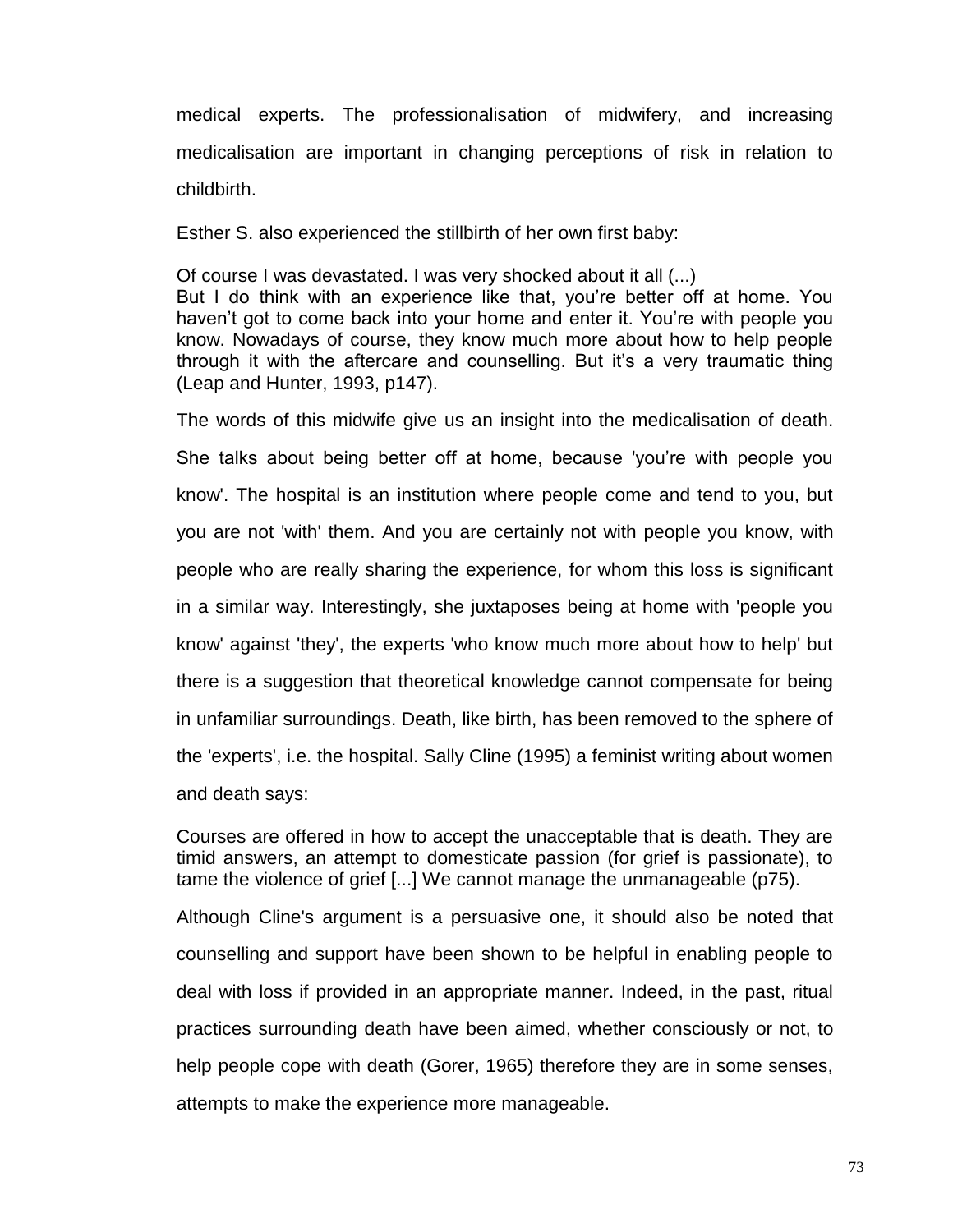Today, in hospital, although practices are geared towards abnormality and birth as pathology, the outcome must be the perfect, healthy baby. As one contemporary doctor states:

It was what we were all trained to always go after - the perfect baby, that's what we were trained to produce (Davis-Floyd, 1992, p227 also cited in Lane, 1995, p65).

One former handywoman stated her understanding of her job at a birth in different terms:

to make sure that the mother doesn't bleed to death - and that the baby doesn't die you see (Little, 1983, p50)

Put very baldly, these are the clinical tasks of the midwife. But few midwives

today would, I believe, make similar statements. For many the dread of

'something going wrong' constantly dwells at the back of the mind, exacerbated

by the way in which birth and death are managed in hospitals today.

Cline (1996), a feminist writing about women and death, maintains that:

for females, both life and death are intimately associated with females' psyches, expectations and their bodies, with the implication that both life and death are something that can be comprehended and delineated as something `inside' them (p200).

She quotes Josephine Speyer, the founder of a `Natural Death Centre':

Those who have given birth always feel that death is a part of them. Even women who aren't mothers feel death is something inside like the possibility of birth. Those women who have had a natural birth are more likely to feel death is part of a way of life. Everything that applies to childbirth applies to dying. That's why I feel that women have an easier attitude towards death (p332).

It is possible that women through the process of becoming pregnant have a sense `from the inside' of the ever-present possibility of death' as Cline suggests. As one of the women in her study says:

Once I was pregnant I felt I was introduced to a form of death that men do not experience: it was a fear that my child would die (p165).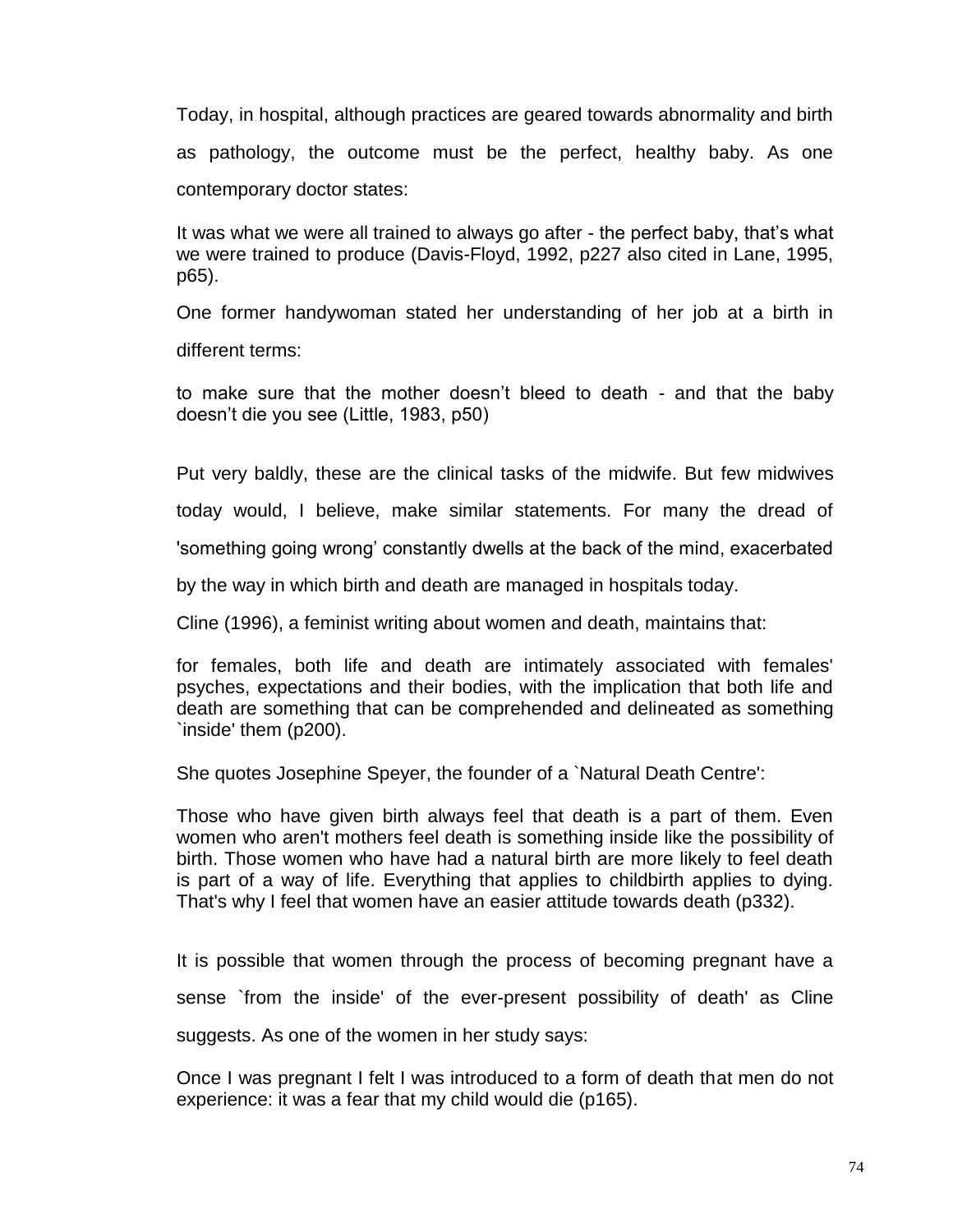Although I am sure most fathers would deny that they are not touched by the same profound fear, the concept of a kind of bodily understanding of death 'from the inside' is an interesting one. If there is some sense in which this is so, and it would be a fruitful area for research, the denial of death in modern hospitals also has implications for midwives, as women. It may lead to a psychological repression of this immanent awareness of the possibility of death. Awareness of the possibility of death may be an integral aspect of the labour experience for many women (see Odent, 1991). The awareness of death, as we have seen, also affects carers on a professional level as the possibility of professional `failure'. The possibility of death then becomes all the more difficult to voice; being denied on a psychological and on a professional level; it becomes linked with 'dread'. Giddens, following Kierkegaard, defines dread as:

the prospect of being overwhelmed by anxieties that reach to the very roots of our coherent sense of 'being-in-the-world' (Giddens, 1991, p137)

## **3.5 Childbirth and risk**

The definition of risk is central to the medical model of childbirth. The medical model assumes that the body is always ready to fail, even in ostensibly low-risk cases (Lane, 1995). Birth is a risky business, this position implies, and therefore women must put themselves in the hands of obstetricians. The tacit bargain is that, if the woman is passive, attends antenatal care, and does what she is supposed to do, the obstetrician will make sure that all turns out well. Unfortunately, nobody can promise this to a woman. As Wendy Savage, an obstetrician well-known for her unorthodox views in obstetrics, said: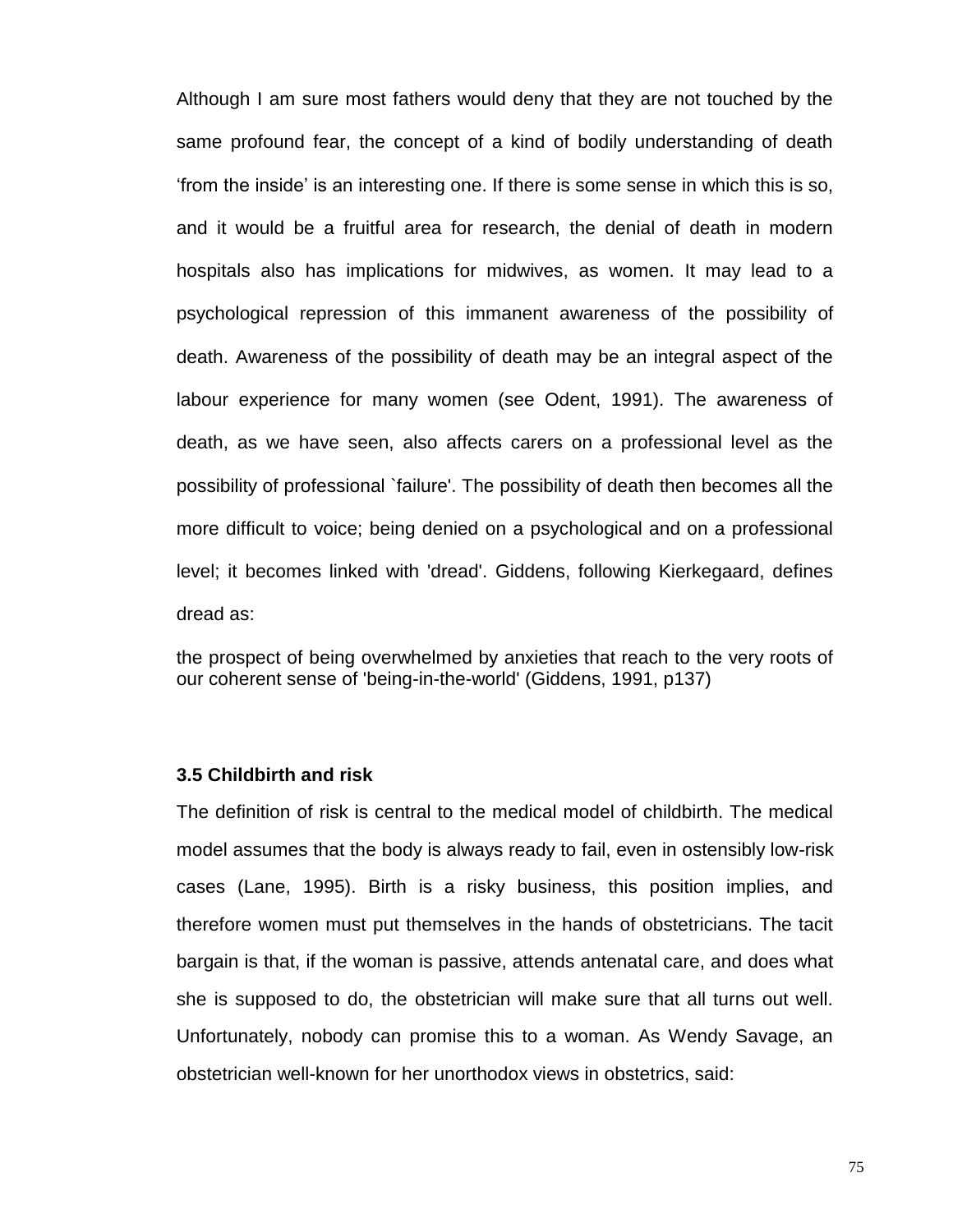'If doctors play God, they shouldn't complain when they are blamed for natural disasters' (Savage, 1986).

Doctors' training takes place in hospitals and their experience of normal labour and birth is usually limited to a small number of cases in the hospital (Savage, 1992). After that, their experience of birth is usually only to be called in to a labour once complications have developed. Then the doctor has to make decisions about the care of someone s/he has never met before, in a stressful, sometimes life or death, situation. It is hardly surprising, therefore, if 'doctors have lost faith in women's ability to give birth naturally' (Savage, 1992). Discussing the attitudes of prospective general practitioners to the care of labouring women, Savage (1992) said that they saw intrapartum care as dangerous and the prevailing attitude was one of anxiety.

The medical view of risk in childbirth may be radically different from the views of women themselves. These differing constructs of risk are illustrated in a study by anthropologists Kaufert and O'Neill (1993). Their study population was a group of Inuit women living on the West coast of Hudson Bay. In the early 1980s there had been a change in official policy which stipulated that all births should occur in hospital. So instead of delivering at the local nursing station, women were sent to a hospital some distance away and two or three weeks before their expected date of delivery. Kaufert and O'Neill analysed a conversation between a woman and a physician and concluded:

The woman's definition of risk is community based and acquired through experience. She sees the death rates quoted by the physician as theoretical constructs, lacking local validity. The physician dismisses her claims as irrelevant for a definition of risk which is objective, scientific, expressible in numbers. Yet it is the physician who moves the discussion into the emotional sub-culture of the debate....For the woman, risk is the occasional threat in childbirth, accepted as part of a natural process. For him, risk in childbirth is a constant and frightening element in his clinical life (Kaufert and O'Neill, 1993, p51).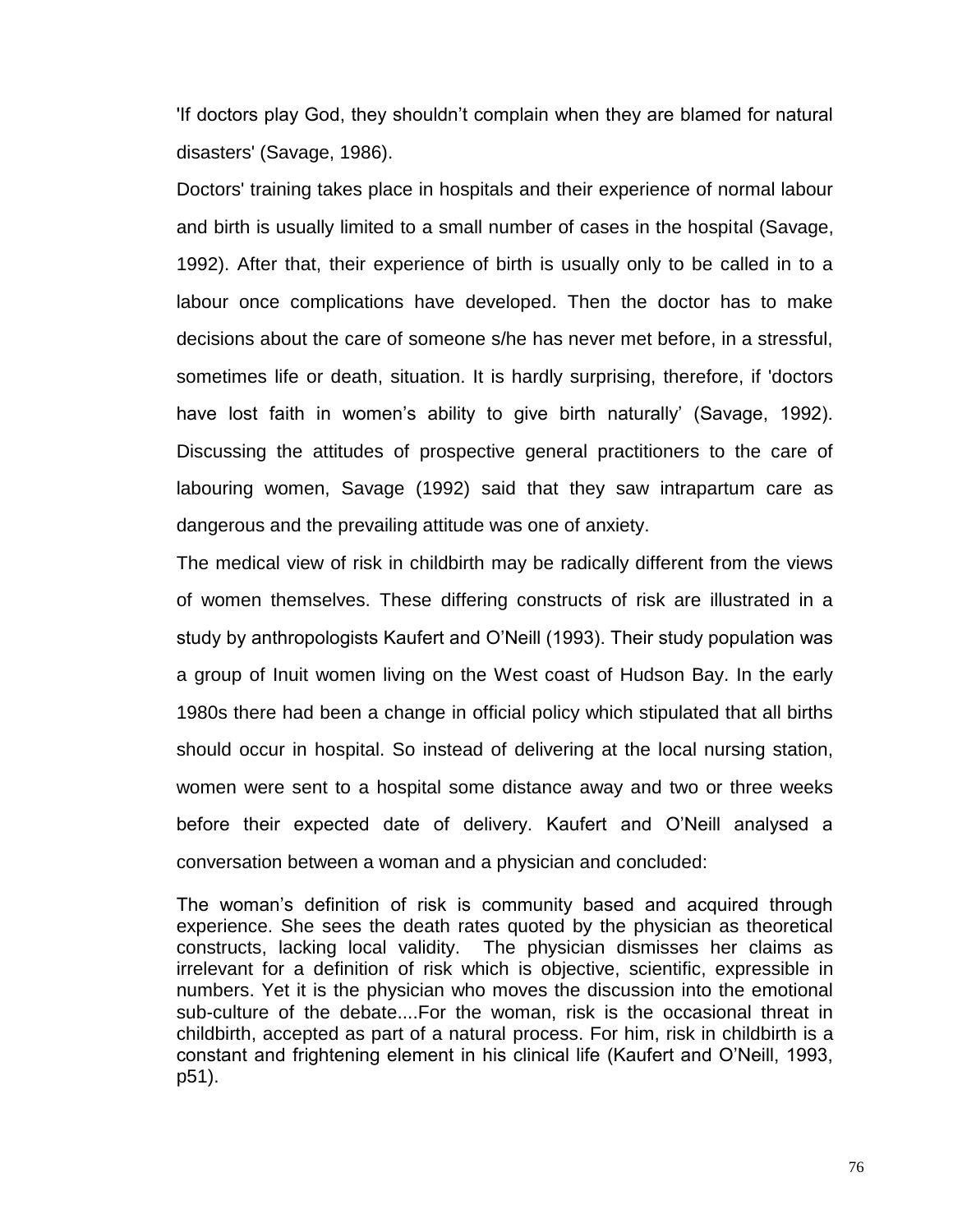Interesting in this account is that, despite all his apparent objectivity and use of statistics, it is his fear, and his view of childbirth as a dangerous event that is the motivating force underlying the arguments of the physician. This study supports the approach taken by Douglas (1994), who argues that risk analysts typically consider the lay person to be weak on probabilistic thinking, whereas in fact the lay person is thinking probabilistically but taking different factors into consideration. She suggests that when assessing risk we should take into consideration the moral and political factors involved rather than merely the technical aspects.

Medicine is not a static phenomenon. It has undergone radical transformations throughout history (Kelleher et al, 1995, Porter, 1996). 'Hospital medicine' is the dominant form of medicine in the modern world, but according to Armstrong (1995) the 20th century has also seen the growth of another model, that of 'surveillance medicine':

The distinctive feature of surveillance medicine is that unlike hospital medicine, which concerned itself with the ill patient, it targets everyone: surveillance medicine requires the dissolution of the distinct categories of healthy and ill as it attempts to bring everyone within its network of visibility (p 395).

William Arney (1982) examined the ways in which this emerging model impacted upon obstetrics in the United States. According to Arney, instead of searching out and containing pathology as it had previously attempted to do, around the late forties and early fifties obstetrics began to turn its attention towards developing systems for the monitoring and surveillance of all births. This had consequences for concepts of normality:

Monitoring and surveillance deals with the problem of residual normalcy by ignoring it. Under this new regime no distinction between normality and abnormality exists (p85).

Until the 1960s and 1970s in this country, which, unlike the States, had a recognised and state regulated midwifery profession, midwifery had a distinct sphere - 'the normal' - and the midwife could (and did) proclaim herself as the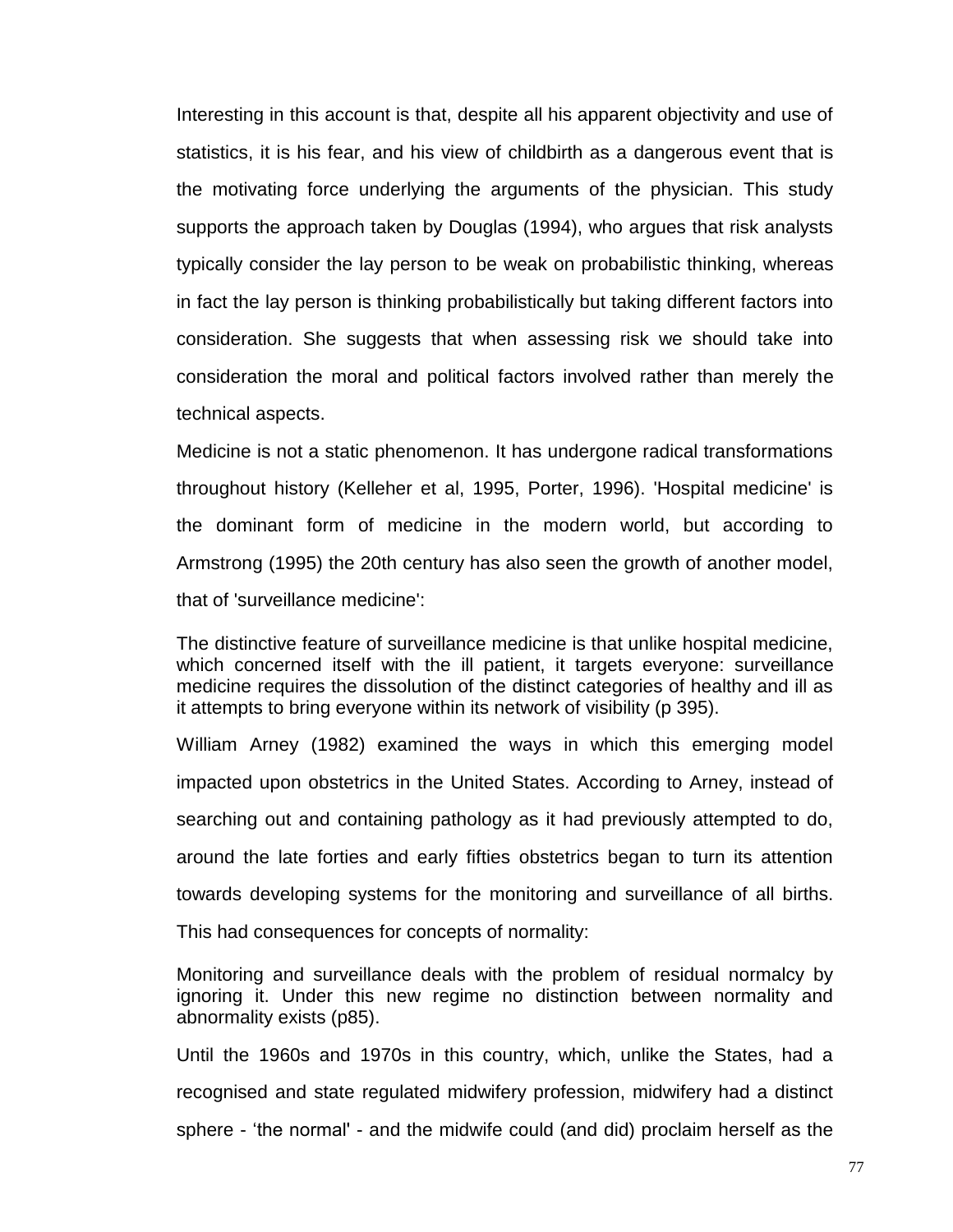'expert in the normal'. Midwifery meant assisting/attending the childbirth process, and reaching successful conclusion without the use of instruments. The definition of abnormality revolved around the need to intervene with instruments. It was a gendered concept as it was based on the idea that the natural work for a woman was the passive one of supporting and caring, while the doctor's role was active and interventionist (Witz, 1992, see Chapter 1). The sphere of the normal as we have seen was in fact a concept engineered by doctors with the aim of protecting their own area of practice so that the midwife did not encroach upon the professional sphere of medicine. The 'problematisation of the normal' (Armstrong, 1995) thus becomes the problematisation of the role of the midwife.

This 'problematisation of the normal' has been evident in the midwifery literature over the past five years, as midwives have been coming to the realisation that the definition of normality is crucial to an understanding of the role of the midwife (see Downe, 1996; Davies, 1996; Fawdry, 1995; RCM, 1997b). Much of the debate has focused on what midwives actually do, and how normality may be defined; but perhaps the real issue is to do with midwives' control over their own practice and their philosophy of care. Interestingly, the sphere of the normal, and therefore the province of the midwife up until fairly recently in fact included situations such as breech births and twins, and very many such births were dealt with successfully by midwives working in the mothers' homes (Allison, 1996). The Midwives' Rules stated until 1998:

In any case where there is an emergency or where she detects a deviation from the norm, a practising midwife shall call to her assistance a registered medical practitioner... (Rule 40, UKCC, 1993)

Rule 40 has recently been revised so that the decision to summon assistance does not so much depend upon the vexed question of normality but whether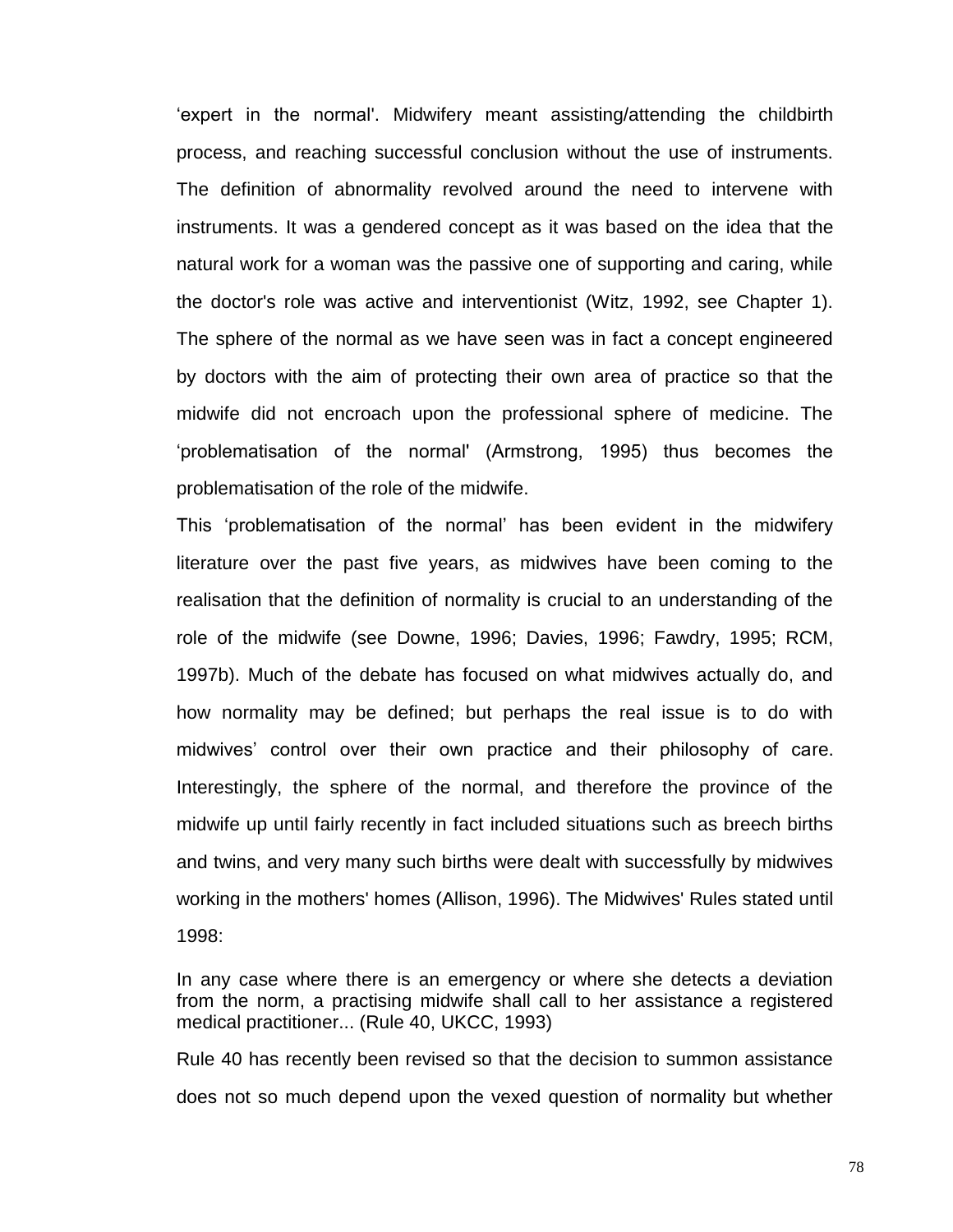the midwife judges the situation to be 'outside her current sphere of practice'. Moreover it is recognised that she may call upon a doctor or 'other qualified health professional' with the appropriate skills. This change is an important step forward for midwives' autonomy, reflecting recent debate. It puts the midwife in charge of deciding the limits of her expertise, and of deciding upon the appropriate person to summon for help.

Midwifery theorists comment on the opposing models espoused by midwives and by doctors, and juxtapose the birth-as-normal, birth-as-pathological models. These differing philosophies were clearly outlined in the Winterton report, and presented by Lane (1995). The 'woman-centred' or social model was described as follows:

Becoming a mother is not an illness. It is not an abnormality. It is a normal process which occurs during the lives of the majority of women and can indeed be seen as a manifestation of health. It is physically very demanding and is a time when women are vulnerable in many ways. They require help and support during the process of being pregnant, giving birth, and postnatally and some of this, though not all, needs professional help. In some circumstances the quality of the professional help is literally vital. But it is the mother who gives birth and it is she who will have the lifelong commitment which motherhood brings. She is the most active participant in the birth process. Her interests are intimately bound up with those of her baby.

The obstetric view was laid out by an obstetrician giving evidence to the Winterton Committee:

There are low risk and high risk pregnancies, but there is not a no-risk group. Because all are at risk, the delivery suite is an intensive care area and should be staffed as such, both to deal with emergencies and to monitor mother and fetus in labour to prevent serious problems.

Note that the obstetrician says `prevent serious problems', indicating a somewhat optimistic view of the power of obstetrics, which is for the most part concerned with trying to manage problems once they have been detected. The medical model is, however, extremely pervasive: amongst midwives themselves (Comaroff, 1977; Bryar, 1995) and in society in general. Ellen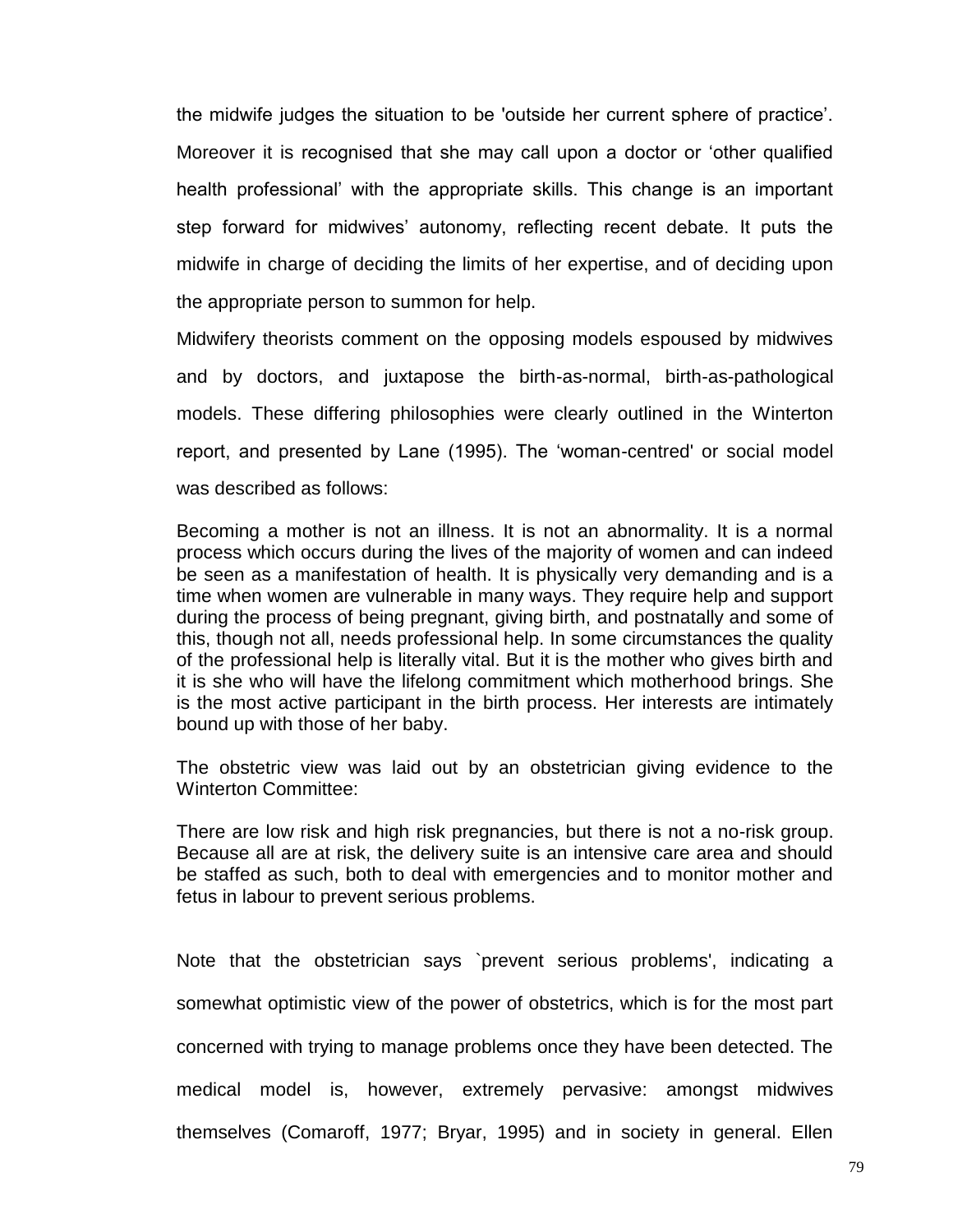Annandale showed how even women choosing a natural birth at a birth centre with a philosophy that promoted the concept and practice of birth as normal harboured expectations of birth that were 'never fully independent of obstetrical notions of risk'. Part of the midwives' work was to manage these concerns and expectations (Annandale, 1988, p99). Annandale calls this a 'double message' about birth that operates at the cultural level. She suggests that fears that something untoward may happen during labour are fuelled by it. The interaction between the midwifery and the medical models, then, is a complex one.

Midwives themselves are carrying this double message; it remains at the heart of midwifery training and of the system of care within which most midwives work. Most people's expectations of birth are affected by it to some degree. The medical model permeates every aspect of midwifery practice including the relationship between mother and midwife. A move towards understanding risk in childbirth from a cultural perspective, i.e. taking into account and valuing other aspects of birth besides the physical might help to reduce the hegemony of the medical model. We need to explore the meaning of childbirth from different perspectives, and in so doing, we may find that there are aspects of the birth experience that have not yet been voiced. For example recent studies have highlighted the importance of women feeling in control during childbirth (Lundgren and Dahlberg, 1998; Halldorsdottir and Karlsdottir, 1996a). There is evidence that having felt fear and powerlessness during the birth may cause women to have long-term psychological problems. (Menage, 1993; Ballard, 1996). An increasing number of litigation cases hinge upon psychological trauma suffered by women during labour. This may well force consideration of issues other than the purely physical. Even in its own terms, the paramount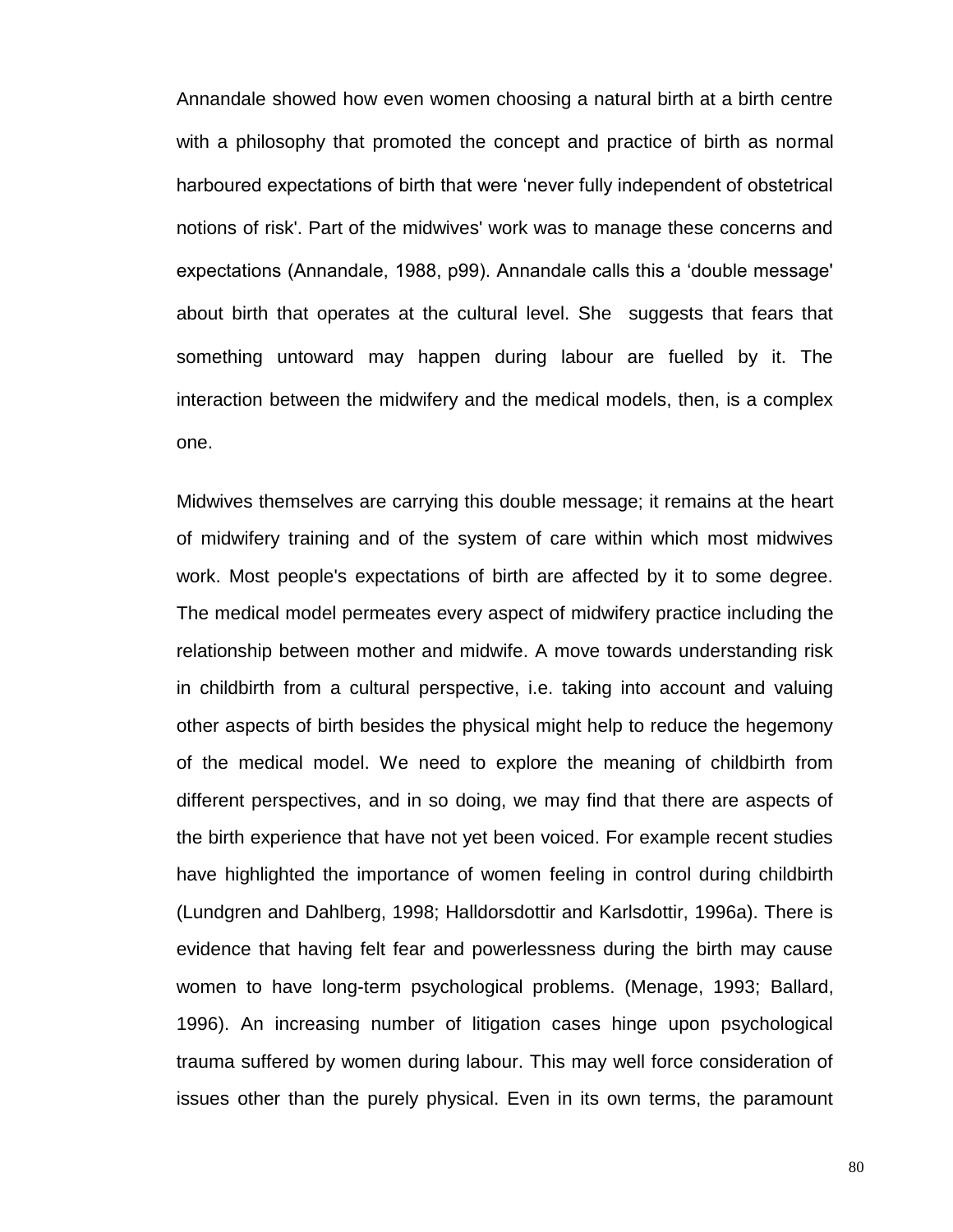importance given to the consideration of the mother and baby's physical safety, the medical model is inadequate, according to research by MacArthur et al (1991) which demonstrates high levels of physical morbidity suffered by women following childbirth in the UK.<sup>6</sup>

# **3.6 Litigation and blame**

 $\overline{a}$ 

The witch-hunt that was traditional at the death of a tribal chief is being modernised. For every premature or clinically unnecessary death, somebody, or something, can be found that irresponsibly delayed or prevented a medical intervention (Illich, 1977).

It is widely believed that medicine, and certain fields in particular, such as obstetrics, is undergoing a 'crisis of litigation'. Litigation rates are cited as having a drastic effect on the number of doctors who wish to enter obstetrics, and of causing doctors to practise defensive obstetrics (e.g. Ranjan, 1993). There is disagreement as to the extent of this crisis (see, for example Dingwall, 1994), and it is hard to assess the true extent as litigation cases take several years to come to light.

What is important for my purpose however is to examine, not the actual levels or rates of litigation, but how the climate of fear regarding litigation affects the midwife and student midwife. Until fairly recently, midwives were for the most part relatively unaffected by worries about litigation. Most midwives (with the exception of the very small number of self-employed midwives) are employed by NHS Trusts and are therefore insured under the vicarious liability of their employer. Doctors, as well as being protected by vicarious liability, have their

<sup>&</sup>lt;sup>6</sup>This survey highlighted the `scant evidence of any serious attempt to follow up the effects on women of intervention during childbirth (and) found correlations between chronic backache and the use of epidurals; between chronic headache and neckache and general anaesthesia and caesarian section, between tranquillisers given during labour and pain in the legs; (...) and between caesarian section and postnatal depression' (Health Committee 1992:xlix). These were only some of the long term health effects related to modern obstetric practice.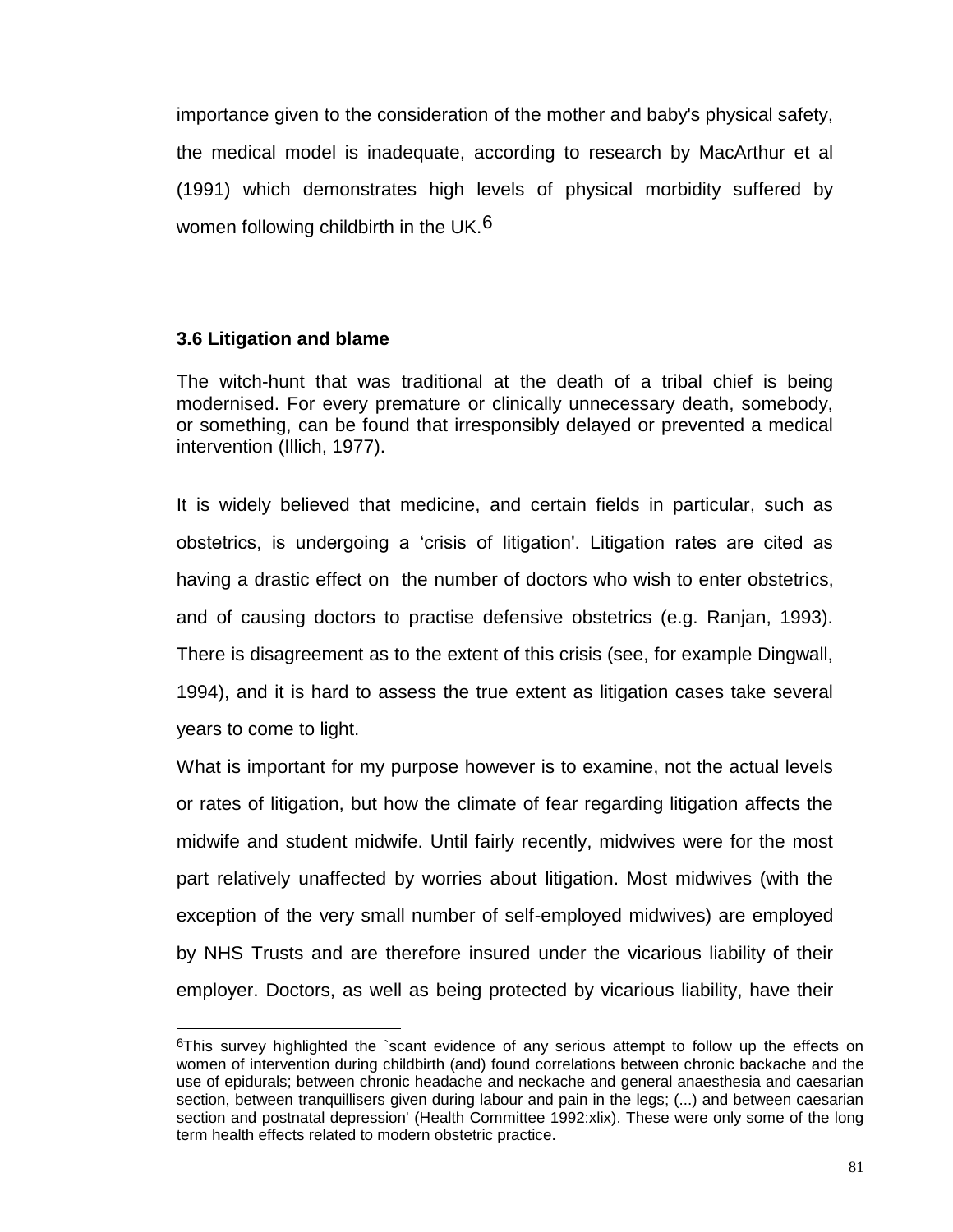own insurance through the Medical Defence Union. Since the removal of Crown Indemnity in 1990, however, litigation has taken on a higher profile in maternity care. Settlements in cases where medical negligence is found can reach as much as £2 million, and such amounts can severely damage a Trust's finances. The Congenital Disabilities (Civil Liability) Act 1976 established the right of a child to claim compensation if s/he suffers harm as a result of negligent care prior to or during birth. A child may start an action any time up to the 21st birthday; while if a person is deemed of unsound mind within the meaning of the Mental Health Act 1983, and the condition persists, an action may be brought in her/his name at any point during her/his lifetime. This applies to babies born brain damaged, and it is these settlements, when health carers are found to be negligent, that are the most expensive. Cases can drag on for years, and a midwife may be approached for her account of events during a birth in which she was involved many years previously. This is a burden peculiar to those involved in care during childbirth; 'the sense that the future haunts the present' (Annandale, 1996).

At the same time there is a fundamental shift occurring in the social organisation of health care. Dingwall (1988) examines the role of medicine in the Welfare State, and argues that the culture in the NHS was initially one in which the concept of social medicine was dominant. The concept of social medicine was rooted in the bourgeois reformist, or social democratic position that human beings are interdependent; and that it is the duty of the privileged to protect the needy (but without attempting fundamentally to change the existing structures of social relations). Dingwall examines Illich's criticisms of medicalisation, and suggests that:

the calls for deprofessionalisation ushered in a very different model of human nature and social organisation, where the diffuse bonds of community gave way to the more calculating alliances of autonomous individuals (Dingwall, 1988, p58)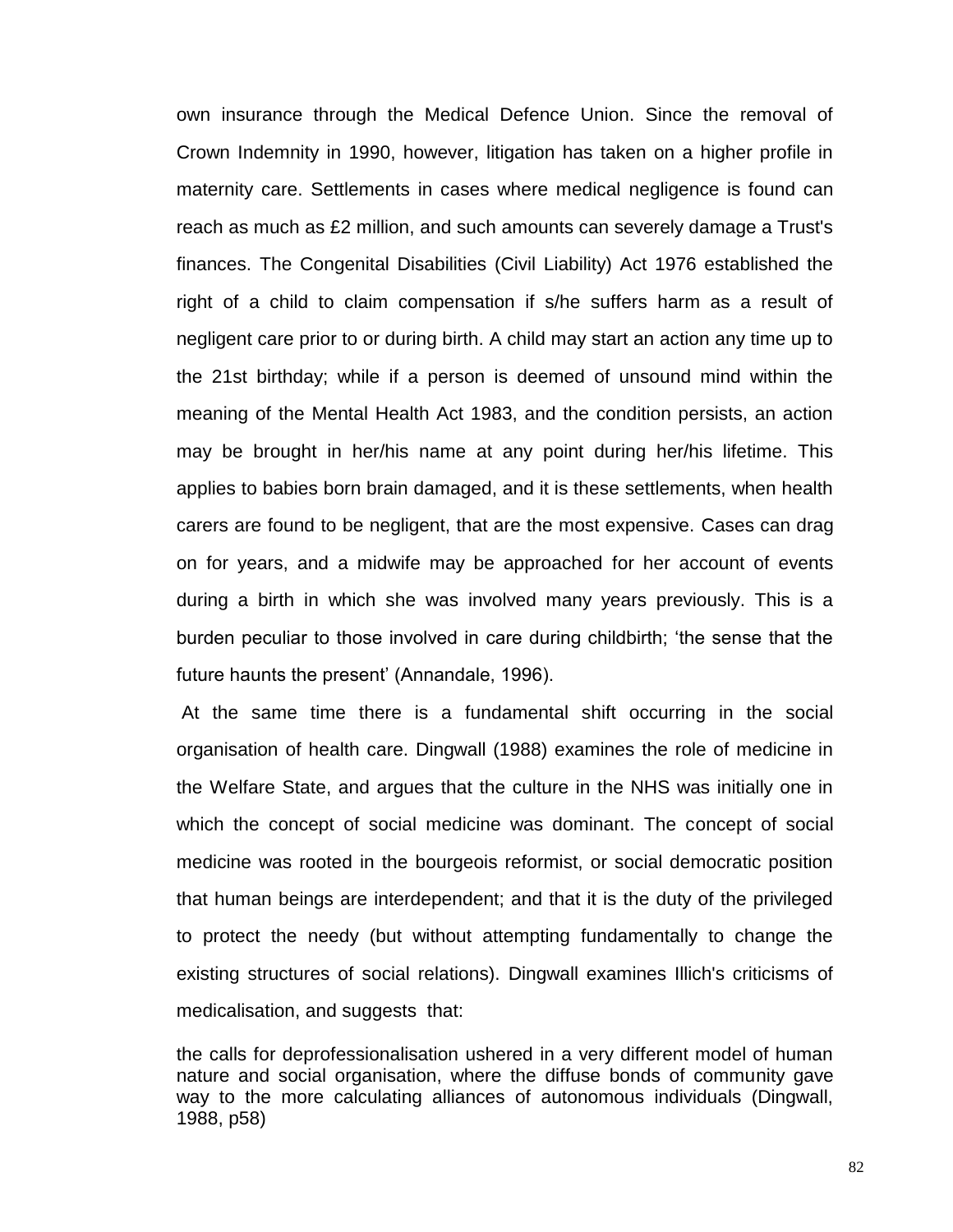This new model is one where the language of law is employed to stress the values of individualism; and this language, Dingwall says, is the language of modern society. Rather than the traditional ties of mutual obligation and sentiment, the incentives to behave well in modern society are the legal sanctions attendant upon a wrong decision. The risk management approach focuses on the consequential penalties for getting things wrong. This is the climate in today's NHS.

## **3.7 Conclusion**

Elias (1985) in his perceptive and moving discussion of death in the modern world, wrote:

At present medical knowledge is often equated solely with biological knowledge. But it is possible to conceive that, in the future, knowledge of the human person, of people's relation to each other (...) will likewise, be part of medical knowledge.

This, too, is the aim of the midwifery model of care. Unfortunately, Elias' hopes seem a long way from realisation. Far from enabling those working within it to begin to explore the relations of humans to each other, and to understand the importance of trust and security in order for humans to be able to achieve their potential, the present culture in the NHS seems bound to isolate the individuals who make up its workforce. In this atmosphere, how are we to equip student midwives to approach their task with confidence? Ellis, writing in the British Medical Journal in 1986, and quoted by Savage (1986) commented about being involved with birth:

The awareness of the paper-thin divide between life and death can be lifeenhancing or can shake your confidence completely.

Anthony Giddens, in a discussion of self and self identity in modern society

(Giddens, 1991) observes that individuals, to be able to function in everyday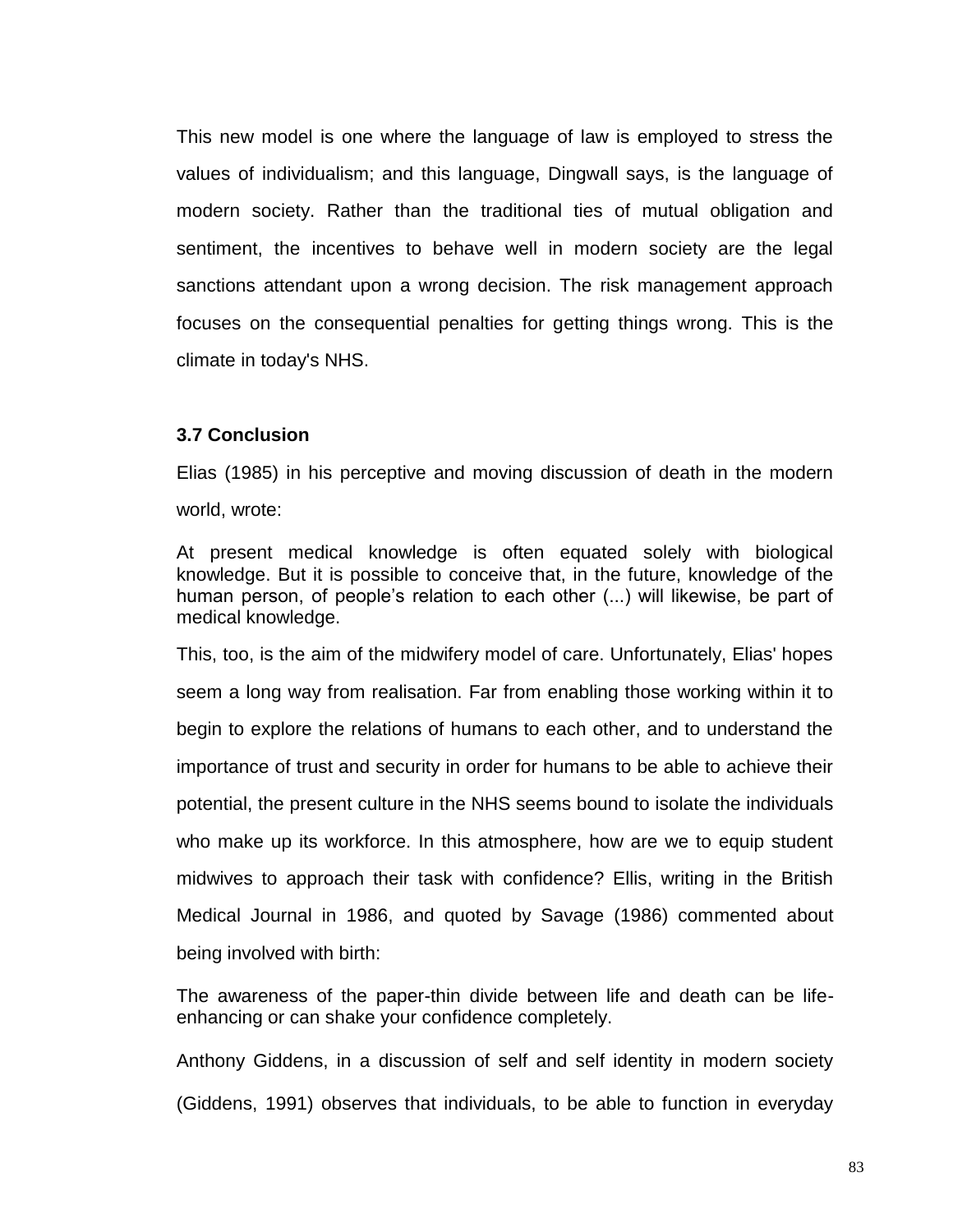life, need a sense of `ontological security' (p36). Ontological security is a sense that life is meaningful and has purpose; it is a sense of basic trust which is essential in the building up of an 'emotional cocoon' allowing individuals to get on with day-to-day life. There is evidence (Annandale, 1996; Dingwall, 1994) that for many nurses and midwives in the NHS today it is becoming increasingly difficult to maintain the sense of trust and security which is necessary for optimal human functioning. This research study examines the ways in which the experience of training to be a midwife may present a threat to the student's sense of 'ontological security' and thus make it an arduous journey for the student to become the kind of midwife - competent, caring and flexible - who is needed to safeguard the birth experience for women in the future.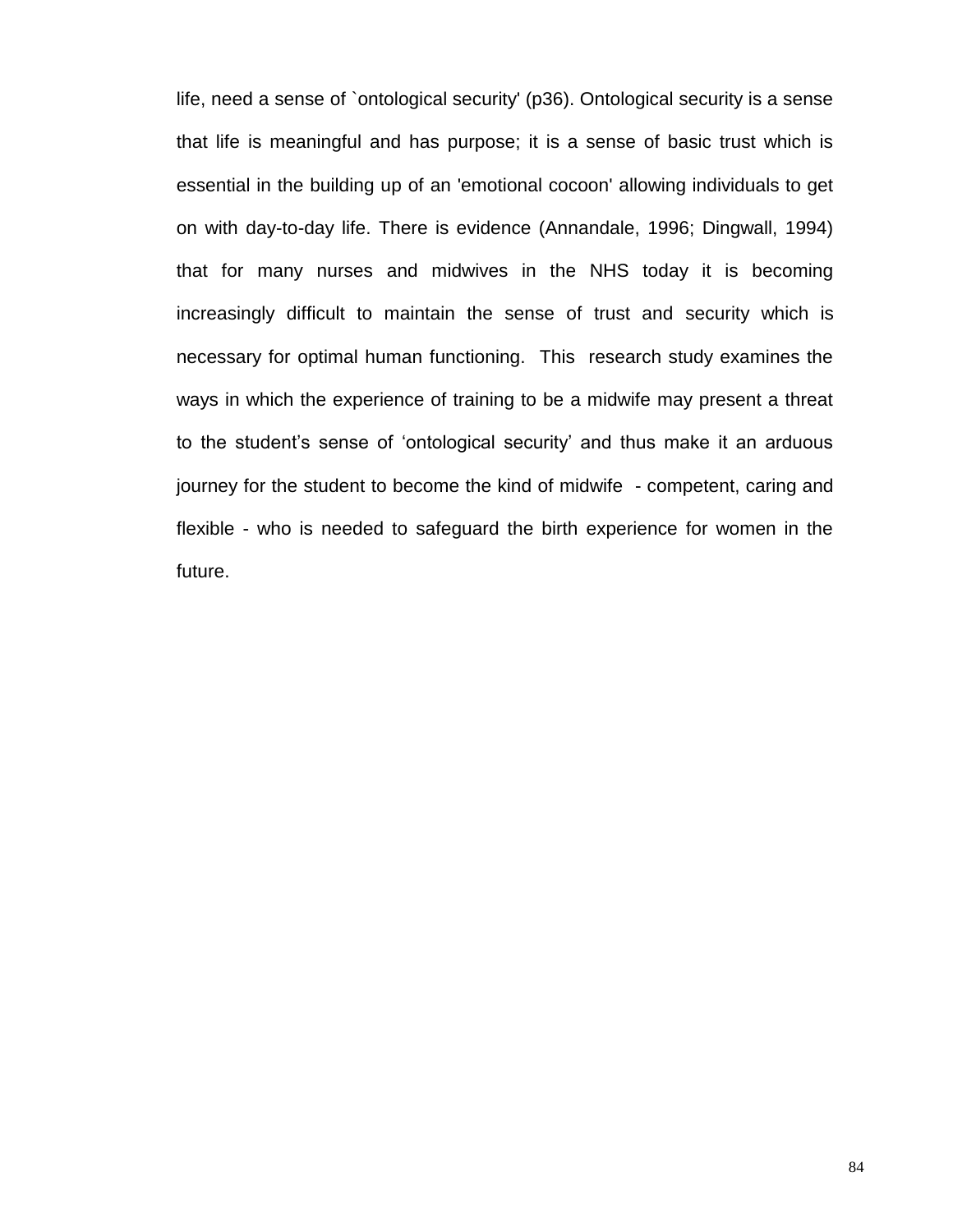### **CHAPTER FOUR**

### **RESEARCH DESIGN AND METHODOLOGY**

### **4.1 Research design**

In this section I aim to provide a 'decision trail' of the research (Lincoln and Guba 1985, 1989). Lincoln and Guba advise qualitative researchers to give an account of the research which ensures that the methods and logic of the research are explicit and therefore open to scrutiny. In this way the reader can determine for her/himself whether the interpretations and conclusions of the enquiry are credible ones in the context of the data obtained.

As I explain in the preface, my study had a curious provenance in that its initial purpose was to explore student midwives' anxieties concerning perinatal death, and their experiences as they encountered it during their training, with the ultimate aim of isolating factors which could lead to improved educational preparation. It was intended to form part of a larger study comparing the attitudes towards death of those nurses who had undertaken traditional nurse training with those who had been prepared via the new nurse training, Project 2000. In my section of the research I opted for a comparative element too,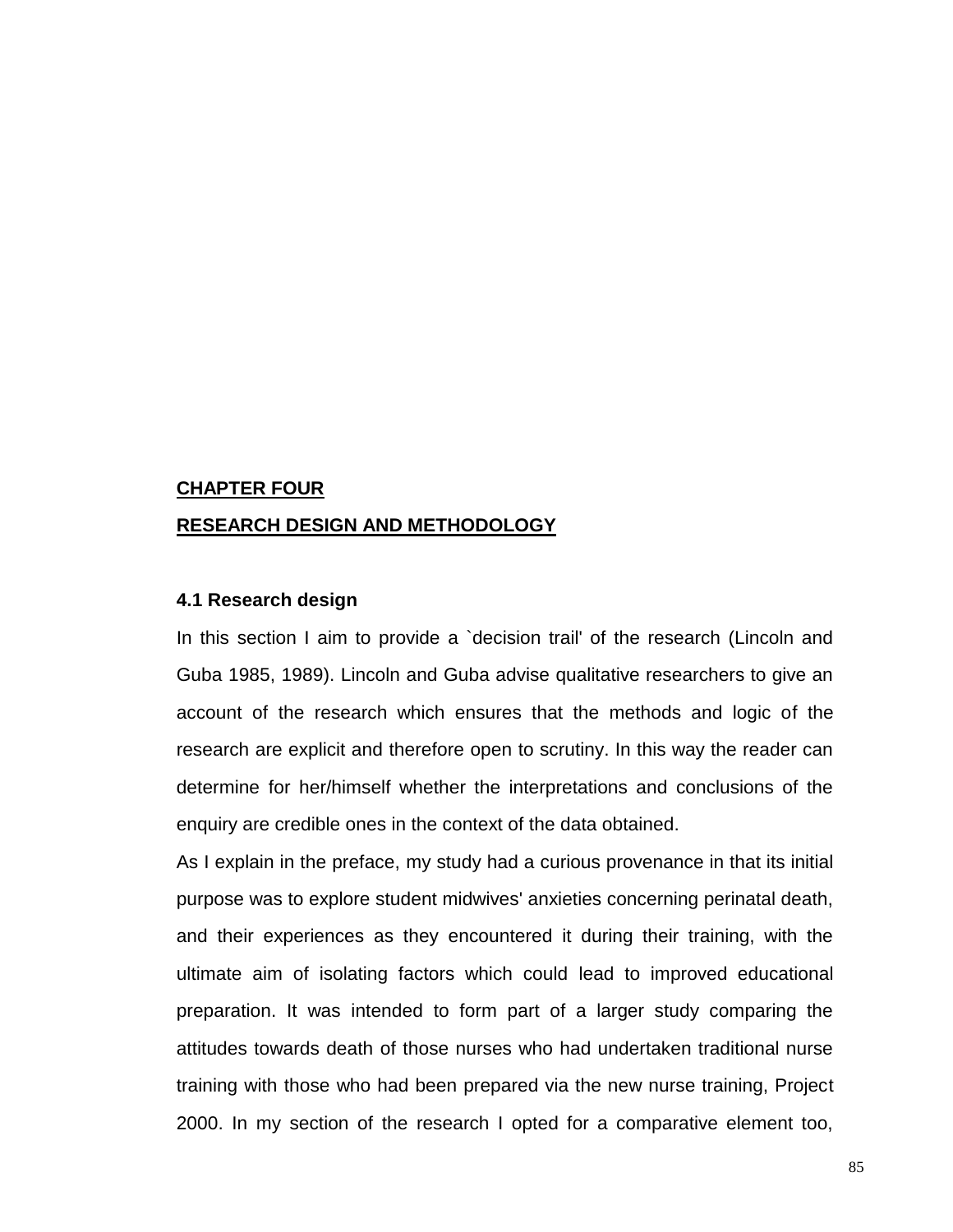planning to compare the attitudes and experiences of a group of student midwives who had previously trained as nurses with a group who had not had any nurse training, because (as discussed in Chapter Two) there has been much speculation about the differences between midwives prepared by these two routes but as yet little research. The initial research questions were decided primarily by my colleague in the context of his larger study and were as follows:

What are the students' attitudes to death and how do they change during their training?

What are the personality characteristics of the students and what correlates are there with their attitudes to death?

What are the experiences that the students have had with death? What are the differences in attitude and experiences between student midwives who have a registered nurse qualification and those who have not? What is the development of their attitudes and experiences over the course of their training?

One of the strengths of the research design is that it was both comparative and longitudinal. This design was chosen in order to provide an insight into any differences between the groups that might either pre-exist or arise as a result of the two processes of professional socialisation, and also to give an indication of how participants' attitudes changed over time. The research instruments initially used were the Cattell PF personality test (see Appendix C) and the Templer Death Anxiety scale (Templer 1970, see Appendix D). This scale has been used in studies carried out in the United States to explore the efficacy of death education (e.g. Durlak, 1978). Most of the data, however, were obtained by interviewing students at intervals during their course, using a semi-structured interview schedule which allowed students to discuss their feelings and experiences (see Appendix E). When my colleague moved to take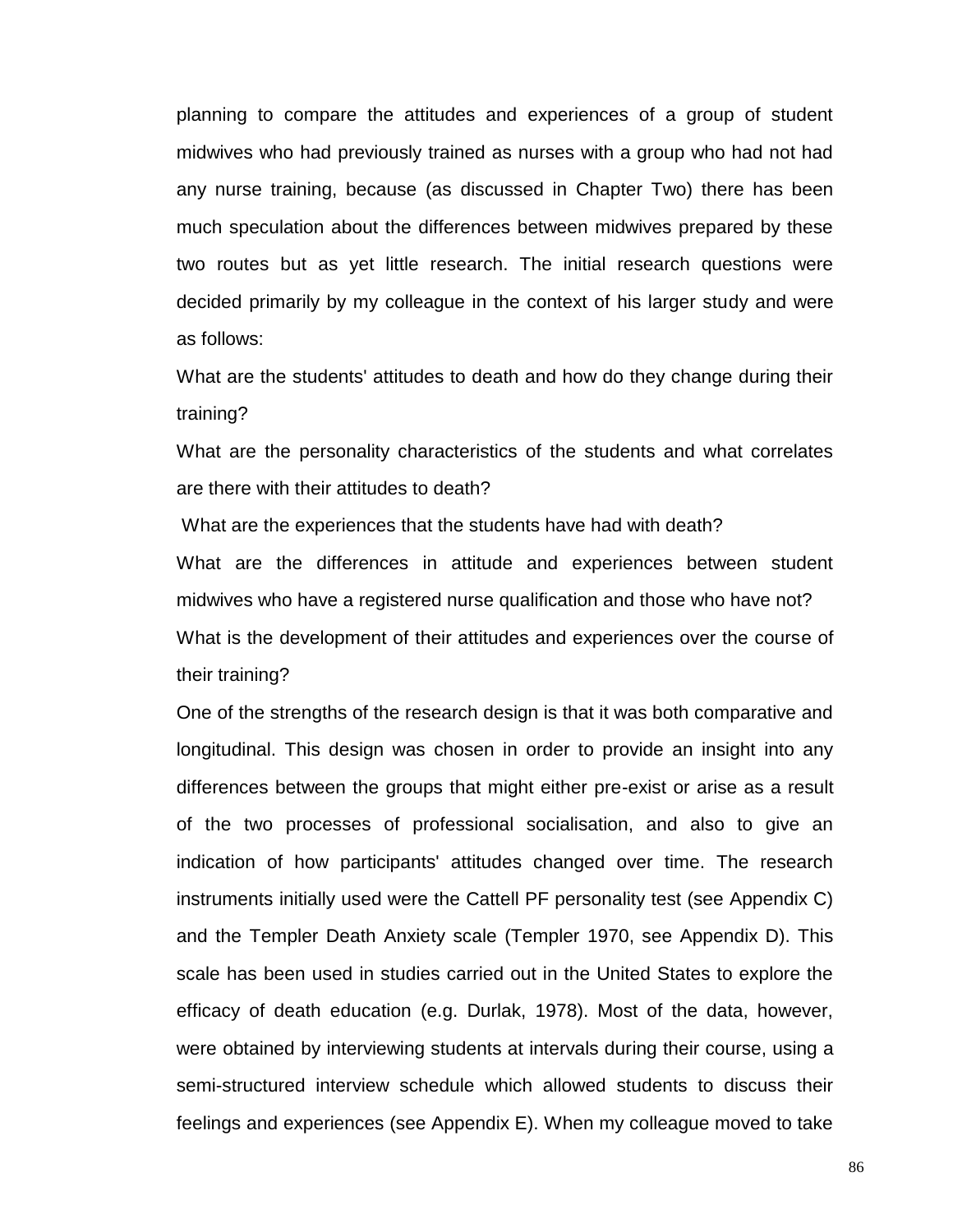up another post, the focus of the study changed, so that the material from the interviews became the primary data, and the last three research questions became the focal point for the interviews. The data from the personality tests have not been used in the analysis, although occasionally they are used for illustration. Participants' death anxiety scores and personality characteristics are included in Appendix F for completeness along with biographical data for the initial participants

## **4.2 Methodological framework**

The methodology used was grounded theory as first described by Glaser and Strauss (1967). This methodology was chosen because it allows the voices of the participants to be heard as they tell their stories (Keddy et al., 1996) and also because it stresses the importance of the context in which people function (Holloway and Wheeler, 1996). The core element of grounded theory is the process of constant comparative analysis. This means that:

Doing grounded theory, rather than a tidy process, is as messy as preparing a gourmet meal, where all the parts need to come together at the end [...] the collection of data involves both a relatively simultaneous critique of existing literature as well as an exploration of categories (or themes) and then a linking of these categories (Keddy et al., 1996, p450).

Initially I carried out a literature search related to midwives, student midwives and perinatal death. For some proponents of grounded theory, including Glaser and Strauss (1967), an initial literature search is inappropriate because it causes the researcher to enter the field with preconceived ideas, and this is something to be avoided in so far as it is possible. When theory is derived inductively from the data the grounded theory researcher may be keen 'not to contaminate [his/her] efforts to generate concepts from the data with preconceived concepts that may not really fit' (Glaser, 1971, p31). Bartlett and Payne, 1997 argue that some form of literature review is desirable, both to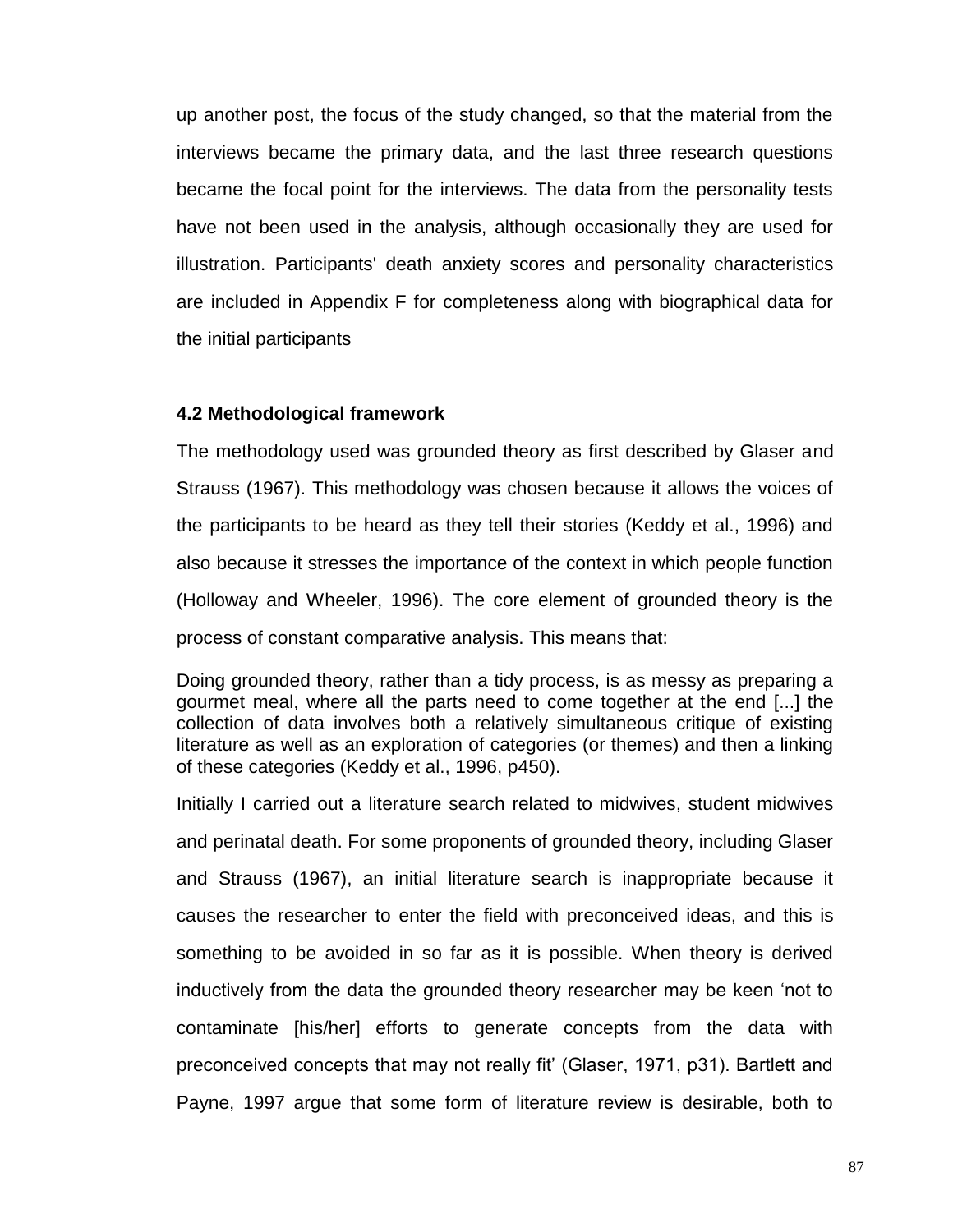ensure that the researcher is sensitive to the ideas he/she may discover in the data, but also, on a more pragmatic level, to ensure that the intended study has not already been carried out. It is probably particularly difficult to enter the field with no preconceptions when one is an `insider researcher' as I was. It is important, however, that any preconceived ideas are amenable to change as the research progresses. The issue is addressed by Bartlett and Payne (1997):

The skill of the grounded theorist lies in reading around the project in order to become theoretically sensitive, while at the same time phenomenologically 'bracketing' specific knowledge while actually performing the analysis (p181)

.

As the study progressed it became clear it would be necessary to examine the literature relating to professional socialisaton. It also emerged that some concept of risk was present in the minds of participants and I wished to explore the nature of this concept. The literature review chapters are therefore informed by the thinking that occurred during the process of data collection and analysis. In grounded theory, as well as exploring the literature at the same time as gathering data, the researcher writes `analytical memoranda' recording observations and insights which occur during the process of analysis. The value of this approach to theory generation is the constant interplay between ideas and research experience (Bulmer, 1979). The researcher accepts and explores ambiguity and uncertainty rather than attempting to fit the data into a preconceived framework. New hunches and insights may be followed up, and new cases sampled in order to further explore emergent ideas, or to provide negative case analysis (Denzin, 1989; Henwood and Pidgeon, 1993). This is based on Popper's (1972) theory of falsification and his suggestion that one way of being critical is to seek to refute assumed relations between phenomena. Negative case analysis is important because the researcher may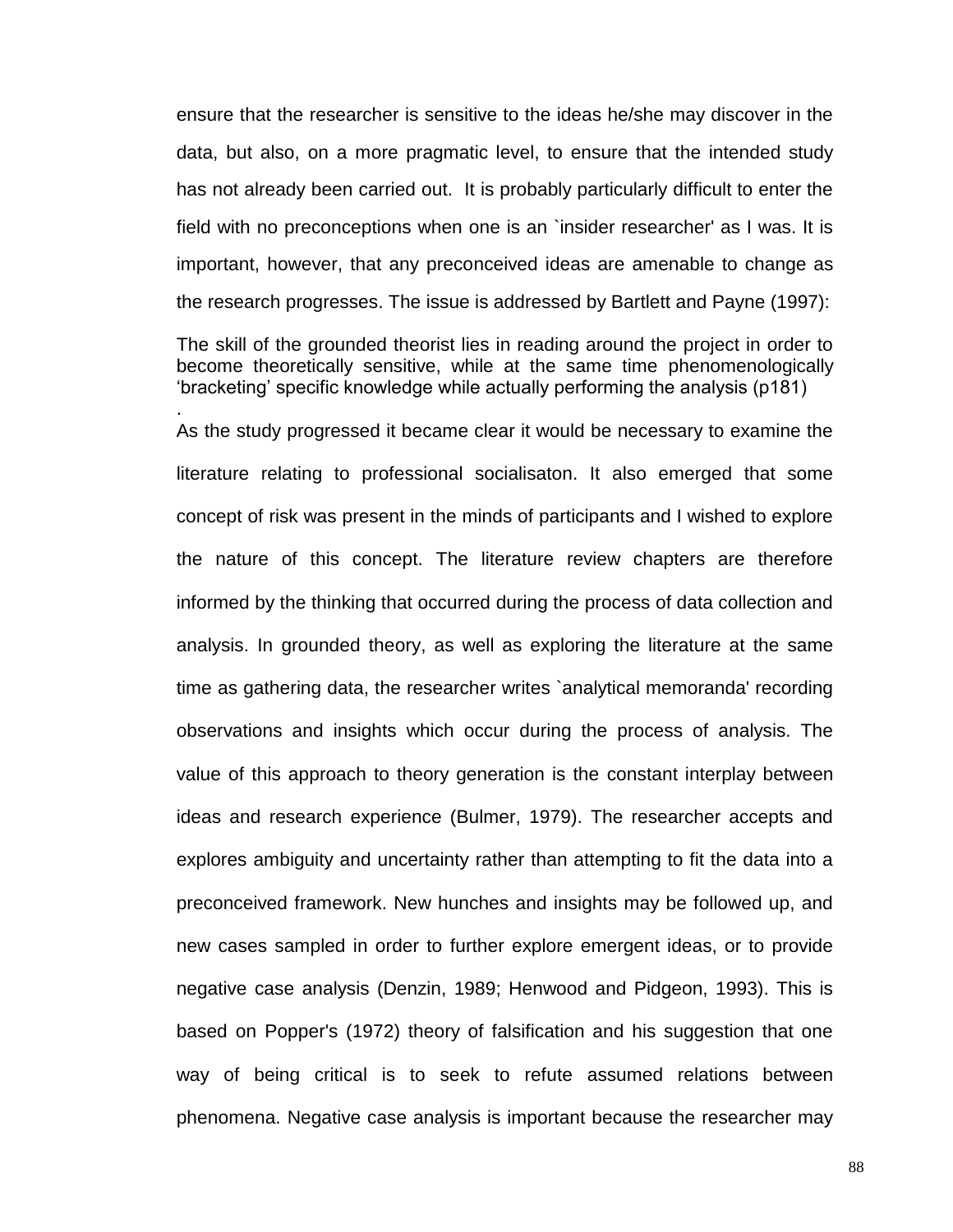be tempted to ignore data that do not fit the developing theory, whereas examining these cases in most instances provides fruitful insights and is of course essential to the credibility of the overall analysis. When I became aware of the individual differences in the responses and attitudes of individual participants I decided to include narrative analysis (Reissmann 1993) specifically in order to attempt to uncover some of the reasons for those differences, so providing a form of negative case analysis (see Chapter Nine). At the first interview we discussed participants' feelings about midwifery and their experiences of death (see Appendix E). Several students had already had significant experience of death, both in their personal and professional lives. Following the initial interviews I created a list of categories (Appendix G). This was achieved by a system of 'open coding' of the interview transcripts (Appendix H). I transcribed the interviews in the recommended way for grounded theory - this involves typing on the left hand side of the page and leaving the right hand free for writing codes on. I then read through each transcript and broke down the data into separate segments - each segment a discrete part relating to a particular concept for example, 'being busy'. Once initial open coding had been carried out, I manually cut out the chunks of data and sorted them into categories. This process has been made considerably less laborious by the development of computer programmes such as the Ethnograph (Seidel et al., 1988).

Creating categories was done by grouping together similar concepts and giving them a name; I then put the chunks of data into named folders. New concepts emerged with each interview, especially because the study was longitudinal, and therefore the issues raised by participants changed as their courses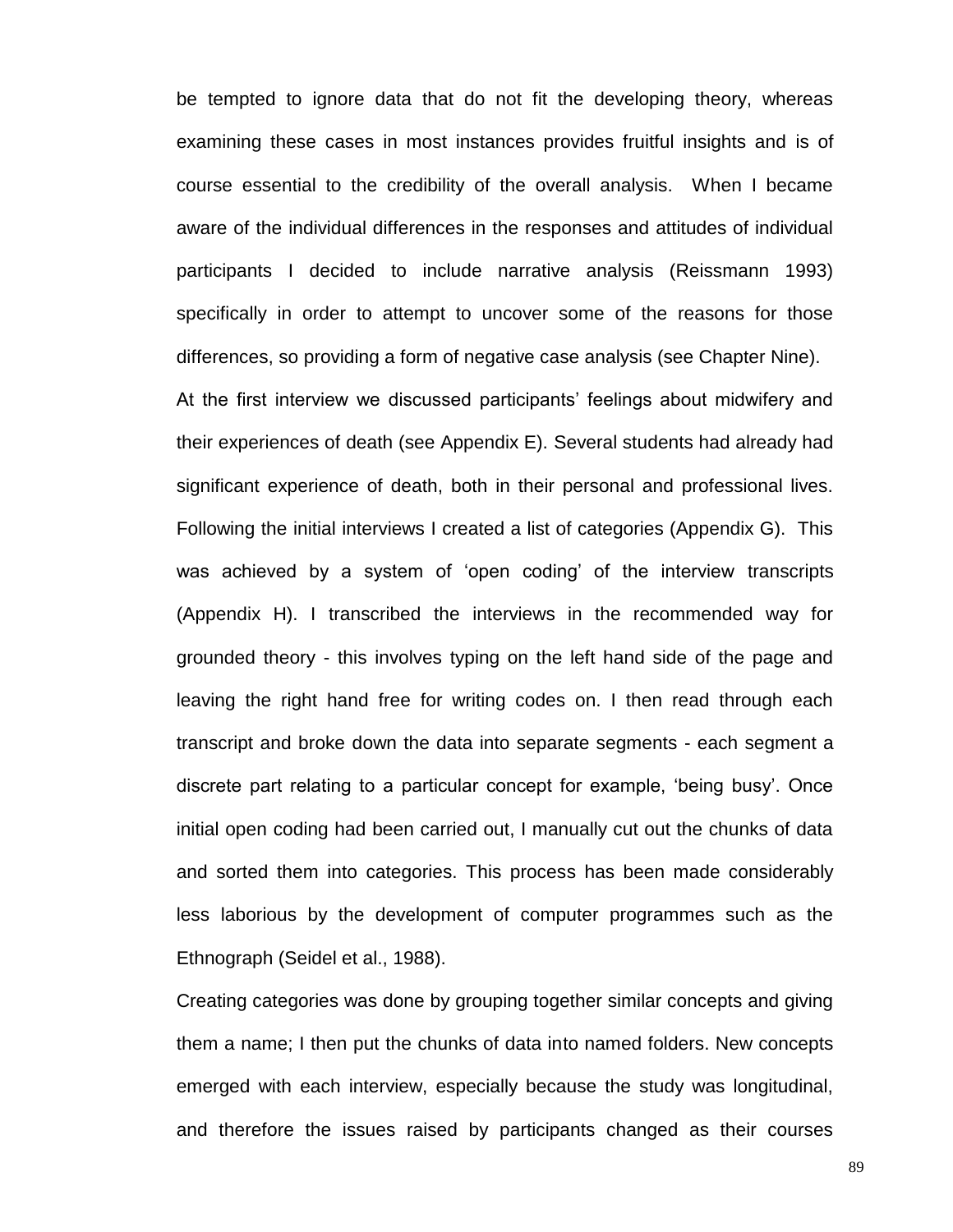progressed. In the end the categories I chose for analysis were those which contained the most data, (i.e. the concepts or phrases students had used most). These wider categories later became subsumed into the themes which make up the chapters 5-8. The themes were derived through the use of the constant comparative method. Using theoretical memos, I linked categories to other categories, and explored and described the nature of the relationships between the different categories. Eventually I identified what appeared to me to be the central phenomenon or storyline, and then arranged the remaining categories in relation to this. Some qualitative researchers maintain that to increase rigour, the data should be independently coded by another researcher (a form of triangulation - see Denzin, 1978) and in retrospect this would have been a useful strategy, particularly if that observer was a researcher from a field other than midwifery.

In an attempt to assess inter-rater reliability in qualitative research David Armstrong and others compared the themes identified by six researchers from one focus group transcript. They found that the researchers identified similar themes from the raw data (initial analysis), but that the 'stories' (i.e. interpretation) then constructed by researchers were different; they were 'packaged differently' (Armstrong et al., 1997, p60). There is then, likely to be broad agreement over the themes identified, but consequently each researcher brings to bear their own individual perspective on those themes. In other words, the process of interpretation involves a dialectic between researcher and data in which the researcher's own views have important effects. This study employed grounded theory techniques in order to subject the data to the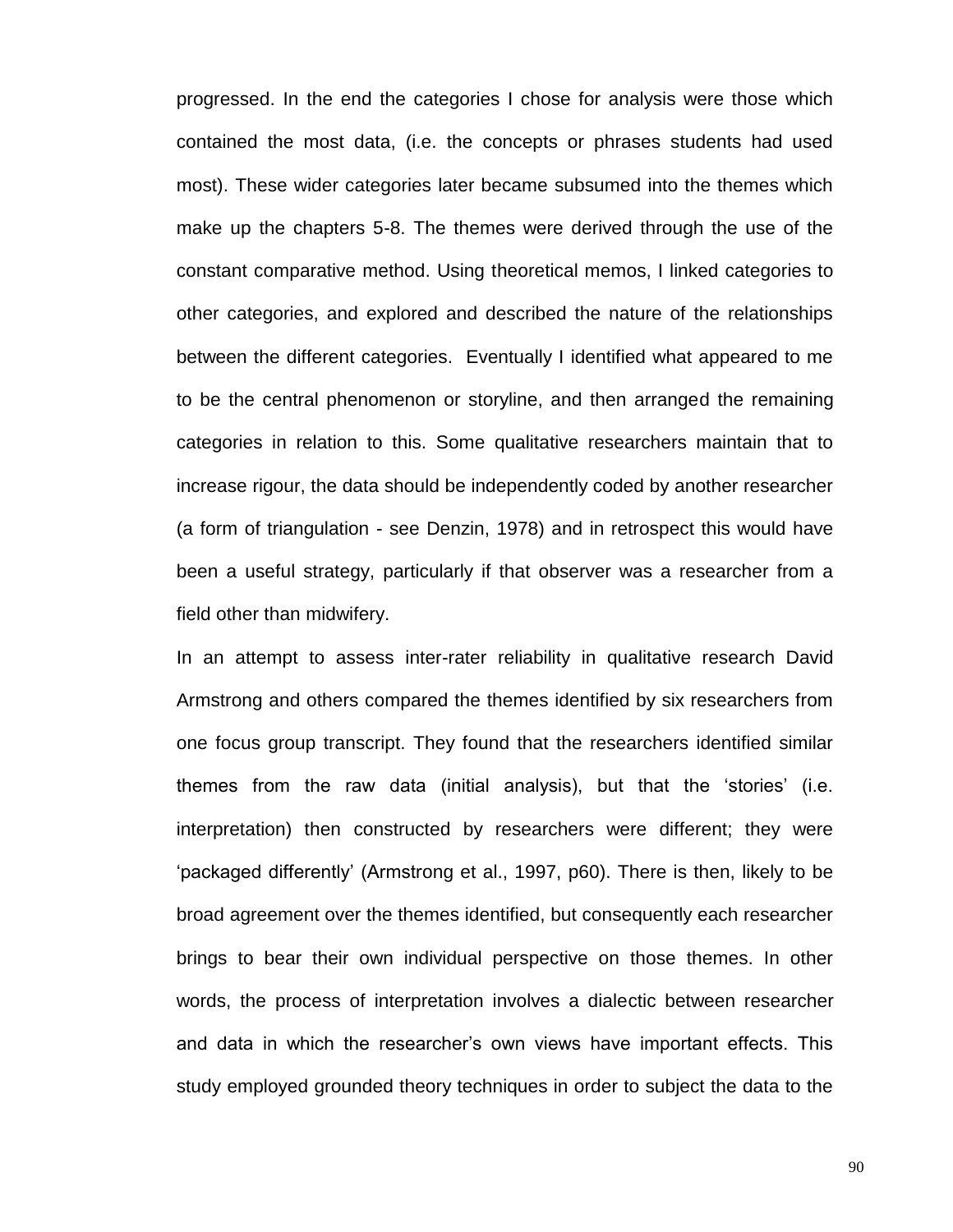closest analysis possible, but the interpretation is also a product of my own particular perspective and concerns.

As an 'insider researcher' I am inevitably 'intimate with and emotionally attached to my area of research' (Mitchell, 1998, p29). In recognition of this, during data collection I used open questions in an attempt to ensure that as far as possible the discussion represented the participant's concerns rather than my own. During data analysis, the categories I identified were derived directly from the data and the study relies on the words of participants as the primary data. I consciously attempted to 'bracket' out my own preconceptions and prior knowledge when generating and comparing categories. Frequent discussions with my supervisor, who did not have a midwifery background, also helped me in my attempt to treat the familiar as 'anthropologically strange' (Hammersley and Atkinson, 1995, p9). The analytical account was grounded in the data, beginning with description and moving on to identify key factors and relationships, searching for themes and patterns. This part of the process was systematic and controlled. The final part of the process of analysis, according to Wolcott (1994) is where the researcher attempts to give his or her interpretation of what is occurring. Interpretation involves seeking explanation and understanding 'beyond the limits of what can be explained with the degree of certainty usually associated with analysis' (Wolcott, 1994, p36). This part of the research is where the ideas of the researcher are legitimately brought into play and thus reflects the researcher's own knowledge, concerns and creativity. Most studies of socialisation, for example Becker's classic study of medical students (Becker, 1970), and Davies' study of the initial experiences of student midwives (Davies, 1988) use ethnographic observation as the main method of data collection but this was impossible for me because of the nature of what I was studying at the outset. I felt it would not be acceptable for me to observe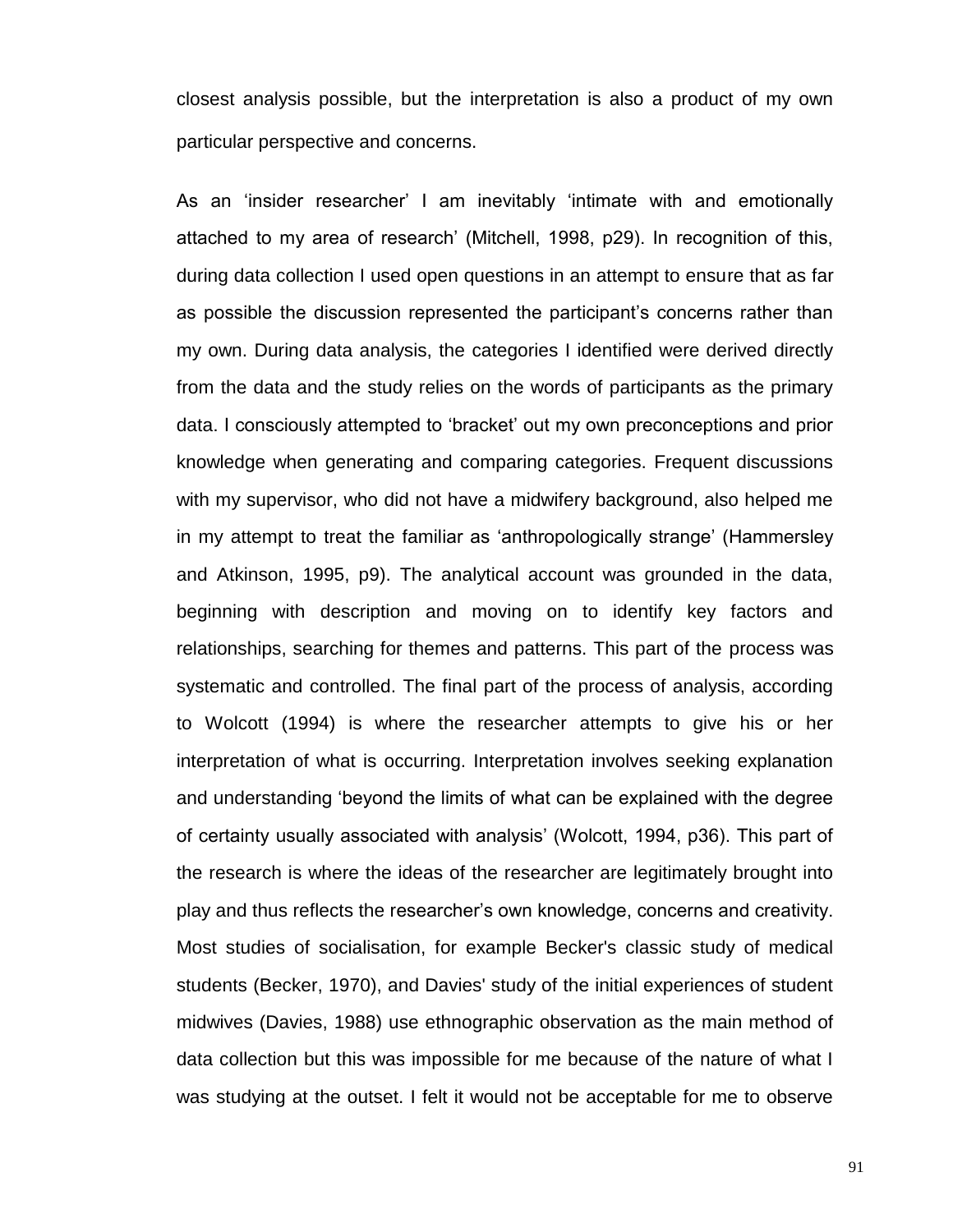students as they attended grieving parents; privacy is obviously vital in these situations. As the study progressed it would have been entirely appropriate to have adopted additional methods of data collection. This would have been in keeping with the principles of grounded theory, but I was constrained by time and finances. Other useful sources of data would have been diaries kept by participants (see Davies, 1988); records of critical incidents (Benner, 1984), and observation of, for example, perinatal mortality meetings (where doctors, midwives and other involved health care staff meet to discuss the management of cases when a baby has died). Risk management meetings, which are now becoming a feature of the organisation of most NHS Trusts, would also have provided some useful data.

### **4.3 The participants**

I began the research by constructing a proposal and seeking approval for the project from the principal of my own college. This was given after I had submitted an outline of the project and the initial interview schedule to the college corporate management team. I then approached the head of Midwifery Education in another centre which provided pre-registration training, who very kindly agreed to allow me to speak to the students. At the start of the project, the trained nurses studying midwifery were known as post-registration students while the non-nurses were known as pre-registration students. (Prior to that, as explained in Chapter Two, they had been called 'direct entry' students). Today the terminology has changed again; now the 18 month course for nurses is known as pre-registration (short) and the three year course for non-nurses is known as pre-registration (long). These rapid name changes reflect the rate of change within midwifery education. For clarity I refer in the transcripts to the students as either nurse or non-nurse. The students were white, female and all aged between the ages of 18 and 38 at the start of the study. Both the groups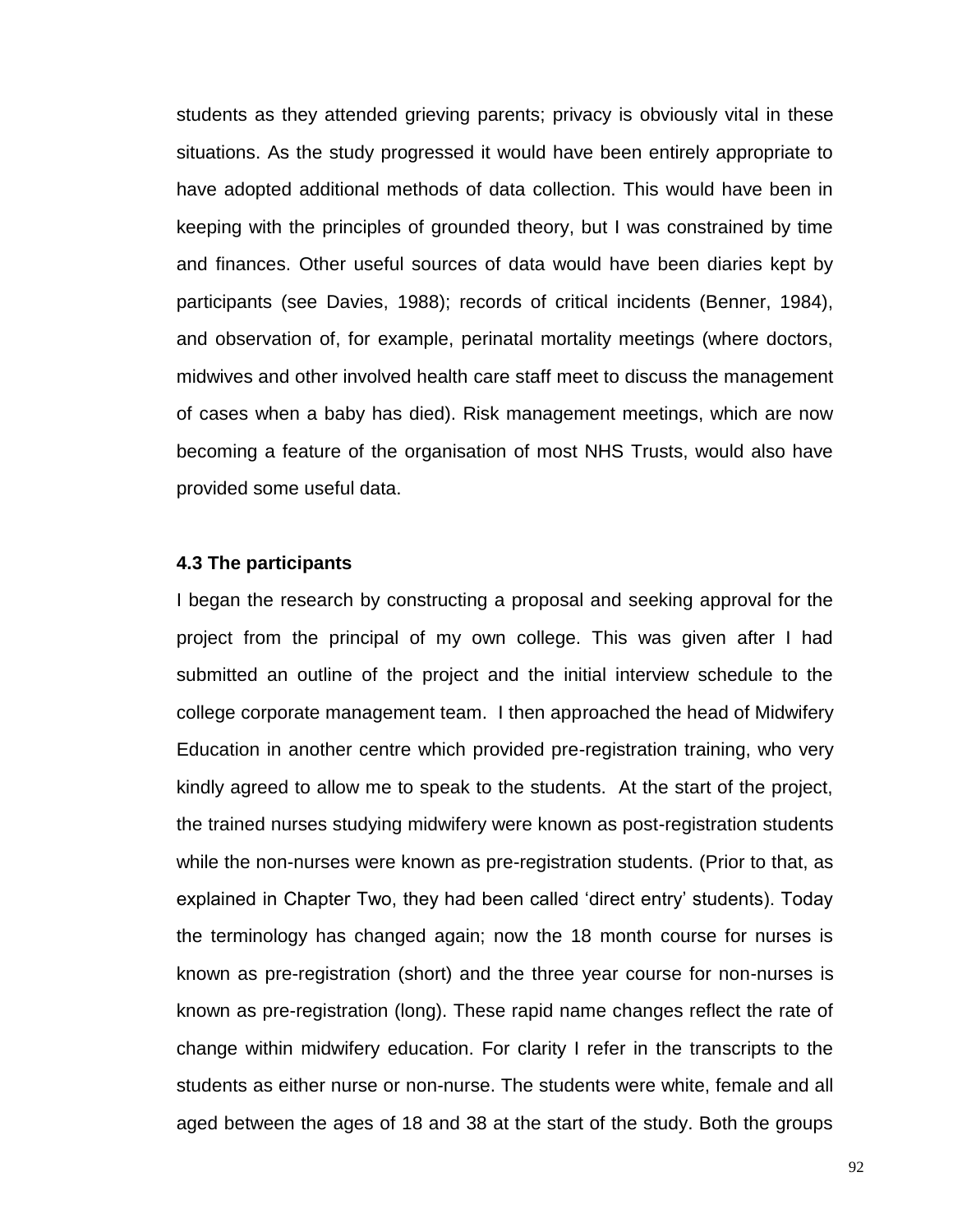were undertaking courses that had only recently been validated. The non-nurse students were studying at a college which had been incorporated into higher education a year previously, and, as I have said, my own college was in the process of being incorporated. The first centre was located within a maternity hospital; the second in a university. From discussions with the midwife lecturers at the second centre it was clear that although the process of incorporation into a university had not been easy, it was now viewed in a fairly positive light. All the students in the study finished the course with a Diploma in Professional Studies (Midwifery). This course is soon to be replaced by a degree in midwifery, achieved in the same timespan.

#### **4.4 Ethical issues**

At the beginning of the study my colleague and I felt that it was not necessary to consult the ethical committee, because the study would not directly involve clients. Having reflected upon this since, I now feel that studies involving staff or students should still be subject to ethical committee approval. As Robinson (1996, p43) points out, NHS staff are increasingly becoming subjects of research. They may feel under pressure to participate, particularly if the researcher is a senior colleague, and some research may cause damage to self-esteem or to relationships at work.

I explained the study to students, so that they could choose whether or not to become involved, and emphasised that they could withdraw at any point if they wished. My colleague and I were aware that discussing death might evoke distressing memories or experiences, therefore an experienced counsellor within the college was contacted and agreed to provide counselling if any student wanted it. This information was given to participants. I recognised that it was likely that the responses of the students in my own college would be influenced by the fact that I was a teacher in their college, and that they might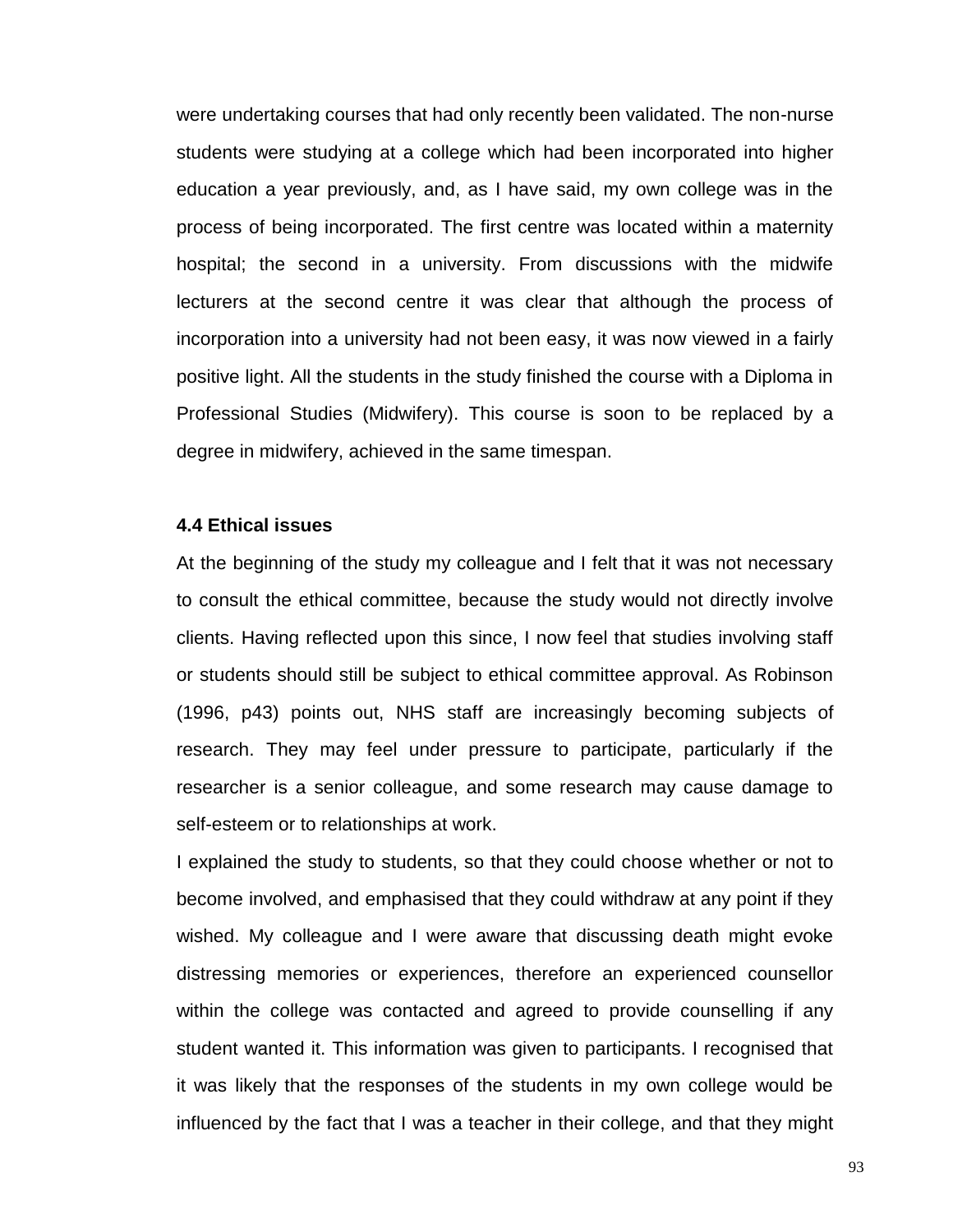have felt obliged to take part in the study. To try to ensure that this did not happen, I emphasised that participation was completely voluntary. I arranged not to be directly involved in teaching those participants who were students at my own college, so that they would be less likely to relate to me as students to teacher. I also ended up being away from the college on maternity leave for much of the research period and thus had little contact with them other than for the purposes of the research. All names given in the study are pseudonyms.

## **4.5 Sampling**

The student intakes consisted of 16 non nurses at the first centre and 18 nurse trained students at the second. With each group I introduced myself and outlined the aims and design of the study. I explained that participation was voluntary, and that the first part involved filling in a personality questionnaire and another form relating to anxiety about death.

In both groups all the students agreed to take part. After carrying out the initial personality and death anxiety questionnaires, I selected five students from each group: two with a low death anxiety score, two with a high score and one with an intermediate score. Thus the levels of death anxiety, as measured by the Templer (1970) Death Anxiety Scale formed the basis for initial purposive sampling although later on in the study theoretical sampling was employed. With theoretical sampling, once the research has started and initial data have been analysed and examined, the researcher sets out to sample different situations or individuals specifically chosen in order to further explore the emerging theories (Holloway and Wheeler, 1996, p104). Following this principle I interviewed two newly qualified midwives, and on a single occasion, one group of qualified midwives. One of the midwives (Mary) was a newlyqualified non-nurse midwife who had trained in another study centre and was now based in a nearby hospital; I thought this might give me some idea as to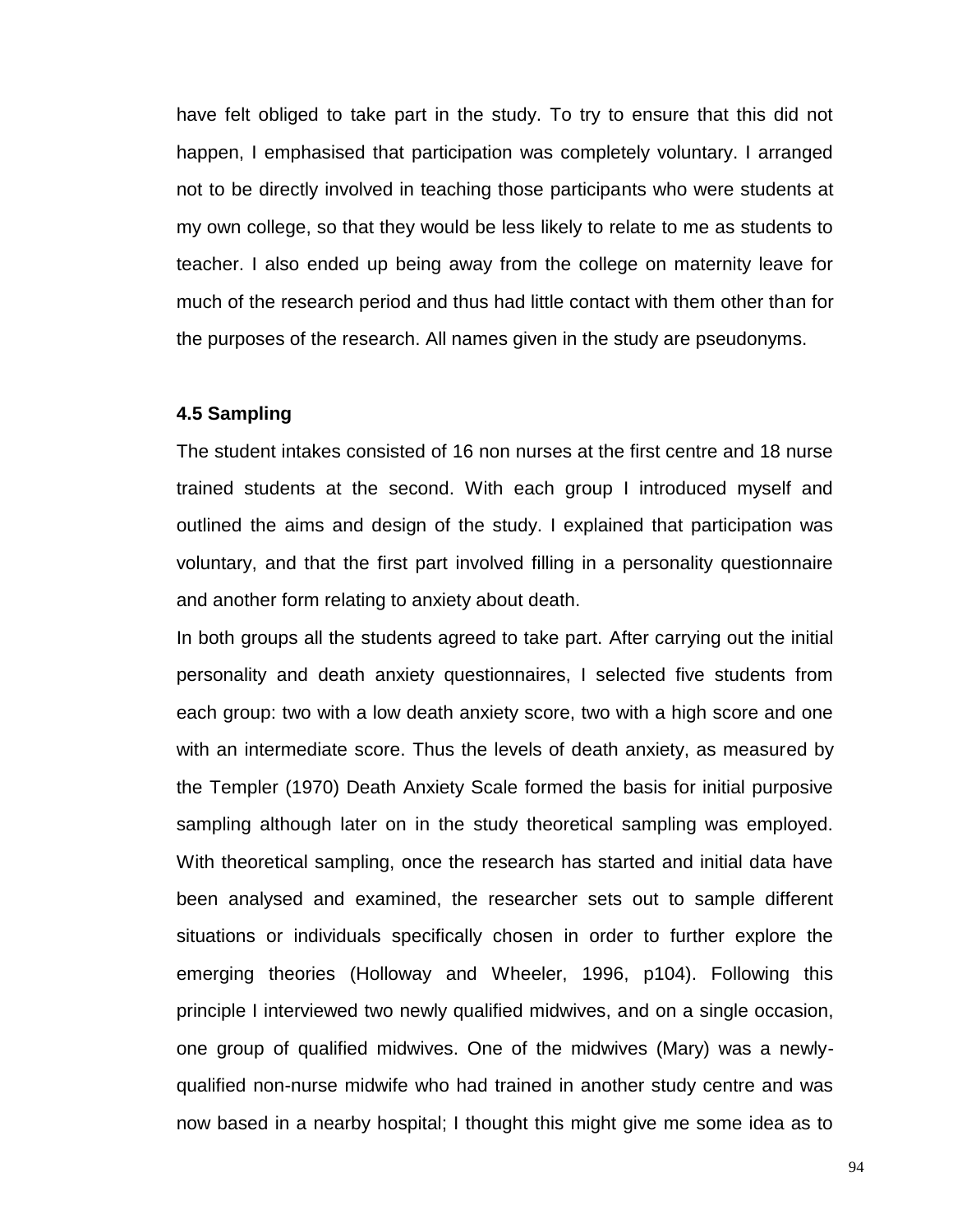whether the concerns raised by the initial participants were shared by a midwife who had trained at a different site. The other, Lisa, was a newly qualified midwife who had trained at my college but moved to a different area to work. Both these informants provided data relating to the context of care in other settings. The group of experienced midwives I interviewed were students on a course I was teaching; I selected them because they were easily accessible and agreed to critically discuss my findings with reference to their own experience as mentors.

#### **4.6 Interviews**

The majority of the data, then, for this study were obtained by semi-structured interview. I conducted three interviews prior to starting the study in order to practise techniques and also to explore the subject. Following Spradley (1979) the interviewing technique was ethnographic; a `series of friendly conversations' with a specific research agenda. Interviews were carried out three times during the students' course: at the beginning, middle and end. Interviews were audiotaped and I simultaneously made notes, covering key aspects. On average, interviews lasted one to one and a half hours. At the beginning of each interview I reiterated the purpose of the study, or (later on) discussed how it was progressing, and gave participants transcripts of previous interviews. I fed back each participant's score at her first interview, explaining why she had been selected for the study. Interviews were nearly all conducted in a small seminar room in each centre. The study is based on 32 interview transcripts.

Following the initial interviews, the interview schedule was subsequently adapted in order to explore the ideas that were emerging. Thus data collection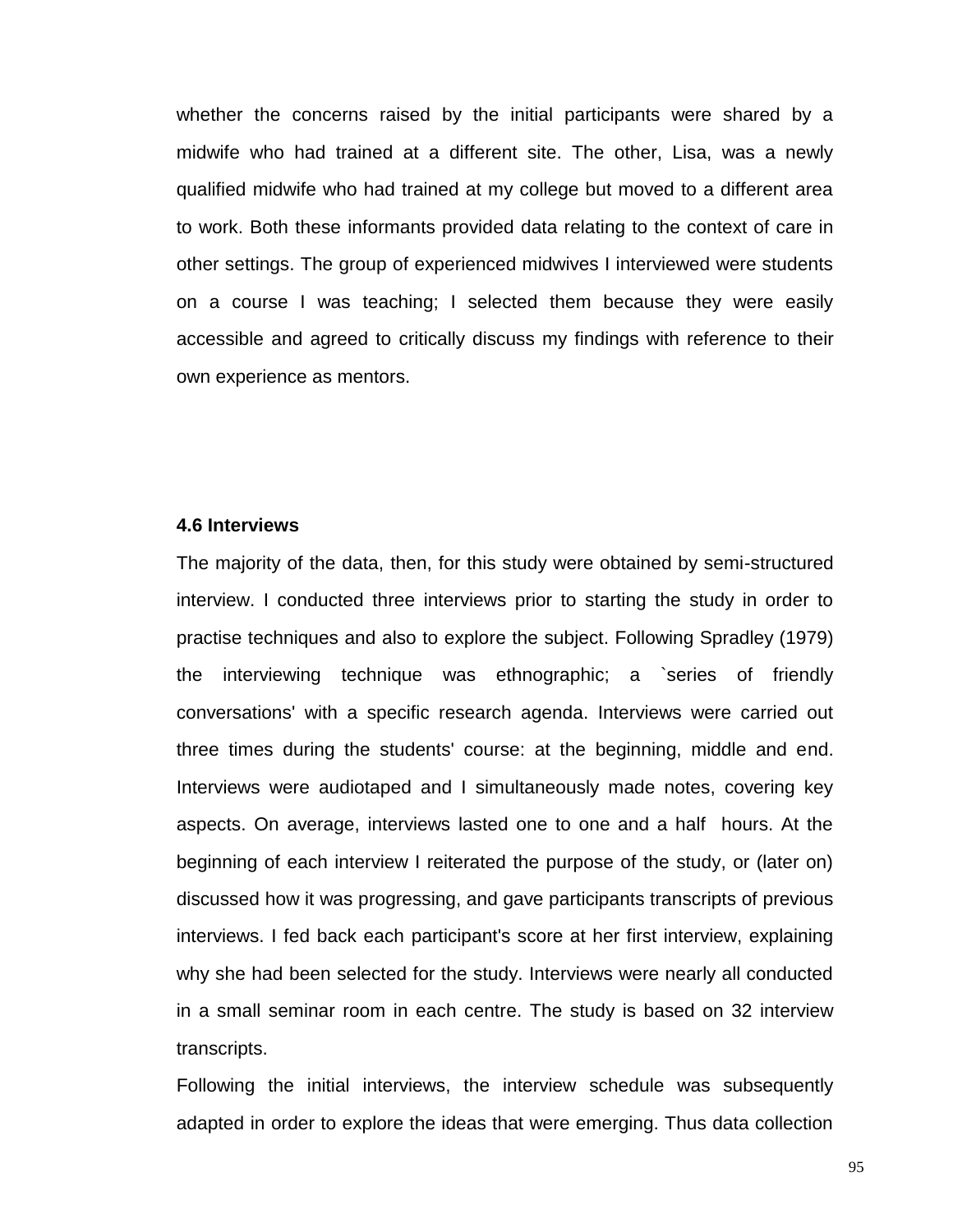and analysis were carried out in parallel. Most of the interviews I transcribed myself although a small number were transcribed by another person. In this case of course the maintenance of confidentiality was crucial and was stressed to the transcriber. It is considered better (see for example Maykut and Morehouse, 1994) for the researcher to transcribe interviews her/himself because this way the researcher becomes `immersed' in the data (p101). It also ensures that important information (for example tone of voice, hesitation, or emphasis) is appreciated by the researcher. As is customary in qualitative research, data are presented in the form of quotes from interviews accompanied by commentary. Sometimes the subject of the interview related directly to their experiences of stillbirth and perinatal death but often it was simply a question of my being prepared to listen to what was causing the participants `anguish' (Keddy, et al., 1996, p451). Participants did not always have direct experience of death, but all wanted to discuss their thoughts and feelings regarding the risk of 'things going wrong'. This, it became clear, was a fundamentally important issue for these midwives in training and their views underwent significant change as they progressed through the course. One of the advantages of the grounded theory research method is, as I have indicated, that it allows for the following up of new ideas and insights which only become apparent as the study progresses.

In contrast to studies with a positivist framework, where the researcher strives for objectivity in order not to `contaminate' the data, in qualitative research the nature of the relationship between researcher and participant becomes an important element of the research process. The aim is for equality in the relationship so that the research is a product of the interaction between researcher and participants. During the interviews for this study information and ideas were shared and I answered participants' questions. I think this made it easier for participants to be open with me, and that they were less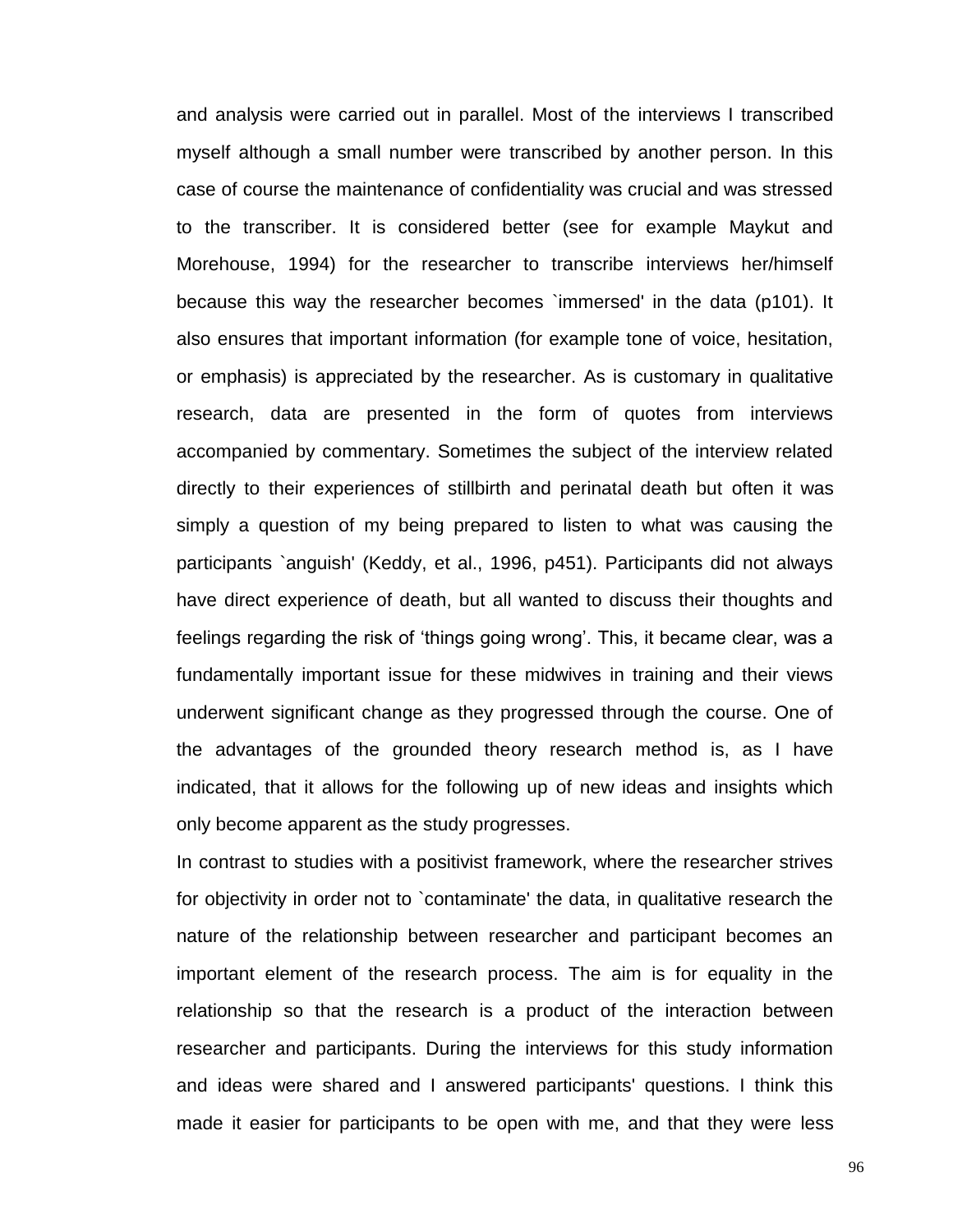likely to feel I was judging them. One participant in a letter to me telling me of

her experiences following qualification, wrote:

Talking to you was quite reassuring in that some anxieties related to midwifery practice obviously last, even when you've gained lots of experience and whilst I expect a lot of midwives wouldn't admit to feeling anxious at times, your openness made me feel it's totally acceptable to be able to admit to the odd doubt from time to time.

The interactive approach to qualitative interviewing probably increases the validity of the findings because it undermines, to a certain extent, the power relations between interviewer and interviewee and allows the respondents to talk more freely about attitudes and experiences. Oakley (1986) talks as a feminist social researcher about how interviewing women affected those women in three main ways:

in leading them to reflect on their experiences more than they would otherwise have done; in reducing the level of their anxiety and /or in reassuring them of their normality; and in giving a valuable outlet for the verbalisation of feelings (p247).

Oakley suggests that in repeated inteviewing over a period of time a relationship is bound to build up. Several students commented that talking with me had given them a chance to explore their feelings. I felt I became friends with most of the students. This brought benefits for the research. For example most of the students (seven out of ten) responded to my letter asking for news of their experiences since qualifying. This supplied a different perspective from the one that would have existed if the last contact had taken place just as the students finished their course (a time when they were particularly worried about the future). It also gave information about whether they were continuing to practice, and their conditions of work. The interactive approach to interviewing is an accepted approach to the collection of qualitative data (Hammersley and Atkinson, 1995) and was appropriate both for the needs of the study and the nature of my relationship with participants. I did ensure, however that I asked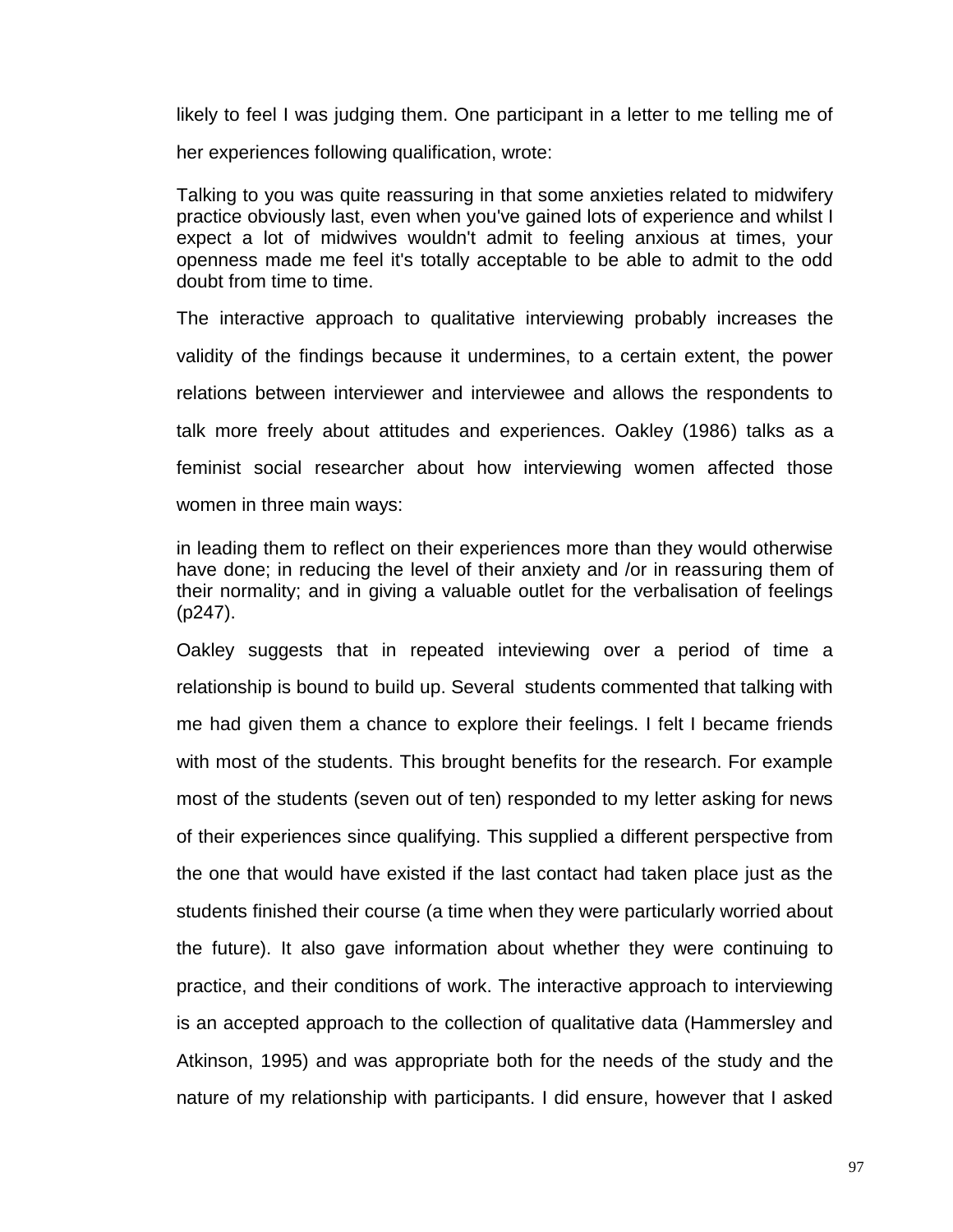open questions and tried to avoid leading questions. Where I quote from the interviews I include my questions in order that the context of responses may be seen.

### **4.7Letters**

Seven months after I had completed the interviews I sent all participants a Christmas card, and told them how the study was progressing. I also invited them to write to me telling me how they were finding life as a qualified midwife. I received cards and letters from three of the nurse group, three of the non nurse group and both of the qualified midwives and I used this, with participants' permission, as additional data in relation to the climate of practice (Chapter Eight) and in the narrative accounts. I have not been able to trace the non-respondents, who had moved since I had last contacted them.

## **4.8 Feedback of analysis**

Although I returned interview transcripts to participants for validation, and discussed the results of the personality test and their Death Anxiety scores with them, I was not able to feed back the overall analysis, because I was unable to set up a forum in which such feedback could be gathered. Most participants had moved on to new jobs in different areas and I had lost touch with four of them. I was able to obtain participant feedback on the narrative accounts with only two out of three of the participants (see Chapter Nine). Feedback of analysis gives the participants a chance to express their opinions as to whether they feel that the researcher's account is an accurate one; it is regarded by some researchers as a crucial test of validity (Lincoln and Guba, 1985). Participants' responses can then provide new insights and may cause the researcher to modify conclusions (see, for example, Moffat, 1989). Hammersley and Atkinson (1995) argue that respondent feedback can be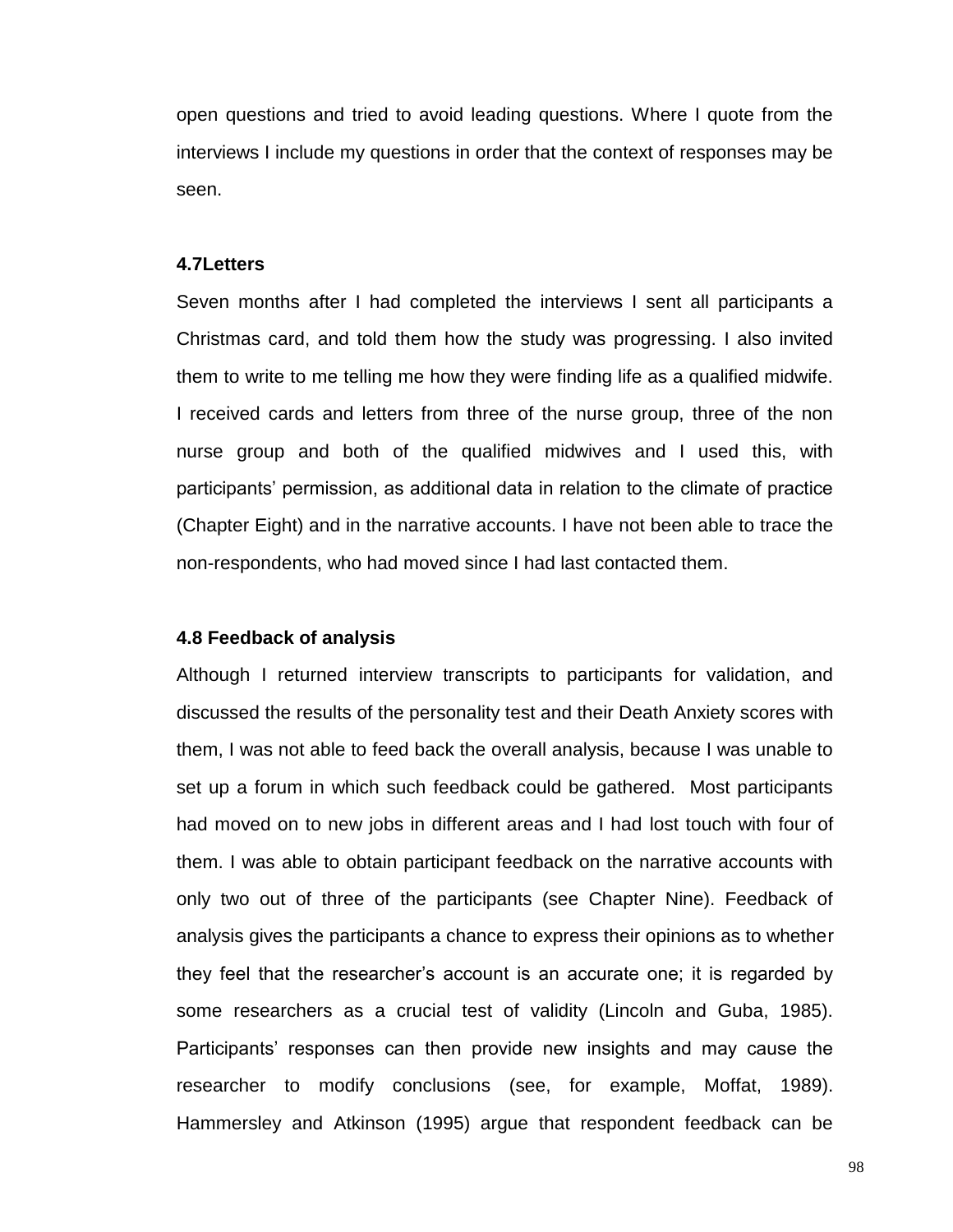problematic, because 'we cannot assume that anyone is a privileged commentator on his or her own actions in the sense that the truth of their account is guaranteed' (p229). Such feedback should be seen, therefore, not as a direct validation or refutation of the researcher's inferences but rather as a valuable source of data.

### **4.9 Reflexivity**

The notion of `reflexivity' (see, for example, Hammersley and Atkinson, 1995) is important for qualitative studies. Reflexivity entails the researcher being reflective about her/his own values and attitudes and appreciating the ways in which these may affect and inform the research process. Researchers are never divorced from the subject under study and therefore must take into consideration their own position as the main research tool (Holloway and Wheeler, 1996, p13). Reflexivity is perhaps particularly important when one is an 'insider researcher' (Mitchell, 1998) as I was. Researching a familiar setting engenders benefits and problems. It is easy to gain access to participants, and the researcher may obtain insights that would not be available to someone without insider knowledge of the culture and language; yet at times respondents will assume a shared knowledge which means they may not explain, or even fail to mention, certain ideas that might be important for the research. There is also a risk that the researcher will also miss important concepts through over-familiarity with the culture. In order to maintain reflexivity, researchers are advised (Glaser and Strauss, 1967; Lincoln and Guba, 1985; Taylor and Bogdan, 1984) to maintain a diary throughout the period of the research, noting down analytical insights, feelings and experiences. In a longitudinal study the diary clearly documents the ways in which ideas change and develop with the passage of time. The diary also provides a record of the conduct of the research. 'Bracketing out' one's own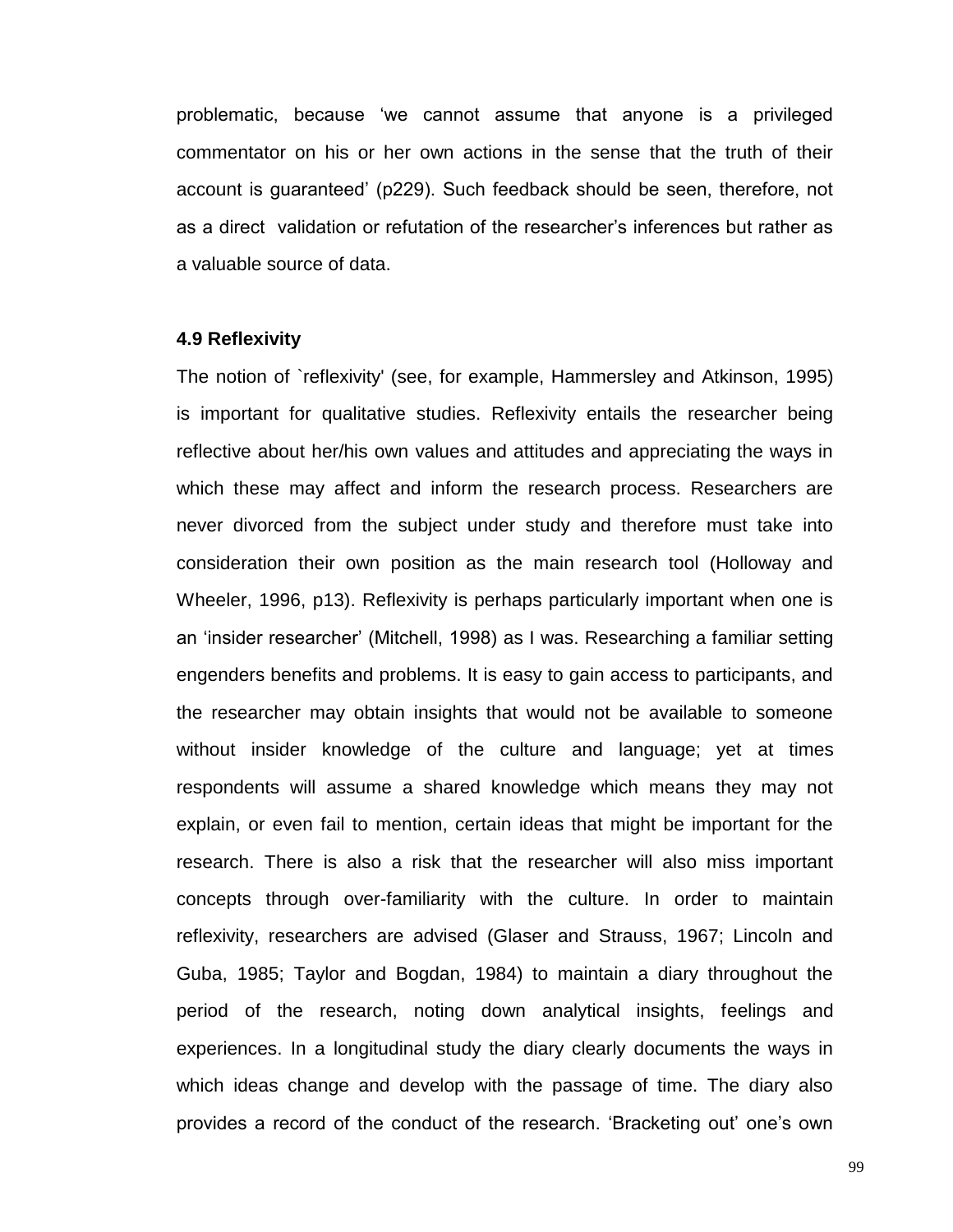prior knowledge (Bartlett and Payne, 1997) is important, as discussed above, during the analysis of data, but is not always possible or desirable at other points. For example, after the first interviews, I reflected 'I had thought it best at first not to become involved, to stay non-committal - found it impossible, unethical ... Although we have a counsellor they'd have to make a special arrangement to see him... and my reaction at the time is important to the students'. However, despite the checks that I built in to the research in order to minimise the problematic aspects of my 'insider status', there may have been times when because of my involvement and beliefs I have understated some aspects of the data.

#### **4.10 Generalisability**

This qualitative study does not aim to conclude with predictions about the behaviour of student midwives, or argue for any direct cause and effect relationship between variables. The participants cannot be considered representative of student midwives at large, partly because of the type and size of the sample and also because of the fact that the courses were relatively newly established in the colleges from which the sample was taken. Moreover midwifery education and practice is currently undergoing such rapid change that there are likely to be quite large differences between curricula and learning environments throughout the country. My aim, therefore, through the identification and interpretation of themes from the data, as well as through the use of participants' verbatim descriptions of events, is to give an insight into these students' experiences during training. Small non-representative studies may be used as the basis for generalisation (Bryman, 1988; Morse, 1994; Yin, 1994; Sharp, 1998) as long as it is recognised that such generalisation is theoretical rather than statistical in nature.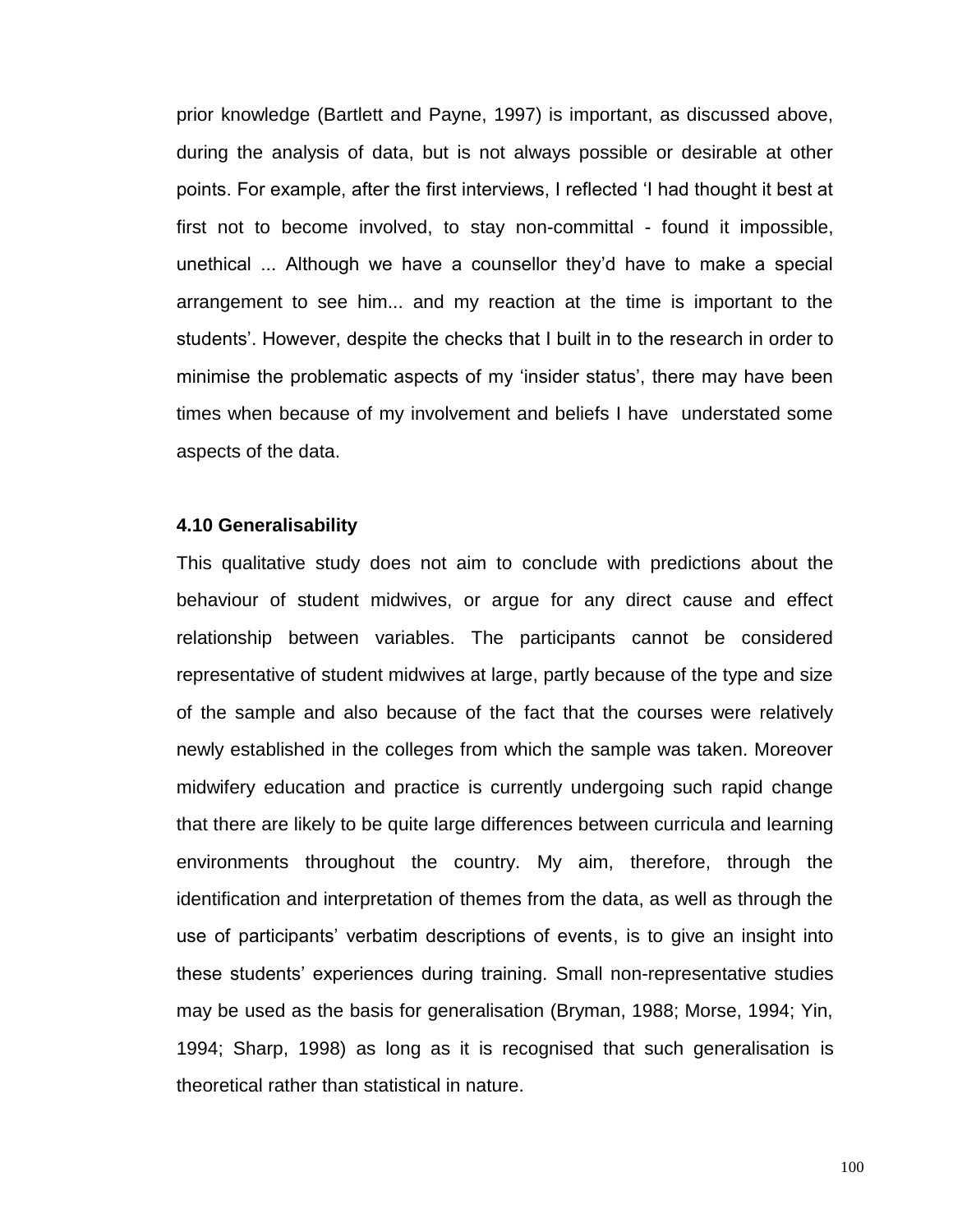# **4.11 Conclusion**

The study of midwifery education is central to an understanding of the culture and politics of midwifery. The attitudes of birth attendants are likely to have profound and long term effects upon the lives of childbearing women (Oakley, 1992; Halldorsdottir and Karlsdottir 1996a); and these attitudes are fostered, modified and developed to a great extent during the years of training. This longitudinal study was designed to examine the developing attitudes in context, with reference to existing theory, in order that a greater insight might be gained into the socialisation process into midwifery. At the same time I recognise that, as a midwife teacher researching midwifery education, this study reflects both the experiences of the participants and my own, 'insider' perspectives and concerns.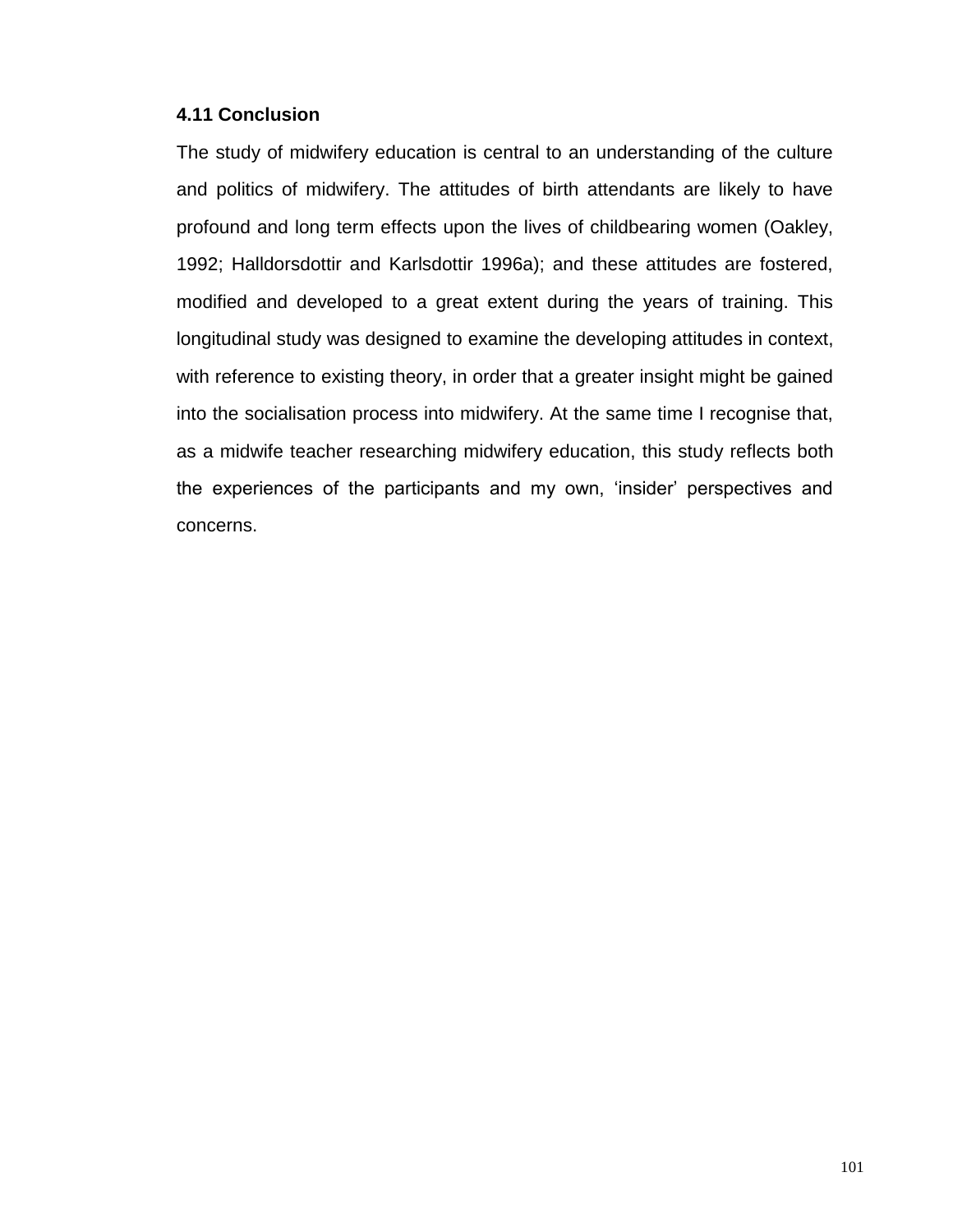### **CHAPTER FIVE**

### **PERCEPTIONS OF BIRTH: FROM NORMALITY TO ABNORMALITY**

#### **5.1 Healthy mothers and babies**

The core theme of the study was that during the process of professional socialisation into midwifery, all participants' perceptions of midwifery and birth underwent fundamental change. This chapter explores and analyses the changes that took place, while the following chapters deal with issues that emerged as having an important bearing on the change in perspective.

All the participants, both nurses and non-nurses, initially talked of midwifery in similar terms, emphasising that they saw it as a normal life event:

Emma (nurse): It's to do with healthy mothers and babies, isn't it?

Carol (nurse): It's more dealing with healthy individuals than the sickness side of it. I prefer the idea that it's as healthy as possible.

Irene (non-nurse): This is a normal thing that healthy people do.

In the early months of both courses the curriculum focused on normal pregnancy and childbirth. This is an attempt to give students a thorough grounding in the normal, in order to allow the student to practise basic skills, but also to try to ensure that they absorb the philosophy that birth is a normal life event. Stressing that pregnancy is a healthy state was also a feature of the curriculum for student nurses interviewed by Ann Seed (1991). One of them said: 'Well they're supposed to be healthy and they kept trying to stress that when we had our days in school' (p260). Stark and Elzubeir (1994) from a preliminary evaluation of a pre-registration course for non-nurses said that the students' initial perceptions of midwifery were perhaps rather idealistic, adding, `it could be argued that their naivety was compounded by their lack of nursing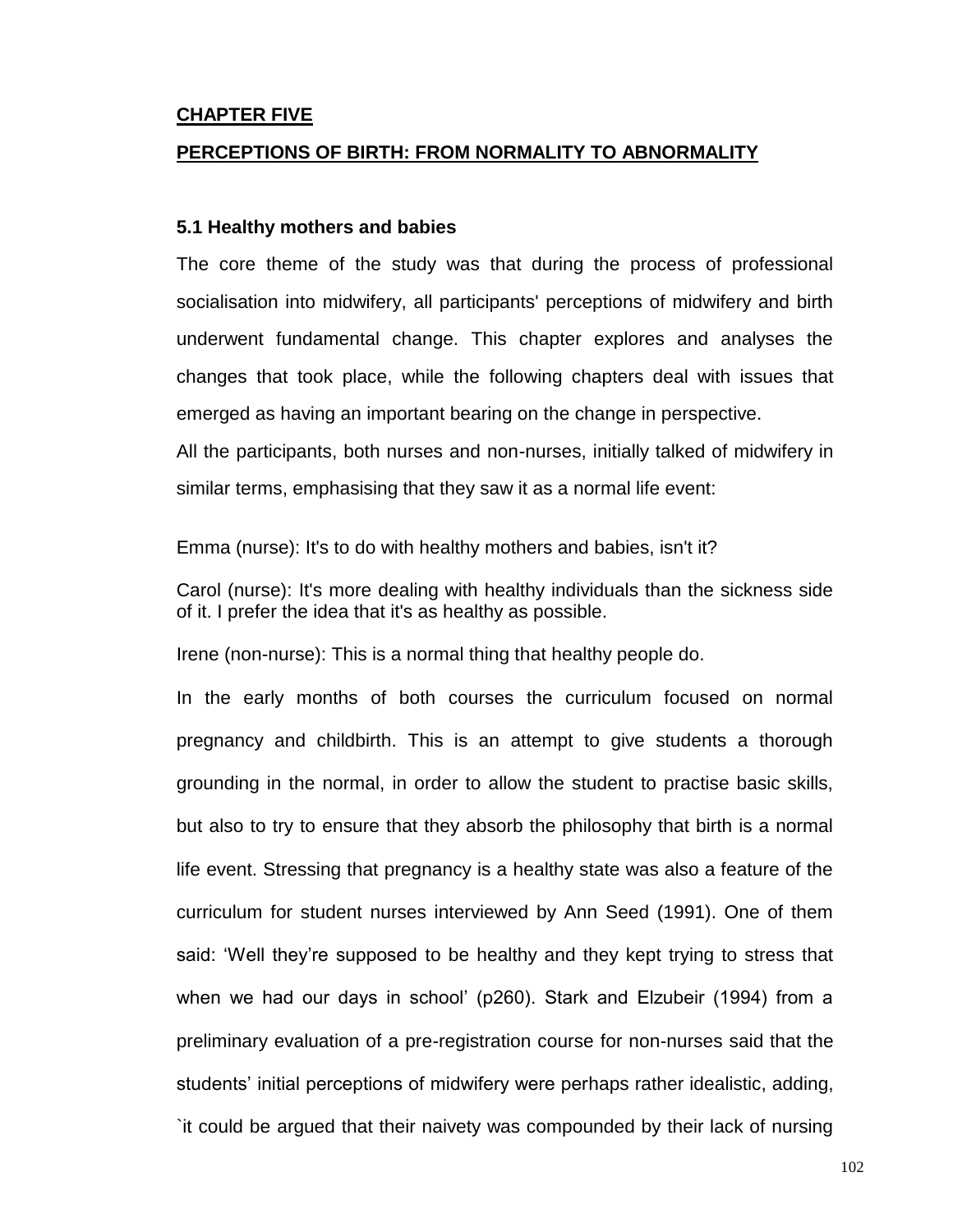experience' (p183). The data from the present study suggest however that the two groups, both nurses and non-nurses, had similar perceptions of midwifery, which could be termed idealistic, but are in fact in keeping with the image of midwifery that is presented in textbooks, in promotional literature regarding midwifery training, and perhaps most importantly, by midwifery educationalists when pointing out the differences between nursing and midwifery (see, for example, Bryar, 1995, p114). Furthermore, an initially `idealistic' approach, which is then modified in process of professional socialisation, is a consistent feature of the literature regarding socialisation into professions generally.

All the participants, apart from one, were based for much of their clinical experience in consultant units. (These units are headed by consultant obstetricians, specialists in dealing with problems in pregnancy and birth, who have their own team of doctors working with them.) Although initially both groups spent time working on the community alongside midwives giving primarily ante-and post-natal care, their experience of birth itself took place for the most part in hospitals. Only two of the participants witnessed a home birth during their training. Evidence from the Clinical Standards Advisory Group Committee on Women in Normal Labour (CSAG, 1995) suggests that a high level of medical intervention in normal labour is commonplace in consultant units (and indeed, the initial data suggest, in midwife-run units too.) So what is 'normal' in the sense that it is customary practice in a hospital may be 'abnormal' in terms of the physiological process. Conversely, when a woman gives birth in hospital, without any medical intervention, in a position that is physiologically normal (for example upright or on all fours) this is so uncommon (see data from CSAG, 1995) that the woman may be seen as 'abnormal'.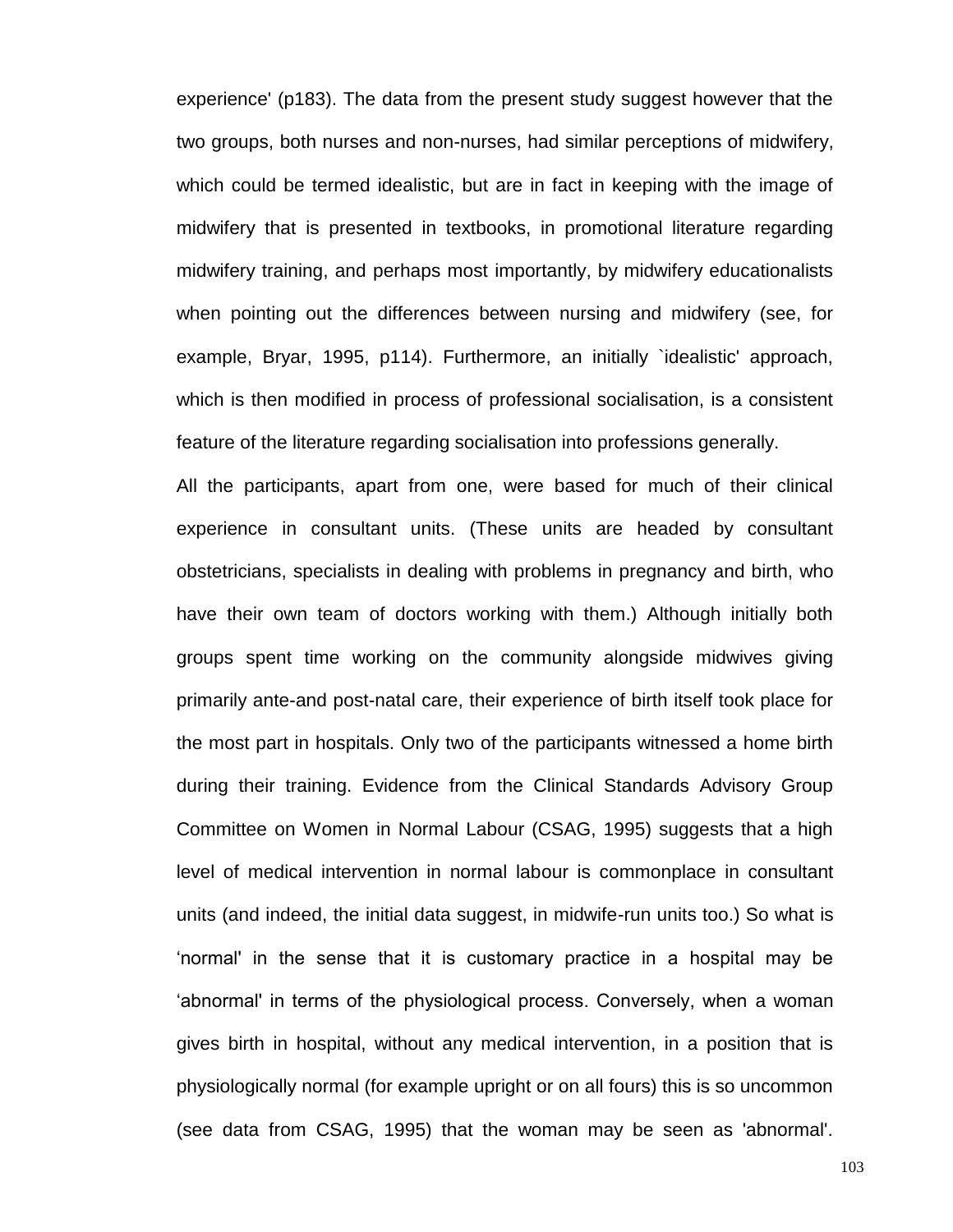There is, therefore, an immediate conflict for these students, both nurse and non-nurse, where the thrust of the curriculum is not just at odds with, but the complete opposite of what they experience as soon as they go out into 'the real world', and 'nice, normal midwifery' appears to be the exception rather than the rule.

## **5.3 Contemplating `things going wrong'**

For most of the participants, the possibility of 'things going wrong' was not an immediate worry early on in the course. The following quotes are from participants early on in the course:

SD: Have you thought about things going wrong? Angela (nurse): Well, maybe at the back of my mind, but with midwifery it's the other end of the scale from the elderly. It's a healthy thing.

`The other end of the scale from the elderly' suggests that midwifery is seen as the furthest it is possible to get from having to deal with loss or death. But as Mander (1994, p16) points out, even normal childbearing triggers, for many women, feelings of grief or loss. There will also be, among the women with normal pregnancies, a substantial number of women who have experienced bereavement in their lives, or have had a previous miscarriage. Besides this, modern antenatal screening methods ensure that most women will have to

consider the possibility of loss or fetal abnormality early in their pregnancy.

Frances (non-nurse): It was something I definitely pushed to the background. I was aware that things can go wrong, but obviously the positive side was what influenced me more. I have had no experience of anything going wrong yet so, but I am aware, listening to people, that these things do happen, but again until it happens to me, I am thinking, oh well, OK, let's push it away for now.

Participants were aware that problems occur in childbirth but preferred at this stage not to have to consider what they saw as the negative aspects. There is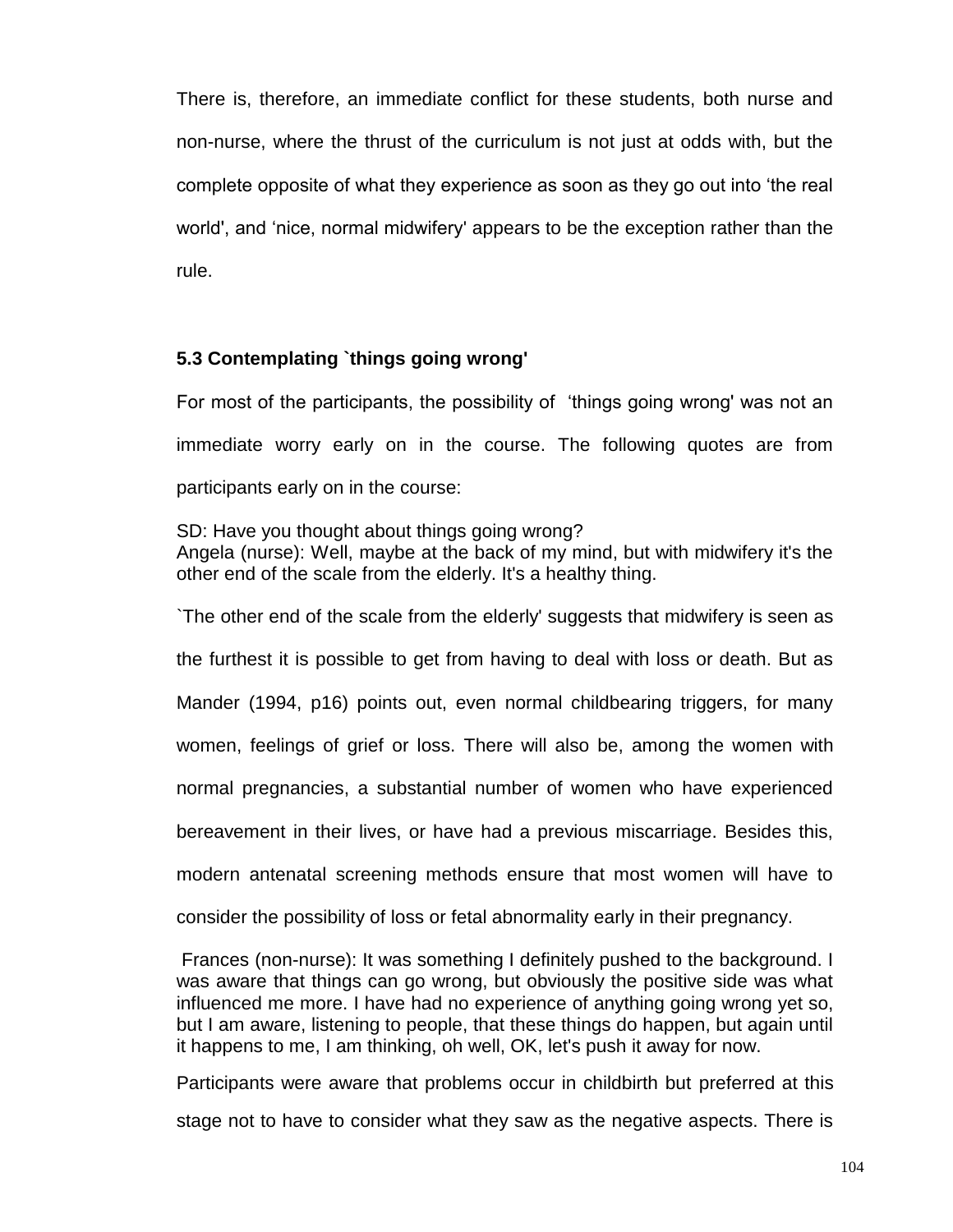a feeling that this is better dealt with later on in their course, when they have more experience. This perspective was reinforced by the organisation of the curriculum as discussed above. In summary, initially participants described birth as a healthy part of life; and although they were aware that problems do occur, in the early stages of the course they preferred not to dwell upon those aspects of childbearing. One exception to this was Deirdre who had previously worked on a gynaecological ward, who had criticisms of the way in which bereaved mothers were treated on that ward:

SD: Did you think about this aspect, say, a baby dying or problems in childbirth?

Deirdre (nurse): I did, because working on gynaecology, you have a lot there, up to twenty weeks , so you've already dealt with......It is the same to a certain extent, whether it's 6 weeks or 40 weeks, to me it's been their child they've lost. On the ward the staff couldn't cope with it because they didn't see it as a baby, they just saw it as an early pregnancy, 'it doesn't matter, they can have another one'......

She also commented on how she viewed the midwife's role when a baby dies:

I see it as a big part, and I think it's a very important part, definitely. It's not going to be the easiest thing to do at all, but it's something I'm aware that does need doing and they do need support.

I then asked participants directly about how they would feel if they were involved in giving care to someone whose baby was stillborn. Although both nurses and non-nurses conceptualised midwifery in similar ways, there was a difference between their responses to this question. The nurses talked about how they might `handle' the situation. This indicated that they were aware that as professionals caring for someone, for example, whose baby has died, they would have certain duties and responsibilities besides providing emotional support. Some of the nurse-trained students were worried about this aspect of their role:

Angela (nurse): I'd panic. I think it's not knowing how to handle the situation, because we have not got the experience. I would feel absolutely devastated, I should imagine, but I wouldn't know how it felt, because it wasn't my baby... It's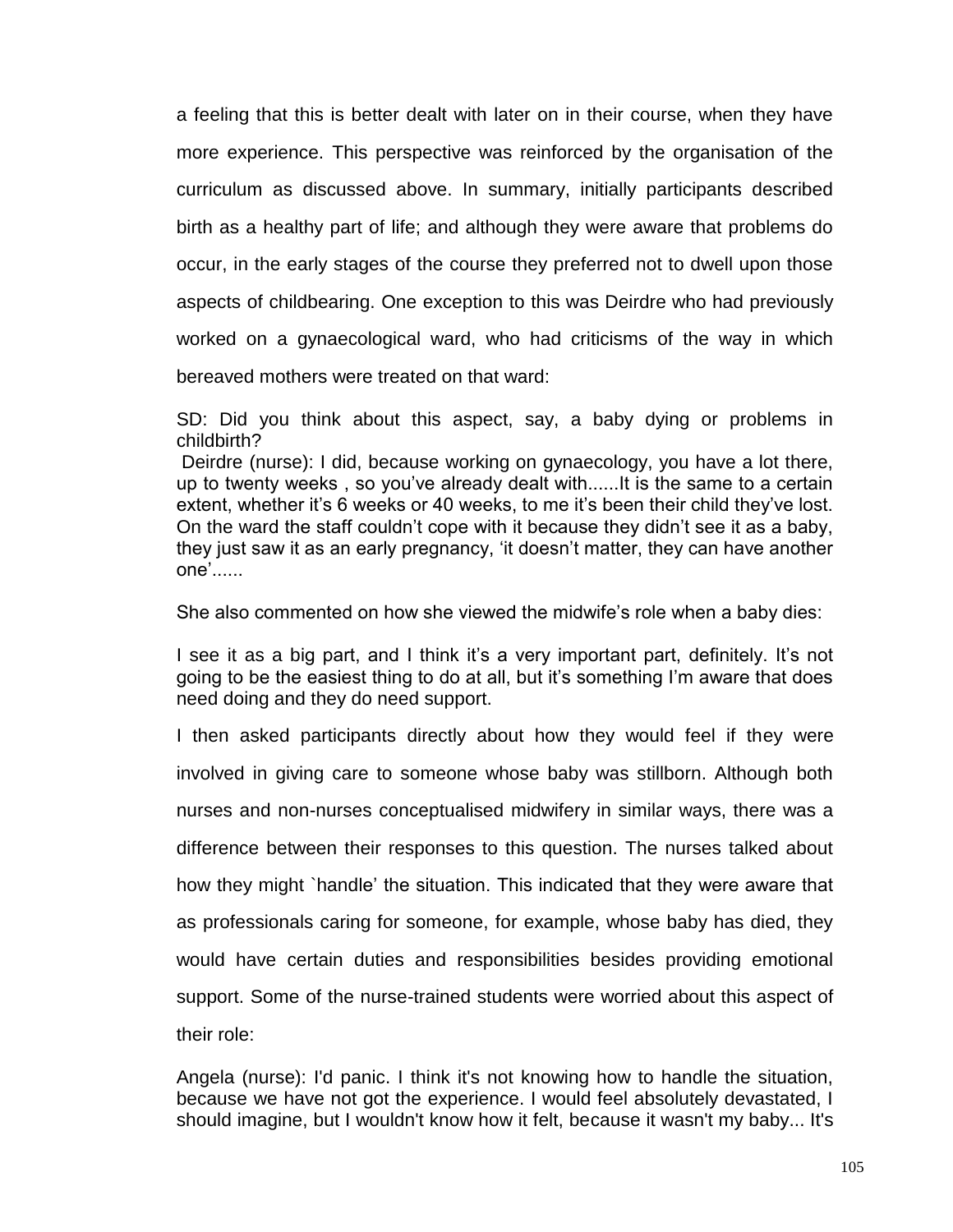difficult...I would feel a bit awkward, I imagine. I would hope there was somebody else there. As a student, I haven't got the experience of looking at it from a qualified midwife's point of view, who are experienced and who have been through it before.

The key concept here is how the student feels that experience - having 'been through it before' - will be essential in enabling her to 'handle' the situation. When she is 'qualified', dealing with loss will be different, but at the moment she would 'panic', and feel 'devastated'. It is significant that she uses the word awkward as well as the word devastated. This seems to indicate the two levels on which she might experience the situation: `devastated' is her emotional response. Then there is the surprising word 'awkward' that relates to the professional role, which she hasn't achieved yet in midwifery. The word awkward has been used in this sense by Buckman, who discussed the breaking of bad news as 'this awkward (but important) part of clinical medicine' (Buckman, 1984, p1597).

Some of the anxiety discussed by nurses appeared to be related to expectations of how one should behave as a professional - not showing panic or anger, and behaving calmly, for example. There has been discussion of the meaning of professionalism in this context, and it is now generally agreed that it should not mean being distant or aloof (see for example Davies, 1996). Rosemary Mander (1994) discusses the question of midwives crying with grieving mothers and concludes that there is still ambivalence about this among midwives (p157). This ambivalence was expressed clearly by one of the midwives in her study, who said:

There are really two schools of thought about (crying). First there is the old school which says that you must retain your professional thing quite intact. The second view is that you grieve with the woman. I think that it really depends on the midwife and the woman. I am quite happy to hold her hand or put my arm round her shoulder, but I think that you need to stay a professional.

This concept of professionalism is problematic, not only where grief and bereavement are concerned, but for the practice of midwifery in general,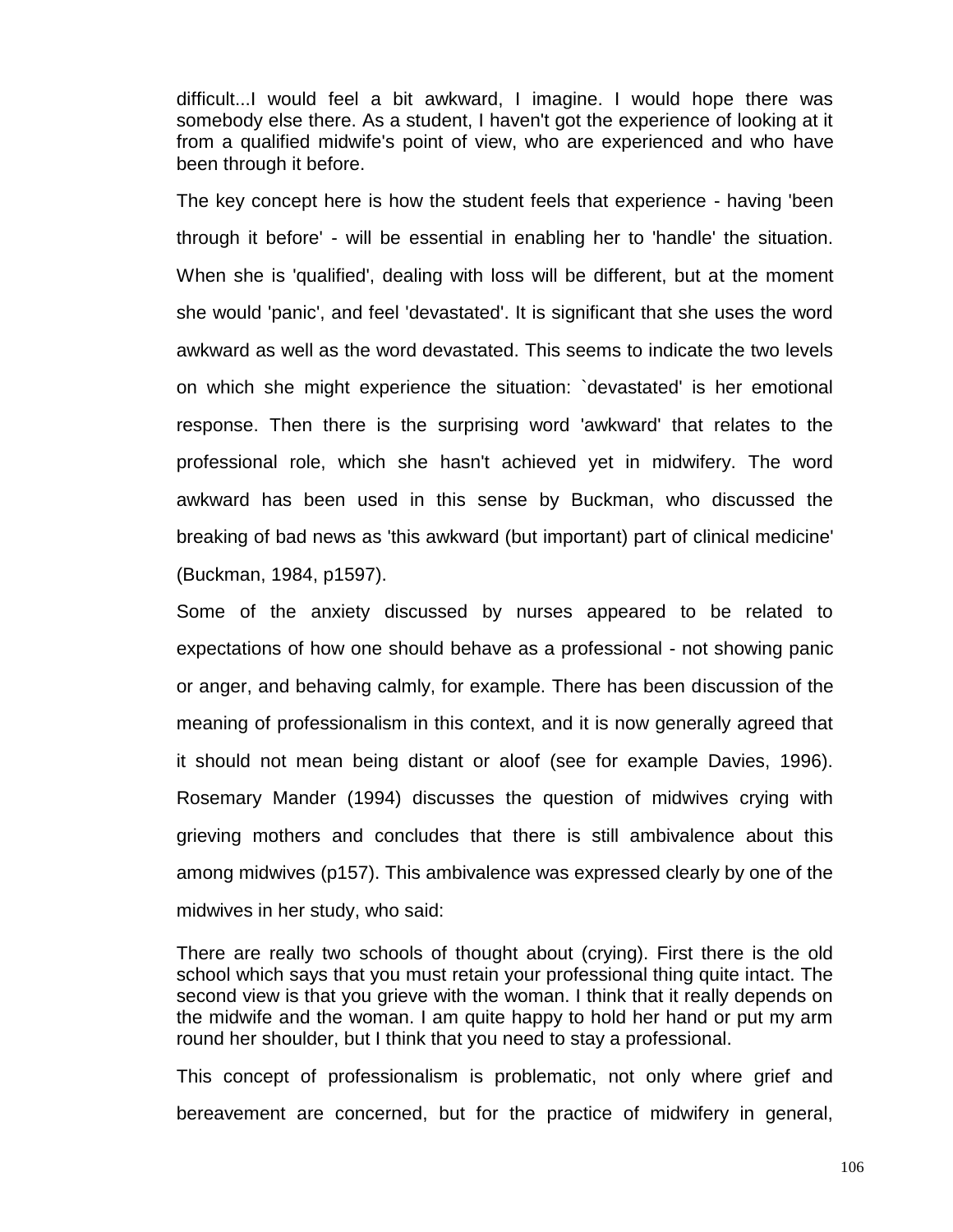because caring for women in pregnancy and birth involves emotions. Caring involves reflection and intuition which cannot be separated from awareness of one's own emotions. It was possible to differentiate several different uses of the term `professional'. Sometimes participants used it to mean being altruistic, sometimes it was used to mean doing one's job well, at others it was used to mean hiding one's feelings.

The non-nurses, in the first interviews, talked about 'things going wrong' from a different perspective, tending to focus on how it might feel for the parents rather than on issues to do with responsibility, or being professional. Three of the non-nurses said that they had considered this aspect of midwifery in depth before starting the course (as did Deirdre who explained that she had a particular interest in counselling).

SD: Had you thought, when you thought about midwifery, had you thought about if something went wrong, how you would cope with it? Gail (non-nurse): I hoped I could sort of take it on board and still be there for the mum, to care for her as she needed.

Gail had worked as an auxiliary nurse on a maternity unit before starting her training so she had had some experience of helping with birth. She had considered her role in bereavement and seemed to have confidence that she could support parents.

Another non-nurse student, who was only 19 years old, spontaneously

mentioned the possibility of maternal death in her first interview:

SD: You say you saw midwifery as normal, did you think about any problems, what would happen if anything went wrong?

Kath (non-nurse) Yes, it did come into my mind before I came onto the course, could I deal with somebody dying. There may be a time when a mum does die on you or a baby does die, but I thought I'd have to deal with that when the time comes. I thought it was a bit morbid, but I thought well... sometimes you read the papers, a mum died in labour or whatever... I thought could I cope with somebody who I'd been looking after for a few hours and got a really good relationship going. I haven't dealt with that personally but I suppose it would be hard.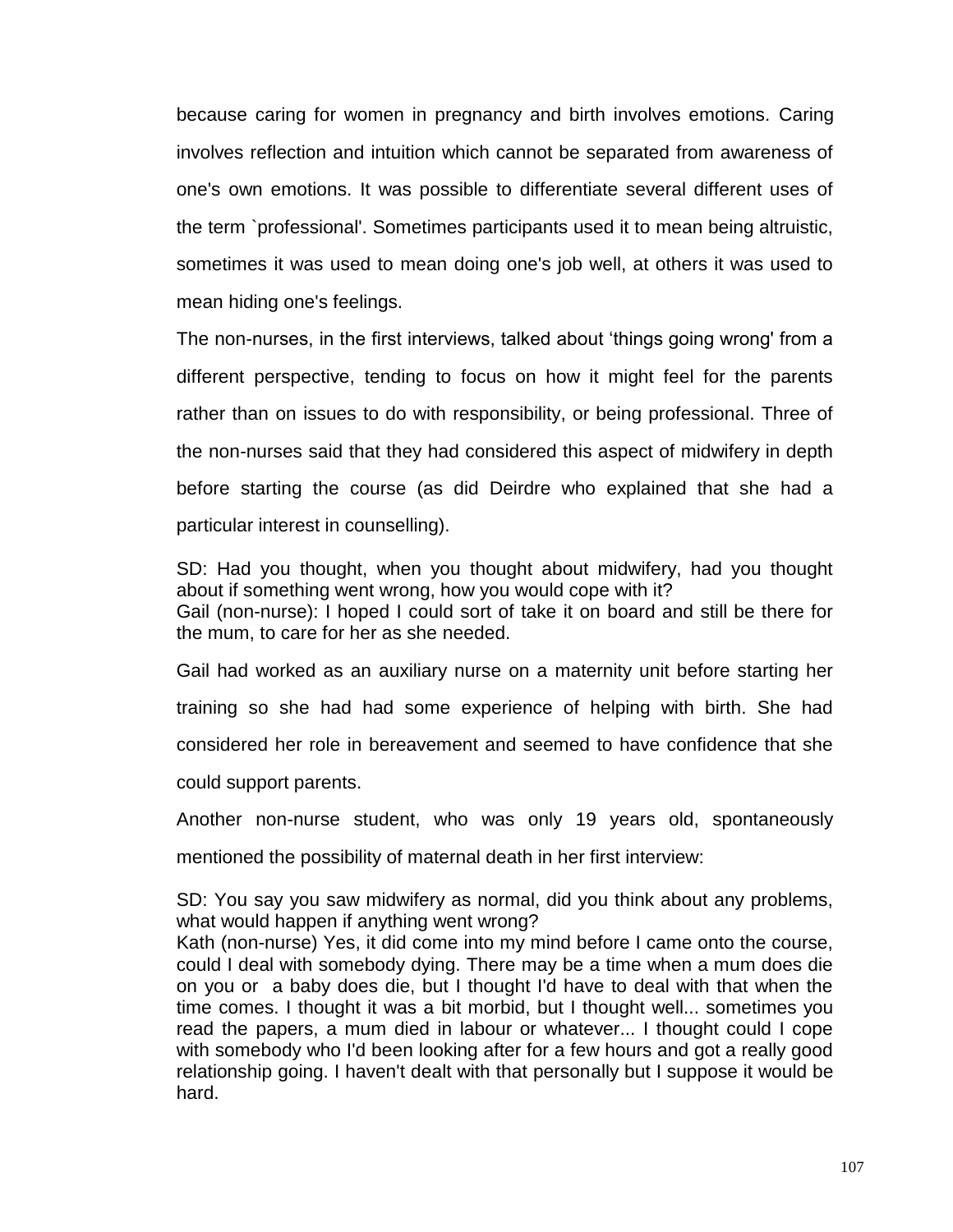She was the only participant to speak openly about the possibility of maternal death, and it is perhaps significant that she was not a trained nurse. For the nurses, choosing midwifery is seen as a positive move away from sickness and death and it is possible that some of the nurses who choose midwifery may actively wish to avoid issues to do with death; as Glaser and Strauss (1965) also suggested:

many nurses frankly admit a preference for [...] fields of nursing where there is little confrontation with death.

For the non-nurses who had never dealt with bereavement before, or experienced death in their own lives, starting midwifery training brought them into closer contact with death than in their lives previously. Kath discussed the possibility of death in terms of a relationship, and considered whether she would be able to cope emotionally rather than seeing it as a challenge to her professional competence. Her language indicates that at this stage in her training she still has a `lay' perspective on maternal death: `sometimes you read the papers'. In summary, then, both groups were similar in their conceptualisation of midwifery, but there was a difference in the way the two groups thought about stillbirth and problems at birth. This difference was related to the fact that the nurses had previously been practising as health professionals and were aware of how they might be expected to act in the situation. It could also be argued that they had moved from holding a primarily `lay' understanding of the situation to a `professional' one.

### **5.4 Changing attitudes**

All the participants' attitudes to childbirth changed during the course. By the end of the course both groups talked about childbirth in very different terms from those that they had used initially. In the final interviews they spoke of birth as fraught with potential dangers. The non-nurses were now more aware of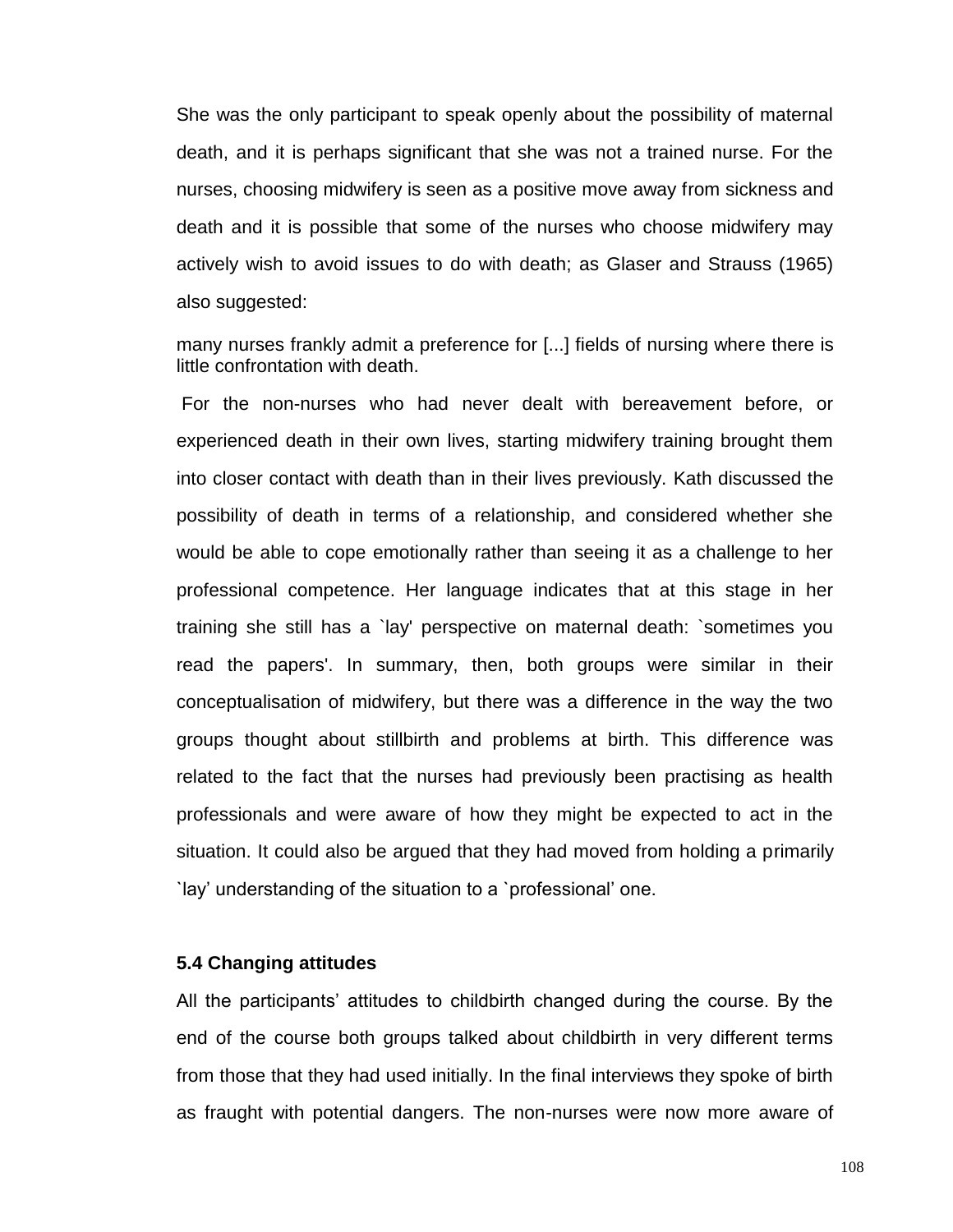and concerned about the midwife's professional responsibilities, whilst all participants seemed to be very worried about how they would cope as qualified midwives. I spoke to them all near the end of their course at a time when the transition to qualified midwife was looming so this was probably a particularly stressful time for them, and must be taken into account when considering the findings. All the same, there was no doubt that their view of childbirth had changed.

The literature concerning student socialisation (see Chapter Two) had suggested a different development might take place. I had expected that they would realise that midwifery is not always 'nice and normal', but that with increasing theoretical knowledge and clinical experience their confidence would grow as they prepared to take on the role of midwife. Van Gennep, a French anthropologist (1960), discussing what he called 'rites of passage', identified three subdivisions of transitional states: separation, transition and incorporation. Incorporation is often viewed as occurring at the end of professional training; my data suggest that incorporation tends to take longer than this and also that there is a great deal of individual variation (see narratives in Chapter Nine).

It might also have been inferred from some of the literature (Davies and Atkinson 1991, Flint 1986, Downe 1988) that the non-nurse students, because they had not had as much exposure to the medical model, would perhaps find it easier to retain their perception of birth as a normal physiological event. This position suggests that such students might be likely to have lower anxiety levels regarding their role as a midwife. By the end of their training however, these data indicated that both groups had similar concerns. The anxieties the nurses had had at the back of their minds were now at the forefront, while the non-nurses now had similar worries about responsibility. Both nurse and nonnurse students used similar words when discussing their feelings about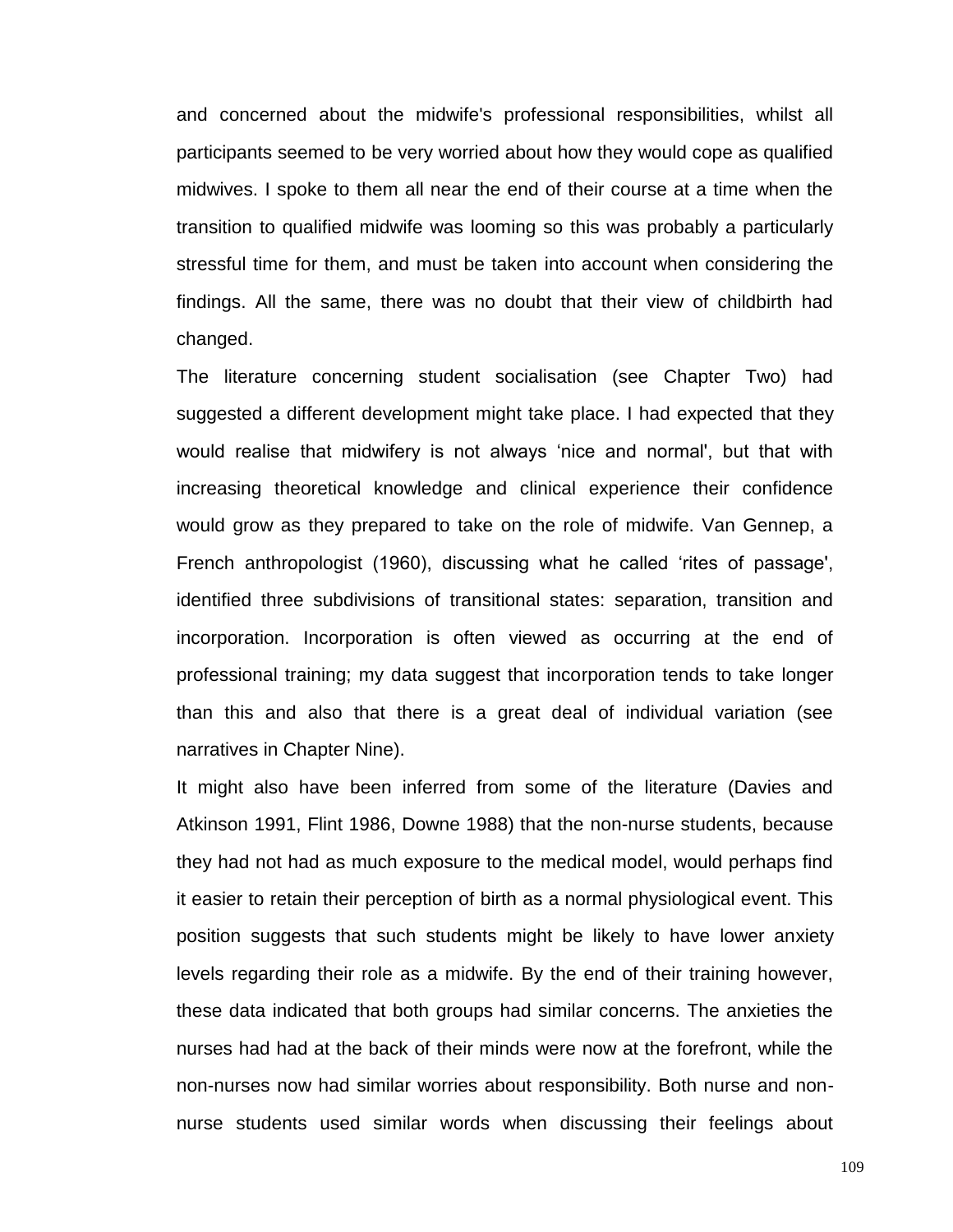qualifying; they used words like 'terrified' and 'frightened' once the time of qualifying drew near.

SD: Can you talk about how you feel about being a midwife now? Frances (non-nurse): Terrified, that's how I feel, if I'm going to be totally honest. I'm very glad to be qualified, I feel like it's the end of three years of hard work, and I want to get on with things, although part of me thinks 'I could do with another year on the abnormal' I think you've got to get on with it, you've got as much out of being a student as you're going to get and now you've got to get out and do it. But I am very frightened ...

The key concepts here are that once qualified, Frances will be 'getting out and doing it'; 'getting on with things' i.e. practising as a midwife and gaining real experience which brings together theory and practice. This is a predictable finding; it makes sense that students need experience before they can feel confident. Two participants, Gail (non-nurse) and Carol (nurse), echoed Polanyi's (1958, p59) point and compared qualifying as a midwife with passing a driving test:

Gail: I hope it's like learning to drive! I mean on passing my driving test I thought -`I'm not free to drive, am I? I can't possibly drive' and yet I drive all over the place now - but it didn't come overnight and I don't think being a midwife will come overnight either.

Carol: It's a bit like passing your driving test really, when you've passed, that's when you do a lot of the learning.

All the participants, both nurses and non-nurses, talked of wanting more time to concentrate on 'the abnormal'. The feeling was that 'the normal' was unproblematic and taken for granted while the majority of the learning and experience needed to revolve around abnormal cases. However, on further probing it was clear that the normal was not unproblematic either. Few of the students were confident at the prospect of attending a woman with a physiological third stage<sup>7</sup>, or in conducting a home birth.

 $\overline{a}$ 

 $7$  This refers to the woman delivering her placenta and membranes without the use of oxytocic drugs.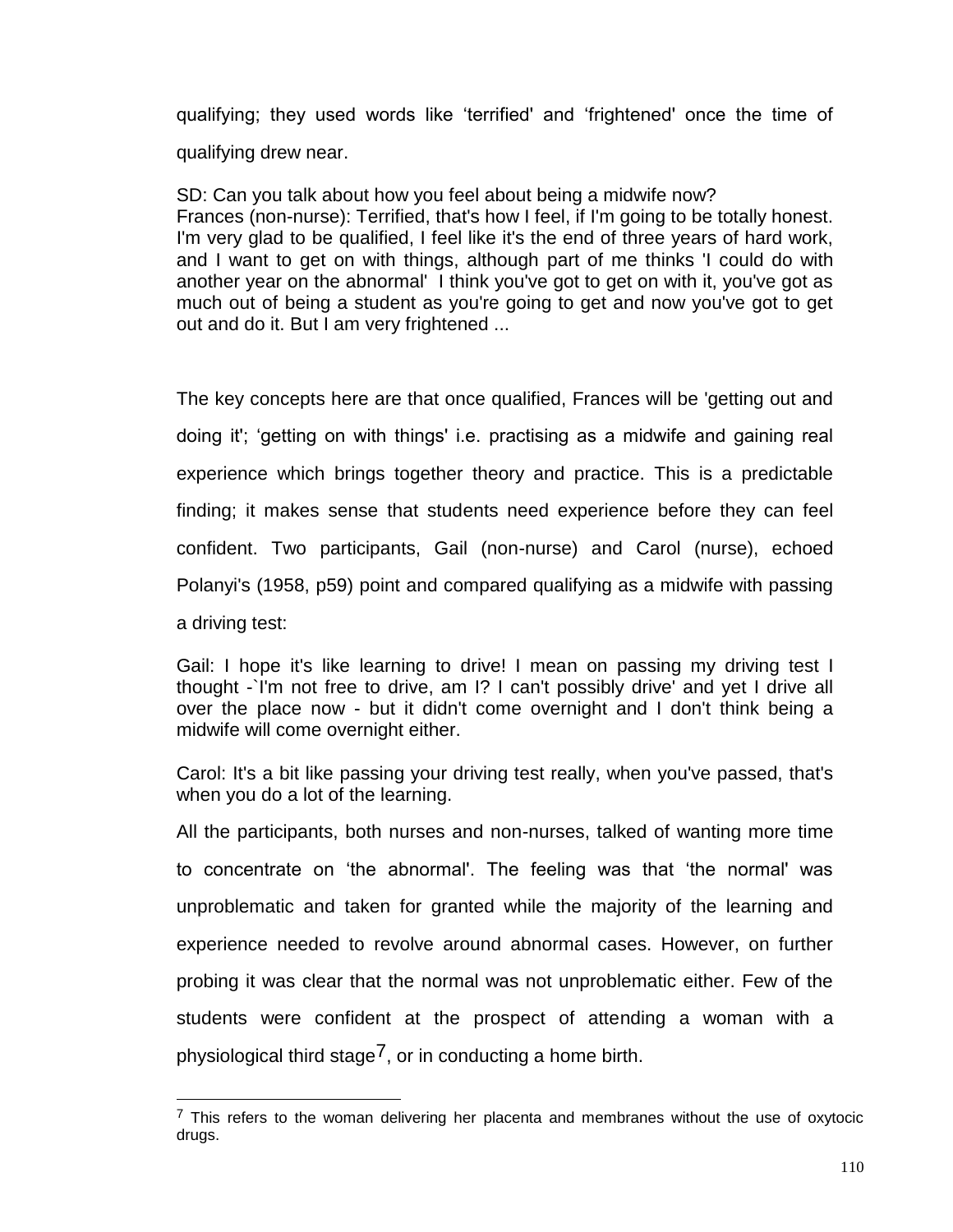Carol (nurse): There were only two midwives on and me - in the end the sister on there said she'd do the delivery with me - we had a physiological third stage but that was frightening as well, because I'd never seen it, it was my 37th delivery but I had to ask `what do I do?' So it was very frightening

The fear of doing something of which she has no experience here intersects with a fear about the shortage of staff on the unit (see Chapter Seven for discussion of staffing). Josie (non-nurse) also had fears about helping with a physiological third stage:

Josie (non-nurse, final interview) I don't know what the policies are ... I'm not so sure I'd want to do it ... I'd be frightened to death of waiting and waiting ...[...]... I've never seen it done ... I think some midwives do it.

Josie is a non-nurse, but at the end of her course her first thought regarding a physiological third stage is to wonder what the `policies' are, reflecting her experience on a consultant unit. `Some midwives' i.e. the radical ones, or possibly the older ones, who feel confident, might also undertake it. When one considers that midwifery is supposed to be primarily concerned with normal childbearing the finding that all students wanted more time on the abnormal is significant. Yet in situations which could truly be classed as normal birth, i.e. home birth and physiological third stage, for example, they did not express confidence either, because they had little experience of these events. This is an indication of the powerful effect of the environment within which they are learning midwifery. Trying to protect the normality of birth, and supporting a woman to try to ensure that she has a physiologically normal birth, is a complex, skilled job but this did not seem to be fully recognised by the participants. There is as yet only a small amount of research related to the art of midwifery in empowering women to have a normal birth (for one example, see Price, 1996) or on the psychology of women in labour.

Students' preoccupation with `the abnormal' may also be primarily an indication of the anxiety caused when things threaten to go wrong. This is a quote from Gail again, in her final interview, but most paticipants voiced the same concern: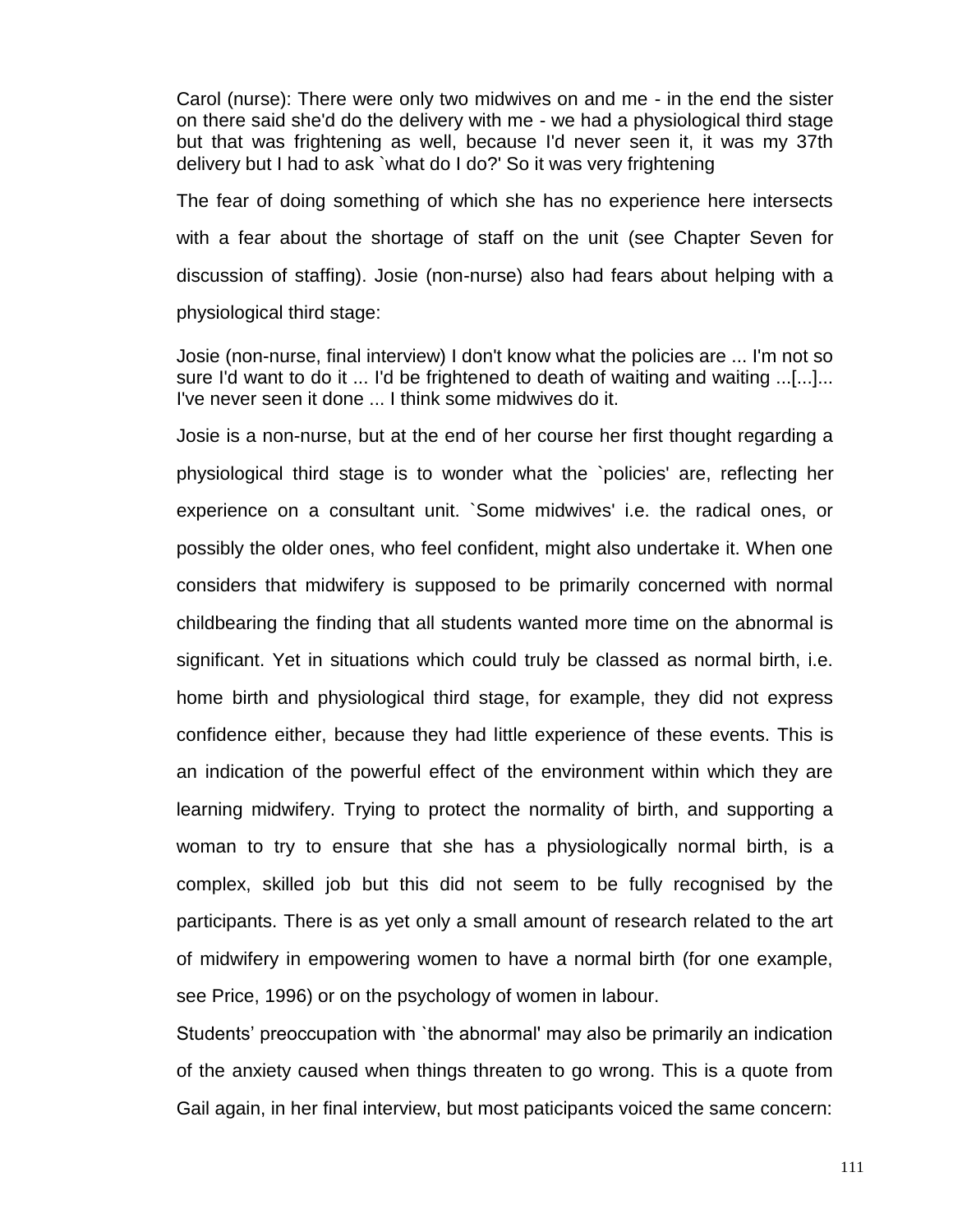I think if you go into a hospital and they don't know you, you go in as `a midwife' - nobody says `Oh, this midwife has just done her training' You're classed as `a midwife' - you know `Go on, get on with it!'....Which is nice if everything's nice and normal, but if it isn't..........(long silence)

# **5.5 Aloneness**

A strong sense of aloneness pervaded the final interviews, as the students contemplated life post-qualification. The feeling was of a huge burden of responsibility carried alone. This idea of aloneness was echoed many times by the informants.

Irene (non-nurse) The responsibility is so tremendous and yet it's not recognised by the lay person, by anybody really..

Frances (non-nurse) At the moment we've always had supervision but (when you're qualified) you know that you're IT. There's nobody to shout to if you have problems.

Carol (nurse) Frightened now, all these cases I've described to you [...] when it's you facing that situation on your own, it's quite daunting really.

This sense of aloneness, coupled with expressions such as `frightening', `nerve-wracking', and `harrowing' was something also found by Bewley (1995) when she interviewed students and newly-qualified midwives in a small qualitative study. The participants in her study had previously trained as nurses, so her findings also contradict the initial conclusions of the evaluation by Stark and Elzubeir (1994), which uses similar quotes from non-nurse students to ask the question: `Does nurse training provide individuals with a more realistic understanding of what being a midwife, or at least being a health care professional, entails?'

The quotes, in this study, Bewley's, and Stark and Elzubeir's indicate that there may be sources of anxiety that are common to both groups, and that they may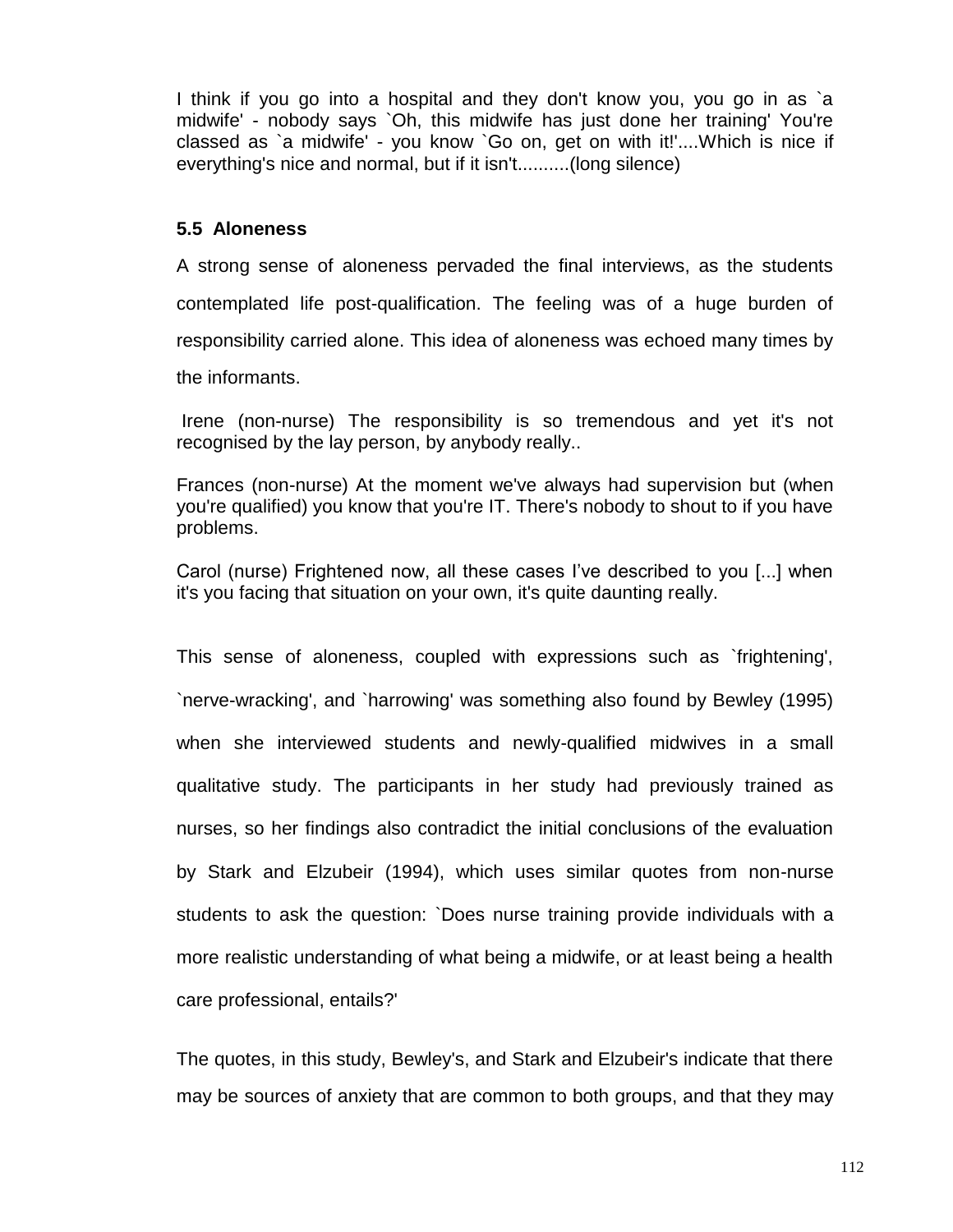be to do with the climate in which the students are learning midwifery. The words they used indicated that participants felt that they would seldom be able to rely on more experienced colleagues for support once they were qualified (this is discussed in Chapter Seven).

The feeling that they had not had enough experience, particularly in abnormal midwifery, was repeated by most of the students. It was not limited to the nonnurses. Deirdre (nurse) said:

I'm glad I'm at the end of the course, but I still feel as though I'm not ready very frightened really. I just don't feel I've had enough experience, I feel as if in that time I haven't enough experience.

Maggs and Rapport's pilot study of the immediate post-registration experiences of a group of non-nurse trained midwives suggested that midwives prepared by the pre-registration (long) route felt confident in normal midwifery but not in dealing with abnormal situations. The (unstated) implication is that this is related to their lack of nurse training, but my data suggested that trained nurses also had similar worries, and therefore there may be other factors involved besides the students' previous socialisation as a nurse. Their fears were related to being in charge on their own, and of being `responsible' - then, of course it is the `abnormal' that causes anxiety for any midwife, because the women who are `normal' will survive anyway. The newly qualified midwife fears that she is the one who will be held accountable for whatever goes wrong. This is a realistic appraisal of the situation.

## **5.5 Normality and abnormality**

The following extract is a comment from a non-nurse student about half way through her course, and it shows how her experience in the hospital caused her anxiety about `normality':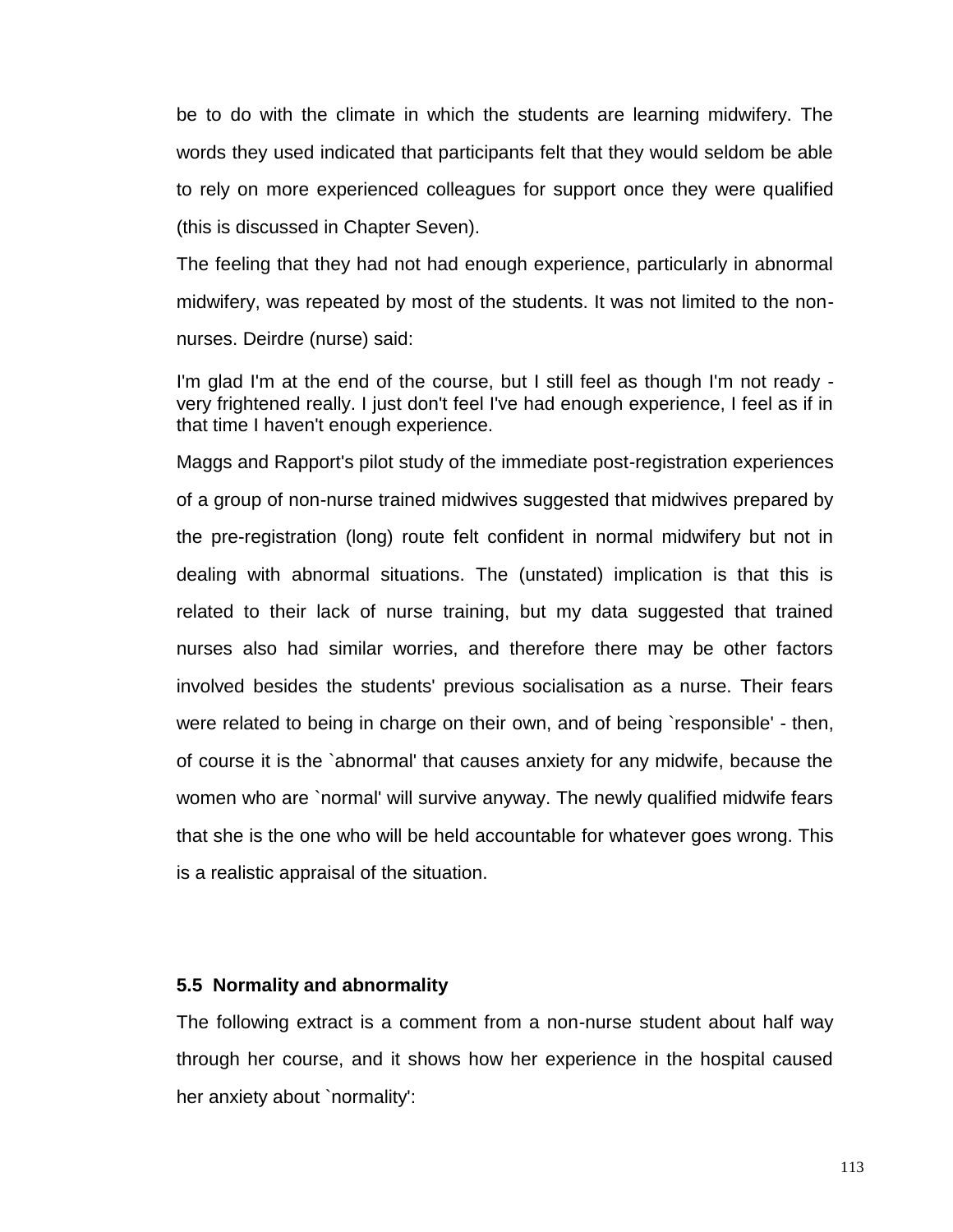SD: I'm interested in this idea of midwifery as a normal thing... I suppose your course helps you with that...?

Frances (non-nurse): I think it does because we haven't got any previous nurse training so we're not medicalised from that sense, but as I say even being on delivery suite here, I think there's an anticipation that things will go wrong almost ... it's anticipated ... In some respects it's reassuring that you've got a team there, if, God forbid, there are problems, but in other respects it takes something away from you ... you're constantly thinking, 'Oh should I go and say this?'... 'Should I go and say that this is normal?' ...It makes you nervous, but maybe that's just lack of confidence...

The non-nurses saw themselves as not medicalised; it was part of their self-

image. The fact that they were not nurses was important to them but involved a

stereotyped and misguided view of the nurse's role. For example, Josie (non-

nurse) commented

A lot of the midwives say that the difference between nursing and midwifery, well, there's no comparison really, because the doctors always give the nurses instructions, whereas in midwifery you use your own initiative, and you're responsible, and it's only when things are slightly abnormal that you refer them to a doctor, but the rest of the time you make your own decisions.

This was something `a lot of the midwives say' - i.e. it is a common conception among midwives. Although there are important differences between nursing and midwifery work, it seemed that midwives needed to conceptualise this in terms of the subservience of nurses (`the doctors always give the nurses instructions') as opposed to the independence of midwives. In practice, however, when midwives work in hospitals their autonomy is often compromised. Nurses are seen as somehow `not responsible' and not making their own decisions. It was clear that the culture in which the non-nurses were training did not automatically mean that being `non-medicalised' would be an asset, something that was also suggested by Stark and Elzubeir (1994). Learning to be a midwife in such an environment, as Frances said, `takes something away from you', making it difficult to develop confidence. Although it has been observed that nurses resort to nursing ritual in order to cope (Davies, 1988), non-nurse students needed to find their own survival strategies too (for example offering to make tea for the staff). In her final interview, Frances said: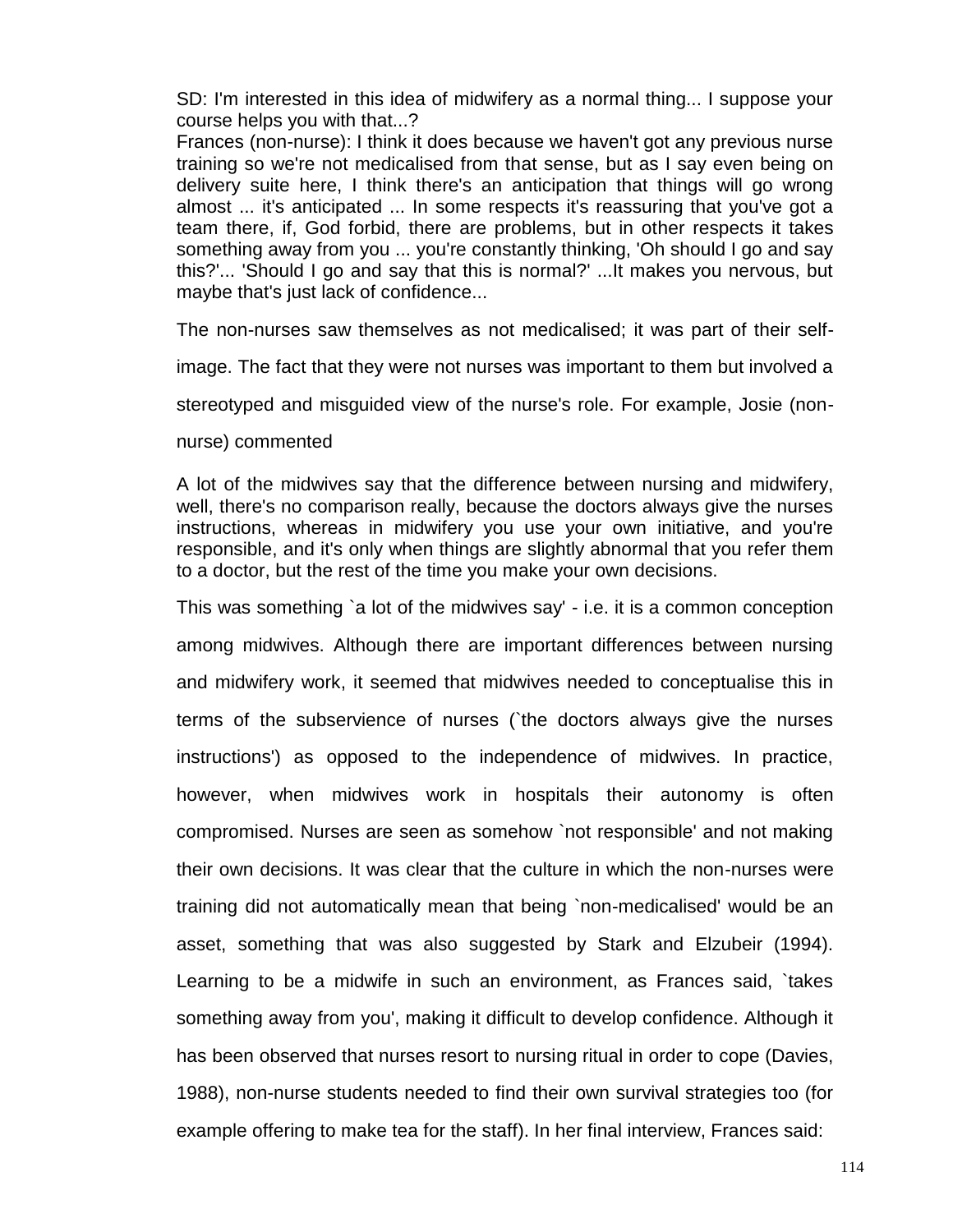I must admit - normal - you'd feel mega-confident there because you've dealt with so much that isn't normal. If they're normal when they come in, then they're not, normally, by the time they've gone home. Something's normally happened - you've normally made them abnormal.

Normal in the sense of customary, or usual, is here juxtaposed against the concept of normal in the physiological sense. The participants' lived experience, therefore, was in conflict with the midwifery philosophy of birth as a normal physiological event and this causes a tension at the heart of the role of the midwife. The following extract illustrates just how profoundly some student midwives might be affected:

Angela (nurse): You're worried about your exams, your responsibilities, and whether you're going to get a job at the end of it, and how you're going to cope if not...

SD: Because if you knew you were getting a job at the end, it would be easier...?

Angela: It's just that when I had my little girl - I didn't have a nursing background - you just think everything's going to be great and you're going to have this baby at the end of it. I think if I have any more I'm going to feel really stressed (...) not just the delivery, but all the things that could go wrong...

Angela suddenly shifts from talking about exams, responsibilities and jobs to a

very personal view of the risks of childbirth. This sudden shift seems to indicate

a deep level of unease, a feeling of `ontological insecurity' (Giddens, 1991).

Perhaps this is connected with the feelings of isolation experienced by

participants. Angela is now aware of `all the things that could go wrong' and

this sets her apart from other women, who don't `have a nursing background'.

Similar feelings were described by Kath in her final interview. Kath had not previously trained as a nurse, but the following quote illustrates how Kath has been socialised into a role where she now considers her own perceptions to be very different from those of other women:

SD: Have your views of midwifery changed at all? Kath (non-nurse): Yes because in the hospital they've had every obstetric emergency (...) I just stand back and I think, God, they think pregnancy's normal, these women think it's all hunky dory and then...

SD: So you've got a very different perception...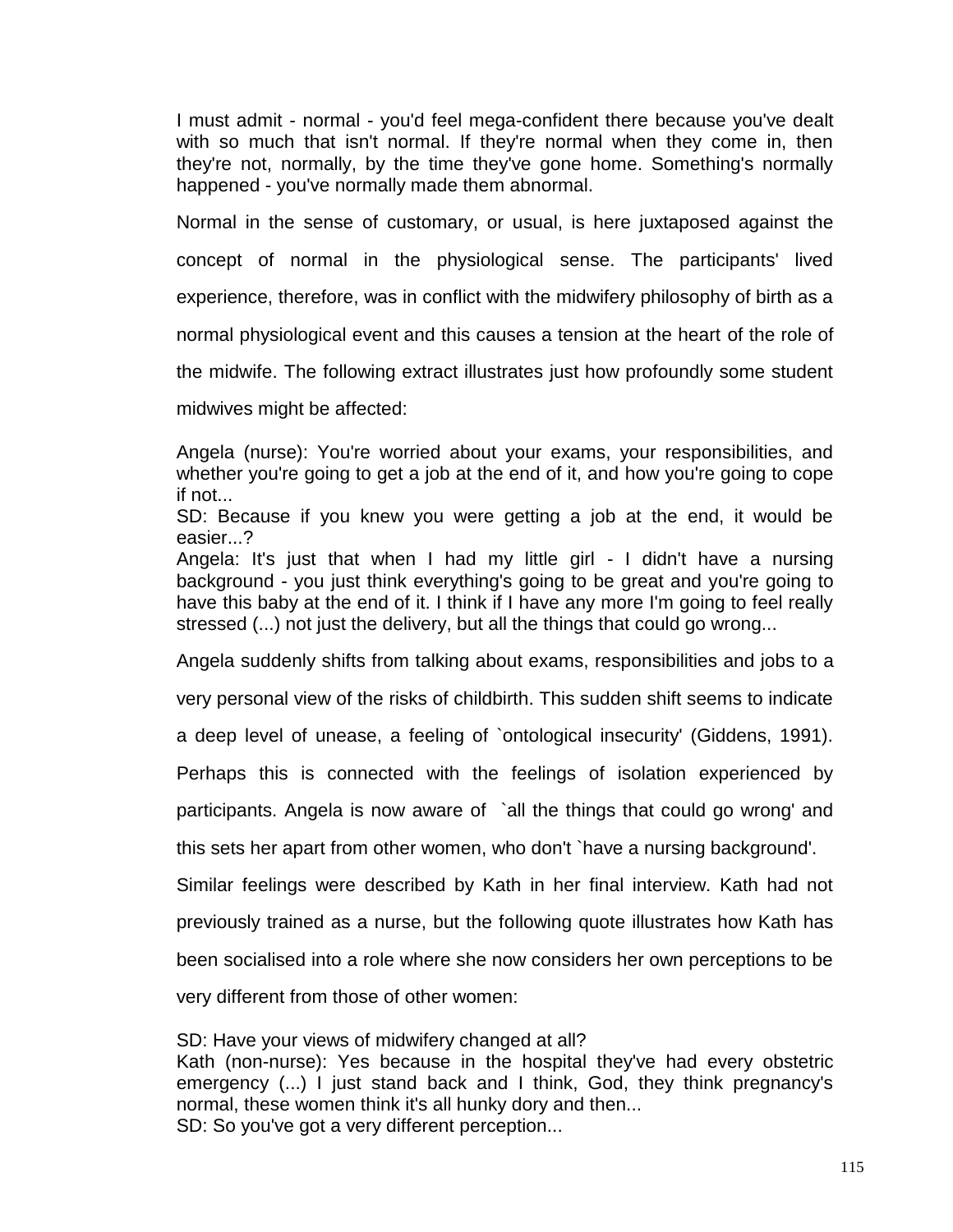Kath: Oh yes now I have because I've seen... I'm thinking to myself I never want children, I know too much, because I'm a worrier, and if I got pregnant I'd be a nervous wreck for nine months, I know I would... It has put me off having children. When you're just starting you think, oh, it's all going to be nice normal deliveries, forceps, maybe a section (laughing) you know, we've dealt with eclamptic fits, haemorrhaging...!

It seemed that to be successfully socialised into midwifery involved this change

in perspective, from the idealistic to the cynical. The same has been found in

studies of nurses (e.g. Smith 1992).

Lisa (nurse and qualified midwife):

It's so funny to talk to midwives, and you talk about home deliveries, and they say 'Well, working here for any longer, you'll soon realise!' They say 'Oh I could never have a home delivery now that I've seen too many things that have gone wrong.'

This is a description of an attitude commonly found in hospitals, both among

doctors and midwives, which is at odds with the evidence that home birth is at

least as safe if not safer than birth in hospital (Campbell and Macfarlane,

1995). But hospital may be a place of safety for the staff who work there in that

it is familiar and predictable to them.

## **5.6 Responsibility and accountability**

The new role after qualification for some of the students was symbolised by the prospect of a different uniform. One newly qualified (nurse-trained) midwife, worried about a forthcoming stint on labour ward, plucked at her dress, saying: `Once you've got THIS on - it's all different.'

Gail (non-nurse) said

(...) as a student your lilac dress means that, you know, there's always the support there , but as a trained midwife you've got to take the responsibility for it all, and it fills me with... apprehension, should I say?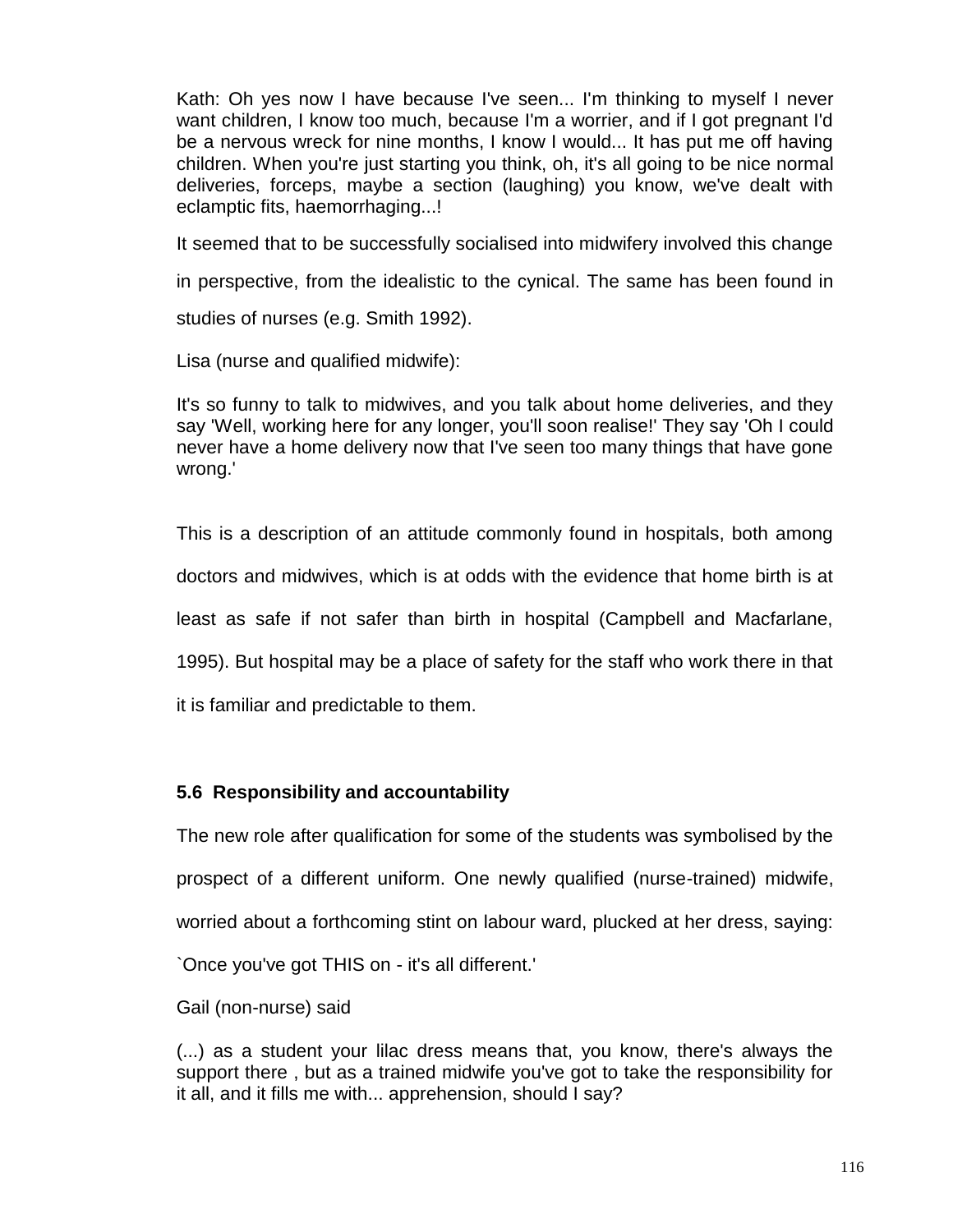The participants emphasised the transition from student to midwife in terms of responsibility. They indicated that they all felt they hadn't had enough time to manage cases on their own. There was no 'easing in' to the new role:

Irene (non-nurse): I think you need more time, you need to be pushed more to manage cases on your own , when you're on the clinical area. (...) I suppose it's this question of not being - I think until you're actually registered, you're not legally responsible for your actions - I think that the midwife is responsible, and that makes a big difference.

Brenda (nurse): It's frightening to think that in such a short time you are going to be responsible for two lives (...)

'Being responsible for two lives': again, this participant is considering the responsibilities of the role. It could be argued that her perspective is one based on a medical model that has been learned during her previous training as a nurse, because a midwifery model would stress the woman's autonomy and responsibility as well. However, these exact words, `responsible for two lives' were used by a non-nurse student in Stark and Elzubeir's (1994) evaluation.

Both students are expressing an anxiety about the deep significance of the midwife's role as a person who stands at the boundaries of life and death.

Lisa (a newly-qualified midwife, quoted above) talked about having a different view of childbirth since starting midwifery:

Lisa: You think, 'God! So much could go wrong!

SD: Did you think that when you first came into midwifery?

Lisa: Um... I knew that it was... I had a feeling that there was a dangerous side to it but not really, no, I didn't think... You don't really know when you're not a midwife... I think I've definitely changed since becoming a midwife.

This talk of a 'dangerous side' has a certain ambiguity. It is, she suggests, dangerous for the women, but perhaps also for the midwife in that it exposes her to anxiety. Both groups, nurse and non-nurse, juxtaposed this new awareness with their earlier view of midwifery, implying that it had been a rather naive view, one that ordinary women held but that now they knew otherwise.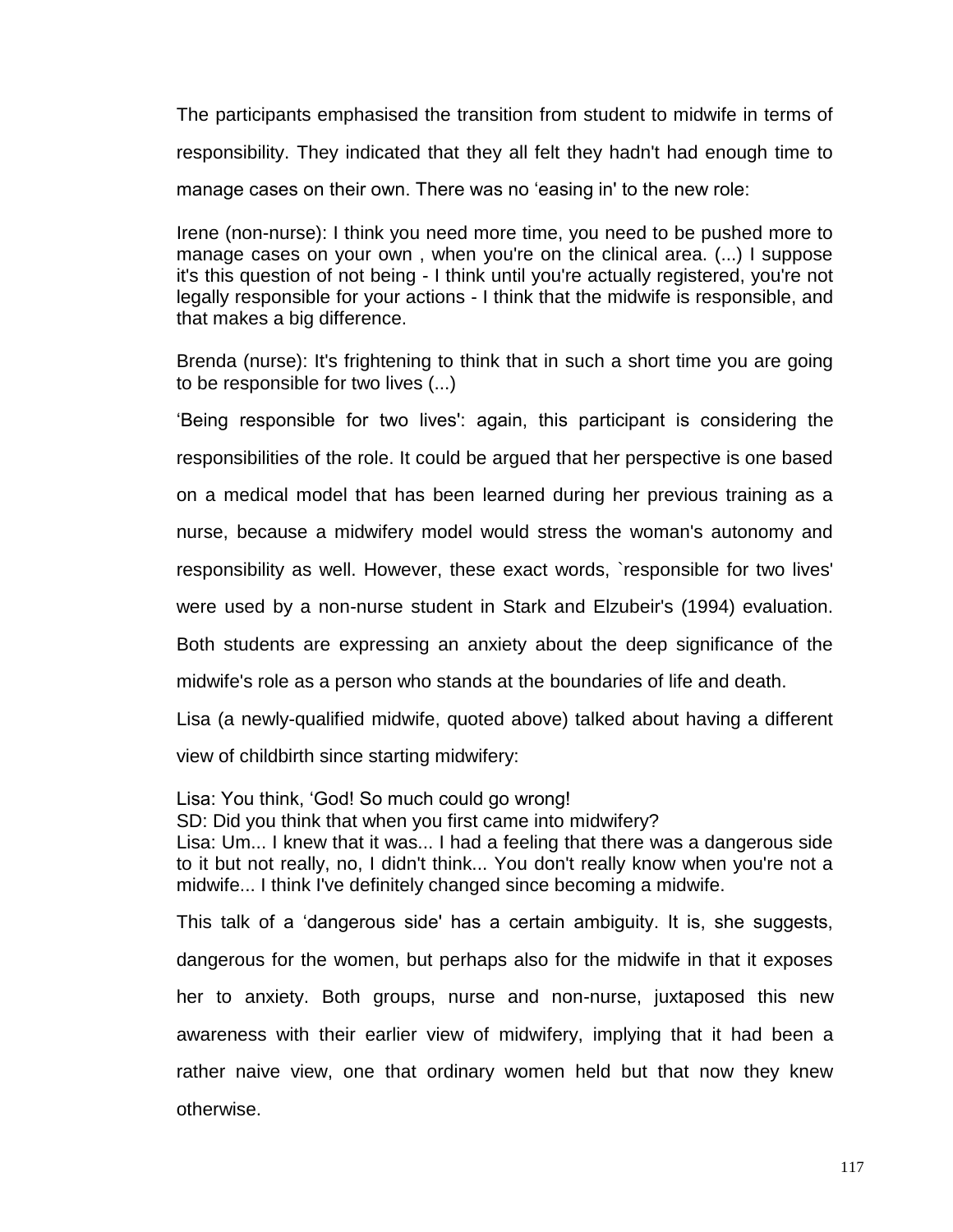Gail (non-nurse) described the effects of this awareness:

I think you become aware of what can go wrong - this idea of nice, normal midwifery...I mean it is true to an extent but when you get these things that do go wrong, and you become aware of what can go wrong, um, I think when you're doing a delivery, instead of thinking 'this is a nice straightforward one' I'm thinking 'I hope this doesn't happen' or 'I hope I do this right' so it doesn't always... in my mind it's not going smoothly because I'm always aware of what could go wrong and what I'm looking for...

She went on to say:

We're now getting towards the end, but I think everyone is aware of the responsibility that goes with 'the end' ... you're responsible then. We've had quite a bit on accountability, and this person suing that person and all the rest of it ... it's frightening ...it makes you feel like getting up and saying 'I think I'll give this midwifery lark a miss!

Ellen Annandale's study of legal accountability in nursing and midwifery found

that nurse and midwives felt vulnerable and that risk constantly surrounded

practice: `it is in the background, there is an atmosphere: it is always there'

(Annandale, 1996, p280). As one respondent in her study said:

you hear of others 'being held accountable' and begin to fear that whatever you say or do may not be right. And you begin to feel more alone (p280).

Giddens (1991) discusses the experience of basic trust, linking it with a `faith'

in the coherence of everyday life:

'Trust is directly linked to achieving an early sense of ontological security. Trust established between an infant and its caretakers provides an inoculation which screens off potential threats and dangers that even the most mundane activities of day-to-day life contain. Trust in this sense is basic to a 'protective cocoon' which stands guard over the self in its dealings with everyday reality. It 'brackets out' potential occurrences, which, were the individual to contemplate them, would produce a paralysis of the will, or feelings of engulfment [...] trust here generates that 'leap into faith' that practical engagement demands.'(p3)

This is reminiscent of Savage's (1992) words: `doctors have lost faith in the ability of women to give birth naturally'. Where birth is concerned, faith in this sense is necessary in order to inspire the woman's confidence and to assist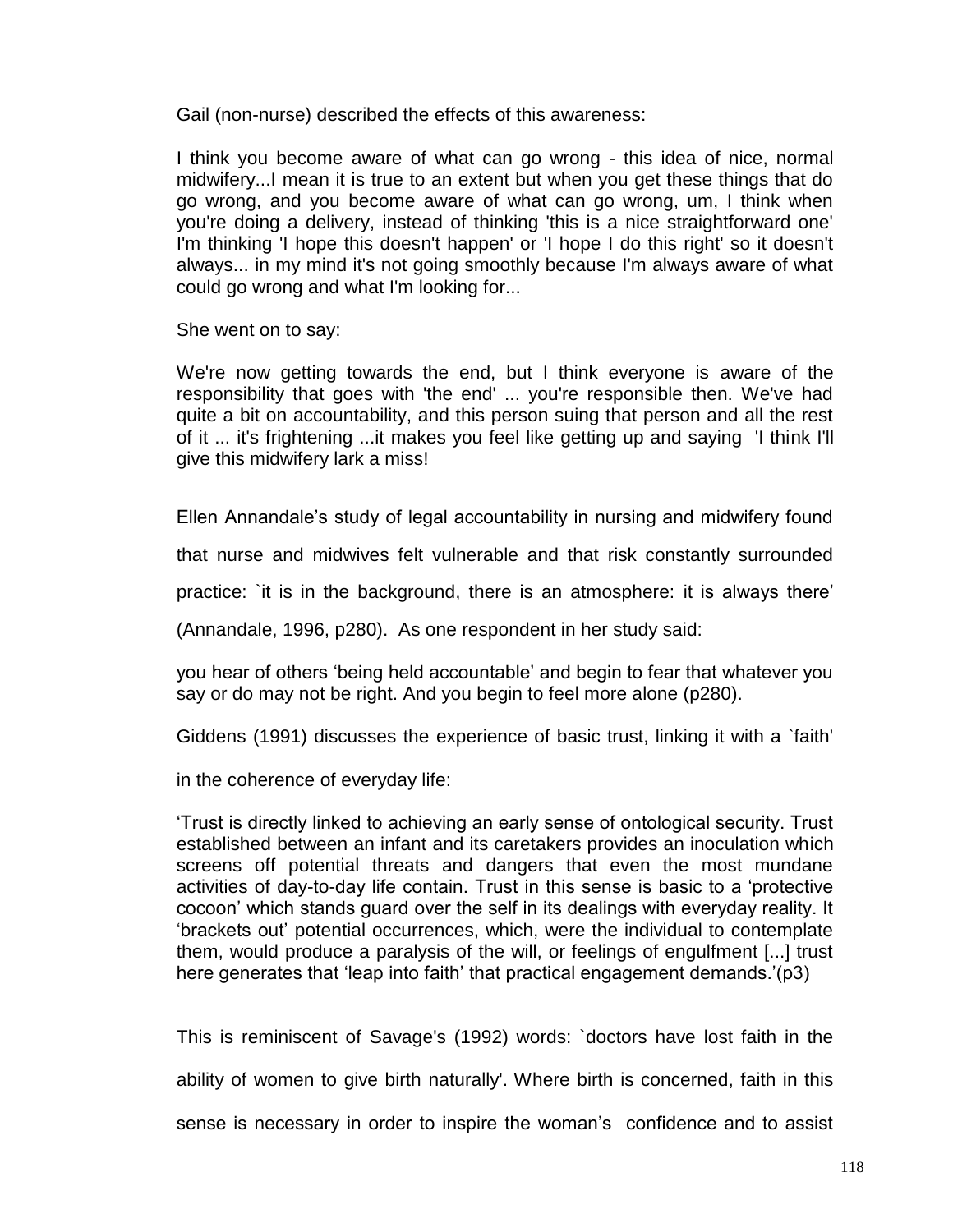her to achieve a normal birth. It means the attendant has to be able to `bracket out' distant and unlikely risks, while simultaneously appraising potential risks in order to give safe care. It means recognising and understanding the normal processes of birth, in order to carry out the 'practical engagement' of helping women give birth.

#### **5.7 Conclusion**

It can be seen from the evidence here that a `faith in women's ability to give birth naturally' is difficult to create and sustain in the current climate, not just for doctors, but for midwives and probably birthing women too. As well as the medicalisation of birth, which students experience on a daily basis, there are also the effects of the increasing emhasis on risk and individual accountability in the health service. Added to this are the effects of living in the `risk society' which ensures that even distant disasters are brought to immediate consciousness (Beck, 1992).

`Nice, normal midwifery' was a recurring phrase used by all participants. The rather cosy word `nice' implies safety and security, a little midwifery haven safely encompassed within the bounds of normality. The definition of normality, however, as we have seen in Chapter One, is far from straightforward, and is instead the focus of a long-standing power struggle between midwives and medical men, while ordinary women have had little say in the debate. Furthermore the occupation of midwifery concerns culturally taboo subjects such as sexuality, death, and messy bodily fluids (Douglas, 1994) ; and the word 'nice' is a strange epithet to apply. It will be necessary for midwifery educators to explore ways of helping future midwives, in this era of change and

119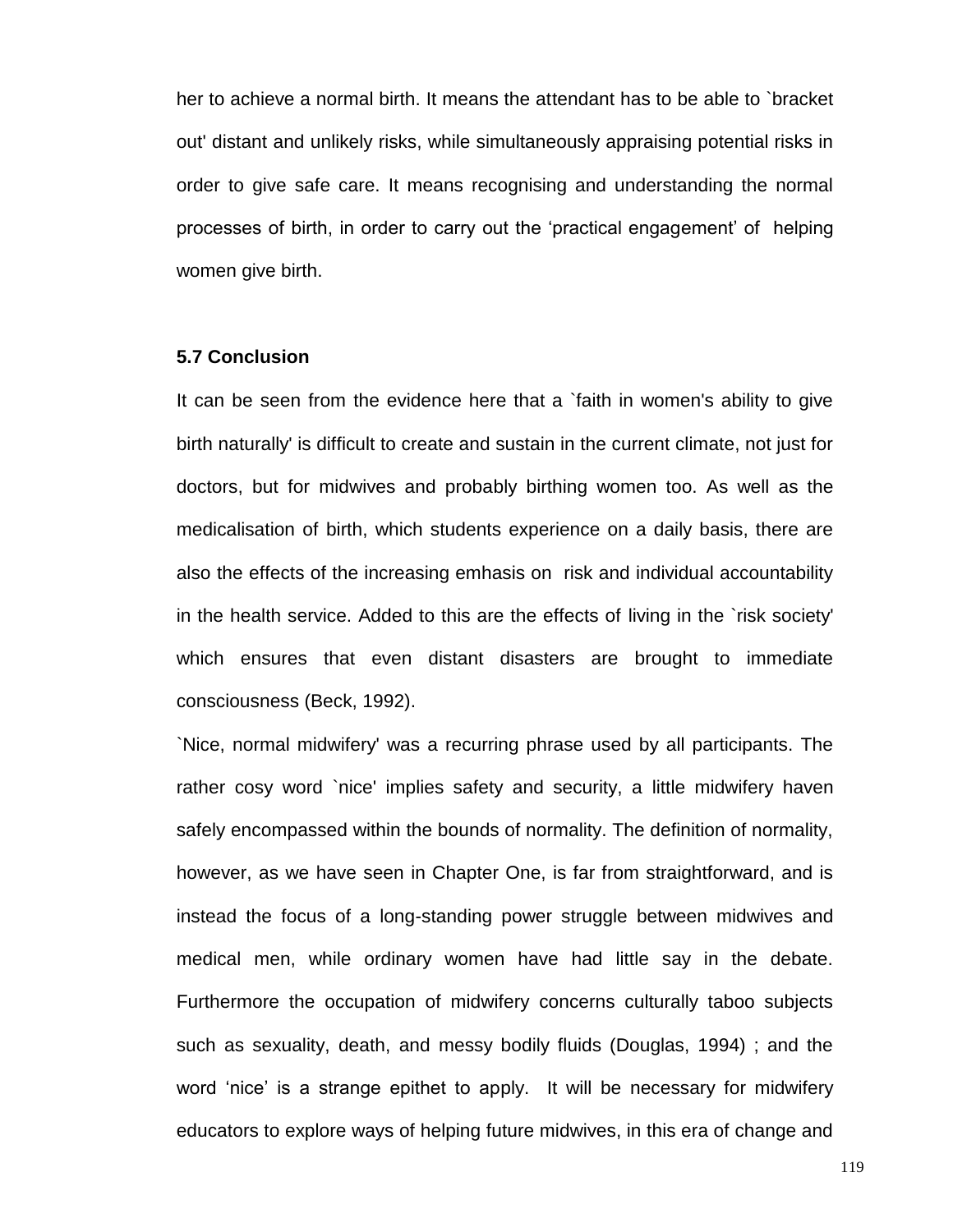uncertainty, to gain a basic trust in women's bodies and in their ability to give birth. The next chapter explores the ways in which students in this study were prepared, and prepared themselves to deal with loss and death. An acceptance of death and loss in midwifery and childbirth, I will argue, is crucial to a perception of birth as a normal part of life. Unless we can accept that birth does at times end with loss, or that birth causes the most frightening and unmanageable emotions sometimes, we will be unable to fully embrace the full implications of the experience of birth, and midwives will be doomed to chasing a chimera of 'nice, normal midwifery.'

#### **CHAPTER SIX**

# **IT'S NOT SOMETHING THEY CAN TEACH YOU: PREPARATION FOR DEALING WITH DEATH**

#### **6.1 Introduction**

When students are confronted with a challenging situation such as an emergency, or the death of a mother or baby, psychological preparation for such an event is important. There was evidence that in some cases the approach to dealing with such situations was of the 'sink or swim' variety described in other studies of student nurses (e.g. Melia, 1987; Smith, 1992). Because the initial aim of the study was to explore students' attitudes to death,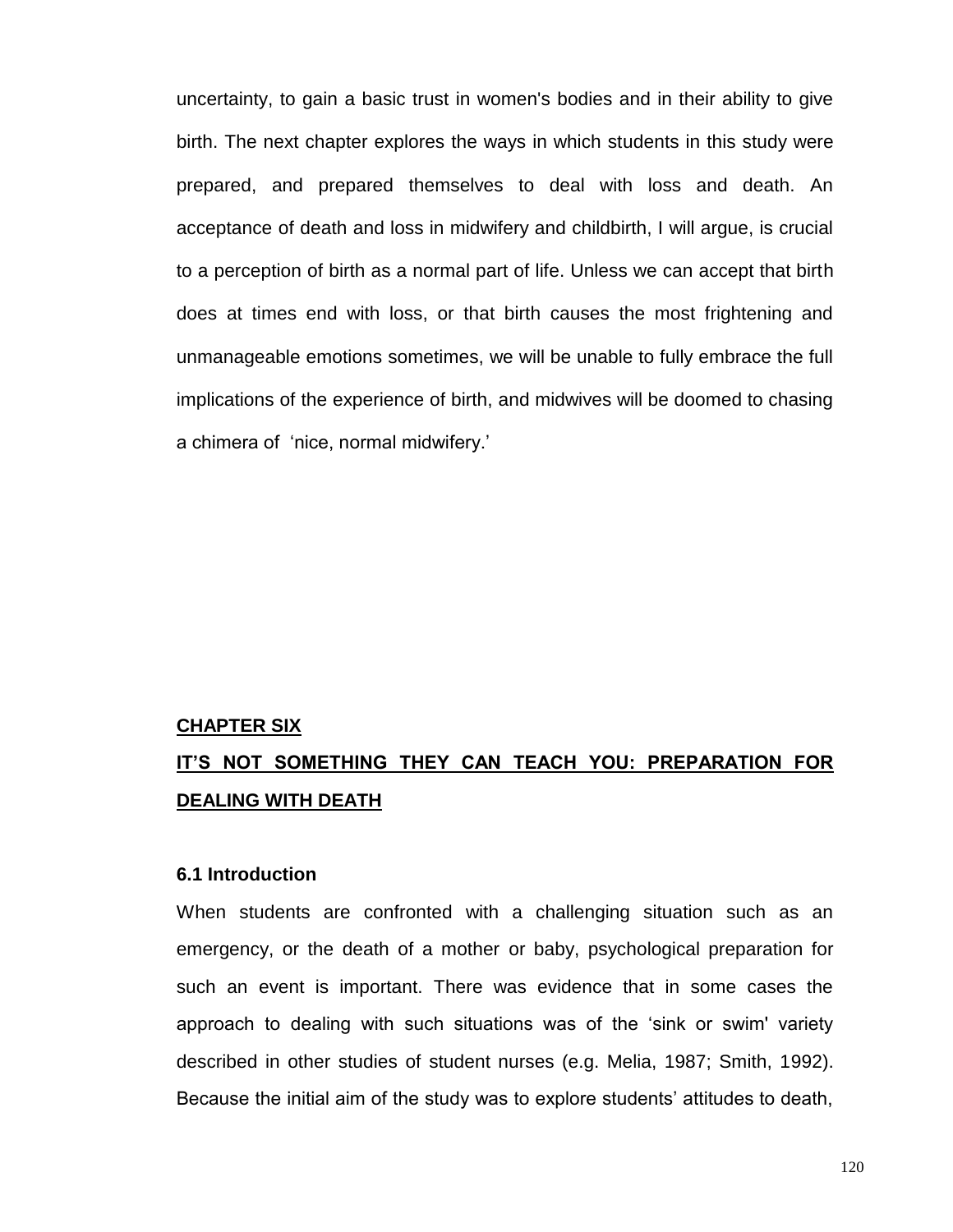some of the initial data related to students' perceptions of their preparation for dealing with perinatal death and bereavement. This chapter explores the relationship between theory and practice as seen from the perspective of the participants.

## **6.2 Learning in school and in practice**

Discussing their initial nurse training, the nurses said that they had to deal with

death on the wards long before there was any discussion of it in the classroom.

For example:

Brenda (nurse): I can remember that they put [teaching about death] right at the end of the first year and by then many of us had already experienced death. It just seemed that they put things in totally the wrong order and you could have done with that at the beginning before you had set foot in a ward really.

The non-nurses' comments about the timing of the discussion of death and

loss in the midwifery curriculum were similar to those of the trained nurses

discussing their nurse training:

Frances (non-nurse) (....) It might be mentioned in lectures - stillbirths, neonatal deaths, but because we're still heavily into 'normal', we haven't really had any serious grounding.

Very early in her training one of the non-nurse participants was involved with a

mother whose baby had died. She discussed her experience with the other

students in her group, who were therefore aware that something similar might

happen to them. Participants from this group said that they felt the subject

should be discussed earlier on in the course rather than left to the second part

of the training which dealt with the complications of childbirth.

Kath (non-nurse): I think there should be some input about - I don't know some support about what is going to happen if you are faced with a stillbirth or an abnormality. It has happened to a colleague and they were devastated because they had had no input whatsoever about how to deal with it. They wanted to see the normal - the normal birth can turn into an abnormal.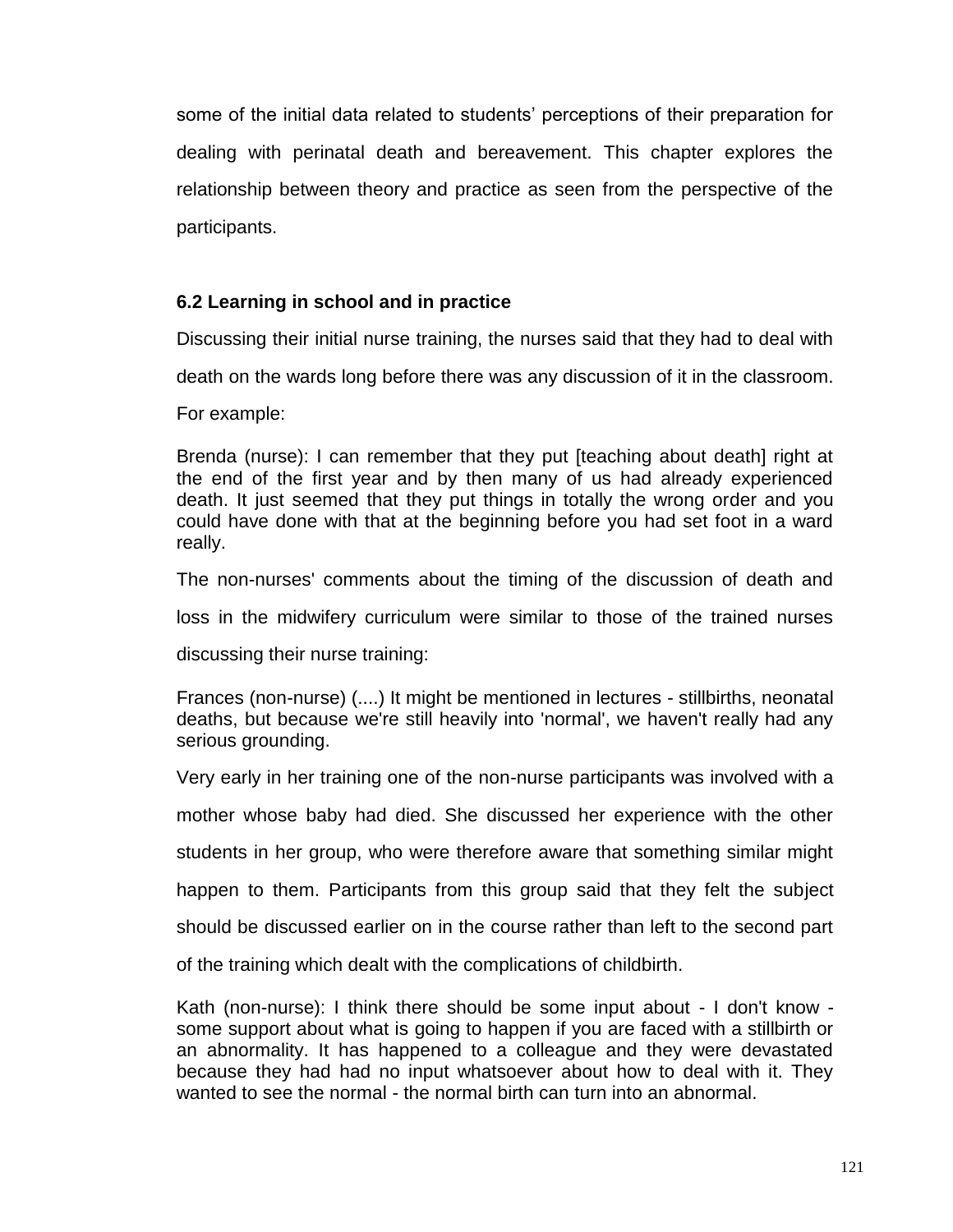The aim is for the student midwife to experience normal birth, but of course this is not always possible to arrange. As Kath rightly points out 'the normal birth can turn into an abnormal*'.* If the organisation of midwifery care changes as recommended in *Changing Childbirth* (DoH,1993), students will be providing continuity of care alongside their mentor and will stay with the woman whether or not complications develop.

As Chapter Five describes, the students' attitudes towards childbirth changed during the course from initially seeing birth as normal to coming to see it as pathological. Therefore it appears that the attempt to impart the philosophy of birth as 'a normal life event' does not succeed, despite the focus of the curriculum. The reality of midwifery care is not so easily partitioned, and the perception, for those students who experience perinatal death early on in their course, that this is somehow not supposed to happen to them yet, might make it more difficult to deal with. (For further insight into how this particular student dealt with her experiences, see Frances' narrative account in Chapter Nine).

At their initial interviews the participants were positive about the classroom input, and it is clear from the above quotes that they saw theory as potentially useful preparation for practice. Later on in their course their views on the value of preparation appeared to change, and most of the participants in each group did not speak of classroom input as having been particularly useful. They also did not seem able to envisage cases where it might be helpful. The recurring theme was 'it's [i.e. dealing with perinatal death] not something they can teach you':

SD: Do you feel that the course has helped you prepare for dealing with a stillbirth?

Josie (nurse): Not in itself, no [...] We'd done the counselling course and that's what we felt we needed, how do you cope with this sort of thing... we got notes but basically it's how do you cope yourself, you've just got to get on with it and do it really - no pointers there.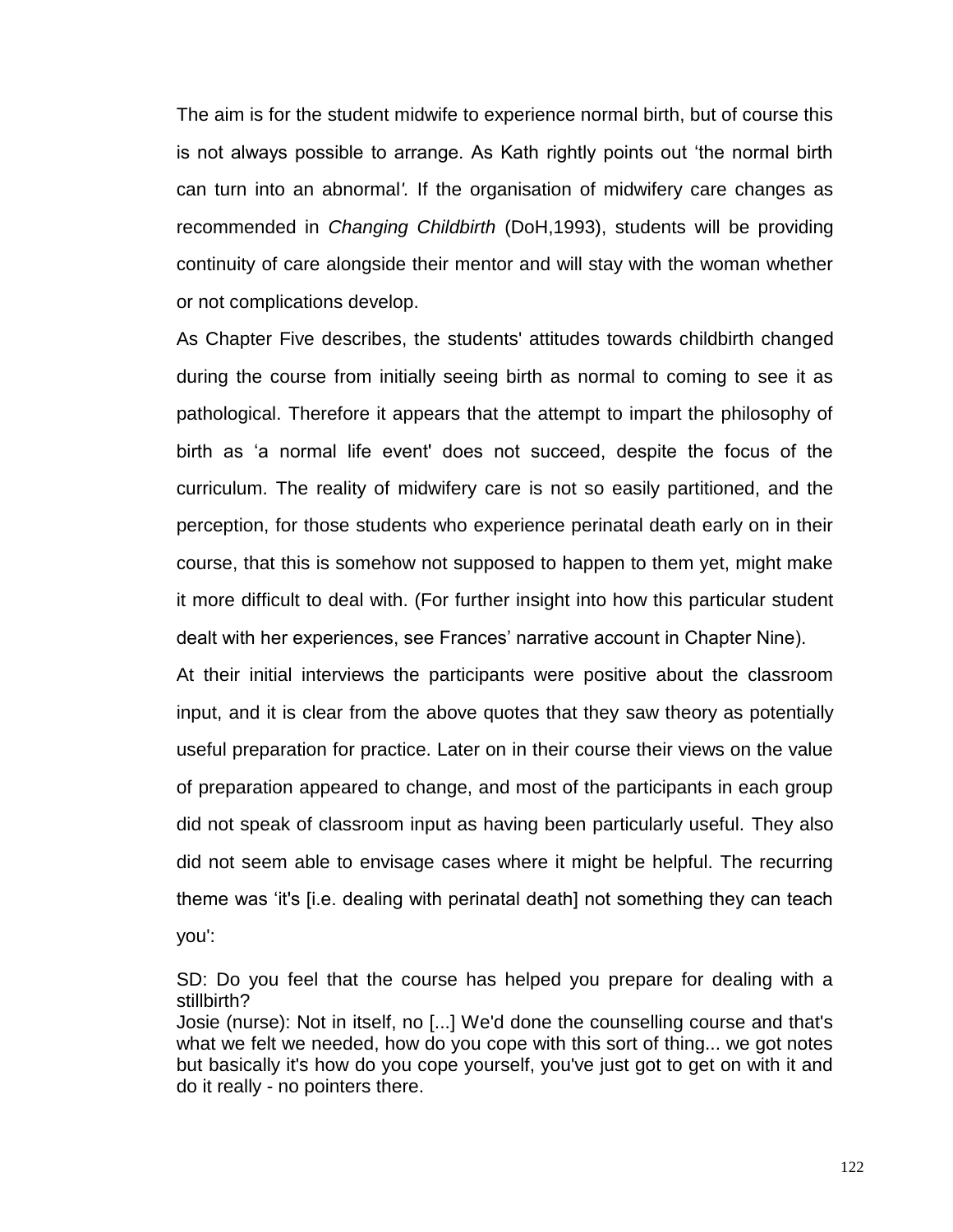Josie here seems to equate 'the course' with the classroom input and 'getting notes'. There is a feeling that theory can be of no use when it comes to 'coping'. Theory is seen as 'notes'; perhaps more linked with the passing of exams than with personal growth and development. There is a suggestion here, too, that she had expected the counselling input to help prepare her but that it had not done so (`we'd done the counselling and that's what we thought we needed'). It seemed she might be unable to voice what she did in fact need in order to prepare herself because she wasn't really aware of what kinds of teaching and learning methods could potentially be used. This approach may have grown out of their experiences in the classroom, i.e. maybe they were `just getting notes', or may have been part of the socialisation process where clinical midwives emphasise the primacy of experience (see discussion in Chapter Two). Both groups talked of theory in this way. These are extracts from interviews half way through the course:

Josie (non-nurse) I think you only learn through experience, no matter how...you have to be in the situation

Carol (nurse) we haven't really had a lot of input on counselling - but I don't think it's something they can teach you - I don't think we should have done any more (...) I think it's something you develop... you can be taught it but... I suppose on reflection it helped to understand the problem...

This hesitant reply indicates that Carol feels that theory is of limited value; although there wasn't much counselling input, she didn't feel there should have been more. Yet again there are indications of ambivalence when she says `I suppose on reflection it helped to understand the problem'. She portrays learning as a rather passive process: 'they' teach you, 'you can be taught'. She indicates that understanding 'the problem' is separate from knowing how to act. This ambivalence was frequently expressed. Participants felt they should be better prepared for dealing with difficult experiences but that the only way to learn was once you were actually in the situation: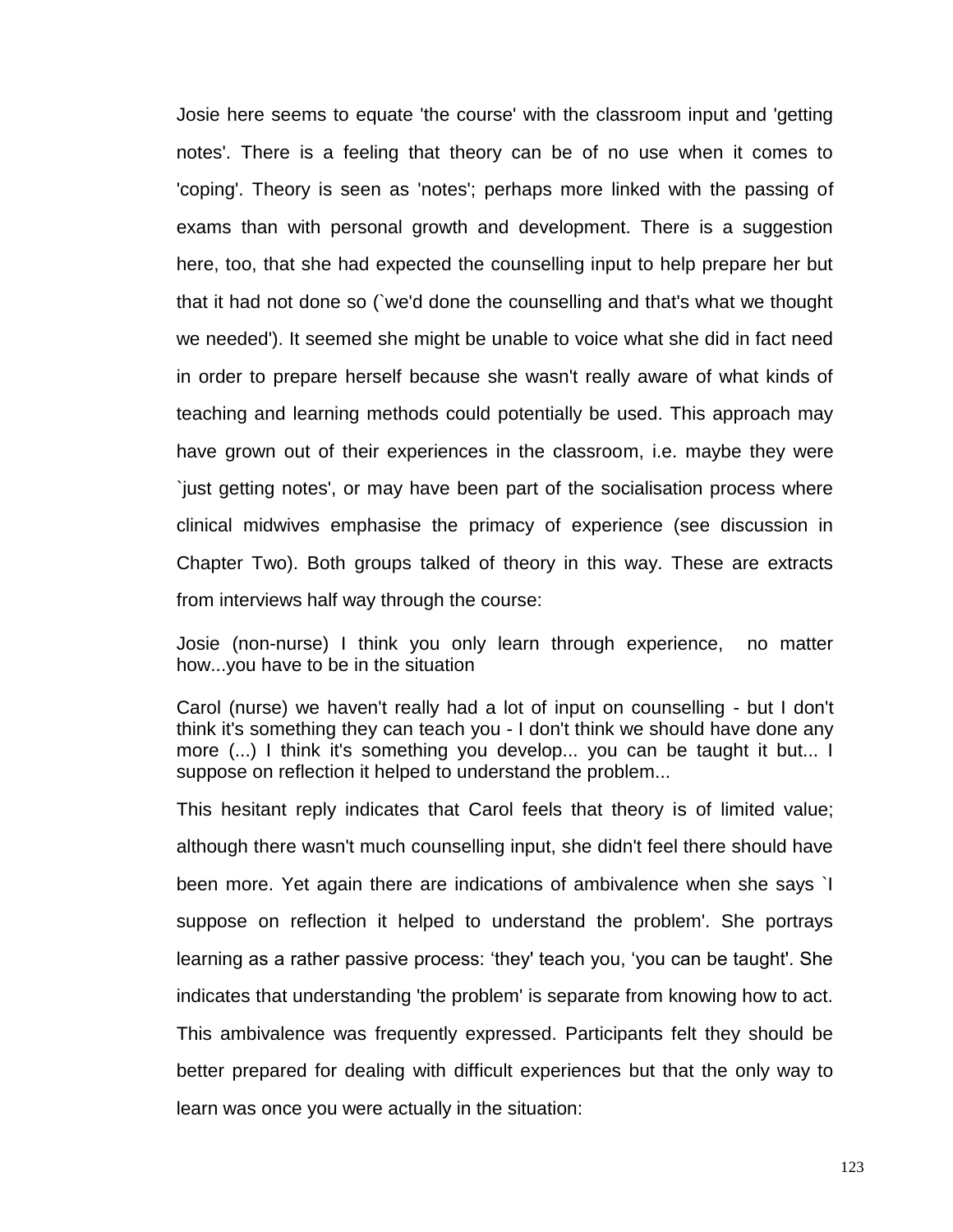SD: Has the course helped you feel prepared for dealing with stillbirth? Brenda (nurse): Yes and no. I don't think it prepares you for when you're there and you're facing the situation - it's just knowing, when you're actually involved, how you're going to deal with it. I was on the ward when we had a lady come down for monitoring and the baby died. I wasn't actually involved in the care, but the atmosphere takes over everybody. I don't think you're prepared enough for that... but I don't think you can be until you're in that situation

Kath (non-nurse): (...) Obviously, no one can prepare you what to say, but...how to deal with the situation, but the actual counselling session we had was just general counselling (...)

SD: Do you think role-play is useful ?

Kath: We thought we'd be doing role-play because the previous group said, 'Oh, videos...they video you talking to each other', so we went in and said to her 'We don't want videos, **we do not want** videos, anyone recording, so she said, 'Fair enough'. We don't mind role-play - but we didn't get around to roleplay or anything

The non-nurse group seemed to have a fear of using videos for experiential

learning and Kath thought it was `obvious' that no-one could 'prepare you what

to say'.

The idea 'I don't think it's something they can teach you' was repeated by both

groups of students. Like the student nurses in Smith's (1992) study these

students

'preferred to see learning about feelings and emotions to do with death and dying as experiential; going through the experiences themselves and observing what other people did' (Smith, 1992, p110-111).

You might have 'notes' but this, they felt, would make little difference when it came to the real-life situation. From the words these students used, it was as though learning through 'experience' and learning in the classroom were seen as totally separate. Both the elements that Mander (1994) suggested as a result of her study are also revealed in these data (see discussion on pages 53-54). Firstly the classroom teaching might not have been seen as helpful because it was limited to the cognitive domain and was failing to address emotional or ethical aspects. Given the current emphasis in the curriculum on reflection as a way of learning from experience this is a significant finding. In reflection, a critical analysis of various aspects of an experience is intended to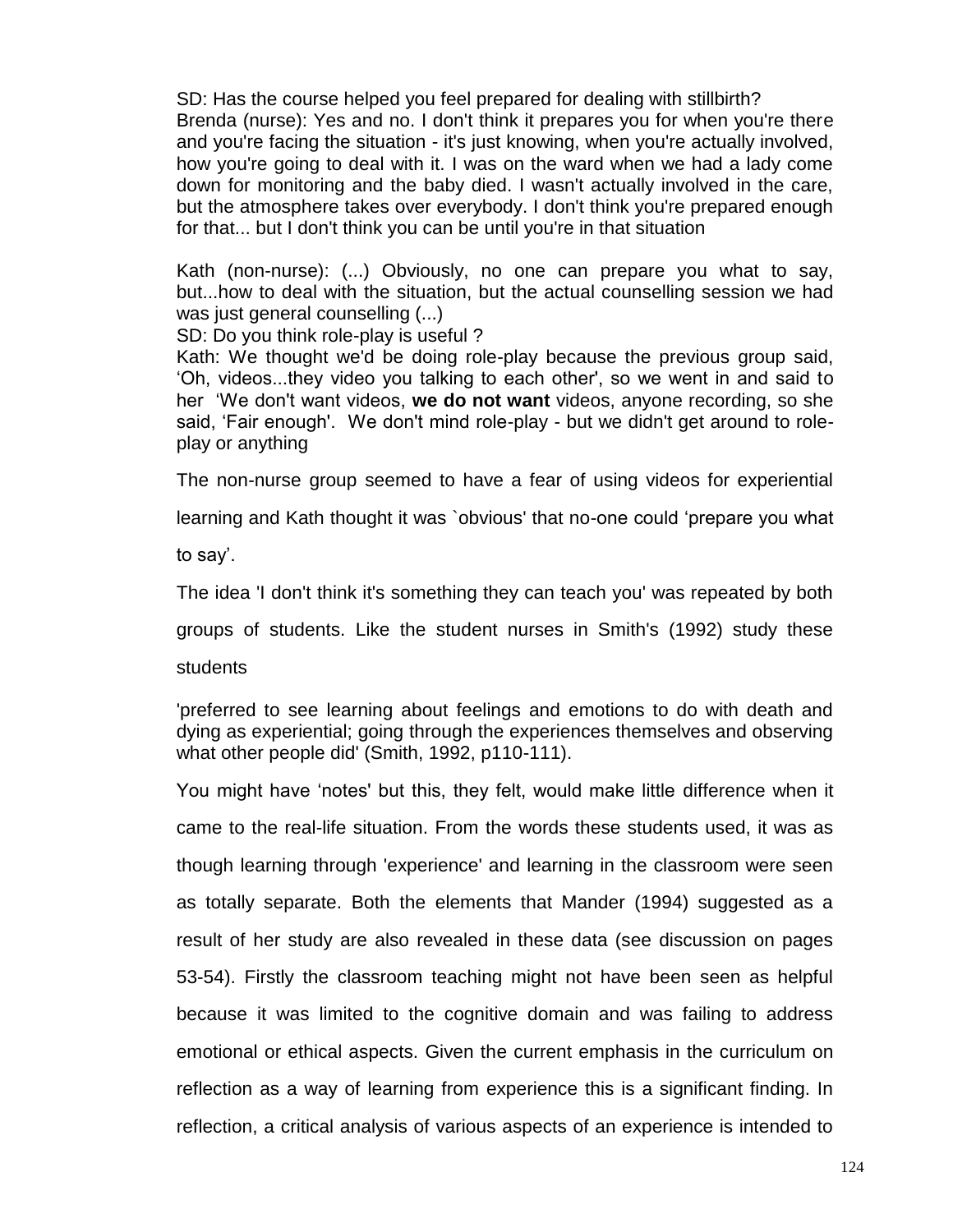bring together theory and practice and bring greater depth of knowledge, to further inform practice. From informal discussions with other teachers, and from the literature on reflection (e.g. Rich and Parker, 1995) it is clear that many teachers and lecturers feel they are lacking the necessary skills to manage the complex emotions brought up by reflection and by experiential learning. Secondly as the students were socialised into midwifery, they were acquiring the prevailing attitude that regards theory as having little relevance to practice. One student, not part of the study sample, said that on her first placement to labour ward she asked a midwife a question related to some research findings, and the midwife retorted: `Don't you use the R-word around here!'<sup>8</sup>

Since the incorporation of midwifery and nursing into higher education there has been an increasing emphasis on academic credibility. Midwife and nurse teachers have been occupied with managing the transfer into higher education, which traditionally accords less prestige to the `practical know-how' which is an essential aspect of midwifery and other professions such as nursing and teaching (Eraut et al., 1995). As health professionals become further integrated into higher education, it is to be hoped that the importance of this kind of knowledge will be increasingly recognised and suitable methods of teaching further explored and developed. There are signs that this process is under way; for example the growing interest in hermeneutic phenomenology as a basis for nursing research (Annells, 1996; Reed, 1994) and the use of `problem based learning' in midwifery pre- and post-registration courses.

Learning how to deal with stillbirth or birth complications indicates a particular need for `reflection prior to action' (Boud and Walker, 1993) in order that a

 $\overline{\phantom{a}}$ 

<sup>&</sup>lt;sup>8</sup> The student also pointed out, however, that when she returned to the labour ward this particular midwife was undertaking some continuing education, and her attitude had changed dramatically. She even began to ask the student for information and to discuss issues with her, relating research (footnote 8 cont'd) to practice. This example, for me, illustrates the transformative power of continuing professional education.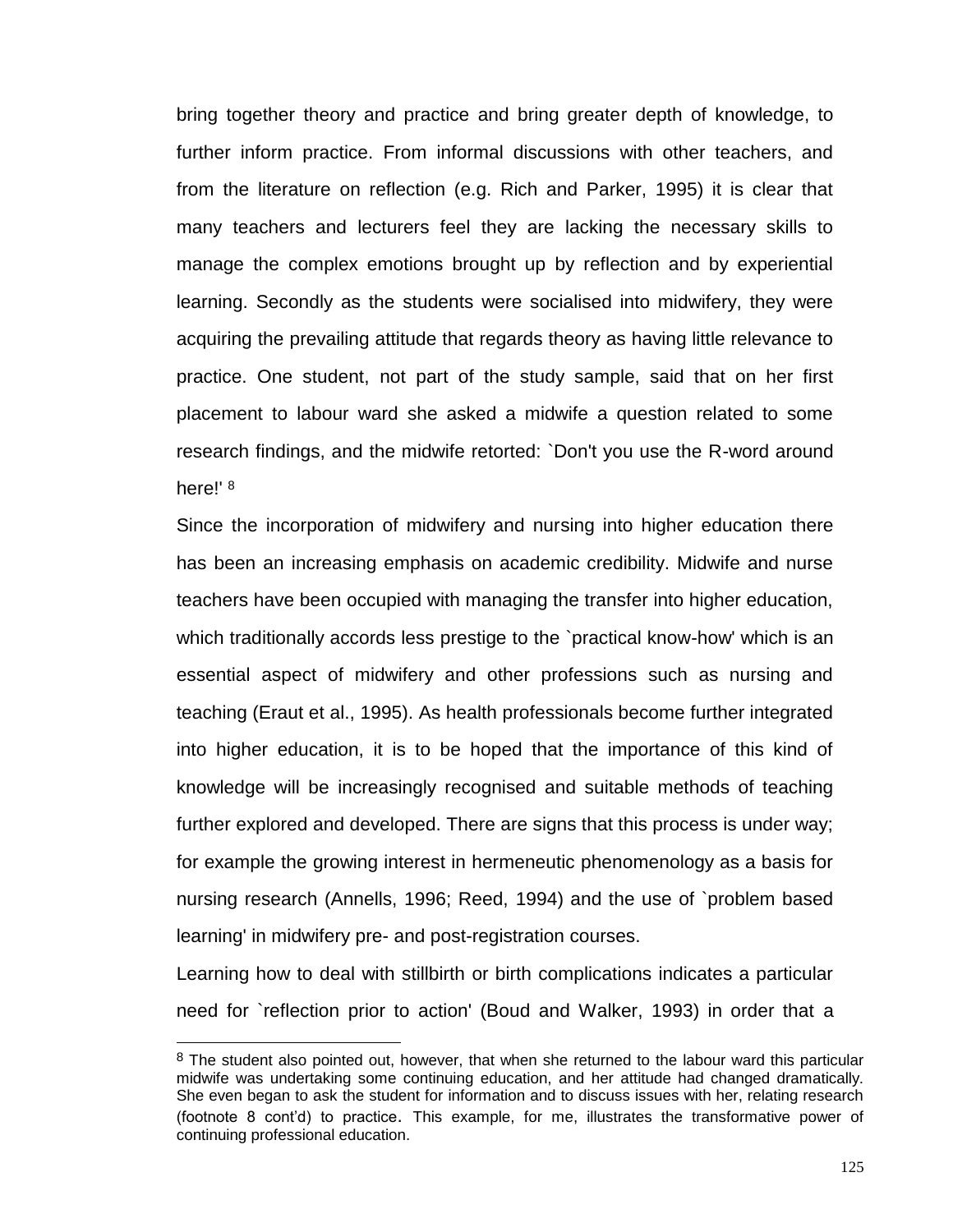woman experiencing a difficult birth is attended by someone who has had some opportunity to explore her own feelings and anxieties prior to the event. There was evidence from Frances' case that despite the widely expressed belief `you only learn once you're in the situation' it was possible to prepare, to `reflect prior to action' and to have some prior idea of how one might react. Frances was `thrown in at the deep end' by a midwife with the words `she's got to learn about it sooner or later'. This might have been disastrous, either for the mother, for Frances or for both. Frances felt that she had been helped by having watched a television programme about stillbirth a few years previously (Langden Films, 1986). This, she said, had made a great impact on her. The film had shown parents and siblings holding their stillborn baby, with staff supporting the family but not controlling or dictating what should happen.

SD: You feel if you'd not seen that...

Frances: Yes, I don't know how I'd have reacted and I don't know how I'd have been expected to react, because really my mentor didn't discuss it before I went into the room at all. (...) There wasn't really any preparation at all. I think if I hadn't seen that....I must admit that I hadn't really considered it, but, thinking about it, I think that provided the role model as to how I acted. Because (the programme) was a very normalising sort of - everybody (in the programme) was very easy to speak about the death, which I think there's - quite a lot of staff don't feel that comfortable. It somehow took away the embarrassment side that I expect a lot of staff still feel going into that situation, the inadequacies.

Frances was already aware of the 'embarrassment side' and the inadequacies that staff feel. Her comments show how, as she says, the people on the programme provided a role model. Without this, Frances felt she would have had little idea about how to cope either on a personal or on a professional level. The model presented was not the usual professional role model, it was `normalising'. It was a model where the death was spoken of openly and easily. The programme showed the family grieving and adjusting to their loss. Interestingly, in my experience of showing this to midwives and students, many find it difficult to deal with, calling it 'morbid' because the family have total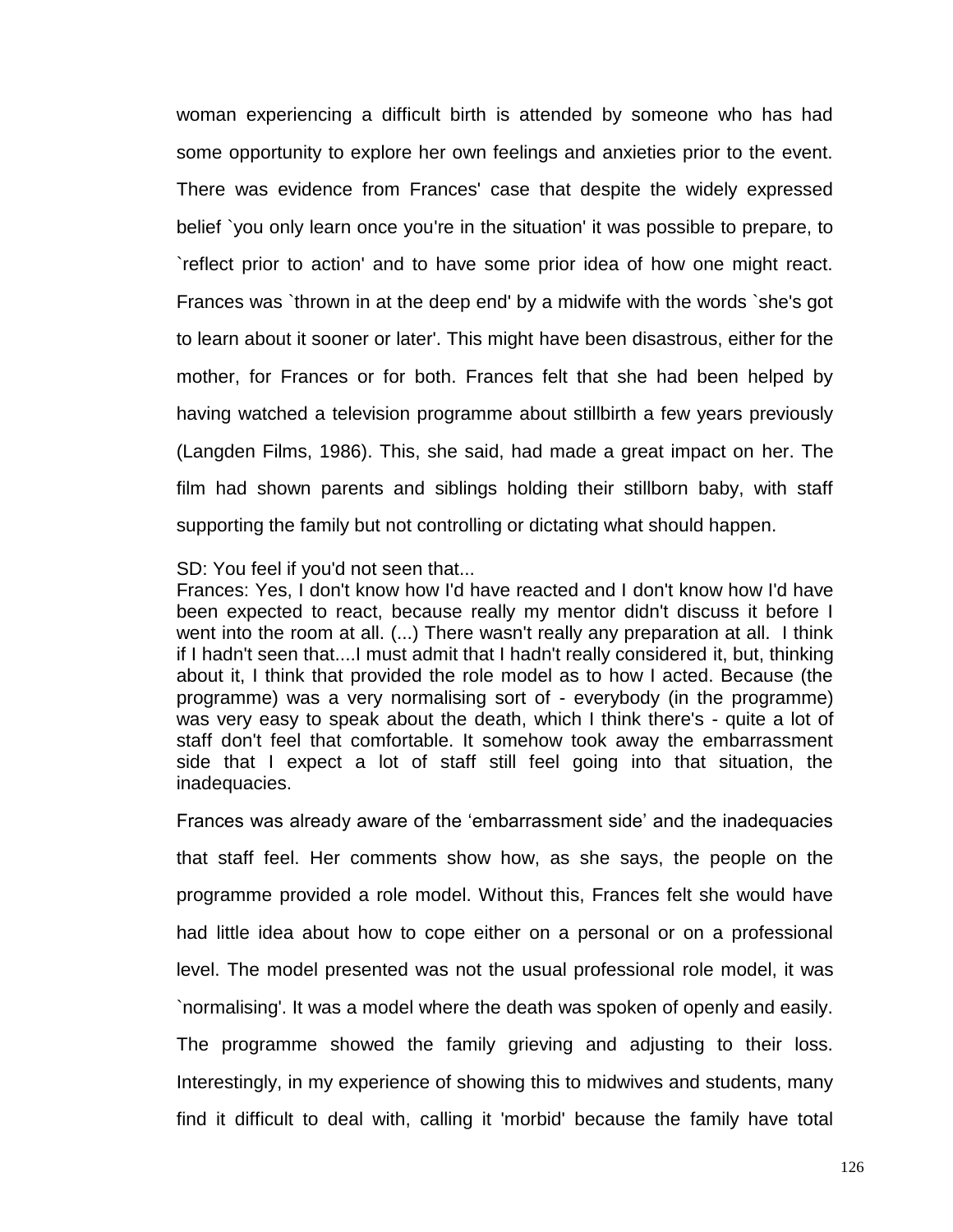access to the baby's body for several days, and the other children hold and talk to the baby. The reaction of those midwives who find it `morbid' is evidence of the taboo still surrounding death. The fact that parents often need to explore their dead baby's body, repeatedly touching it, in the same way as they do with a live baby, may be very hard for health professionals to cope with. Perhaps this is because it blatantly confronts them with the fact of the death.

One student in the nurse trained group spoke positively about the classroom input.

Deirdre (nurse): I think it's been very good - the theory and watching the videos and talking about it and the practical procedures as well as the counselling - I've found it good.

Deirdre had had prior experience of counselling in her work as a gynaecology nurse. She was also the only nurse student to spontaneously discuss articles and books she had read, relating ideas from her reading to clinical practice.

These data confirm that dealing with loss is a very difficult, yet crucial part of the curriculum. Participants' comments showed that although they were often critical of the teaching they had received, there was resistance on their part sometimes when teachers suggested using different learning methods, or in some cases, resistance to discussing loss in the classroom. Further research on how to prepare students for this aspect of midwifery would be very useful. Perhaps, the more openly loss is discussed, the lesser will be the fear of death. In Frances' words, death will be more 'normalised' because it will be discussed and overt provision made for it. Perhaps then midwives will be less haunted by the possibility of something going wrong.

## **6.3 Experiences of stillbirth**

In both centres it was commonplace for students to be steered away from having to be involved with women experiencing a stillbirth. Several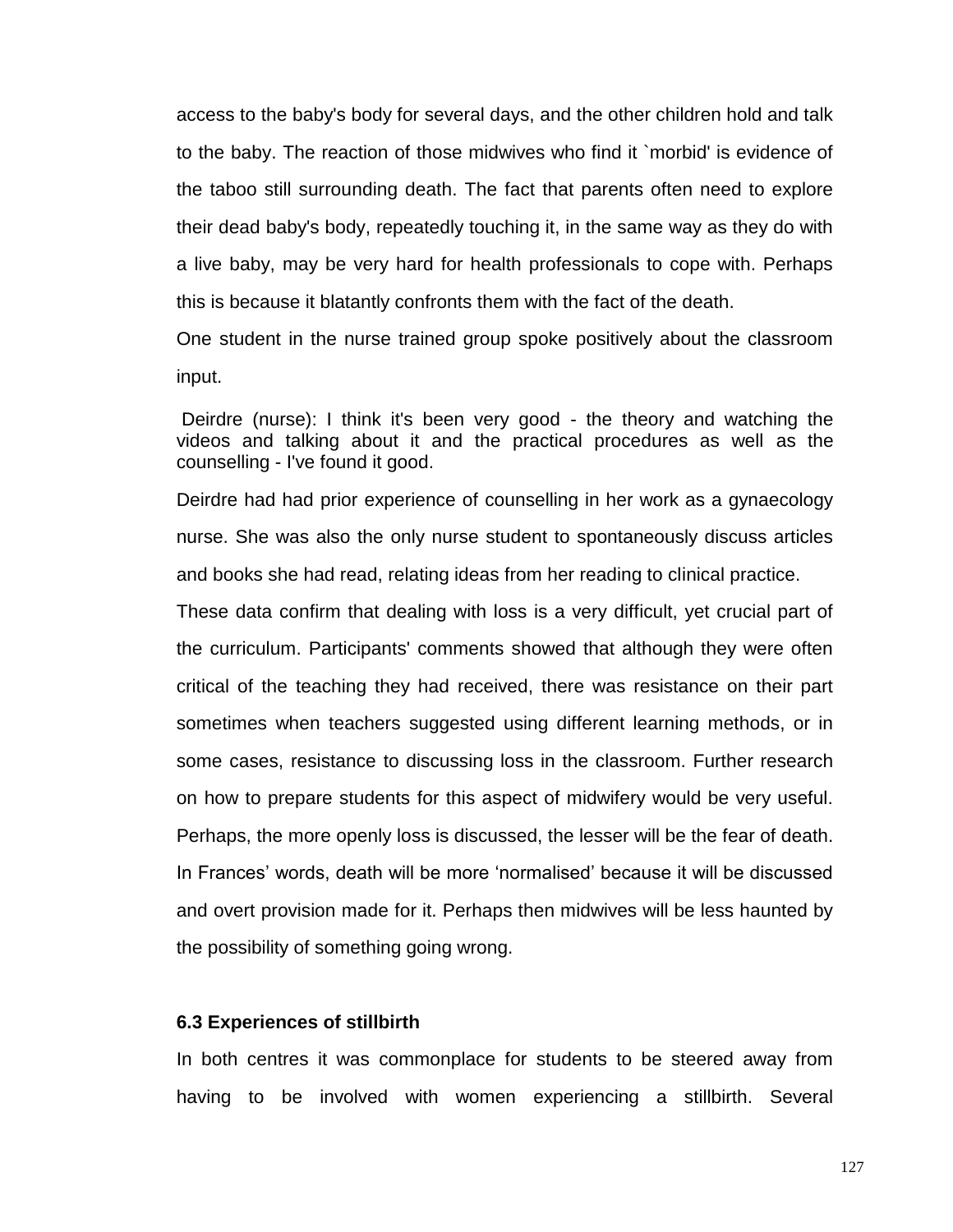explanations for this were offered. The reason most commonly put forward was that the woman needed care from an experienced midwife and needed as much continuity as possible, with as few people as possible involved in her care. As Mary, a non-nurse midwife qualified for a year, said:

It's very hard to take a student with you into that environment - it's often the close relationship that you have with her - but to have another person in, almost as an observer... unless they can actually take part in it, it's quite hard...the dynamics change so much, don't they?

In two instances, however, students who had already been providing care for a

woman were removed from caring for her once it became clear that all was not

well.

Carol (nurse): I'd met her the night before and then they didn't really like the students to go in....they just wanted to try to keep the continuity with the midwife....there was a hell of a lot of people going in and out and she was labouring, so it was upsetting.

This quote indicates that despite the expressed aim of preserving continuity

with one experienced midwife, in this case at least the woman was subjected to

'a hell of a lot of people going in and out'. It suggests that at times there may

be other elements at play in decisions not to involve students as the following

extracts indicate:

Carol (nurse): (discussing a different occasion) I had actually palpated her (....) they tend to shield ladies like that from the students; they don't want you to get involved with it really. They tend to get the qualified staff - there were just two sisters who went in and I just saw the baby afterwards.

SD: Is that to protect you, or the woman, or what ...?

Carol: A mixture of both, because they don't know how to deal with us dealing with the situation ... or whether they felt that they didn't want to get too many people involved...

Emma (nurse): Well, there have been a couple of occasions where maybe the lady will turn up on the labour ward and you will have been sent round to do baseline observations and start admitting her and then things like - if there's a problem with the fetal heart, it's taken away from you, but you've actually been involved with her (....) I know it's completely different from general nursing but in general nursing you were never protected that much from it - never taken away from a patient who was dying and a qualified member of staff put in if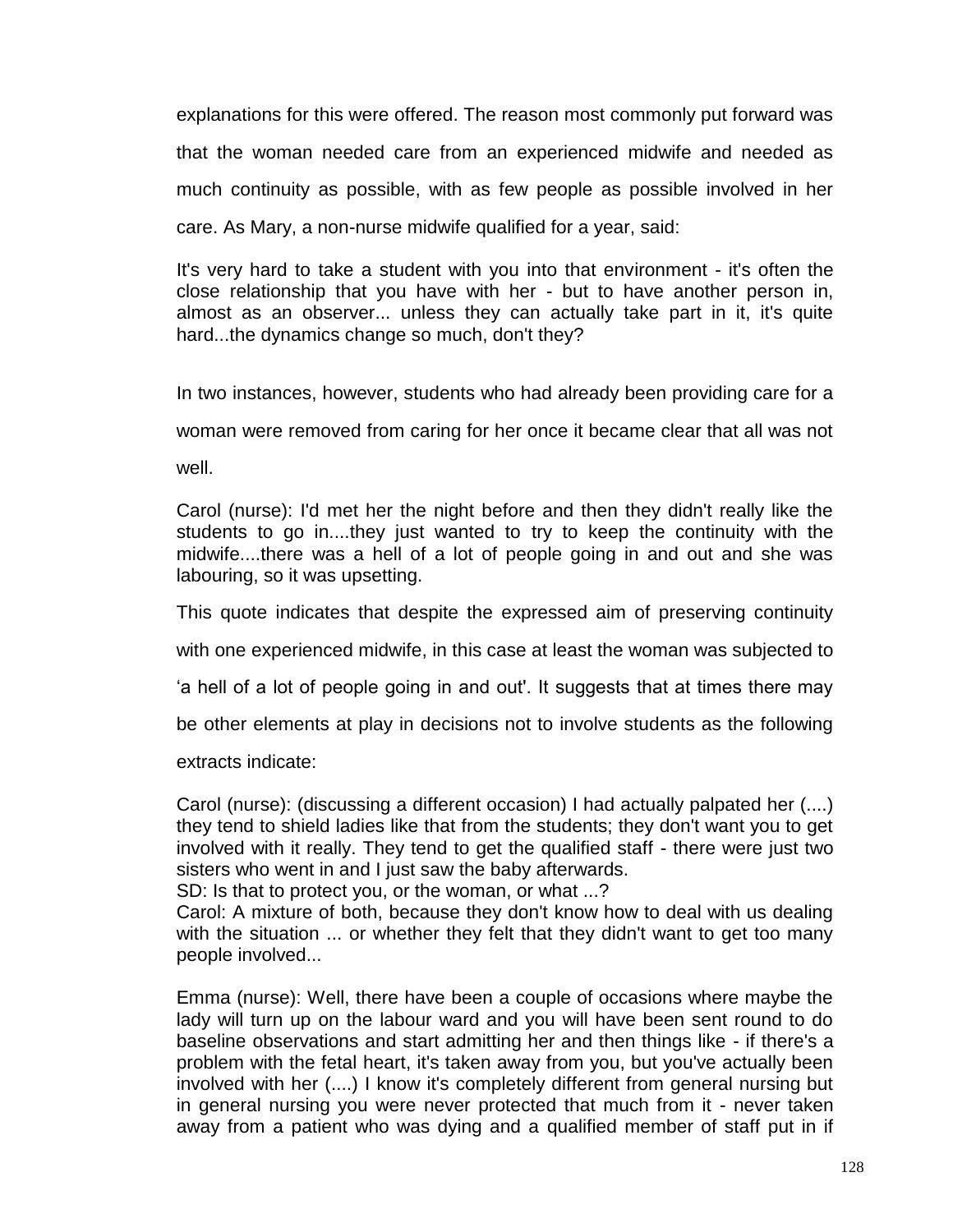you'd been caring for them. I know it's different because it's more of a....but a lot of the time that's the way you come to terms with it - by actually doing it and not being protected from it.

Deirdre (nurse): When we were on the labour ward we were very much kept out of it - it's sort of 'you don't have to cope with that' and then, all of a sudden, you're a staff midwife looking after this person and you're on your own then, aren't you ?

The non-nurses also had the experience of being `shielded'. Josie (non-nurse)

described being partially involved in caring for a bereaved mother. It was her

only experience during the course of dealing with perinatal loss. It was not

clear why she had been so much on the periphery as she was a senior student

almost at the end of her course and would, perhaps, have had a lot to offer.

Short staffing played a part but was not the whole reason:

Josie (non-nurse): I was working with my mentor but it was very very busy. I was only partially working with her and then being whisked away to do admissions and things like that, so I wasn't with her all the time. And she was looking after a lady who'd had a termination for fetal abnormality so really I didn't get the full picture of things. I was just in and out of the room helping [my mentor] to sort things out, but that's my only experience. [...] They didn't want to talk about it at all and, of course, [my mentor] was having to sort things out like the post-mortem - that sort of thing - and they did agree to a PM [post mortem] although because I went off the labour ward I didn't know the outcome... so I wasn't totally involved. I was just basically helping out....it's a bit of a shame really I didn't get more of an opportunity to speak to them.

[...]You see they wouldn't put a student in with a lady who was, say, having a termination for fetal abnormality, they'd put a more experienced midwife in, or they tend to. When I've been on Delivery Suite they've tended to put a more experienced midwife - someone who's dealt with the situation before... but some midwives end up never having contact...

The experienced midwives I discussed this with confirmed that it was usual for certain midwives to be the ones informally recognised as able to cope with caring for bereaved women, and for those midwives to be asked to do so. They were often the ones who were seen as a bit more involved and a bit more `alternative' than the others. They also pointed out that the changeover to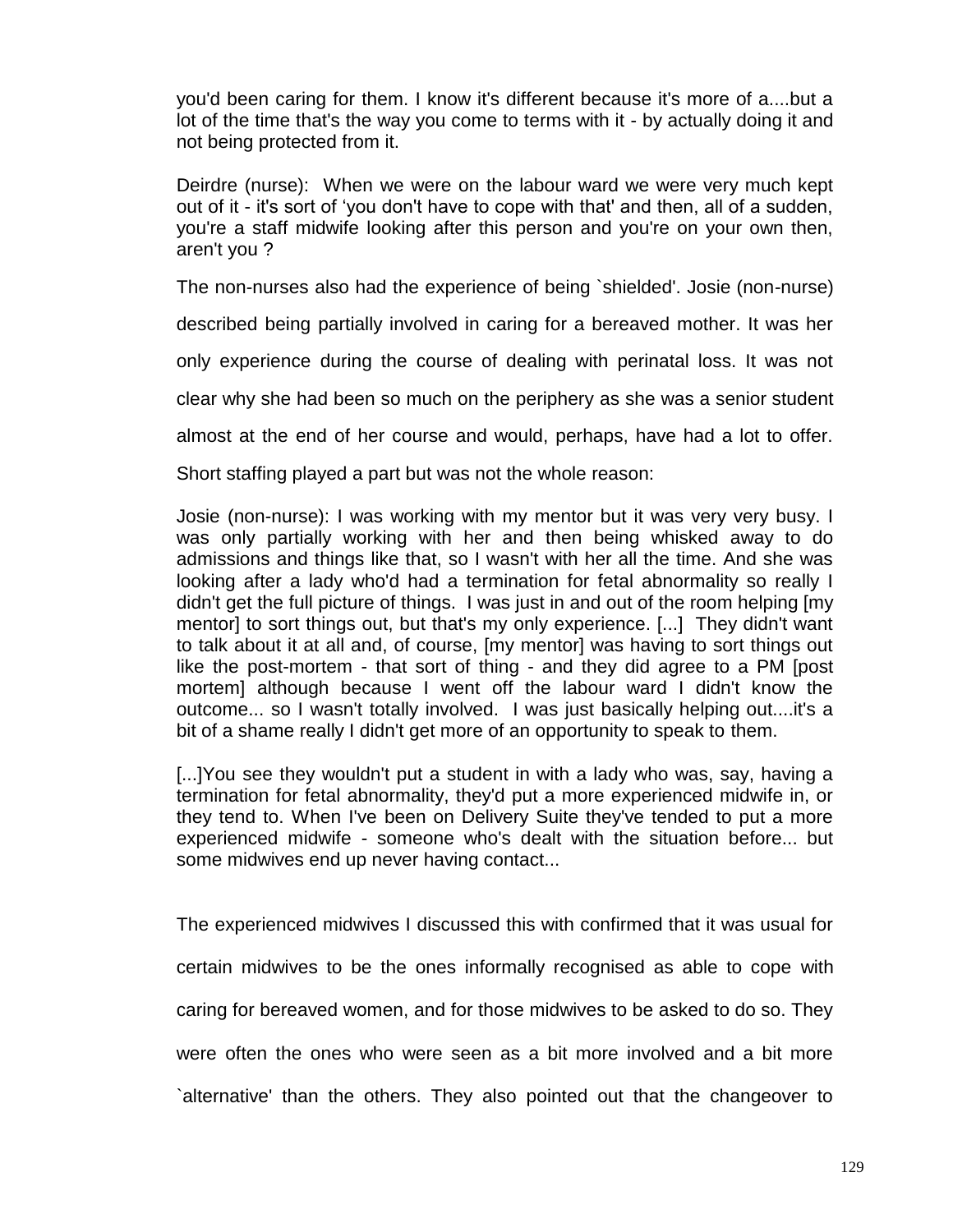`team' midwifery would mean that midwives who had never been called on to give such care would now be expected to as part of their continuity of care for their own client, and that this might be extremely difficult for some:

Gail (non-nurse): It was one midwife who dealt with her, nobody else went in just one midwife - so we tend to be steered clear of some of these things purely by our status [...] as students we know what's happening but we're not actually involved, for the mum's sake more than ours, because they don't want to load more and more people in and out, do they ?

Gail seemed to accept that it was better for mothers that students were not involved and were 'steered clear'. The words 'purely by our status' suggest that it is not normal practice for students to be involved; that this is something that is almost automatic, rather than something decided with reference to the family's wishes and to the individual student.

With regard to stillbirth, the worry most often mentioned concerned communication:

Kath (non-nurse) I'm not scared of dealing with the child, the dead baby or anything, it's just 'what do you say'? You think 'If I say this, I'm going to put my foot in it and she's going to say - 'Get lost!'

Participants' principal worry was about what they would say in the situation. Yet there is in fact a sizeable body of literature regarding communication with parents whose baby has died, e.g. (Kohner and Henley, 1991; SANDS, 1991; 1995).

It is quite possible that a student might in the whole of her course never be closely involved with parents whose baby has died, purely because the situation did not happen to arise. It would also be perfectly possible for a student who was anxious about dealing with death to avoid it altogether, and she would be able to avoid it for a large part of her time once qualified.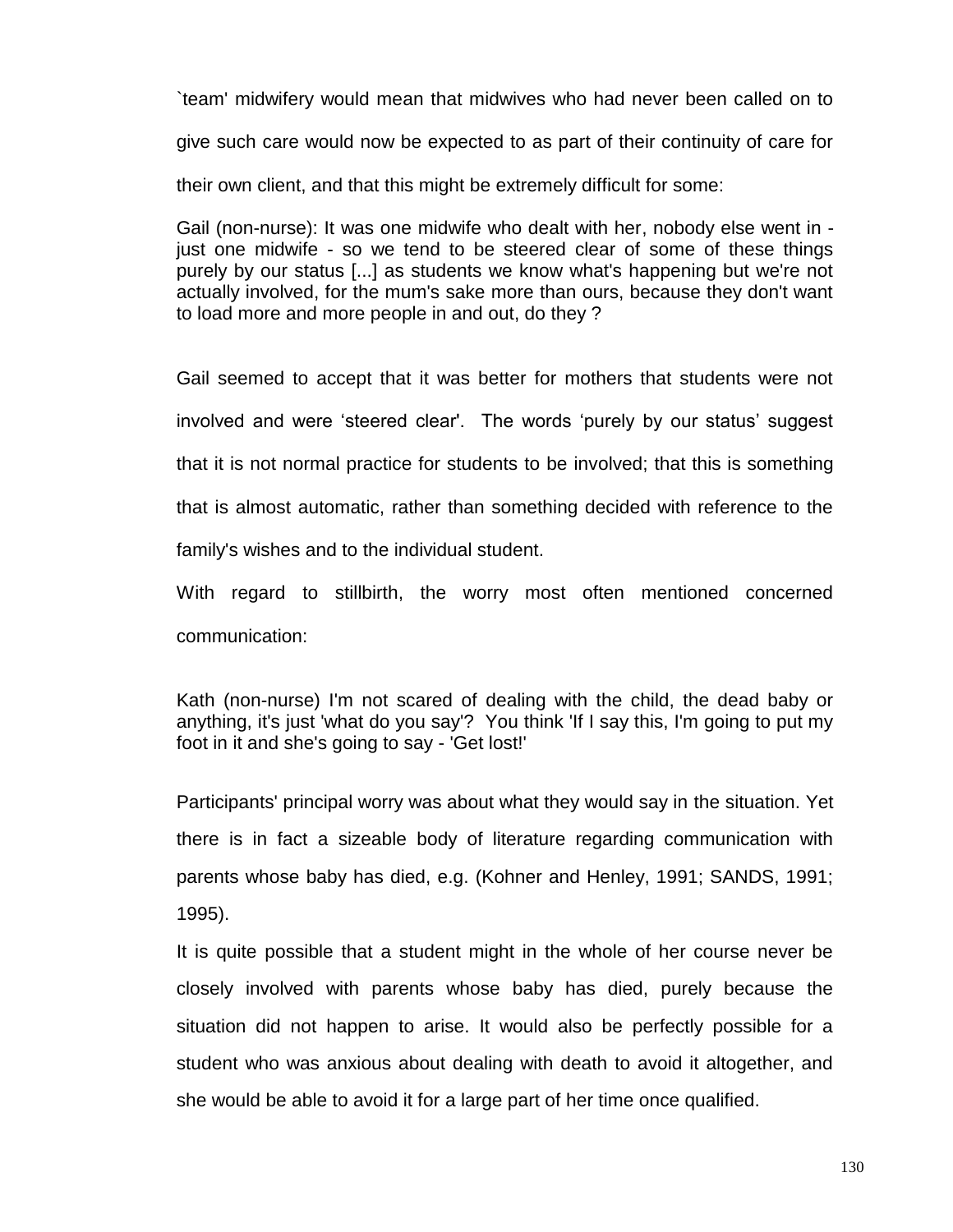Several students made comments that indicated to me that any experience a student missed during her training might well become a focus for anxiety, as she felt that once qualified she ought to be able to carry out the whole range of midwifery skills (see also Buckman, 1984, who makes the same observation in relation to medical students). This view was shared by most participants although Mary, a qualified (non-nurse) midwife saw it rather differently:

I think the same midwifery skills are transferable, you don't have to be in that exact environment to deal with it, and there are various ways you can talk about it...there's role-play and so on... But if the [student midwife] learns to listen anyway, it's the same skill!...Little basic things about empathy, like knowing when to touch and when not to touch...

This perspective was echoed by Josie (non-nurse):

I wouldn't say we'd had a great input on stillbirth - we've had several lectures, SANDS<sup>9</sup> was very good - we had the videos which were quite... sad. But what I found most useful was going out with the `psyche' nurses. I listened to them and listened to the interviews... just with the eye contact and with listening helped.

It appeared that a chance to learn the affective elements of providing midwifery care were what was lacking from the classroom sessions. As Mary suggests, there are various ways to talk about these things. One technique that is becoming more common is `story telling' to discuss practice situations. 'Story telling' is becoming increasingly recognised as an alternative to what one writer (Bowles, 1995, p365) sees as the `academically generated and rhetoric laden notion of reflective practice'. It has been written about with particular reference to the discussion of ethical issues (Bowles, 1995).

## **6.4 Mentors and perinatal death**

 $\overline{\phantom{a}}$ 

Although in Frances' case she had not been prepared for her first experience of stillbirth, subsequently she had the highest praise for her mentors:

<sup>9</sup>The Stillbirth and Neonatal Death Society is a support group for parents, made up of those who have experienced the death of a baby themselves, and they had been invited into the classroom to talk to students, giving them an insight into the experience of parents.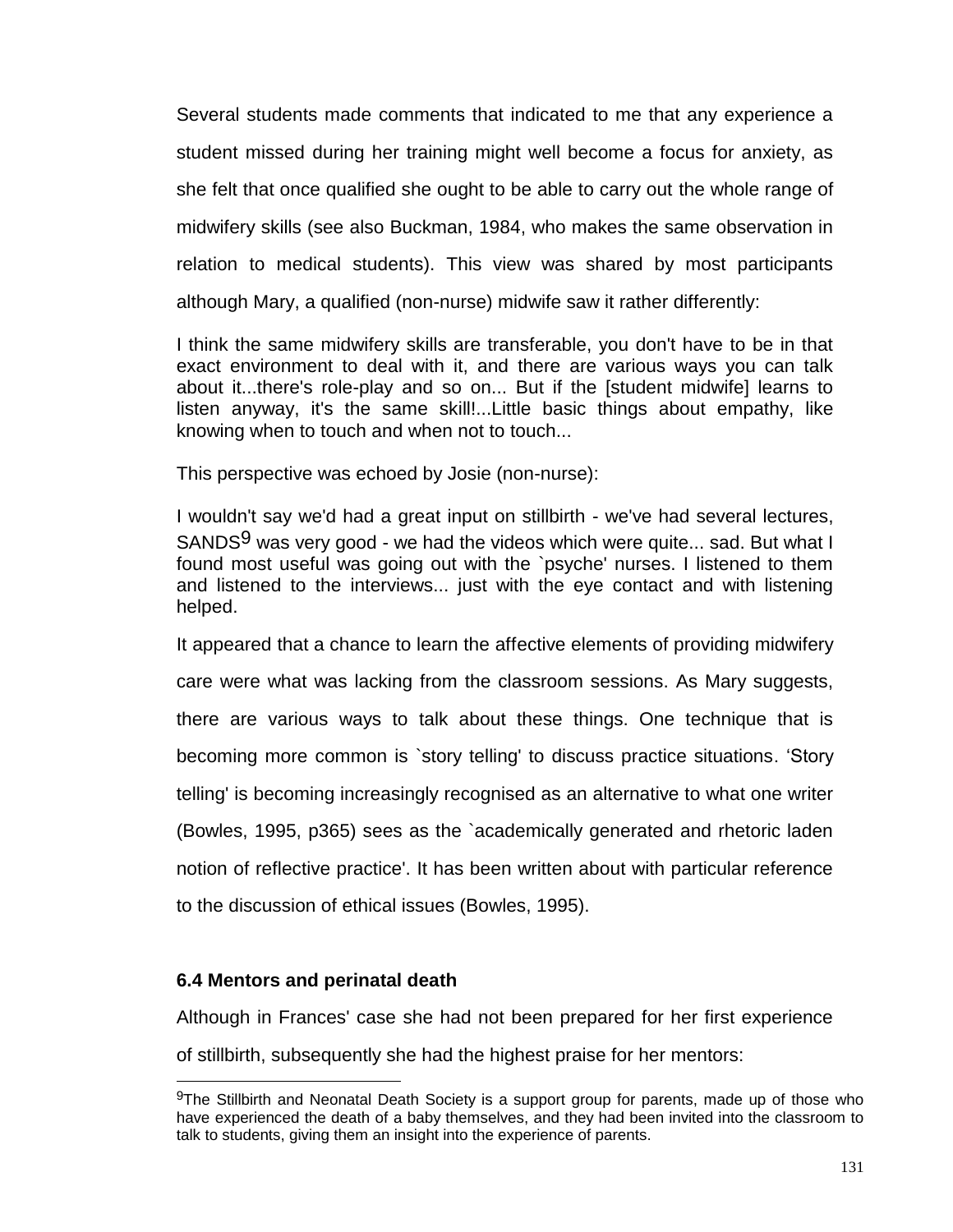Frances (non-nurse): [my mentor is] very compassionate and extremely supportive - even if you make a total balls-up of something...(...)she's there but she'll give you the space to do your own thing.

The other student who had a positive experience of helping when a stillbirth

had occurred made the following comments about her mentor:

Irene (non-nurse): She was brilliant, she really made sure I was in the thick of things.

and

She's marvellous, she gets so involved and makes you, `forces' is the wrong word, but really encourages you to do things.

SD: It was interesting you said `forced, oh, that isn't the right word'... perhaps sometimes we have to be pushed towards things we would rather avoid...

Irene: That's what she's good at - the mentor, she's absolutely fantastic at doing that, because in other situations, I'll say, `Oh, I'd rather not' - she pushes me and makes me do it and afterwards I'm glad.

Again, although Irene focused on her mentor, she herself had positively made

a choice to be involved:

SD: Can you go over again how you got involved ? Irene: The first thing I heard was that there was a baby that was 'arresting' so I went down and asked if there was anything I could do to help

Irene further described her mentor and role model:

She's got a lot of imagination and just seems to know exactly what....I think she susses you out as a person when she first meets you and she susses out the sort of person you are and she's very perceptive at recognising areas you need to be pushed into.

This particular mentor, it appears, recognised that her student would be able to

cope and gave her the necessary support. However it would probably not be

helpful to a bereaved woman to have an unprepared, anxious student caring

for her: this is a crucial event in the woman's life and she should have the best

possible care. This is possibly why some midwives do not encourage students

to involve themselves, because the midwives are protecting their clients.

Perhaps they realise the students' lack of preparedness and are not in a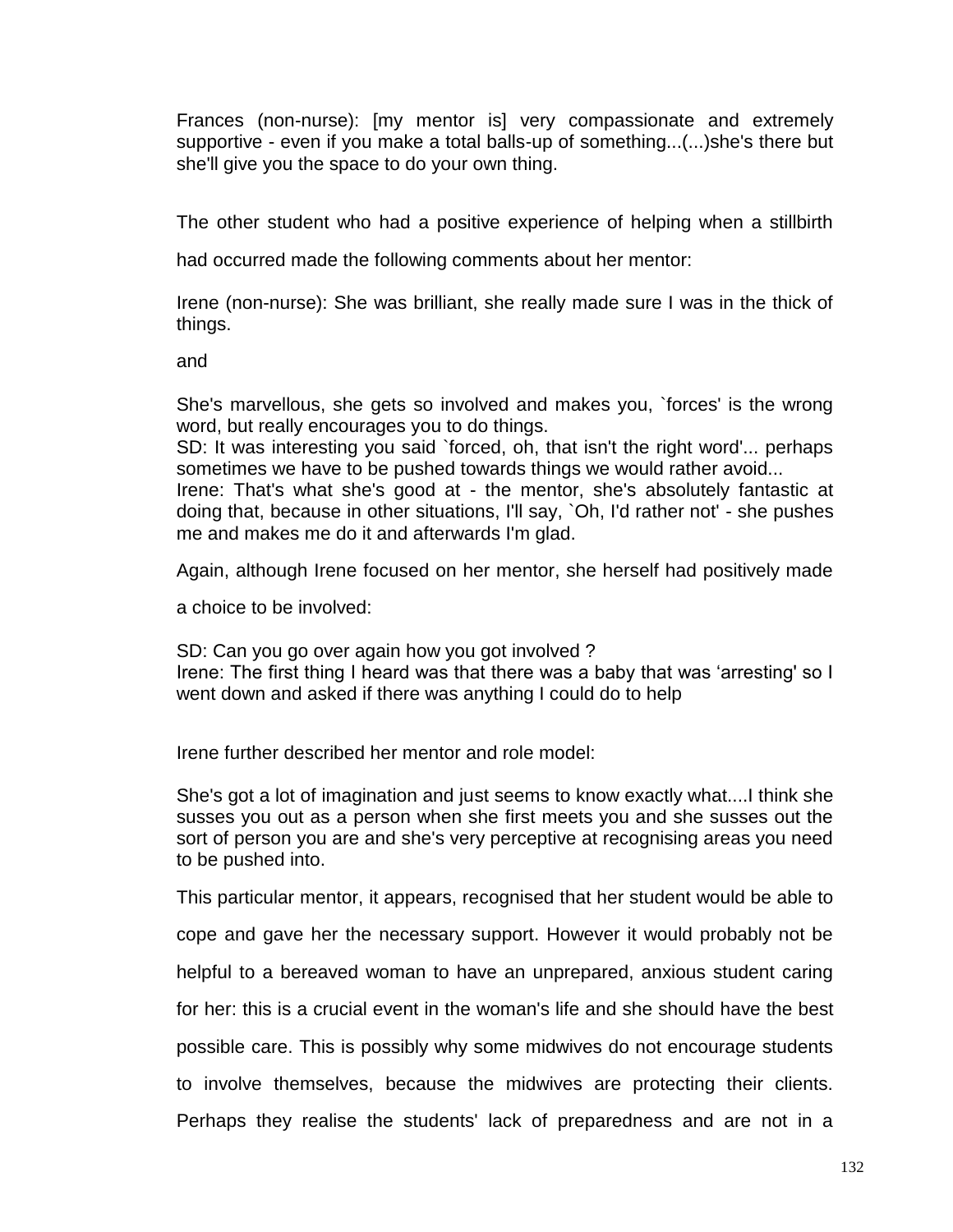position to give the necessary support to help them deal with the situation. The mentor may be worried about the student's possible reaction, particularly if she has not spent any length of time working with her. The data revealed other factors involved in the process of 'shielding', connected with the material conditions of a midwife's work on a modern labour ward; such things as short staffing, lack of time, not knowing the woman beforehand, and not knowing the student.

## **6.5 Conclusion**

The most important finding is related to the participants' changing perspective. As described in Chapter Five, they move from a view of birth which fits with the midwifery model to one that is closer to the medical model, but it appears that the training or supported experience that they receive in many cases does not enable them to feel confident about dealing with complications related to childbirth. The midwifery curriculum still has as its primary focus and philosophy a health-based concept of birth as a normal part of life. This as we have seen gives rise to a tension surrounding `the abnormal', and it may be for this reason that the students feel inadequately prepared on the whole.

There was also a widely held belief that theory could not possibly prepare one for the real experience. This belief has an element of truth to it, as Page and Meerabeau (1996) show in their study of nurses' accounts of cardio-pulmonary resuscitation. They say:

The theory does little to prepare one for the sheer physicality and intimate proximity of the body work that may be involved (p319).

But there is also another, more fundamental factor:

The absence of discussion of these issues within preparation for practice echoes their absence in social discussion since the `civilising' of the body began in the sixteenth century. Since this work is not openly discussed it is not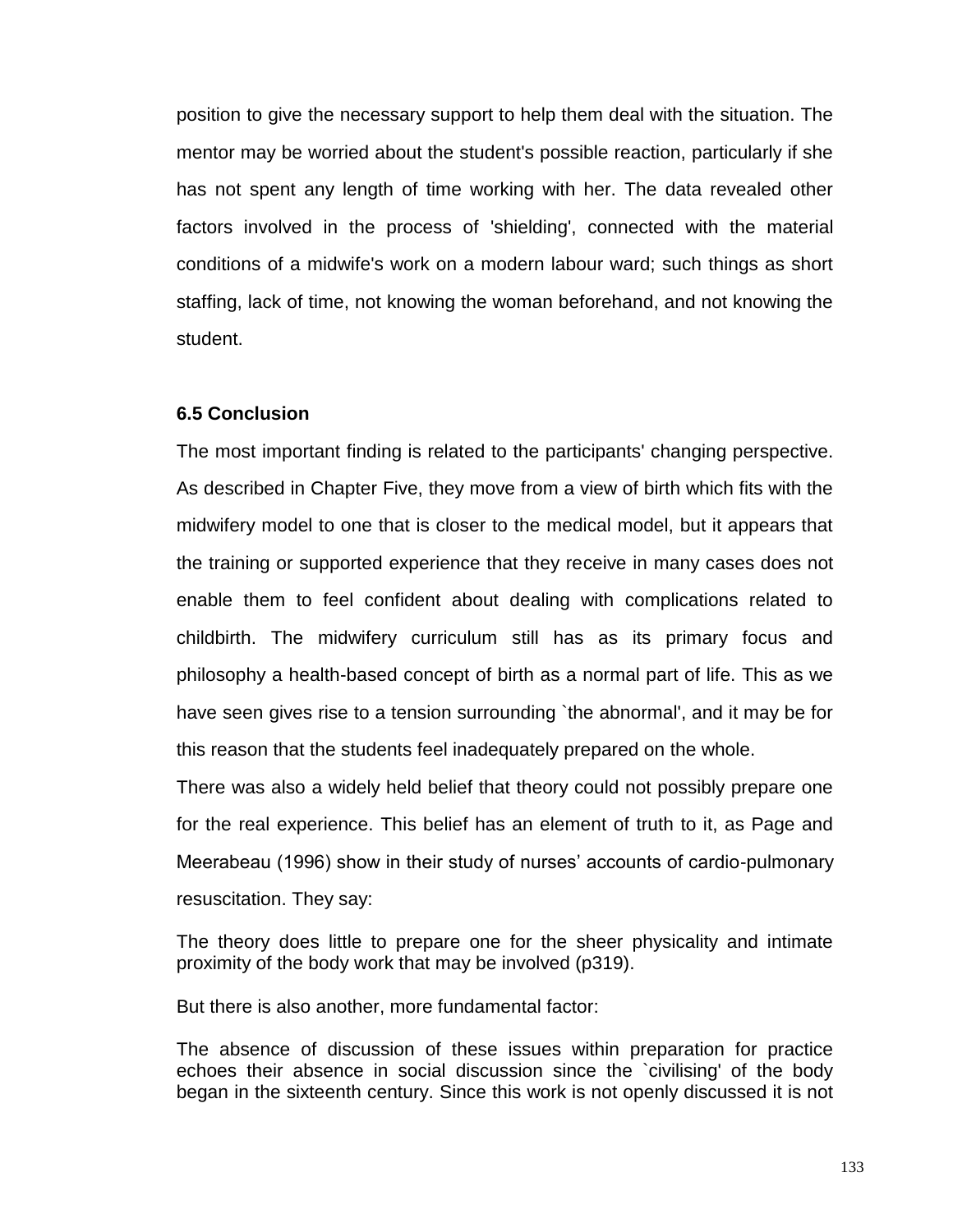publicly displayed and as such becomes invisible, which poses problems for articulating the breadth of the nurse's role and its knowledge base (p319).

Page and Meerabeau are here pointing out the wider reasons for the lack of discussion of death. There is an inarticulateness about death in our culture, and particularly within conventional medicine and medical training. It is still a taboo subject. Yet if we accept that women, when they give birth, gain some understanding about death 'from the inside' as Cline (1993) suggests, this means that the potential of midwives and midwifery to truly 'be with' bereaved women is at present, to a great extent, being denied. A key aspect of the work of a midwife is not articulated. Midwives have had a long history of connection with dealing with death, and their role places them at the boundaries of life and death, yet we have not yet begun to explore the meaning of this, partly because of our history of medicalisation and the fear of death that goes with it. To begin some discussion of these issues would, I believe, be liberating but also very difficult to sustain in the context of obstetric practice today. The context in which these future midwives were working is the subject of the following chapter.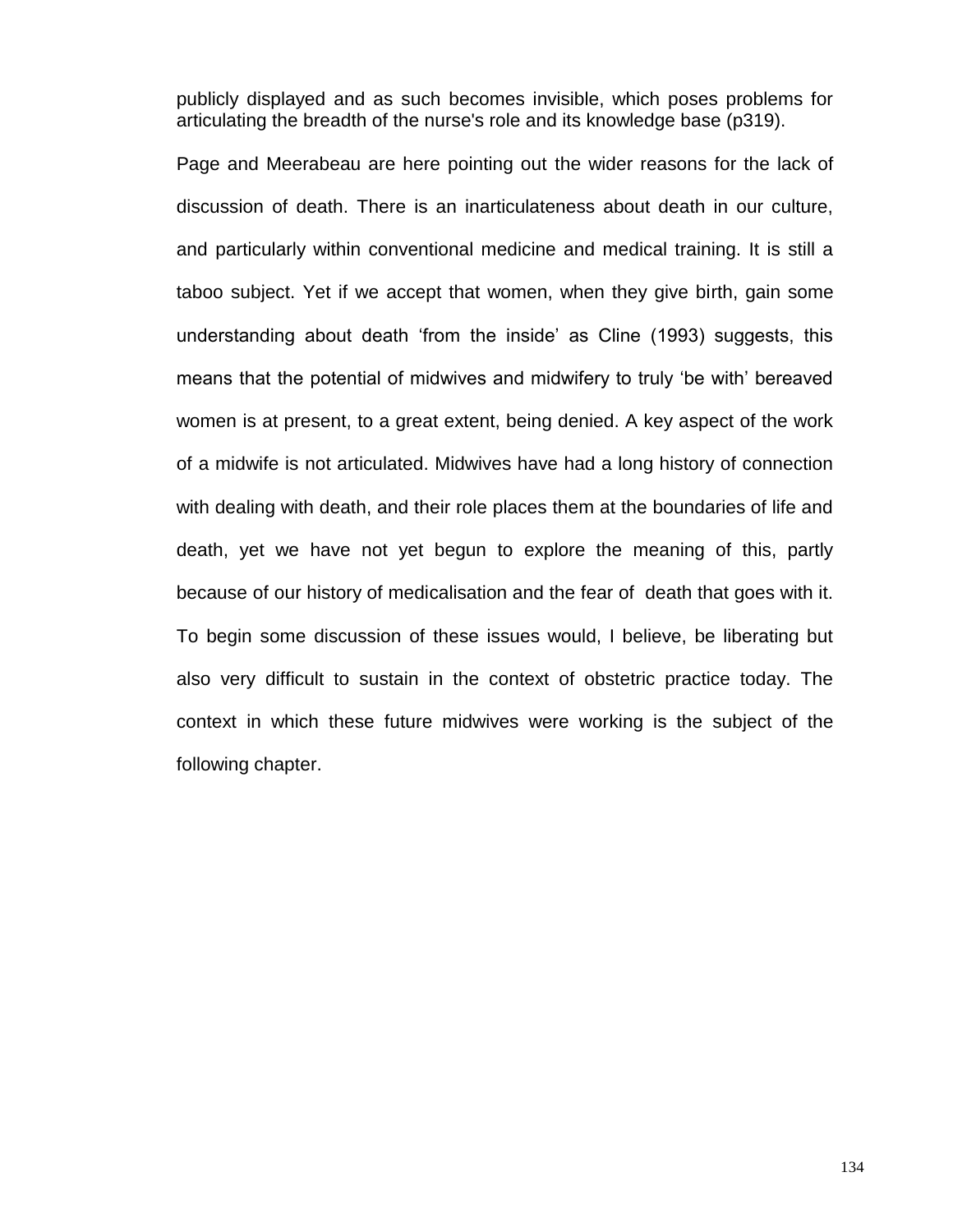#### **CHAPTER SEVEN**

# **'I'VE NEVER, EVER WORKED IN SUCH A DIFFICULT ENVIRONMENT': THE CONTEXT OF CARE**

#### **7.1 Introduction**

This chapter examines the students' experiences in the context of the organisations within which they were students and caregivers. The organisation and ethos of both the clinical setting and of the college inevitably played a part in the development of participants' attitudes. Some of the quotations in this section are longer than is customary in research reports but when presented in this way give a fuller picture of the overall environment and the many influences operating within it.

The nurse students were mainly based for their clinical practice in consultant units or with community midwives. Their college was a school of nursing and midwifery which had recently undergone three amalgamations and was shortly to be incorporated into a university. Some of the non-nurse students were initially based in a small, `low-tech' maternity unit which was closed during the early part of their training and incorporated into a larger consultant unit. One of the students remained in an outlying unit that dealt mainly with normal births. The midwifery education department had merged with a newly created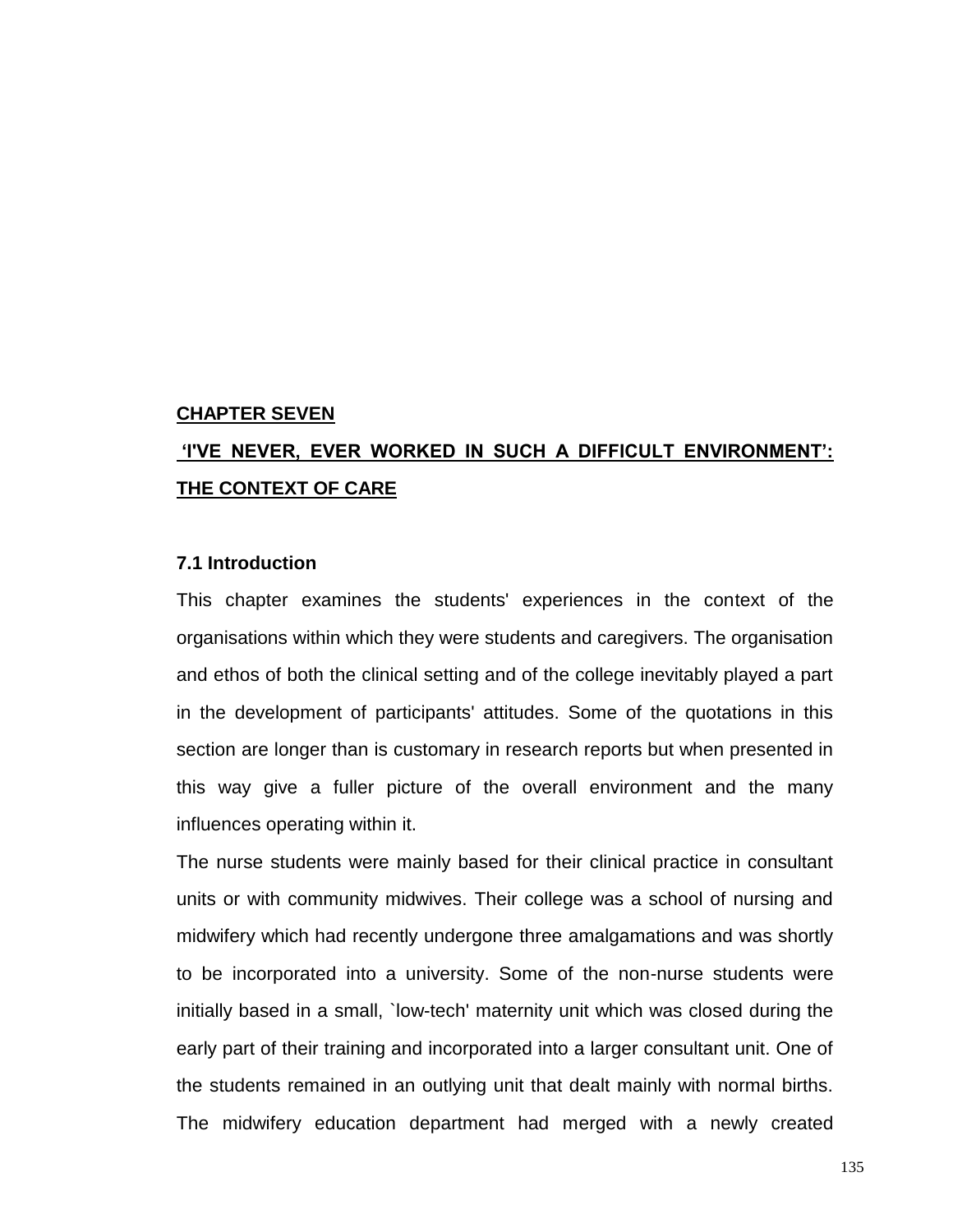university shortly before their course began. During the period of the study hospital Trusts were in the process of reorganising services in an attempt to achieve the targets outlined in the document *Changing Childbirth* (DoH, 1993; Appendix B). So both these groups of students trained during a time of great upheaval both in the academic sphere and in practice. The issues most often raised by students when discussing their clinical experiences were problems to do with: short staffing, relationships with mentors, and situations related to fetal monitoring.

## **7.2 Not enough staff**

Worries about having to cope alone with a difficult situation loomed very large in the minds of all students as they neared qualification. This fear of aloneness has been discussed in Chapter Five. In fact their fears were not unjustified according to the letters I received from students after they had been practising as midwives for several months. One woman, Lisa (nurse), who had qualified and moved to a different area wrote:

Unfortunately you'll be sad to know I'm leaving midwifery. I've thought about it for a long time and decided to hand my notice in (...) I felt I needed a lot of support to make me stay. Unfortunately in this unit I've not had support. It's difficult with team [midwifery] to support 'E' grades because everyone who is on labour ward is there because they have a woman, and can't be nipping in and out of your room to look at traces etc. The co-ordinator very often is only 18 months to 2 years more qualified than me and looking after someone in labour now scares the hell out of me. When I'm on the ward, I'm more often than not on my own - especially on nights. I'm no longer prepared to run between two women in early labour, 4 women with feeding problems, a 28% section rate, the 'phones, the buzzers and the other psychological and physical care of up to 28 women and babies. It upsets me when I think that I'm not leaving because I don't care but because I care too much.

The key issues here are: firstly that she felt unsupported, and that she saw this lack of support as related to the new organisation of maternity care - team midwifery. Each midwife is responsible for her own individual client and thus couldn't be `nipping in and out to look at [fetal monitoring] traces etc.' It is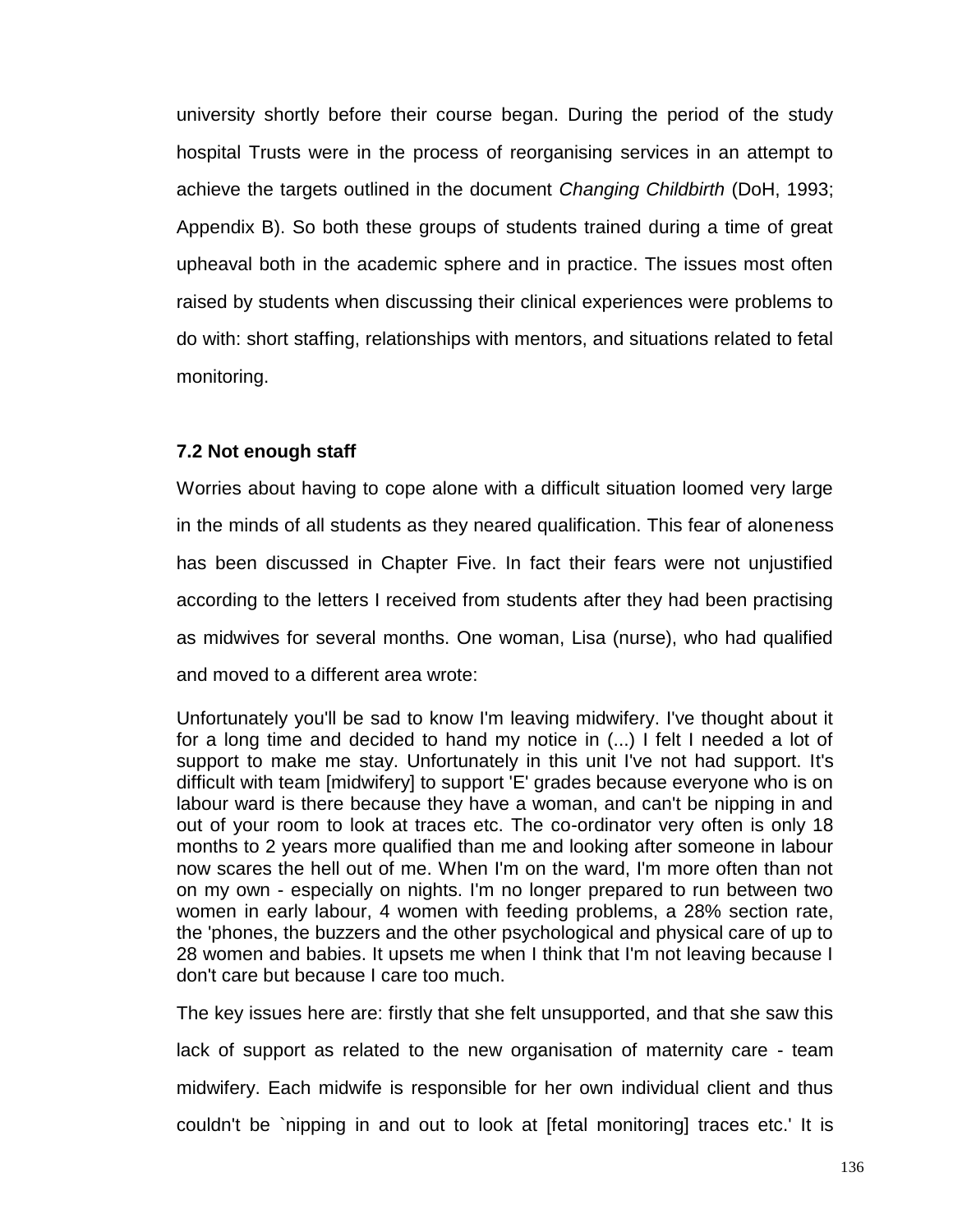significant that she highlights `looking at traces' as something she needs help with; fetal monitoring traces were a constant source of anxiety to participants as discussed below. More often than not she is working on her own - and the staffing level renders it impossible to carry out adequate care. The picture she paints, with the phones and buzzers and breastfeeding women needing support is familiar to every midwife who works in a hospital.

When participants wrote to tell me how they had fared since qualifying, their workload was identified as the most stressful aspect of midwifery practice. This was a particular problem when midwives were caring for bereaved families. Emma (nurse) wrote:

The main problem I have when looking after couples that have lost a baby is the time factor. I feel that we should have someone to take over the responsibilities of the midwife caring for the grieving couple, as this does not happen on the ward although it does happen on delivery suite.

Emma was now working in a different hospital from the one where she had

trained. She had commented during an interview half way through her course:

I don't think [dealing with stillbirth] would bother me if I had the time ... that is what I'd worry about, not having enough time, that's the one thing that would really bother me. If it's really busy on the ward I've seen them give a midwife who's looking after someone who's had an IUD [intra-uterine death], then they might give them someone who's in a first stage room, say for induction. So there may be readings and ... just the fact of having another case on your mind, when you'd rather just be with that mother. How can you go from someone who's just lost her baby to someone who's expecting a happy birth? [...] and that's all that would bother me if I was qualified, that there wouldn't be time.

So, sadly, Emma's fears about not having enough time, once she was qualified, to support bereaved parents were proving to be justified. Another qualified midwife, Mary, discussed helping a bereaved woman in labour, and continuing to care for her the next day:

...But what was almost doubly difficult was the next day ... we put her in the Rainbow room, which is for women who've been bereaved - which is lovely -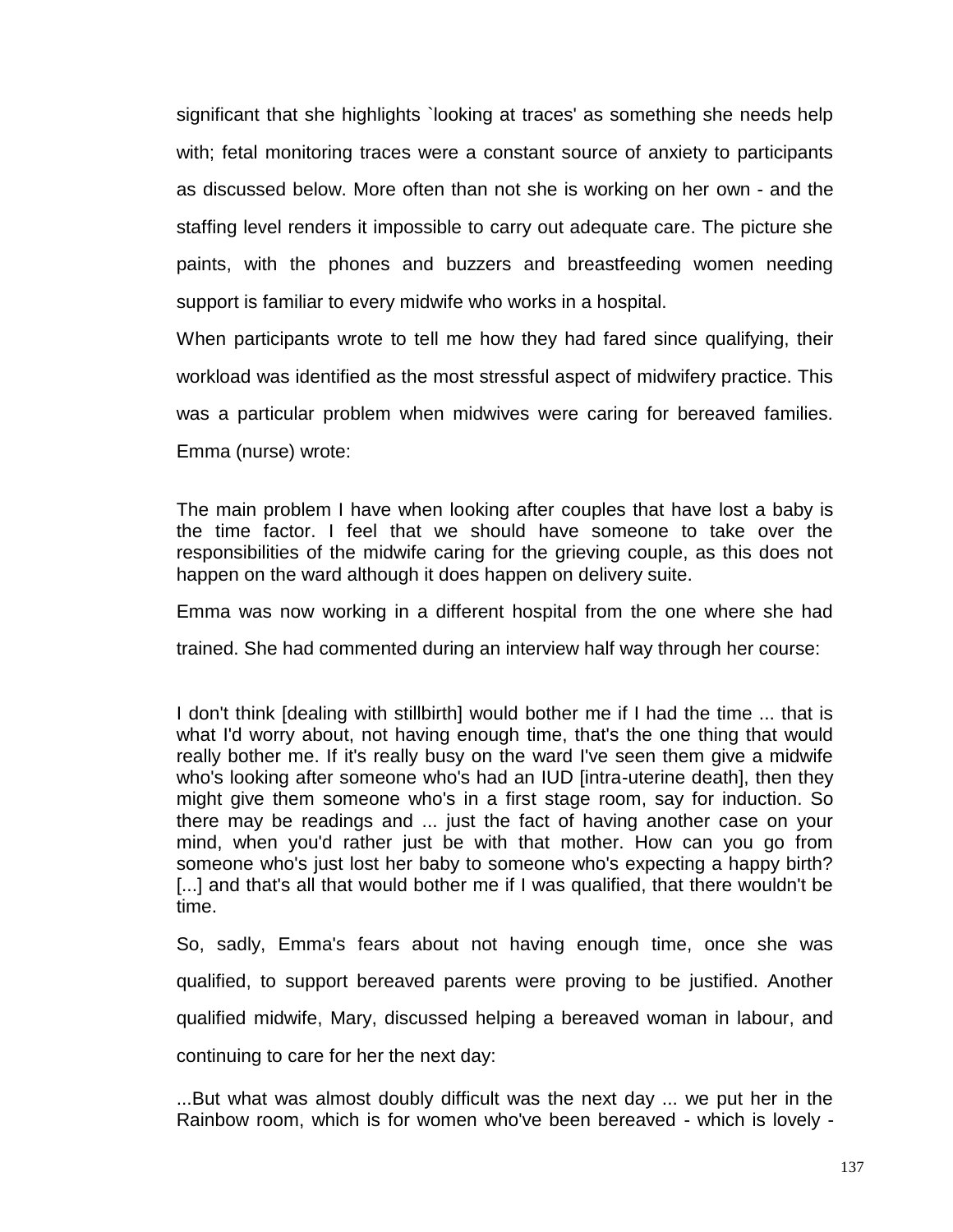and [..] she felt much better in there [...] and then the next day all of the family came up, and I dressed the baby, took them in - and again I find that part of the job very satisfying - it feels a good part to do in a funny kind of a way - but at the same time I'd got a normal delivery, and I delivered the normal delivery within minutes of going backwards and forwards to grieving relatives and a dead baby who I'd just dressed - and I'm sure lots of other midwives have had to do the same thing - I'm not special - but the shift in emotions is just ... far too ... extreme ... if you're going to be able to do either of them competently. To share in the joy, and be with that woman and ... you're literally walking out of that room, going to the fridge, collecting the baby, taking that in, going back and within ten minutes or so ...

Mary indicates that although it is possible to manage emotions, this extreme case makes it impossible for the midwife to give adequate care to either woman. The data indicated that this was not a rare occurrence. Frances (nonnurse) while training also talked of the difficulties of caring for another client while also trying to support a bereaved couple. She and her mentor had cared for a woman experiencing a stillbirth, and left her to sleep until her husband returned:

And then a lady wanting a waterbirth came in and my mentor was the only one experienced in waterbirths and I'd done a few with her and we ended up in the opposite room with the radio on, trying to block out any noises because we couldn't move the [bereaved] woman really and the pool was obviously stationary ... and we couldn't ... and we felt really guilty because we were trying to be really happy for this woman and make that a good experience and then nip back across and see if [the bereaved woman] was all right. And then the Dad came back and the baby's head was visible in the pool and though I'd done a few with my mentor, I didn't want to be there on my own. So that was fine, and I went back and showed the Dad the baby. It was a good three quarters of an hour really [..] so I went back over the way and she still hadn't delivered, this girl, and then she delivered about ten minutes after, but we were on a late shift (normally ends at 9 p.m.) and we didn't get off until about 20 to 1 that night because we hadn't done any notes [...] and it was difficult ... nipping from one to the other really. You're trying to put on the right face and deal with your own emotions ... but... never mind.

This long quote describes the pressures on the midwives involved and shows how necessary it was for them to do `emotional work' (Hochschild, 1983, p132) in order to be able to care for these two women. The midwives were `trying to put on the right face and deal with [their] own emotions' i.e. give both women good care and also deal with the personal consequences of the experience.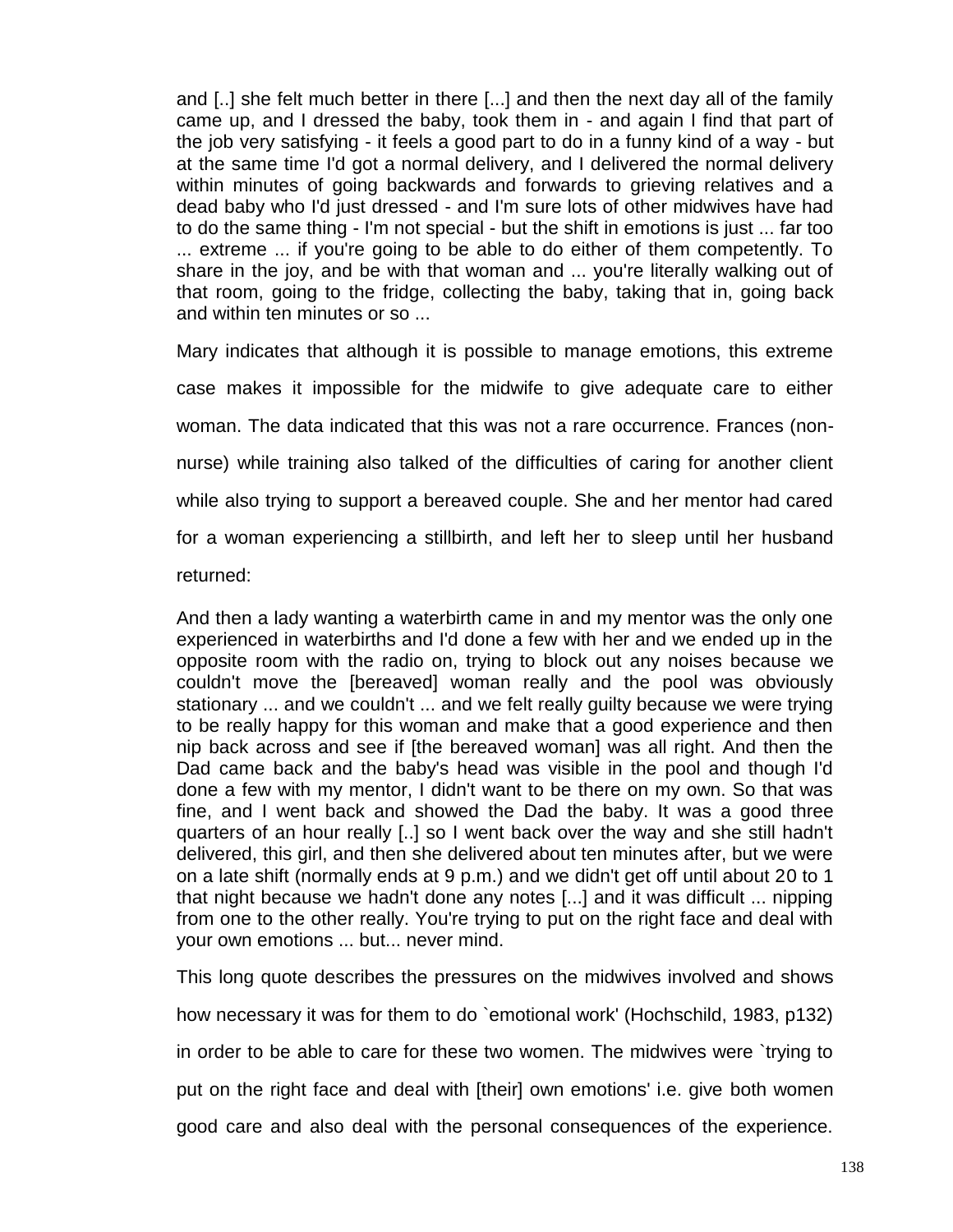There is no question of the `stiff upper lip' of professionalism here; it just would be impossible for these two midwives to express their grief and sadness at the stillbirth without this impinging on the experience of the woman with the healthy baby. She says `we felt really guilty' - implying that the tendency is for them to internalise the problems which have in fact been caused by the material conditions within which they are having to work. Also the telling pause at the end of this quote where she says '... but... never mind' seems to indicate that one is just expected to get on and cope with it. The narrative gives a suggestion of the amount of unpaid overtime carried out by committed midwives. It is likely to be mainly because of the calibre of the midwife mentor that she has ended up in that situation; that she was the only one experienced in waterbirths tells us about her attitude and expertise. Her approach to the student is conveyed beautifully in this quote too, as throughout it there is a feeling of mutuality and support. Frances says '**we** felt really guilty': not only were they doing the practical work together but also experiencing, and presumably discussing at some stage, similar emotions. As Frances later said 'she's compassionate and really supportive'. The relationship with the mentor has a crucial mediating effect in these emotionally challenging situations.

Not having enough time for psychological care was a common theme in the data and was also identified by Mander (1994). For example Mary continued, discussing the situation where she had been caring for another woman as well as the bereaved mother:

But I think it's the whole aspect of time with women who've been bereaved as well ... They talk about dealing with women holistically, but psychological support often takes time, you know you have to be prepared to not talk and listen or give them time to talk as well ... and well, you know [you're told] 'you can have three women or 'you can have another woman, because she's not doing anything'... 'well, actually, she's grieving, you know, that takes time'... and plus the fact there's 6 million amounts of paperwork to do.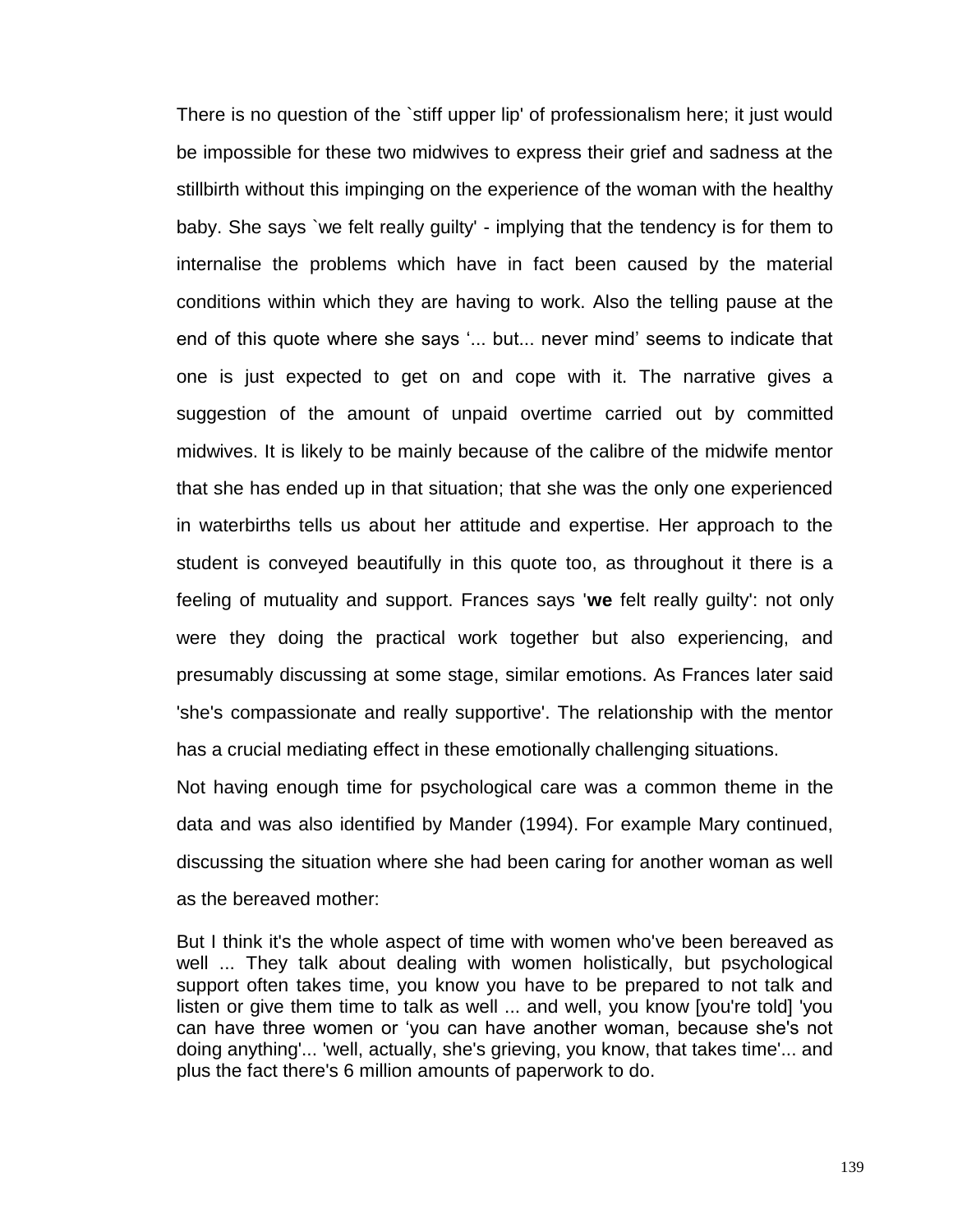Mary's comment 'they talk about dealing with women holistically' suggests that one element of the theory-practice gap may be caused by the constraints of the environment within which practitioners are working. Porter and Ryan (1996) argue that:

The gap is not the result of clinicians' ignorance of nor antipathy to theory, but is largely generated by the lack of resources enjoyed by nurses.

Being busy' and `being seen to be busy' have been discussed as integral to the culture of nursing (Melia 1987); and Menzies Lyth (1988) has argued persuasively that the routinised nature of nursing is a means whereby nurses protect themselves from anxiety. There were instances in my data, and from discussions with practising midwives, where midwives felt forced, in situations where they were the only practitioner available on a busy ward, to make choices about where to concentrate their energies. Ensuring someone's physical safety had to take priority on these occasions. While no doubt there are individuals who shelter behind the performance of routine tasks as a means of reducing their anxiety, the impression I received was that these newly qualified midwives were keen to give 'holistic' care, and found it more satisfying when they were able to do so, but that they were often frustrated because their workload meant that it was impossible for them to devote the necessary time to women. Some of the students' fears about qualifying were related to this heavy workload. Lovell et al. (1986) in a study of fifteen bereaved mothers found that one frequently voiced criticism was that they sensed the limited time staff were able or willing to spend with them. Rosemary Mander (1994, p67) who interviewed qualified midwives about supporting bereaved women states that the difficulty of making time to listen emerged from the interviews:

The midwives told me of the strategies they used to ensure that they were not disturbed with a grieving mother. They were aware that although they might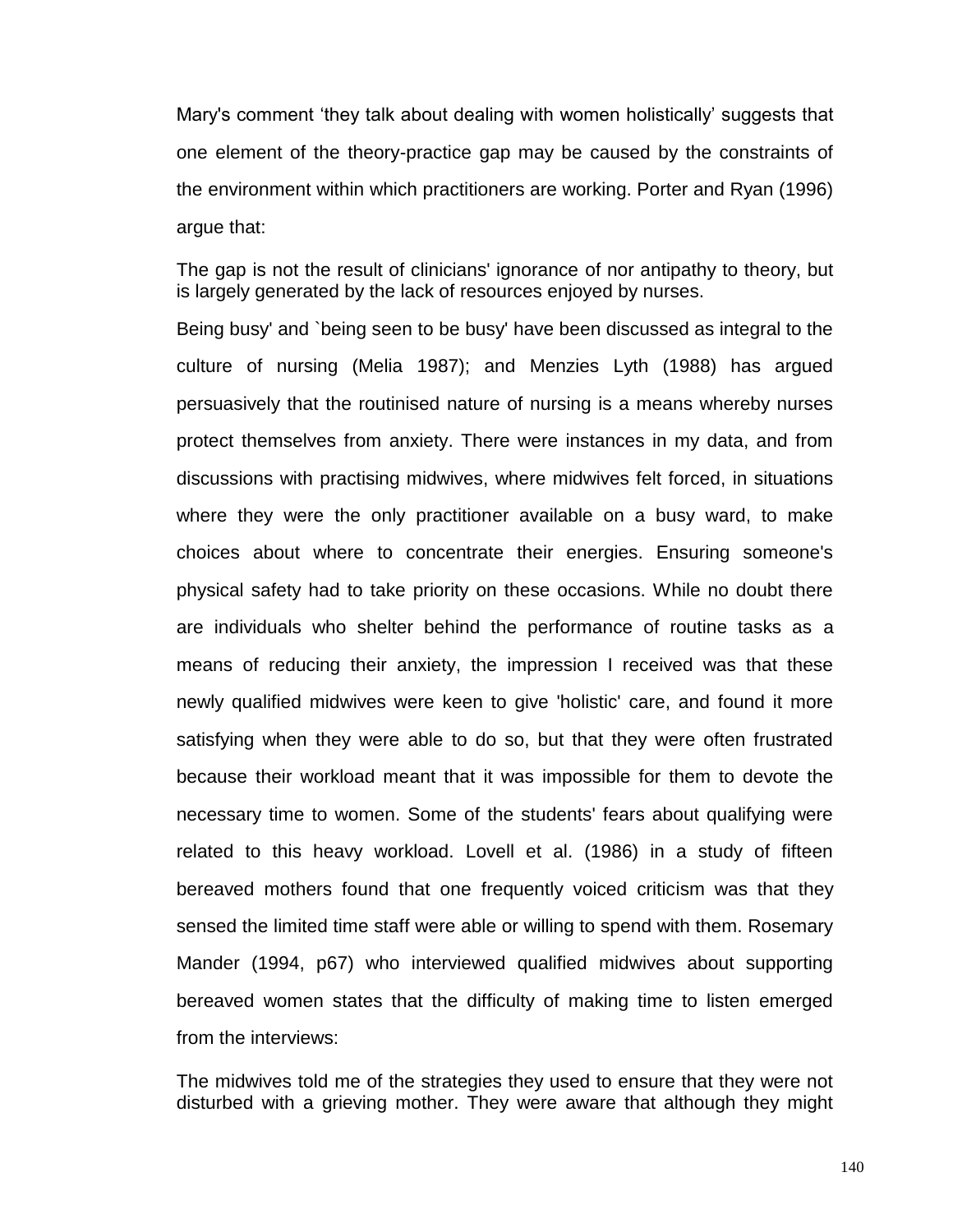make time to be with the mother for an hour, say between 14.00 and 15.00, that might not be the time when the mother felt like 'opening-up'.

So their lack of time was here forcing them into an approach that could not be considered a holistic one. This question of whether the difficulty of 'making time' is due to psychological factors or to constraints within the working environment, or rather to what extent the two elements interact in different individuals, is an area which would repay further study. Moreover, if midwives are already anxious because of not having enough time for any of their clients, this anxiety will lead to still greater defensive behaviour. The overall conclusion from the data in this study, and from discussions with clinical midwives, is that staffing in the units concerned was insufficient to allow midwives to function as they would wish, or as women would wish them to. The holistic care advocated in *Changing Childbirth* (DoH, 1993) was still a long way from realisation.

### **7.3 Continuous electronic fetal monitoring**

I include a discussion of electronic fetal monitoring here because it is a topic that occurred in the interviews many times despite the fact that I never questioned participants about it. The use of electronic fetal monitoring was associated with anxiety for participants:

Brenda (nurse): It's that difficult when you're monitoring the fetal heart and it's audible and you hear it decelerate and you think, how long do I stand here like this and will it pick up? and then it's not knowing whether it's just because it's gone into second stage and that's why, or whether there's something up and it's ........ that's what frightens me about being qualified....at the moment there's always somebody I can look across to and say 'is this all right?'

Brenda hints at the extreme anxiety she faces, and will face once she is qualified; not feeling able to tell whether things are normal or whether 'there's something up' - i.e. that the fetus is hypoxic, and therefore in danger of dying or being damaged during birth. She pauses without naming that fear and then goes on, 'that's what frightens me about being qualified' and again there is a sense that she feels there will be no-one to turn to, and she will be responsible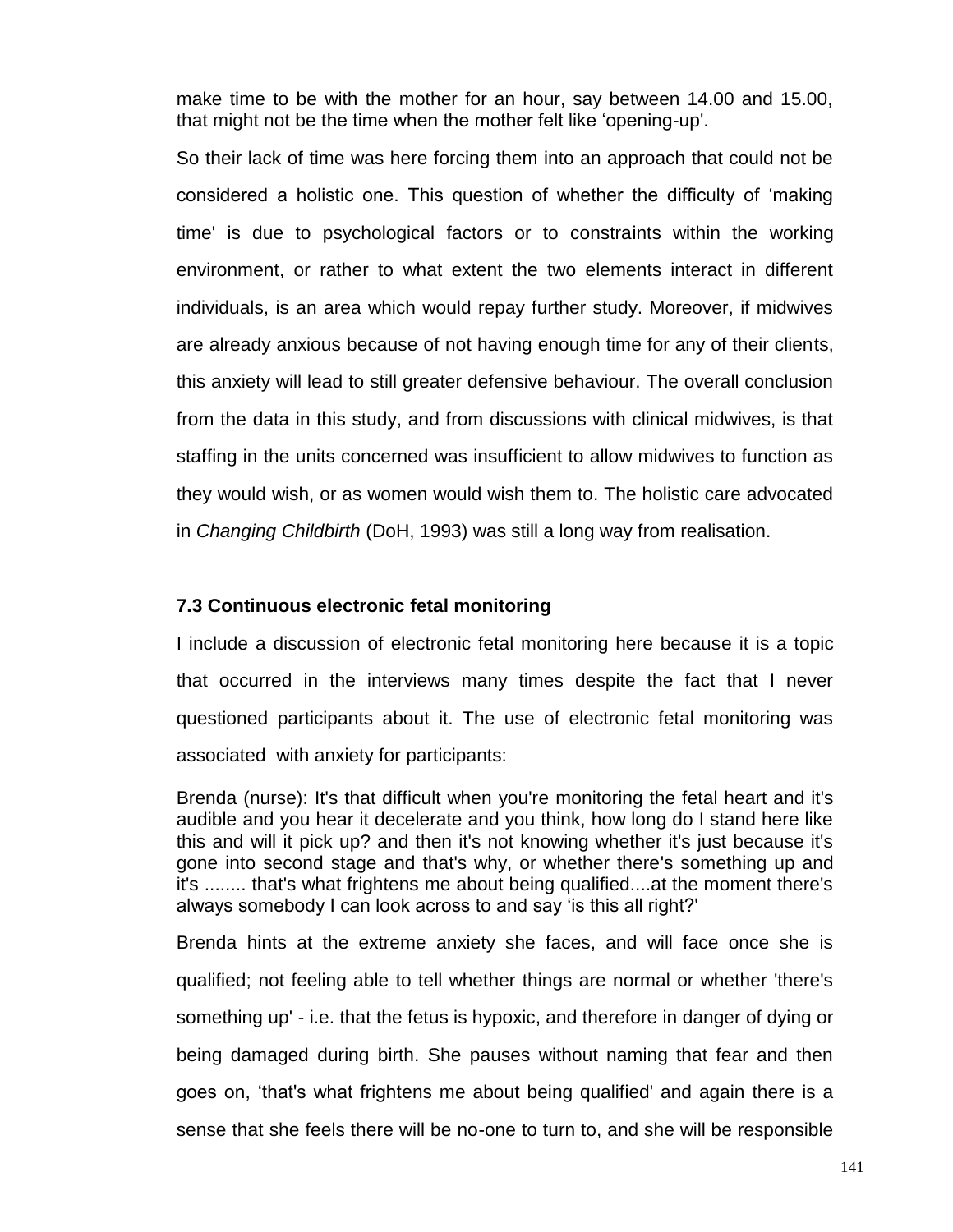before she feels ready to take on the responsibility of making these clinical judgements.

There were differences between individual qualified midwives and doctors in the way that tracings were interpreted. This difficulty with interpreting fetal heart traces has been one of its fundamental problems. Fetal monitoring provides information about the fetal heart rate. However, tracings are not only interpreted differently by different obstetricians, but also by the same obstetrician at a later time (Enkin et al., 1992). If this is the situation for experienced practitioners, then, how much greater will be the anxiety for the novice. Brenda continued:

I find the monitoring really difficult - I've had tracings where I've gone out and said to the midwife 'Look at this, it looks a bit flat' and they've said 'Oh no, it's fine, look at this, this and this' and then I've had a tracing that I've thought 'well, it's similar to that other one and they said that was fine and I still show it to them and they say 'oh, no, that's not right'

Whereas Brenda was seeing her difficulty with cardiotocograph traces as largely due to her inexperience, Lisa described the same phenomenon, illustrating how the use of technology, and clinical decision making are social phenomena too, and how difficult this can be for students and new midwives:

Lisa (nurse, newly qualified midwife):I had a case the other day - the woman was on a monitor and the fetal heart started 'dipping' quite badly - late decelerations, they were, so I got the registrar in [...] and she said 'If it doesn't improve in about 15 minutes, just give me a ring again.' There were three G grades in the office and I said 'I'm not very happy - it's not got any worse but it's not got any better' but each and every one of them came in and said 'It's fine, don't worry about it' but I know now. I've learned my lesson. I just felt I couldn't go to the 'phone and ring the registrar because I felt that I'd be undermining what they'd just said. I could kick myself now, because I just think, next time just go over their heads, but it was very difficult.[...] The next morning the midwife who'd taken over said 'really, you should have got the doctor in a lot earlier to see that trace'. [...] I just felt I wasn't supported very well, they all knew about the trace ...

Her account portrays graphically how nerve-wracking it can be for newly qualified midwives, and students when they feel unsupported. These are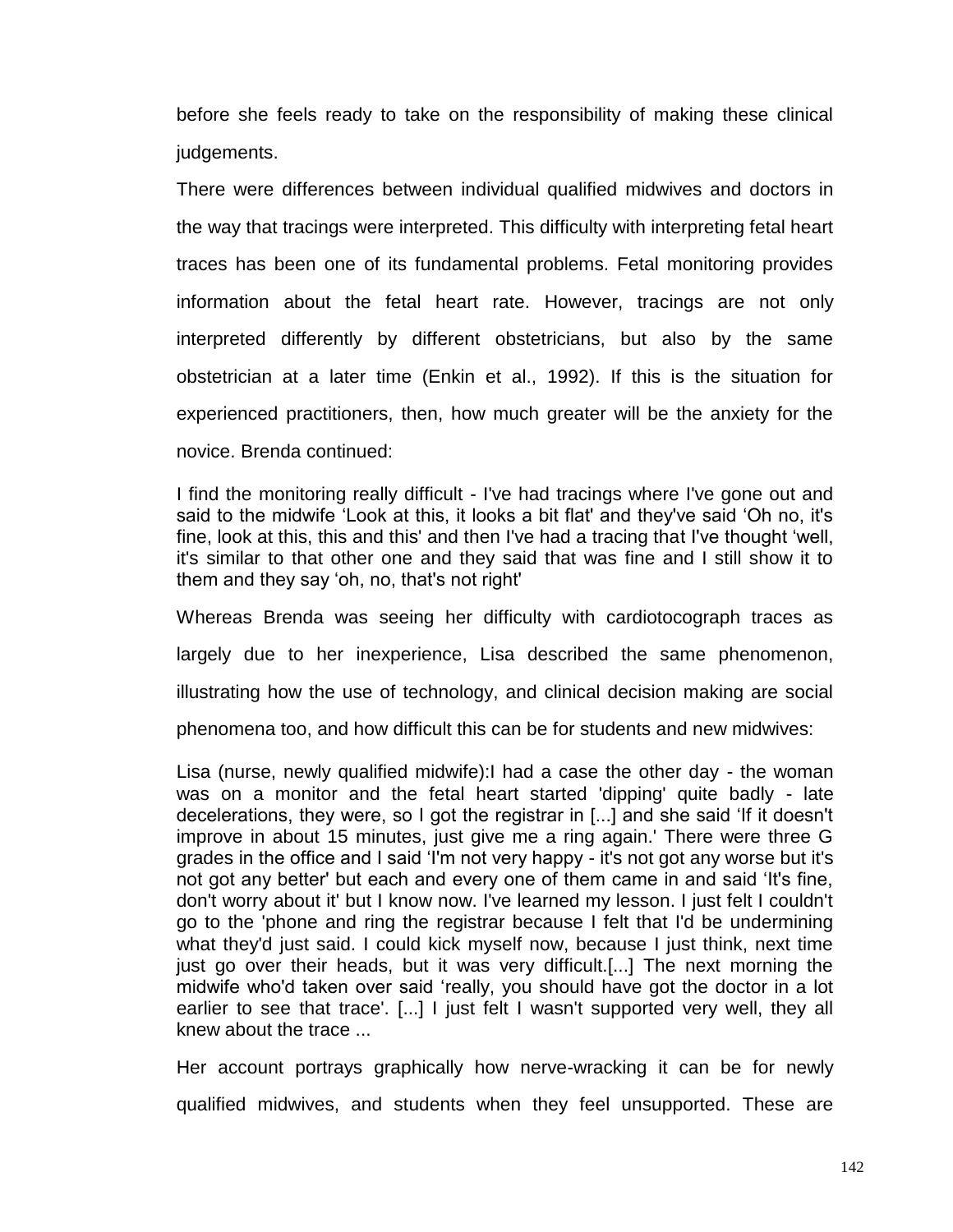crucial decisions and midwives are called to account for them. Fetal monitoring traces are often used in cases of litigation, and the most common complaint is when abnormal traces have not been acted upon quickly enough. It is not surprising that this is a source of anxiety, and that it may be hard for students to gain confidence in their clinical skills in an environment where monitoring is a dominant feature of care. This problem is reminiscent of Ball's (1987) research into postnatal care which found that one of the aspects of care that caused new mothers anxiety and impaired their confidence was conflicting advice from midwives. The same process can be seen as occurring here with students and fetal monitoring. Lisa (nurse, qualified midwife) said:

Sometimes my eyes are glued to the monitor, because I'm worried about the trace, but sometimes I just think God, just forget the trace! ... and the woman's looking at the trace and ... you know I'm really worried, I just think, all I've seen - don't get me wrong, I've had some lovely normal deliveries, but if all I've seen is 'hi-tech', what am I going to do [...] you do become dependent, that's what happens to the midwives there - they've become dependent on all this technology, and I'm just worried in case I've become dependent on it, which I don't think I have at the moment, but ...

Monitoring fetal and maternal well-being using one's own observational skills is fundamental to midwifery but these participants were worried that they were not able to learn these skills and that they were becoming dependent upon technology. In surveys of women's views about fetal monitoring, some find it reassuring, particularly those women whose labours have been deemed high risk. However surveys have also found that it causes anxiety in a number of ways. Some women find that it is uncomfortable. It restricts a woman's freedom to move around and may give rise to justified concerns that the electrode will damage the baby's scalp. Women reported that the monitor was a distraction that interfered with the relationship between the mother and her caregivers or companion (Garcia et al., 1985) and being electronically monitored appeared to increase a woman's chances of being left alone in labour. Enkin et al. (1992)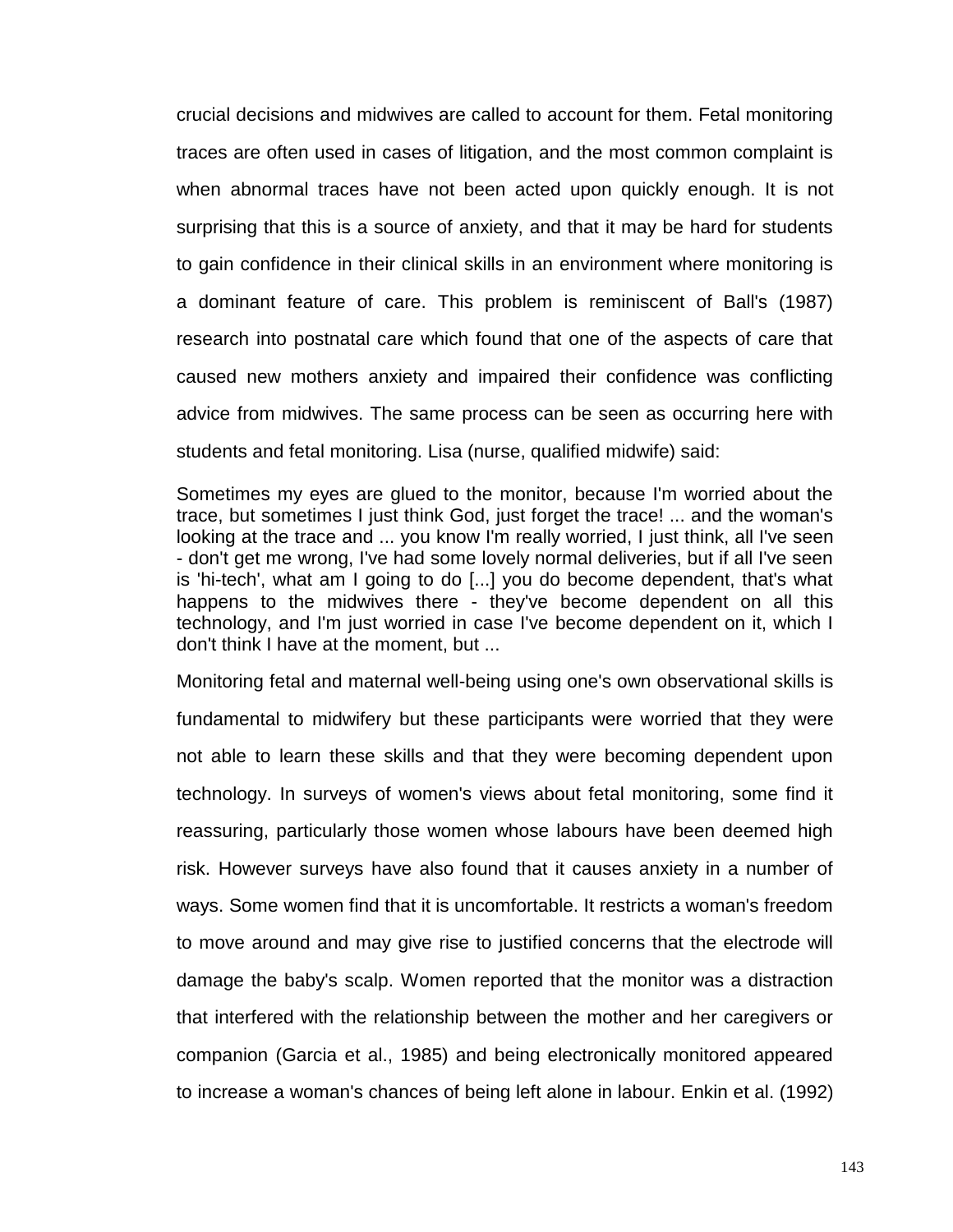in a review of randomised comparisons of different methods of fetal heart rate monitoring, conclude the evidence suggests that:

intrapartum death is equally effectively prevented by either intermittent auscultation or continuous fetal heart rate monitoring, provided that importance is attached to the prompt recognition of fetal heart rate abnormalities [...] the current evidence suggests that more intensive monitoring increases the risk of intervention with no clear benefit for the fetus [...] Regular auscultation, by a personal attendant[...] therefore appears to be the policy of choice.

They point out that it may be difficult to achieve this in hospitals where universal fetal monitoring is the norm, firstly because individualised care is seen as not possible to achieve, and secondly, because of midwives having lost confidence in their ability to monitor labour by intermittent auscultation. The evidence from my study indicates that electronic monitoring hinders students from developing confidence in their midwifery skills. It has been known for some time, since the large randomised trial performed in Dublin (MacDonald et al., 1985) that electronic fetal monitoring increases the morbidity of mothers without improving long term outcome for the baby, but it still remains common practice in many units. The reasons for the persistence of this practice, therefore, must be social rather than `scientific', and an exploration of the reasons suggest that it may be connected to a fear of death. Sullivan (1996) suggests that fetal monitoring is used in an attempt to ward off fear of death. The assumption seems to be that if we can only have more information from inside the uterus, we can predict whether everything is going to be all right. But paradoxically this talisman used to reduce anxiety merely creates further anxiety because there is a lack of agreement upon how to act on the information it provides, and 'the trace' may be used as evidence against practitioners in court cases. It also distances midwives from women because of the use of technology rather than touch. It is possible to speculate that dependence on technology, because it reduces the ease with which carers can pick up subtle, bodily cues from women, makes it more difficult for midwives to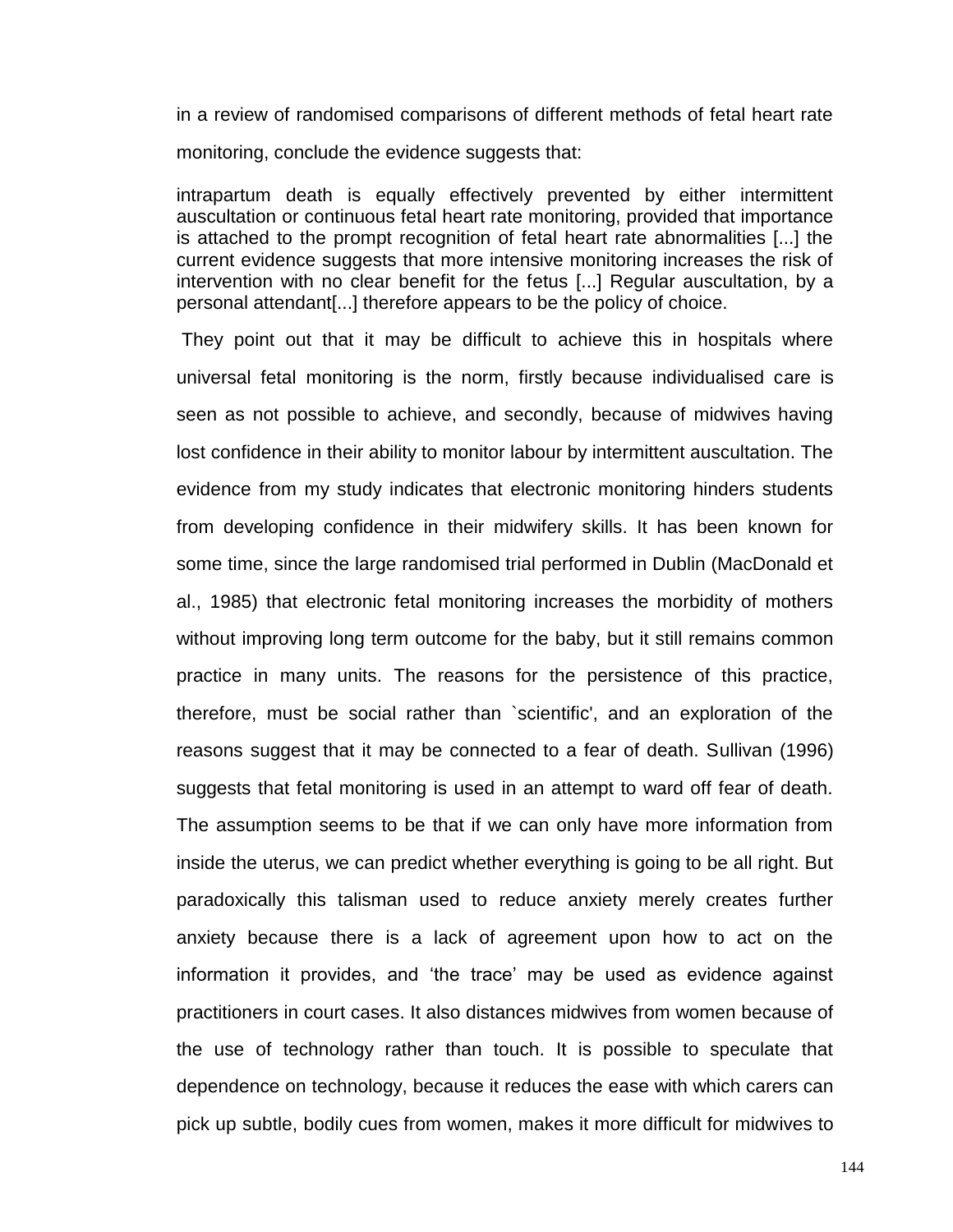tune into what are often referred to as intuitive feelings about women, so that they lose a sense of connectedness, and feel more alone.

## **7.4 The micropolitics of the maternity unit**

Whilst the conflicts between doctors and midwives appear often in the literature, usually when difference in philosophy is being discussed, intermidwife difficulties are written about far more rarely; although they are often discussed informally among midwives. Although occasionally participants had clashes with doctors, more often it was other midwives who made their lives difficult. In one way this is self-evident because as the students are supervised, they have far more to do with other midwives so are more likely to discuss problems relating to them. However it was also clear that many of the midwives did not hold what is widely accepted to be the `midwifery philosophy' of birth as a normal event and the midwife as autonomous practitioner. One non-nurse student (Josie) described a clash with her mentor which was related to the boundaries between midwifery and medical work:

The doctors expect you to clear their trolleys for them...the midwife I told you about, the dragon, said "Will you clear that trolley?" and I said "Well, why couldn't the doctor do it?" and she said " The doctors are busy and that's what we're here for". I said "What if I got a needlestick injury, touching his sharps?" And she said "Well, you've got to make sure that you don't. They're busy people, they haven't got time. That's what we're here for - to look after them." She didn't like me for that afterwards!

Midwives, and nurses are working in an environment where women are still subordinate; the work they do is seen as `women's work', their pay is in most cases less than a third of the average doctor. One of the ways in which midwives seem to shore themselves up in the hospital is to ally themselves with the mores of the institution and with the other staff rather than with the women. This was clear from Hunt's (1995) study, where she examines the rituals on a labour ward, including the cultural significance of the tea break.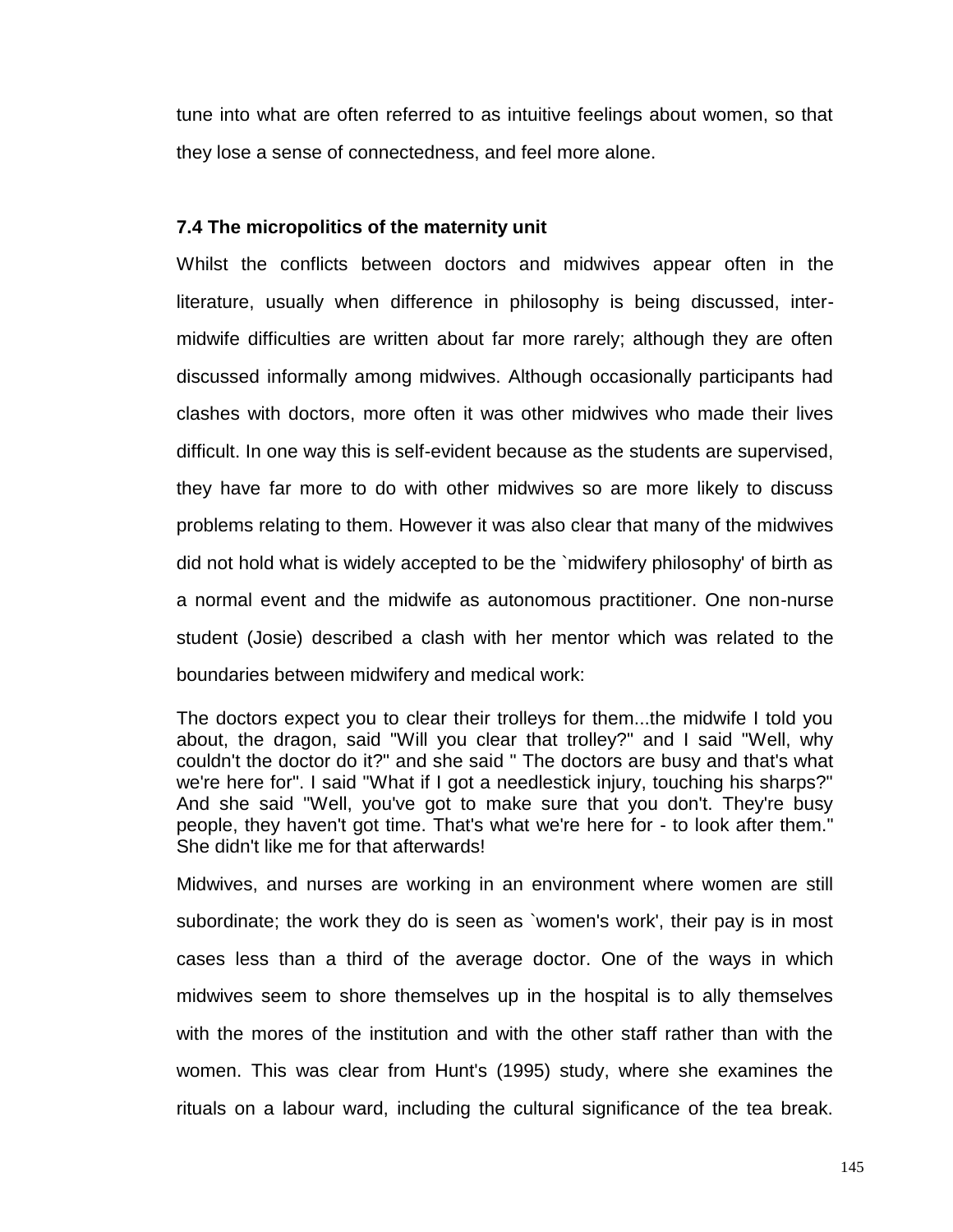Thus one of the participants in this study was told by her mentor, "you spend too much time with the women": the norm was to spend time in the office with the other midwives. There is an accepted way of doing things and if a midwife or student doesn't `fit in' her life may be made difficult. Students or midwives forging bonds with women was perceived at times as threatening. Deirdre (nurse) described a situation where she and her mentor had built up a good relationship with a young, scared sixteen year old woman in labour:

And then we went for tea and when we came back from tea another sister had gone in, who didn't even know this girl, and the sister said "she doesn't want me, she wants you two back", gone in and said to this girl "well, you're still 8 centimetres, you're going to have an ARM<sup>10</sup>, your contractions aren't good enough." And I thought how dare she - it's not even her patient and to go in on someone's teabreak and do that! So then we went into the office and the midwives said "Why didn't you do an ARM on her?" There was an office full of midwives and all of them said to her "Why didn't you ARM her at the last (vaginal examination)" - because they do that here, as soon as they can get in, they do it, it's terrible.[...] So this midwife said "There was no indication whatsoever" so one of the midwives said "Doctor P said when he came up here she had to have an ARM". So she said "If Doctor P comes, look at the partogram, how's that for progress, you can't get any better progress than that, if he comes and starts argy-bargying" she said "What's the point - can anyone else give me a reason why I should have done it?" And the sister in charge of the unit said "To see the colour of the liquor" so she said "I've been listening in, there's no sign of fetal distress, what are you talking about?" In the end, all the midwives said she should have ARM'd her and to go in and do an ARM ... We came out and she said "See what you're up against?".....I felt so sorry for her [...] If your colleagues aren't backing you up it's so hard ... I do feel sorry for her, because she got no support whatsoever.

At the beginning of this quote, the sister's action of going in and overriding the initial management is also linked with some resentment of the bonds the three had already forged because she says of the young woman "she doesn't want me, she wants you two back." Performing an amniotomy (ARM) in this case was clinically unwarranted and would probably have caused the woman to experience more painful contractions, but the doctor had said it should be done

 $\overline{\phantom{a}}$ 

<sup>&</sup>lt;sup>10</sup> ARM - artificial rupture of the membranes, or amniotomy. Employed by midwives to acccelerate labour in cases of slow progress but often carried out as a routine intervention in hospitals where active management of labour is normal policy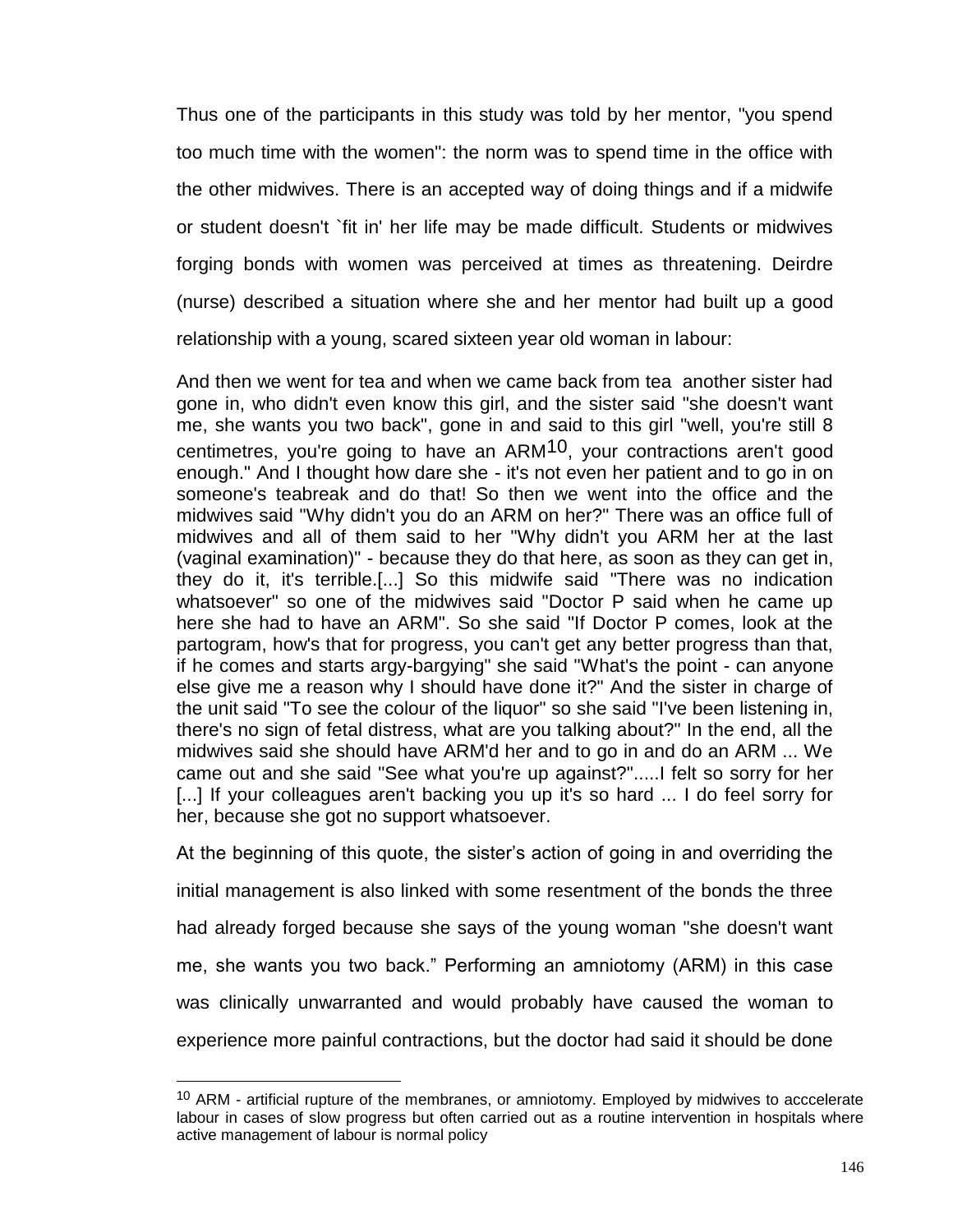and only one midwife was prepared to stand out. Standing out makes her vulnerable, and she knows that if a problem does then develop, in this instance she will get little support from her colleagues. The midwifery model is nominally espoused by individual midwives but is still not part of the culture of this particular unit, so therefore most of the midwives feel safer allying themselves with the dominant model, that of the doctors. Perhaps too, this is another reason underlying participants' talk of feeling alone - because they are exposed and unprotected when they adopt a woman-centred approach in such a climate. One participant at the end of her course wondered about what sort of midwife she wanted to be:

Carol (nurse) I have worked with a midwife... I know there was a baby that died recently and she got really involved with the family [...] she's so lovely with the ladies and she got so involved - this couple got married and she was invited to the wedding. She does get quite involved with the people, where some of the midwives, some of the other midwives think she gets too involved really, she doesn't know where to draw the line ... I'd like to see myself doing similar things, but I don't know whether I'd go as far as (B) does, to see them out in the community ...I'd like to think I could support the women, but I don't know whether I'd go as far as be friendly with them to that extent - I don't know whether it's right or wrong [...] she's really professional about everything, does her job really thoroughly, I know she really lives for midwifery [...] a lot of the midwives ... really don't want to be involved - they go to work, do their job, go home and that's it...

Midwives who are really `involved' pose something of a threat to those who see midwifery as a job and are more detached from their clients. Carol didn't think this midwife's involvement was unprofessional, but she wasn't sure whether she personally would get so involved. Perhaps she felt being accepted by her colleagues was more important. She would like to see herself supporting women, but she's not sure if it's right or wrong to actually be friends with the women - this is phrased as a moral decision about what sort of midwife she will ultimately be. With woman, or with the institution?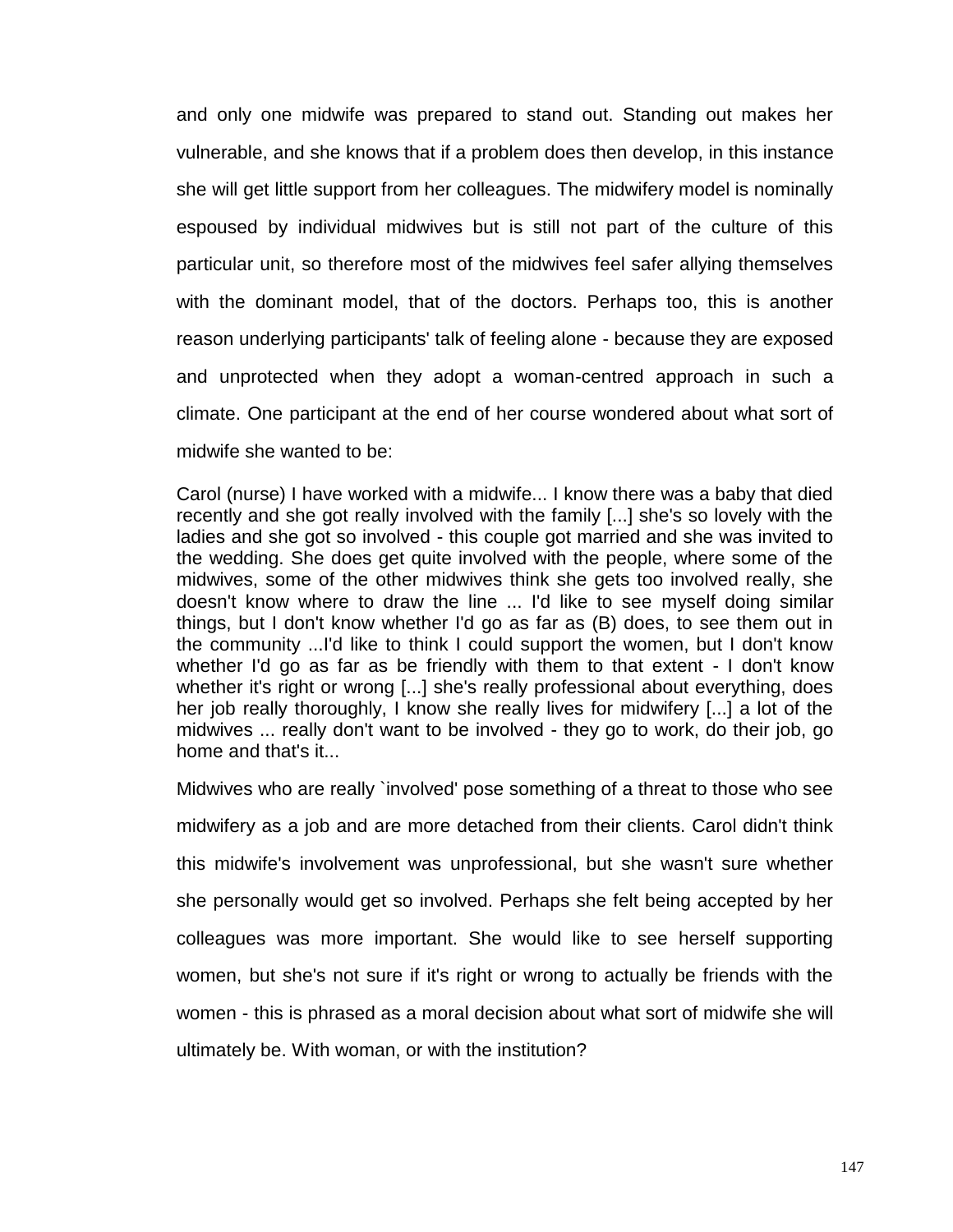Another (nurse) student in her last interview before qualifying, grappled with a similar question, wondering whether she did in fact want to practice autonomously:

Brenda (nurse): This has been going through my head recently... as a newly qualified midwife, is it going to be more stressful having all that power and would I be better off working in a unit where there's a lot of intervention and midwives haven't got much power to start off with - until I get confident in doing certain things, but I mean, half the battle is staying where you know the policies and procedures and the paperwork.

Power and autonomy brings the uncertainty of choice and responsibility; it seems safer for this new midwife, perhaps, to retreat into the ostensible security of procedures and paperwork. Midwives respond differently to the tension between the midwifery and the medical model. Some choose, whether consciously or unconsciously, to operate as 'obstetric nurses', following policy and procedures and allying themselves mainly with the bureaucracy. Others see themselves as autonomous practitioners, their main allegiance to the women; and very often they are ostracised by their colleagues (Robinson, 1998). One qualified midwife, Mary, a non-nurse, expressed the paradoxical nature of the environment in which midwives are supposed to be helping women to give birth to their babies:

I've never, ever worked in such a difficult environment - it's a women-only environment, yet it's the least woman-friendly...[...] But I sometimes wonder ... and think ... how do you think you're going to get confidence if you're surrounded by fear the whole time? The people who should be giving you confidence, the senior midwives, are saying 'Why haven't you put her on the trace? The doctors won't like that!' and 'Don't forget to do your documentation, you know, litigation and all that!' I mean, documentation **is** important, but it's that whole thing all the time - 'don't forget to watch your back' and ... 'have you washed her down properly?' (*laughing*)

This last line is a beautiful exposition of the way in which the 'watch your back' mentality' (also discussed by Annandale, 1996) may foster a rigid, task oriented approach to care - 'washing her down properly' sounds like hosing down a car, or a dirty animal. The litigious environment cuts these women off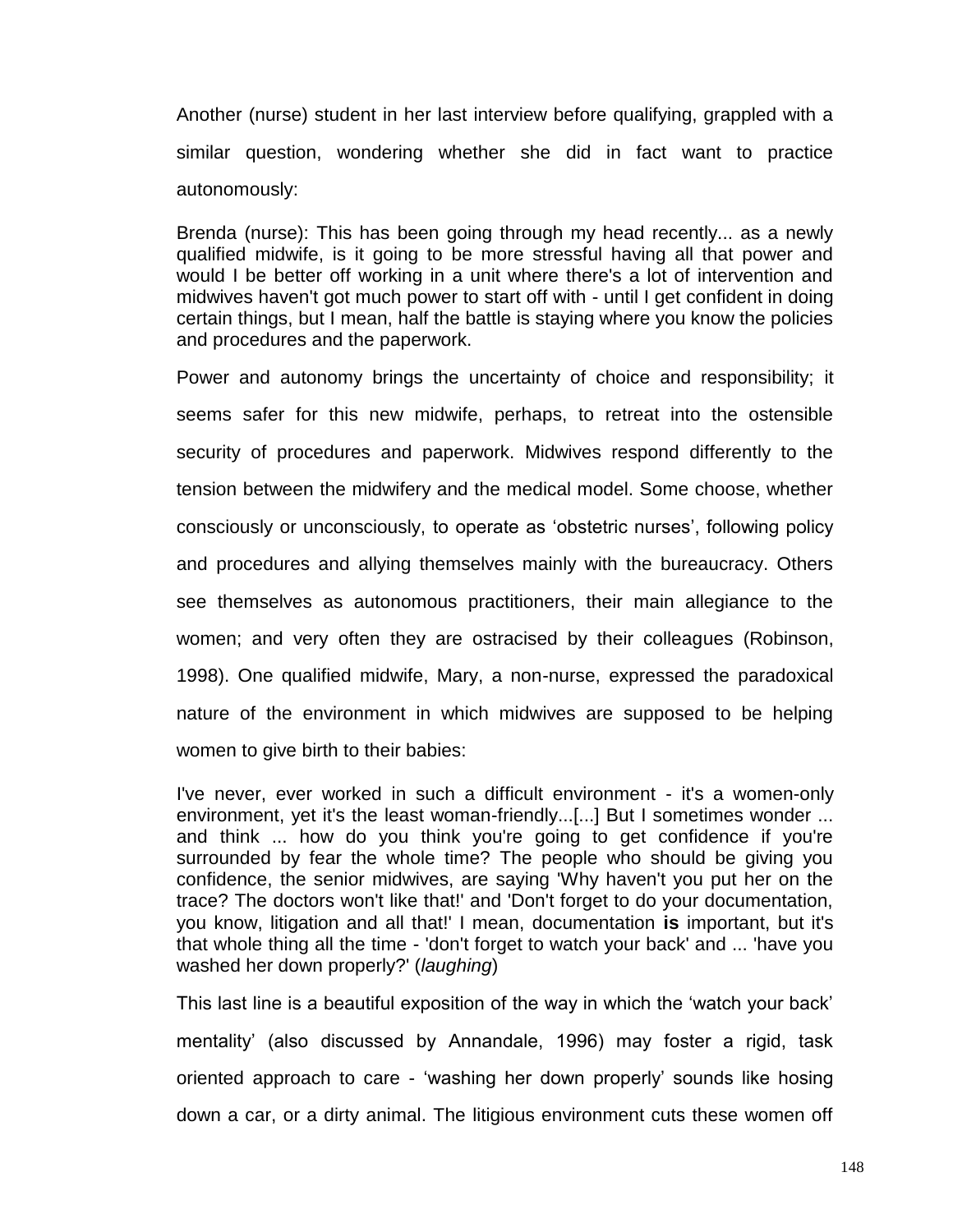from their own abilities truly to care for mothers: there is an atmosphere of tension, even fear, which stifles creativity and produces `the frightened employee' talked of by Merton (1968). The frightened employee plays safe by rigidly sticking to policies and procedures.

An essential element of good professional care, however, from the perspective of recipients, is genuine concern for the individual as a person (Halldorsdottir and Karlsdottir, 1996b) and this means having the freedom and the ability to be flexible in responding to clients' needs and wishes. One woman in Halldorsdottir and Karlsdottir's phenomenological study, who during her labour experienced a 'severely uncaring encounter' (p146) said:

'I was hurt and bitter, both because she had been so harsh, brusque and inconsiderate and not being able to bend a rule when it is very important for you' (p146).

The authors conclude that:

'the nurse/midwife perceived as uncaring is perceived as being thoughtless, strict on routine and rules [...] , not taking notice of woman (and husband) and being non-co-operative' (p146).

## **7.5 Conclusion**

If such rigidity of approach is damaging to women, we can see that it is of the utmost importance for women that as midwifery educators we explore how best we may foster a flexible attitude to caring, so that the prospective midwife may ultimately become a midwife who has the strength and courage to to 'bend the rules' when she judges it to be necessary in her client's best interest. Some of this is organisational, relating to issues of power and the question of who makes the rules in the first place. Some of it is to do with the way learners are treated, and of course these two elements intersect. Kirkham (1997) has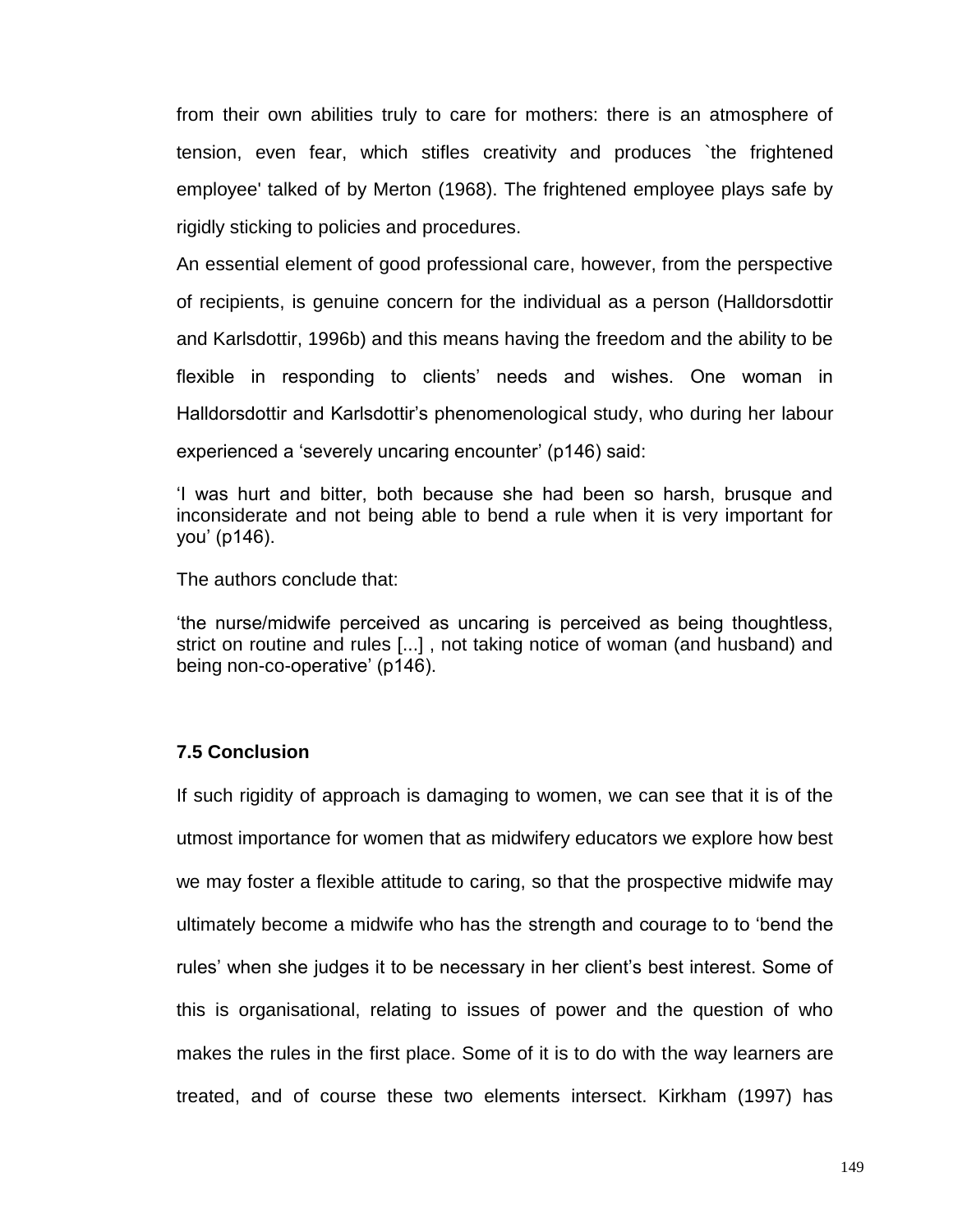referred to 'parallel processes' whereby as we are treated, so do we treat others. The following chapter examines the experiences of participants in terms of the support they felt they received during their training.

## **CHAPTER EIGHT**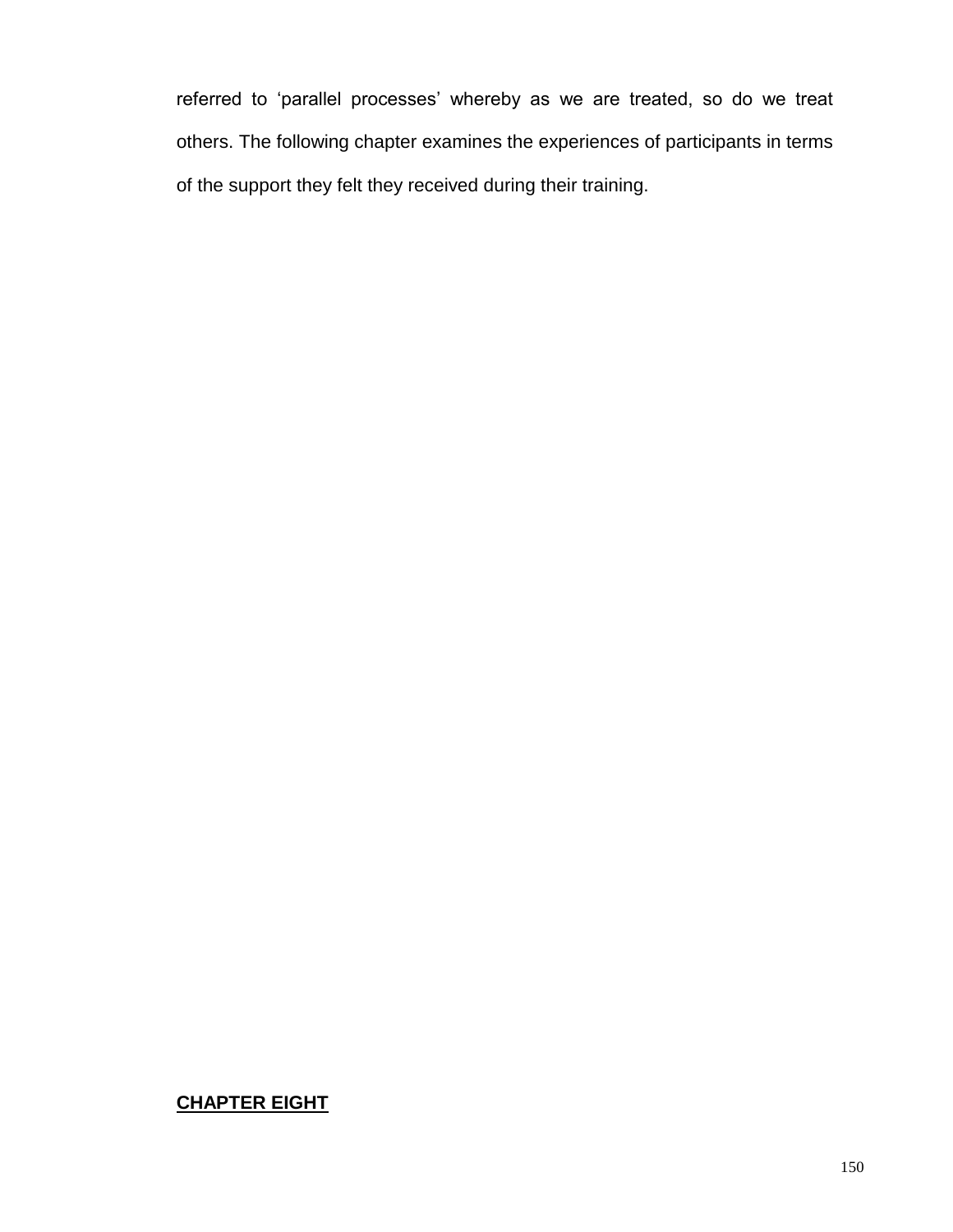# **YOU REALISED IT WASN'T JUST YOU: SOURCES OF SUPPORT FOR STUDENT MIDWIVES**

## **8.1 Introduction**

If becoming a midwife is a `rite de passage' (Van Gennep 1960), and if, as I have argued, the transition for student midwives is particularly demanding, the question of support becomes important. Students interviewed discussed various forms of support upon which they drew through the course: support from home - partners, family and friends; peer support - from other students; support from clinical staff - auxiliaries; and support from `mentors'. Interestingly, academic staff (personal tutors) were rarely mentioned by these particular students when discussing support networks. This chapter focuses on the support available to students vis-à-vis their training, because although relationships outside the course inevitably have an important bearing on students' overall experience of midwifery education, this was not an area that was explored in depth with participants in the interviews.

### **8.2 Peer support**

Some participants, it was clear, drew a great deal of support from friends and family at home, but of course this was not true for all. Most of the students mentioned the value of peer support. Several said how they felt that some things could only be understood by others going through similar experiences:

Angela (nurse):You realised it wasn't just you, everybody was the same. (...) During my training I lived in the nurses' residence so I was with all the girls from my set there.(...) I don't know if it would be quite the same if I'd lived at home or lived with people who weren't nurses. I think that they can feel more empathy ...they've been through it themselves. I know if I tried to explain to my husband I don't think he would fully understand.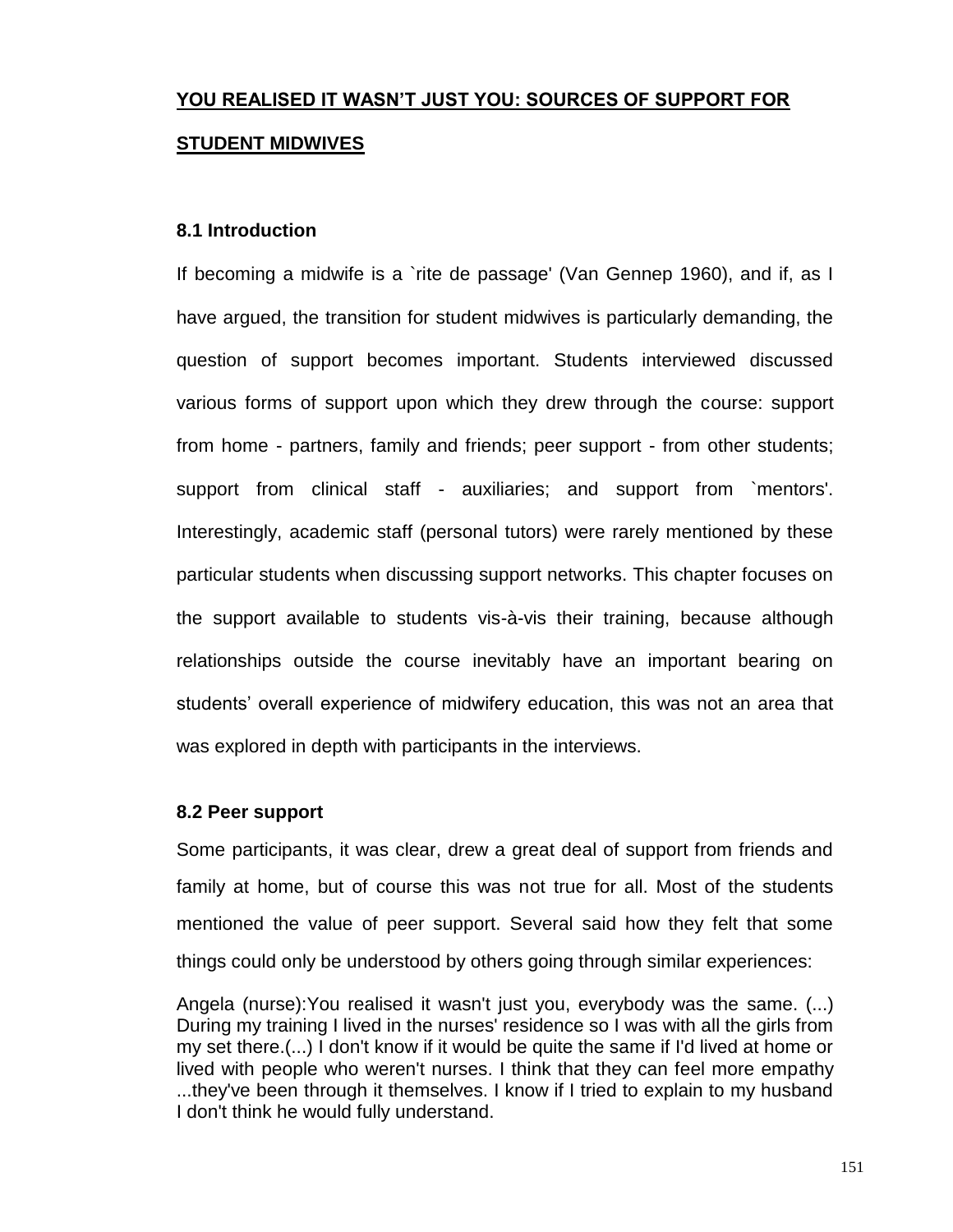Peer support seemed to be especially important for the non-nurses, all of whom talked enthusiastically about the support they received from the rest of the group. The sharing of experiences added to their learning too:

SD: Who are the people you would talk to? Kath: Colleagues in the group. That is the most crucial. We learn a lot from each other. We say, 'I did this delivery and this happened.' We learn a lot from each other.

One of the non-nurse students was a single parent, with no living parents. She

said that she got support from work:

I really haven't got support at home to turn to. [My children] are quite young, I don't think they would appreciate...! But yes, definitely work colleagues, I have been very lucky with mentors... anything I have addressed with the mentor has been addressed, I've never had to come into college and look for tutors to discuss things, I've been very lucky in that respect, but we are a good group and we do discuss a lot of things together.

Firstly, she says she has been 'very lucky ' with mentors: the implication of this is that possibly others aren't so lucky, or that it is a bit of a lottery. Secondly, tutors are seen as a last port of call for support. Seeing a tutor about a problem involves having to 'come into college'. The impression the students gave, if they mentioned tutors at all, was that mainly they tried their best to sort things out in the clinical areas without involving the academic teaching staff. Thirdly, she says 'we are a good group'. The non-nurse group tended to speak of themselves in this way. The nurses did not. They did not appear to have the same cohesion, and the value of support from their group wasn't mentioned to the same extent. The nurses tended to discuss the value of group support when speaking of their initial training as nurses but not when speaking of midwifery training. This possibly relates to the need students have to stick together during their first episode of socialisation as a health professionals, or it may be due to other factors such as the dynamics of the particular group. One nurse said that her group `wasn't very outspoken.'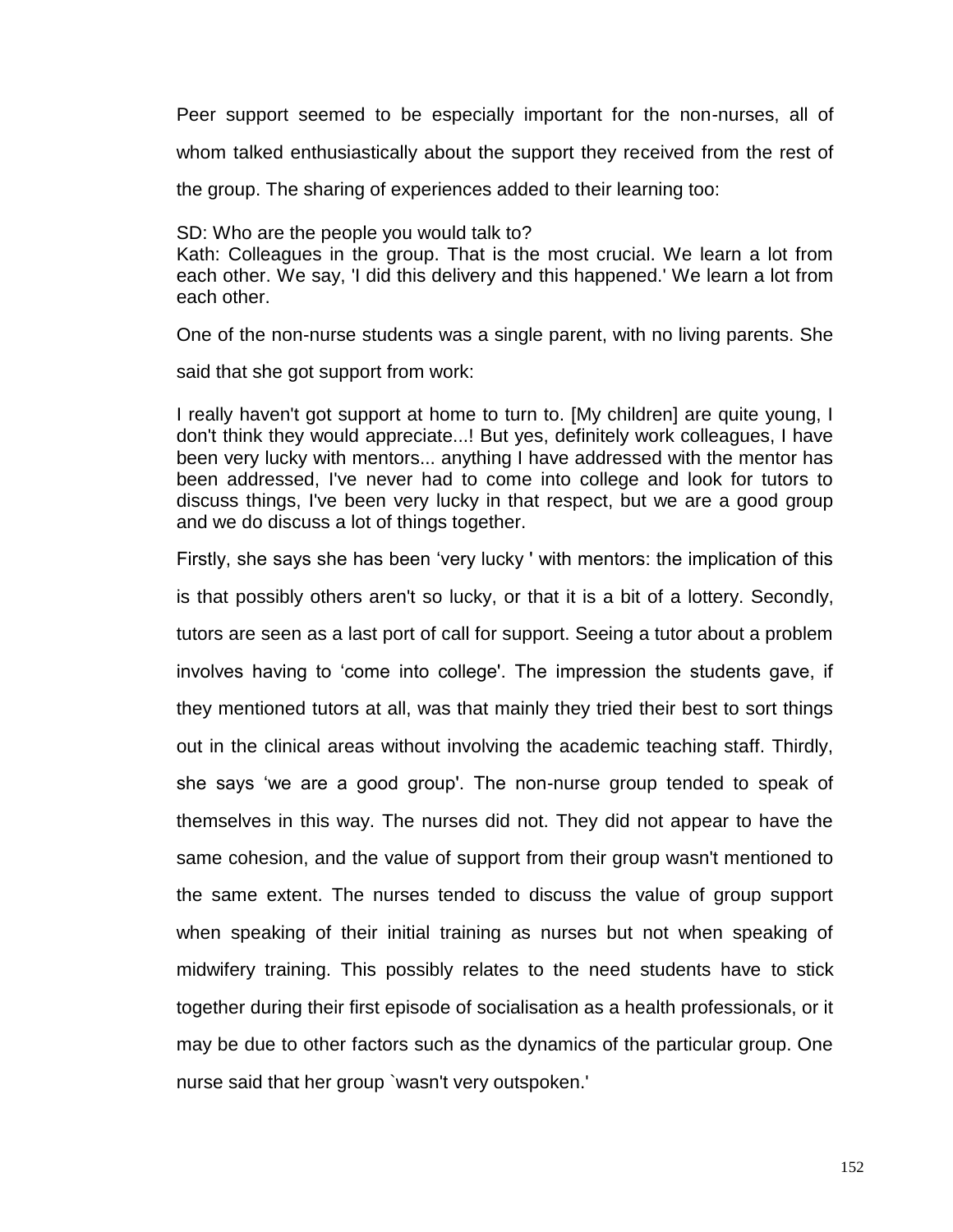## **8.3 Auxiliary nurses**

Both groups of students spontaneously mentioned auxiliary nurses as being particularly helpful. This has been discussed in the literature with regard to talking to patients and fits with Melia's (1987) and Smith's (1992) findings that talking was perceived by trained nurses as 'not real work'. The structure of the hierarchy means that auxiliary nurses are seen as more approachable, and as

Melia discussed, less 'busy':

Brenda (nurse): Auxiliaries on the ward tended to be a lot better than the qualified staff. In fact all the way through my (nurse) training I learnt more from the auxiliaries than from the general...

SD: I wonder why that is...?

Brenda: I know from qualifying now that the qualified staff are very busy and they have a lot of pressure on them, and the auxiliaries tend to have a bit more time and are able to show you things and they seem more approachable on the whole. So if you have a problem you tend to go to them.

Brenda appears to accept that qualified staff are 'very busy' and that this is a

factor in their lack of availability but she also says of auxiliaries 'they seem

more approachable', suggesting that it is also linked with their position in the

hierarchy. One of the non-nurses was rather more forthright on this question:

SD: You said if a mother or baby died there would be plenty of people you could talk to...?

Kath: (...) I think the auxiliaries are best. I think they are looked down on by trained staff and I think... when a member of staff is giving you a lot of hassle on the wards it's the auxiliaries who say 'keep your chin up' or whatever (...) a lot of midwives , nurses or whatever, they could have, say, 20 years of experience and they just treat everybody like a dogsbody.

It is clear that this non-nurse participant identifies with the untrained staff, and

so probably did the previous student during her nurse training. But the previous

participant, having qualified, now knows that 'the qualified staff are very busy'

and feels that this is some justification for the fact that they spend so little time

with students. The non-nurse student gives a graphic illustration of the hierarchy, and the power that, for some, having 20 years' experience brings.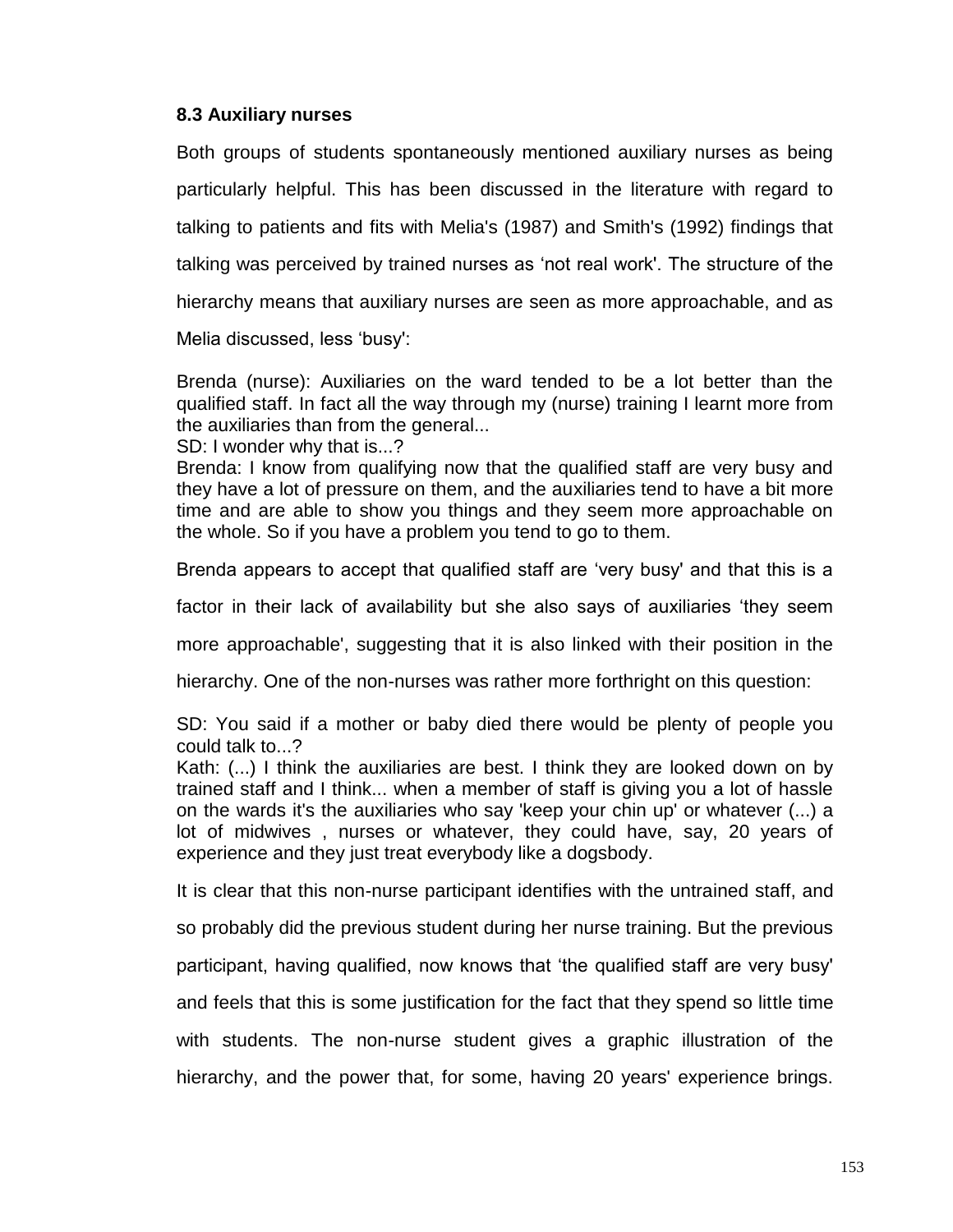The words 'keep your chin up' suggest empathy and solidarity amongst those at the 'bottom of the dirt pile' (Smith, 1992, p120)

## **8.4 Mentors**

The mentor had a tremendous influence on the lives of the participants in this study. The mentors singled out for praise by the students were described as confident, assertive women:

Frances (non-nurse): She's very, very strong - she has a strong personality, very experienced, very confident and very alternative (...) A lot of people don't like her ... she says exactly what she thinks. She is very assertive.

The comment 'a lot of people don't like her' is illuminating and tells us a great deal about the context in which these women are learning to be midwives. It brings to mind the study conducted over two decades ago by Broverman et al (1970) and discussed by Oakley (1986, p25). In this famous study a group of mental health clinicians gave identical descriptions of 'normal healthy men' and 'normal healthy adults' while 'normal healthy women' were described as submissive, easily influenced, excitable and emotional and not independent or aggressive. This, argues Oakley, is the image of women 'extant in the medical model'. The image of the confident autonomous midwife does not readily fit with the medical model and there are many examples of conflict whenever midwives attempt to act autonomously (see Robinson, 1998).

Kath (non-nurse) talked about her mentor. Her comments give an insight into the role of the mentor:

She's great. I've learned so much. I've worked with her for three years. She's not one of these midwives who don't let you do anything. She [says] 'you haven't done this, you're going to do it... and I'd love to be a midwife like she is, to stand up to the consultants, and say 'No, you're not doing that'.

This quote neatly encapsulates the different aspects of a good mentoring relationship: attraction, teaching and learning, continuity, risk-taking and rolemodelling (Darling, 1985). Kath continues, giving an idea of the extent of this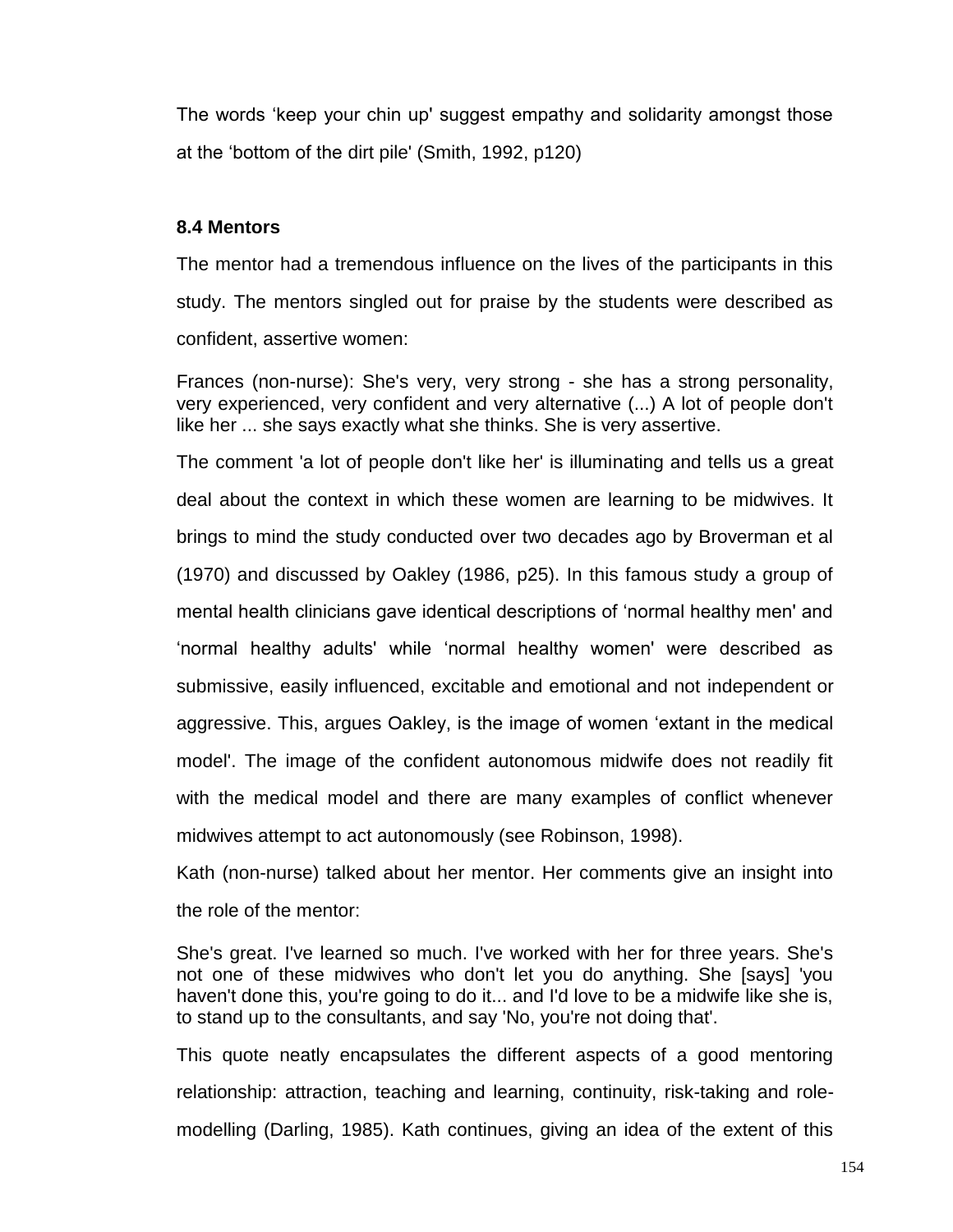mentor's influence on her learning, but more than that, on her life and self image:

I might have been a totally different person now...I do feel extremely lucky. She's been great. She's put up with a lot! She was my first mentor...I'd never been on a ward before. On the first week I said 'what are your feelings on prereg?' and she said 'I've got no feelings at all, a post-reg student or a pre-reg... Fair enough, you don't know how to do BP's and so on but you can learn that. You're both the same midwifery-wise'.... I'll never forget her for that.

The acceptance that this midwife showed to her made a crucial difference at

that first exposure to midwifery, when she had never before set foot on a ward.

Although the curriculum was not designed to allow for self-selection of mentors,

in the non-nurse group it was informally arranged by some of the students. I

checked this with one of the tutors who told me that the more confident

assertive students tended to do this. This may have been evidence of a

process sometimes known as the `Matthew effect':

This is the name given to the circumstance in which gifted students find mentors more easily than less gifted students or disadvantaged minority students, which increases the existing gap between the groups. The Matthew effect comes from St. Matthew's gospel: `For to every one that hath shall be given, and he shall abound; but, from him that hath not, that also which he seemeth to have shall be taken away' (Caldwell and Carter 1993, p19)

Another participant, Mary, a non-nurse midwife, spontaneously referred to an

example of this process:

Interestingly, I saw a woman I trained with the other day - she's slightly older than me, and she had very very low confidence levels - much lower than mine, and was very seriously thinking of giving it up at one stage [...].. and she had very poor mentoring as well. It was almost ironical, the ones who needed it the least got it the most - the ones who fitted into the system - they came across as quite confident. Whereas (the midwife student I trained with) wouldn't have come across as confident in any way, and at one point she had to change her mentor because she got on so badly....

This suggests that if a student `fits into the system' and is unthreatening she is likely to be popular, and find mentors easily. This in turn will increase her confidence. The criticism of `lacking confidence' seemed to be a difficult one to deal with, and once lack of confidence had been highlighted it seemed hard to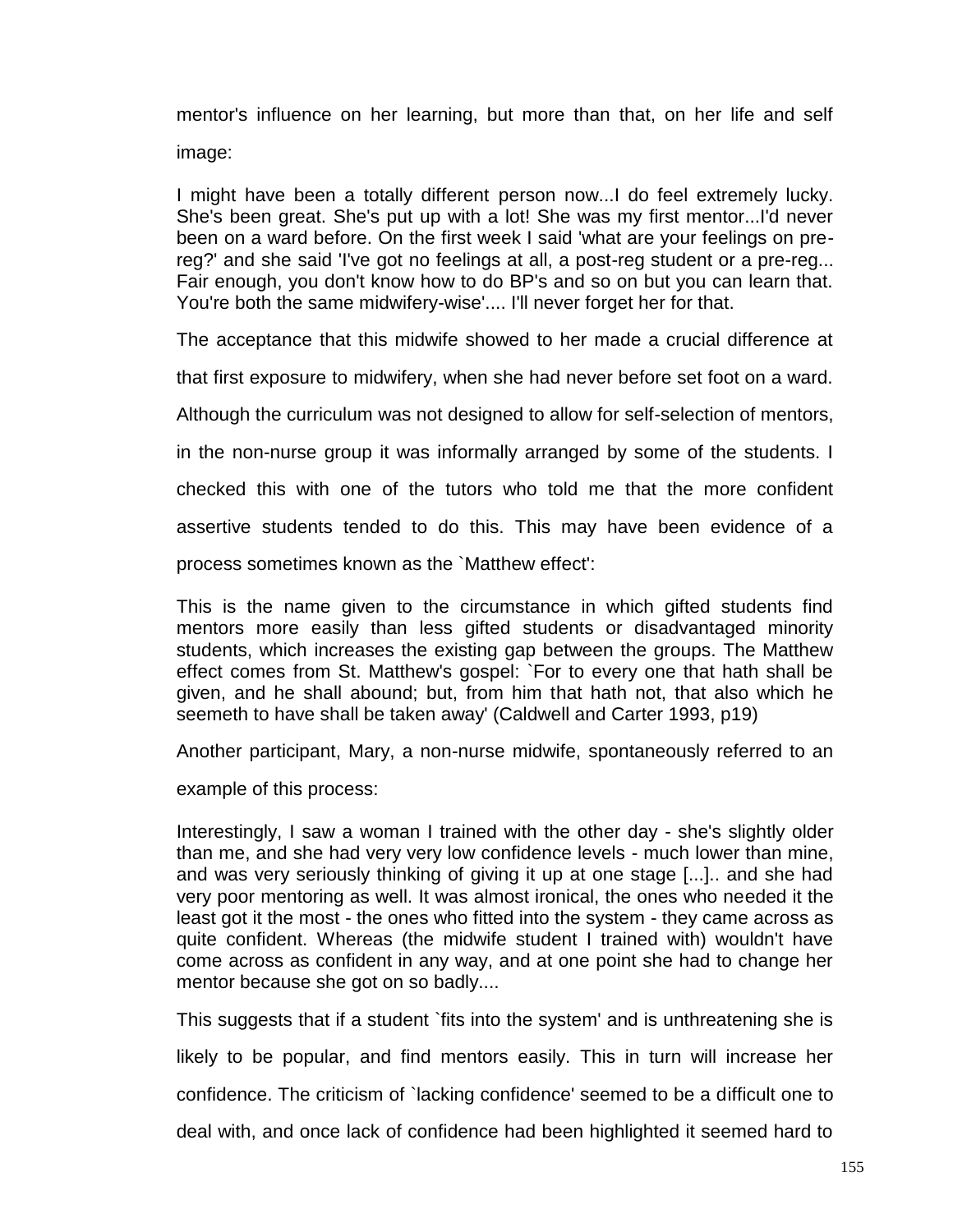throw off. It suggests, again, the importance of the mentor in helping students develop confidence. Confidence among newly qualified midwives was identified by interviewees in an ENB-funded study of the effectiveness of preregistration education as being, most importantly, the ability to admit to not knowing something and being able to ask for help from a more experienced practitioner (Fraser et al., 1997). Thus trust plays a crucial role in the development of confidence.

Kath and her mentor (see narrative in Chapter Nine) may have found the mentoring relationship came relatively easily because she was still very young (18) and the power balance in the relationship was not problematic in the way that it might be for other mentoring pairs. Perhaps it was no coincidence that the student who had most problems with mentors was the oldest in the nonnurse group (38). Another 37 year old in that group left the course fairly early on. Pre-registration courses in midwifery aim to attract mature women (see Chapter Two): perhaps research is needed to examine in greater detail the experiences of mature students in midwifery, as it is possible that there are specific problems for older women in the hospital hierarchy.

The negative effects of an unhappy mentoring relationship were evident from the interviews. It seemed that in some instances this could have a lasting effect on the student's confidence. There were examples of what Darling (1985) referred to as 'toxic mentoring'. The most commonly reported form of problem mentor seemed to fit a particular type of person described by Heirs and Farrell (1986) as 'the rigid mind'. This is one of the psychological responses to bureaucracy described by Merton (1968, p204). He called it 'overconformity', the perspective of the frightened employee, saying that fear produces 'routinised action'.

Heirs and Farrell (1986) categorised those operating with 'rigid minds' as concrete thinkers, dealing only with black and white concepts and having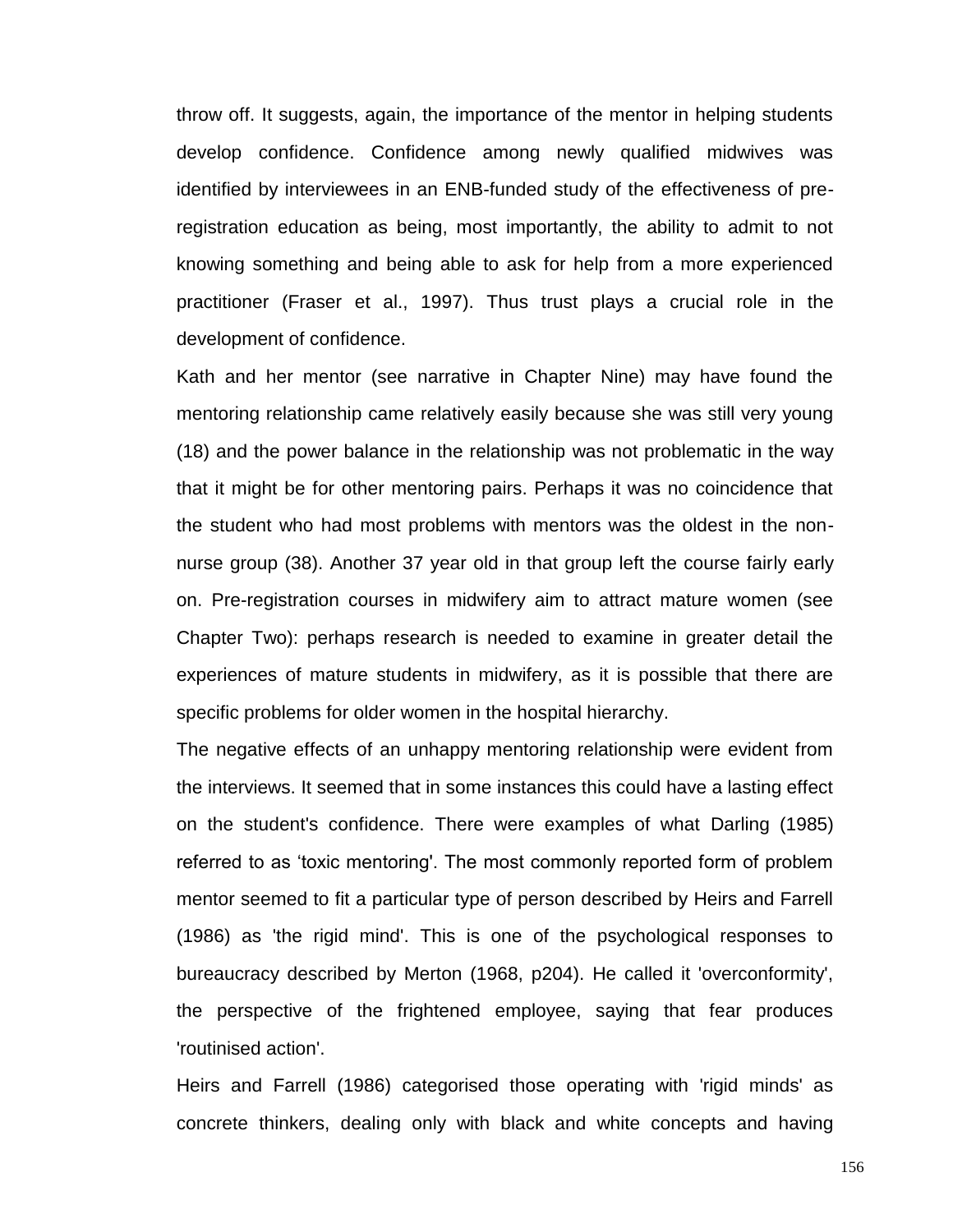preconceived ideas that are not amenable to change. They argued that such people lack imagination or creativity, feeling safest in bureaucratic surroundings. Because the rigid mind is suspicious, and resistant to new ideas, when placed in positions of authority such people attempt to stifle the ideas and innovations of others.

Emma (nurse) said of her mentors:

They never praise you when you do something right ... or if you use your own initiative it's not 'Well done!' it's … 'that's not according to policy'. It's very 'you do it and you don't question it'

Pam Smith (1992) examined students' experiences during their training:

Students describe trajectories where they begin fresh and enthusiastic with an `uncanny way' of getting to know their patients, but arrive at the end of three years' training `cynical and disillusioned' (p141)

Smith speculated that this was due to fragmented relationships and lack of

consistent support and concluded that

if students' individuality and caring commitment is repressed too often and for too long then it is likely that they will choose hierarchical relations, stereotyping and labelling as preferred forms of emotional labour (p141-2)

Certainly, it seems from the participants' accounts, that many midwives end up

abandoning the goal of remaining 'women-centred' in the medical hierarchy.

One newly qualified midwife (Greenall, 1996) described the effects of working

in this climate, on herself and on a fellow midwife:

I understand why morale is low. I know I can't work for long periods meeting sometimes ten women a day, forming a new relationship with each... working like a cog in a machine... repeating the same words and phrases... repeating the same actions as if I were a robot.... When a woman requested a bath before being given syntocinon, I found myself checking with a doctor and writing down his response. I was grateful to be covered by a medical opinion; that someone else had made the decision. Of course I knew that there was no reason whatsoever why she could not have a bath!...(...) Recently I was reported to the manager by a sister (...) I had given a woman a piece of toast not a cracker, ice cream or other item listed on the protocol. (p7)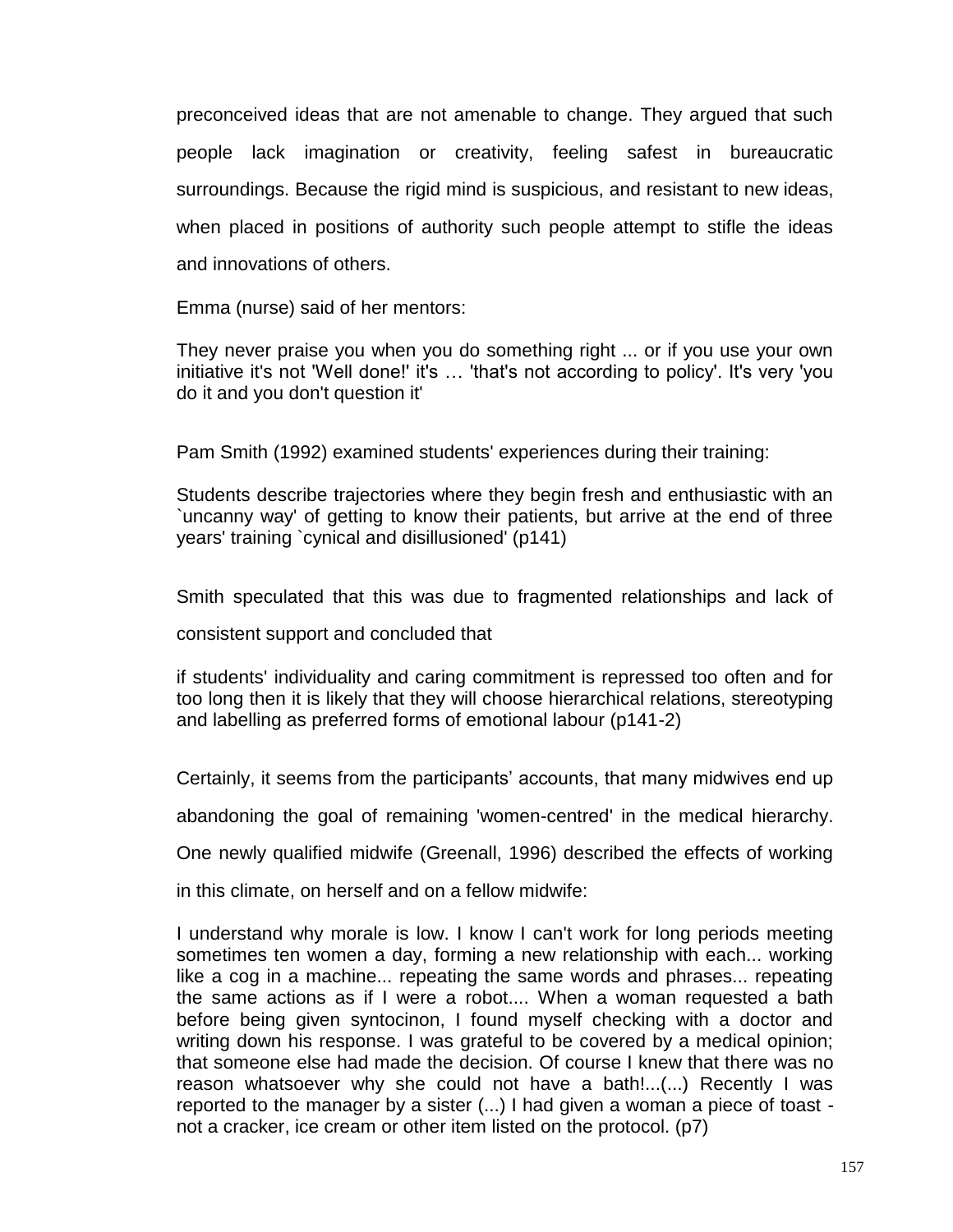Emma (nurse) talked of her experiences:

I don't find the staff very helpful anyway. But unless you actually ask the midwife you're working with how they'd deal with that or could I have done that differently, they don't usually come back to you unless you've made a mistake. They never tell you 'Yes, that was good' or 'I would have dealt with it this way'.

Giddens (1991) makes some retreat into routine understandable, not just as a

reaction to bureaucratic structures but as a human tendency in day-to-day life:

the chaos that threatens on the other side of the ordinariness of everyday conventions can be seen psychologically as 'dread' in Kierkegaard's sense: the prospect of being overwhelmed by anxieties that reach to the very roots of our 'being in the world.' Practical consciousness, together with the day to day routines reproduced by it, helps bracket such anxieties (p37)

Although Giddens is discussing ordinary daily routines here, his approach may make us a little more sympathetic towards the 'rigid mind', in that rather than berate individuals for their shortcomings we may examine the conditions, both material and psychological, that lead to the development of such attitudes, and then set about trying to change those conditions.

The relationship between mentor and `mentee' had some similarities to a parent- child relationship, in that when it was successful, it provided a secure base from which the student grew and developed, ultimately gaining enough self-confidence to become independent. Caldwell and Carter (1993) made the same analogy when discussing the study by Levinson and colleagues (1978). They had talked of 'good enough' mentors, who are less than ideal, but adequate in a practical sense. It was Winnicott (1988) who first used the term 'good enough', and used it in the context of parenting: he spoke of 'the good enough mother'. Although it would be useful to research what constitutes 'good enough' in midwifery mentors, it is an interesting analogy in that it links with psychological research concerning the development of basic trust.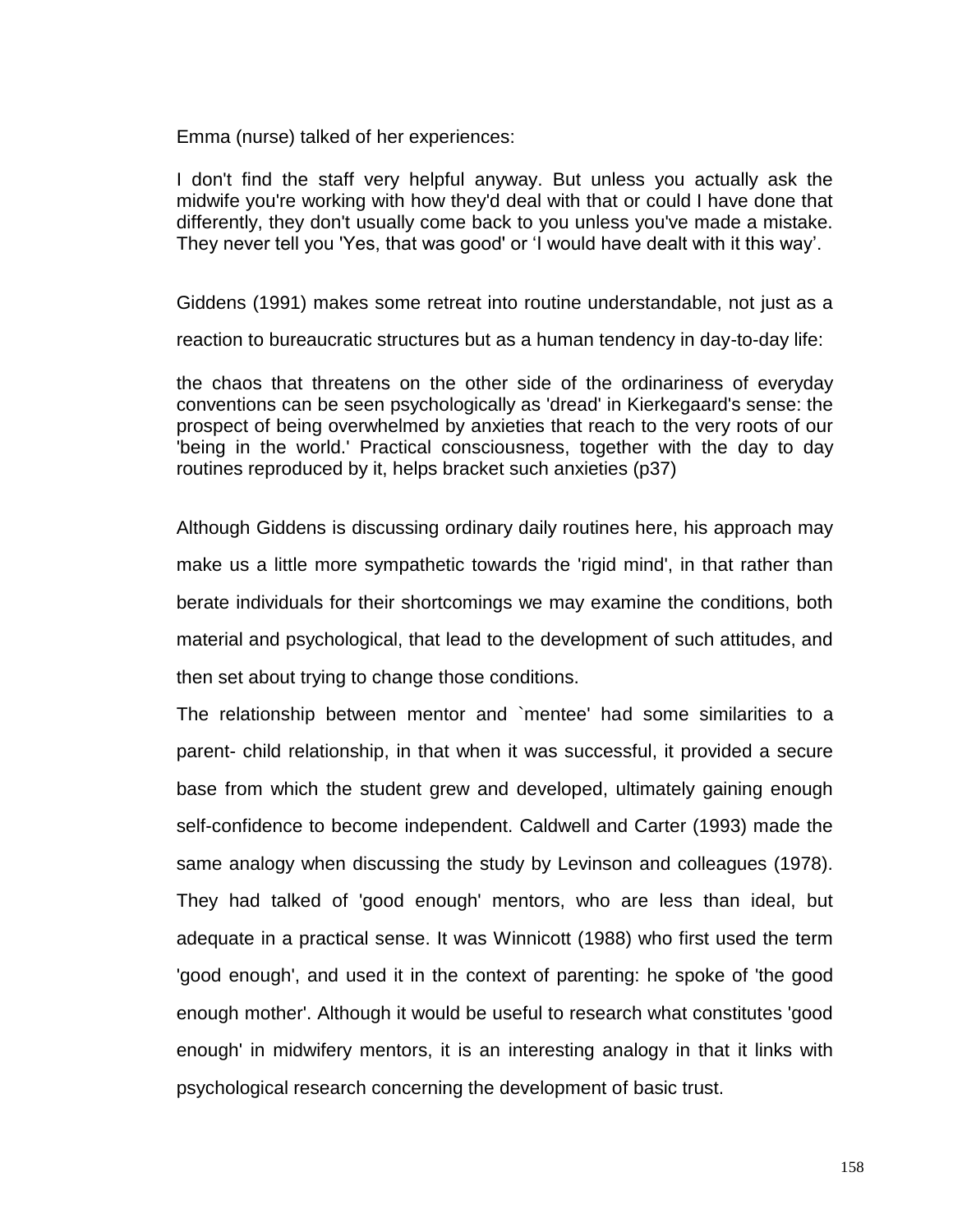Students interviewed in a study of mentorship by Earnshaw (1995, p276) identified the role of supporter as a key role. He says:

'many of the students seemed to view the mentor as a matriarchal figure whose purpose was to smooth their passage through training rather than to provoke, challenge and present them with the unfamiliar.'

Many of the students in his study saw the mentor as reducing stress, helping with orientation, 'settling in'; and giving them a 'sense of belonging'. Earnshaw is somewhat disparaging of this wish of the students to have a `matriarchal figure' smoothing their passage but given the information from this and other studies of professional socialisation in the health service it is an understandable need. This aspect of the mentoring role may indeed be the most necessary one if students are to gain any degree of confidence.

Some participants said that they felt that acceptance by the mentor, and developing a sense of belonging, was dependent upon them adopting their mentor's standards so there is evidence that the development of confidence was dependent upon their `fitting in' with the mentor and the mores of the institution.

#### **8.5 Conclusion**

It is argued here that midwifery training, because at its heart it concerns matters of life and of death is a particularly challenging experience. The development of confidence is a crucial issue and needs to be further investigated. If we wish to produce midwives who are safe, competent practitioners we must ensure that they are adequately supported as they go through their training. Students undertaking pre-registration midwifery training come into midwifery from very different backgrounds and there is a need, both in the classroom and in practice, to develop systems of support which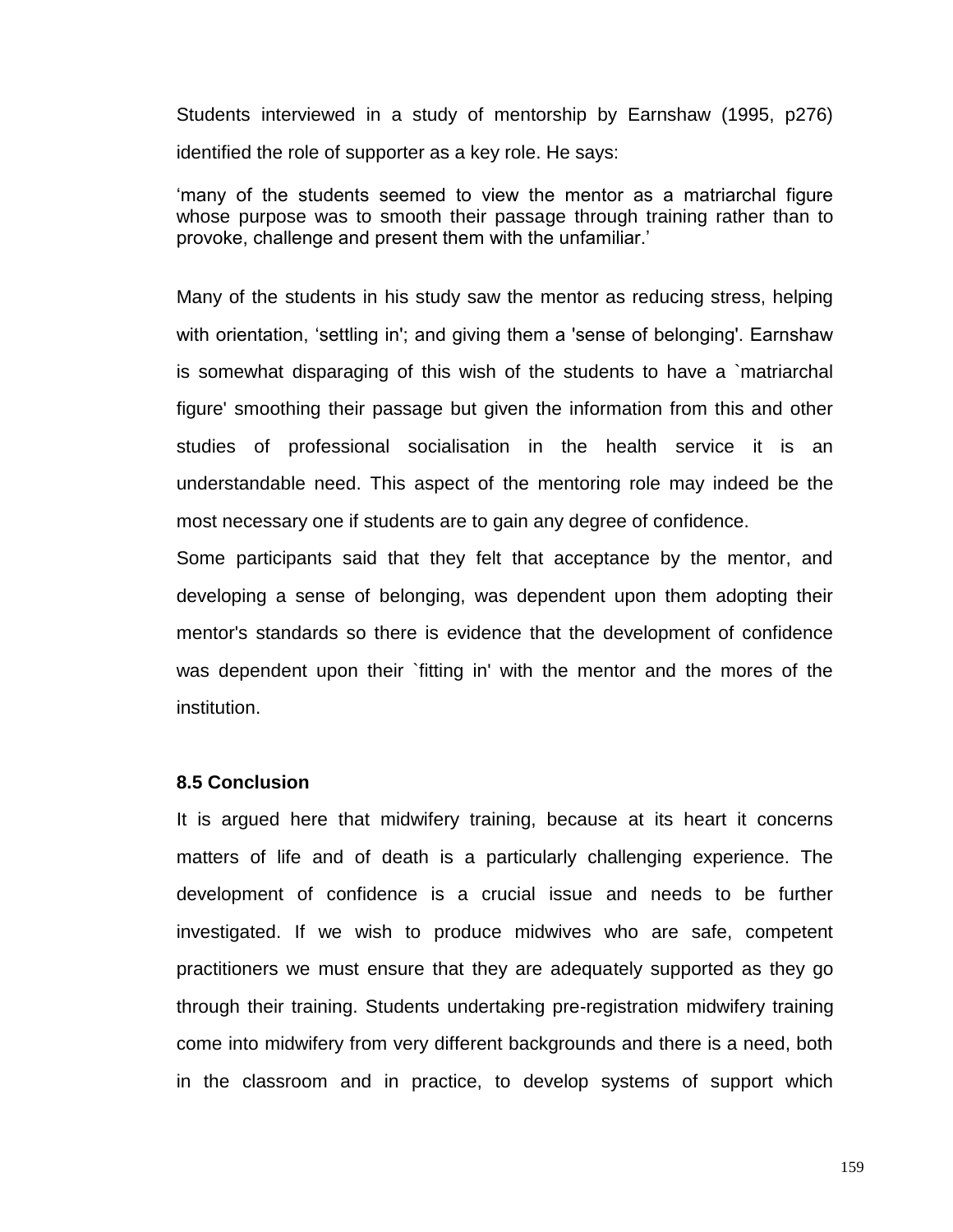recognise and value the different life experiences and philosophies of students.

Where midwives themselves are feeling vulnerable and under threat, they may resort to practices and develop attitudes which are not conducive to student learning and self development. Increasing the autonomy of midwives, and their control over their own practice, and perhaps most importantly, creating a climate of trust and co-operation, will improve the learning experience for students. The next chapter, through referring to the narrative accounts of three participants, demonstrates the central role of the mentor and explores other factors which sustained students on their journey to qualification.

# **CHAPTER NINE PROFESSIONAL SOCIALISATION INTO MIDWIFERY: NARRATIVE ACCOUNTS**

**9.1 Introduction**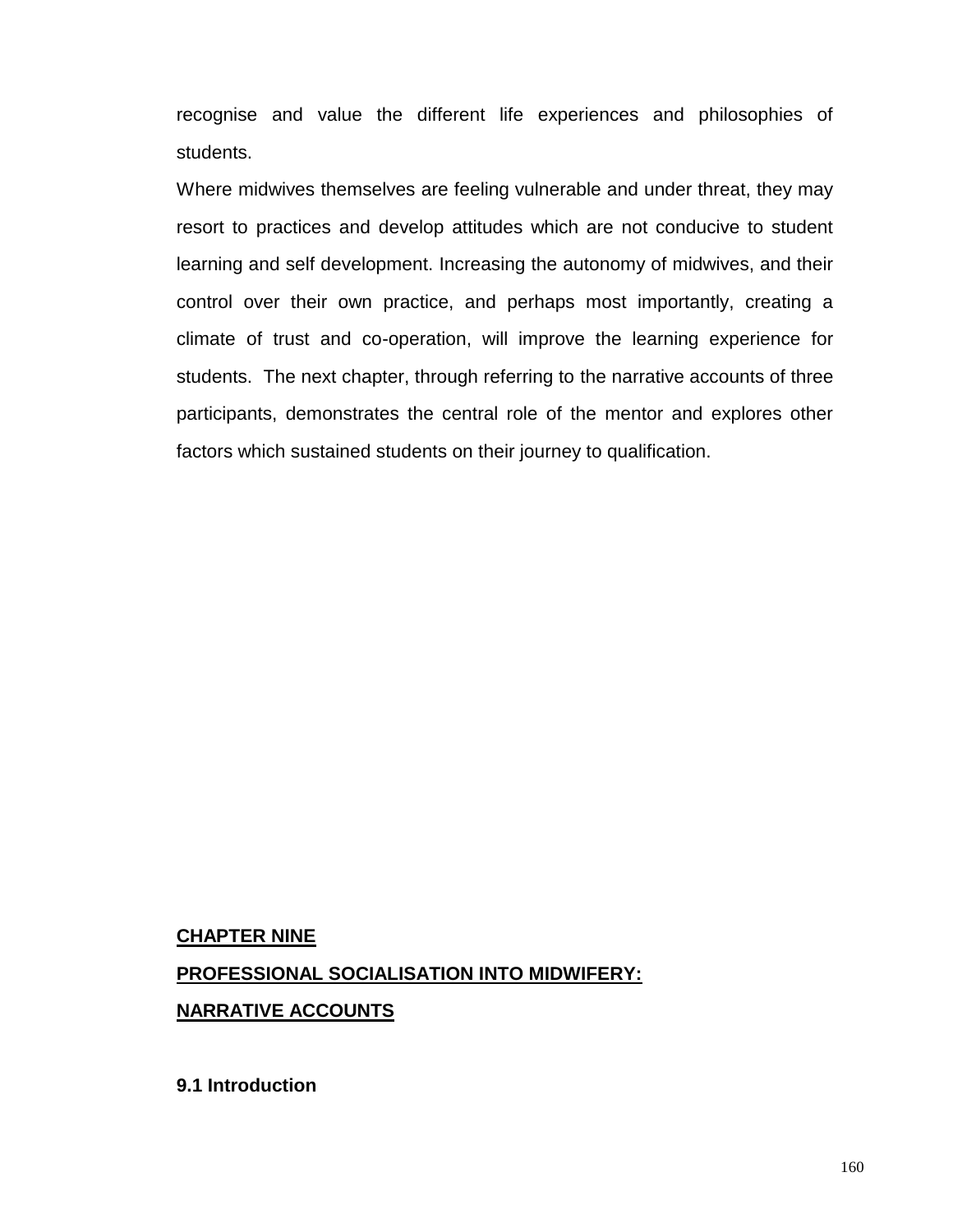During the analysis of emergent themes using the coding and categorising that is characteristic of grounded theory, it became clear to me that the method needed to be complemented by a more holistic, less fragmented approach in order to do justice to the development of individuals over time. A key feature of the narrative is that it has temporal qualities; like all good stories it has a beginning, a middle and an end (Coffey and Atkinson, 1996). As the study progressed and differences between students emerged, particularly differences in their levels of confidence and the way in which they conceptualised birth, it seemed that these differences could be more fully exemplified and explored by giving individuals a more coherent voice. Participants' stories were often vivid and moving, providing a window into the socialisation process. Kirkham (1997) describes the significance of stories as follows:

'A story tells more than its tale. It speaks of context and values. Listeners absorb the story through their own view of the world and by links with their own stories. The tellers reinforce different aspects of their own values in each unique story-telling' (p183).

Storytelling is, therefore, a shared or dialogic activity. Narrative analysis has been described as an especially valuable approach to the analysis of qualitative data (see Reissmann, 1993) because it can provide a critical way of examining, not only key actors and events but also cultural conventions and norms (Coffey and Atkinson, 1996). It is also a technique which can give weight to the voices of oppressed groups that might not otherwise be heard (Plummer, 1995). The narrative accounts that follow are the stories told by three of the participants, constructed by me from the interview data and checked for validity with two of the participants concerned.11

Although it is useful to fragment the accounts of participants in order to examine themes that emerge from the data, at times it is appropriate to

 $\overline{a}$ 

<sup>&</sup>lt;sup>11</sup> I sent a copy of my analysis to all three participants but did not receive a response from Kath.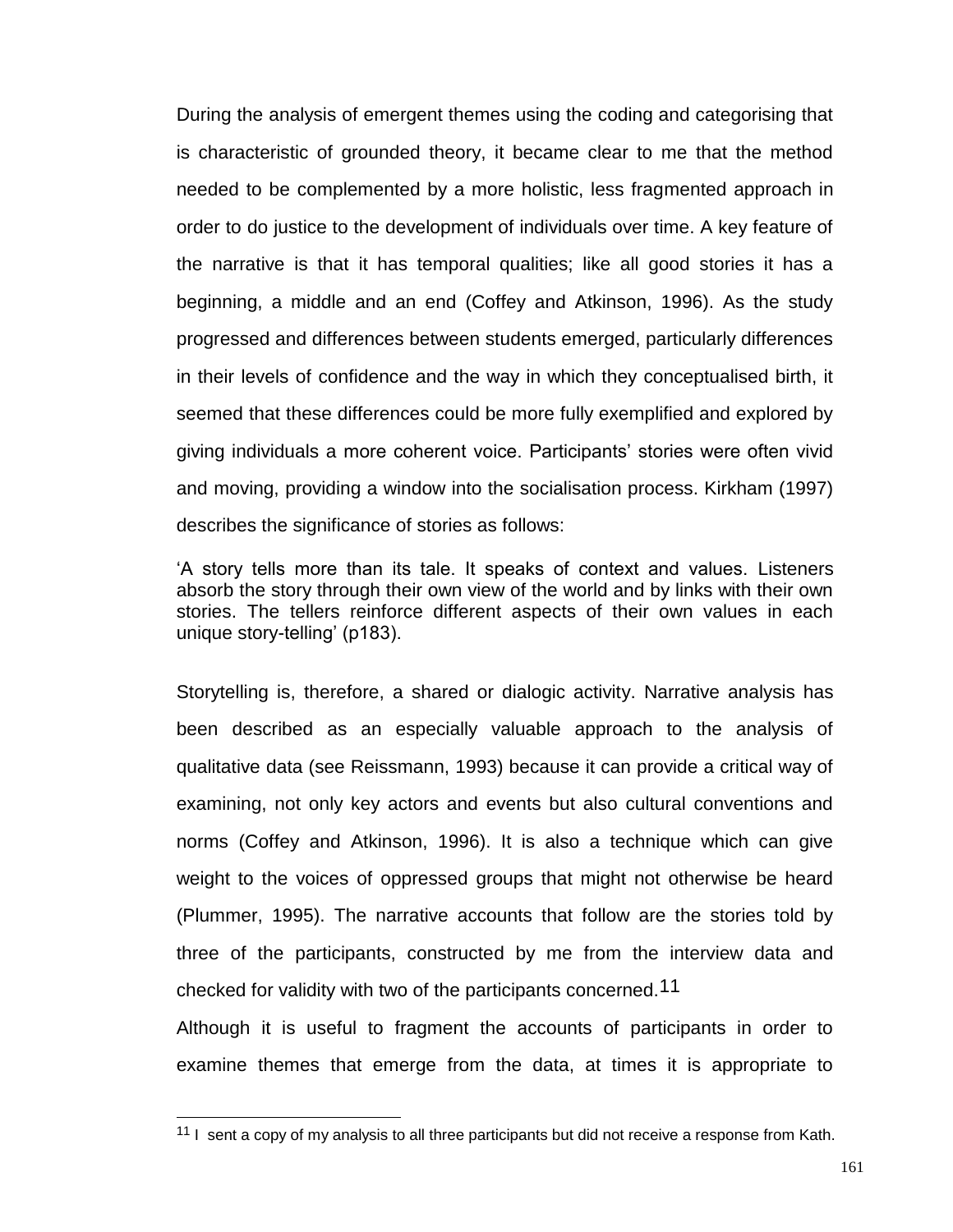examine them individually as narratives. The participants are individuals with their own history and personality, and although there are many common themes in their experiences, the differences between them are also important. At the end of the study there were marked differences in the prospective midwives' levels of confidence and enthusiasm, and these persisted after qualification. Case study analysis is a useful method for examining key factors in the development of individuals. The following narrative accounts outline the experiences of three of the participants. Each of them is a non-nurse, so the accounts will not be used in order to make comparisons with the nurses but to explore the process of socialisation into midwifery as it affected three women. The cases have been picked because each shows a different process taking place, and also because of the vividness of the descriptions.

### **9.2 Gail**

I interviewed Gail four times during her three-year course (unlike the other students, whom I interviewed three times, and Kath, whom I saw twice). I then spoke to her on the telephone when she had been qualified for six months. A few months later she wrote me a letter about her experiences since qualifying. Gail was a mature student of 38, who had three children, and had previously worked as an auxiliary nurse on an obstetric unit for three years. At the first interview she was quietly positive about the course and her reasons for undertaking it. At this stage, early on in her training, she appeared to have an empathic approach to the women and related to them as equals. Her language tended to be non-medicalised:

I delivered one the other day and so the next day I went down to the ward to see her and I walked in and she said "oh give us a hug" and I thought "oh!" She said "I couldn't have done it without you" and it made it worthwhile.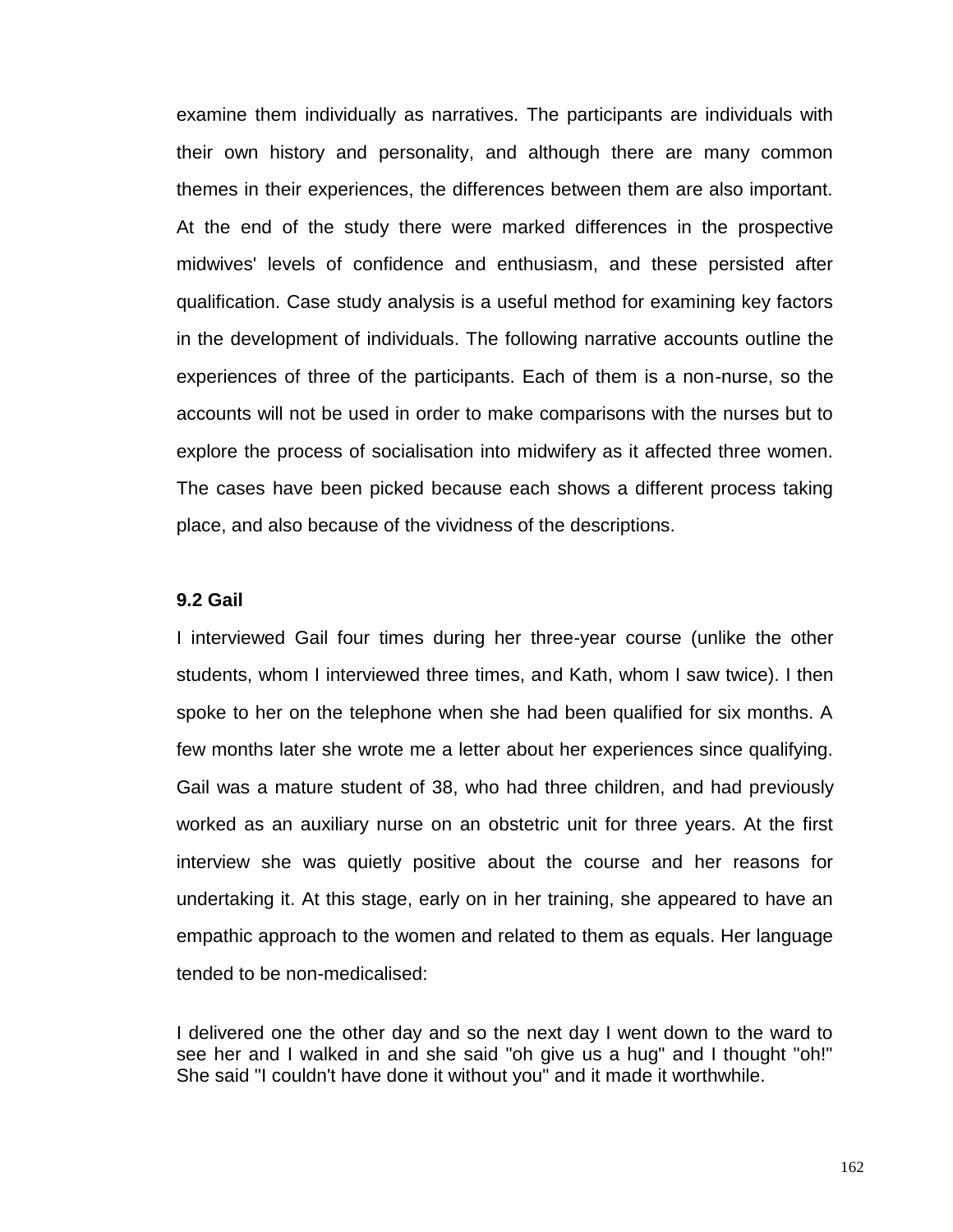Replying to the question on how she might cope if something went wrong, she replied:

I hoped that I could sort of take it on board and still be there for the mum, to care for her as she needed.

She said that she had considered problems such as stillbirth prior to starting the course because of her experience as an auxiliary nurse. She had seen a stillborn baby. She said: 'I knew that coming into midwifery that this is going to happen'.

This response was in marked difference to all the other students, both nurses and non-nurses, who tended early on in the course to say that they hadn't given much thought to this aspect of midwifery. Unlike the others, too, Gail then spontaneously began discussing issues relating to stillbirth and loss:

I couldn't imagine how terrible it must be for the parents. I've been given three live babies and to think that one of them could be dead, it doesn't bear thinking about. From a personal point of view it must be terrible. (...) I think in some ways if a baby dies, it's final. It's when a baby is either critically ill or going to be handicapped for life, I think that must be worse, because you look to the future and think how am I going to deal with this living being whose quality of life is so poor.(...) In many ways it's like a death, because you expect a healthy baby and if you're not given a healthy baby it's a death of your expectations.

Gail was showing a great deal of insight for a student at this stage of her

course, when there had been no classroom input about loss. She then went on

to tell me about a recent bereavement she had experienced.

A year on into her course, at her second interview, Gail had suffered another

bereavement of a close relative. She had also seen two deaths on her clinical

placement on a medical ward. She witnessed a resuscitation where the woman

subsequently died, and also a failed attempt to resuscitate an elderly man:

there they were fighting for his life and I thought `thank goodness, let him go' because I'd seen it [with my relative] so I was glad with this man I just thought `oh, leave him alone', you know. So I stood with him for about half an hour, while everyone was rushing to tell his family and I held his hand - I didn't want to leave him on his own at that point. (...) I think if you've seen death close to with family you can take it on board, when it's people that you don't know.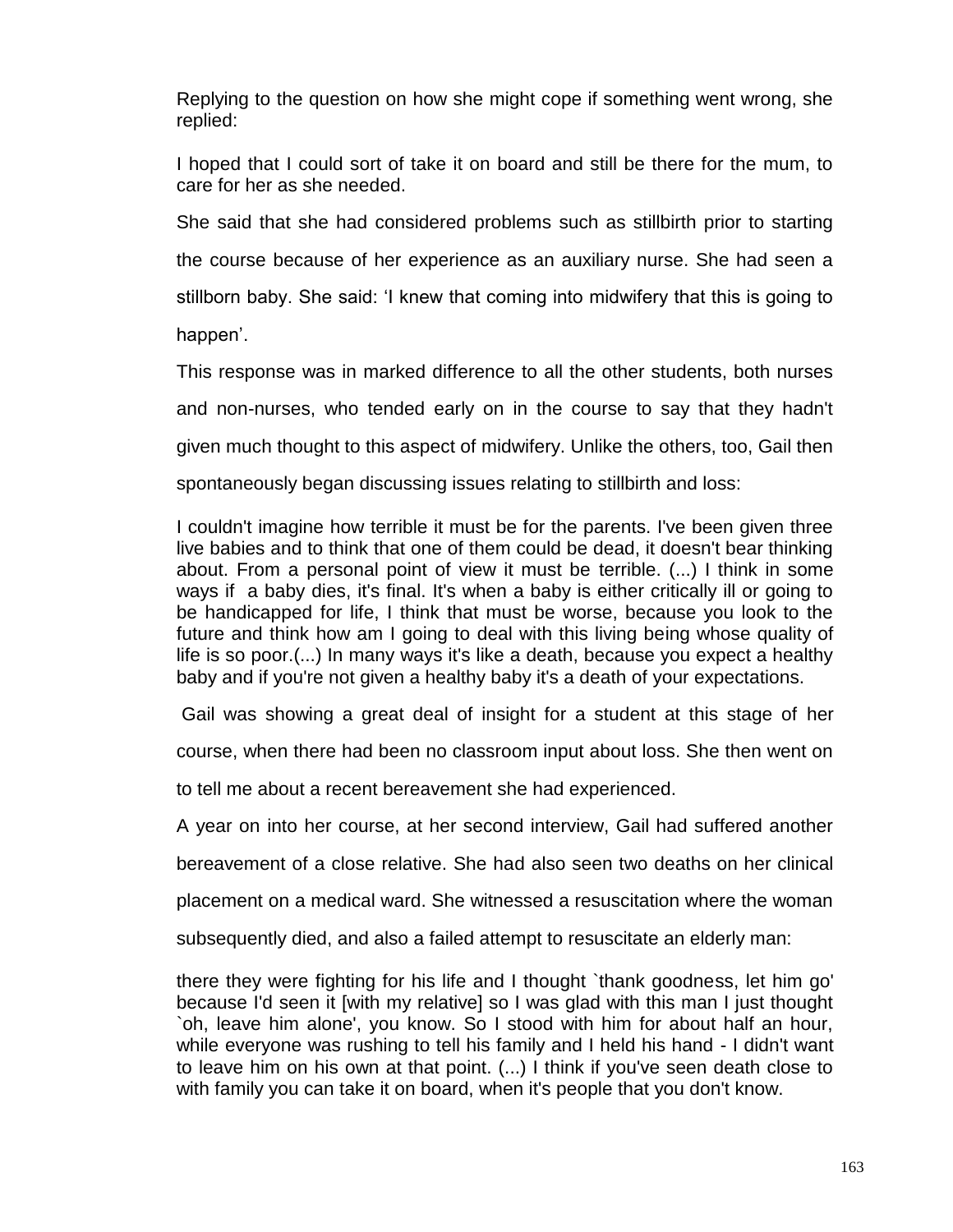She discussed her own experience of the death of her close relative as something which helped her to deal with the deaths of patients.

SD: Was there anything more you wanted to say about those deaths? Gail: Well, they were both relatively elderly, at least they'd been given a chance of life, because when you have a stillbirth, it doesn't seem fair, they've not been given any chance of life, have they?

Gail had had a high death anxiety score which we discussed, thinking it might be related to the fact that her relative had so recently died. A high score on the Templer and other death anxiety scales is commonly presented in the literature (e.g. Durlak, 1978) as a negative attribute. A high score is considered to be indicative of an inability to deal effectively with the issues raised by an awareness of death. In contrast, Gail discussed death thoughtfully and openly. This was not the case with most of the other participants. Perhaps her death anxiety score merely reflected the fact that she was thinking and reflecting more about death than the others.

When questioned in her second interview about the theoretical aspects of learning about helping bereaved parents, Gail replied:

Gail: I think until you're actually in the situation - if it's born alive and then dead - you would be feeling `is there something I could have done,' that sort of thing (...)You're going to be shocked as well as have to counsel and look after your lady (...) You have to put your own feelings and shock aside to deal with the lady and see to her.

Her language is already changing. The `mum' she talked of before has become `your lady', with its overtones of professional responsibility. The feeling she describes of `is there something I could have done' is a familiar one to professionals. She is beginning to move from a lay perspective of identifying with the woman, to that of the professional, having to deal with her own emotions while at the same time continuing to care for the woman - `you have to put your own feelings and shock aside.'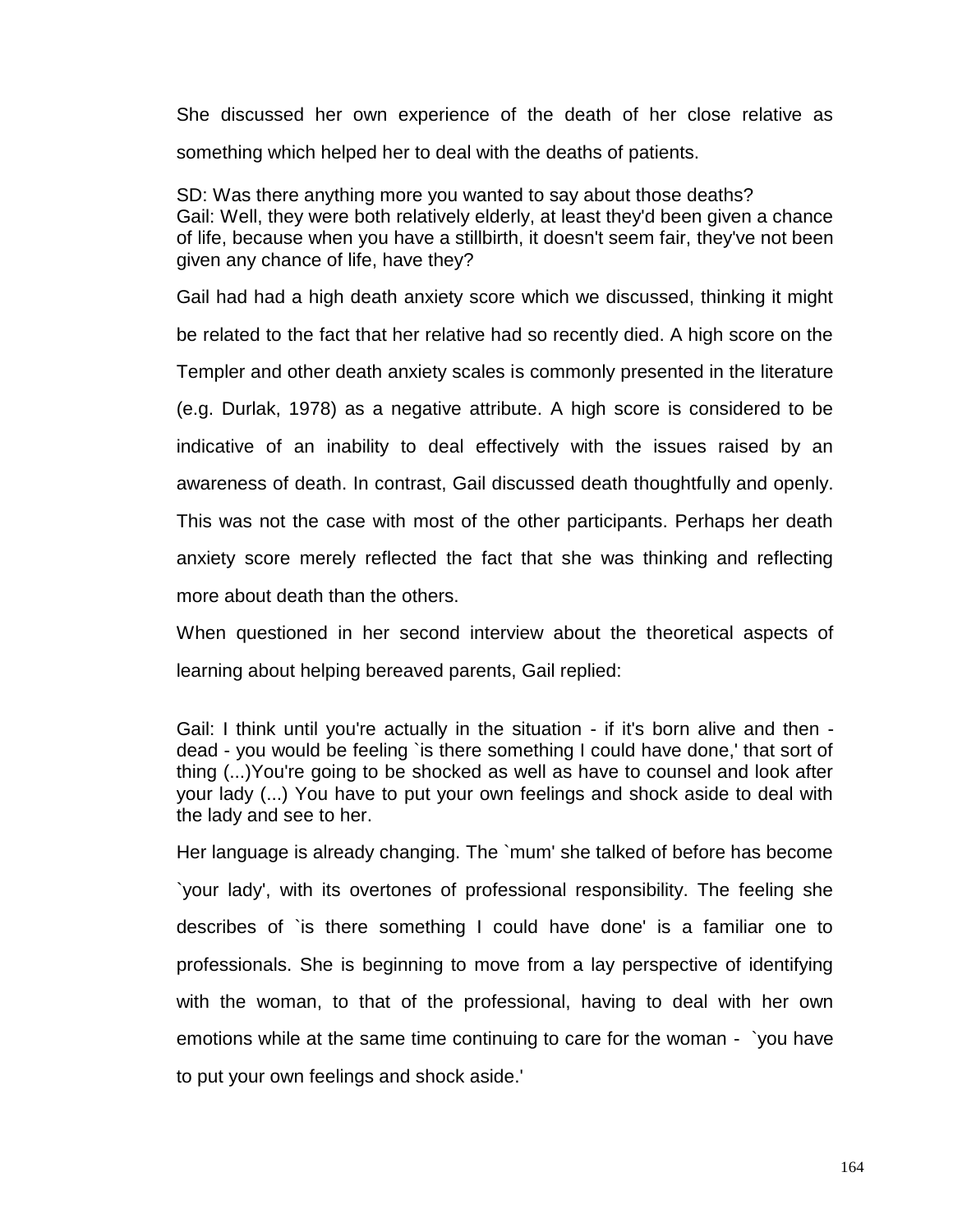Despite this shift in perspective as she was becoming socialised into the midwife's role Gail seemed to be maintaining a down-to-earth approach to dealing with death. Discussing a stillborn baby, she said in the second interview: `OK the baby was dead, but you can still give it a hug!' She felt that the staff on the medical ward had been supportive and given her the option of not being involved when the two patients died:

I was really aware that on the ward if I'd said OK and run away they'd have been fine... but I'm not that way. I mean death is part of life, it's going to happen to us all sometime.(...) I think a lot of it is fear of death isn't it? We all fear death because it's an unknown - something unknown to us - but when you see it- I think if you've never seen it happen, it is something to be frightened of...

Gail was here demonstrating `existential awareness of non-being' (Tillich, 1977) and stood out as the student most able to discuss death. She identified this as related to her own personal experience of bereavement. Nine months later, replying to a question about whether or not she felt she had changed during the course, she said:

I don't like to think I've gone harder but I think I've gone a little bit harder to get through... I hope I haven't, but I feel I probably have done, a little bit.

At this (third) interview she showed none of the calm confidence that had been evident at the first two interviews. She appeared much more anxious. Although she didn't complain about her mentors, it seemed to me that she had not had a safe place anywhere to help her gain in confidence as she went through her course. The group had undoubtedly been an important source of support for her but it didn't seem to have been enough. She recounted an incident related to electronic fetal monitoring, which shows the anxieties that may arise from the use of technology. It is an example of how technology may affect human relationships.

#### SD: When do you feel most anxious?

Gail: I think when the monitor's on and I think now there's been a `dip' but (...) I've literally looked away from the monitor for a couple of minutes, there was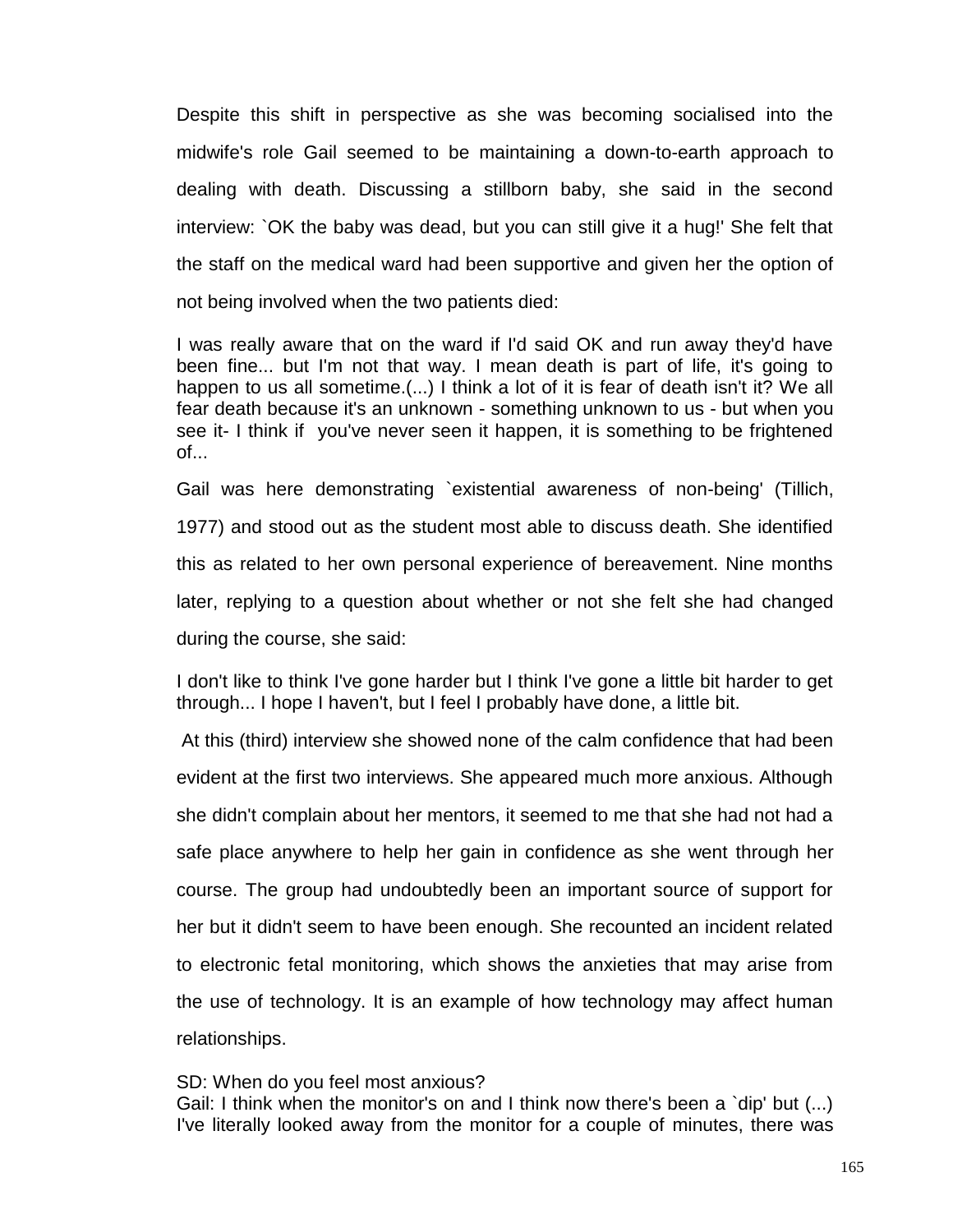another student and I was just talking to her and the midwife came back in and said `why didn't you tell me about this?' and it must have happened in a split second - it (the fetal heart) came back up again straight afterwards but she really laid into me.

Then she describes a similar situation where this time she rushed to get a midwife:

She was a different midwife and she said `well that's all right, it's been doing that for ages but it's coming back up again' and I thought well, I don't understand! One minute you get shouted at ...

In the last interview before qualifying Gail's anxiety was very evident. All the

students said they were worried at this stage about how they would deal with

their new role but Gail's anxiety was more marked than most. There was also a

clear contrast between the tone of her earlier interviews and this one. She

talked about being frightened of coping on her own with problems and said that

she couldn't envisage herself working as a midwife:

I just can't believe, I can't see that far ahead to actually... I can't believe that it would ever happen - that's really it ...

SD: and what is it, is it the responsibility, is it...?

Gail: Probably (laughing) yes, probably... A fear of the unknown, isn't it really, because you don't know where you'll be, or should I say where I'll be, who I'll be with, um... or...

This silence is what Van Maanen (1990) called `an epistemological silence [...]

the silence we are confronted with when we face the unspeakable'. Compare

this with her comment at the beginning of her training about why she enjoyed

her experience on a gynaecological ward:

I liked being with people and helping them. A feeling of being needed. I enjoyed helping them and if it gives somebody help or happiness then it's worthwhile.

Later on in the last interview she said:

I always have a fear of looking stupid, and feeling stupid because there's nothing worse than knocking any confidence that you've got then...

SD: and what sort of situations make you feel like that...?

Gail: All sorts! (laughing) I think will I be able to see the abnormal and act in the correct fashion in an abnormal situation? or am I just going to go along willynilly and think `oh, this is something nice and normal' and... I find that hard and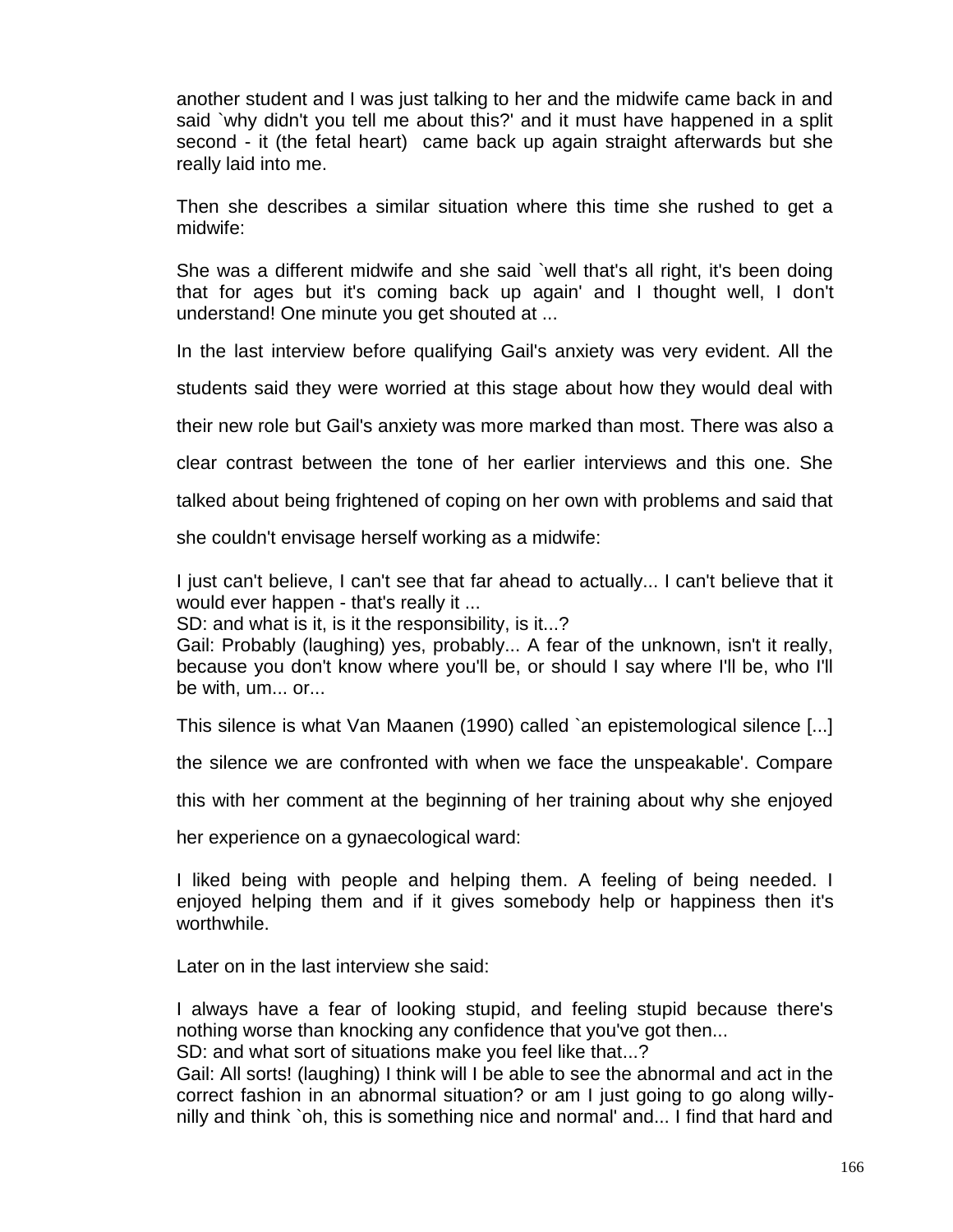yet as a qualified midwife you have to be able to take that on board and say `of course I know what's abnormal' and `of course I know what to do'

The qualified midwife is seen as someone for whom there are no doubts and fears, who is secure in her judgements, and `acts in the correct fashion'. When I last spoke to Gail she had been working in a postnatal area for some time and had enjoyed that but was 'dreading' going on to labour ward. Six months after that, she wrote: 'As time goes on the dread of delivery suite becomes more and more nightmarish.'

Her use of the word 'dread' is significant (see p73 for a discussion of the meaning of the word). She had spent a week on labour ward since qualifying, and found it 'awful'. She described an incident where she had thought from examining a woman in her care that the woman was in the second stage of labour but was not certain, so asked a qualified midwife if she would check her findings. The midwife was not particularly helpful, didn't re-examine the woman, and the woman ended up having a traumatic delivery. Gail felt this was her fault, because she may have mis-diagnosed the onset of the second stage, and this bothered her for some time. Indeed she was still worrying about it when I spoke to her. What is important here is not to blame the midwife for her lack of support (she may well have not wished to repeat the vaginal examination because she did not want to cause the woman extra discomfort) but to take note of the extreme anxiety faced by Gail and many other students and qualified midwives. Gail finished by saying:

all of a sudden I'd be quite happy to do this (i.e. work on a postnatal ward) until I retire and if they could just leave me alone... I could do without hassles and responsibilities.

Her words `all of a sudden' imply that this change has happened recently and that this was not what she intended when she set out on her midwifery training. It is also interesting that she sees this current job, working on a postnatal ward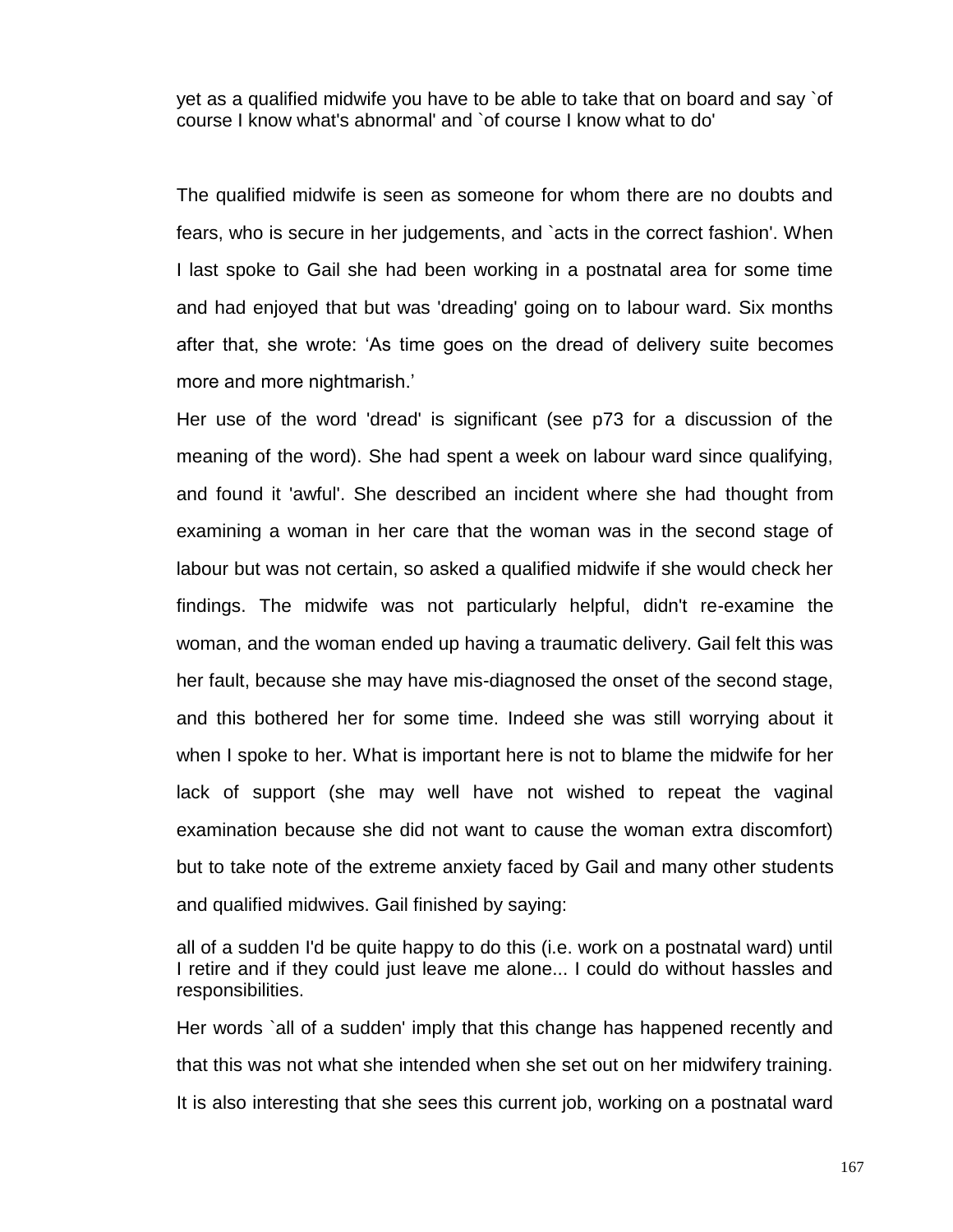with many high-risk cases, as not bringing so many `hassles and responsibilities.' Yet that work is also highly responsible work. However most of the time it does not entail the life-and-death drama of the labour ward.

It is of course true that some people are likely not to be suited to working with women in labour because of the emotional pressures involved. This could be claimed in Gail's case and in the case of all the other participants who talked similarly. Gail's story, however, provides a poignant insight into the problems inherent in the work of all midwives, and also into the difficulties faced by students. This case study emphasises the importance of the mentor. In her letter to me, written about a year after qualifying, Gail wrote:

Looking back I think I had a lot of mentors that found me difficult, if this was my fault I am sorry, as I don't think it gave me a particularly encouraging or good experience whilst training. I made myself a list of all the mentors I had whilst training and put down alongside each what qualities and experiences I thought they were able to give and bring out in me (...) In all I counted fourteen, there may have been more, but I have forgotten them. This seems to me, a lot really in order to build up a working relationship with in only three years (...) Looking back I can understand that some mentors may feel a little bit intimidated by having an older woman as a student. This may be due to the student's experiences, perhaps with her own children, that the midwife may not have, or just with life in general, and they may feel they have to prove their ability.

Of particular interest in Gail's account is the question of confidence and how it

may be inhibited by unsatisfactory relationships with mentors.

A qualified midwife, Mary, who studied direct entry midwifery as a mature

student, said:

the ones who fitted into the system, they came across as quite confident ... I probably came across as confident in one sense, but I wasn't confident within the system ... I desperately needed it.

Mary was confident `in one sense' because of what she had learned through

her life experience. Gail talked with confidence at the first interview but this

confidence was rapidly whittled away as she progressed through her course. In

the climate in which she trained, technical skills are valued above interpersonal

skills and being a professional means not having common cause with women.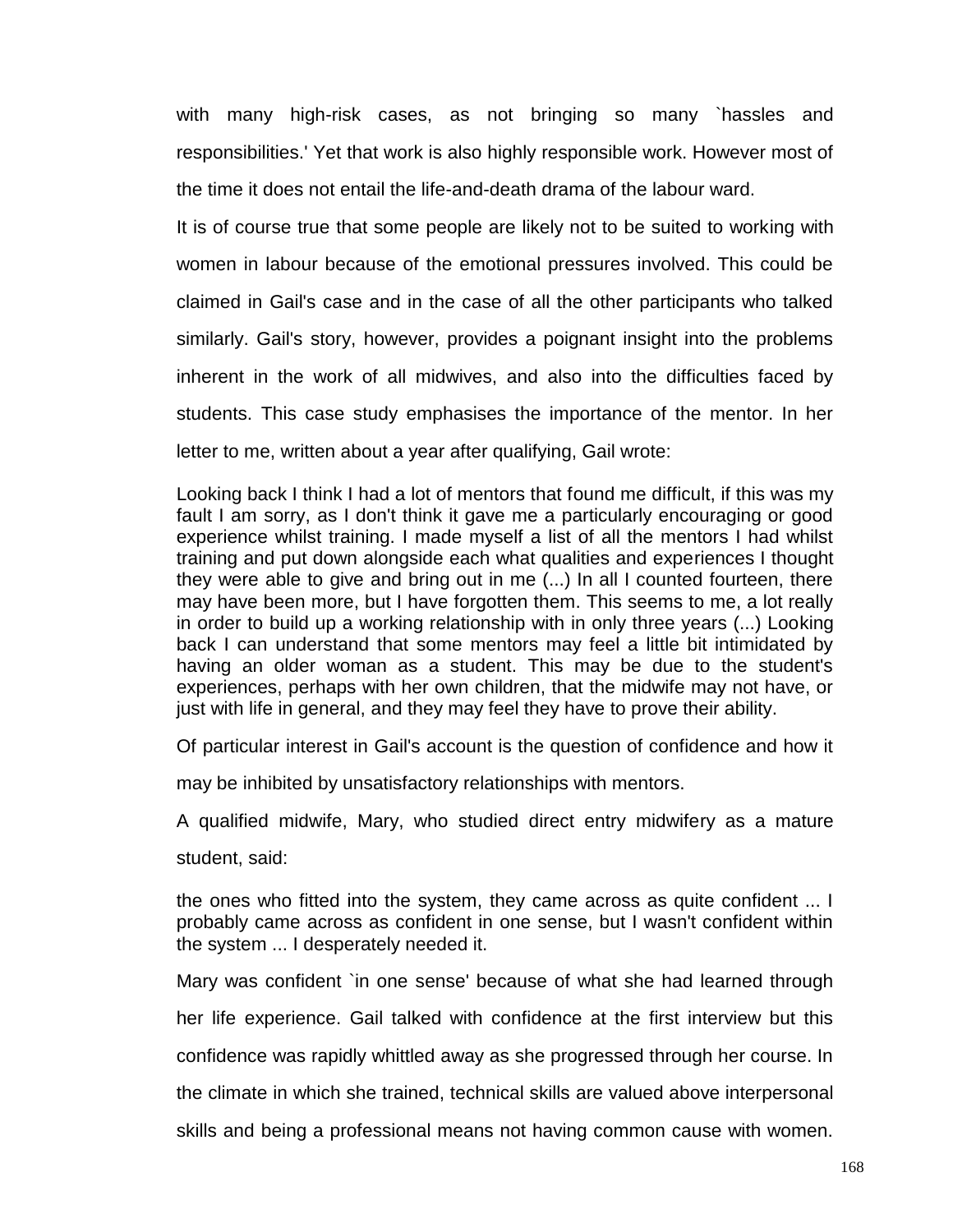It means seeing yourself as someone different, with expert knowledge, and believing this knowledge to be somehow superior to knowledge gained through life experience. However, when confronted with the lay or experiential knowledge of a mature woman, some midwives perhaps feel uneasy and `feel they have to prove their ability' - i.e. show that they are at home in the medicalised system and that the medical view of birth is the appropriate one. Gail was not, at the end of her course, successfully socialised into midwifery. A year after qualification she still had the same fear of working on the labour ward, and wished to avoid it. The narrative account gives many indications of why this might be. Firstly, to experience one bereavement just prior to, and another during training must have taken its emotional toll, although she expressed the feeling that the experience helped her empathise with clients. Secondly, she had to abandon her lay knowledge gained through life experience, exchanging it for the stresses and uncertainties of modern midwifery practice. The two could not be integrated. Finally her experiences with mentors made it difficult for her to develop confidence. The difficulties in the mentoring relationships may have been related to the fact that she was a mature woman.

#### **9.3 Kath**

Kath was 18 years old when she started her course and still lived at home with her parents. It was only possible to interview her twice, once near the beginning and once near the end of the course but she was very forthcoming, talking at length about her experiences. At the first interview she very quickly began discussing the hospital hierarchy and how she felt that auxiliary nurses were the most supportive and most approachable:

When a member of staff is giving you a lot of hassle on the wards it's the auxiliaries who say "Keep your chin up" or whatever. I think to myself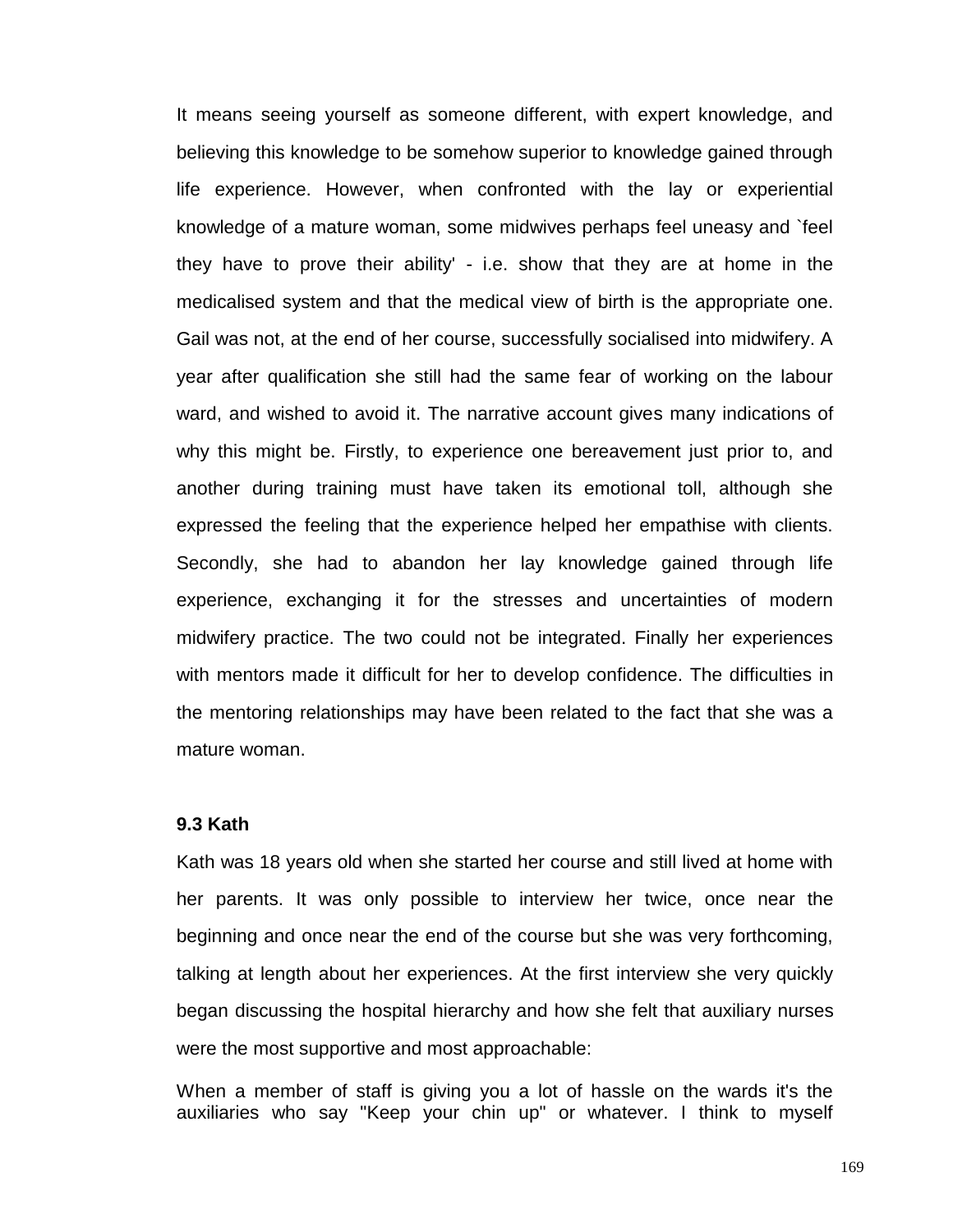sometimes, they have had so many years experience and you think why didn't they go on to be a nurse or midwife ...

Kath was indignant about the hierarchical nature of the hospital, and obviously valued the knowledge that the auxiliaries had acquired through experience. (It is interesting that Gail, the subject of the previous case study, was one of those auxiliaries who did go on to train as a midwife, but as we have seen, the transition was a difficult one).

Most of this first interview was taken up with a discussion about the hospital hierarchy. Kath was finding the attitudes of doctors difficult:

...Some of them treat you like something they have scraped off their shoes. [...] I think it's the women registrars who get on my nerves. They just walk in and totally blank you - they don't even give you the time of day... even to the women, some of them. They are really rough - you'd think with them being women they would be nice and gentle. My theory went out of the window [...] Sometimes you think, I'm going to say something here - "you cheeky so-andso, don't talk to me like that" - but then you've got to be professional. So you've got to do the professional thing and bite your tongue. Sometimes I find it very difficult.

At this first interview Kath had already absorbed the knowledge that being professional involved `biting one's tongue'. It wasn't just the doctors, however, who treated students and women badly; she commented that midwives behaved in that way too. These were the impressions of a student very early in her training before being assimilated into the culture and they illustrate its elitist nature. Her experiences appeared not to have affected her confidence or self esteem, as she continued:

It's not affecting me personally. It's not affecting my judgement. I think they're the ones with the problem, not me.

This self confidence was evident in the next interview:

SD: Do you feel you've changed during the course?

Kath: Yes. I've become more confident and more mature - because I'm the youngest in the group, I'm the baby. Even my family notice it. They say `you're so - your age...' I've had to deal with life and death - bringing new life into the world and then... someone who's died ... you know.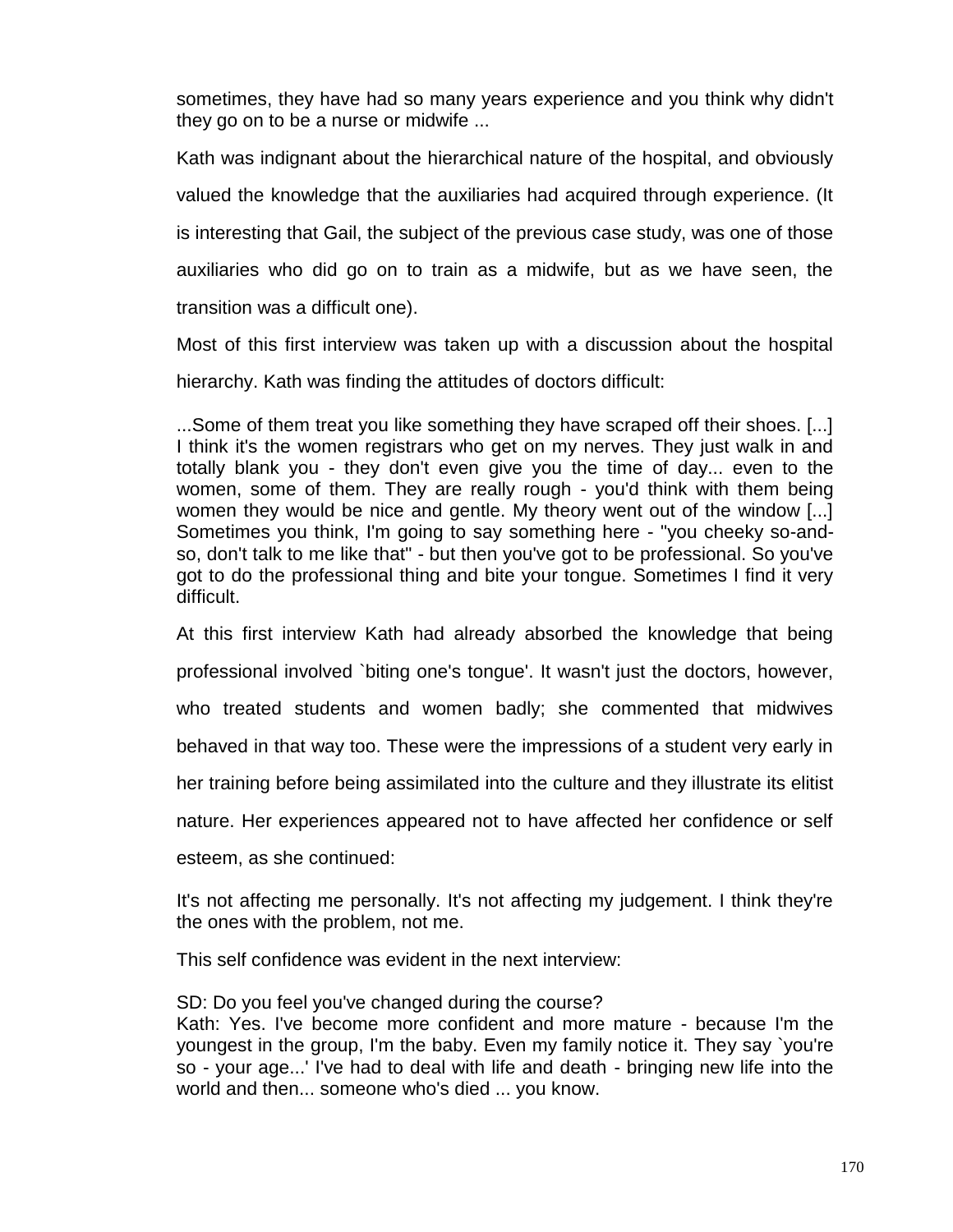Unlike most of the other students, Kath seemed to have few fears about how things would be once she qualified. When asked if she worried about things going unexpectedly wrong, she said "No, it doesn't even cross my mind". Asked about taking on the responsibilities of being a midwife, however, she replied

Yes, I was going to say ... A few months ago, I did find I was going to throw it all in ... Oh, yes! I thought, I'm not going to be able to cope with this ... obstetric emergencies and stuff like that.

By the second (final) interview she no longer expressed such anxieties. She seemed to have the greatest confidence of all the participants. However her image of childbirth was now utterly different. She had moved along the trajectory or `rite de passage' described in Chapter Five. In the first interview she said:

SD: You didn't want to do nursing ...?

Kath: No, it was midwifery [...] It's more dealing with healthy individuals, more than the sickness side of it. Of course, that can come into it, but I prefer the idea that it's as normal as possible.

However in the second interview, the following exchange took place:

SD: Has your vision of midwifery changed at all? Kath: Yes, because at [this hospital] they've had every obstetric emergency [...] and I just stand back and I think, .......God ........ think pregnancy's normal these women think it's all hunky-dory and then.........

Then she went on to add that her experience had put her off having children:

`I never want children - you know too much.'

`Knowing too much' is the classic view and one that is often heard in midwifery circles, along with the idea that midwives are likely to have more difficult labours because of their knowledge. Kath's perceptions of what midwifery is all about were straightforward. She did not seem to yearn for her previous philosophy of birth despite the fact that it was what had initially attracted her to midwifery. Moreover, she did not seem to have any ambivalence, or worries about not `fitting in'. Significantly, running throughout the anecdotes she gave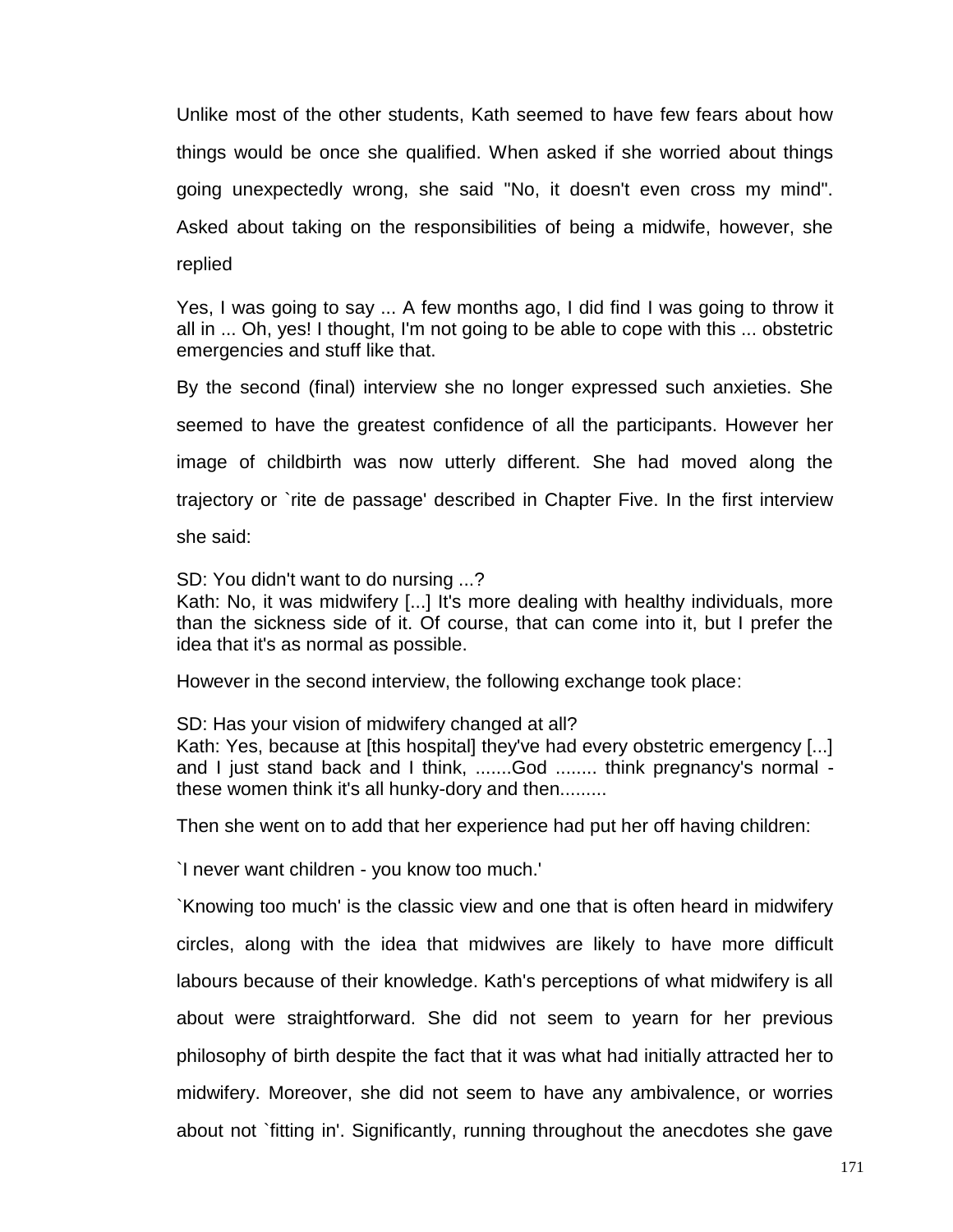me of her experiences was a feeling of being totally supported and accepted, and she talks of `us' (i.e. she and her mentor) rather than `I'. In every incident she recounted, there was a feeling that it was shared. For example, she described an incident that was very traumatic for her, when a doctor inadvisedly intervened in a situation with which she and her mentor were dealing:

It was strange, 34 weeks, PIH, *[pregnancy induced hypertension)* she was being induced for PIH and her BP[*blood pressure]* wasn't that high. She was contracting 1 in 1 and so her BP - her MAP [*mean arterial pressure]* reading was going up and up. I think the trace was rubbish ... they got the doctor in, he saw the MAP reading so he ran out and had the de-fib [*de-fibrillator*] outside the door and twenty people ran into the room - this is no exaggeration - well, about eight! And I was with a very experienced midwife who could deal with it, and we were railroaded - putting lines in, etc. And this woman was looking at us as if to say "What the hell is going on?" And this baby shot out because she was in the second stage - she went from four centimetres to fully [*full dilatation of the cervix-ready to give birth*] in about an hour. They did a V.E.[*vaginal examination*] on her and she was fully ... and she just pushed this child out, but the child was flat because it had just shot through the pelvis. It was shocked, poor thing. They had the de-fib outside the door! ....... thinking that she was fitting! I was nearly in tears, because I was in the corner just observing. I was shocked, and when it had all quietened down, I went "What the hell was that?" and the midwife actually went to the door and put a complaint in, saying, "How dare you override me on my case? All I asked you to do was come and look at the trace. As a responsibility of the midwife, I've got to show you that trace. If you had stopped and asked me, I would have said she was contracting one in two and we couldn't even get a blood pressure reading!" And he apologised and said, "Well I thought she was going to fit." He's experienced but he does tend to flap, you know. All the sisters came in and they were going, "Get me this, get me that!" It was awful - and I was the runaround - and I was going "What the hell's going on?" And I was leaving - I was leaving that day! And I said to the midwife "If she was going to fit, I didn't see the signs. I'm going to throw the towel in right now because I couldn't see the signs of someone going into an eclamptic fit." And she said "She was not about to fit"... They just came and railroaded us and that was it. I went home and cried the leg off me. It was awful.

Note the technical language she uses, interspersed with colloquialisms; her language is a mixture of medical, midwifery and lay terminology. There is an expressed tension here also between the medical model and the midwifery one which links the physical and the psychological as it recognises that the anxiety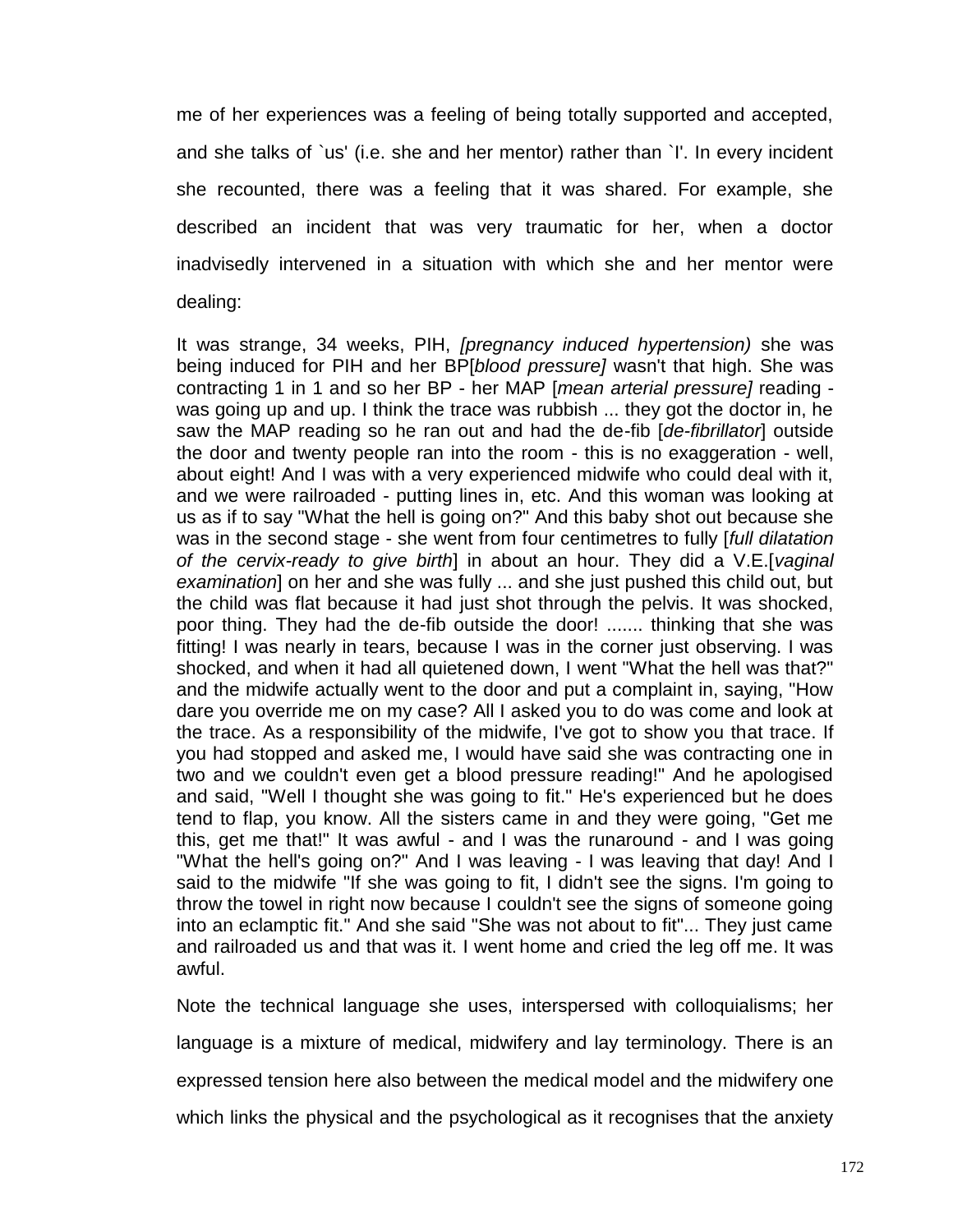the woman was experiencing caused the baby to `shoot out.' `The trace' plays a pivotal part in this dispute with the doctor. (The role of electronic monitoring is discussed in Chapter Seven). Kath then went on to talk about her mentor in glowing terms. She worked with her over the three years of the course and it was clear that the relationship had been crucial for Kath's socialisation as a midwife, and for her self-esteem as she progressed through the course. Kath's experiences illustrate the mediating effect of the mentor. Even a very distressing incident such as the one she describes above was a useful learning experience because of the support she received afterwards and because her mentor was a role model for her too.

Gail was the oldest of the non-nurse intake while Kath was the youngest, and Kath's experiences of mentorship were utterly different. Kath was 21 when she qualified, so she entered midwifery at a young age. This may have made it easier for her mentor to give her the kind of `matriarchal support' described by Earnshaw (1995). She experienced an uncommon degree of continuity with her mentor, who clearly provided a role model for her. Kath wasn't socialised into a passive `obstetric nurse' role. It was one in which the midwife's strength `to stand up to doctors' was valued. Nevertheless the medical view of childbirth was internalised - she now knows all the things that can `go wrong', and expresses this unequivocally and without irony. Kath had been socialised as a `professional', having specialised esoteric knowledge which she believes sets her apart, even at her young age, from other women.

### **9.4 Frances**

Frances' case demonstrates another socialisation process, where she managed to maintain a belief in the normality of birth. I interviewed Frances three times during her course. She was 35, married, with two young children. Ironically, in view of the fact that she was one of the few to retain a sense of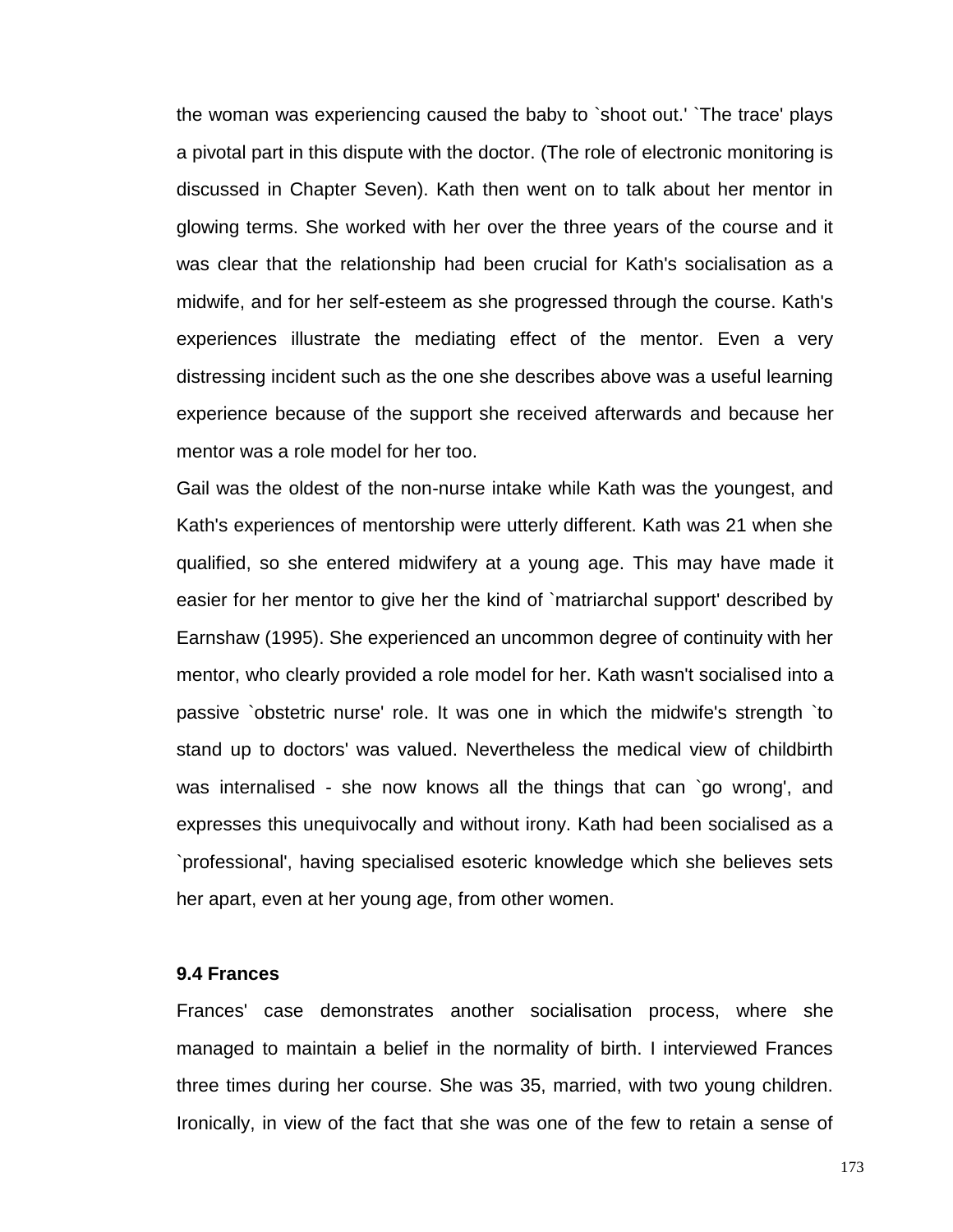birth as normal life event, she was the first of the non-nurse students to encounter death. On her second allocation to Delivery Suite she was involved with a mother whose baby had died:

My mentor said `You shouldn't be allocated to this' and I did mention it to my shift leader and she said `Oh, she's got to learn some time.' and at the time I thought `that's really insensitive'. Now I've been there and had this experience I'm quite glad because I don't think I'd......It was obviously distressing and when I got home I cried a little bit more, but I'd coped with it and I'd got through it. I'd professionalised it and I was OK.

She says she `professionalised' it, meaning that she had somehow managed to distance it a little so that it ceased to upset her so much. She focused on the fact that she was unprepared for the experience, because of the division in the curriculum between `normal' and `abnormal'. She said that it was more difficult to cope with because at that stage in the training `we're still heavily into the normal'.

I think because I'd felt so unprepared - I thought I really don't want to be in that situation again.

By chance she had seen a television programme about stillbirth (discussed on page 124) which had made a tremendous impact on her and guided her actions in this situation. Although she had indeed found the experience traumatic she said at this first interview that she was glad she'd had the chance to go through it and felt stronger because she now knew she could survive it and cope with it. In the second interview with Frances she reflected back on her first experience:

I suppose [my mentor] did try to shield me... It was another midwife who said `oh, she's got to see it sooner or later' - so in some respects I'm probably grateful now... At the time I thought `uh-uh', but I think it's got me over a mental block situation. I think once I'd been exposed and had the tears and all the rest of it, then I thought OK, OK, and there have been cases where I haven't been involved but the baby has arrived in a little moses basket ready to show to Mum and I think had I not had that exposure I'd have thought `Uh-uh, let's get out' but now I tend to look and look at the baby and the details and things so I think it's getting through that initial exposure, from a personal point of view.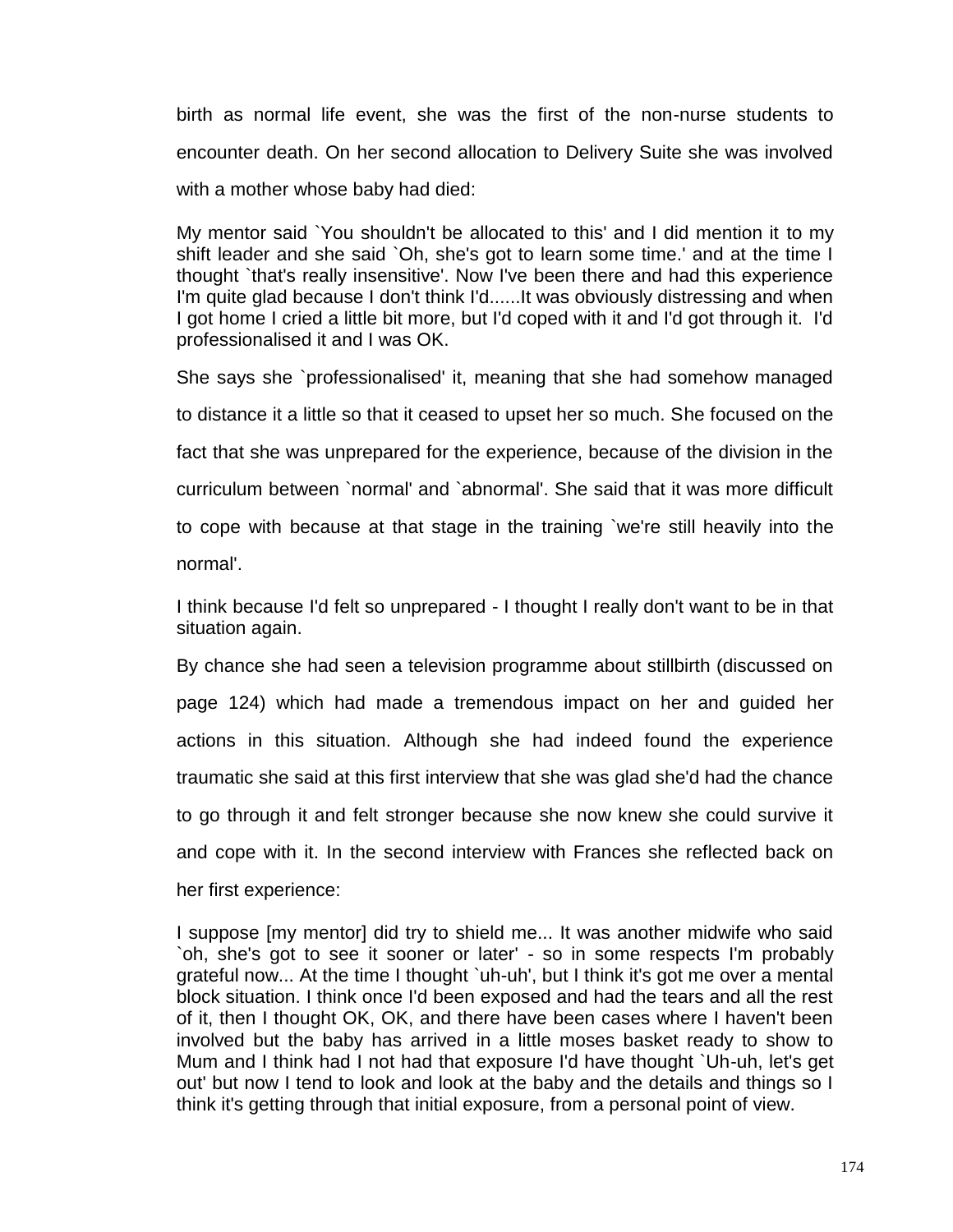She repeats the words `exposed' and `exposure' which interestingly are the opposite to the words `shielded' and `shielding', words used several times by participants. `Exposed' gives the impression of a person deprived of the `protective cocoon' (see page 117) and therefore vulnerable. Frances also conveys the idea - `getting through that initial exposure, from a personal point of view' - that it's an important landmark in her development, as if it has to be dealt with on a personal level before going on to deal with it professionally.

Since this first 'exposure' she had supported another bereaved mother:

I think I feel fairly comfortable [dealing with a stillbirth]. There was an occasion a couple of days ago - there was a recent stillbirth here and I had been involved with her antenatally and she'd been in and I went to see her and it was upsetting and she was obviously distraught, but I did feel able to go in and be with her and talk to her about it, and she had the baby there, dressing it and I met her mum and her little sister, I'd had the little sister listen to the baby's heartbeat with the Sonicaid antenatally, so it was distressing from that point of view, thinking it was only a few days ago (...) I thought about avoiding it and then I thought, that's not really, I don't suppose it's me, but, you know - there's still a danger, I tend to think, do they really want to see you, are you going to be obtrusive, in the way, and then I think `well am I just avoiding it because I don't particularly want to go in.'

The dilemma is a familiar one, that of not wanting to intrude; but as Frances

suggests this can also be used as an excuse to avoid a difficult situation.

By the last interview, Frances had had another experience of helping at a

stillbirth:

We had a stillbirth, a termination for fetal abnormality, on Saturday (...) and it sounds a bit sick, but it was nice in a way, to do it like that, having been talked through it, and then the delivery and then all the follow-up, and showing them the baby and getting the chaplain and although as I say it sounds a bit sick, it was nice as a student to have done it from start to finish, and now, if I have to deal with one on my own, I'll know what to do. It's a good experience to have.

The two participants who had had supported experience of helping a bereaved

mother felt awkward about saying it was a `good experience' and recognising

that they now had skills which would be very helpful to parents. Unfortunately

this supported experience was rare: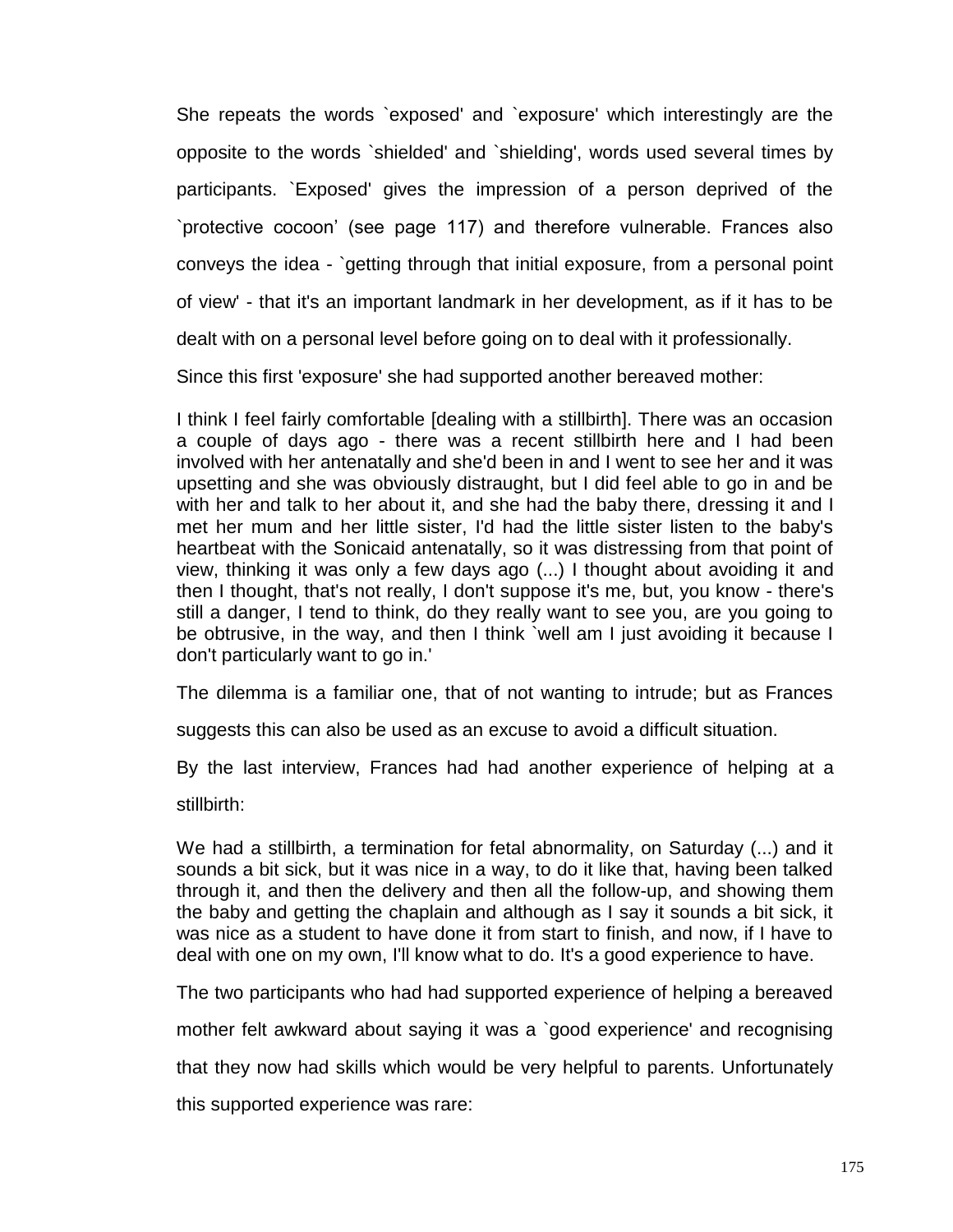SD: It doesn't sound as though many students get that kind of experience... Frances: No. I seem to attract them! (laughing) I was speaking to some of the students from last year who were saying 'Oh no, we never saw any, we were never involved with any' - even some of the trained midwives, as a student they were never allowed to go in...but I think it's been beneficial as a student because I would hate, as a qualified midwife, meant to know what I'm doing, and to have to go in and be landed in it...what to say?...what to do? SD: If you hadn't had that experience it would still be a bit of an unknown? Frances: I don't know how many people wouldn't have come into contact with death at my age... Yes, I would have built it up, certainly, had I not had the experience, I'd have been an `avoider' on Delivery, yes, on Delivery `any volunteers?' I would have been (*she cringes away)* an avoider. Undoubtedly. I wouldn't now, I'd feel quite happy, and I'd feel that I would give as good support as anybody could give I think, not being cocky, I just feel that.

Although Frances claimed categorically that she would have been 'an avoider'

if her experiences during training had been different, I found this a little hard to

believe, given the way she talked about women and caring for them. However it

does indicate that there are likely to be midwives who try to avoid dealing with

stillbirth. Frances felt that not being exposed to stillbirth as a student could lead

to the formation of a 'mental block' about coping with it:

SD: So if you'd not been exposed to it you would be feeling quite worried at this stage?

Frances: I think so, because I think you would always have in the back of your mind that you were going to have to deal with it at some stage in midwifery... I think, if I'd had no exposure, I think I'd have opted out if I could.

Frances, of all the participants, had the most experience of dealing with

perinatal death and bereavement. Yet despite this, she, unlike most of the

others, managed to hold on to a perspective of birth as normal. This is an

extract from the second interview:

SD: I wondered how you feel at this stage of the course... Do you still see birth as a normal healthy part of life?

Frances: Deep down I do ... I think it's just very difficult keeping it in perspective here [...] There's an abnormal surrounding here. I think it's because it's a regional referral unit, they're expecting a lot of problems - I think that's part of it. But, personally, I have to keep reminding myself that it's not normal, what you see here, and I have to keep going back and reading things that carry on the thought that it can be normal...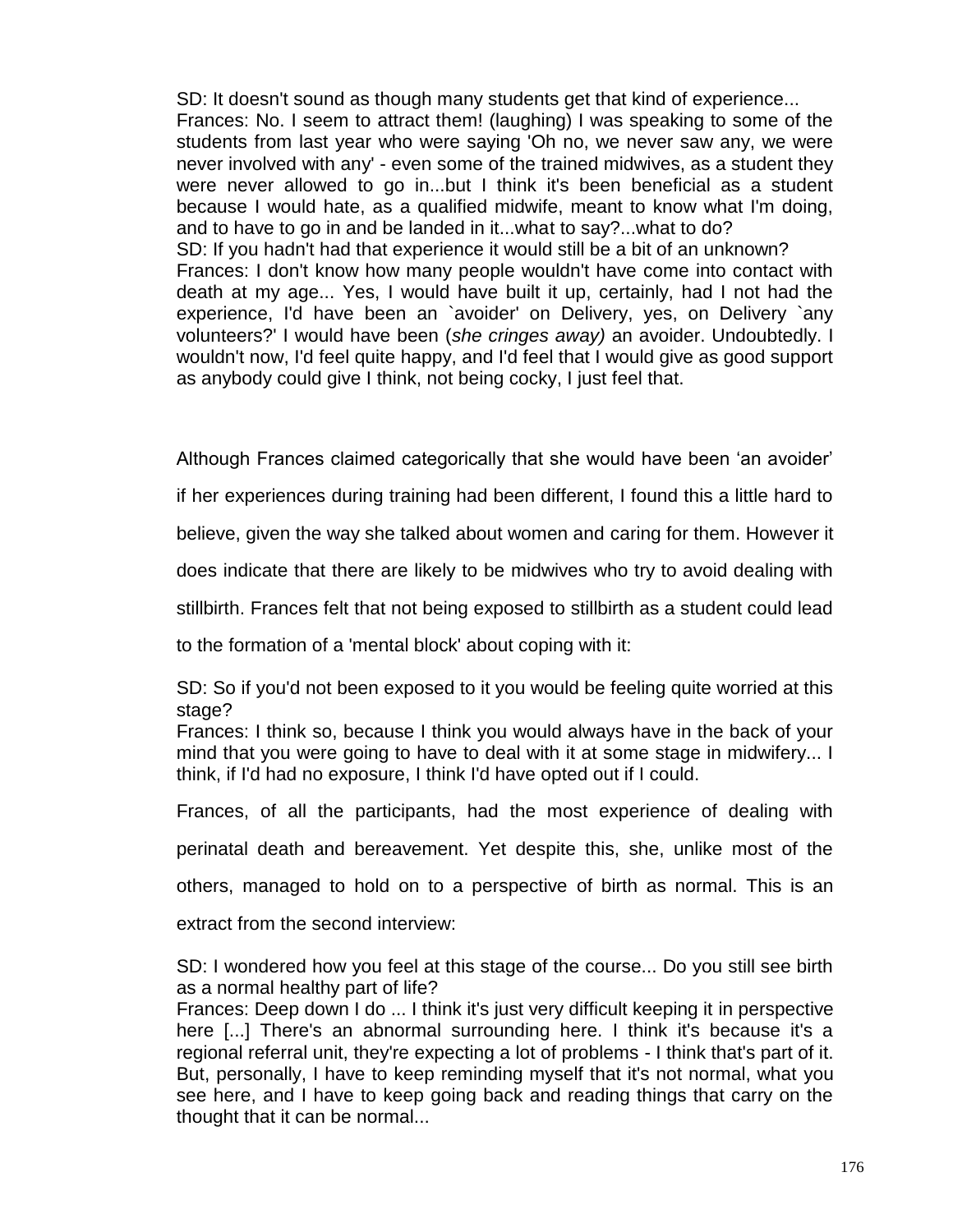She says `personally,' indicating that on an individual level she somehow has to draw support for her belief in birth as a normal life event. She reads in order to sustain that belief. Frances' case study, and the evidence from the other participants, suggest that to be able to sustain, in the current climate, a `faith in women's ability to give birth naturally', one may have to have had a prior conviction about it on entering midwifery. Frances' belief had roots in her own experience, and went back to hearing her mother talking about birth:

(first interview) I think even when I was in my late teens I always thought of the idea of pregnancy being a healthy issue. (final interview) I think my Mum, talking to my Mum...we were both born at home and I was a breech, born at home. Mum made it sound all dead easy ... and she breastfed. I suppose you do pick up things - what you expect it to be like. [...]

Her own experience of childbirth had then confirmed this deep belief

(first interview)[...] I had really normal deliveries and I think that made me even more determined. I thought this is a very normal thing that healthy people do.

(final interview) And I think when you've got children of your own ... I'm not saying, if you've never had children, you can't be a midwife. I don't go along with that idea. But I think you can remember it yourself.

She also saw herself as assertive as a result of her previous work experience:

SD: you come across as quite confident...

Frances: I think I'm just bolshie. I am quite opinionated! It's how you see yourself. I was a supervisor at [a large chain store] for about seven years so I think I got some of my bolshieness from that! Not from ordering people about because that wasn't my style. I think that helped me develop...

So Frances had had work experience where she had had a degree of power

and control, and she had a self image of herself as a strong person, as well as

emotionally expressive:

I still cry at deliveries[...] I think that's just the way I am, I'm just emotional, you know. I don't particularly want to harden up.

SD: Do people tell you to harden up?

Frances: [...] Yes, other qualified midwives. They say if I hardened up I might get less emotional about it. I can't. I just find it an emotional experience.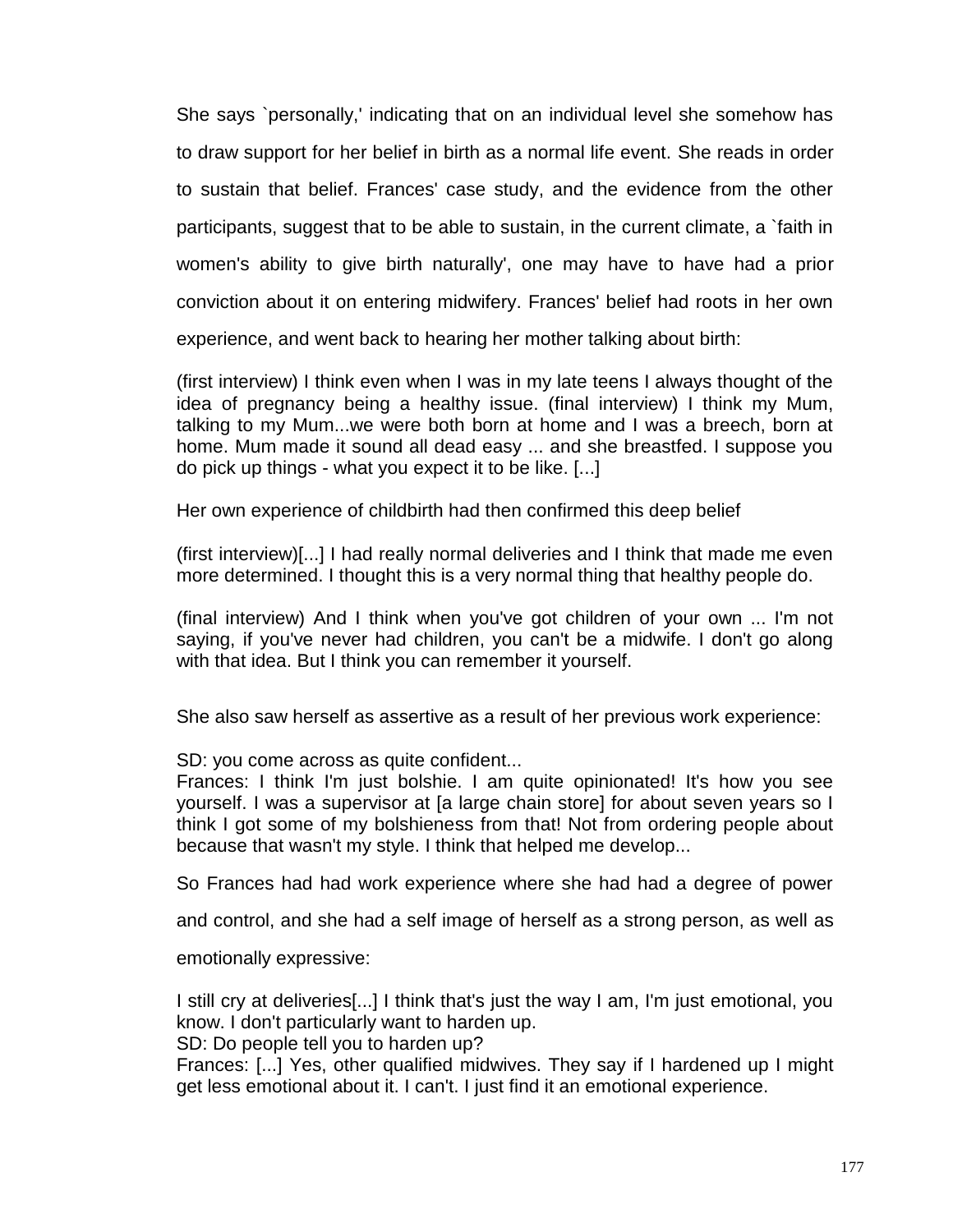`Getting emotional' was seen as a problem by these midwives and they were suggesting that Frances protect herself by `hardening up'. This is discussed by Menzies (1988) as a defensive mechanism against anxiety commonly adopted by trained nurses. Due to a combination of her own character and her experiences during the course, Frances did not reach the stage where she felt she had `hardened up'. In the last interview she discussed her mentors:

There have been some where I've felt very inhibited because they've been there and I know they are very anti- moving around etc. [...] I find that inhibiting, if you're not really on the same wavelength as your mentor [but] by and large, my mentors have been brilliant. They've been really good and probably shared some of the philosophy about midwifery that I do.

The other thing that helped her keep hold of her philosophy, she said, was being a member of the Association of Radical Midwives and attending their meetings. Frances' case study is useful because it gives an idea of the factors that can sustain students through midwifery training. It also shows that students need to be supported in preparing for dealing with difficult situations prior to experiencing them, both for the student's and for the mother's sake.

## **9.5 Conclusion**

These three narrative accounts give pictures of three different midwives and, perhaps, some indication of what their styles will be. The first, Gail, does not feel she will ever be confident in the labour ward situation and is searching for a role within midwifery that avoids having to care for women in labour. The second, Kath, is successfully socialised into hospital midwifery with supportive relationships around her, seeing hospital as the safest place to give birth. The third, Frances, has managed to keep hold of her faith in normal birth. These accounts are necessarily a simplification, but they provide concrete examples of the challenges of midwifery training, and point to some ways of improving the educational experience so that it poses less of a threat to students' self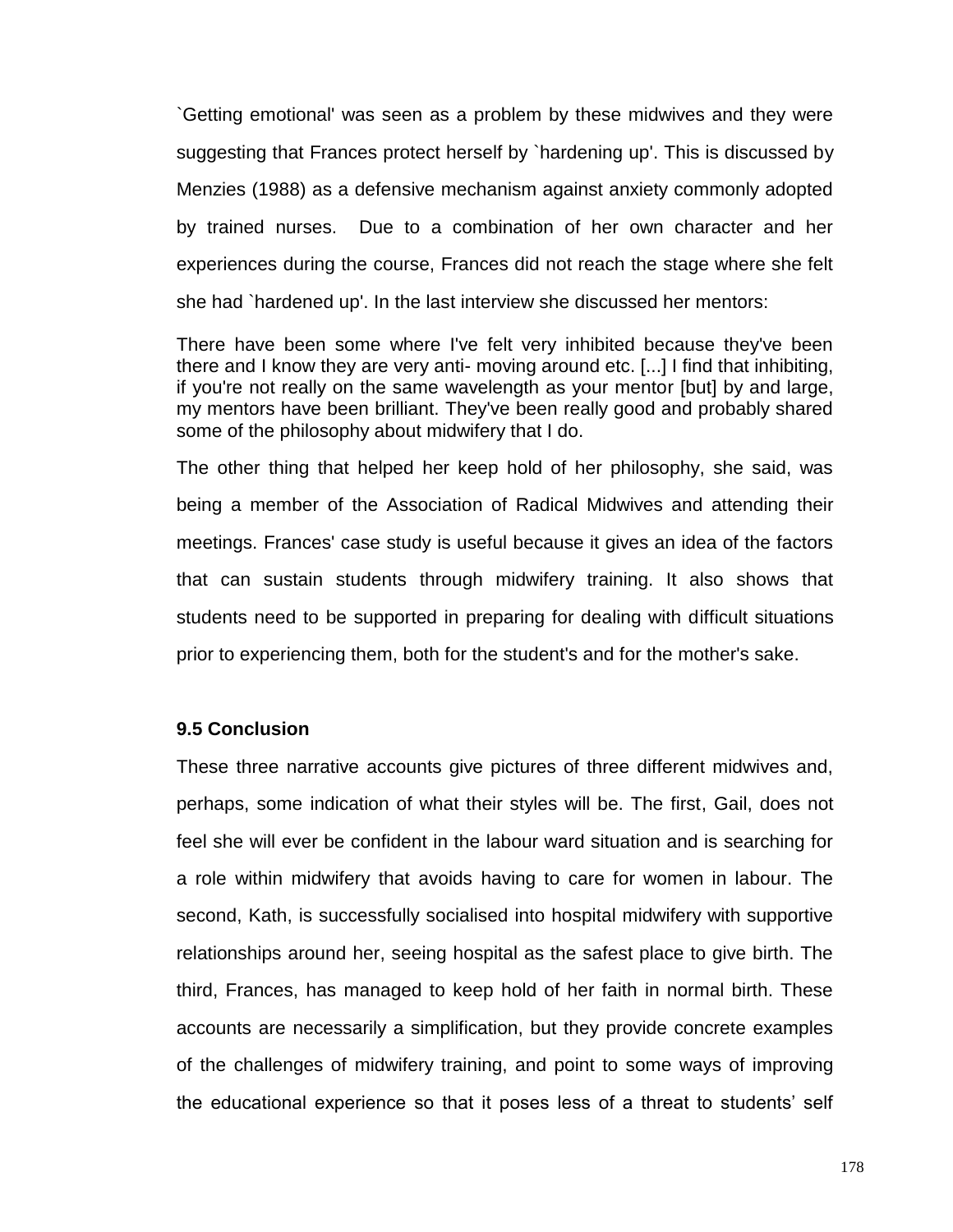identity. The fuller picture provided by the narratives, where we have some sense of the participants as individuals, moves beyond an approach which only addresses the question of how we might select individuals with the right characteristics to enable them to sustain the course. It suggests that the current state of midwifery training and practice means that individuals with potential in midwifery may be being lost and/ or subjected to unnecessary hardship and that, in some cases, attitudes are being nurtured which are not conducive to better care for women.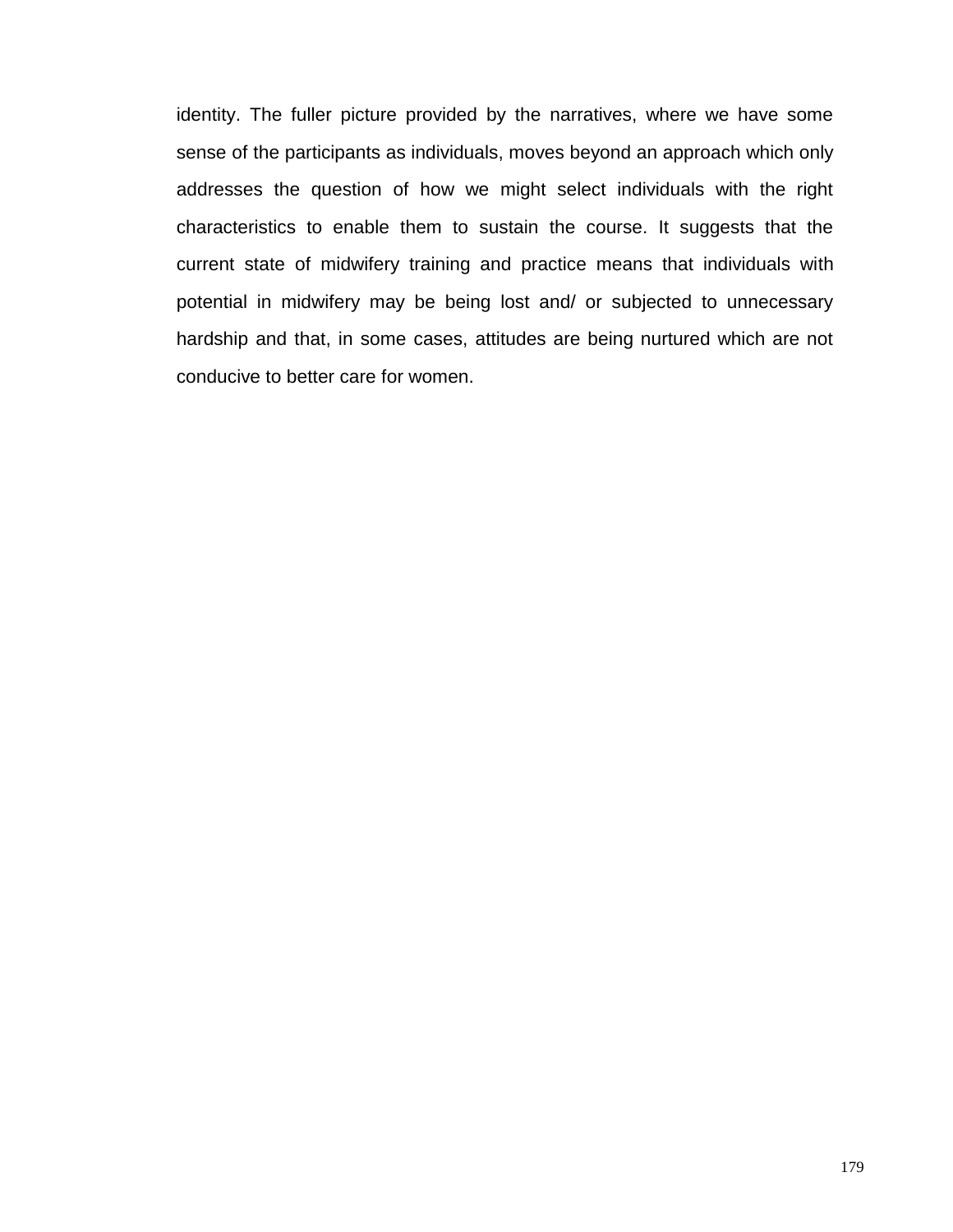### **CHAPTER TEN**

#### **DISCUSSION AND RECOMMENDATIONS**

#### **10.1 Discussion**

This study has explored some of the tensions that accompany birth today and the unique role of the midwife as one who stands at the boundaries of life and death. The participants in the study began their course with the attitude that birth is a normal life event; this philosophy is overtly encouraged by the curriculum, and is part of the history and culture of midwifery. Once they began their clinical experience they were exposed to a different set of concepts, those embodied in the medical model, which was dominant in their places of work. My analysis suggests that the resulting tension gave rise to uncertainty for students and newly qualified midwives as they went through the process of trying to define their own philosophy and attitude to care. The study has illuminated difficulties experienced by all participants during midwifery training. These difficulties may be relevant to the issue of retention of midwives; there is evidence that some of the tensions reported here and in other studies (Robinson and Owen, 1994; Kent et al., 1994a; 1994b) may be factors in midwives' decisions to leave midwifery practice.

It cannot be assumed that merely because they are singly qualified, non-nurse midwives will remain in midwifery. The environment in which midwives work,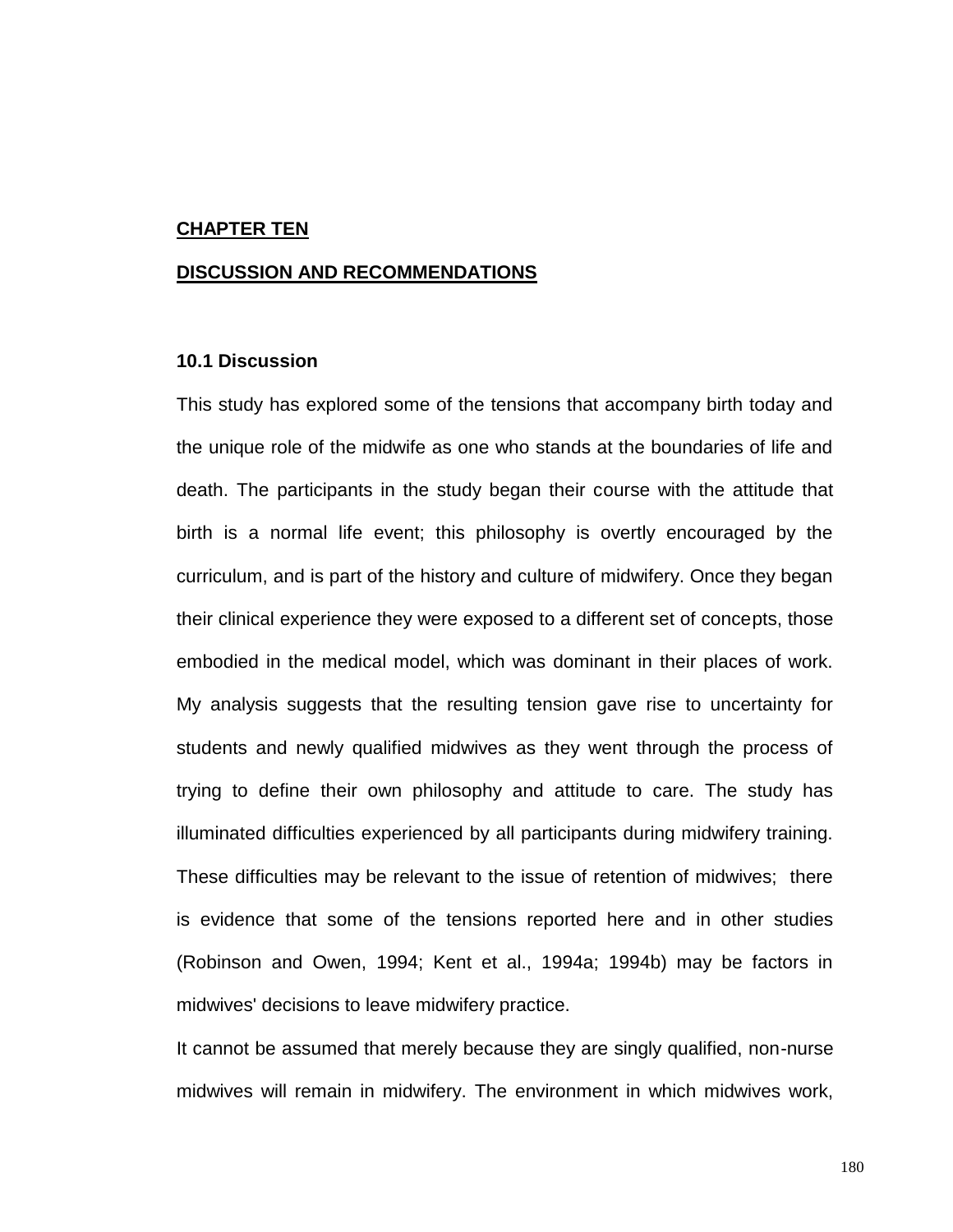and the material conditions they experience while working are also important determining factors in decisions to continue in midwifery practice. Dissatisfactions with conditions of service and combining work with family life were cited as the two main reasons for midwives leaving their jobs in the study by Robinson and Owen (1994).

The assumption that students who have been nurses have been `contaminated' by their involvement with the sickness model needs to be reexamined; it may be that given the way in which maternity care is currently organised in most parts of this country, these nurse-trained students have an advantage, at least in the sense that the training may be less of a threat to their self identity, because they are already socialised into the hospital system. The re-establishment of 'direct entry' (or pre-registration long) courses must be welcomed as a progressive move in midwifery education, but it should not be seen as an automatic solution to current problems. The assumption that older, non-nurse trained students may be more assertive has as its downside the possibility that these students, because they may not immediately `fit in' to the culture, have particular needs that midwifery educators must address. If we feel that mature, non-nurse students have the potential to be an asset to midwifery we need to find effective ways of educating and supporting them.

The study indicated that in both groups preparation for dealing with loss was not adequate, either in terms of the classroom work or in clinical experience. In the classroom, students needed some preparation very early in the curriculum because the nature of their clinical experience meant that they might well encounter bereavement as soon as they started working alongside their mentor. The effects of the relatively recent move into higher education were evident in that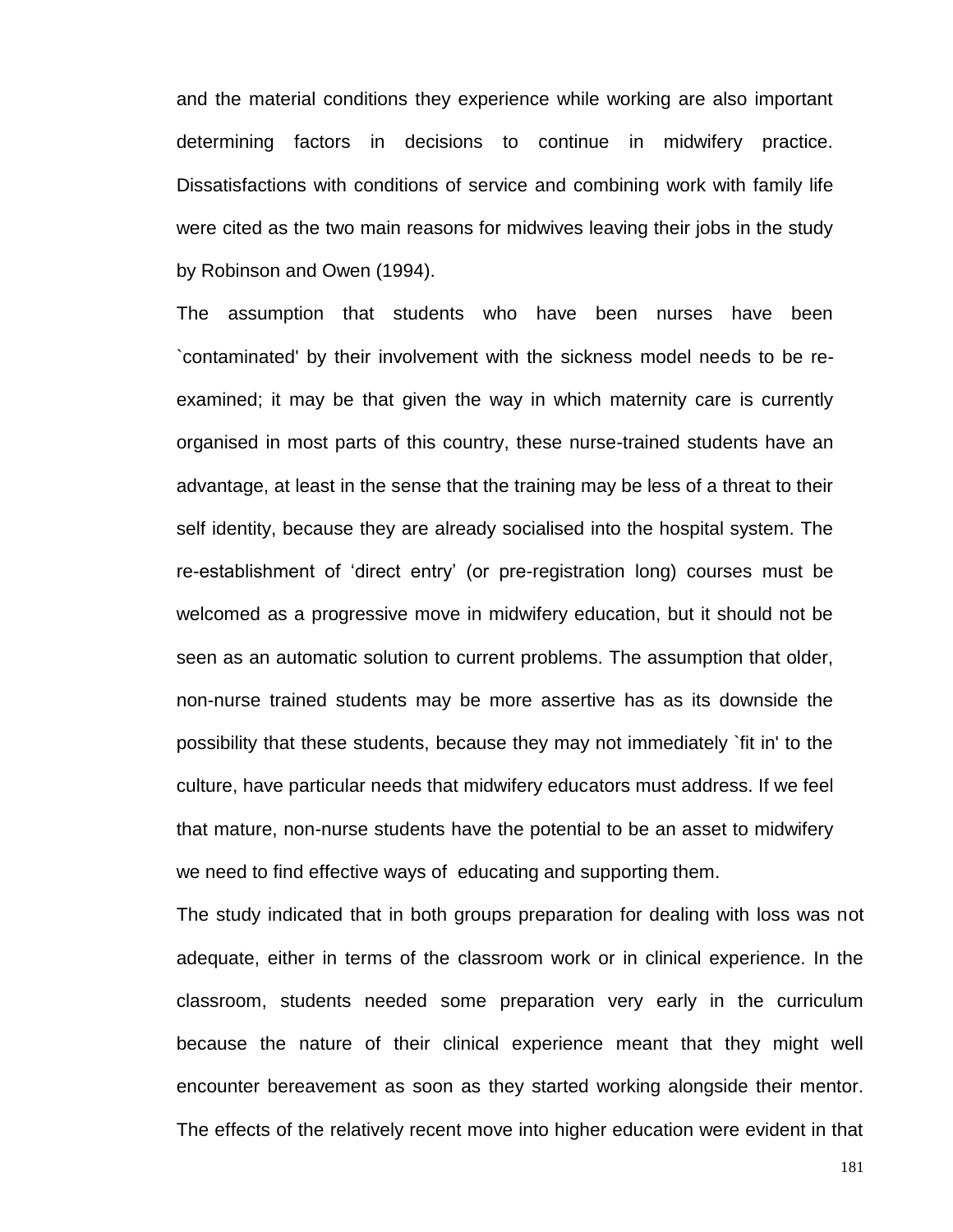classroom theory was seen as fragmented and not always relevant to practice. The findings from this study support Michael Eraut's contention that the subjectbased approach favoured by higher education institutions can be problematic for professions such as nursing and teaching:

[the] segmentation and packaging of knowledge for credit-based systems seems inappropriate preparation for professional work which involves using several different types of knowledge in an integrated way (Eraut, 1994, p10)

In terms of their clinical experience, the data indicated that at times students were removed from caring for a woman whose baby had died and the students involved were unhappy about this. There may perhaps be advantages to the family of having a student involved, because she may be in a position to give her undivided attention. Sometimes the qualified midwife might be caring for other women in labour at the same time due to shortage of staff but the student could stay throughout if needed. (This idea was endorsed by the group of experienced midwives with whom I discussed the findings of this study.) Some women might find it helpful to think that their experience would enable future midwives to learn how best to help others in this situation. If the student has no supported experience of dealing with stillbirth during her training, she may be more likely to have anxieties regarding this once she is qualified and so may endeavour to avoid such situations (see Buckman, 1984).

Midwifery educators need now to focus on methods of teaching and learning that prepare students for dealing with fear and uncertainty. Students approaching qualification used words like `terrified', `frightened' and `dread'. Although it is likely that those feelings of anxiety reduce with further experience once qualified, it is necessary to have some exploration and discussion of the causes of such feelings. Ulrich Beck (1992) says: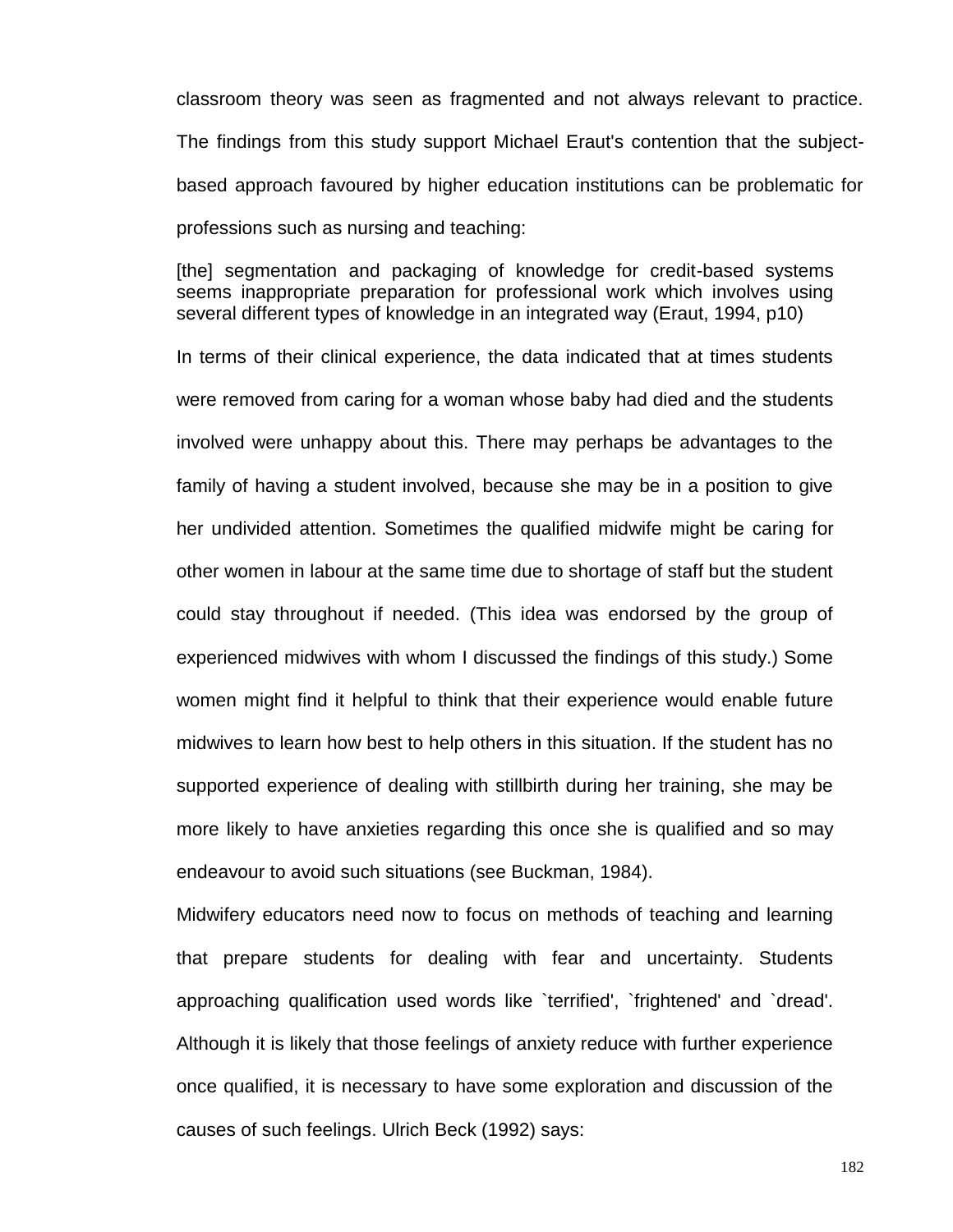In the risk society [...] handling fear and insecurity becomes an essential cultural qualification and the cultivation of the abilities demanded for it become an essential mission of pedagogical institutions (p76).

Kiger (1994) following her research into student nurses' experiences of death

says that educators need to have clear goals in this area, and asks:

Should nurses be socialised into developing hardened emotional postures? Or should they learn to cover a hardened core with a veneer of caring? Or should they be genuine participants in the emotional care associated with death and dying? (p684).

If we want midwives to be `genuine participants' in birth, supporting and empowering women, they, and those learning midwifery, need to be valued for the important work they do. Support cannot simply be provided by other individuals within the system, although this study has shown many examples of individual midwives' altruism, commitment and creativity. As a matter of urgency, midwifery educators and managers must formulate ways of creating support networks for midwives and students. The solution to current problems does not lie in casting blame upon those individuals whose response to the stresses of midwifery education and practice is to develop a protective shell and 'a veneer of caring'. Neither is it merely a question of attempting to select only those individuals who appear to be psychologically best suited to withstanding the rigours of midwifery education. We have to create opportunities for students and midwives to experience the benefits of providing truly woman-centred care, within a woman-centred service that also addresses the needs and strengths of those providing midwifery care. If this does not come about, there is a danger that many midwives become (to use Weber's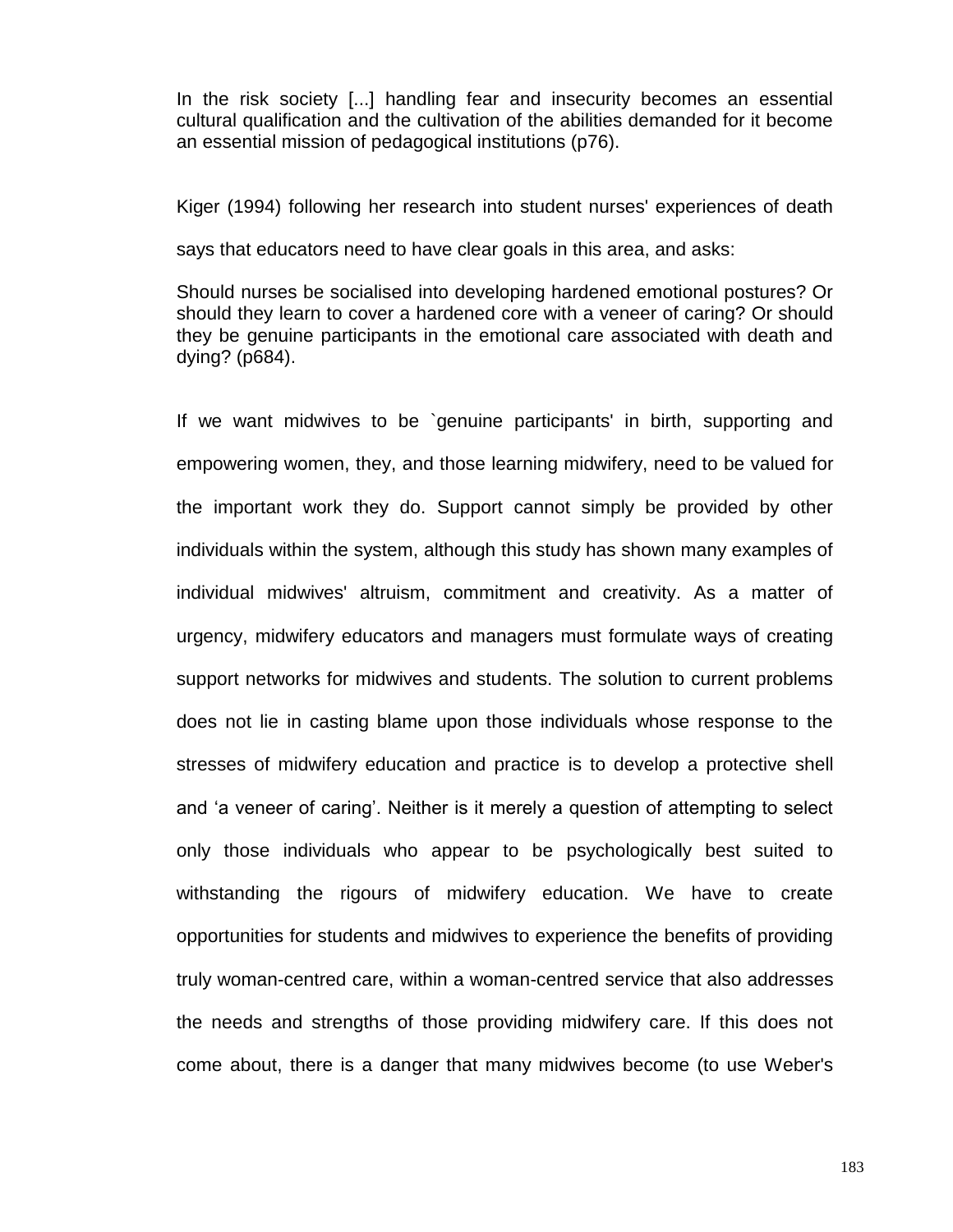phrase) `specialists without spirit' (1958, p152); going through the routine physical care of women without being able truly to engage with women.

Birth can be more than 'nice and normal'; for many women and midwives, given the right circumstances, it can be a joyful and life enriching experience. In order to be able to embrace such a philosophy, however, we need to face, and help students to face issues such as dealing with loss, fear and uncertainty. It is essential that we devise ways of preparing students and midwives for these difficult tasks; because midwifery care can have a profound and long term effect upon women.

Currently the majority of institutions where student midwives gain their experience have a medicalised culture, which is geared towards seeing birth as potentially pathological, and also as a potential source of litigation. This culture with its everpresent preoccupation with risk is not, I believe, conducive to the development of confidence in birth attendants. The challenge for midwifery educators is to devise programmes which afford students experience of normal birth and at the same time prepare them for the realities of current practice.

Events and changes taking place in midwifery training inevitably reflect wider societal processes. Conflicting paradigms are currently evident amongst policy makers. Despite a general shift in acute services into the community since 1990, birth continues for the most part to take place in institutions. The latest government White Paper, *The New NHS* (DoH, 1997) promotes a social model of health that seeks to develop primary health care in the community, while the Green consultation paper on public health explicitly recognises the role of social conditions in determining health (DoH, 1998b). This would seem to be the ideal time for midwives to expand their role in the community as a key resource for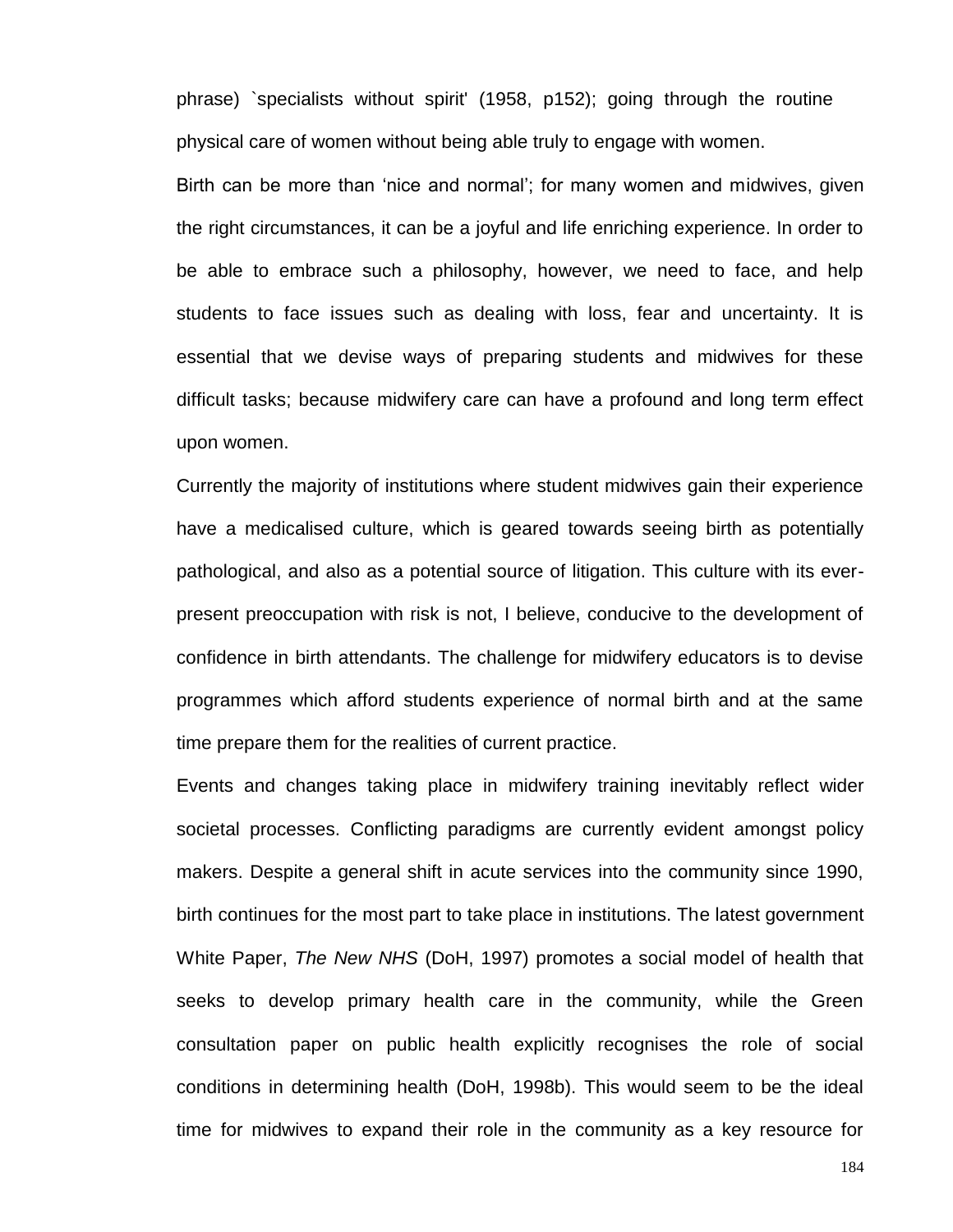maternal and child health. One DoH recruiting advertisement for midwifery, however, suggests a different agenda (see Appendix I) along the lines of a U.S. type system. As the development of occupational standards continues, an alternative model to emerge might be that small numbers of trained midwives are employed in hospitals to deal with acute emergencies while the less dramatic, but ultimately further-reaching aspects of care such as breastfeeding and postnatal support are delegated to other, less expensive workers.

Midwifery and midwifery education may therefore be at a crossroads, with a variety of competing approaches to care in evidence. The tensions experienced by student midwives are to some extent a reflection of the wider upheaval that is taking place. During the course of this research, participants expressed concerns that are relevant to any discussion about the future of midwifery. A health based approach is a defining characteristic of midwifery, which is why in this thesis it has been termed 'the midwifery model'. Midwifery care has been demonstrated to be superior to a hospital based medicalised approach for the majority of mothers and babies (Wagner, 1994) yet participants' experiences during their midwifery education led them to move away from the midwifery model towards one which focused more on the potential risks of birth, and led them to have more fears about birth than they had on entering midwifery. While some of this is likely to arise from inexperience, I have argued that the shift may also be attributed to their experiences of medicalised birth, and the current climate in the NHS. The challenge for midwifery today is how the midwifery model, which holds out unequivocal benefits for childbearing women and their families, may be preserved, adapted and strengthened in the face of current perceptions of risk and accountability. There are some changes that might be implemented to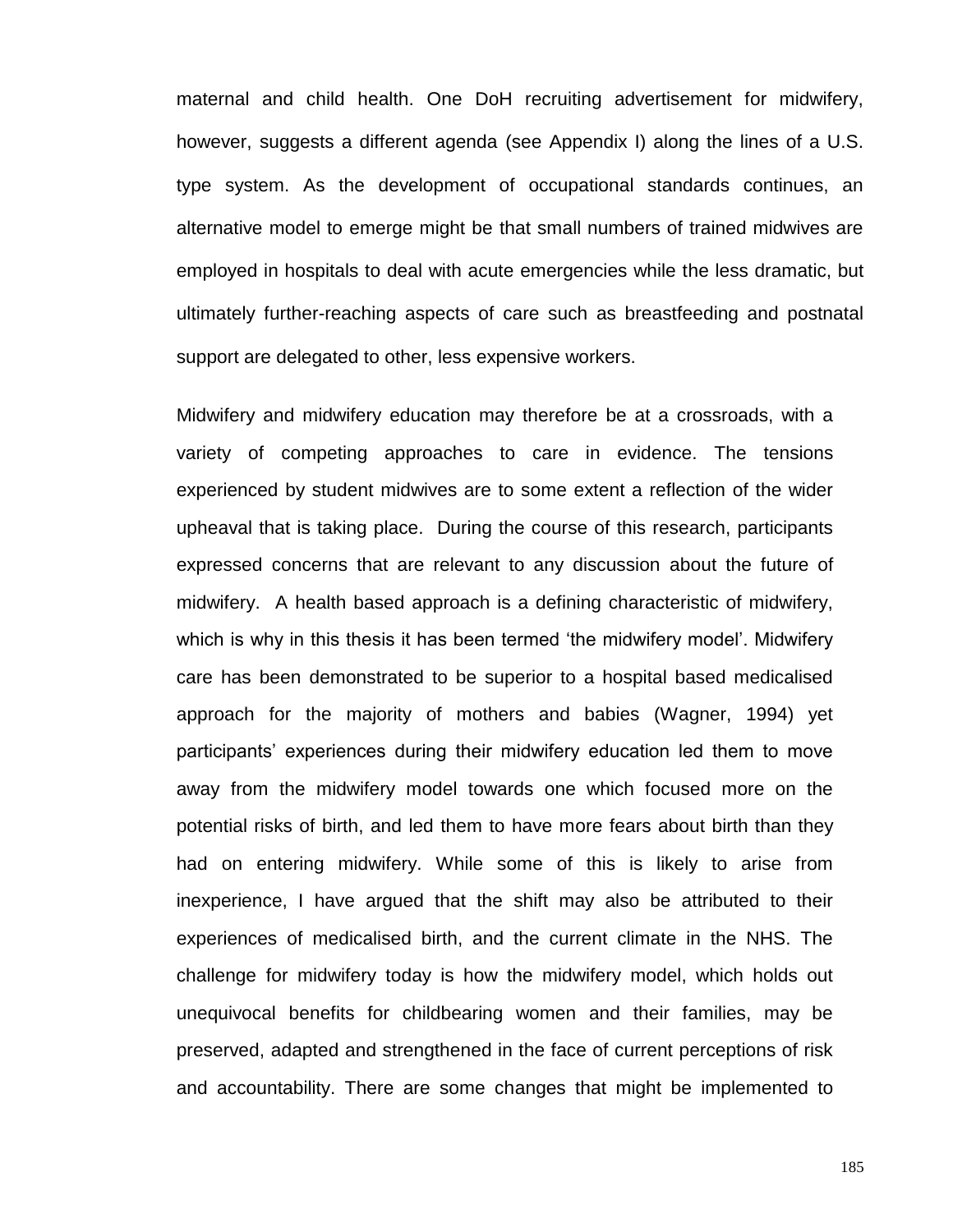improve the experience of midwifery training for students and help to better prepare students for life after qualification. These are outlined below.

#### **10.3 Recommendations for education and practice**

**10.3.1** As the midwife mentor is central to the learning of student midwives, her role needs to be reviewed so that there is greater continuity and to ensure that the student midwife has a secure place in which to learn, to challenge and to ask questions. One possible model could be that the student midwife take on the role of `apprentice', attached to a small team or group practice so that she has involvement with a small number of teaching midwives, and her learning experiences may be arranged flexibly.

**10.3.2** Open discussion of perinatal loss should take place from early in the midwifery curriculum, not only because some students will inevitably encounter loss early in their clinical experience, but also because the possibility of death is inextricably connected with the experience of birth. Early discussion may help to improve the current situation where, despite a good deal of progress in this regard, the trauma of perinatal loss may still be underrecognised and badly handled by staff (Lovell, 1997). Students will then have the chance to learn about and reflect upon loss before they are placed in the situation of giving clinical care to a bereaved family. Students' own previous experience of death needs to be taken into account when planning such preparation (Durlak, 1978).

**10.3.3** The relationship between 'normality' and 'abnormality' needs to be addressed early in the curriculum and students encouraged to explore and formulate their own perspective and philosophy. The curriculum should not be divided into 'normal' and 'abnormal' sections. It may be more useful, rather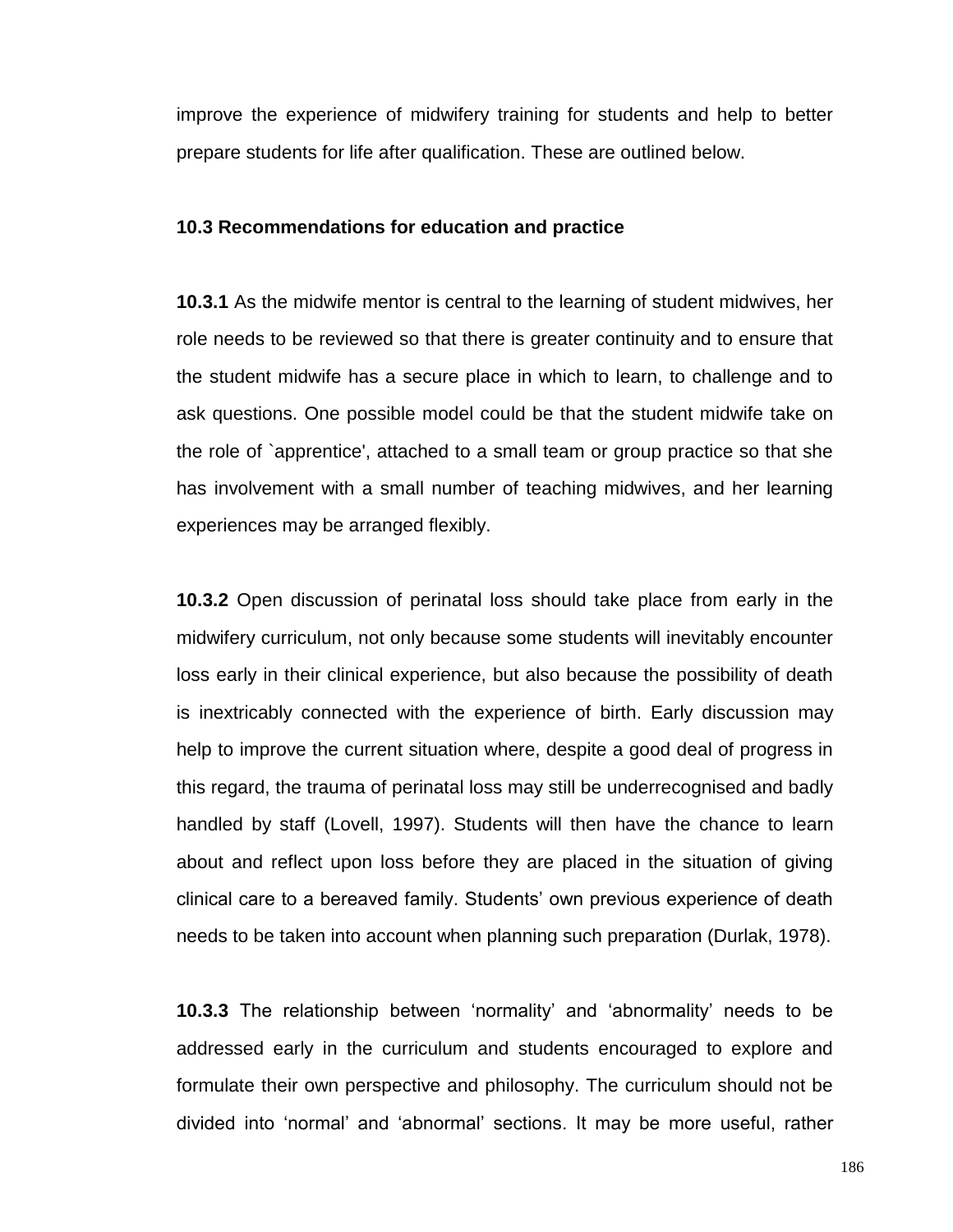than presenting the midwifery and medical models as separate and competing, to accept the presence of the latter in the minds of both mothers and midwives, and attempt to examine the tensions engendered as a result of this.

**10.3.4** An integrative approach to learning (Kolb, 1984; Eraut, 1994; Mander, 1992, 1994) should be pursued in order that the meanings of all aspects of students' experience may be explored. Experiential learning is necessary to enable students to explore the complexities of modern midwifery practice. Experienced clinical midwives with particular skills, and women themselves should be involved more consistently as learning resources for the students.

**10.3.5** Concern has been expressed that student midwives are not sufficiently prepared for dealing with abnormal cases (see Maggs and Rapport, 1996; Fraser, et al., 1997) and similar concern was expressed by participants in this study. Use could be made of simulated abnormal and emergency situations (critical incident scenarios) so that students will feel more confident when having to deal with them in the clinical situation.

**10.3.6** Participants also indicated that they had little experience of births occurring without some form of medical intervention and that they lacked confidence in dealing with, for example, home birth or a physiological third stage. In the same way that experience of abnormal cases is laid down in the curriculum, it could also be stipulated that each student be involved in several physiologically normal births as well as home births. In this way the potential midwife can fully understand, through her lived experience, that unassisted, physiologically normal birth is possible.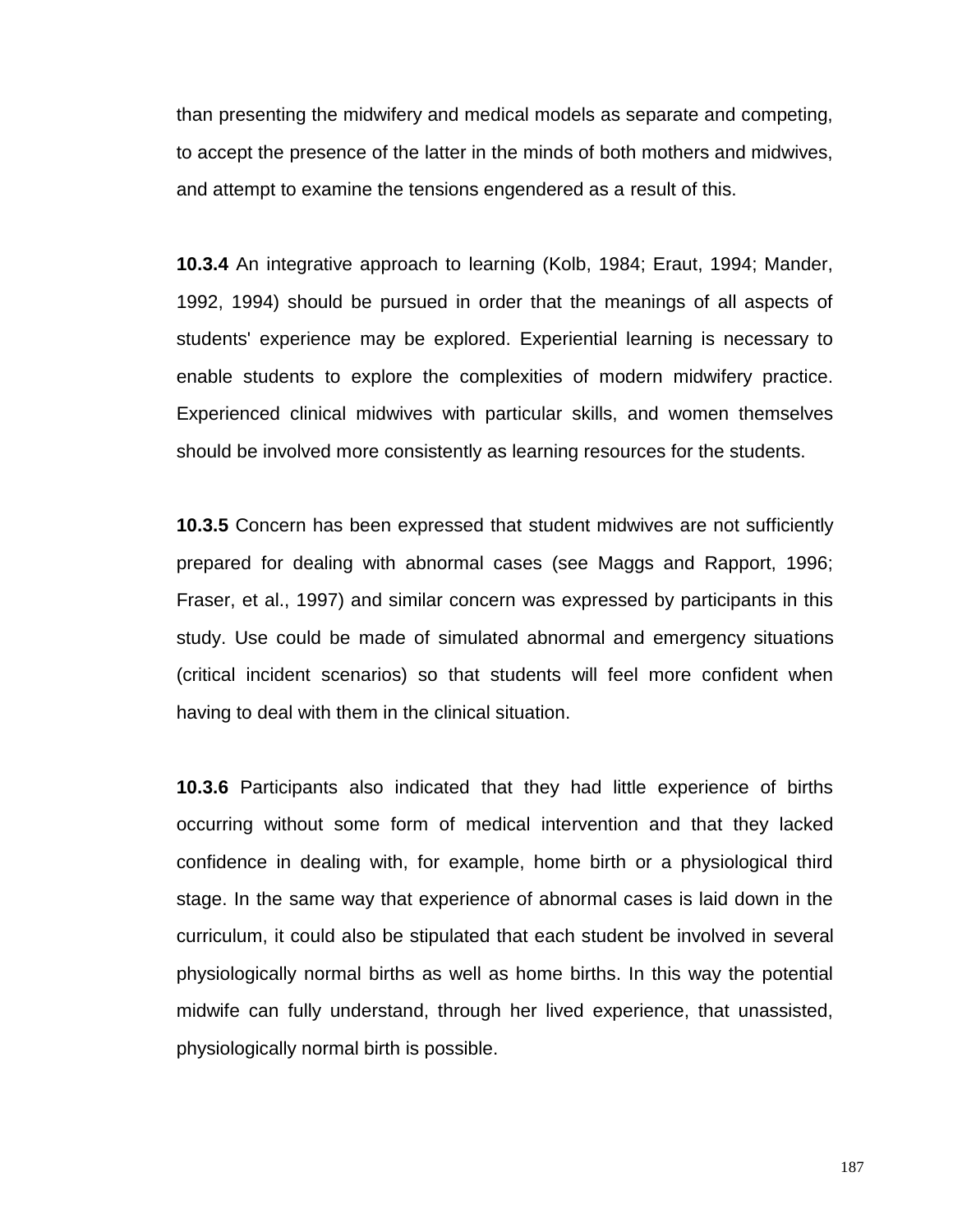**10.3.7** The findings from this research support those of the ENB study by Fraser and colleagues (1997) which suggests that senior students should be afforded increasing levels of responsibility towards the end of the programme, allowing the student to have the experience of `being a midwife' before the end of the programme. It is suggested that this will ease the transition from student to accountable practitioner (p112).

**10.3.8** Electronic fetal monitoring, because its routine use causes anxiety and hinders the student midwife from gaining confidence in midwifery skills, should be abandoned apart from in carefully selected situations, as recommended by the World Health Organisation in 1984 and research reports since (Chalmers, Enkin and Kierse, 1989; Wagner, 1994).

**10.3.9** Because of the demanding nature of midwifery practice, there should be formal mechanisms in place for the support of all midwives and students. For those who are involved in the birth of a stillborn baby there should be extra support offered (such as paid leave, and counselling). The death of a baby can be an extremely traumatic event for the carers involved and in the centres where this study was conducted, there were no formal structures of support for the midwives.

**10.3.10** The present government should take heed of the recommendations of the Second Report of the House of Commons Select Committee (1992), and in particular paragraph 339, pxcviii, which states: `We recommend that the department vigorously pursue the establishment of best practice models of team midwifery care. We believe that as well as research this will require the allocation of pump priming money to fund the additional costs of moving to a new pattern of service.' Throughout this study participants talked of staff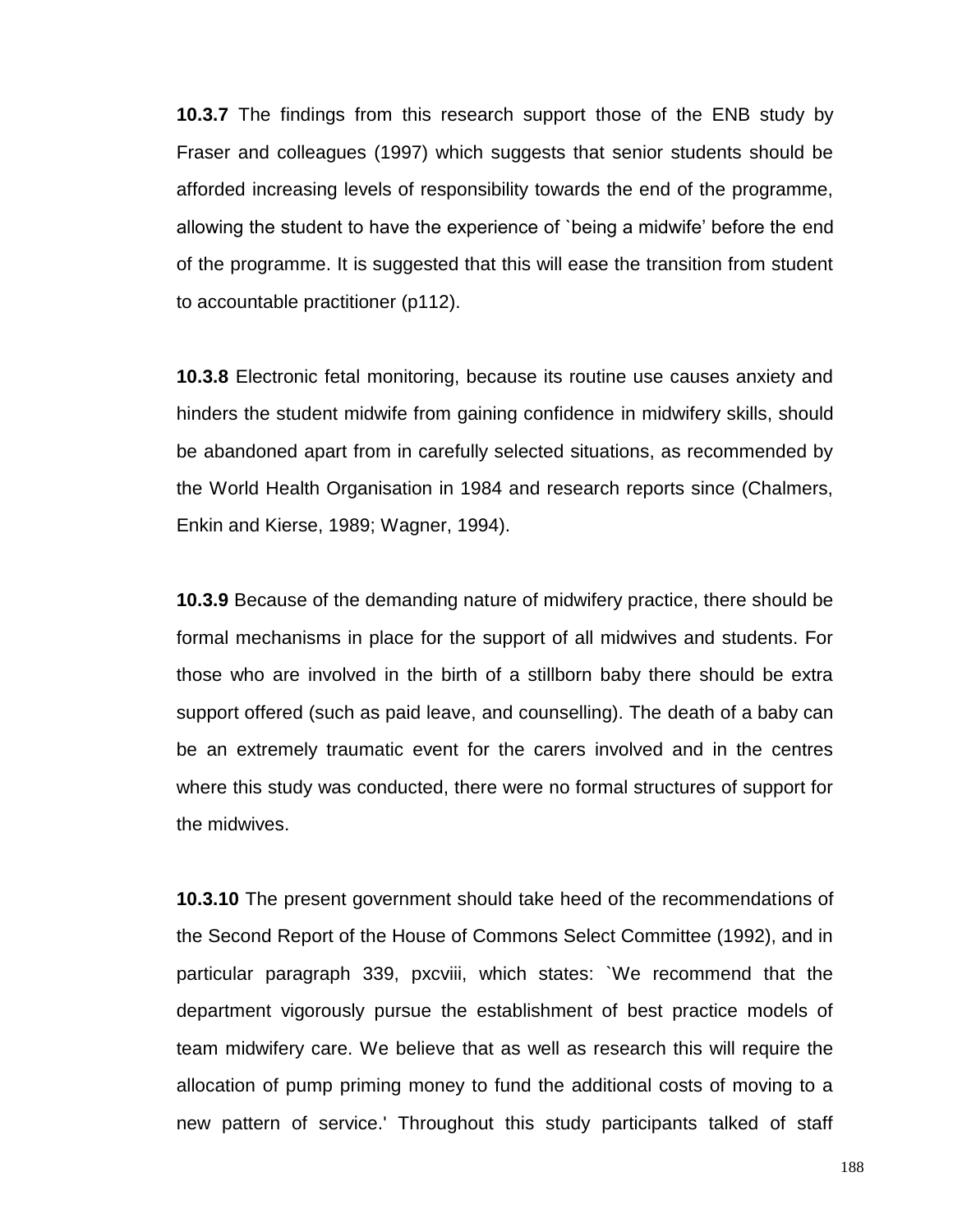shortages, and qualified midwives talked of not having enough time to care adequately for women. `Best practice' will only be achieved with adequate resources.

#### **Limitations of the research**

Before addressing recommendations for future research, it is important to recognise the limitations of the present study. In a study of students' reactions to their courses, it is inevitable that some of their worries and complaints about courses are short-lived, and that the nature of their worries changes as they progress through their courses. Simpson (1979, p15) in her US-based study of the socialisation of student nurses makes this point and goes on to say

[students' complaints] are personal reactions and are not reliable indicators of acquisition of knowledge, occupational orientations or personal relatedness to the occupational role.

This longitudinal, comparative study has focused on those changing reactions and, I hope, given some insight into the experiences and changing outlook of two different groups of women learning the art of midwifery. `Personal reactions' are the focus of the study because it is an attempt to understand more about the motivations and experience of the participants, both in order to humanise the service for mothers and families but also to try to improve the conditions under which midwives practice, and students learn. To what extent their orientations towards practice persist would be a focus for further study, but the data suggest that these orientations may be longer-lasting than Simpson suggests. In some of the midwives studied they lasted at least until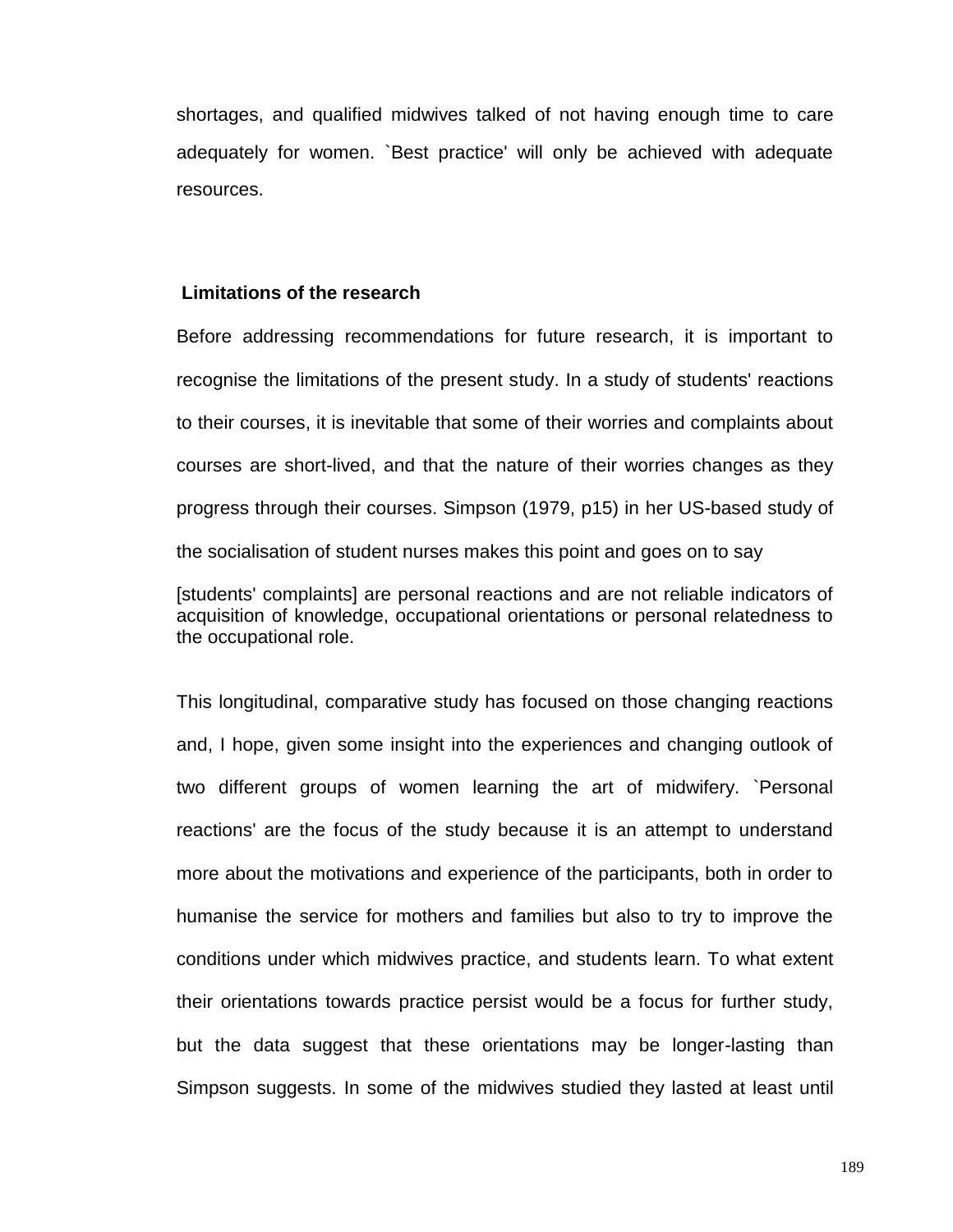they left midwifery practice, and were a factor in their decision to leave. Other writers believe that early experiences are crucial in professional socialisation:

Early in training most doctors develop relationships with patients that become models on which they will base their responses to sickness and death for the rest of their careers (Nuland, 1994).

Early experiences are undoubtedly important in professional training and this is why researching the experiences of student midwives is important. During their training and once they are qualified, students' actions and attitudes will have a fundamental and far-reaching impact on the health of families (Oakley, 1992).

On the whole, the data from the interviews with the non-nurses were richer. It is for this reason that I have included three case studies from the non-nurses and none from the nurses, because the data from the nurse participants were not comprehensive enough for me to construct a narrative of their experiences as they progressed through their midwifery training. This can be seen from examination of the transcripts where there are more questions and prompts from me in the interviews with the nurses than with the non-nurses. The non nurses told me long stories about their experiences, while the nurses tended to answer my questions, but not elaborate as fully. This was, I think, due to a number of factors.

There was no doubt that my interviewing skills improved as the study progressed. Initially I found I was worrying about the tape-recorder, and whether or not it was going to work properly, and did not feel wholly at ease in the role of interviewer. I am sure that my responses and my questioning technique were more effective in the later interviews than in the first few interviews. Unfortunately the first five interviews were all with the trained nurses. Furthermore, although I ensured that I was not involved in teaching the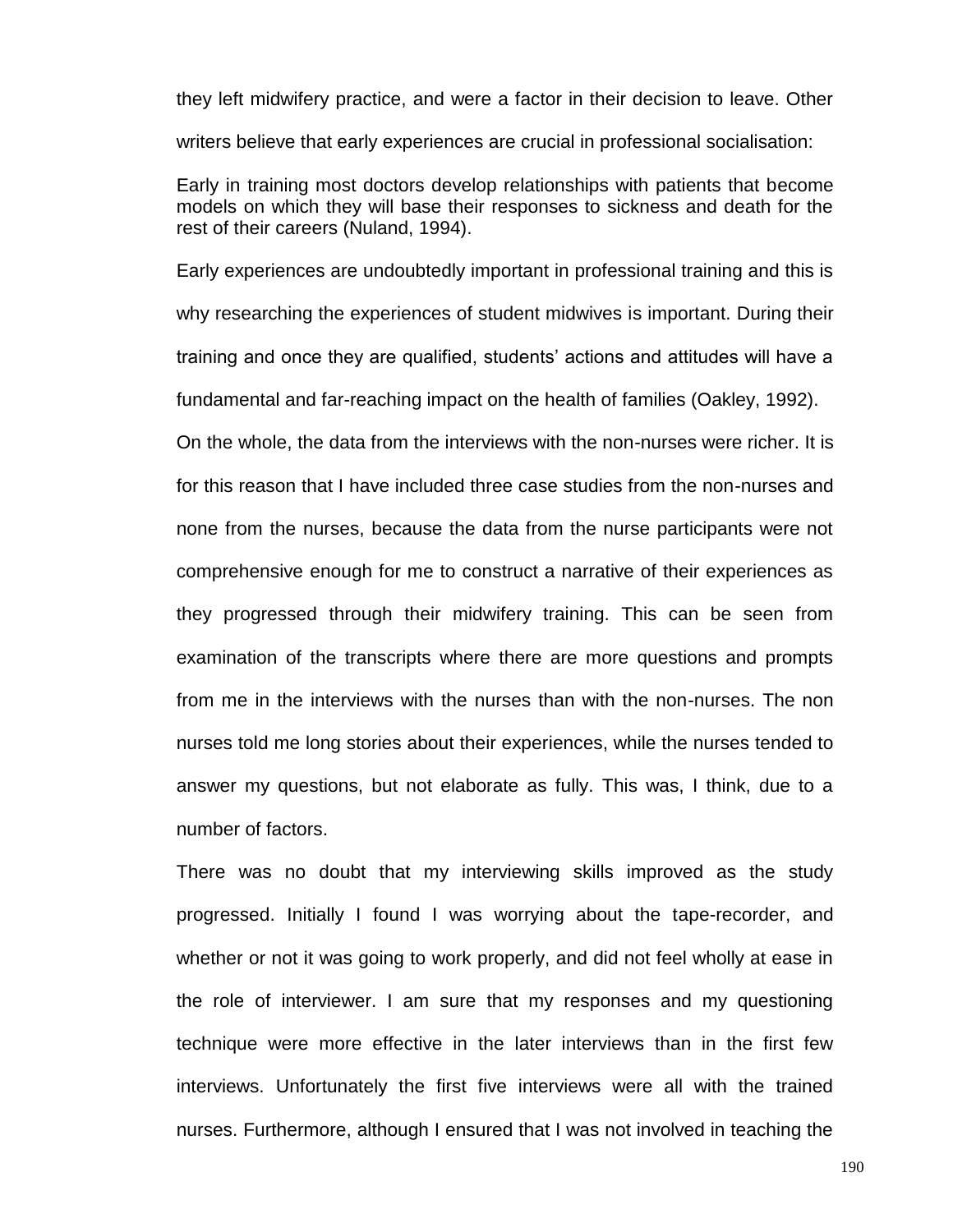non-nurse students, they knew me as one of the midwife teachers and this may have affected their responses, making them more careful about what they revealed to me. For the non-nurse students I was an outsider, and although they knew that I was a midwife teacher, their only contact with me was in relation to the study. Finally my relationship with the non-nurses, during the main part of the study, lasted twice as long as my relationship with the nurses. Even though I interviewed the students three times, at the start, middle and end of their course, my contact with the non-nurse students continued over a three year period as opposed to the 18 months of the course for trained nurses. Perhaps those participants who had known me for longer were inclined to be more expansive in their responses.

Another limitation of this study, discussed in more detail in Chapter Four, has been my status as an insider researcher. I recognise that there are inevitably limitations to any attempt to bracket out one's own preconceptions during the course of the research process. However, the use of direct quotation from participants helps to make their own views and perspectives apparent.

The discontinuities in the research process have also affected the finished product, with the result that despite the original aims of the research the issues surrounding perinatal death have been touched upon, but not explored in depth in this thesis. The study however does demonstrate that this is a crucial area for further research.

Because of the the small numbers involved in the study, and the limitations discussed above, it was never an aim of the research to make generalisations about the differences between the two groups, or to suggest that the experiences of the participants are typical of those of other midwifery students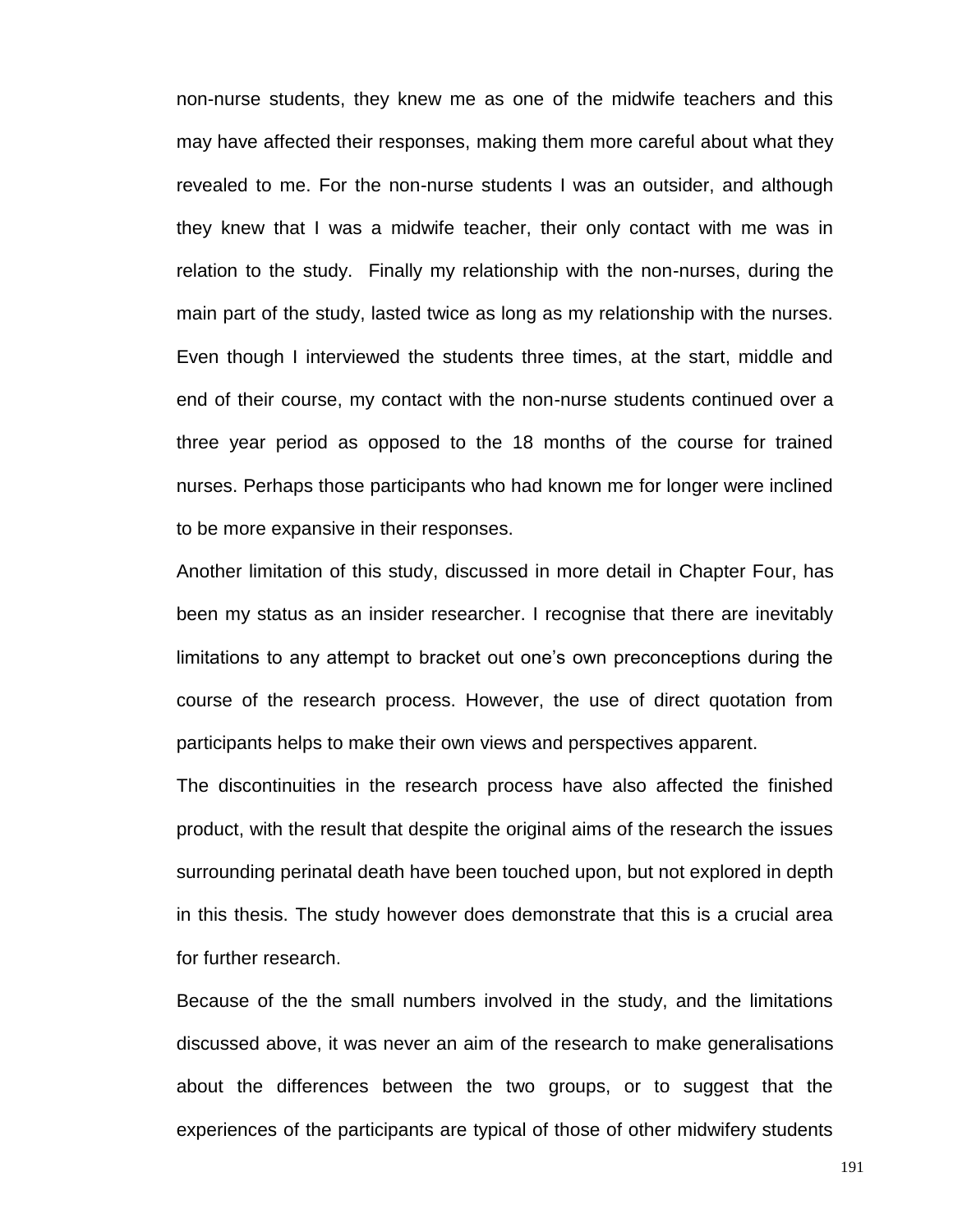in other areas. The study has identified important themes, however, which may be compared with the findings of other studies, and the consideration of which will add to our understanding of the student's experience of midwifery education.

#### **10.4 Recommendations for future research**

**10.4.1** The midwife mentor is fundamental to student learning, and individual role models have a powerful influence on learning and professional socialisation. It was the more challenging, assertive mentors who were likely to be cited as supportive and inspiring by participants in this study. This is significant, particularly in light of the findings from other studies that acceptance by the mentor may involve `fitting in' with the mentor's approach and standards. Mentoring in midwifery is an important area for further research (also suggested by Maggs and Rapport, 1996).

**10.4.2** This study suggests that a good experience of mentoring will lead to increased confidence at the point of qualification. Research is necessary to explore what kinds of support give most benefit to students (also suggested by Eraut et al, 1994).

**10.4.3** Pre-registration (long) courses aim to attract the mature entrant as well as school leavers. It is likely that these two types of entrant will have very different needs and strengths. There was evidence in the present study that older students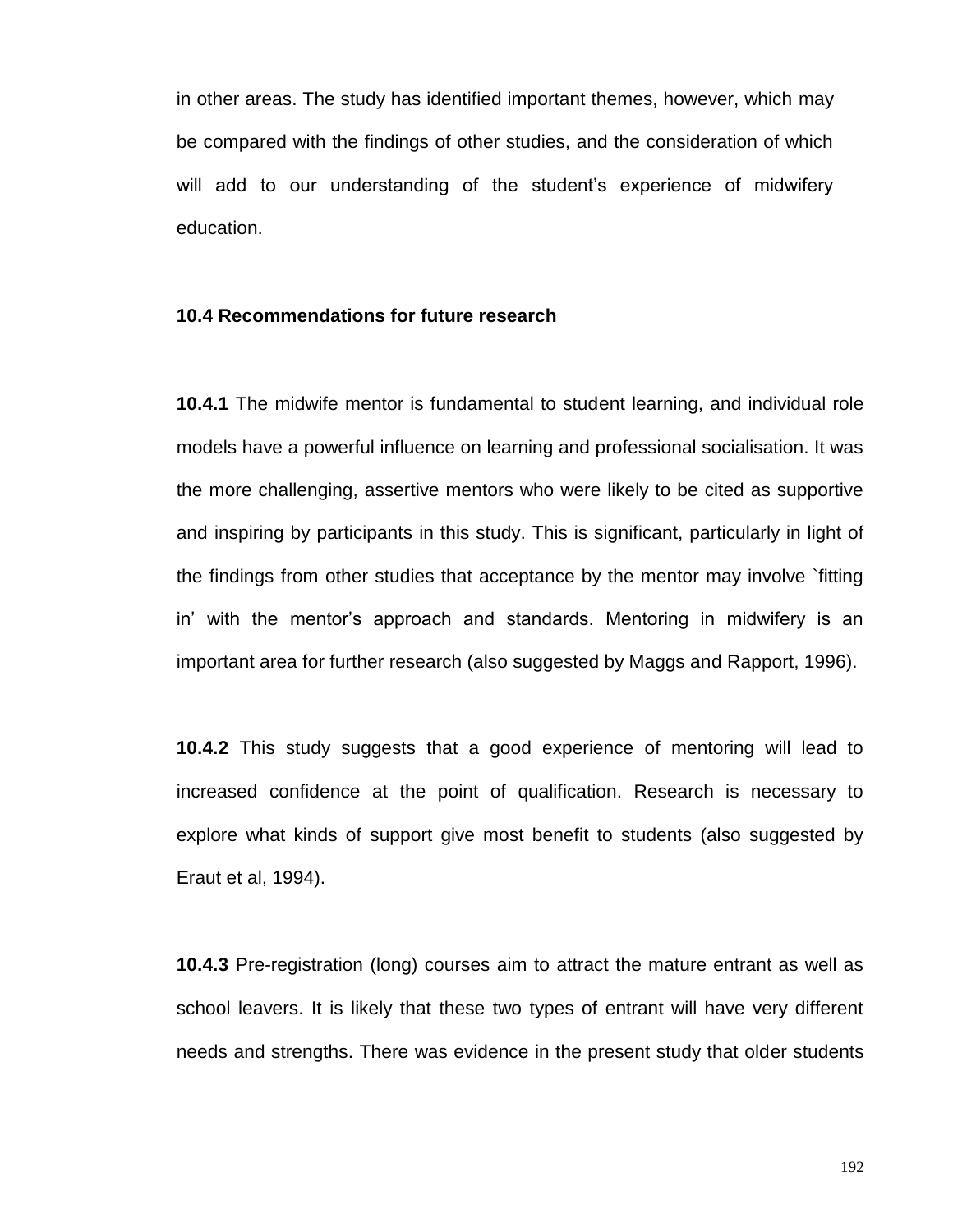faced specific problems with mentoring relationships. Research in this area would be invaluable in designing appropriate learning experiences and curricula.

**10.4.4** Students when discussing life post qualification talked of being 'alone', and 'on my own', something that was also noted by Bewley (1995) in her interviews with newly qualified midwives. Feelings of aloneness appeared to be linked with the transition to being responsible and accountable, especially in a litigious climate; lack of continuity with mentors and/or mothers; lack of support; and also to short staffing. Future research should explore the ways in which these factors interrelate, and also explore the ways in which practitioners construct the notion of accountability.

**10.4.5** Research is needed to explore midwives' attitudes to death, because this has implications for the way in which students are prepared and the care that women receive. Furthermore it would be useful to explore the ways in which the organisation of the maternity services affects women's experience of perinatal death. My study and others (e.g. Mander, 1994; Lovell, 1997) suggest that a major difficulty for midwives caring for bereaved mothers is finding the time to give appropriate care. Further research could usefully examine this area with regard to both the psychological and the organisational aspects of care.

**10.4.6** Participants in the study conducted by Fraser and colleagues suggested that coping with the difficult transition from student to midwife was determined to some extent by 'individual coping styles and ... personality traits' (Fraser, et al.,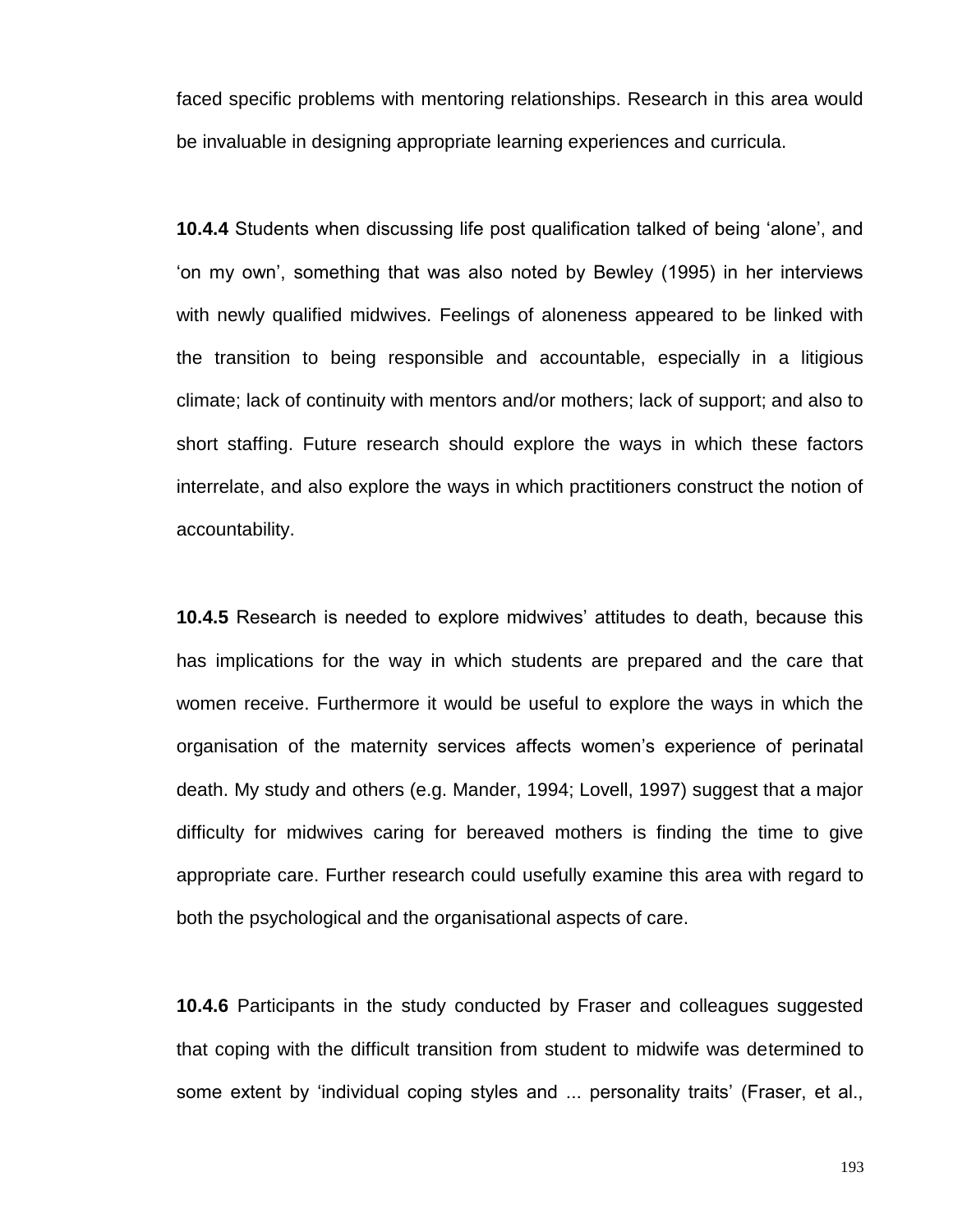1997, p105). They also commented that non-nurses were perceived by many interviewees as having more difficulty with the transition than those who were already trained nurses. There is a need for researchers to specifically examine the transition period, identifying those factors (both in students' own personalities and life experiences, and in the learning environment) that make a difference to students' and newly qualified midwives' levels of confidence.

**10.4.7** Finally further studies are needed to build on work already carried out (see Annandale, 1988, 1996; Floyd, 1993) exploring the attitudes that underlie midwives' approaches to care as well as how their different philosophies affect the women for whom they care.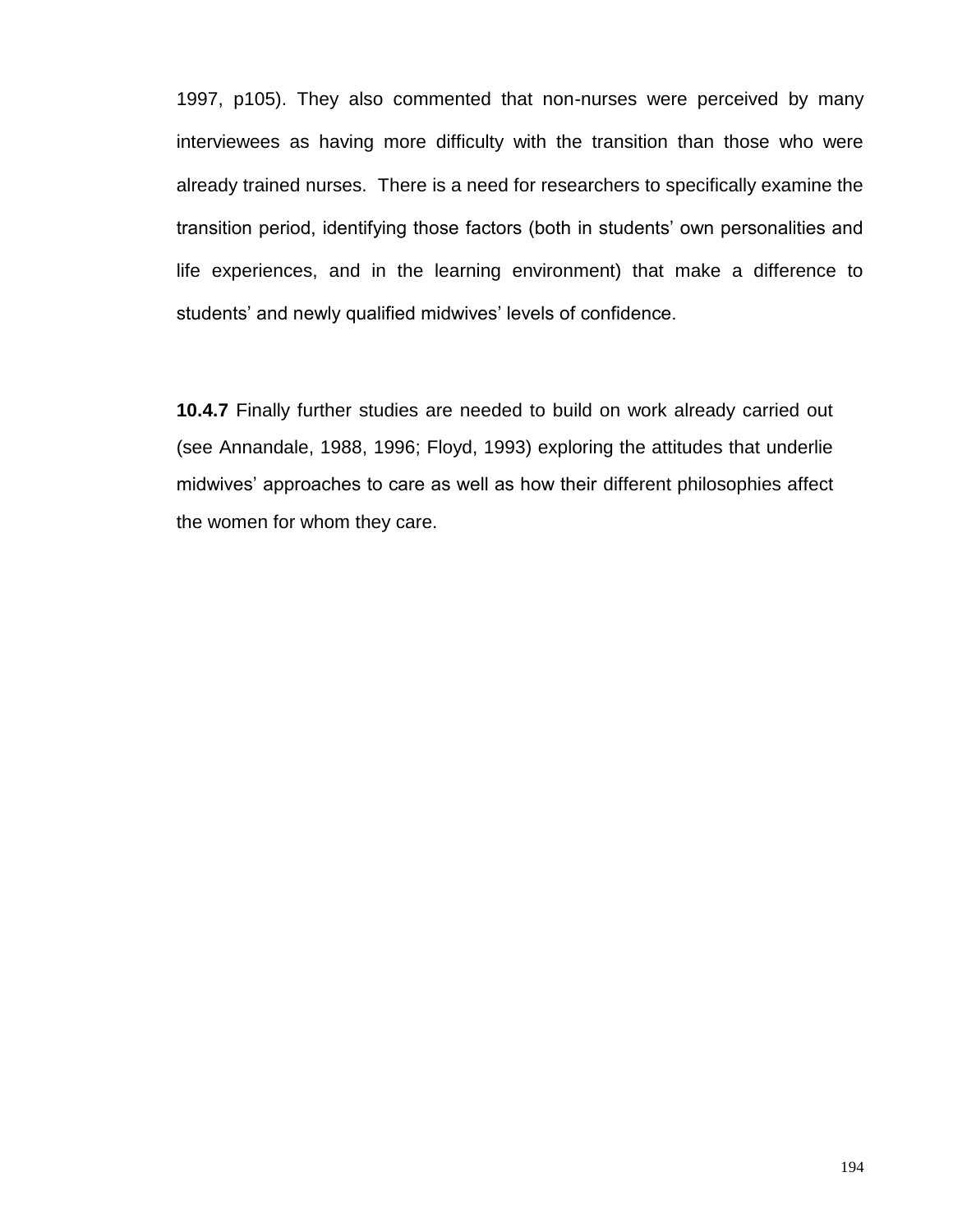### **REFERENCES**

ALLISON, J. (1995) RCM Responds to Pay Award. *Midwives* **108** (1286): 84.

ALLISON, J. (1996) *Delivered at Home.* London: Chapman and Hall.

ALLMARK, P. (1995) A Classical View of the Theory-Practice Gap in Nursing. *Journal of Advanced Nursing* **22**: 18-23.

ANNANDALE, E. (1988) How Midwives Accomplish Natural Birth: Managing Risk and Balancing Expectations. *Social Problems* **35**: 95-110.

ANNANDALE, E. (1996) Working on the Front Line: Risk Culture and Nursing in the New NHS. *Sociological Review* **94** (3): 416-51.

ANNELLS, M. (1996) Hermeneutic Phenomenology: Philosophical Perspectives and Current Use in Nursing Research. *Journal of Advanced Nursing* **23:** 705-713.

ARIES, P. (1981) *The Hour of Our Death.* Tr. Helen Weaver. London: Penguin Books.

ARMS, S. (1998) In: *Giving Birth - Challenges and Choices.* Video produced by Suzanne Arms and Susan Berthiaume: Celestial Arts.

ARMSTRONG, D. (1983) *Political Anatomy of the Body: Medical Knowledge in Britain in the Twentieth Century.* Cambridge: Cambridge University Press.

ARMSTRONG, D., GOSLING, A., WEINMAN, J., AND MARTEAU, T. (1997) Inter-Rater Reliability in Qualitative Research. *Sociology* **31** (3): 597-606.

ARNEY, W R. (1982) *Power and the Profession of Obstetrics*. University of Chicago Press: Chicago.

ASHTON, R. (1992) Who Can Speak For Women? *Nursing Times* **88** (29): 70.

ASSOCIATION OF RADICAL MIDWIVES (1996) Objectives. *Midwifery Matters*, **70,** Autumn.

ATKINSON, P. (1981) *Medical Work: Realities and Routines.* London: Gower.

BALL, J. (1987) *Reactions to Motherhood. The Role of Postnatal Care.* Cambridge University Press: Cambridge.

BALLARD, G.K., STANLEY, A. K. and BROCKINGTON (1995) Post Traumatic Stress Disorder after Childbirth. *British Journal of Psychiatry* **166**: 525-528.

BALY, M. (1980) *Nursing and Social Change.* London: Heinemann.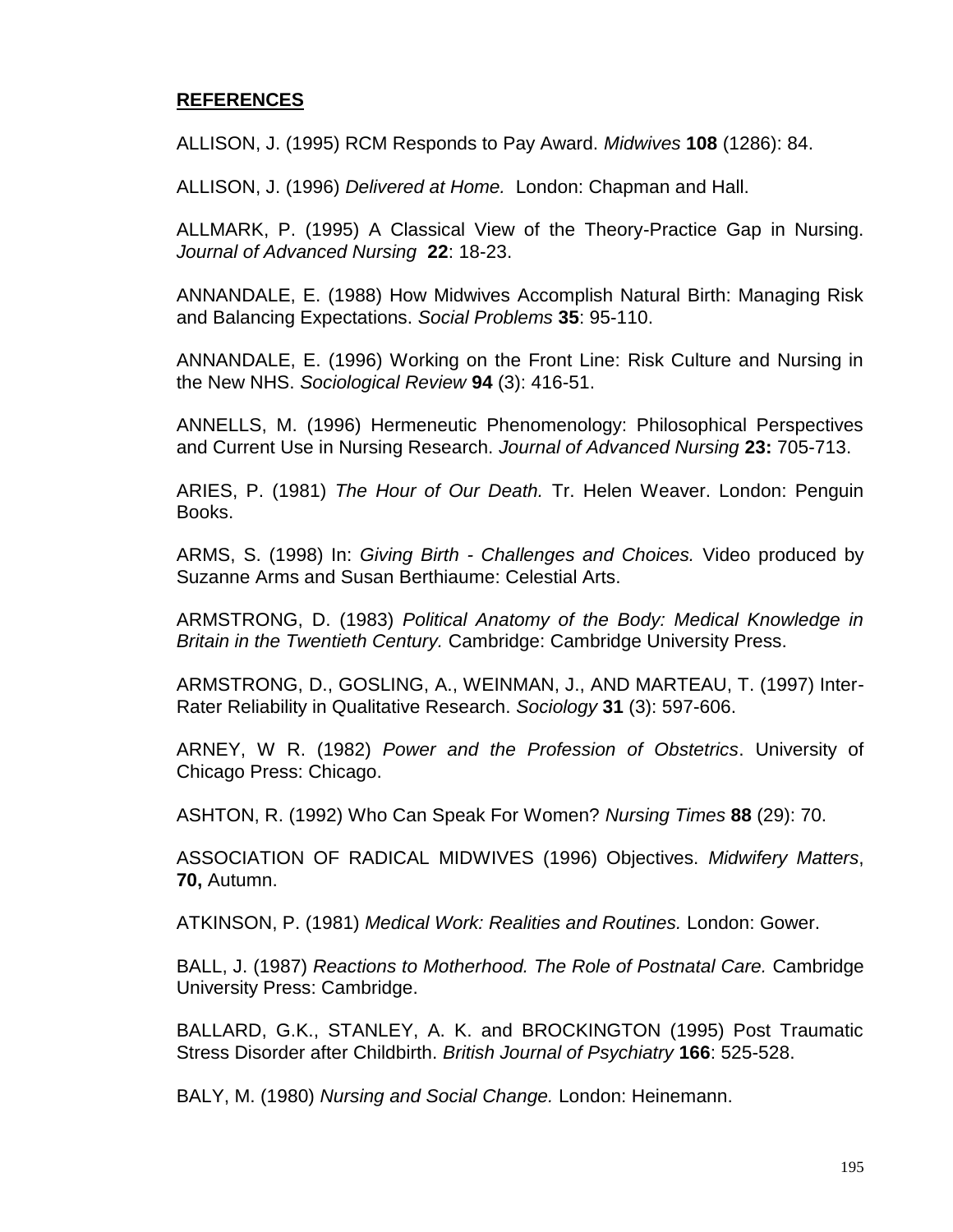BARTLETT, D. and PAYNE, S. (1997) Grounded Theory - Its Basis, Rationale and Procedures. In: McKenzie, G., Powell, J., and Usher, R. (Eds) *Understanding Social Research. Perspectives on Methodology and Practice.* London: Falmer Press: 173-195.

BECK, U. (1992) *Risk Society: Towards a New Modernity*. Tr. Rutter, M. London: Sage.

BECKER, H. S., GEER, B., HUGHES, E .C. AND STRAUSS, A. L. (1961) *Boys in White.* University of Chicago Press: Chicago.

BEECH, B. (1996) Court-Ordered Caesareans – A Hidden Abuse. *AIMS Journal* **8**   $(3):1-3.$ 

BEN-DAVID, S. (1963) Professions in the Class System of Present-Day Societies. *Current Sociology* **12**: 296-9.

BENNER, P. (1984) *From Novice to Expert: Excellence and Power in Clinical Nursing Practice.* California: Addison-Wesley Publishing Company, Inc.

BENOIT, C. (1989) The Professional Socialisation of Midwives: Balancing Art and Science. *Sociology of Health and Illness* **11** (2).

BENOIT, C. (1992) Midwives in Comparative Perspective: Professionalism in Small Organisations. *Current Research in Occupations and Professions* **7**: 203- 220.

BENT, A. (1993) The Education and Practice of Midwives in the 20th Century. In: Bennett, V.R. and Brown, L. (Eds) *Myles Textbook for Midwives.* Chap. 7. London: Churchill Livingstone.

BEWLEY, C. (1995) Clinical Teaching in Midwifery - An Exploration of Meanings. *Nurse Education Today* **15**: 129-135.

BOUD, D. and WALKER, D. (1993) Barriers to Reflection on Experience. In: Boud, D., Cohen, A. and Walker, D. (Eds) *Using Experience for Learning.* Milton Keynes: Open University Press.

BOWLES, N. (1995) Storytelling - A Search for Meaning Within Nursing Practice. *Nurse Education Today* **15**: 365-369.

BRADBY, M. (1990a), Status Passage into Nursing: Another View of the Process of Socialisation into Nursing. *Journal of Advanced Nursing*, **15**: 1220-1225.

BRADBY, M. (1990b), Status Passage into Nursing: Undertaking Nursing Care. *Journal of Advanced Nursing* **15**: 1363-1369.

BRYAR, R. (1995) *Theory for Midwifery Practice.* London: Macmillan.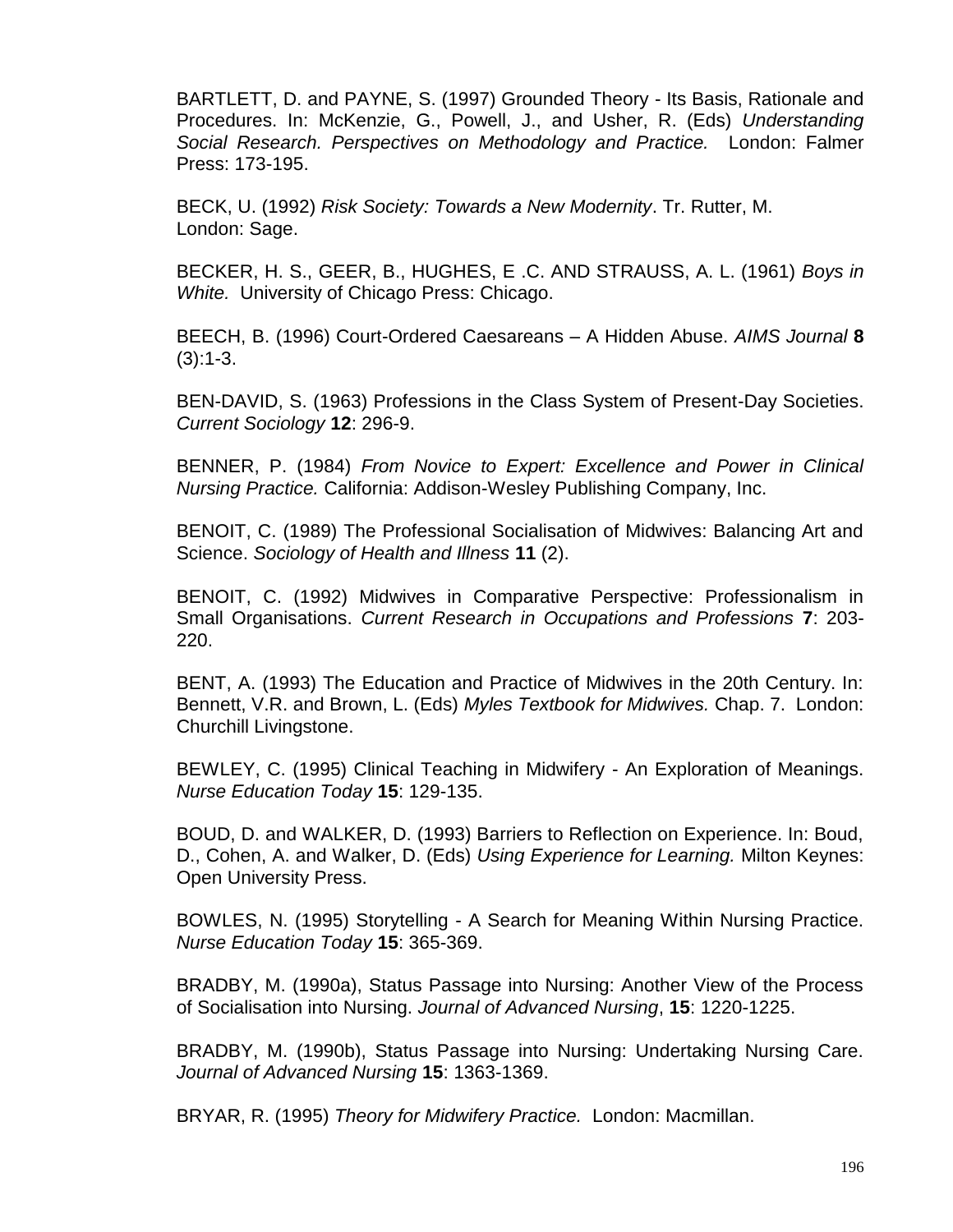BRYMAN, A. (1988) *Quantity and Quality in Social Research.* London: Unwin Hyman.

BUCKMAN, R. (1984) Breaking Bad News: Why is it Still so Difficult? *British Medical Journal*, **288**(1): 1597-9, also in *Death, Dying and Bereavement,* Eds. Dickinson, D. and Johnson, M. (1993), Ch.35, pp.172-179, London: Sage in Association with the Open University.

BULMER, M. (1979) Concepts in the Analysis of Qualitative Data. In: M. Bulmer (Ed), *Sociological Research Methods*. London: Macmillan.

BURNARD, P. (1988) Mentors: a Supporting Act. *Nursing Times* **84** (46): 27-28.

CALDWELL, B. J. and CARTER, E. M. A. (1993) In: Caldwell, J. M. and Carter, E. M. A. *The Return of the Mentor: Strategies for Workplace Learning.* London: Falmer Press.

CAMPBELL, J M. (1924) *Maternal Mortality, Report on Public Health and Medical Subjects,* No. 25, London: HMSO.

CAMPBELL, R. and MACFARLANE, A. (1995) *Where to be Born? The Debate and the Evidence.* National Perinatal Epidemiology Unit: Oxford.

CARLISLE, C., BAKER, G., RILEY, M. and DEWEY, M. (1994) Stress in Midwifery: A Comparison of Midwives and Nurses Using the Work Environment Scale. *International Journal of Nursing Studies* **31** (3): 13-22.

CARR-SAUNDERS, A. M. (1955) Metropolitan Conditions and Traditional Professional Relationships. In: Fisher, A. M. (Ed) *The Metropolis in Modern Life.*  Garden City, New York: Rooksbury.

CARR-SAUNDERS, A. M. and WILSON, P. M. (1933) *The Professions.* London: Oxford University Press.

CARTER, S. (1995) Boundaries of Danger and Uncertainty. In: J. Gabe (Ed) *Medicine, Health and Risk, Sociological Approaches*. Oxford: Blackwell.

CASH, K. (1995) Benner and Expertise in Nursing: a Critique. *International Journal of Nursing Studies* **32** (6): 527-534.

CAVANAGH, S. J. and SNAPE, J. (1997) Stress in Student Midwives: an Occupational Perspective. *British Journal of Midwifery* **5**(9): 528-533.

CHALMERS, I. ENKIN, M. and KIERSE, M (Eds)(1989) *Effective Care in Pregnancy and Childbirth.* Oxford University Press: Oxford.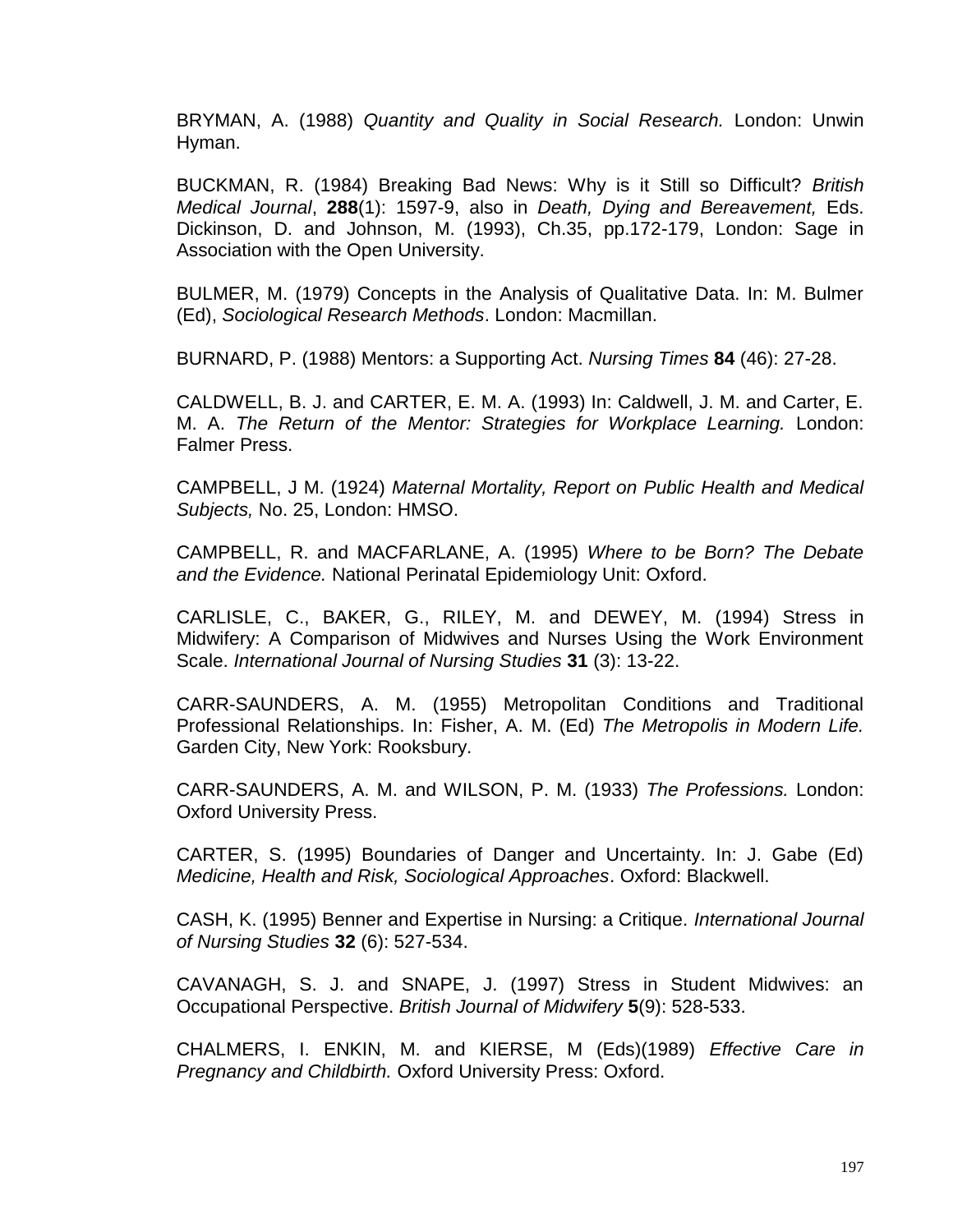CHAMBERLAIN, G., PHILIPP, E., HOWLETT, B. and MASTERS, K. (1978) *British Births 1979 Vol. 2. Obstetric Care.* London: Heinemann.

CHAMBERLAIN, M. (1992) Factors Affecting Students Becoming Competent in Midwifery Skills. In: Robinson, S., Thomson, A. M., and Tickner, V. (Eds), *Research and the Midwife: Conference Proceedings for 1992*. Dept. of Nursing, University of Manchester.

CLARKE, R. (1996) Midwifery Autonomy and the Code of Professional Conduct. In: Frith, L., (Ed.) *Ethics and Midwifery: Issues in Contemporary Practice.* Oxford: Butterworth Heinemann: 205-220.

CLINE, S. (1995) *Lifting the Taboo: Women, Death and Dying.* London: Little, Brown and Company.

CLINICAL STANDARDS ADVISORY GROUP (1995) *Women in Normal Labour.*  HMSO: London.

COFFEY, A. and ATKINSON, P. (1996) *Making Sense of Qualitative Data.*  London: Sage.

COMAROFF, J. (1977) Conflicting Paradigms of Pregnancy: Managing Ambiguity in Antenatal Encounters. In: Davis, A. and Horobin, G. (Eds) *Medical Encounters: The Experience of Illness and Treatment.* Ch. 8: London: Croom Helm: 115-134

DARLING, L.A.W. (1984) What Do Nurses Want in a Mentor? *Journal of Nursing Administration* **14** (10) 42-44.

DARLING, L.A.W. (1986) What to Do About Toxic Mentors. *Nurse Educator* **11** (2) 29-30.

DAVIES, C. (1995) *Gender and the Professional Predicament in Nursing*  Buckingham: Open University Press.

DAVIES, C. (1996) A New Vision of Professionalism. *Nursing Times* **92** (46): 54- 56.

DAVIES, M. (Ed)(1978) *Maternity: Letters from Working Women.* Collected by the Women's Co-Operative Guild, 1915. London: Virago.

DAVIES, S. (1996) Divided Loyalties: The Problem of Normality. *British Journal of Midwifery* **4** (6): 285-286.

DAVIES, R. (1988) *The Happy End of Nursing: An Ethnographic Study of Initial Encounters in a Midwifery School.* Unpublished MSc. Econ. dissertation, University of Wales College, Cardiff.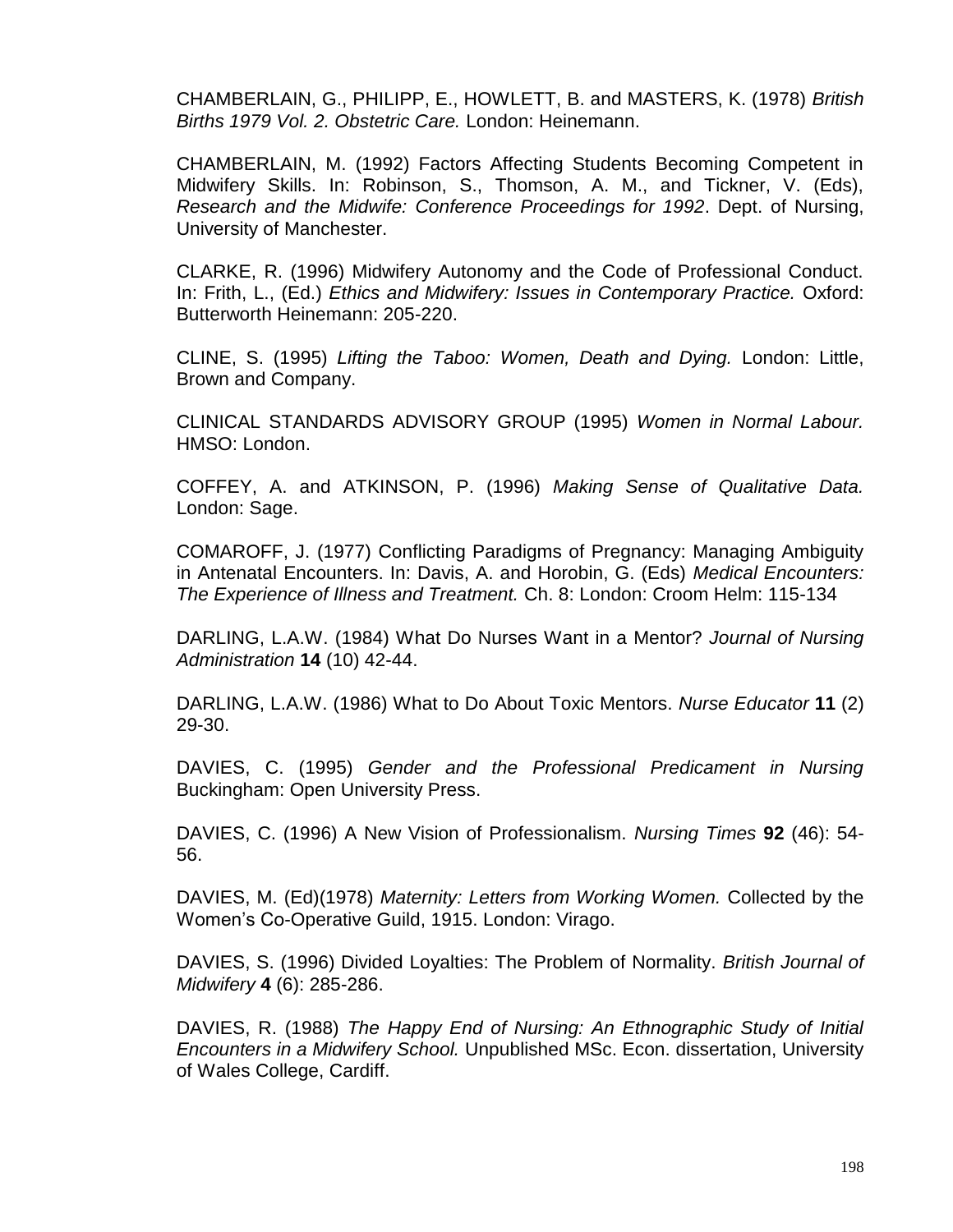DAVIES, R. (1996) 'Practitioners in Their Own Right': an Ethnographic Study of the Perceptions of Student Midwives. In: Robinson, S. and Thomson, A. M. (Eds) *Midwives, Research and Childbirth.* Vol.4. London: Chapman and Hall.

DAVIES, R. and ATKINSON, P. (1991) Students of Midwifery: 'Doing the Obs' and Other Coping Strategies. *Midwifery* **7**: 113-121.

DAVIS, F. (1975) Professional Socialisation as Subjective Experience: The Process of Doctrinal Conversion Among Student Nurses. In: Gould, J., Kolb, W.L. (Eds), *A Sociology of Medical Practice*. Macmillan: London.

DAVIS-FLOYD, R. (1992) *Birth as an American Rite of Passage.* Berkeley and London: University of California Press.

DENZIN, N. K. (1989) *The Research Act: A Theoretical Introduction to Sociological Research Methods.* 3rd Edition. New Jersey: Prentice Hall.

DEPARTMENT OF HEALTH (1993) *Changing Childbirth: Part 1. The Response of the Expert Maternity Group* London: HMSO.

DEPARTMENT OF HEALTH (1997a) *NHS Maternity Statistics, England: 1989- 1990 to 1994-1995.* London: Department of Health.

DEPARTMENT OF HEALTH (1997b) *The New NHS: Modern, Dependable.* cmd 2807, The Stationery Office. London: Department of Health.

DEPARTMENT OF HEALTH (1998) *Midwifery: Delivering Our Future.* Report by the Standing Nursing and Midwifery Advisory Committee.

DHSS (1986) *Midwifery Leaflet* N2029, HMSO: London.

DIMOND, B. (1994) *The Legal Aspects of Midwifery.* Books for Midwives Press: Hale, Cheshire.

DINGWALL, R. (1977) Collectivism, Regionalism and Feminism: Health Visiting and British Social Policy 1850-1975. *Journal of Social Policy* **6**: 291-315.

DINGWALL, R., RAFFERTY, M., WEBSTER, C., (1988) (Eds) *An Introduction to the Social History of Nursing*, Chapter 8, Midwifery, 145-172. London: Routledge.

DINGWALL, R. (1994) Litigation and the Threat to Medicine. In: Gabe, J., Kelleher, D. and Williams, G. (Eds) *Challenging Medicine.* London: Routledge: 189-206.

DONNISON, J. (1988) *Midwives and Medical Men: A History of Inter-Professional Rivalry and Women's Rights*. New York: Schocken Books.

DOUGLAS, M. (1994) *Risk and Blame: Essays in Cultural Theory.* London: Routledge.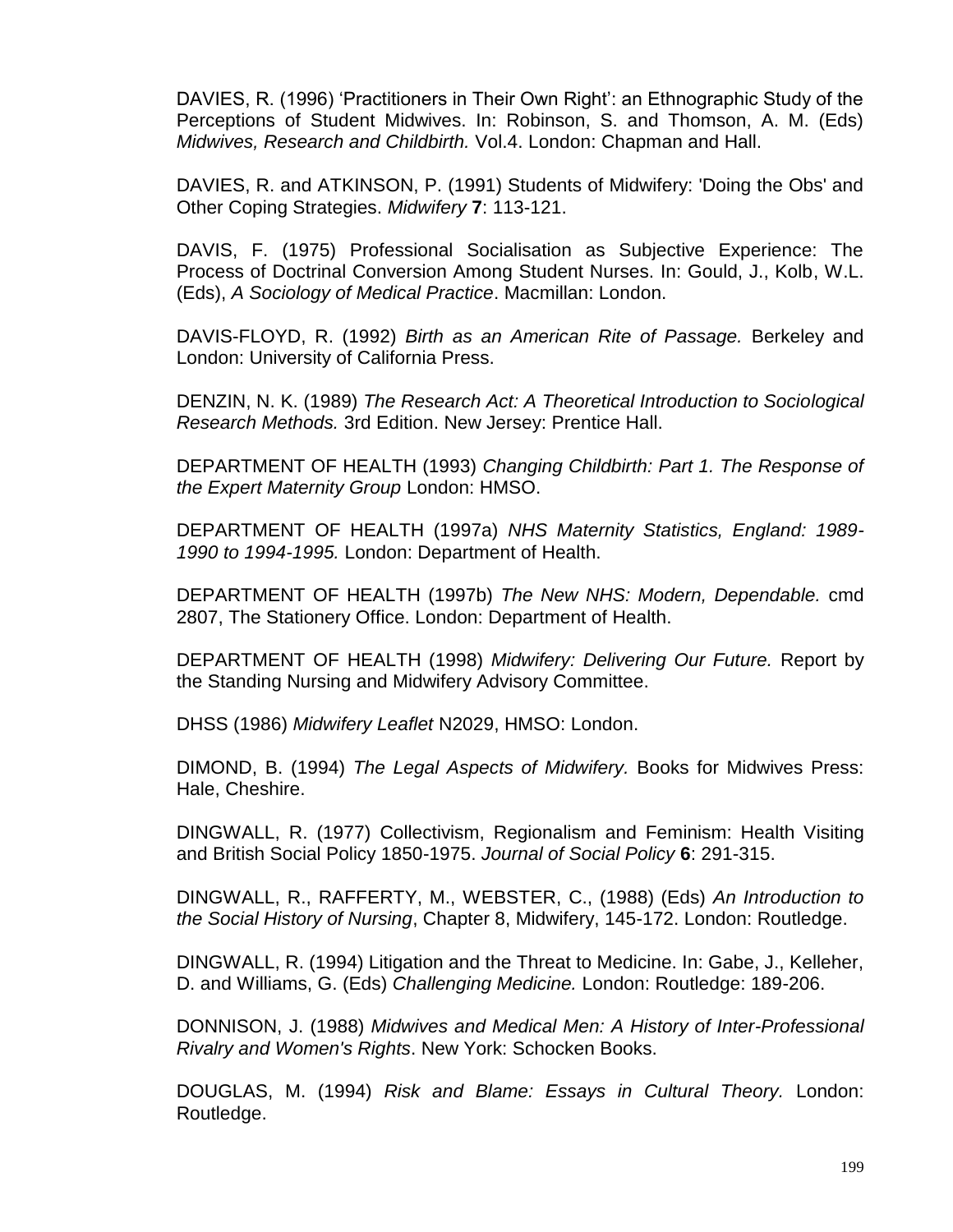DOWNE, S. (1986) Dispelling the Myths on Direct Entry Training. *Nursing Times* **82** (37): 63-64.

DOWNE, S. (1996) Concepts of Normality in Maternity Services: Applications and Consequences. In: Frith, L. (Ed) *Ethics and Midwifery.* Oxford: Butterworth-Heinemann pp86-103.

DURLAK, J. A. (1978) Comparison between Experiential and Didactic Methods of Death Education. *Omega 9* (1): 57-65.

EARNSHAW, G. J. (1995) Mentorship: The Student's Views. *Nurse Education Today* **15**: 274-279.

ELIAS, N. (1985) *The Loneliness of the Dying.* Oxford: Blackwell.

ENGLISH NATIONAL BOARD FOR NURSING, MIDWIFERY AND HEALTH VISITING (1986) *Reasons for Development in Direct Entry Midwife Training*  (Mimeo ENB AS/LB) ENB: London.

ENGLISH NATIONAL BOARD FOR NURSING, MIDWIFERY AND HEALTH VISITING (1988) *Institutional and Course Approval/Reapproval Process*, ENB Circular, 1988/39/APS, ENB: London.

ENGLISH NATIONAL BOARD FOR NURSING, MIDWIFERY AND HEALTH VISITING (1996) *Regulations and Guidelines for the Approval of Institutions and Courses.* ENB: London.

ENKIN, M. (1994) Risk in Pregnancy: the Reality, the Perception and the Concept. *Birth* **21** (3): 131-134.

ENKIN, M., KEIRSE, M.J.N.C., and CHALMERS, I. (1992) *A Guide to Effective Care in Pregnancy and Childbirth.* Oxford: Oxford University Press.

ERAUT, M. (1994) *Developing Professional Knowledge and Competence.* London: The Falmer Press.

ERAUT, M., ALDERTON, A., BOYLAN, A. and WRAIGHT (1995) *Learning to Use Scientific Knowledge in Education and Practice Settings: an evaluation of the contribution of the biological, behavioural and social sciences to pre-registration nursing and midwifery settings.* Researching Professional Education (series). London: English National Board.

FAWDRY, R. (1994) Midwives and the Care of Normal Childbirth. *British Journal of Midwifery* **2**(7) 301.

FINCH, J. and WALLIS, L. (1993) Death, Inheritance and the Life Course. In: Clark, D. (Ed), *The Sociology of Death.* Oxford: Blackwell, pp 50-68.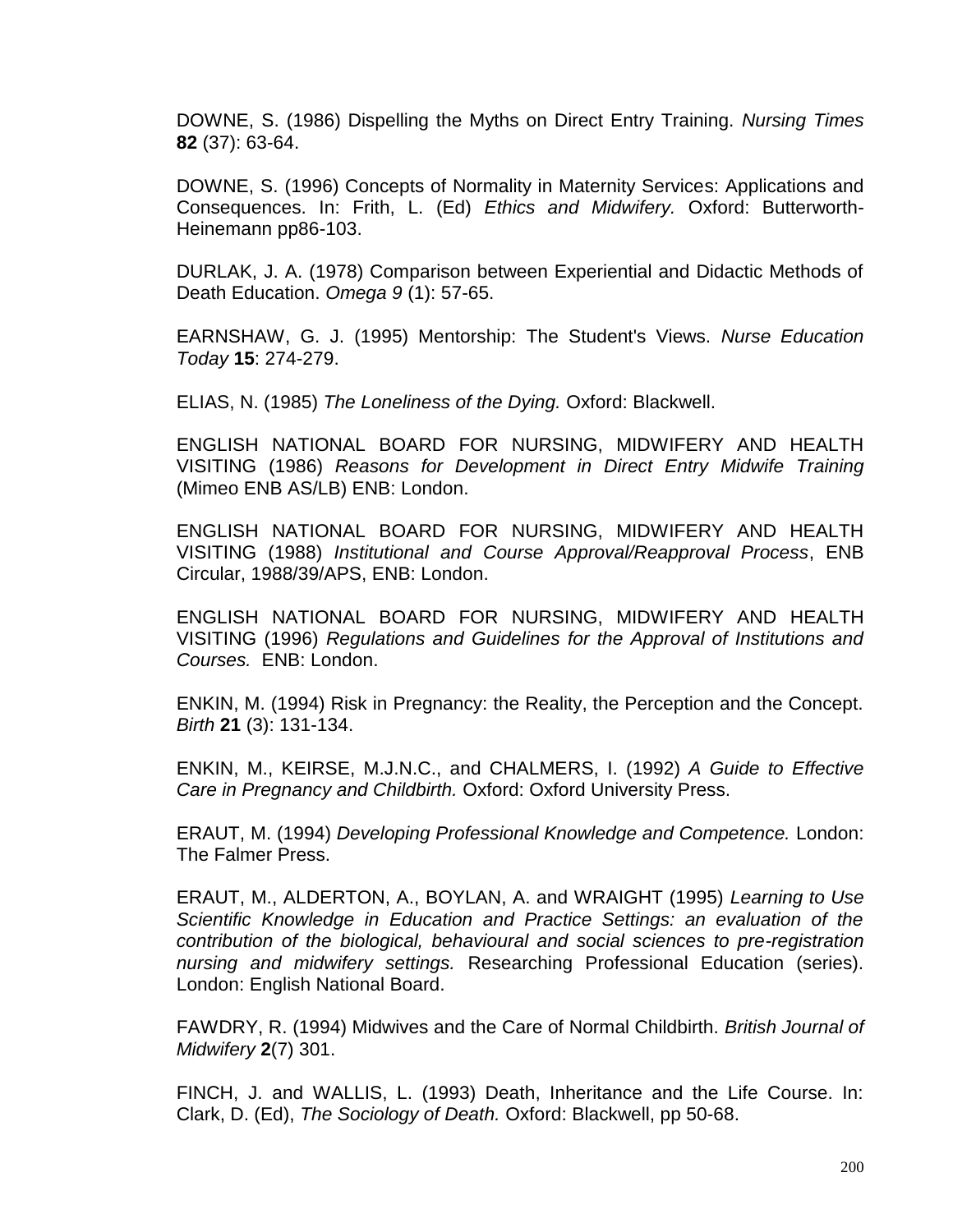FIELD, D. (1984) We didn't Want Him to Die on His Own - Nurses' Accounts of Nursing Dying Patients. *Journal of Advanced Nursing* **9:** 59-70.

FIELD, D. (1986), Formal Teaching About Death and Dying in UK Nursing Schools. *Nurse Education Today* **6** (6): 270-276.

FIELD, D. and HOWELLS, K. (1985), Medical Students' Self-Reported Worries About Aspects of Death and Dying. *Death Studies* **10:** 147-154.

FLINT, C. (1984) Cosiness in the Delivery Suite. Nursing Times, June, also in Flint, C. *Communicating Midwifery.* Hale, Cheshire: Books for Midwives Press, pp57-58.

FLINT, C. (1986) Should Midwives Train as Florists? Nursing Times, Feb, also in *Communicating Midwifery.* Hale, Cheshire: Books for Midwives Press, pp7-8.

FLOYD, L. (1995) Community Midwives' Views and Experiences of Home Birth *Midwifery* **11:** 3-10.

FLYNN, R. and WILLIAMS, G. (1997) *Contracting for Health*. Oxford: Oxford University Press.

FOY, H. and WALTHO, B. (1989) The Mentor System: Are Learner Nurses Benefitting? *Senior Nurse* **9**(5): 24-25.

FRASER, D., MURPHY, R. and WORTH-BUTLER, M. (1997) *An Outcome Evaluation of the Effectiveness of Pre-Registration Midwifery Training.* London: ENB.

FREIDSON, E. (1970) *Professional Dominance.* New York: Atherton.

FREIDSON, E. (1986) *Professional Powers: A Study of the Institutionalisation of Formal Knowledge.* London: University of Chicago Press.

GABE, J. (Ed) (1995): *Medicine, Health and Risk - Sociological Approaches*. Sociology of Health and Illness Monograph Series, Oxford: Blackwell/Editorial Board.

GABE, J., KELLEHER, D. and WILLIAMS, G. (1994) Understanding Medical Dominance in the Modern World. In: Gabe, J., Kelleher, D. and Williams, G. (Eds) *Challenging Medicine*. London: Routledge.

GARCIA, J., CORRY, C., and MACDONALD, D. (1985) Mothers' Views of Continuous Fetal heart Monitoring and Intermittent Auscultation in Randomised Controlled Trial. *Birth* **12**(2) Summer: 79-86.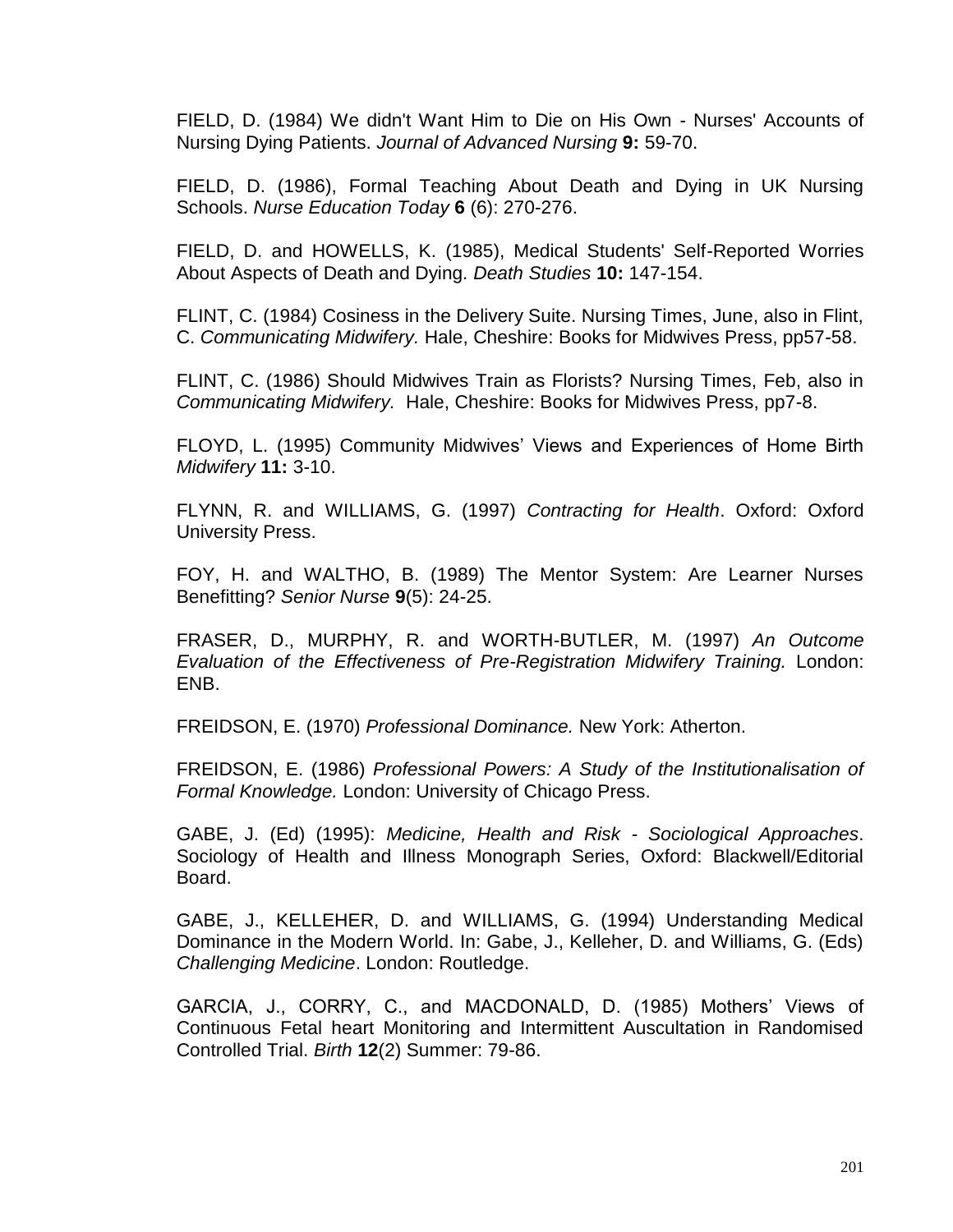GARCIA, J. and GARFORTH, S. (1991) Midwifery Policies and Policy Making. In: Robinson, S. and Thompson, A. (Eds) *Midwives, Research and Childbirth,* Vol. 2, London: Chapman and Hall.

GARCIA, J. GARFORTH, S. and AYERS, S. (1985) Midwives Confined? Labour Ward Policies and Routines. *Research and the Midwife Conference Proceedings* University of Manchester.

GIDDENS, A. (1991) *Modernity and Self-Identity. Self and Society in the Late Modern Age.* Cambridge: Polity Press.

GLASER, B. and STRAUSS, A. (1965) *Awareness of Dying.* Chicago: Aldine Pub. Co.

GLASER, B. and STRAUSS, A. (1967) *The Discovery of Grounded Theory.*  Chicago: Aldine Pub. Co.

GLASER, B. (1971) *Status Passage.* Routledge and Kegan Paul: London.

GORER, G. (1965) *Death, Grief and Mourning in Contemporary Britain.* London: Cresset.

GREENALL, N. (1996) Changing Childbirth, Changing Midwives. *Midwifery Matters*  **68**: 6-7.

HAFFERTY, F. (1991) *Into the Valley: Death and the Socialisation of Medical Students.* New Haven and London: Yale University Press.

HALLDORSDOTTIR, S and KARLSDOTTIR, S.I. (1996a) Journeying Through Labour and Delivery: Perceptions of Women Who Have Given Birth. *Midwifery* **12**: 48-61.

HALLDORSDOTTIR, S and KARLSDOTTIR, S.I. (1996b) Empowerment or Discouragement: Women's Experiences of Caring and Uncaring Encounters During Childbirth in *Caring and Uncaring Encounters in Nursing and Health Care - Developing a Theory.* Halldorsdottir, S.: Department of Caring Sciences, Faculty of Health Sciences, Linkoping University, S-581 Linkoping, Sweden.

HAMMERSLEY, M. and ATKINSON, P. (1995) *Ethnography: Principles in Practice.* Second Edition. London: Routledge.

HEAGARTY, B.V. (1990) *Gender and Professionalisation: the Struggle for British Midwifery 1900-1936*. Unpublished PhD thesis, Michigan State University.

HEAGARTY, B.V. (1997) Willing Handmaidens of Science? The struggle over the New Midwife in Early Twentieth-Century England. In: Kirkham, M.J. and Perkins, E. (Eds) *Reflections on Midwifery.* London: Bailliere Tindall.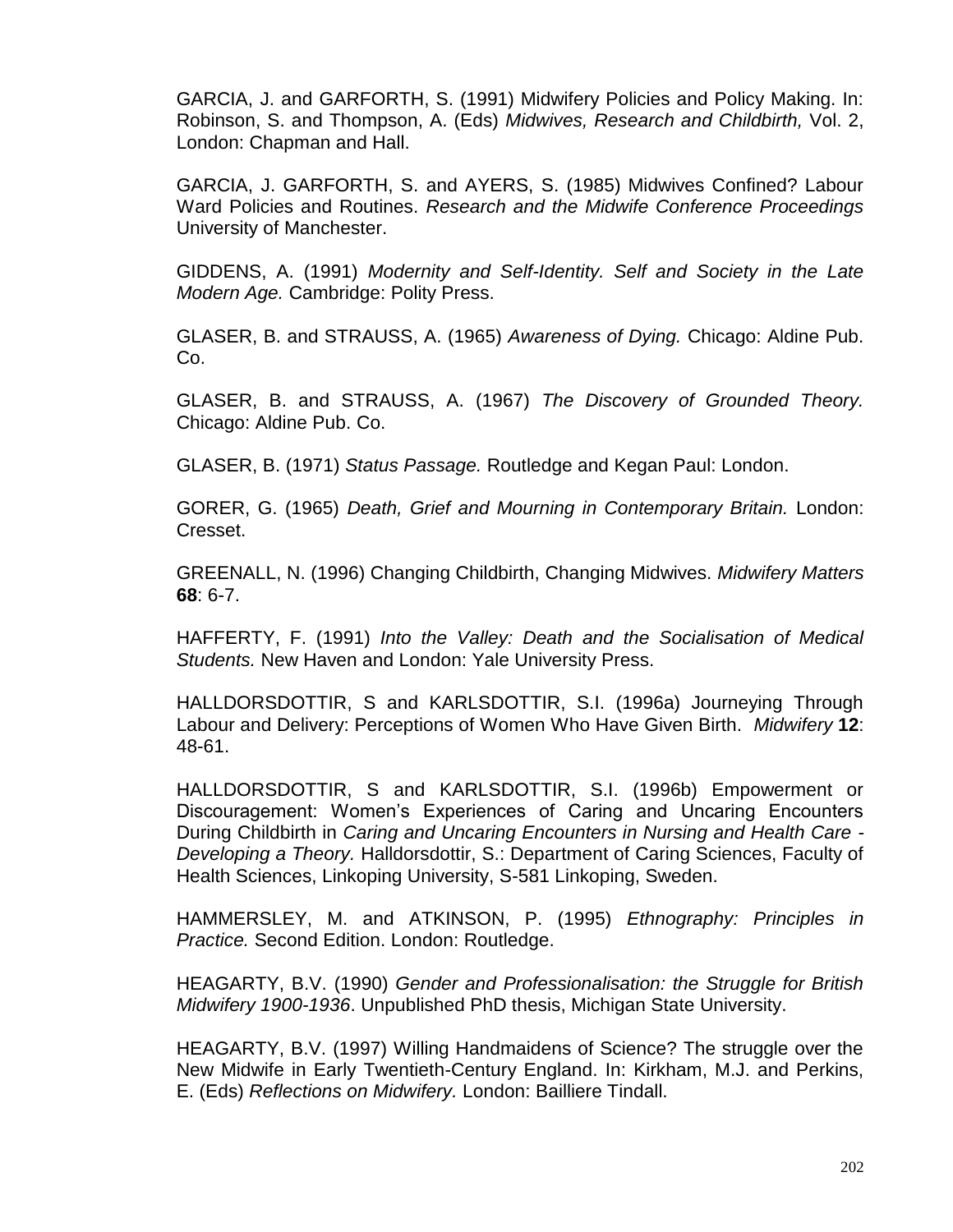HEAGARTY, B.V. and FRANKLIN, Z. (1994) How Useful Is Bioscience Knowledge In Midwifery And Is It Necessary For Safe Practice? *New Zealand College of Midwives Journal* **14**: 7-9.

HEARN, J. (1982) Notes on Patriarchy, Professionalisation and the Semi-Professions. *Sociology* **16** (2): 184-202.

HEIRS, B. and FARRELL, P. (1986*) The Professional Decision Thinker: Our New Management Priority*. Second Edition. Hertfordshire: Garden City Press Ltd.

HENDERSON, C. (1984) Influences and Interactions Surrounding the Midwife's Decision to Rupture the Membranes. In: *Research and the Midwife Conference Proceedings.* University of Manchester.

HENDERSON, C. (1994) The Education and Training of Midwives. In: Chamberlain, G. and Patel, N. (Eds.) *The Future of the Maternity Services.* London: RCOG Press.

HENWOOD, K. and PIDGEON, N. (1993) Qualitative Research and Psychological Theorising. In: M. Hammersley (ed.) *Social Research: Philosophy, Politics and Practice.* London: Sage/Open University.

HINDLEY, J. (1991) Pre-registration Midwifery Education: A Student's View, *Midwifery Matters* **49** Summer: 5-6.

HOCHSCHILD, A. R. (1983) *The Managed Heart: Commercialisation of Human Feeling.* Berkeley: University of California Press.

HOLLIDAY, I. (1995) *The NHS Transformed.* 2nd Edition. Manchester: Baseline Books.

HOLLOWAY, I. and WHEELER, S. (1996) *Qualitative Research for Nurses.*  London: Blackwell Science.

HOUSE OF COMMONS HEALTH COMMITTEE (1992) *Maternity Services*  (Chairman: N. Winterton) HMSO: London.

HUGMAN, R. (1991) *Power in Caring Professions.* London: Macmillan.

HUNT, S. and SYMONDS, A. (1995) *The Social Meaning of Midwifery*. London: MacMillan.

HUNTER, D (1994) From Tribalism to Corporatism: the Managerial Challenge to Medical Dominance. In: Gabe, J., Kelleher, D. and Williams, G. (Eds). *Challenging Medicine* London: Routledge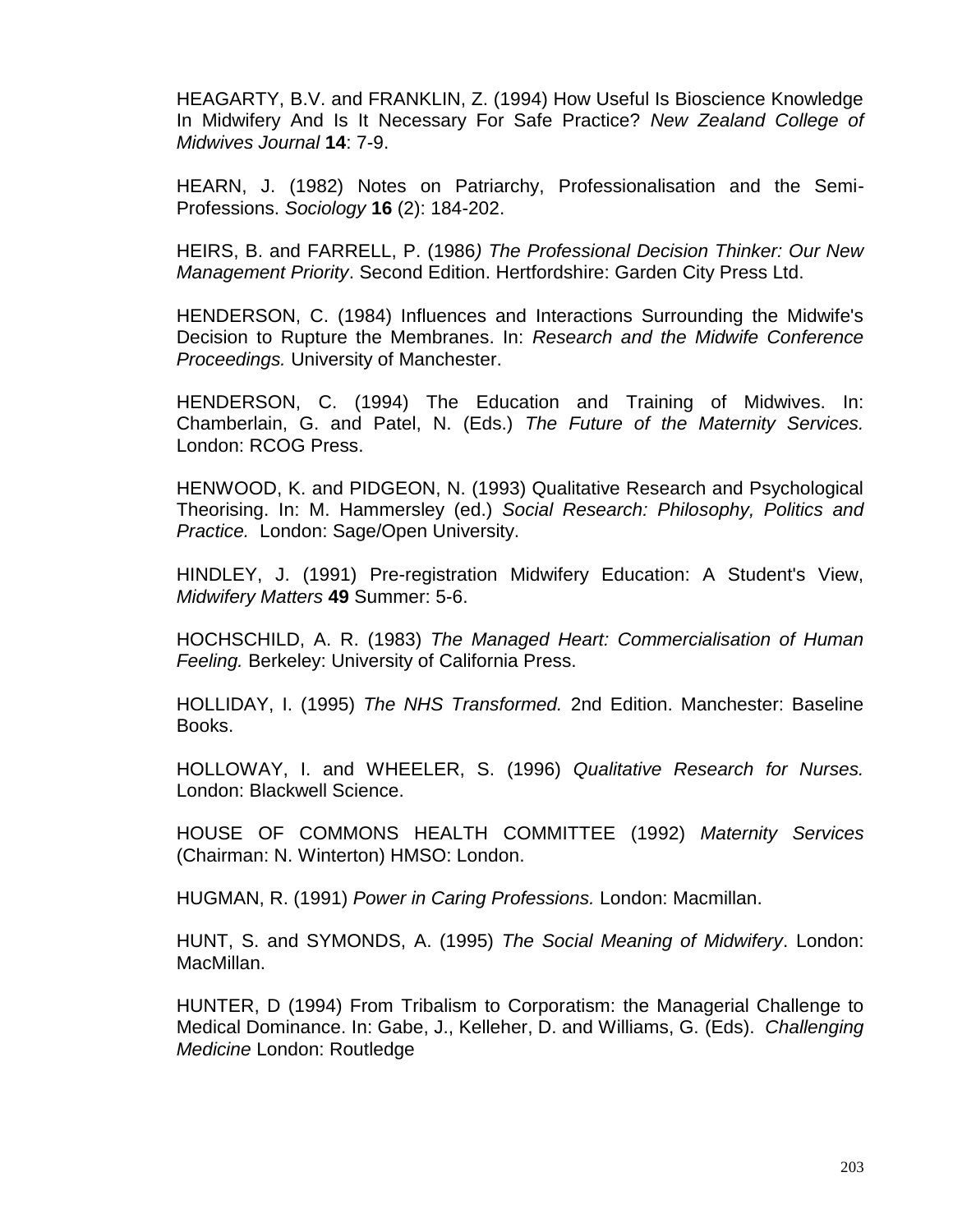HURTIG, W. A. and STEWIN, L. (1990) The Effect of Death Education and Experience on Nursing Students' Attitudes Towards Death. *Journal of Advanced Nursing* **15:** 29-34.

ILLICH, I. (1975) *Medical Nemesis: the Expropriation of Health.* London: Pantheon Books.

ILLICH, I. (1977) *The Limits to Medicine.* Harmondsworth: Penguin Books.

JOHNSON, T. (1972) *Professions and Power.* London: Macmillan.

JOHNSON, T. (1977) Professions in the Class Structure In: R. Scase (Ed) *Industrial Society: Class, Cleavage and Control.* London: Allen Unwin.

JORDAN, B. (1993) *Birth in Four Cultures.* 4th Edition. Prospect Heights, Ill: Waveland Press.

KAUFMAN, T. (1998) Maternity Care in the New NHS *Midirs Midwifery Digest* **8** (2) 142-143.

KAUFERT, A. and O'NEILL, J. (1993) Analysis of a Dialogue on Risks in Childbirth - Clinical Epidemiologists and Inuit Women. In: *Knowledge Power and Practice in the Anthropology of Medicine and Everyday Life*. Lindenbaum, S. and Lock, M., (Eds) University of California Press: London: pp32-54.

KEDDY, B., SIMS, S. and STERN, P. N. (1996) Grounded Theory as Feminist Research Methodology. *Journal of Advanced Nursing* **23**: 448-583.

KENT, J., MACKEITH, N. AND MAGGS, C. (1994a) *Direct but Different. An Evaluation of the Implementation of Pre-Registration Midwifery Education in England: A Research Project for the Department of Health. Vol. 1.* Maggs Research Associates, 2, Malvern Villas, Camden Road, Bath, BA1 5JS.

KENT, J., MACKEITH, N. AND MAGGS, C. (1994b) *Direct but Different. An Evaluation of the Implementation of Pre-Registration Midwifery Education in England: A Research Project for the Department of Health. Vol. 2. The Evidence.*  Maggs Research Associates, 2, Malvern Villas, Camden Road, Bath, BA1 5JS.

KIGER, A. M. (1994) Student Nurses' Involvement with Death: The Image and the Experience. *Journal of Advanced Nursing* **20**(4): 679-686.

KIRKHAM, M. (1986) *Basic Supportive Care in Labour: Interaction With and Around Women in Labour*. Unpublished Ph.D. thesis, University of Manchester.

KIRKHAM, M. (1995) The History Of Midwifery Supervision. In: *Super-Vision: Consensus Conference Proceedings* Association of Radical Midwives, Hale, Cheshire: Books for Midwives Press, pp1-14.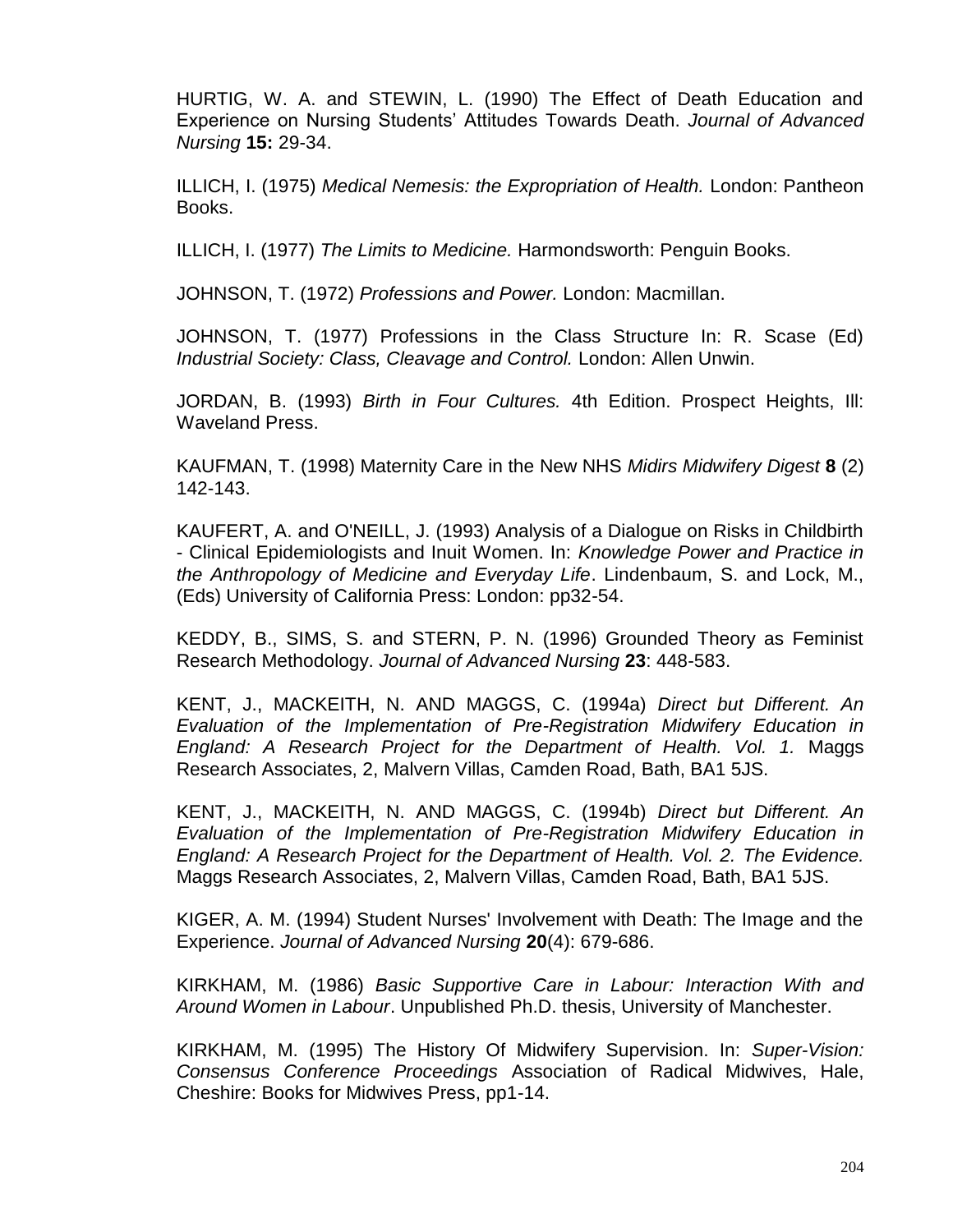KIRKHAM, M. (1996) Professionalisation Past and Present: With Women or With the Powers that Be? In: Kroll, D. (Ed) *Midwifery care for the Future. Meeting the Challenge*. London: Bailliere Tindall.

KIRKHAM, M. (1997) Stories and Childbirth. In: Kirkham, M.J. and Perkins, E. (Eds) *Reflections on Midwifery.* London: Bailliere Tindall.

KITZINGER, S. (Ed) (1991) *The Midwife Challenge.* London: Pandora Press.

KITZINGER, S. (1994) The Social Context of Birth. In: MacCormack, L. P. *Ethnography of Fertility and Birth* (2nd Ed) Illinois: Waveland Press, pp170-193.

KOHNER, N. and HENLEY, A. (1992) *When a Baby Dies: The Experience of Late Miscarriage, Stillbirth and Perinatal Death.* London: SANDS/ Pandora Press.

KOLB, A. D. (1984) *Experiential Learning: Experience as the Source of Learning and Development.* Englewood Cliffs, New Jersey: Prentice Hall.

KUBLER-ROSS, E. (1975) *Death, the Final Stage of Growth.* Englewood Cliffs, New Jersey: Prentice Hall.

LANE, K. (1995) The Medical Model of the Body as a Site of Risk In: Gabe, J. (Ed), *Medicine, Health and Risk, Sociological Approaches.* Oxford: Blackwell, pp53-72.

LANGDEN FILMS (1986) *Some Babies Die: An Exploration of Stillbirth and Neonatal Death*. Langden Films Ltd, Australia.

LAWLER, J. (1991) *Behind the Screens: Nursing, Somology and the Problem of the Body.* London: Churchill Livingstone.

LEAP, N. and HUNTER, B. (1993) *The Midwife's Tale: an Oral History from Handywoman to Professional Midwife.* London: Scarlett Press

LEONARD, A. and JOWETT, S. (1990) *Charting the Course: A Study of the Six ENB Schemes in Pre-registration Nurse Training.* Slough: NFER.

LEWIS, J. (1986) *The Politics of Motherhood: Child and Maternal Welfare in England, 1900-1939.* London: Croom Helm.

LEWIS, P. (1996) The Death of Changing Childbirth. *Modern Midwife.* June, **6** (6): p4

LEVINSON, D. J., DARROW, C. N., KLEIN, E.B., LEVINSON, M.H. and MCKEE, B. (1978) *The Seasons of a Man's Life.* New York: A. A. Knopf, Inc.

LUNDGREN, I. and DAHLBERG, K. (1998) Women's Experience of Pain during Childbirth. *Midwifery*, **14**: 105-110.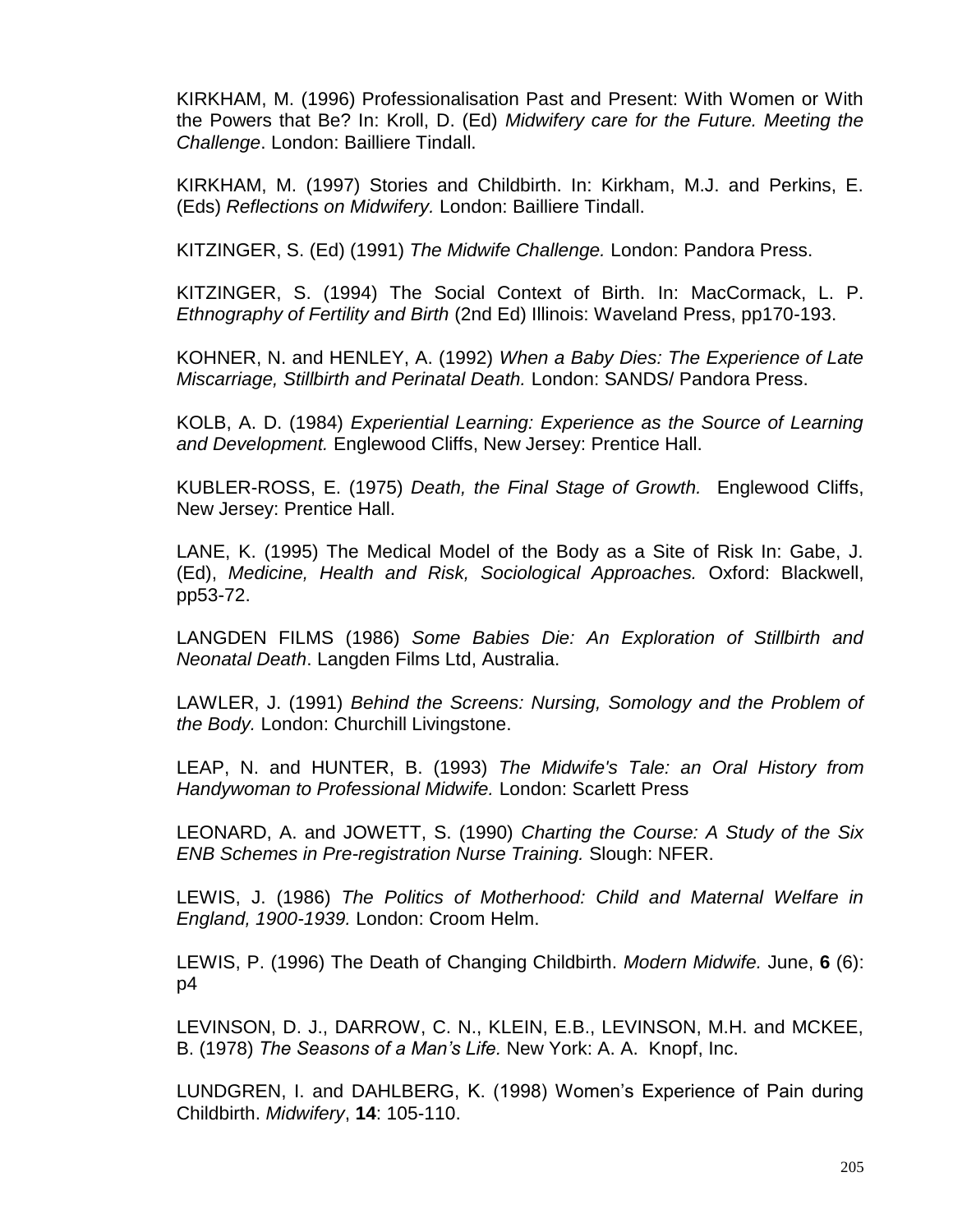LINCOLN, Y. S. and GUBA, E.G. (1985) *Naturalistic Inquiry.* Beverley Hills, California: Sage.

LITTLE, B. (1983) *Go Seek Mrs. Dawson, She'll Know What To Do - The Demise Of The Working Class Nurse Midwife in the Early Twentieth Century.* Unpublished thesis, Sociology Dept, University. of Essex

LOVELL, A. (1997) Death at the Beginning of Life. In: Field, D., Hockey, J. and Small, N. (Eds) *Death, Gender and Ethnicity.* London: Routledge, pp29-51.

LOVELL, H., BOKOULA, C., MISRA, S. and SPEIGHT, N. (1986) *Nursing Times* **82**(46): 40-42.

MACARTHUR, C., LEWIS, M. and KNOX, E. G. (1991) *Health after Childbirth.* University of B irmingham/HMSO.

MACDONALD, D., GRANT, A. and SHERIDAN-PEREIRA, M. (1985) The Dublin Randomised Controlled Trial of Intrapartum Fetal Heart rate Monitoring. *American Journal of Obstetrics and Gynecology* **152**(5) July: 524-539.

MACHIN, D. and SCAMELL, M. (1997) The Experience of Labour: Using Ethnography to Explore the Irresistible Nature of the Bio-Medical Metaphor during Labour. *Midwifery* **13**: 78-84.

MAGGS, C. (1994) Mentorship in Nursing and Midwifery - Educational Issues for Research. *Nurse Education Today* **14**(1): 22-29.

MAGGS, C. and RAPPORT, F. (1996) Getting A Job and Growing in Confidence: the Dual experience of Newly Qualified Midwives Prepared by the Pre-registration Route. *N.T. Research* **1**(1): 68-78.

MANDER, R. (1983) Stop and Consider: Student Midwife Wastage in Training. *Research and the Midwife Conference Proceedings.* Department of Nursing, University of Manchester.

MANDER, R. (1994) *Loss and Bereavement in Childbearing.* Oxford: Blackwell, Scientific Productions.

MANDER, R. (1992) See How They Learn: Experience as the Basis of Practice. *Nurse Education Today* **12:** 11-18.

MARLAND, H. (Ed) (1993) *The Art of Midwifery. Early Modern Midwives in Europe.*  London: Routledge.

MARTIN, E. (1989) *The Woman in the Body.* Milton Keynes: Open University Press.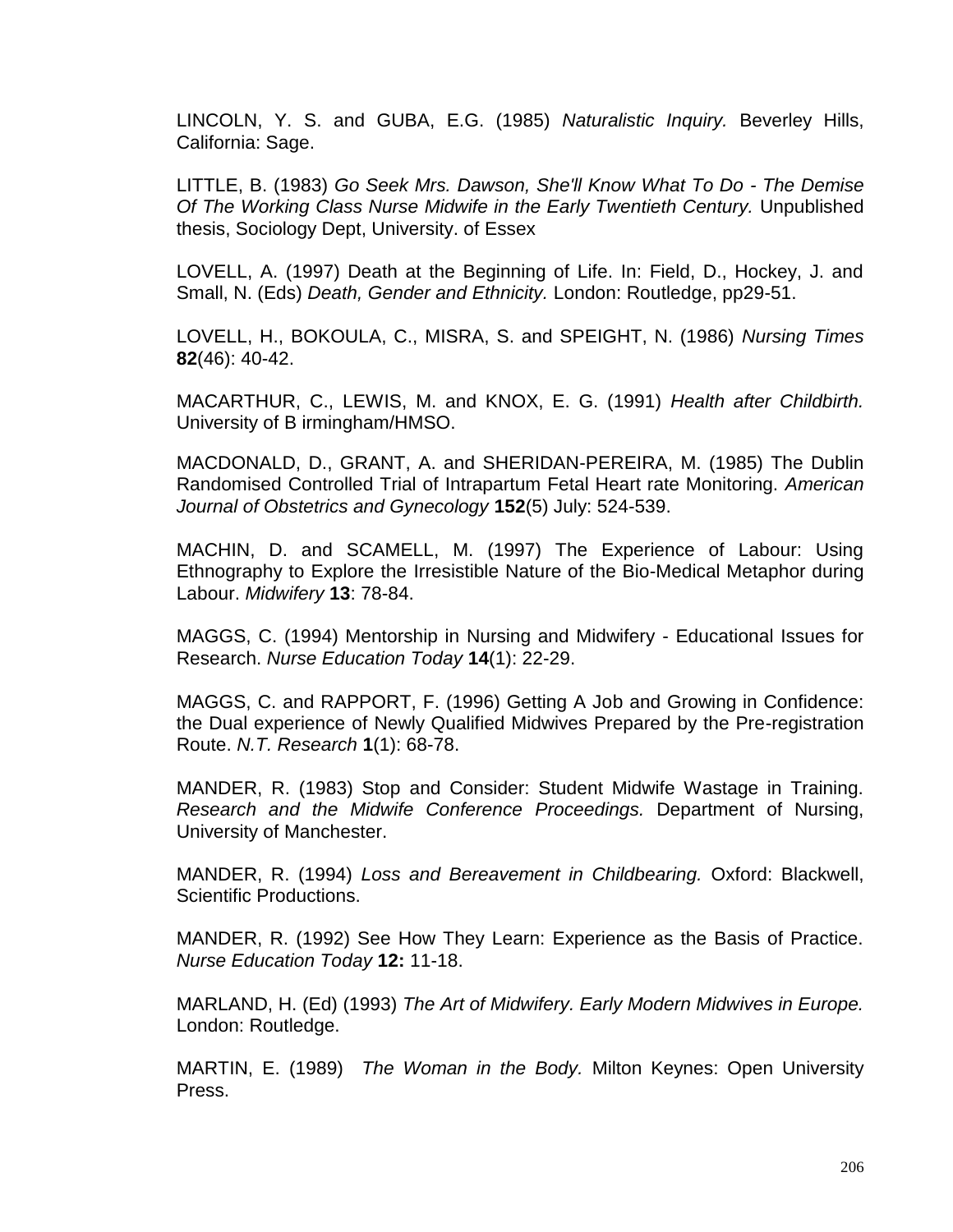MAYKUT, P. and MOREHOUSE, R. (1994) B*eginning Qualitative Research: A Philosophical and Practical Guide.* London: The Falmer Press.

MCCREA, H., THOMPSON, K., CARSWELL, L. (1994) Student Midwives' Learning on the Wards. *Journal of Clinical Nursing* **3**(2): 97-102.

MCKEOWN, T. (1989) *The Role of Medicine: Dream, Mirage or Nemesis?* London: Basil Blackwell

MELIA, K. (1987) *Learning and Working - The Occupational Socialisation of Nurses.* London: Tavistock

MELLOR, P.A. and SCHILLING, C. (1993) Modernity, Self-Identity and the Sequestration of Death. **27** (3): 411-431.

MENAGE, J. (1993) Post- Traumatic Stress Disorder in Women who have Undergone Obstetric and/or Gynaecological Procedures. *Journal of Infant and Reproductive Psychology* **11**: 221-228.

MENZIES LYTH, I. (1988) The Functioning of Social Systems as a Defence Against Anxiety. In: Menzies Lyth, I. (Ed) *Containing Anxiety in Institutions. Selected Essays, Vol.1*. London: Free Association Books.

MERTON, R. (1968) *Social Theory and Social Structure.* Enlarged Edn. London: The Free Press.

MERTON, R.K., READER, G. G. and KENDALL P. L. (1957) *The Student Physician: Introductory Studies in the Sociology of Medical Education.* Cambridge: Harvard University Press.

MITCHELL, H. (1998) The Insider Researcher. In: Allot, M. and Robb, M. *Understanding Health and Social Care.* London: Sage Publications in association with the Open University.

MOFFAT, M. (1989) *Coming of Age in New Jersey.* New Brunswick: Rutgers University Press.

MORSE, J.M. (1992) *Qualitative Health Research.* London: Sage.

MORTON-COOPER, A. and PALMER, A. (1993) *Mentoring and Preceptorship. A Guide to Support Roles in Clinical Practice.* Oxford: Blackwell Scientific Publications.

MURRAY, J. (1996) I kept thinking 'This is not pain, this is not pain...' *Independent on Sunday,* March 19.

NETTLETON, S. (1995) *The Sociology of Health and Illness.* Cambridge: Polity Press.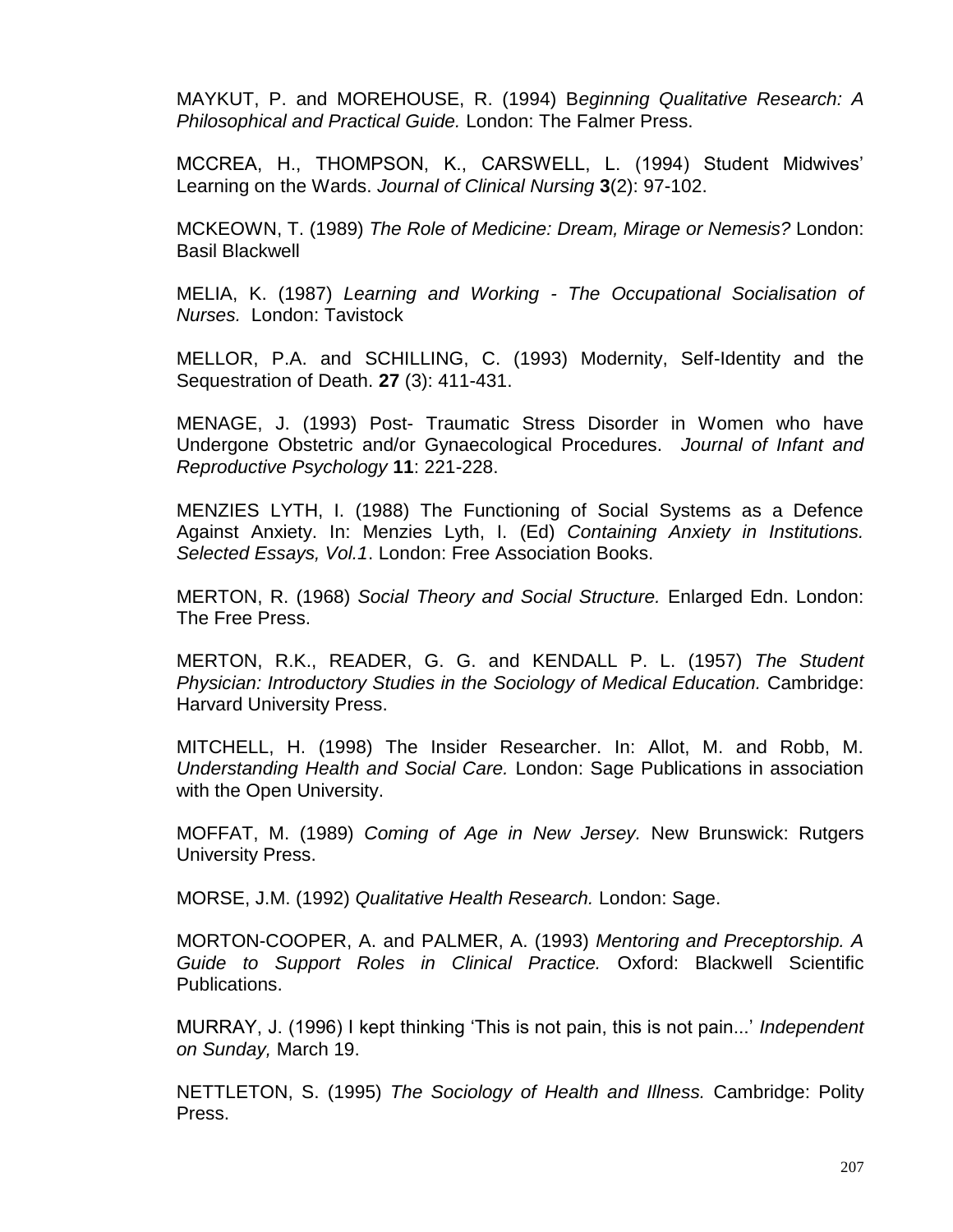NULAND, S. (1994) *How We Die: Reflections on Life's Final Chapter.* New York: Alfred A. Knopf Inc.

OAKLEY, A. (1986) Interviewing Women: A Contradiction in Terms? In *Telling the Truth About Jerusalem- A Collection of Essays and Poems.* Oxford: Basil Blackwell.

OAKLEY, A. (1990) *The Captured Womb: A History of the Medical Care of Pregnant Women.* Oxford: Basil Blackwell.

OAKLEY, A. (1992) *Social Support and Motherhood.* Oxford: Blackwell.

O'DRISCOLL, K. MEAGHER, D. (1980) *Active Management of Labour.* London: WB Saunders.

ODENT, M. (1991) Fear of Death during Labour. *Journal of Reproductive and Infant Psychology,* **9**: 43-47.

OLESON, V. and WHITTAKER, E. (1968) *The Silent Dialogue: A Study of the Social Psychology of Professional Socialisation.* San Francisco: Jossey Bass.

PAGE, S. and MEERABEAU, L. (1996) Nurses' Accounts of Cardiopulmonary Resuscitation. *Journal of Advanced Nursing* **24:** 317-325.

PERCIVAL, R. (1970) The Management of Normal Labour. *The Practitioner* March **204** (221): 357-365.

PHILLIPS, R. (1996) Choice or Chance? The Selection of Student Midwives. In: Robinson, S. and Thomson, A. (Eds) *Midwives, Research and Childbirth. Vol.4.*  London: Chapman and Hall. Chap. 4, pp60-84.

PLUMMER, K. (1993) *Telling Sexual Stories: Power, Change and Social Worlds.* London: Routledge and Kegan Paul.

POLANYI, M. (1958) *Personal Knowledge. Towards a Post-Critical Philosophy.*  Chicago: University of Chicago Press

PORTER, R. (1996) Trust Me, I'm A Doctor. *The Observer Review,* Sunday, 6 June, p.4.

PORTER, S. and RYAN, S. (1996) Breaking The Boundaries Between Nursing and Sociology: A Critical Realist Ethnography of the Theory-Practice Gap. *Journal of Advanced Nursing* **24**: 413-420.

POPPER, K. R. (1972) *The Logic of Scientific Discovery.* London: Hutchinson

PRICE, M. (1996*) Women Working with Women: an Ethnographic Study.* Unpublished MSc Dissertation: University of Huddersfield.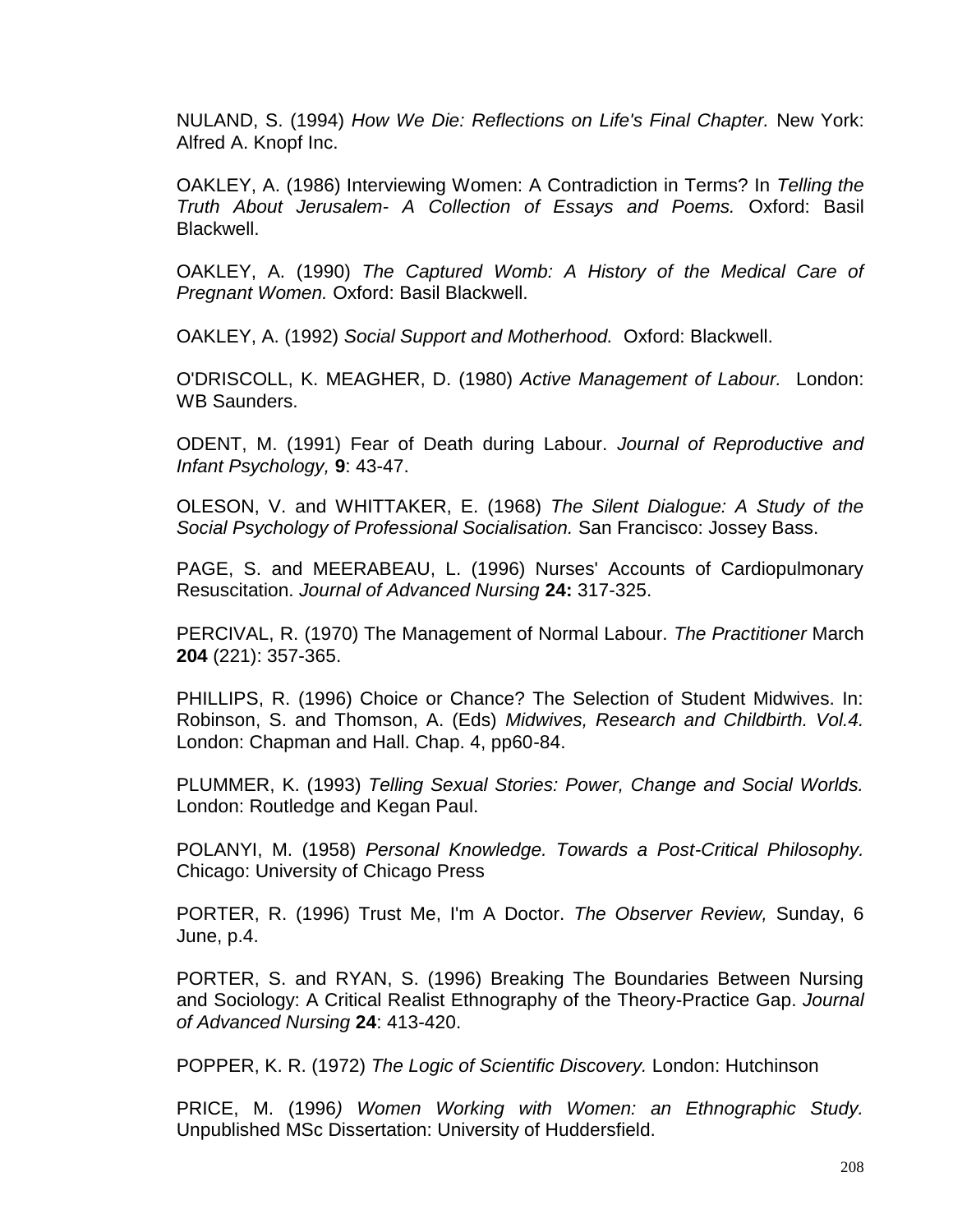PUTTNAM, R. (1993) *Making Democracy Work.* Princeton: Princeton University Press.

RADFORD, N and THOMPSON, A. (1988) *Direct Entry: a Preparation for Midwifery Practice.* University of Surrey, Guildford. ENB: London

RADFORD, N. and THOMPSON, A. (1994) A Study of Issues Concerning the Implementation of Direct Entry Midwifery Education. In: Robinson, S. and Thompson, A. M. (Eds). *Midwives, Research and Childbirth, Vol. 3.* London: Chapman and Hall.

RAFFERTY, A. M., ALLCOCK, N. and LATHLEAN, J. (1996) The Theory/Practice 'Gap': Taking Issue with the Issue. *Journal of Advanced Nursing* **23:** 685-691.

RANJAN, V. (1993) Obstetrics and the Fear of Litigation. *Professional Care of Mother and Child* **3**(1) January: 10-12.

REED, J. (1994) Phenomenology Without Phenomena: A Discussion of the Use of Phenomenology to Examine Expertise in Long-term care of Elderly Patients. *Journal of Advanced Nursing* **19**: 336-341.

REISSMANN, C. K. (1993) *Narrative Analysis.* Newbury Park: Sage.

RICH, A. and PARKER, D. L. (1995) Reflection and Critical Incident Analysis: Ethical Implications of their Use within Nursing and Midwifery Education. *Journal of Advanced Nursing* **22**: 1050-1057.

ROBINSON, J. (1996) It's Only a Questionnaire: Ethics in Social Science Research. *British Journal of Midwifery* **4** (1): 11.

ROBINSON, J (1998) Are You in the Soup? The Toxicology of Institutions. *British Journal of Midwifery* **6** (7):459.

ROBINSON, S. (1996) Progress and Problems in Midwifery Education: Some Conclusions from Published Research. In: Robinson, S. and Thomson, A. (Eds) *Midwives, Research and Childbirth. Vol.4.* London: Chapman and Hall. Ch. 7., pp32-164.

ROBINSON, S., GOLDEN, J. and BRADLEY, S. (1983) *A Study of the Role and Responsibilities of the Midwife.* Kings College, London University, Nursing Education Research Unit.

ROBINSON, S. and OWEN, H. (1994) Retention in Midwifery: Findings from a Longitudinal Study of Midwives' Careers. In: Robinson, S. and Thomson, A. (Eds) *Midwives, Research and Childbirth. Vol.3.* London: Chapman and Hall.

ROSSER, J. (1998) Editorial: Breaking the Rules. *The Practising Midwife* **1** (1):4-5.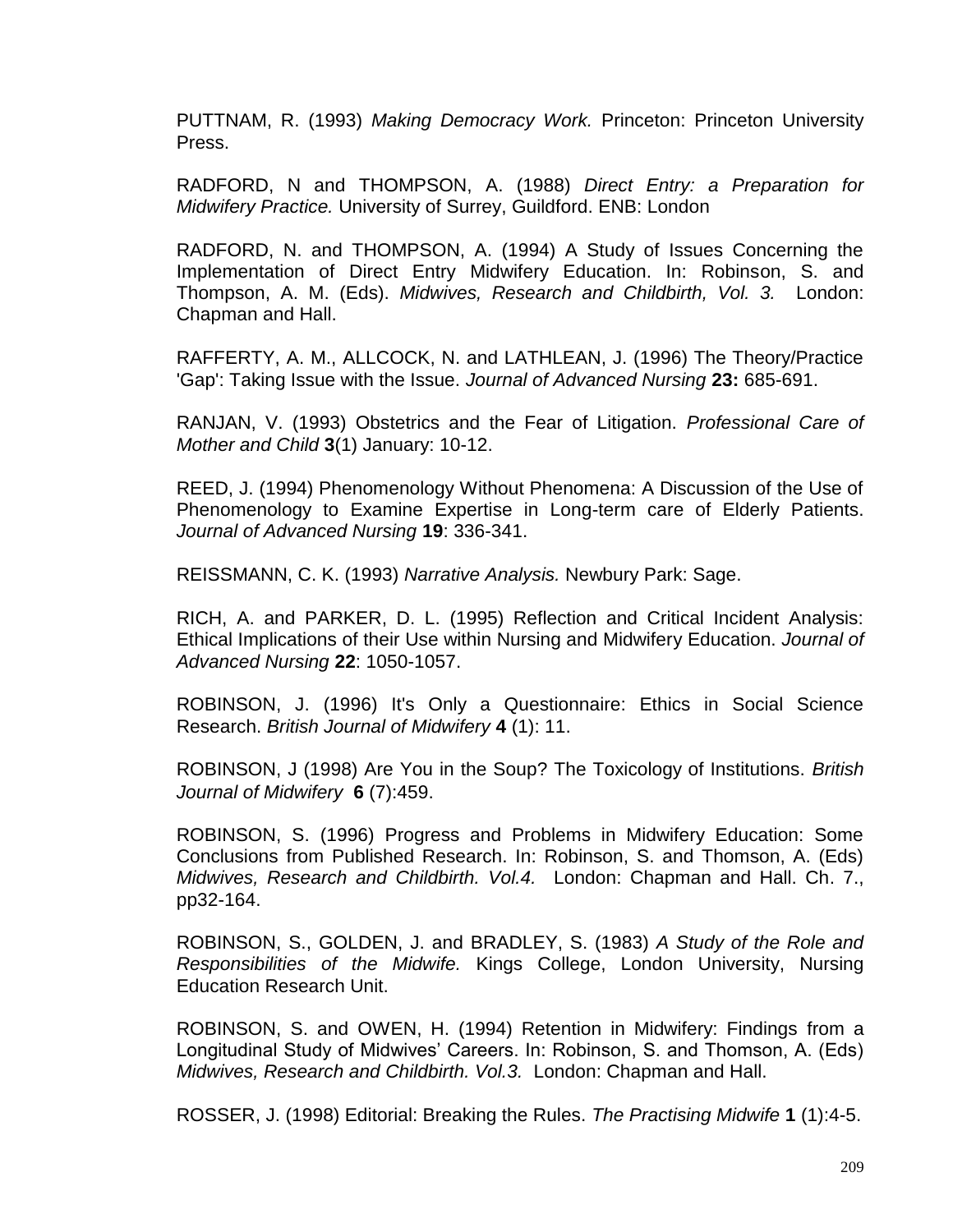ROTHMAN, B. K. (1983) Midwives in Transition. *Social Problems* **30** (3): 262-271.

ROTHWELL, H. (1996) Changing Childbirth, Changing Nothing. *Midwives* **109**(1306): 291-294.

ROYAL COLLEGE OF MIDWIVES (1997) *Normality in Midwifery.* Debating Midwifery Series. The Royal College of Midwives, 15 Mansfield St. London W1M OBE.

ROYAL COLLEGE OF MIDWIVES (1998) *Salary Scales*. The Royal College of Midwives, 15 Mansfield St. London W1M OBE.

ROYAL COLLEGE OF MIDWIVES (1999) *Evidence to the Review Body.* The Royal College of Midwives, 15 Mansfield St. London W1M OBE.

SALVAGE, J. (1985) *The Politics of Nursing.* London: Heinemann.

SALVAGE, J. (1992) The New Nursing: Empowering Nurses or Empowering Patients? In: Robinson, J., Gray, A. and Elkan, R. (Eds) *Policy Issues in Nursing.*  Milton Keynes: Open University Press, 9-23.

SANDALL, J. (1995) Burnout and Midwifery: an Occupational Hazard? *British Journal of Midwifery* **3**(5).

SANDELANDS, L. (1991) What is so Practical about Theory? *Journal for the Theory of Social Behaviour* **20**(3): 235-262

SAVAGE, W. (1986) *A Savage Enquiry: Who Controls Childbirth?* London: Virago. Press.

SAVAGE, W. (1992) Changes in the Training Programme. In: Chamberlain, G. and Zander, L. (Eds) *Pregnancy Care for the 1990s.* Carnforth: The Parthenon Publishing Group.

SEED, A. (1991) *Becoming a Registered Nurse: The Student's Perspective.*  Unpublished PHD Thesis, Leeds Polytechnic.

SEIDEL, J.V., KJOLSETH, R. and SEYMOUR, E. (1988) *The Ethnograph.* Qualis Research Associates: California.

SHAMIAN, J. and INHABER, R. (1985) The Concept and Practice of Preceptorship in Contemporary Nursing: a Review of Pertinent Literature. *International Journal of Nursing Studies* **22**(2): 79-88.

SHARP, K. (1998) The Case for Case Studies in Nursing Research: the Problem of Generalisation. *Journal of Advanced Nursing* **27**: 785-789.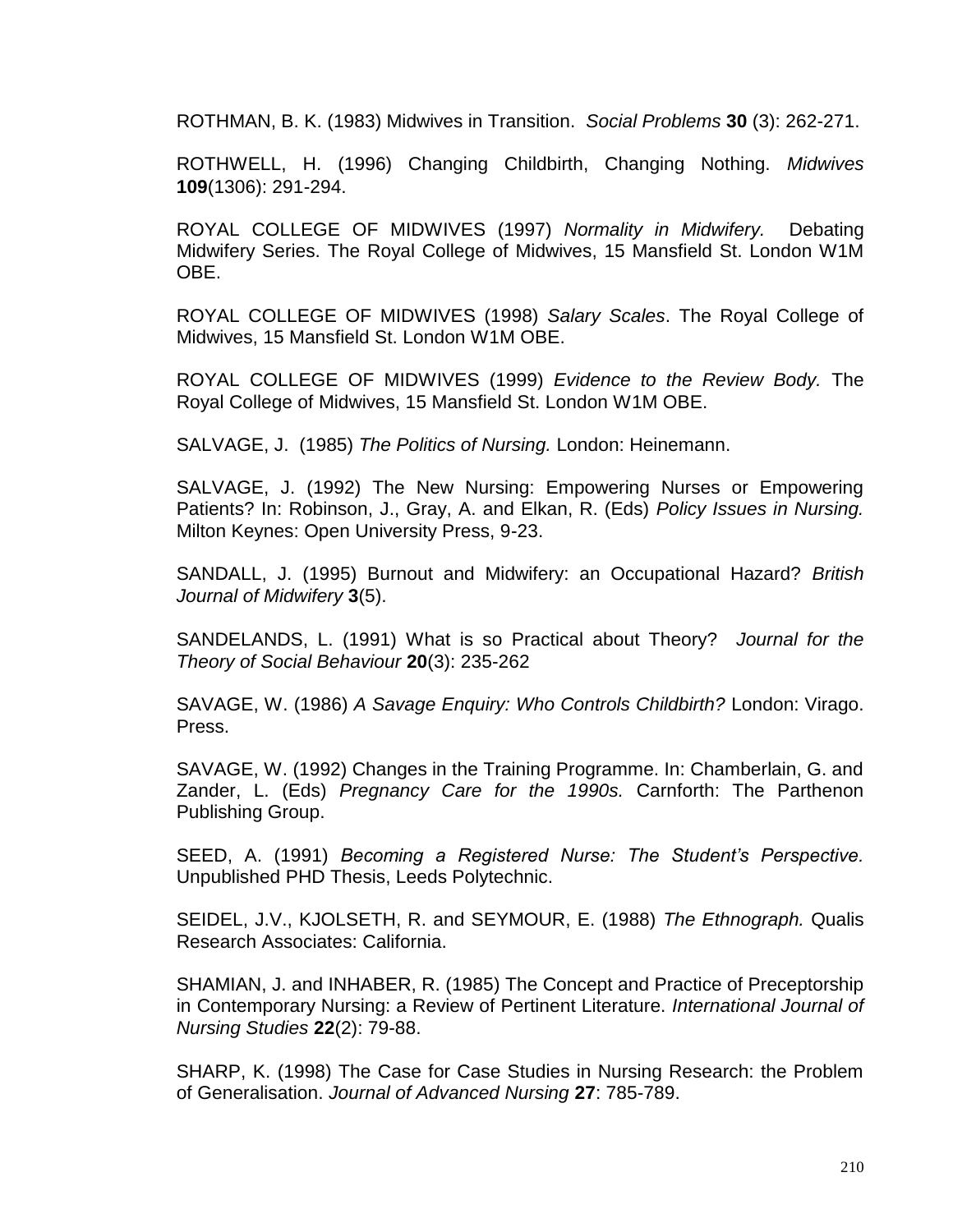SILVERTON, L. (1996) Educating for the Future. In: Kroll, D. (Ed) *Midwifery Care for the Future: Meeting the Challenge.* London: Bailliere Tindall.

SIMPSON, H. (1979) *From Student to Nurse - a Longitudinal Study of Socialisation.* Cambridge: Cambridge University Press.

SIMPSON, R. I. and SIMPSON, I.H. (1969) Women and Bureaucracy in the Semi-Professions. In: Etzioni, A. (Ed.) *The Semi-Professions and their Organisation.*  New York: Free Press.

SMITH, P. (1992) *The Emotional Labour of Nursing: How Nurses Care.* London: Macmillan.

SOCIAL SERVICES COMMITTEE - HOUSE OF COMMONS (1980) *Report on Perinatal and Neonatal Mortality* (Chair: R. Short) London: HMSO

SPRADLEY, J. P. (1979) *The Ethnographic Interview.* Fort Worth: Harcourt Brace Janovitch.

STANDING MATERNITY AND MIDWIFERY ADVISORY COMMITTEE (1970) *Domiciliary and Maternity Bed Needs.* London: HMSO.

STARK, S. and ELZUBEIR, M. (1994) Effects of the Lack of Nurse Training on Pre-Registration Midwifery Students. *British Journal of Midwifery* **2**(4): 182-186.

STILLBIRTH AND NEONATAL DEATH SOCIETY (1991*) Miscarriage, Stillbirth and Neonatal Death: Guidelines for Professionals*. 28 Portland Place, London W1N 4DE: SANDS.

STILLBIRTH AND NEONATAL DEATH SOCIETY (1995) *Pregnancy Loss and the Death of a Baby: Guidelines for Professionals*. Revised Edition. 28 Portland Place, London W1N 4DE: SANDS.

STEWART, A. (1981) The Present State of Midwifery Training. *Midwife, Health Visitor and Community Nurse* **17**(7): 270-272.

SULLIVAN, C.P. (1996) Book Review: Loss and Bereavement in Childbearing, by Rosemary Mander. *AIMS Journal 7* (4): 19-20.

SYMONDS, A. and HUNT, S. (1996) *The Midwife and Society: Perspectives, Policies and Practice.* London: Macmillan.

TEMPLER, D. (1970) The Construction and Validation of a Death Anxiety Scale. *The Journal of General Psychology* 82: 165-177.

TEW, M. (1990) *Safer Childbirth? A Critical History of Maternity Care.* London: Chapman and Hall.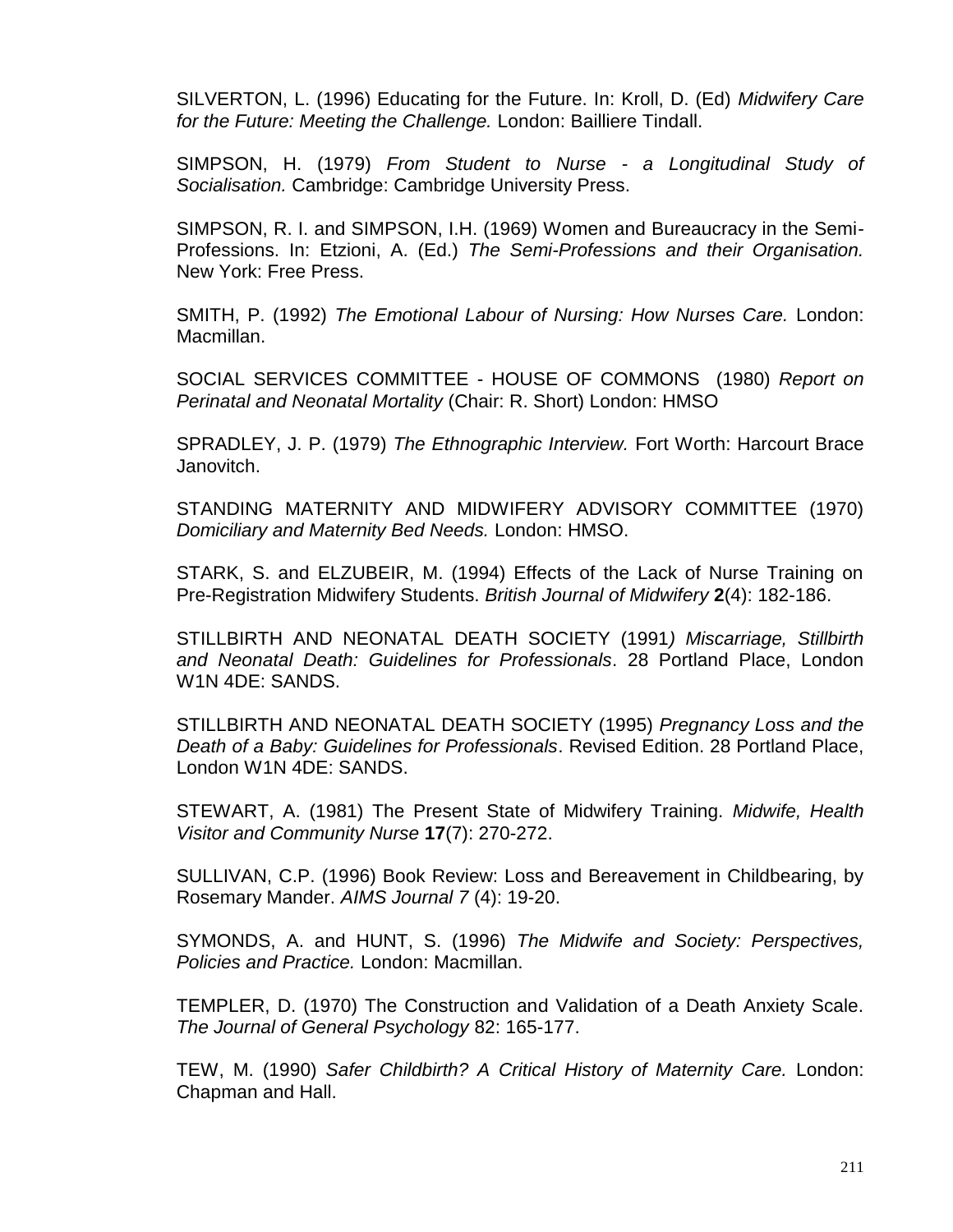THOMPSON, F. (1978) *Lark Rise to Candleford.* Harmondsworth, U.K.: Penguin Books.

TILLICH, P. (1977) *The Courage to Be.* London: Collins.

TOWLER, J. and BRAMHALL, J. (1986) *Midwives in History and Society*. Croom Helm: London.

TRENCH, P. (1996) That's No Way to Say Goodbye. *The Guardian* Nov.5: p13

TURNER, B S. (1987) *Medical Power and Social Knowledge.* London: Sage.

TYLER, S. (1995) Voting for Change. *Midwives,* September, **8** (1,292):290-293.

UKCC (1986) *Project 2000: A New Preparation for Practice.* London: UKCC.

UKCC (1992) *Code of Professional Conduct.* Third Edition. London: UKCC.

UKCC (1993) *Midwives Rules.* London: UKCC.

UKCC (1994a) *The Midwife's Code Of Practice.* London: UKCC.

UKCC (1994b) *Midwifery Programmes of Education: Changes in Terminology*. Registrar's Letter. London: UKCC:

UKCC (1998a) *Statistical Analysis of the UKCC's Professional Register: April 1997- March 1998.* London: UKCC.

UKCC (1998b) *The Midwife's Code Of Practice.* London: UKCC.

VAN GENNEP, A. (1960) *The Rites of Passage.* London: Routledge and Kegan Paul.

VAN MAANEN, M. (1990) *Researching the Lived Experience: Human Science for an Action Sensitive Pedagogy.* London, Ontario: State University of New York Press.

VOURI, H. and RIMPELA, M. (1981) The Development and Impact of the Medical Model. *Perspectives in Biology and Medicine.* Winter: 217-228.

WAGNER, M. (1994) *Pursuing the Birth Machine: the Search for Appropriate Birth Technology.* 10 Mallet St, Camperdown NSW 2050, Australia: ACE Graphics

WALCOTT, L. (1996) Diary of a Student Midwife. Term Six. *New Generation* **15**(4) December: 38.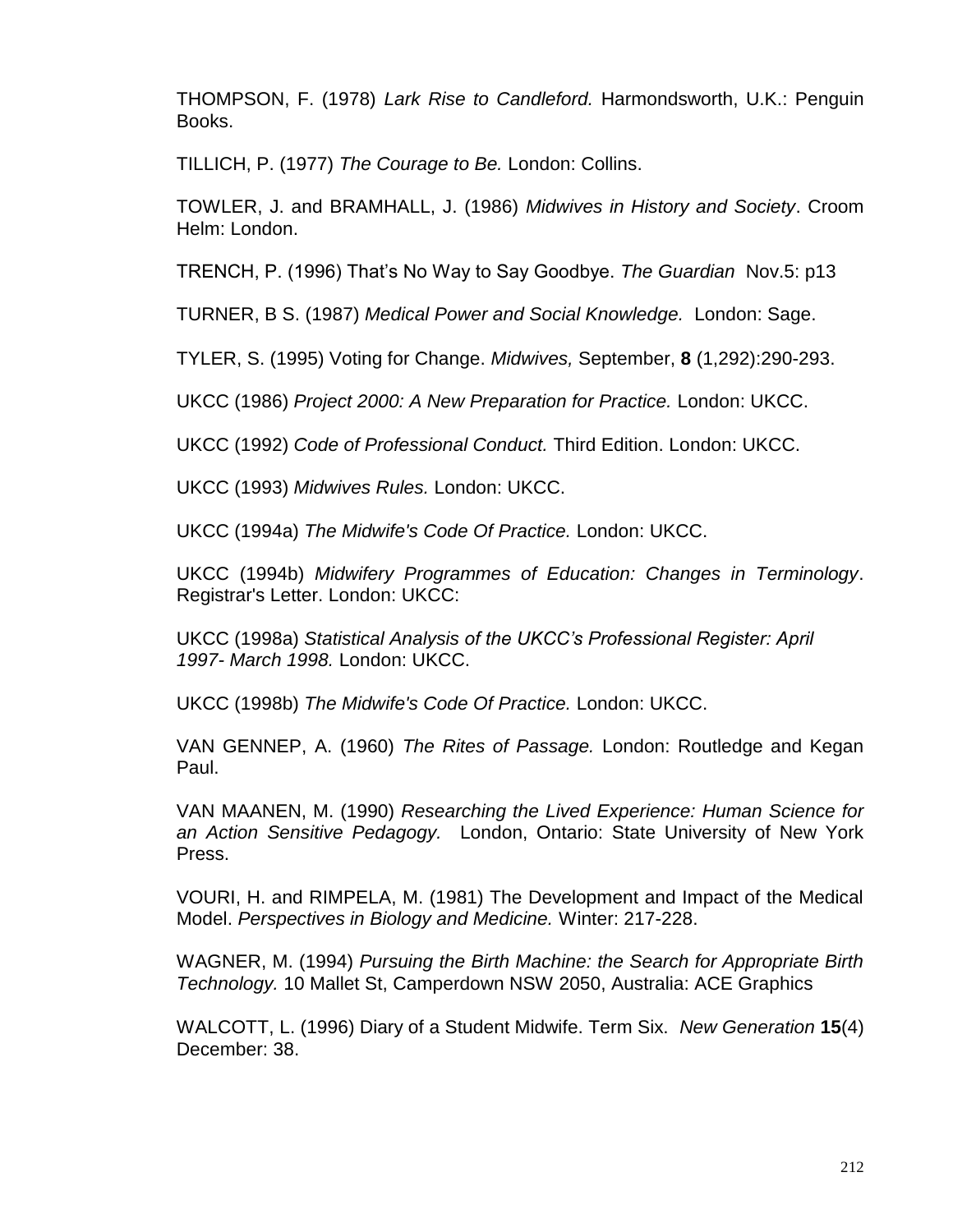WALKER, J. (1976) Midwife or Obstetric Nurse? Some Perceptions of Midwives and Obstetricians of the Role of the Midwife. *Journal of Advanced Nursing* **1**(2): 395-396.

WALKER, P. (1991) How Midwives Prepare to Teach. *MIDIRS Midwifery Digest* **1**(1): 9-12.

WALTER, T. (1991) Modern Death: Taboo or Not Taboo? *Sociology* **25**(2): 293- 310.

WILLIAMS, G and POPAY, J. (1994) Lay Knowledge and the Privilege of Experience. In: Gabe, J., Kelleher, D. and Williams, G. (Eds) *Challenging Medicine.* London: Routledge.

WINNICOTT, D.W. (1988) *Babies and Their Mothers.* London: Free Association Books.

WITZ, A. (1992) *Professions and Patriarchy.* London: Routledge.

WOLCOTT, H. (1994) *Transforming Qualitative Data. Description, Analysis and Interpretation.* Thousand Oaks, CA: Sage.

YIN, R.K. (1994) *Case Study Research: Design and Methods.* (2<sup>nd</sup> Edition)Thousand Oaks, Calif; London: Sage

ZOLA, I. K. (1972) Medicine as an Institution of Social Control. *Sociological Review* **2**:487-504.

ZOLA, I. K. (1973) Pathways to the Doctor: From Person to Patient. *Social Science and Medicine* **7**: 677-89.

# **APPENDICES**

# **APPENDIX A**

**SOME MILESTONES IN MIDWIFERY FOLLOWING THE 1902 ACT** (sources: Silverton, 1993; Leap and Hunter, 1993; Bent, 1993; Towler and Bramhall, 1986; Dingwall, 1988; Sweet, 1993)

## **1905**

Publication of the First Roll of Midwives: 22,308 names - only 9,787 had undertaken a course of midwifery training. From now on no-one could assume the title `midwife' unless they had a CMB certificate. The CMB organised a quarterly exam which consisted of a three hour written paper and a fifteen-minute oral examination; approved institutions could offer a three month programme in preparation.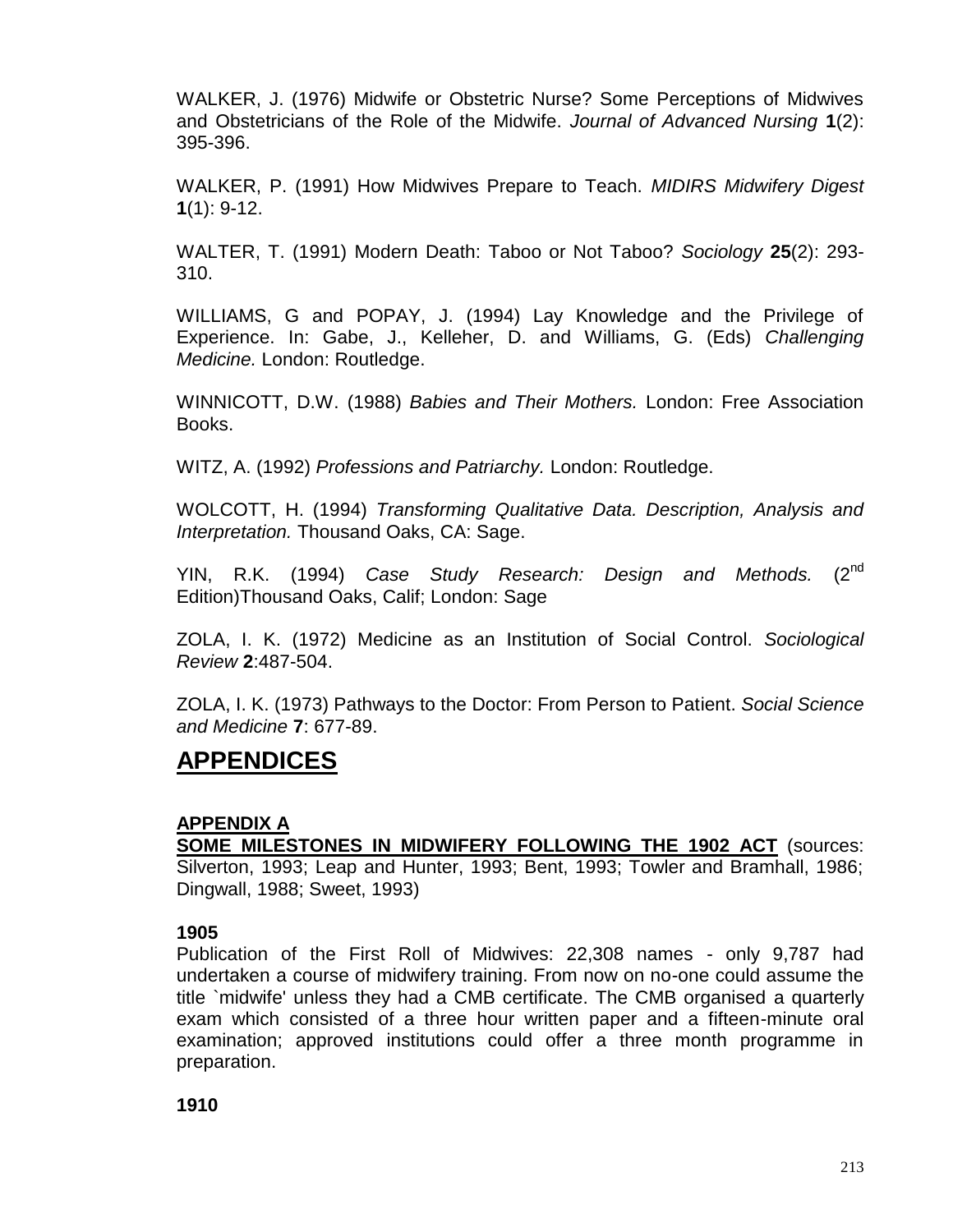Women who were not certified midwives were forbidden to attend women in childbirth `habitually and for gain' unless under the direction of a medical practitioner.

## **1911**

National Insurance Act: workers to make a weekly compulsory payment entitling them to medical care and to sickness and maternity benefits.

83% of midwives were married or widowed and 70% were over the age of 45 (Lewis 1986).

## **1915**

Notification of birth after the 28th week was made a statutory duty.

#### **1916**

Midwifery training lengthened to six months, with a remission of two months for those with a nursing qualification.

#### **1917**

Carnegie Trust report urged that all midwives should have some hospital experience; previously the CMB had allowed midwives to undertake training exclusively in domiciliary practice, either with a charity or as an apprentice to an independent practitioner.

#### **1918**

Second Midwives' Act: Local Supervising Authorities to be responsible for paying the doctor's fees in the first instance, but these fees still to be recovered from the patient if possible.

CMB given the power to suspend midwives from practice. (Previously they could only remove names from the Roll).

#### **1923**

Report commissioned by the Ministry of Health on the training of midwives (Campbell, 1924) recommended that training be lengthened to six months for qualified nurses and one year for non-nurses.

## **1924**

Enquiry into maternal mortality recommended more trained midwives in order to reduce maternal mortality rates. This had remained static for 20 years at four per 1,000 births despite the introduction of the 1902 Act which aimed to reduce maternal mortality through the regulation of midwifery practice.

At this time midwives still paid for their training and when qualified their annual earnings ranged between £30 and £350. Due to the poverty of their clients, most midwives could not ask for high fees and many were therefore having problems surviving financially.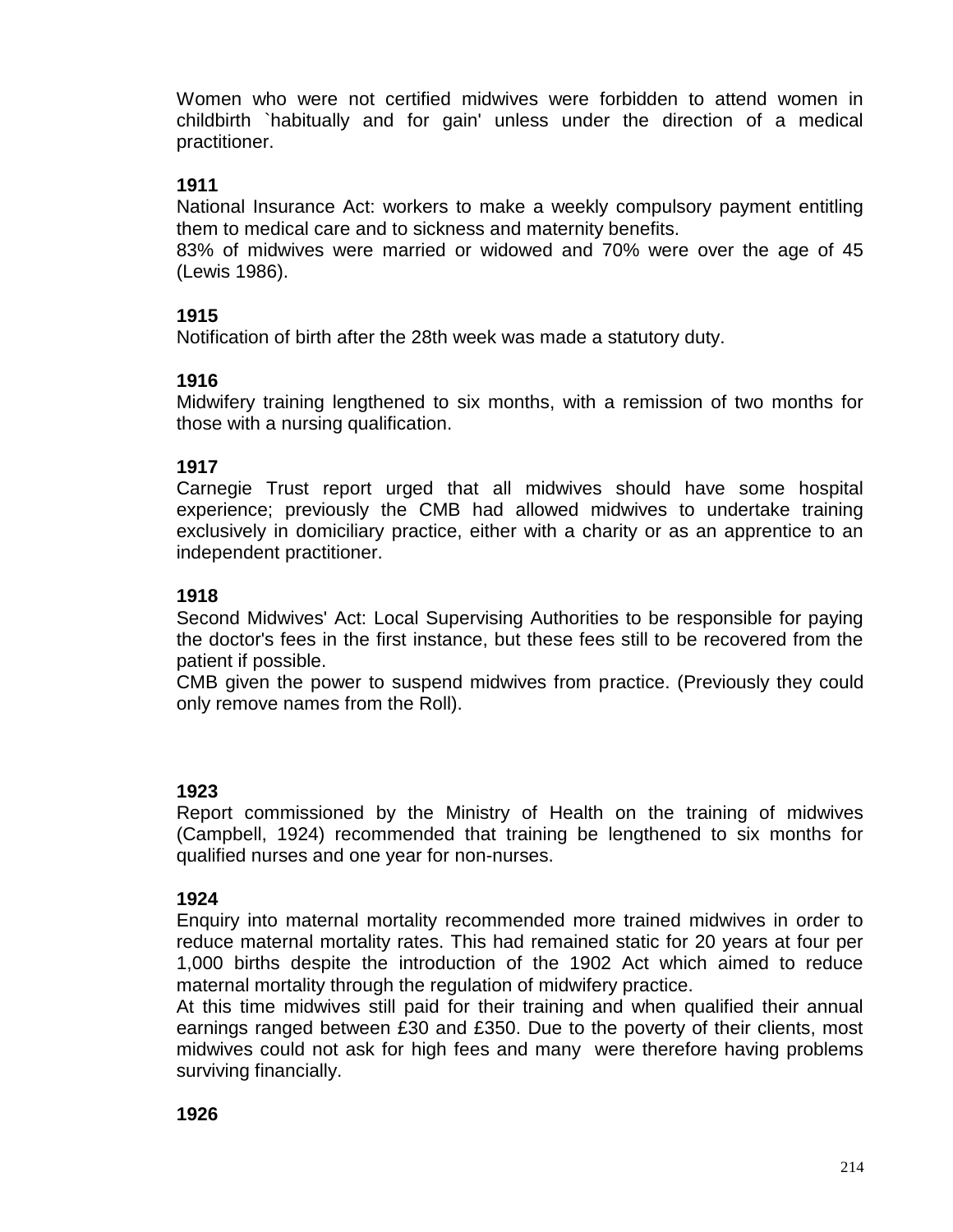Third Midwives' Act: ensures the monopoly of midwives and doctors over birth, making it a criminal offence for a person other than a midwife, midwife in training or a registered medical practitioner to attend at a birth, other than in an emergency.

Uncertified midwives attending births had to satisfy a court that 'the attention was given in a case of sudden or urgent necessity', otherwise they were liable to a fine of £10.

Also in **1926** the first specific course for midwife teachers was set up by the Midwives' Institute.

# **1927**

General Register Office's first tabulation of live births in England and Wales by place of delivery: 85% of births taking place at home, 15% in institutions.

# **1932**

76% of births occurred at home, 24% in institutions

# **1936**

The Midwives' Act recognised the financial difficulties of midwives in independent practice. LSA's in England and Wales charged with providing an adequate salaried midwifery service; this service to be subsidised by the government. Midwives employed by the LSA's now had `off-duty', annual leave, pensions, provided equipment and uniforms plus financial security. Midwives could choose to continue to work independently.

By **1936** most pupil midwives were also registered nurses (Dingwall 1988)

# **1937**

63.2% of births took place at home

# **1938**

Midwifery training lengthened and divided into two parts, with an exam after each part. The first part consisted of the theory of normal and abnormal midwifery and neonatal paediatrics with hospital-based practical experience. The second part was partly or wholly based in the community. Each part would take six months for trained nurses and a year for non-nurses. The aim of splitting the training into two was to reduce the numbers of midwives who qualified and never practiced. The idea was that those who saw midwifery as a form of career advancement might take the first part only.

# **1940**

Rushcliffe Committee set up as a result of concerns about a shortage of midwives and pupil midwives.

# **1941**

The Midwives' Institute became the College of Midwives.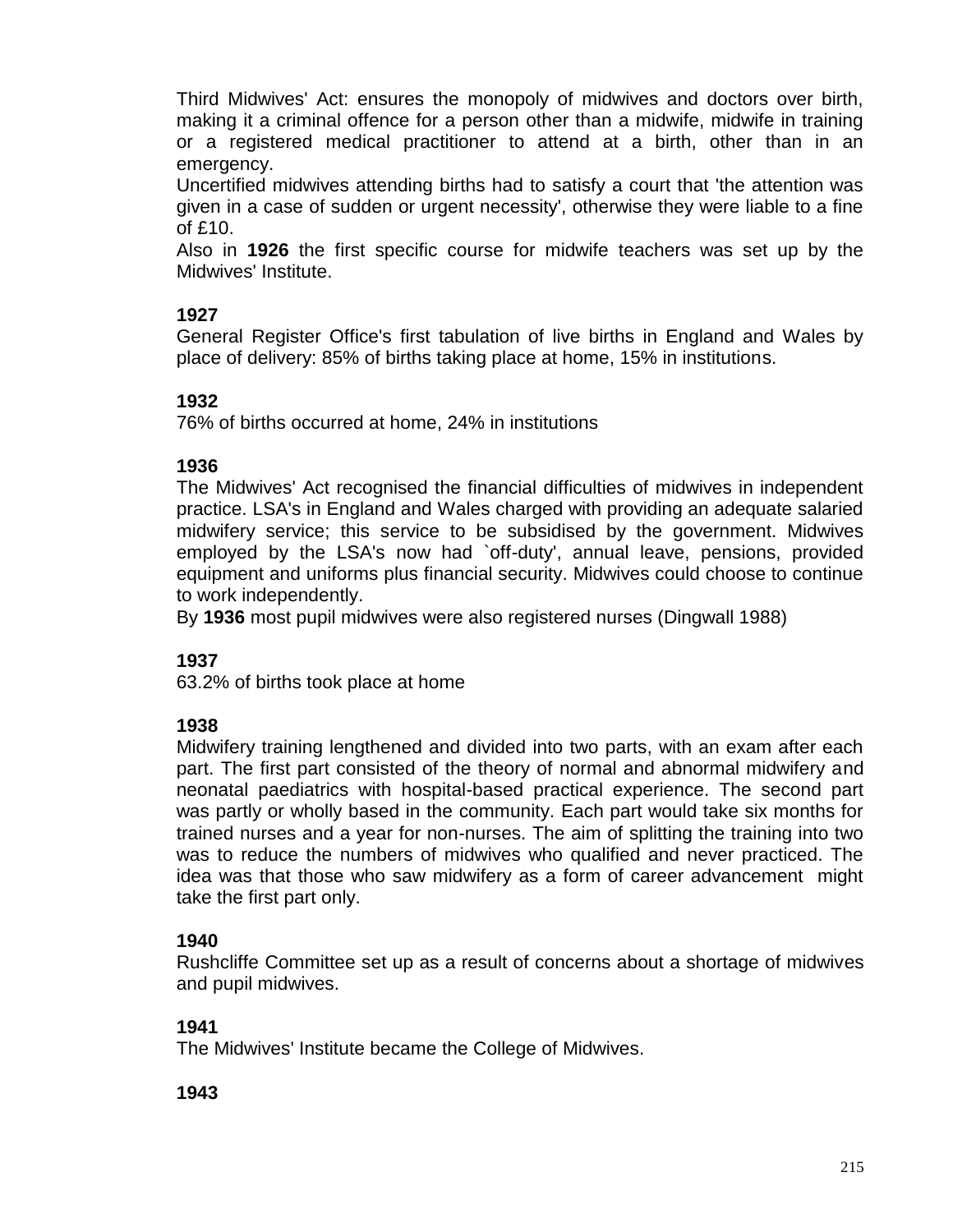All midwives compelled to stay in their present posts for six months, later extended by another three months, and newly qualified midwives had to practice for a year. Ministry of Labour and National Service highlighted the shortage of midwives and mounted a publicity campaign to attract more midwives.

Rushcliffe Report identified midwifery as `a distinct profession with its own traditions' and provided mechanisms for negotiations between midwives and their employing authorities (Rushcliffe Committee succeeded by Whitley Council in 1948).

### **1944**

55% of babies born at home.

## **1946**

The NHS act: the Beveridge Committee began to formulate proposals for social legislation and restructuring of health services. Shortage of midwives critical as birth rate reached its post-war peak.

#### **1947**

The College of Midwives receives a Royal Charter and so becomes the Royal College of Midwives, the name it retains today.

## **1948**

The National Health Service came into being, setting up a comprehensive health service, free at the point of service, paid for partly by contributions of those in employment, partly by local rates and partly from the General Exchequer funds. While the establishment of the NHS eliminated the previous economic competition between the general practitioner and the midwife, it also established her subordination (Dingwall, 1988). Women now tended to go to a GP to confirm a pregnancy and only to reach a midwife through him. (This arrangement continues today and is a major stumbling block to the instigation of midwife-led care.) At the same time there was an increase in the number of junior doctors and consultants in the hospitals.

The NHS Act retained the tripartite system for the delivery of health care. Domiciliary nursing, midwifery, health visiting and related services were under the control of local health authorities and were separate from both the hospital and GP services (Bent, 1993, p736).

#### **1949**

The Stocks report stated that there was a fundamental difference between nursing and midwifery and considered that it was neither necessary nor desirable for a midwife to have to undertake a full nurse training. It proposed that all posts in midwifery should be open to singly qualified nurses.

## **1951**

The Midwives' Act consolidated previous Acts.

Midwives were still outnumbered by the medical profession on the CMB whereas nurses were a majority on the General Nursing Council and therefore had more national control of their profession.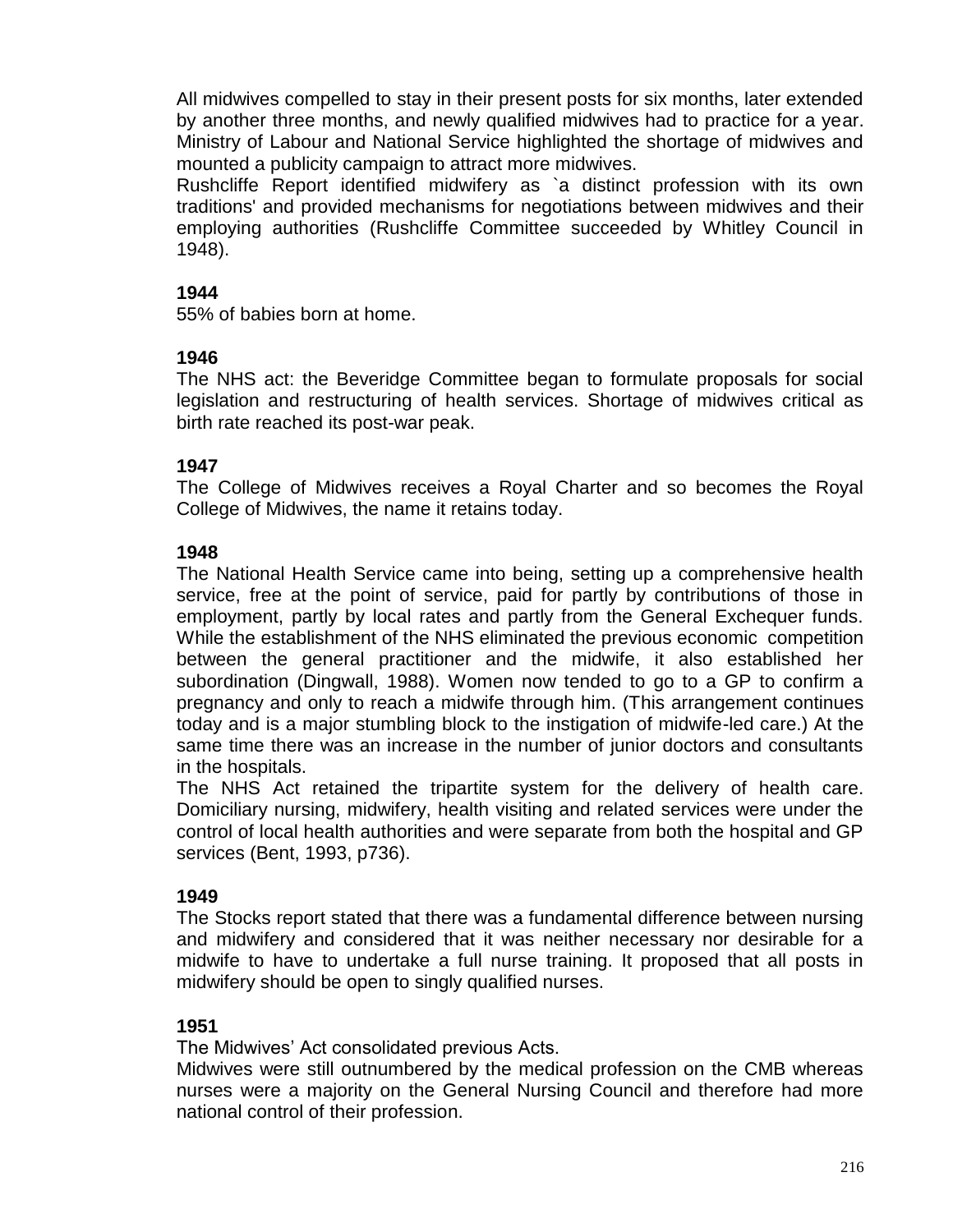## **1959**

The Cranbrook Committee recommended that enough hospital beds be provided to enable 70% of births to take place in hospital. Cranbrook is seen as marking the beginning of the reorganisation of maternity services from community to hospital based care (Page, 1995, p132). Between **1958** and **1966** the rate of forceps deliveries increased by 50% and of Caesarean sections by 61% (Tew 1990, p 156).

## **1968**

Hospital delivery rate 80.8%

The two-part training was replaced by the single period course, but in subsequent years staff at midwifery training schools maintained that 12 months was too short, particularly for students to develop confidence in clinical skills.

## **1970**

The PeelReport, under the chairmanship of Sir John Peel (then President of the Royal College of Obstetricians and Gynaecologists) recommended sufficient facilities be provided to allow for 100% hospital delivery.

## **1974**

The National Health Service (Reorganisation) Act brought the hospital and local health authority services under one administration, the newly established health authorities. The 1960's and 1970's saw the rise of technological obstetrics, with high induction and episiotomy rates. Commentators deploring the reduction in the autonomy of the midwife described her role as being that of a `doctor's handmaiden' or `obstetric nurse' (Walker 1976).

## **1976**

The Association of Radical Midwives set up by a group of student midwives from different training schools who were alarmed at the apparent trend towards maternity nurse status in their training. One of their aims was `to re-establish the confidence of the midwife in her own skills'.

## **1979**

 The Nurses, Midwives and Health Visitors Act abolished previous statutory bodies, created the United Kingdom Central Council and the National Boards, dividing the functions between them apart from the supervision of midwives which remained the responsibility of the LSA's. Midwifery Committees are appointed to advise each body and are made up of elected and nominated professionals. Consultation with midwifery committees is mandatory on `all matters related to midwifery' but there is no definition of what constitutes such matters apart from the making or amending of rules of practice (Kirkham 1996, p13).

## **1981**

The CMB lengthened midwifery education programmes to 18 months for nurses and three years for non-nurses. It was hoped that the extension of time would be used `to develop clinical skills and to give opportunities for the midwife to become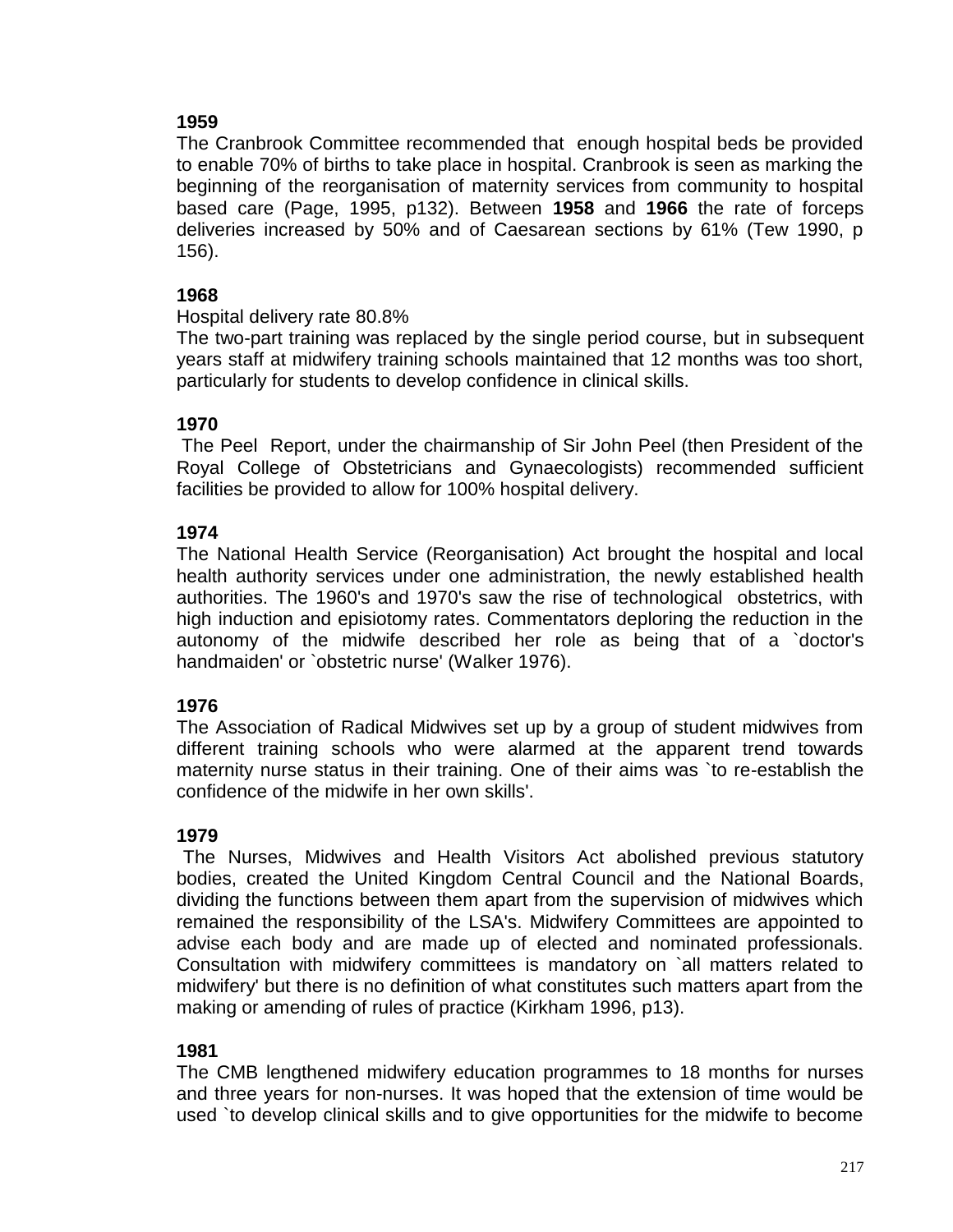confident and wish to practice as a midwife' (Stewart, 1981). However Robinson and Owen (1994) from a longitudinal national study of two cohorts of midwives, found that the effect of lengthening the training had only a minimal effect on retention levels and that less than half were practising as midwives three years after qualification.

## **1983**

The UKCC became operational. The CMB and other existing statutory bodies were replaced by the UKCC and the four National Boards Members were nominated by the four national Boards and by the Secretary of State.

#### **1989**

Management consultants Peat Marwick McLintock commissioned to review the working of the 1979 Act. Report was critical of the organisation of the Boards and the UKCC.

#### **1992**

Peat Marwick Mclintock recommendations were embodied in the Nurse, Midwives and Health Visitors Act. The role of the national boards was restricted to the accreditation of educational institutions, the validation of courses and to ensuring that the UKCC's standards of professional education are met. The education officers at the ENB now have a generalist role which means that a nurse from another education speciality may be responsible for midwifery education in a college or institute of higher education. When midwives expressed concern about this change the ENB agreed to include a practising midwife to accompany the generalist education officer on visits to midwifery institutions. This is still a cause of worry to midwives as it is seen as a basic right for a profession to be in control of its own education and practice (Sweet, 1993, p48).

## **1997**

Consultation exercise initiated on a review of the 1979 Act, reviewing the legislation and the role of the National Boards and the UKCC. Some midwives campaigning for separate legislation for midwives.

#### **1999**

Report published by JM Consulting Ltd advocating a new single UK-wide statutory body, creating a new 'streamlined' regulatory structure.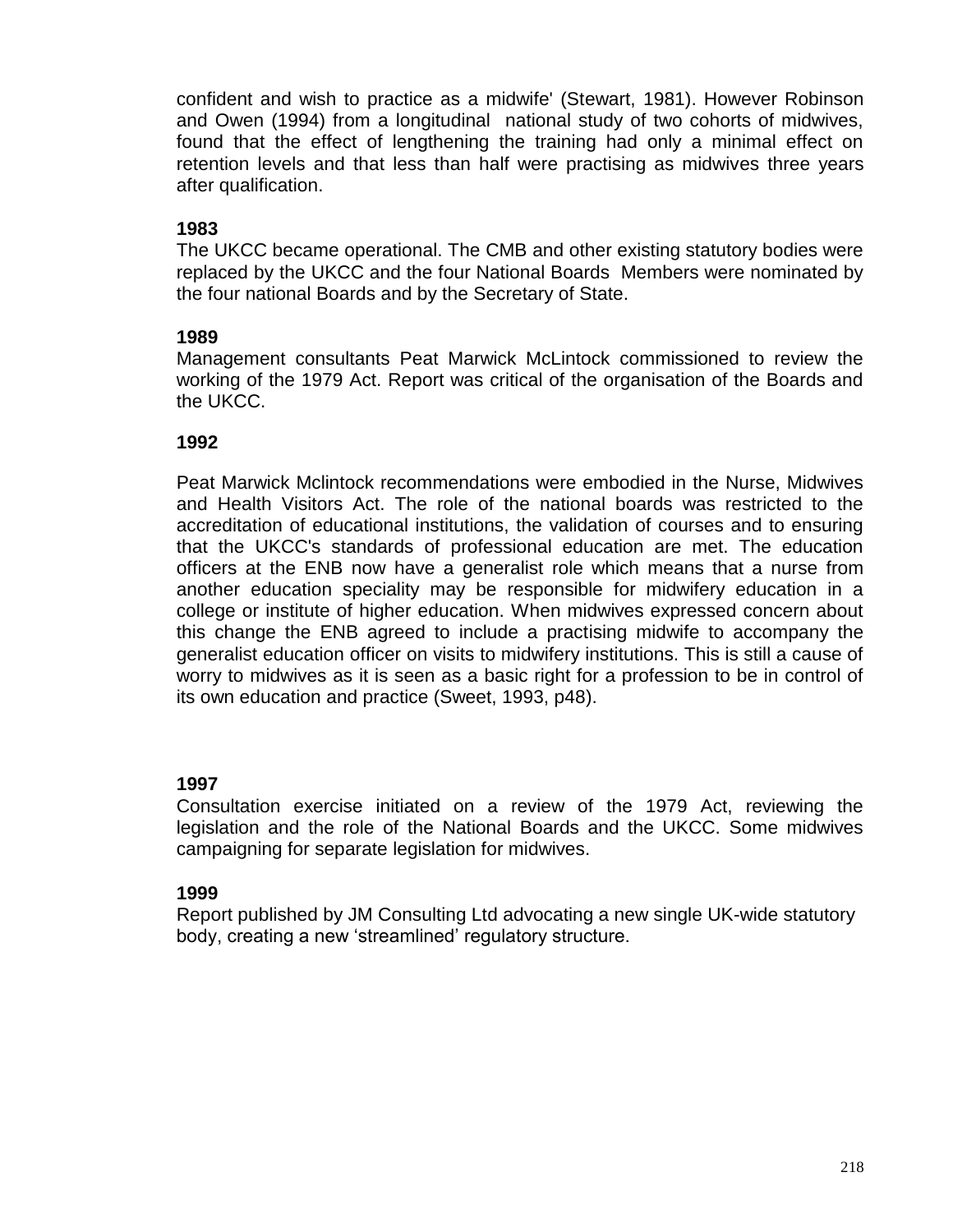#### **APPENDIX B**

# **CHANGING CHILDBIRTH INDICATORS OF SUCCESS** (DoH, 1993)

## **Within 5 years:**

- 1. All women should be entitled to carry their own notes.
- 2. Every woman should know one midwife who ensures continuity of her midwifery care - the named midwife.
- 3. At least 30% of women should have the lead midwife as the lead professional.
- 4. Every woman should know the lead professional who has a key role in the planning and provision of her care.
- 5. At least 75% of women should know the midwife who cares for them during their delivery.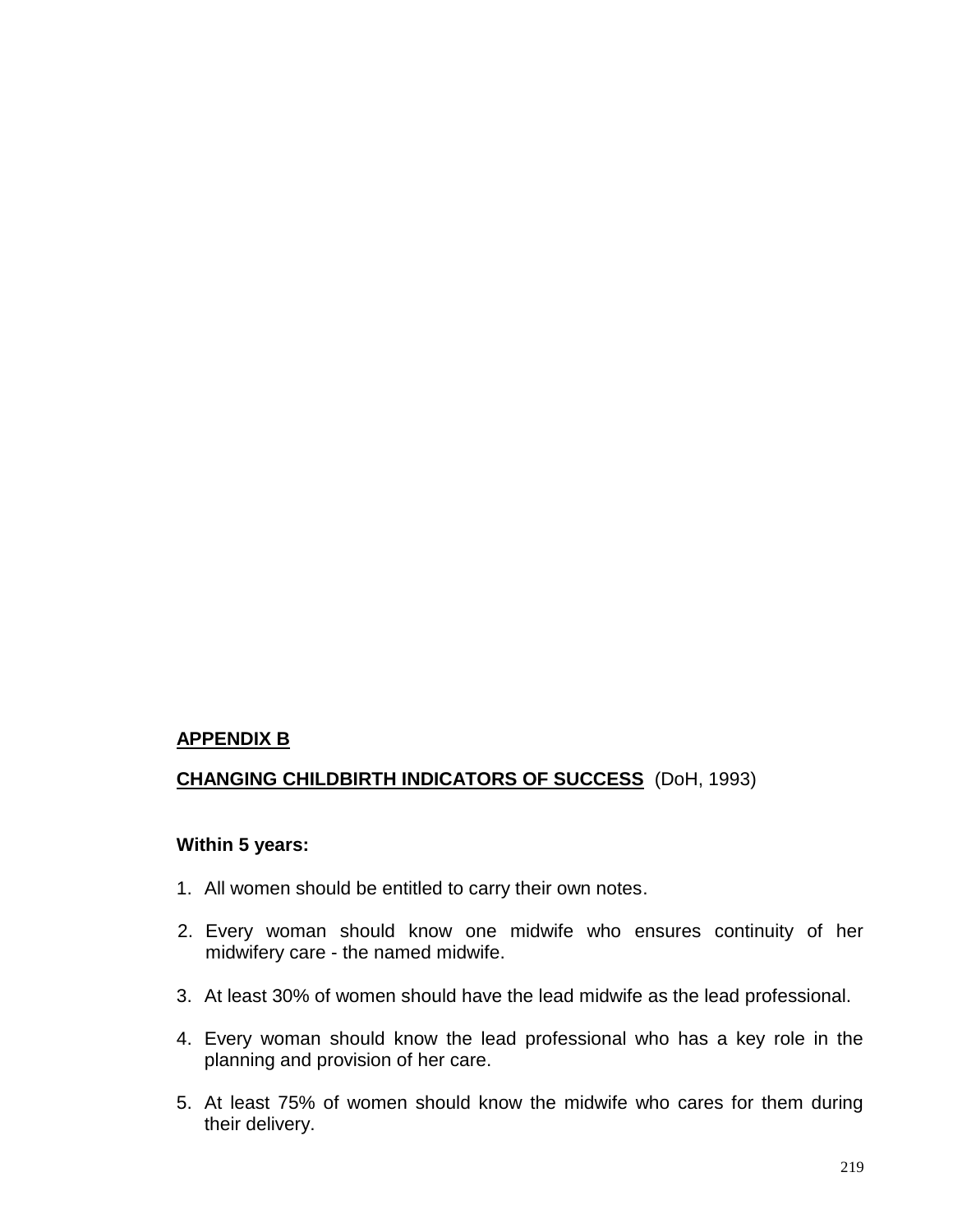- 6. Midwives should have direct access to some beds in all maternity units.
- 7. At least 30% of women delivered in a maternity unit should be admitted under the management of the midwife.
- 8. The total number of visits for women with uncomplicated pregnancies should have been reviewed in the light of the available evidence and the RCOG guidelines.
- 9. All front line ambulances should have a paramedic able to support the midwife who needs to transfer a woman to hospital in an emergency.
- 10.All women should have access to information about the services available in their locality.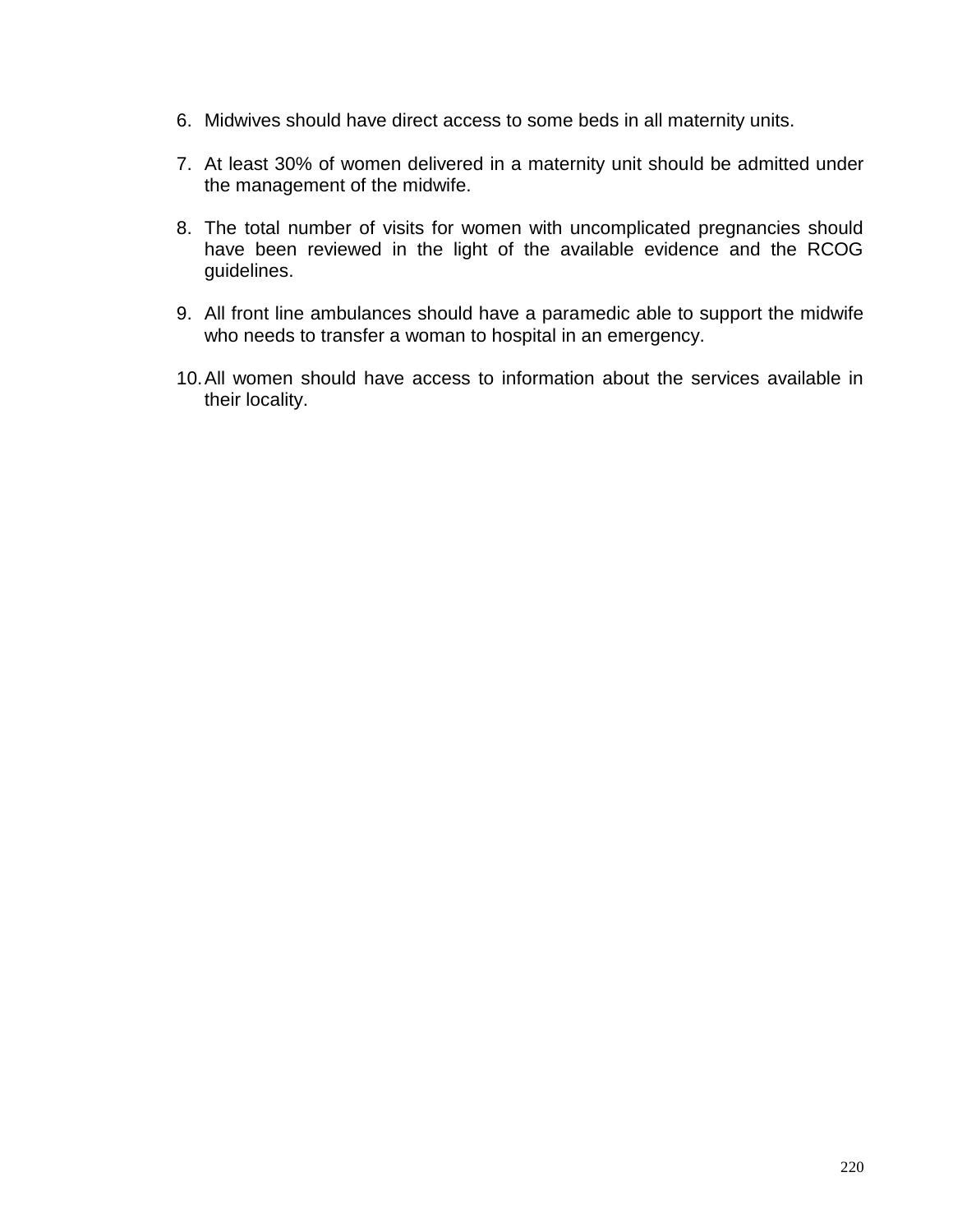# **APPENDIX C**

# **CATTELL PF PERSONALITY TEST**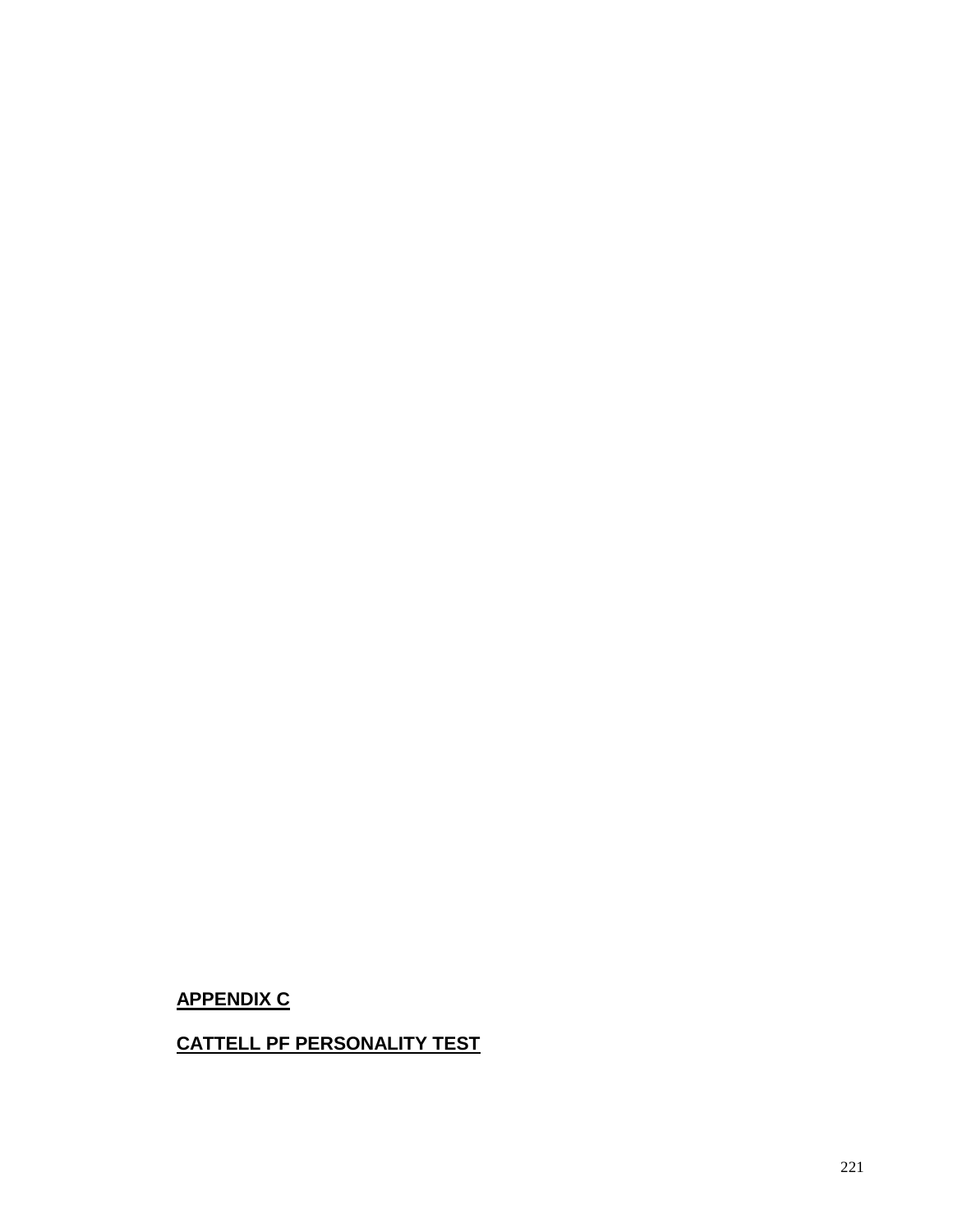# **APPENDIX D**

# **TEMPLER DEATH ANXIETY SCALE**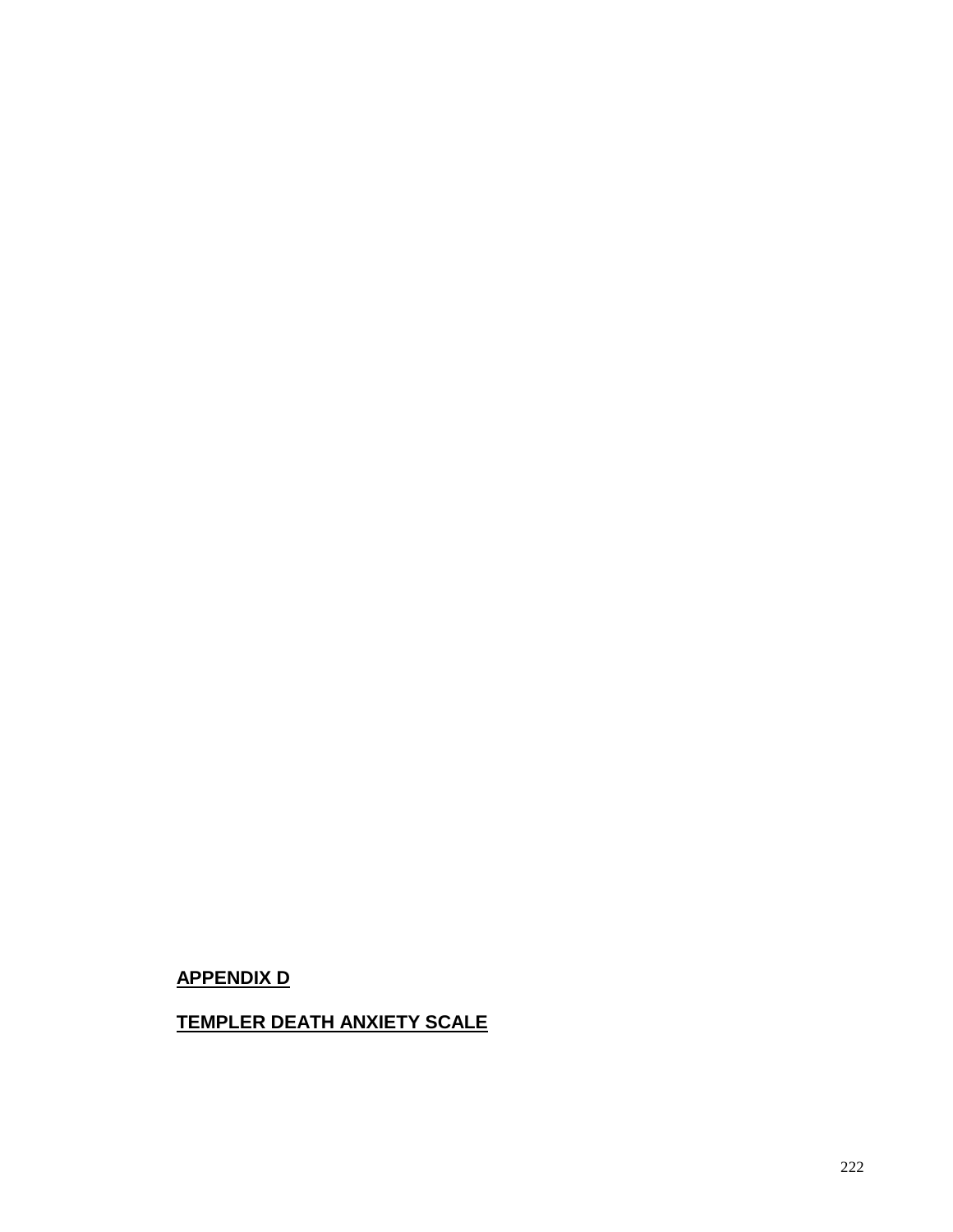### **APPENDIX E**

#### **INITIAL INTERVIEW SCHEDULE**

History - how did you come to midwifery?

Nursing experience and job history

What was your first experience of death?

(For nurses) What was your first nursing experience of death? - perceived support?

Do you think about death?

Have you thought about death in the context of midwifery?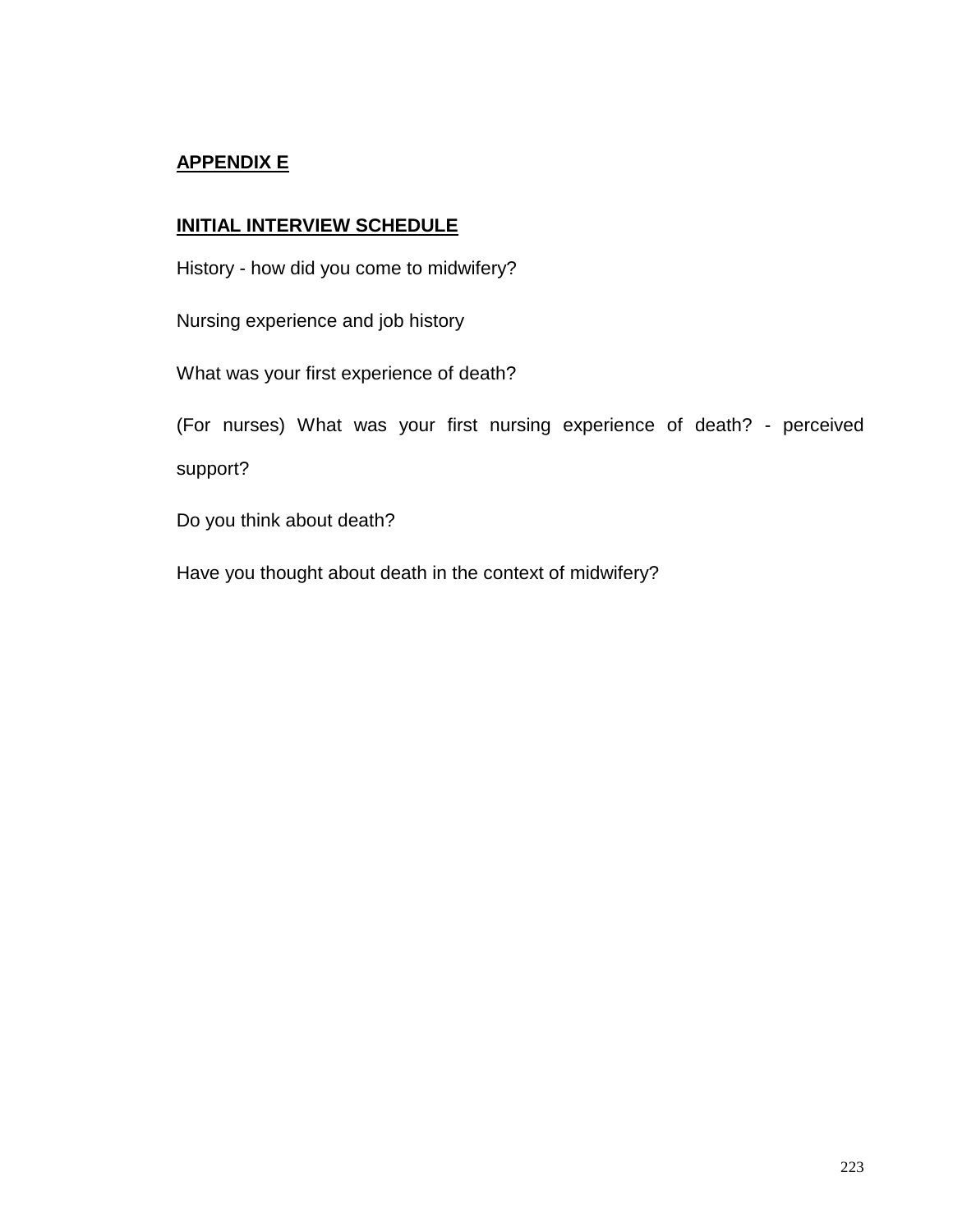#### **APPENDIX F**

# **PARTICIPANTS - DEMOGRAPHIC DETAILS AND RESULTS OF INITIAL PARAMETRIC TESTS** (results from July 1992)

#### **NURSES**

**Angela**: Age 30. No children. Qualified 6 months before starting midwifery. Personality characteristics ( PF test): self assured, relaxed.

Templer Death Anxiety (DA) score: 14

**Brenda**: Age 24. Married, one 6 year old daughter. Qualified 7 months before starting midwifery. PF test: Concrete thinking, sensitive, trusting, conservative.

DA score: 14

**Carol**: Age 25, married for two years. No children. Qualified 3 years before starting midwifery. Worked mainly on male surgical ward. PF test: Concrete thinking, conscientious, trusting, socially precise.

DA score: 2

**Deirdre**: Age 22, married, no children. Qualified for two years before starting midwifery, worked on Gynaecology ward. PF test: Emotionally stable, venturesome, imaginative, forthright.

DA score: 7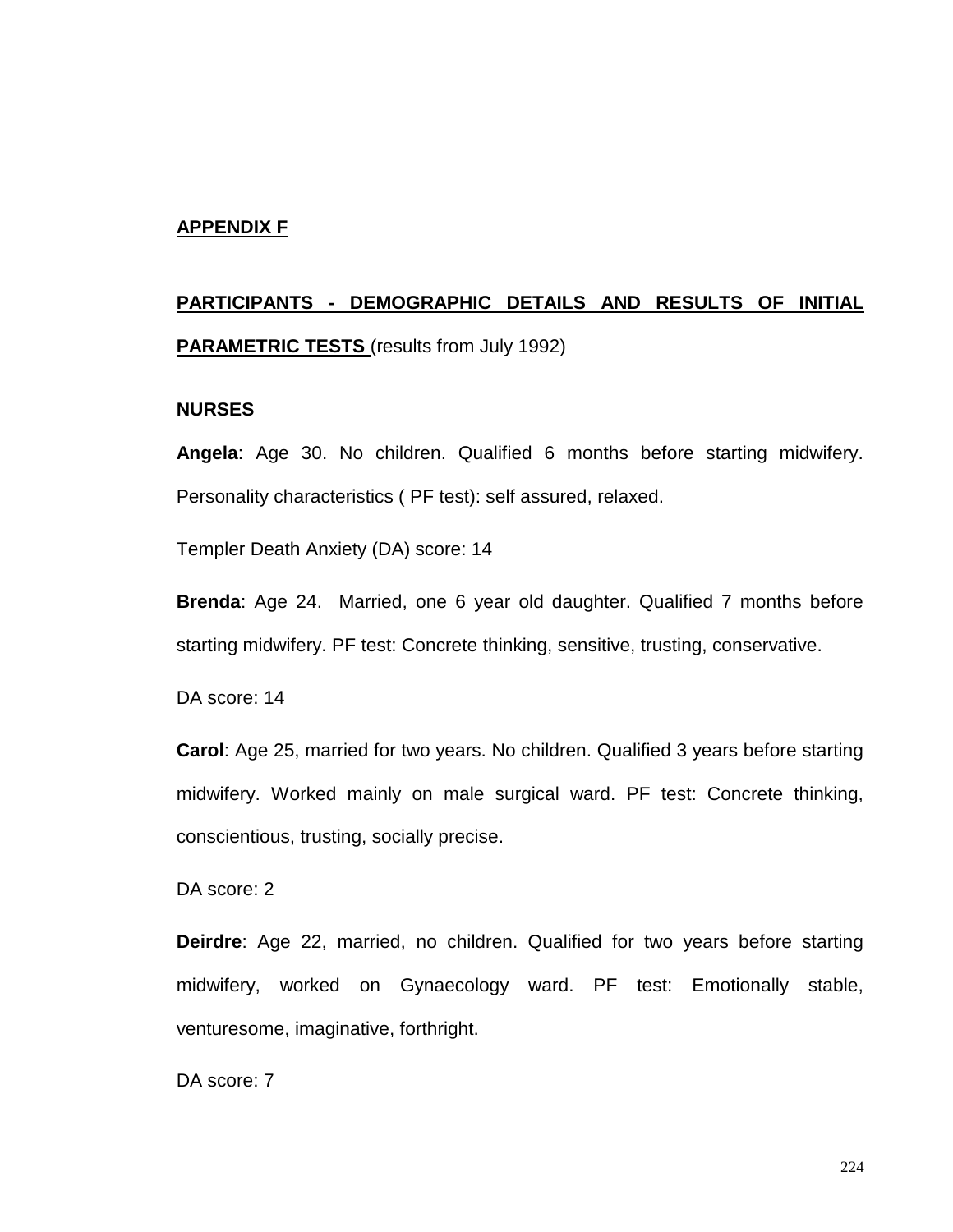**Emma**: Age 23, single, living alone. Roman catholic. After leaving school, worked as a waitress, and then as a care assistant in an old people's home. Once qualified, worked on a mixed surgical urology ward. PF test: Concrete thinking, venturesome, group oriented, socially precise.

DA score: 2

#### **NON-NURSES**

**Frances**: Age 35, married, two children. Jobs since leaving school: pre-nursing course aged 16, children's nanny for 7 years, supervisor at large chain store for 7 years, A levels at night school. PF test: disregards rules, sensitive, trusting, socially precise.

DA score: 7

**Gail**: Age 38, divorced, 3 children. Jobs since leaving school: laboratory technician 7 years, auxiliary nursing 3 years, full-time at FE college, 2 years. PF test: Concrete thinker, trusting.

DA score: 14

**Irene:** Age 30, single, no children

PF test: Reserved, affected by feelings, disregards rules, sensitive, hard to fool, self-sufficient.

DA score: 5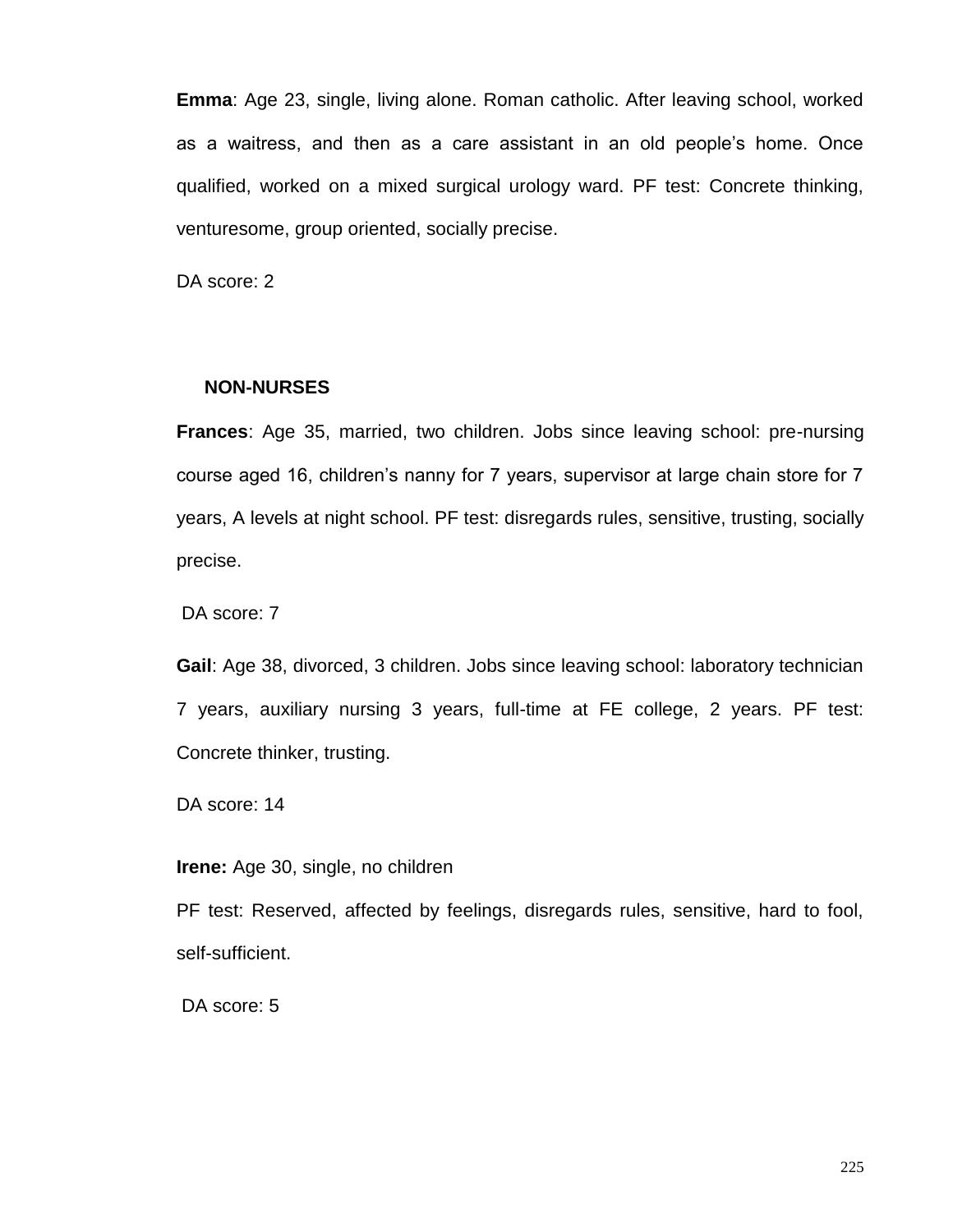**Josie**: Age 37, married, 2 children. Jobs since leaving school: part time work while student teacher, shop assistant and factory work, teacher, part-time nursing auxiliary. PF test: Outgoing, concrete thinking, dominant, socially precise.

DA score: 4

**Kath**: Age 19, living with parents. Did BTEC at college then midwifery. PF test: Concrete thinker, venturesome, tough-minded, practical, shrewd, experimenting.

DA score: 11

Other participants:

**Mary**: Age 35, qualified midwife, non-nurse, working at another hospital **Lisa**: Age 26, Qualified midwife, nurse, working at another hospital A group made up of seven qualified midwives.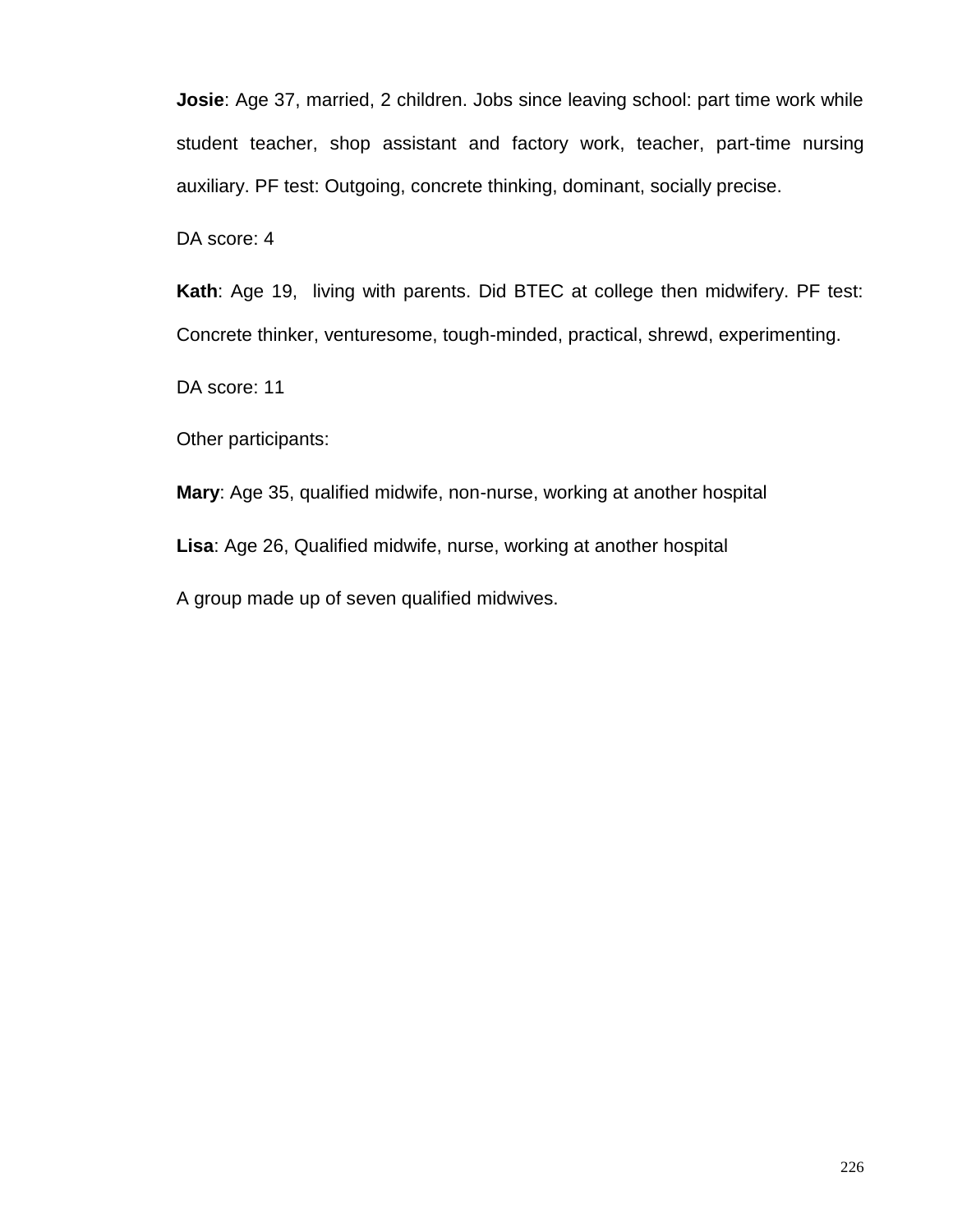#### **APPENDIX G**

## **CATEGORIES FOR ANALYSIS: INITIAL OPEN CODING AFTER FIRST**

#### **INTERVIEWS**

Biographical details Why came into midwifery - always wanted to be a midwife did nursing to get into midwifery Nurse training: stress preparation for dealing with death Nursing `routine' **Control** Death - nurse training First resuscitation First `laying out' Personal experience of death Guilt **Continuity** Being `busy' What can you say? Good deaths Bad deaths Religion `Personality' Views of midwifery - it's a normal, healthy thing Views of pregnancy loss Support **Mentors** Theory and `ologies'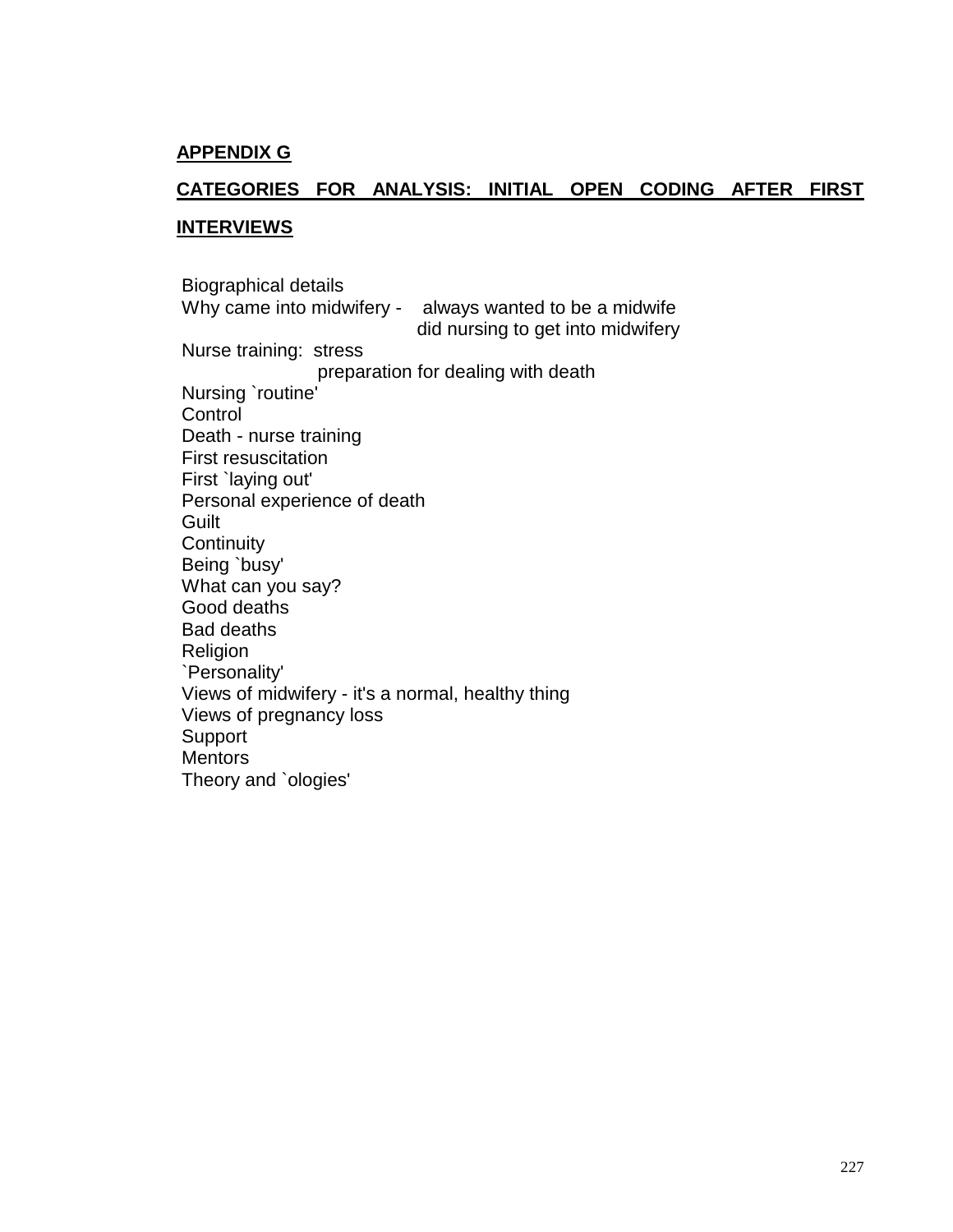**APPENDIX H**

# **PART OF TRANSCRIBED INTERVIEW WITH INITIAL OPEN CODING APPLIED**